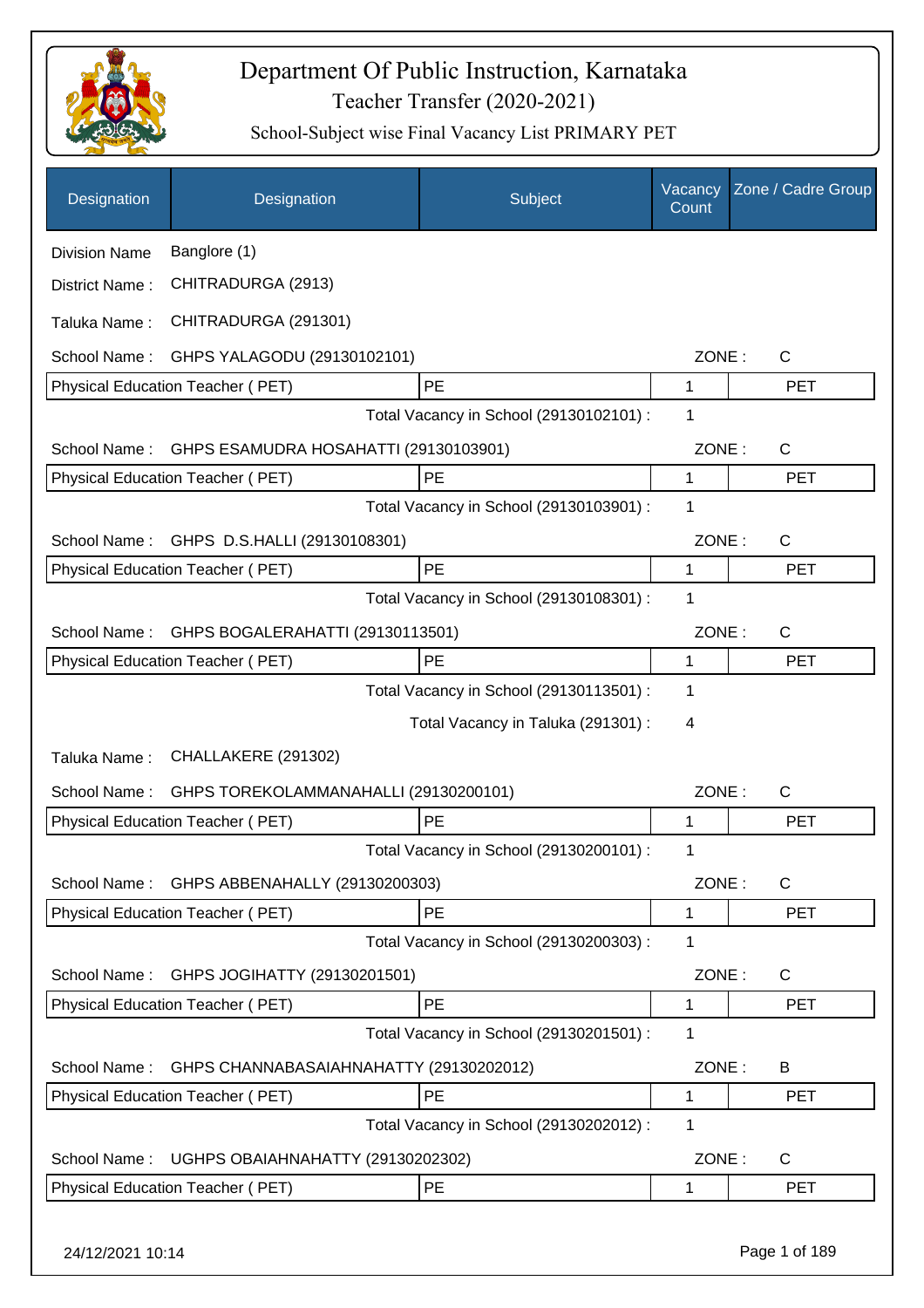

| Designation      | Designation                                    | Subject                                 | Vacancy<br>Count | Zone / Cadre Group |
|------------------|------------------------------------------------|-----------------------------------------|------------------|--------------------|
|                  |                                                | Total Vacancy in School (29130202302) : | 1                |                    |
| School Name:     | GHPS NALAGETHANAHATTY (29130203801)            |                                         | ZONE:            | $\mathsf{C}$       |
|                  | Physical Education Teacher (PET)               | PE                                      | $\mathbf{1}$     | <b>PET</b>         |
|                  |                                                | Total Vacancy in School (29130203801) : | 1                |                    |
| School Name:     | GHPS NERALAGUNTE (29130203903)                 |                                         | ZONE:            | C                  |
|                  | Physical Education Teacher (PET)               | PE                                      | $\mathbf{1}$     | <b>PET</b>         |
|                  |                                                | Total Vacancy in School (29130203903) : | 1                |                    |
| School Name:     | GHPS HANUMANTHANAHALLY (29130204502)           |                                         | ZONE:            | $\mathsf{C}$       |
|                  | <b>Physical Education Teacher (PET)</b>        | <b>PE</b>                               | 1                | <b>PET</b>         |
|                  |                                                | Total Vacancy in School (29130204502) : | 1                |                    |
| School Name:     | GHPS BANDETHIMLAPURA (29130204703)             |                                         | ZONE:            | C                  |
|                  | Physical Education Teacher (PET)               | PE                                      | 1                | <b>PET</b>         |
|                  |                                                | Total Vacancy in School (29130204703) : | 1                |                    |
| School Name:     | GHPS GOWRASAMUDRA (29130204801)                |                                         | ZONE:            | C                  |
|                  | Physical Education Teacher (PET)               | PE                                      | 1                | <b>PET</b>         |
|                  |                                                | Total Vacancy in School (29130204801) : | 1                |                    |
| School Name:     | GHPS MALLASAMUDRA (29130204901)                |                                         | ZONE:            | $\mathsf{C}$       |
|                  | <b>Physical Education Teacher (PET)</b>        | PE                                      | 1                | <b>PET</b>         |
|                  |                                                | Total Vacancy in School (29130204901) : | 1                |                    |
|                  | School Name: GHPS DEVAREDDYHALLY (29130205101) |                                         | ZONE:            | C                  |
|                  | Physical Education Teacher (PET)               | PE                                      | 1                | <b>PET</b>         |
|                  |                                                | Total Vacancy in School (29130205101) : | 1                |                    |
| School Name:     | GHPS BUKAMBUDI (29130205202)                   |                                         | ZONE:            | C                  |
|                  | <b>Physical Education Teacher (PET)</b>        | PE                                      | 1                | PET                |
|                  |                                                | Total Vacancy in School (29130205202) : | 1                |                    |
| School Name:     | GHPS GATAPARTHY (29130205703)                  |                                         | ZONE:            | C                  |
|                  | <b>Physical Education Teacher (PET)</b>        | PE                                      | 1                | <b>PET</b>         |
|                  |                                                | Total Vacancy in School (29130205703) : | 1                |                    |
| School Name:     | GHPS HONNURU (29130205704)                     |                                         | ZONE:            | C                  |
|                  | Physical Education Teacher (PET)               | PE                                      | 1                | <b>PET</b>         |
|                  |                                                | Total Vacancy in School (29130205704) : | 1                |                    |
| School Name:     | GHPS BOGANAHALLY (29130205802)                 |                                         | ZONE:            | C                  |
| 24/12/2021 10:14 |                                                |                                         |                  | Page 2 of 189      |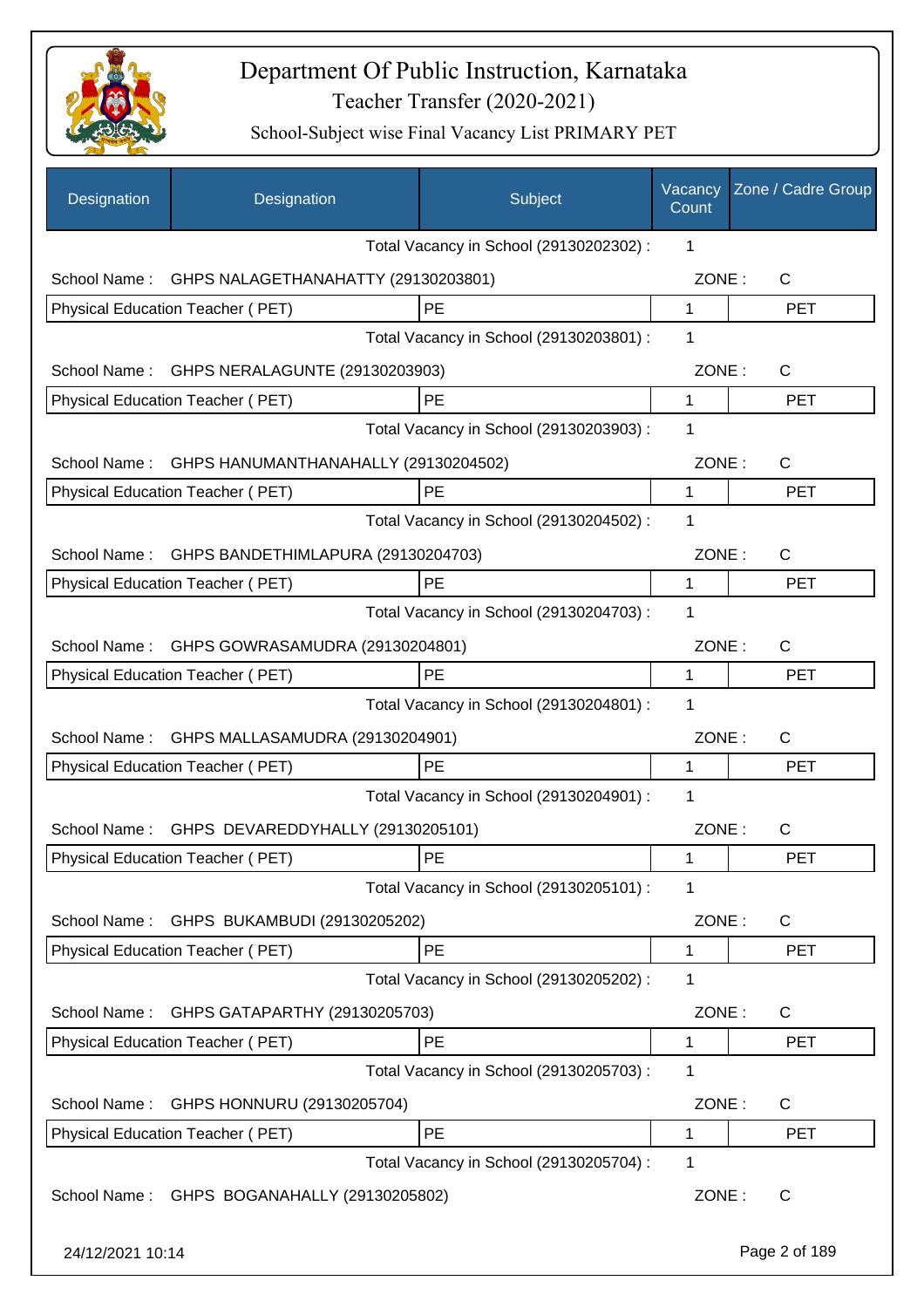

| Designation      | Designation                                          | Subject                                 | Vacancy<br>Count | Zone / Cadre Group |
|------------------|------------------------------------------------------|-----------------------------------------|------------------|--------------------|
|                  | Physical Education Teacher (PET)                     | PE                                      | 1                | <b>PET</b>         |
|                  |                                                      | Total Vacancy in School (29130205802) : | 1                |                    |
| School Name:     | GHPS RENUKAPURA (29130206001)                        |                                         | ZONE:            | C                  |
|                  | Physical Education Teacher (PET)                     | PE                                      | 1                | <b>PET</b>         |
|                  |                                                      | Total Vacancy in School (29130206001) : | 1                |                    |
| School Name:     | GHPS DODDAULLARTHY (29130207001)                     |                                         | ZONE:            | C                  |
|                  | Physical Education Teacher (PET)                     | PE                                      | 1                | <b>PET</b>         |
|                  |                                                      | Total Vacancy in School (29130207001) : | 1                |                    |
|                  | School Name: GHPS KYATHAGONDANAHALLY (29130207201)   |                                         | ZONE:            | $\mathsf{C}$       |
|                  | Physical Education Teacher (PET)                     | PE                                      | 1                | <b>PET</b>         |
|                  |                                                      | Total Vacancy in School (29130207201) : | 1                |                    |
|                  | School Name: GHPS DEVARAMARIKUNTE (29130211301)      |                                         | ZONE:            | $\mathsf{C}$       |
|                  | Physical Education Teacher (PET)                     | PE                                      | 1                | <b>PET</b>         |
|                  |                                                      | Total Vacancy in School (29130211301) : | 1                |                    |
|                  | School Name: GHPS JAJUR (29130212401)                |                                         | ZONE:            | $\mathsf{C}$       |
|                  | Physical Education Teacher (PET)                     | PE                                      | 1                | <b>PET</b>         |
|                  |                                                      | Total Vacancy in School (29130212401) : | 1                |                    |
| School Name:     | GHPS KORLAKUNTE (29130213002)                        |                                         | ZONE:            | $\mathsf{C}$       |
|                  | Physical Education Teacher (PET)                     | PE                                      | 1                | <b>PET</b>         |
|                  |                                                      | Total Vacancy in School (29130213002) : | 1                |                    |
| School Name:     | GHPS CHOWLUR (29130213805)                           |                                         | ZONE:            | С                  |
|                  | Physical Education Teacher (PET)                     | PE                                      | 1                | <b>PET</b>         |
|                  |                                                      | Total Vacancy in School (29130213805) : | 1                |                    |
| School Name:     | KARNATAKA PUBLIC SCHOOLS GHPS P.R.PURA (29130213904) |                                         | ZONE:            | C                  |
|                  | Physical Education Teacher (PET)                     | PE                                      | 1                | <b>PET</b>         |
|                  |                                                      | Total Vacancy in School (29130213904) : | 1                |                    |
|                  |                                                      | Total Vacancy in Taluka (291302):       | 24               |                    |
| Taluka Name:     | <b>HIRIYUR (291303)</b>                              |                                         |                  |                    |
| School Name:     | GHPS PALAVVANAHALLI (29130300202)                    |                                         | ZONE:            | $\mathsf{C}$       |
|                  | Physical Education Teacher (PET)                     | PE                                      | 1                | <b>PET</b>         |
|                  |                                                      | Total Vacancy in School (29130300202) : | 1                |                    |
| School Name:     | GHPS SONDEKERE (29130300601)                         |                                         | ZONE:            | C                  |
| 24/12/2021 10:14 |                                                      |                                         |                  | Page 3 of 189      |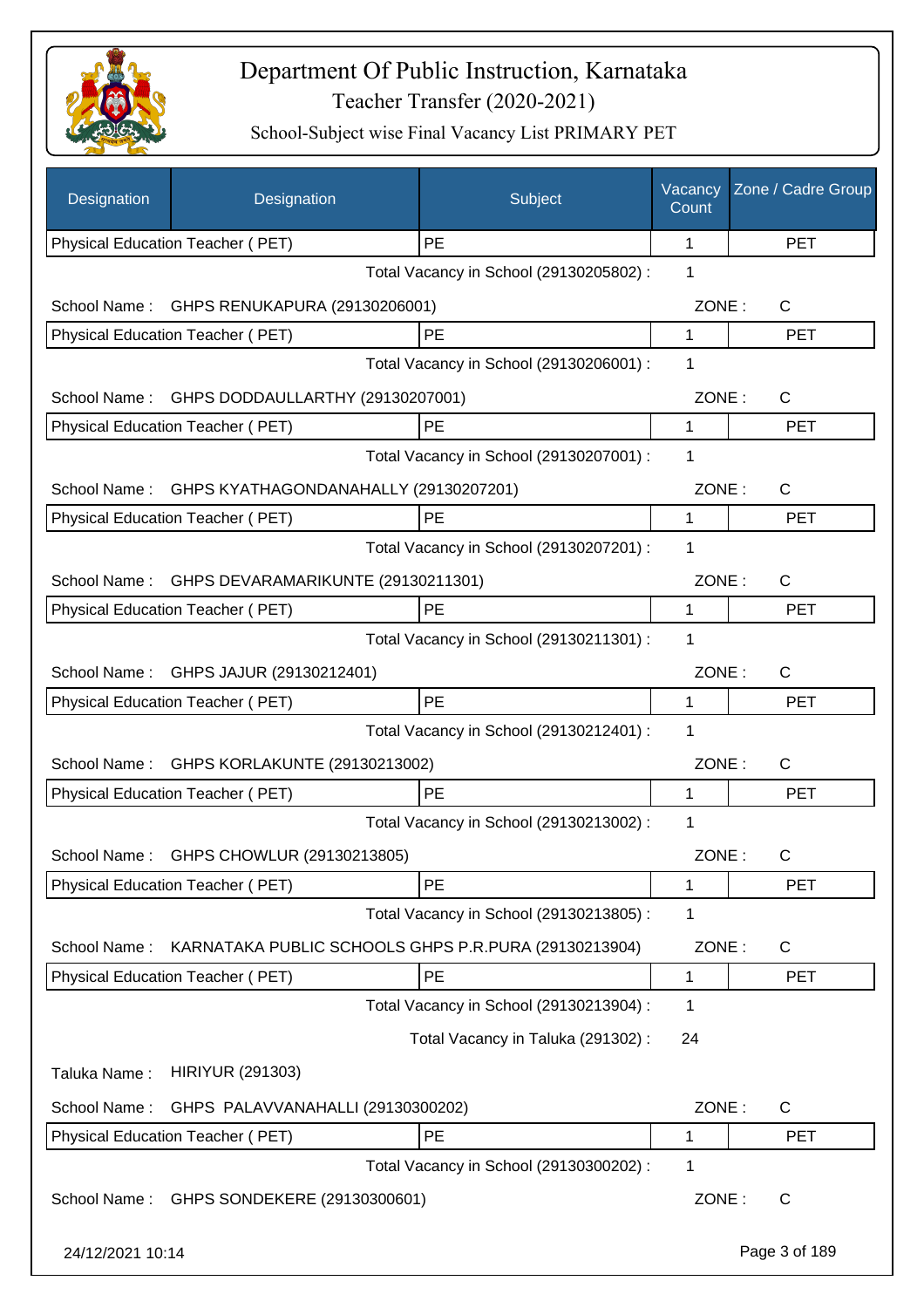

| Designation      | Designation                         | Subject                                 | Vacancy<br>Count | Zone / Cadre Group |
|------------------|-------------------------------------|-----------------------------------------|------------------|--------------------|
|                  | Physical Education Teacher (PET)    | PE                                      | 1                | <b>PET</b>         |
|                  |                                     | Total Vacancy in School (29130300601) : | 1                |                    |
| School Name:     | GHPS YARABALLI (29130301202)        |                                         | ZONE:            | C                  |
|                  | Physical Education Teacher (PET)    | PE                                      | 1                | <b>PET</b>         |
|                  |                                     | Total Vacancy in School (29130301202) : | 1                |                    |
| School Name:     | GHPS HARIYABBE (29130306501)        |                                         | ZONE:            | $\mathsf{C}$       |
|                  | Physical Education Teacher (PET)    | PE                                      | 1                | <b>PET</b>         |
|                  |                                     | Total Vacancy in School (29130306501) : | 1                |                    |
| School Name:     | GHPS ESHWARAGERE (29130306902)      |                                         | ZONE:            | $\mathsf{C}$       |
|                  | Physical Education Teacher (PET)    | PE                                      | 1                | <b>PET</b>         |
|                  |                                     | Total Vacancy in School (29130306902) : | 1                |                    |
| School Name:     | GHPS V.K.GUDDA (29130307301)        |                                         | ZONE:            | $\mathsf{C}$       |
|                  | Physical Education Teacher (PET)    | PE                                      | 1                | <b>PET</b>         |
|                  |                                     | Total Vacancy in School (29130307301) : | 1                |                    |
| School Name:     | GHPS HALEYALANADU (29130311802)     |                                         | ZONE:            | $\mathsf{C}$       |
|                  | Physical Education Teacher (PET)    | PE                                      | 1                | <b>PET</b>         |
|                  |                                     | Total Vacancy in School (29130311802) : | 1                |                    |
| School Name:     | GHPS J.G.HALLI (29130314101)        |                                         | ZONE:            | $\mathsf{C}$       |
|                  | Physical Education Teacher (PET)    | PE                                      | 1                | <b>PET</b>         |
|                  |                                     | Total Vacancy in School (29130314101) : | 1                |                    |
| School Name:     | GHPS DINDAVARA (29130314401)        |                                         | ZONE:            | C                  |
|                  | Physical Education Teacher (PET)    | <b>PE</b>                               | 1                | <b>PET</b>         |
|                  |                                     | Total Vacancy in School (29130314401) : | 1                |                    |
| School Name:     | GHPS BADAGOLLARAHATTI (29130314713) |                                         | ZONE:            | C                  |
|                  | Physical Education Teacher (PET)    | PE                                      | 1                | <b>PET</b>         |
|                  |                                     | Total Vacancy in School (29130314713) : | 1                |                    |
|                  |                                     | Total Vacancy in Taluka (291303):       | 10               |                    |
| Taluka Name:     | MOLAKALMUR (291306)                 |                                         |                  |                    |
| School Name:     | GHPS TUMKURLAHALLI (29130601501)    |                                         | ZONE:            | $\mathsf{C}$       |
|                  | Physical Education Teacher (PET)    | PE                                      | 1                | <b>PET</b>         |
|                  |                                     | Total Vacancy in School (29130601501) : | 1                |                    |
| School Name:     | GHPS CHIKKUNTI (29130601601)        |                                         | ZONE:            | $\mathsf{C}$       |
| 24/12/2021 10:14 |                                     |                                         |                  | Page 4 of 189      |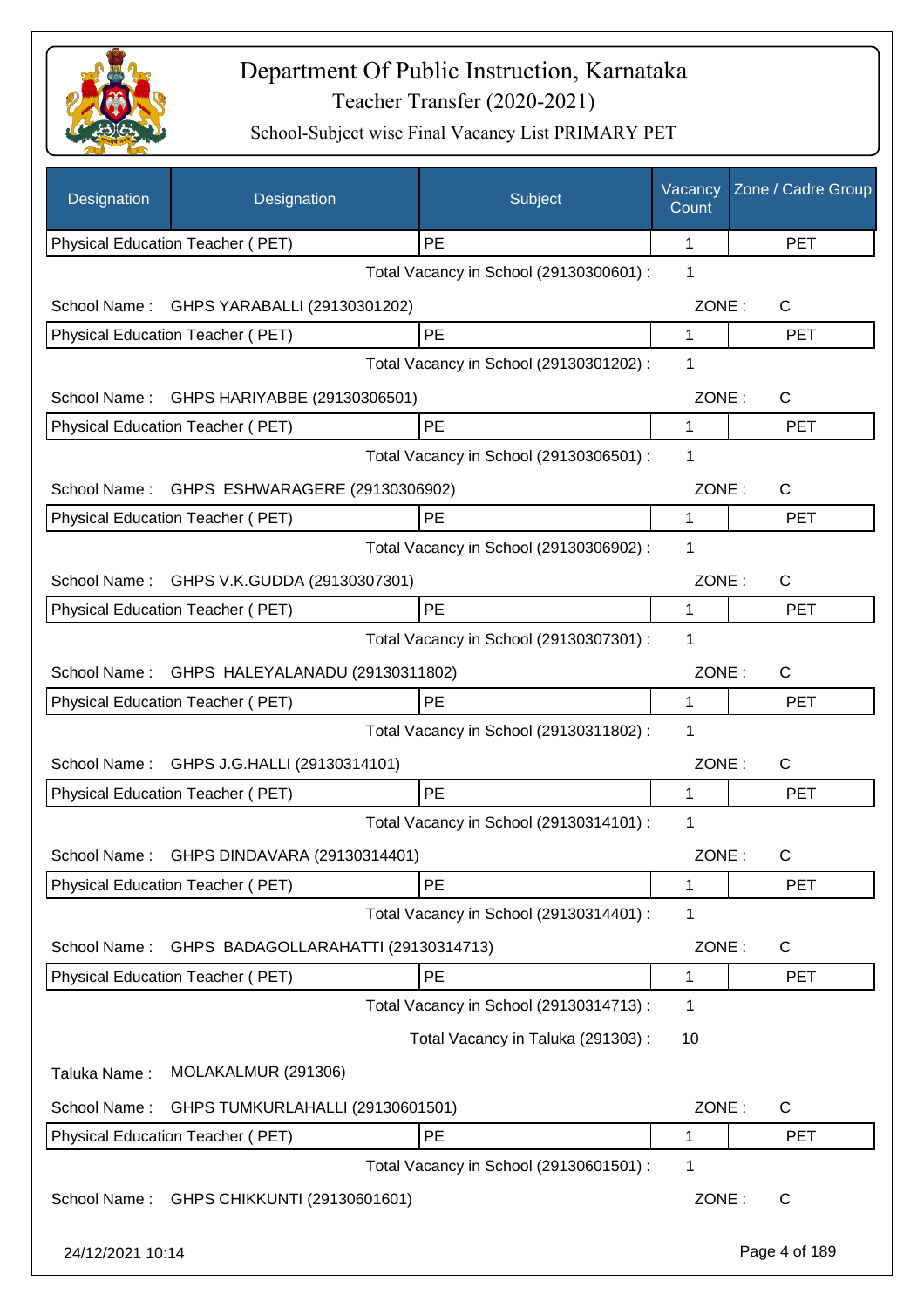

| Designation      | Designation                             | Subject                                 | Vacancy<br>Count | Zone / Cadre Group |
|------------------|-----------------------------------------|-----------------------------------------|------------------|--------------------|
|                  | Physical Education Teacher (PET)        | PE                                      | 1                | <b>PET</b>         |
|                  |                                         | Total Vacancy in School (29130601601) : | 1                |                    |
| School Name:     | GHPS KONDLAHALLI (29130601903)          |                                         | ZONE:            | C                  |
|                  | Physical Education Teacher (PET)        | PE                                      | 1                | <b>PET</b>         |
|                  |                                         | Total Vacancy in School (29130601903) : | 1                |                    |
| School Name:     | GHPS MARAMMANAHALLI (29130602301)       |                                         | ZONE:            | C                  |
|                  | Physical Education Teacher (PET)        | PE                                      | 1                | <b>PET</b>         |
|                  |                                         | Total Vacancy in School (29130602301) : | 1                |                    |
| School Name:     | GHPS NERLAHALLI (29130602901)           |                                         | ZONE:            | $\mathsf{C}$       |
|                  | Physical Education Teacher (PET)        | PE                                      | 1                | <b>PET</b>         |
|                  |                                         | Total Vacancy in School (29130602901) : | 1                |                    |
| School Name:     | GHPS MARLAHALLI (29130603001)           |                                         | ZONE:            | B                  |
|                  | Physical Education Teacher (PET)        | PE                                      | 1                | <b>PET</b>         |
|                  |                                         | Total Vacancy in School (29130603001) : | 1                |                    |
| School Name:     | GHPS RAMASAGARA (29130604001)           |                                         | ZONE:            | C                  |
|                  | Physical Education Teacher (PET)        | PE                                      | 1                | <b>PET</b>         |
|                  |                                         | Total Vacancy in School (29130604001) : | 1                |                    |
| School Name:     | GHPS GOWRASAMUDRA (29130604201)         |                                         | ZONE:            | C                  |
|                  | <b>Physical Education Teacher (PET)</b> | PE                                      | 1                | <b>PET</b>         |
|                  |                                         | Total Vacancy in School (29130604201) : | 1                |                    |
| School Name:     | GHPS DEVASAMUDRA (29130604601)          |                                         | ZONE:            | C                  |
|                  | Physical Education Teacher (PET)        | PE                                      | 1                | <b>PET</b>         |
|                  |                                         | Total Vacancy in School (29130604601) : | 1                |                    |
| School Name:     | GHPS VENKATAPURA (29130604801)          |                                         | ZONE:            | C                  |
|                  | Physical Education Teacher (PET)        | PE                                      | 1                | <b>PET</b>         |
|                  |                                         | Total Vacancy in School (29130604801) : | 1                |                    |
| School Name:     | GHPS J.B.HALLI (29130605201)            |                                         | ZONE:            | C                  |
|                  | Physical Education Teacher (PET)        | PE                                      | 1                | <b>PET</b>         |
|                  |                                         | Total Vacancy in School (29130605201) : | 1                |                    |
| School Name:     | GHPS BANDRAVI (29130606301)             |                                         | ZONE:            | C                  |
|                  | Physical Education Teacher (PET)        | PE                                      | 1                | <b>PET</b>         |
|                  |                                         | Total Vacancy in School (29130606301) : | 1                |                    |
|                  |                                         |                                         |                  |                    |
| 24/12/2021 10:14 |                                         |                                         |                  | Page 5 of 189      |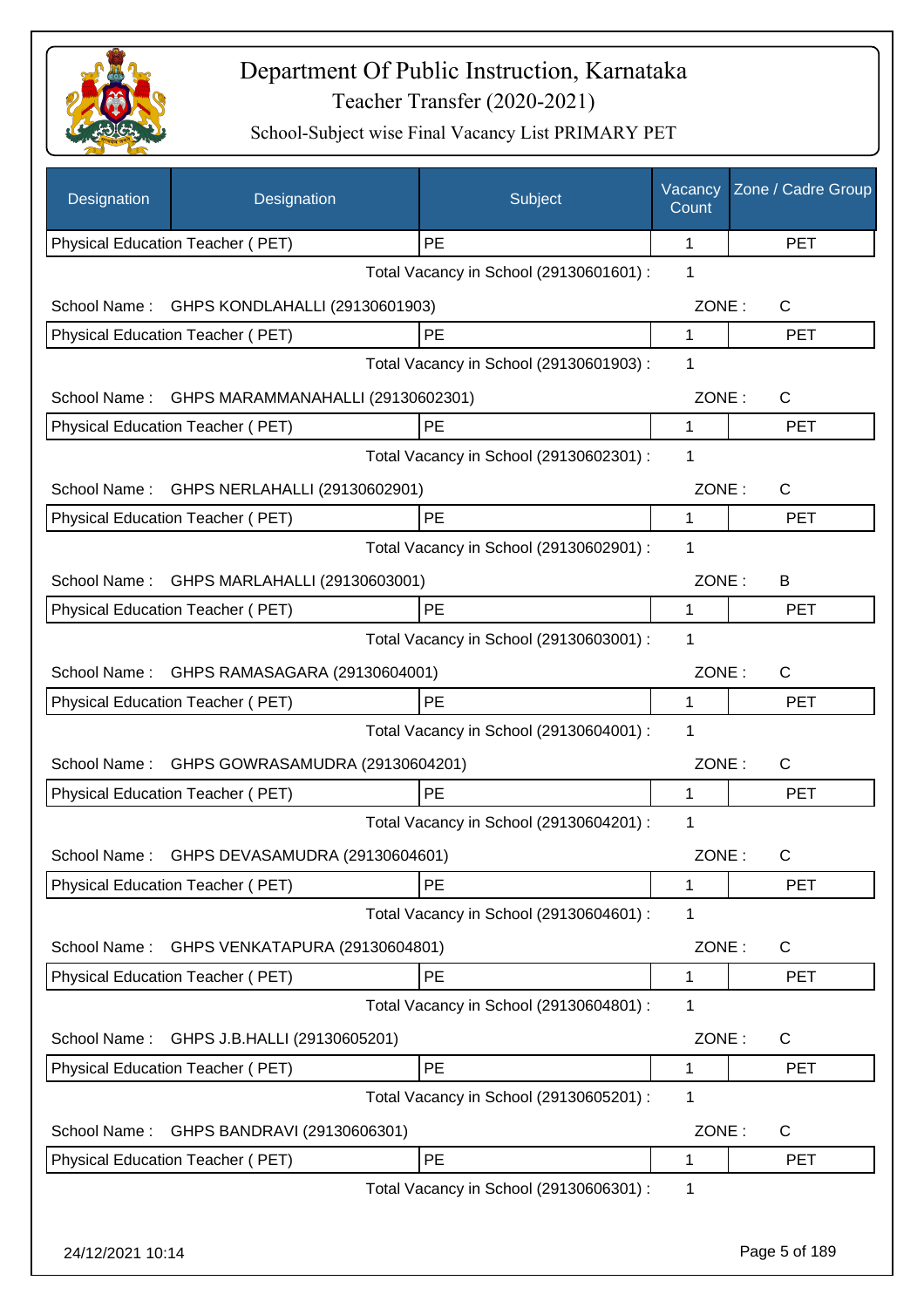

| Designation      | Designation                                        | Subject                                 | Vacancy<br>Count | Zone / Cadre Group |
|------------------|----------------------------------------------------|-----------------------------------------|------------------|--------------------|
|                  | School Name: GHPS MELINAKANIVE (29130606501)       |                                         | ZONE:            | $\mathsf{C}$       |
|                  | Physical Education Teacher (PET)                   | PE                                      | 1                | <b>PET</b>         |
|                  |                                                    | Total Vacancy in School (29130606501) : | 1                |                    |
|                  | School Name: GHPS BASAVESHWARANAGARA (29130607708) |                                         | ZONE:            | C                  |
|                  | Physical Education Teacher (PET)                   | PE                                      | 1                | <b>PET</b>         |
|                  |                                                    | Total Vacancy in School (29130607708) : | 1                |                    |
|                  | School Name: GHPS RAYAPURA (29130608601)           |                                         | ZONE:            | B                  |
|                  | Physical Education Teacher (PET)                   | PE                                      | 1                | <b>PET</b>         |
|                  |                                                    | Total Vacancy in School (29130608601) : | 1                |                    |
| School Name:     | GHPS YARENAHALLI (29130608901)                     |                                         | ZONE:            | $\mathsf{C}$       |
|                  | <b>Physical Education Teacher (PET)</b>            | PE                                      | 1                | <b>PET</b>         |
|                  |                                                    | Total Vacancy in School (29130608901) : | 1                |                    |
| School Name:     | GHPS BOMMALINGANA HALLI (29130609310)              |                                         | ZONE:            | $\mathsf{C}$       |
|                  | Physical Education Teacher (PET)                   | PE                                      | 1                | <b>PET</b>         |
|                  |                                                    | Total Vacancy in School (29130609310) : | 1                |                    |
| School Name:     | GHPS NAGASAMUDRA (29130611101)                     |                                         | ZONE:            | C                  |
|                  | Physical Education Teacher (PET)                   | PE                                      | 1                | <b>PET</b>         |
|                  |                                                    | Total Vacancy in School (29130611101) : | 1                |                    |
| School Name:     | GHPS HUCCHANGIDURGA (29130611103)                  |                                         | ZONE:            | $\mathsf{C}$       |
|                  | Physical Education Teacher (PET)                   | PE                                      | 1                | <b>PET</b>         |
|                  |                                                    | Total Vacancy in School (29130611103) : | 1                |                    |
| School Name:     | GHPS KURAKALAHATTI (29130612405)                   |                                         | ZONE:            | Α                  |
|                  | Physical Education Teacher (PET)                   | PE                                      | 1                | <b>PET</b>         |
|                  |                                                    | Total Vacancy in School (29130612405) : | 1                |                    |
|                  |                                                    | Total Vacancy in Taluka (291306):       | 20               |                    |
| District Name:   | DAVANAGERE (2914)                                  |                                         |                  |                    |
| Taluka Name:     | CHANNAGIRI (291401)                                |                                         |                  |                    |
| School Name:     | GHPS - DURVIGERE (29140105802)                     |                                         | ZONE:            | C                  |
|                  | <b>Physical Education Teacher (PET)</b>            | PE                                      | 1                | <b>PET</b>         |
|                  |                                                    | Total Vacancy in School (29140105802) : | 1                |                    |
| School Name:     | GHPS - HEBBALAGERE (29140108801)                   |                                         | ZONE:            | C                  |
|                  | Physical Education Teacher (PET)                   | PE                                      | 1                | <b>PET</b>         |
| 24/12/2021 10:14 |                                                    |                                         |                  | Page 6 of 189      |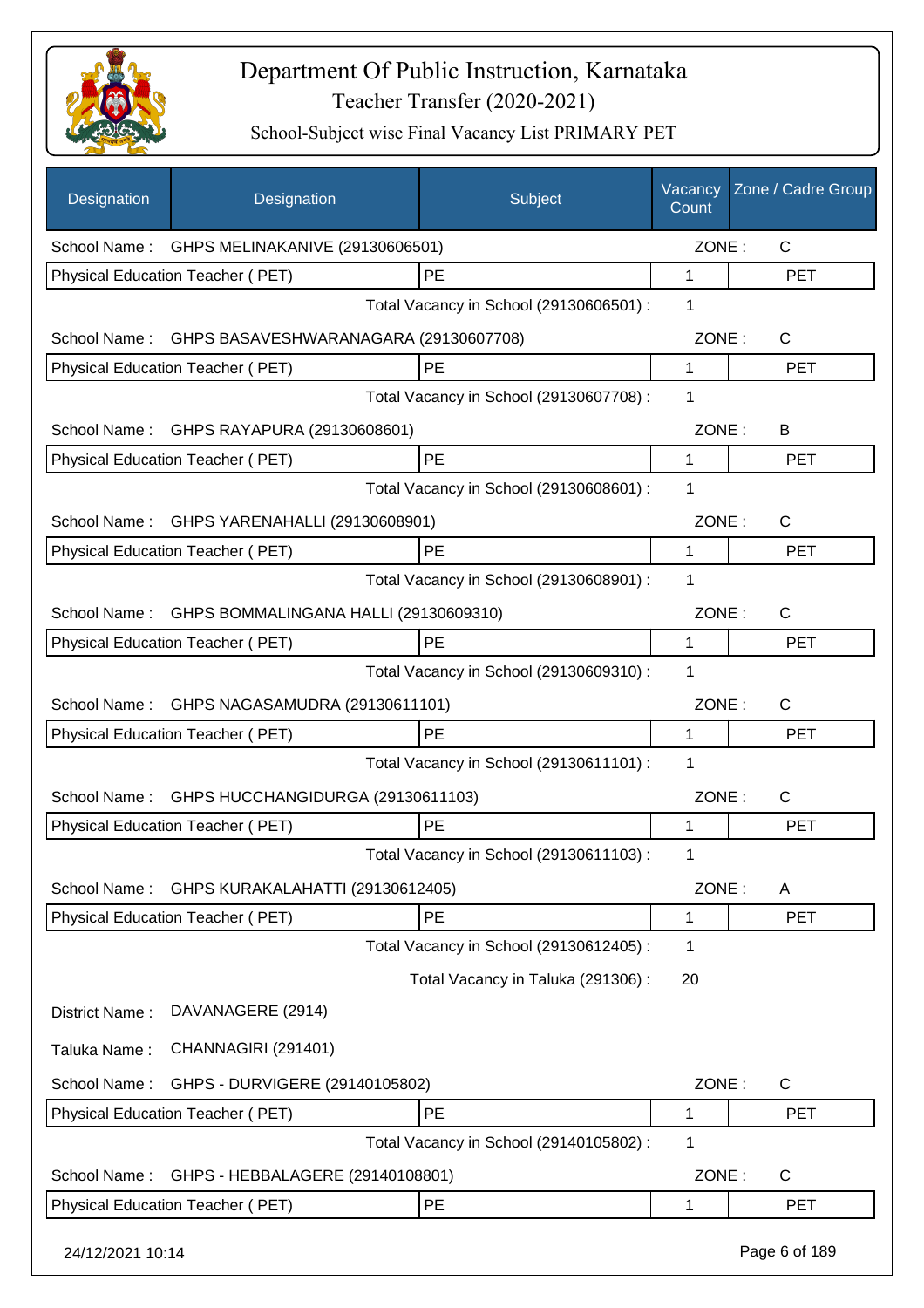

| Designation      | Designation                                  | Subject                                 | Vacancy<br>Count | Zone / Cadre Group |
|------------------|----------------------------------------------|-----------------------------------------|------------------|--------------------|
|                  |                                              | Total Vacancy in School (29140108801) : | 1                |                    |
| School Name:     | GHPS-THAVAREKERE (29140120201)               |                                         | ZONE:            | $\mathsf{C}$       |
|                  | Physical Education Teacher (PET)             | PE                                      | $\mathbf{1}$     | <b>PET</b>         |
|                  |                                              | Total Vacancy in School (29140120201) : | 1                |                    |
|                  |                                              | Total Vacancy in Taluka (291401) :      | 3                |                    |
| Taluka Name:     | DAVANAGERE(N) (291402)                       |                                         |                  |                    |
| School Name:     | GHPS - MANDALUR (29140205701)                |                                         | ZONE:            | $\mathsf{C}$       |
|                  | Physical Education Teacher (PET)             | <b>PE</b>                               | 1                | <b>PET</b>         |
|                  |                                              | Total Vacancy in School (29140205701) : | 1                |                    |
| School Name:     | GHPS(URDU)-S.S.M NAGARA W.NO 4 (29140208614) |                                         | ZONE:            | A                  |
|                  | Physical Education Teacher (PET)             | PE                                      | 1                | <b>PET</b>         |
|                  |                                              | Total Vacancy in School (29140208614) : | 1                |                    |
|                  |                                              | Total Vacancy in Taluka (291402):       | 2                |                    |
| Taluka Name:     | <b>HARIHARA (291404)</b>                     |                                         |                  |                    |
| School Name:     | GHPS GUDDADA BEVINAHALLI (29140401901)       |                                         | ZONE:            | $\mathsf{C}$       |
|                  | Physical Education Teacher (PET)             | PE                                      | 1                | <b>PET</b>         |
|                  |                                              | Total Vacancy in School (29140401901) : | 1                |                    |
| School Name:     | GHPS - KOKKANURU (29140404801)               |                                         | ZONE:            | $\mathsf{C}$       |
|                  | <b>Physical Education Teacher (PET)</b>      | PE                                      | $\mathbf{1}$     | <b>PET</b>         |
|                  |                                              | Total Vacancy in School (29140404801) : | 1                |                    |
|                  |                                              | Total Vacancy in Taluka (291404) :      | 2                |                    |
| Taluka Name:     | <b>HONNALI</b> (291405)                      |                                         |                  |                    |
| School Name:     | GHPS - KATHIGE (29140501801)                 |                                         | ZONE:            | C                  |
|                  | Physical Education Teacher (PET)             | <b>PE</b>                               | 1                | <b>PET</b>         |
|                  |                                              | Total Vacancy in School (29140501801) : | 1                |                    |
| School Name:     | GHPS- KUMBALUR (29140504401)                 |                                         | ZONE:            | $\mathsf{C}$       |
|                  | Physical Education Teacher (PET)             | PE                                      | $\mathbf{1}$     | <b>PET</b>         |
|                  |                                              | Total Vacancy in School (29140504401) : | 1                |                    |
| School Name:     | GHPS(URDU)-HUNSAGATTA (29140506102)          |                                         | ZONE:            | C                  |
|                  | Physical Education Teacher (PET)             | PE                                      | 1                | <b>PET</b>         |
|                  |                                              | Total Vacancy in School (29140506102) : | 1                |                    |
|                  |                                              |                                         |                  |                    |
| 24/12/2021 10:14 |                                              |                                         |                  | Page 7 of 189      |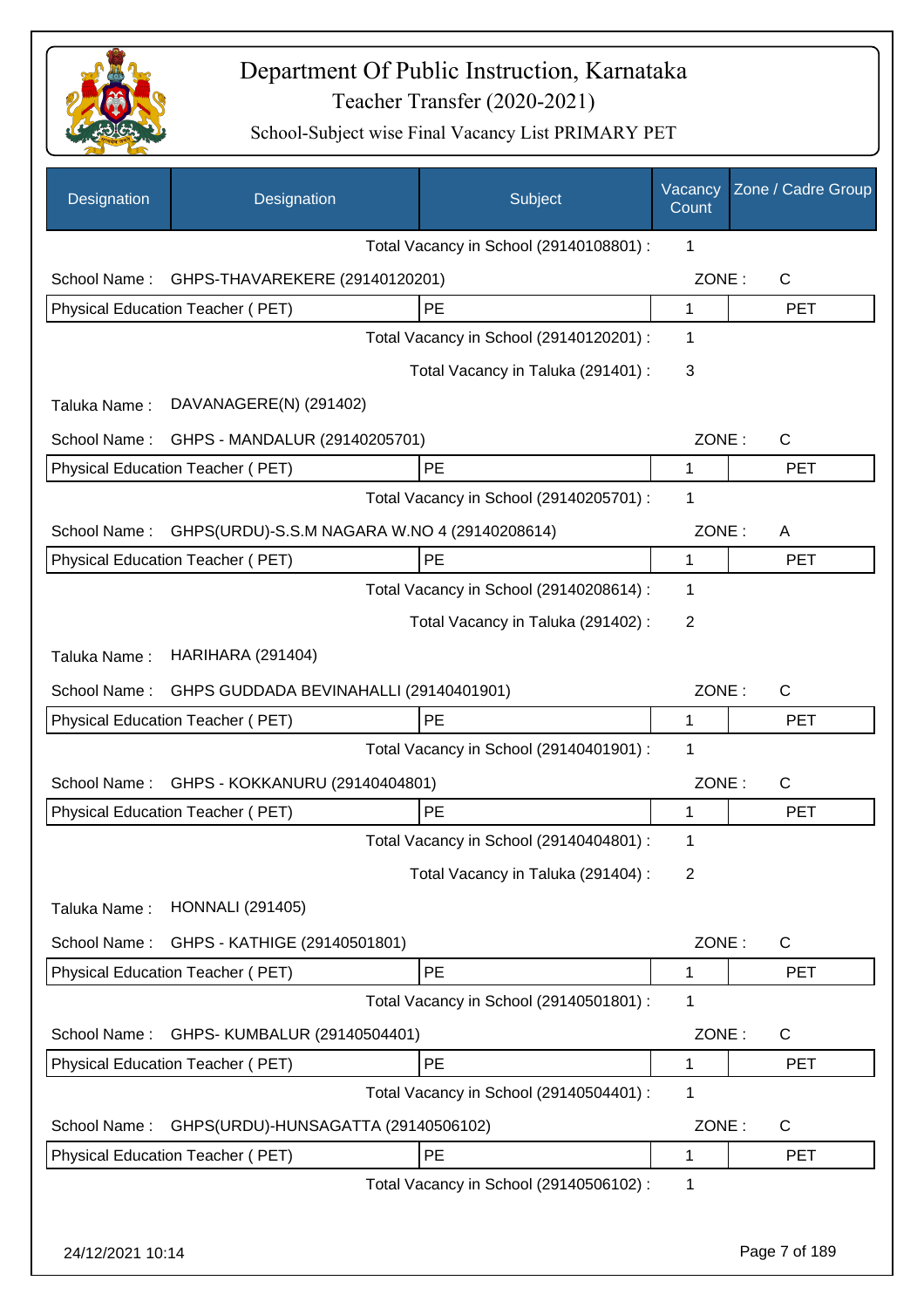

| Designation  | Designation                                     | Subject                                 | Vacancy<br>Count | Zone / Cadre Group |
|--------------|-------------------------------------------------|-----------------------------------------|------------------|--------------------|
|              | School Name: GHPS - DODDERI (29140508701)       |                                         | ZONE:            | $\mathsf{C}$       |
|              | Physical Education Teacher (PET)                | PE                                      | 1                | <b>PET</b>         |
|              |                                                 | Total Vacancy in School (29140508701) : | 1                |                    |
|              | School Name: GHPS - BASAVANAHALLI (29140509402) |                                         | ZONE:            | $\mathsf{C}$       |
|              | Physical Education Teacher (PET)                | PE                                      | 1                | <b>PET</b>         |
|              |                                                 | Total Vacancy in School (29140509402) : | 1                |                    |
| School Name: | GHPS - HOSAJOGA (29140512101)                   |                                         | ZONE:            | $\mathsf{C}$       |
|              | Physical Education Teacher (PET)                | PE                                      | 1                | <b>PET</b>         |
|              |                                                 | Total Vacancy in School (29140512101) : | 1                |                    |
| School Name: | GHPS- JEENAHALLI (29140512901)                  |                                         | ZONE:            | C                  |
|              | Physical Education Teacher (PET)                | PE                                      | 1                | <b>PET</b>         |
|              |                                                 | Total Vacancy in School (29140512901) : | 1                |                    |
|              |                                                 | Total Vacancy in Taluka (291405):       | 7                |                    |
| Taluka Name: | JAGALUR (291406)                                |                                         |                  |                    |
| School Name: | GHPS - BHAIRANAIKANAHALLI (29140601501)         |                                         | ZONE:            | C                  |
|              | Physical Education Teacher (PET)                | <b>PE</b>                               | 1                | <b>PET</b>         |
|              |                                                 | Total Vacancy in School (29140601501) : | 1                |                    |
| School Name: | GHPS - CHIKKAUJJINI (29140602901)               |                                         | ZONE:            | $\mathsf{C}$       |
|              | Physical Education Teacher (PET)                | PE                                      | 1                | <b>PET</b>         |
|              |                                                 | Total Vacancy in School (29140602901) : | 1                |                    |
| School Name: | GHPS - GURUSIDDAPURA (29140604901)              |                                         | ZONE:            | $\mathsf C$        |
|              | <b>Physical Education Teacher (PET)</b>         | PE                                      | 1                | PET                |
|              |                                                 | Total Vacancy in School (29140604901) : | 1                |                    |
| School Name: | GHPS - GUTTIDURGA (29140605001)                 |                                         | ZONE:            | C                  |
|              | Physical Education Teacher (PET)                | <b>PE</b>                               | 1                | <b>PET</b>         |
|              |                                                 | Total Vacancy in School (29140605001) : | 1                |                    |
| School Name: | GHPS - HALEKALLU (29140605201)                  |                                         | ZONE:            | C                  |
|              | Physical Education Teacher (PET)                | PE                                      | 1                | <b>PET</b>         |
|              |                                                 | Total Vacancy in School (29140605201) : | 1                |                    |
| School Name: | GHPS - HOSAKERE (29140606101)                   |                                         | ZONE:            | $\mathsf{C}$       |
|              | Physical Education Teacher (PET)                | PE                                      | 1                | <b>PET</b>         |
|              |                                                 | Total Vacancy in School (29140606101) : | 1                |                    |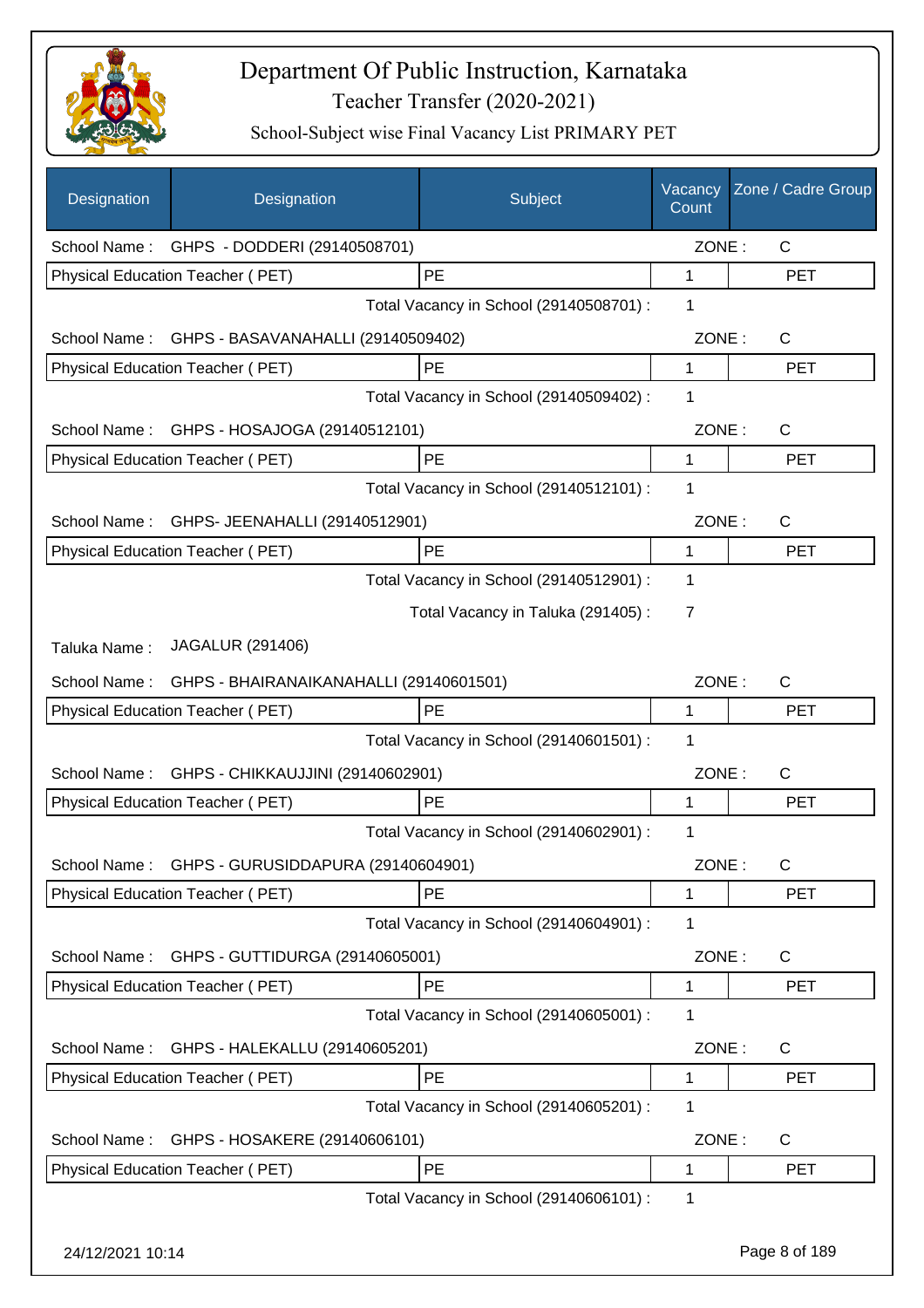

| Designation      | Designation                                       | Subject                                 | Vacancy<br>Count | Zone / Cadre Group |
|------------------|---------------------------------------------------|-----------------------------------------|------------------|--------------------|
|                  | School Name: GHPS - HUCHCHANGIPURA (29140606502)  |                                         | ZONE:            | $\mathsf{C}$       |
|                  | Physical Education Teacher (PET)                  | PE                                      | 1                | <b>PET</b>         |
|                  |                                                   | Total Vacancy in School (29140606502) : | 1                |                    |
|                  | School Name: GHPS - KALLEDEVARAPURA (29140607201) |                                         | ZONE:            | $\mathsf{C}$       |
|                  | Physical Education Teacher (PET)                  | PE                                      | 1                | <b>PET</b>         |
|                  |                                                   | Total Vacancy in School (29140607201) : | 1                |                    |
|                  | School Name: GHPS - KYASENAHALLI (29140609001)    |                                         | ZONE:            | $\mathsf{C}$       |
|                  | Physical Education Teacher (PET)                  | PE                                      | 1                | <b>PET</b>         |
|                  |                                                   | Total Vacancy in School (29140609001) : | 1                |                    |
| School Name:     | GHPS - SOKKE (29140613101)                        |                                         | ZONE:            | $\mathsf{C}$       |
|                  | <b>Physical Education Teacher (PET)</b>           | <b>PE</b>                               | 1                | <b>PET</b>         |
|                  |                                                   | Total Vacancy in School (29140613101) : | 1                |                    |
| School Name:     | GHPS (GIRLS) - JAGALUR (29140615605)              |                                         | ZONE:            | A                  |
|                  | <b>Physical Education Teacher (PET)</b>           | PE                                      | 1                | <b>PET</b>         |
|                  |                                                   | Total Vacancy in School (29140615605) : | 1                |                    |
|                  |                                                   | Total Vacancy in Taluka (291406) :      | 11               |                    |
| District Name:   | SHIVAMOGGA (2915)                                 |                                         |                  |                    |
| Taluka Name:     | BHADRAVATI (291501)                               |                                         |                  |                    |
| School Name:     | GUHPS TADASA (29150102002)                        |                                         | ZONE:            | $\mathsf{C}$       |
|                  | <b>Physical Education Teacher (PET)</b>           | PE                                      | 1                | <b>PET</b>         |
|                  |                                                   | Total Vacancy in School (29150102002) : | 1                |                    |
|                  |                                                   | Total Vacancy in Taluka (291501) :      | 1                |                    |
| Taluka Name:     | SHIKARIPUR (291504)                               |                                         |                  |                    |
|                  |                                                   |                                         |                  |                    |
| School Name:     | GHPS BILIKI (29150401801)                         | PE                                      | ZONE:            | C                  |
|                  | Physical Education Teacher (PET)                  |                                         | 1                | <b>PET</b>         |
|                  |                                                   | Total Vacancy in School (29150401801) : | 1                |                    |
| School Name:     | GHPS MALURU (29150403601)                         |                                         | ZONE:            | C                  |
|                  | Physical Education Teacher (PET)                  | PE                                      | 1                | <b>PET</b>         |
|                  |                                                   | Total Vacancy in School (29150403601) : | 1                |                    |
|                  |                                                   | Total Vacancy in Taluka (291504) :      | $\overline{2}$   |                    |
| Taluka Name:     | SORAB (291506)                                    |                                         |                  |                    |
|                  |                                                   |                                         |                  |                    |
| 24/12/2021 10:14 |                                                   |                                         |                  | Page 9 of 189      |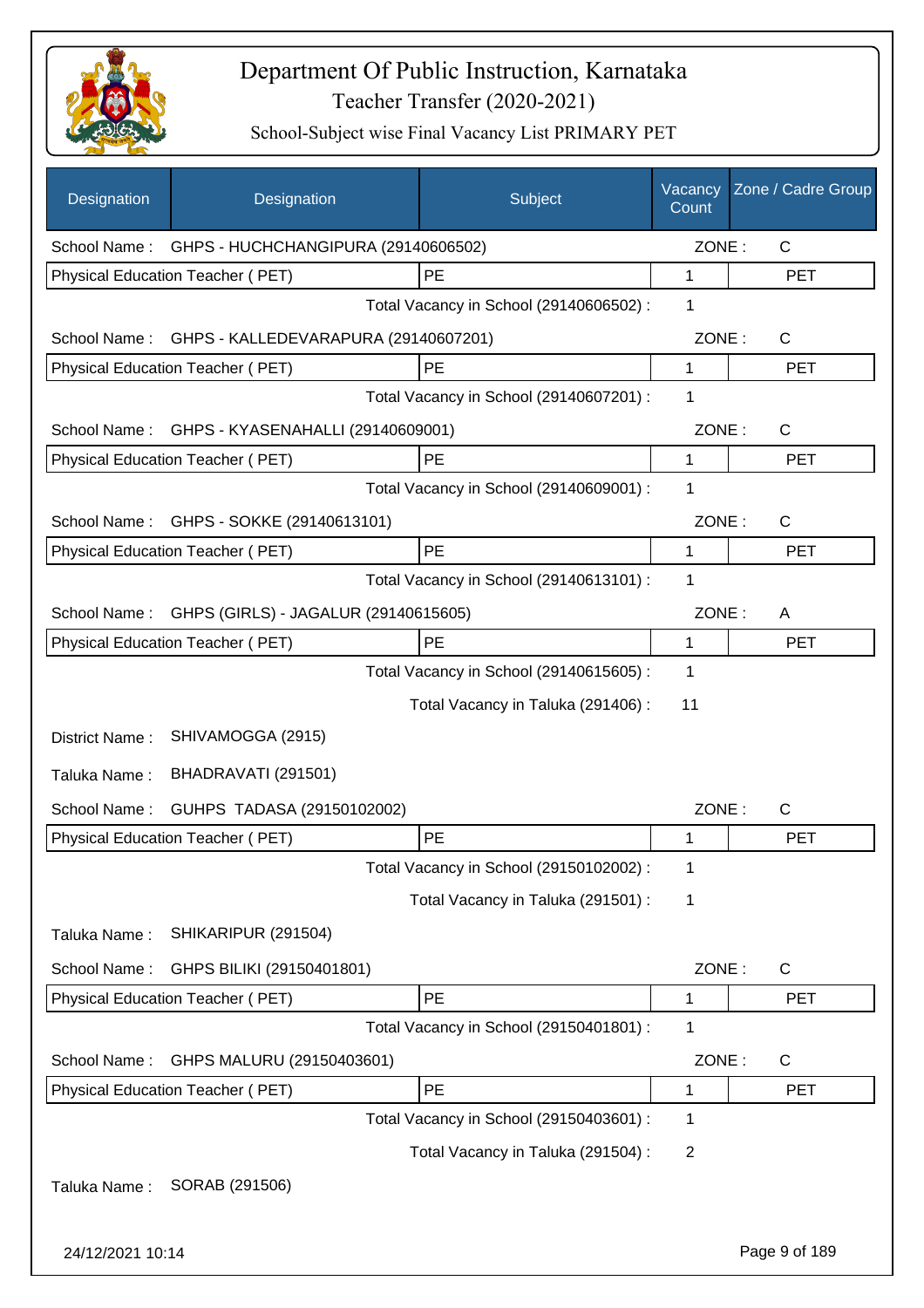

| Designation      | Designation                                                         | Subject                                 | Vacancy<br>Count | Zone / Cadre Group |
|------------------|---------------------------------------------------------------------|-----------------------------------------|------------------|--------------------|
| School Name:     | GHPS UPGRADED KAMARURU (RMSA) (29150600701)                         |                                         | ZONE:            | $\mathsf{C}$       |
|                  | Physical Education Teacher (PET)                                    | PE                                      | $\mathbf{1}$     | <b>PET</b>         |
|                  |                                                                     | Total Vacancy in School (29150600701) : | 1                |                    |
| School Name:     | GHPS KATHUVALLI (29150605201)                                       |                                         | ZONE:            | $\mathsf{C}$       |
|                  | Physical Education Teacher (PET)                                    | PE                                      | 1                | <b>PET</b>         |
|                  |                                                                     | Total Vacancy in School (29150605201) : | 1                |                    |
| School Name:     | GOVERNMENT URDU HIGH SCHOOL ANAVATTI (29150605806)                  |                                         | ZONE:            | C                  |
|                  | Physical Education Teacher (PET)                                    | PE                                      | $\mathbf{1}$     | <b>PET</b>         |
|                  |                                                                     | Total Vacancy in School (29150605806) : | 1                |                    |
| School Name:     | GHPGS ANAVATTI (GIRLS) (29150605807)                                |                                         | ZONE:            | $\mathsf{C}$       |
|                  | <b>Physical Education Teacher (PET)</b>                             | PE                                      | 1                | <b>PET</b>         |
|                  |                                                                     | Total Vacancy in School (29150605807) : | 1                |                    |
| School Name:     | SARDAR SRI MALLIKARJUNAPPA GOWDARA GHPS YENNEKOPPA<br>(29150606601) |                                         | ZONE:            | $\mathsf{C}$       |
|                  | Physical Education Teacher (PET)                                    | PE                                      | 1                | <b>PET</b>         |
|                  |                                                                     | Total Vacancy in School (29150606601) : | 1                |                    |
|                  |                                                                     | Total Vacancy in Taluka (291506) :      | 5                |                    |
| District Name:   | TUMAKURU (2918)                                                     |                                         |                  |                    |
| Taluka Name:     | CHIKNAYAKANHALLI (291801)                                           |                                         |                  |                    |
| School Name:     | GHPS MARENADU PALYA (29180120402)                                   |                                         | ZONE:            | $\mathsf{C}$       |
|                  | Physical Education Teacher (PET)                                    | PE                                      | 1                | <b>PET</b>         |
|                  |                                                                     | Total Vacancy in School (29180120402) : | 1                |                    |
| School Name:     | GHPS BADAKEGUDLU (29180121001)                                      |                                         | ZONE:            | C                  |
|                  | Physical Education Teacher (PET)                                    | PE                                      | 1                | <b>PET</b>         |
|                  |                                                                     | Total Vacancy in School (29180121001) : | 1                |                    |
|                  |                                                                     | Total Vacancy in Taluka (291801) :      | $\overline{2}$   |                    |
| Taluka Name:     | GUBBI (291802)                                                      |                                         |                  |                    |
| School Name:     | GHPS BOYS GUBBI Ward-10 (29180201003)                               |                                         | ZONE:            | A                  |
|                  | Physical Education Teacher (PET)                                    | PE                                      | $\mathbf 1$      | <b>PET</b>         |
|                  |                                                                     | Total Vacancy in School (29180201003) : | 1                |                    |
| School Name:     | GMHPS M N KOTE (29180205401)                                        |                                         | ZONE:            | $\mathsf{C}$       |
|                  | Physical Education Teacher (PET)                                    | PE                                      | $\mathbf 1$      | <b>PET</b>         |
| 24/12/2021 10:14 |                                                                     |                                         |                  | Page 10 of 189     |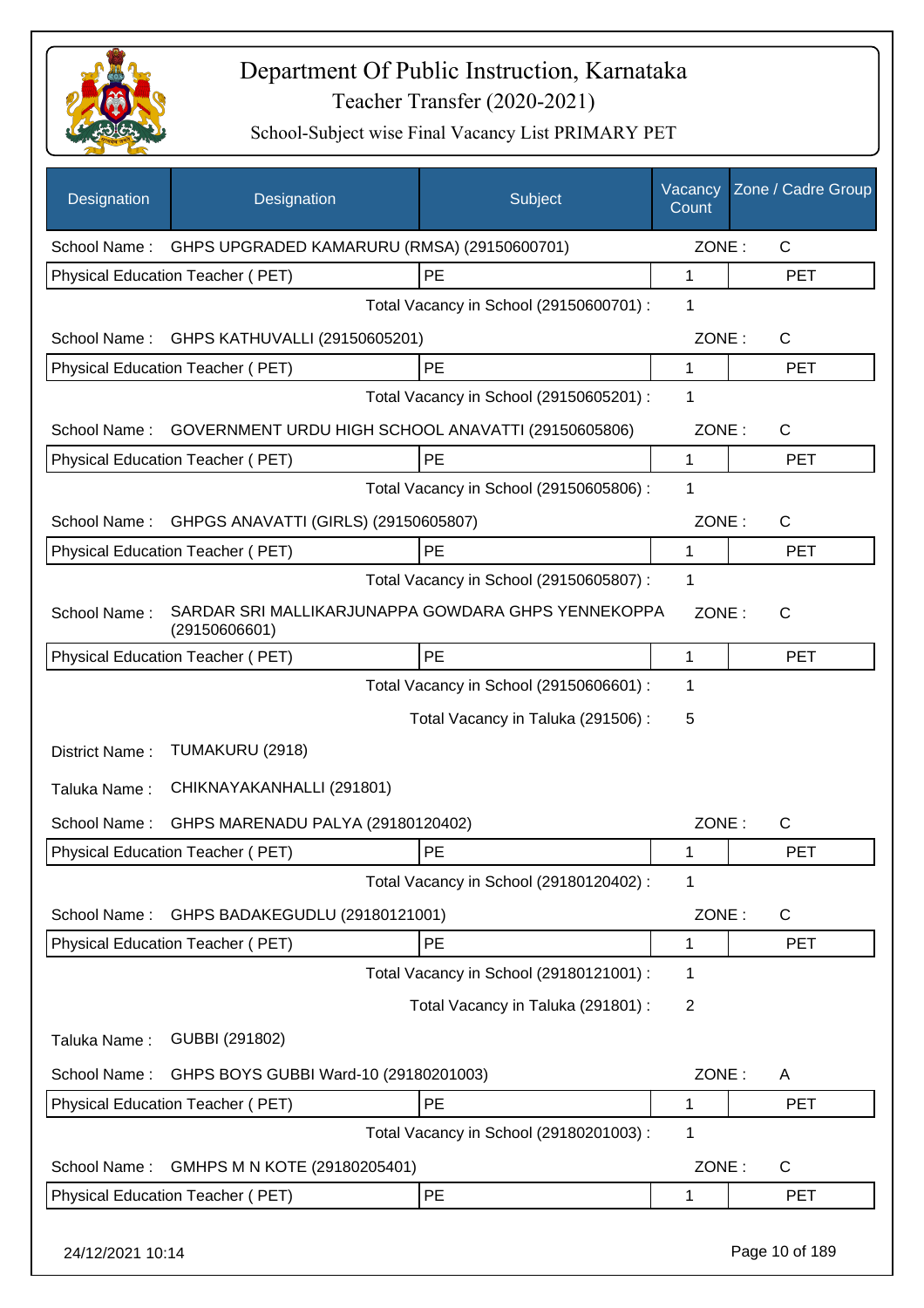

| Designation      | Designation                                               |  | Subject                                 | Vacancy<br>Count | Zone / Cadre Group    |
|------------------|-----------------------------------------------------------|--|-----------------------------------------|------------------|-----------------------|
|                  |                                                           |  | Total Vacancy in School (29180205401) : | 1                |                       |
| School Name:     | GHPS KADASHETTIHALLI (29180209701)                        |  |                                         | ZONE:            | $\mathsf{C}$          |
|                  | Physical Education Teacher (PET)                          |  | PE                                      | 1                | <b>PET</b>            |
|                  |                                                           |  | Total Vacancy in School (29180209701) : | 1                |                       |
| School Name:     | GHPS HINDASAGERE (29180214501)                            |  |                                         | ZONE:            | $\mathsf{C}$          |
|                  | Physical Education Teacher (PET)                          |  | PE                                      | $\mathbf{1}$     | <b>PET</b>            |
|                  |                                                           |  | Total Vacancy in School (29180214501) : | 1                |                       |
| School Name:     | GHPS HOOVINAKATTE (29180220301)                           |  |                                         | ZONE:            | $\mathsf{C}$          |
|                  | Physical Education Teacher (PET)                          |  | PE                                      | $\mathbf 1$      | <b>PET</b>            |
|                  |                                                           |  | Total Vacancy in School (29180220301) : | 1                |                       |
|                  |                                                           |  | Total Vacancy in Taluka (291802):       | 5                |                       |
| Taluka Name:     | TURUVEKERE (291807)                                       |  |                                         |                  |                       |
| School Name:     | GMHPS MAYASANDRA (29180707501)                            |  |                                         |                  | ZONE:<br>$\mathsf{C}$ |
|                  | <b>Physical Education Teacher (PET)</b>                   |  | PE                                      | 1                | <b>PET</b>            |
|                  |                                                           |  | Total Vacancy in School (29180707501) : | 1                |                       |
|                  |                                                           |  | Total Vacancy in Taluka (291807) :      | 1                |                       |
| Taluka Name:     | <b>TUMKUR (291809)</b>                                    |  |                                         |                  |                       |
| School Name:     | KARNATAKA PUBLIC SCHOOLS GMHPS NAGAVALLI<br>(29180926701) |  |                                         | ZONE:            | B                     |
|                  | <b>Physical Education Teacher (PET)</b>                   |  | PE                                      | 1                | <b>PET</b>            |
|                  |                                                           |  | Total Vacancy in School (29180926701) : | 1                |                       |
|                  |                                                           |  | Total Vacancy in Taluka (291809):       | 1                |                       |
| Taluka Name:     | <b>KUNIGAL (291810)</b>                                   |  |                                         |                  |                       |
| School Name:     | GKBMS KUNIGAL Ward-12 (29181014301)                       |  |                                         | ZONE:            | A                     |
|                  | <b>Physical Education Teacher (PET)</b>                   |  | PE                                      | 1                | <b>PET</b>            |
|                  |                                                           |  | Total Vacancy in School (29181014301) : | 1                |                       |
| School Name:     | GOVT. BHAKTHARA HALLI (29181018601)                       |  |                                         | ZONE:            | $\mathsf{C}$          |
|                  | <b>Physical Education Teacher (PET)</b>                   |  | PE                                      | 1                | <b>PET</b>            |
|                  |                                                           |  | Total Vacancy in School (29181018601) : | 1                |                       |
|                  |                                                           |  | Total Vacancy in Taluka (291810) :      | $\overline{2}$   |                       |
| District Name:   | <b>KOLAR (2919)</b>                                       |  |                                         |                  |                       |
| Taluka Name:     | BANGARAPETE (291902)                                      |  |                                         |                  |                       |
| 24/12/2021 10:14 |                                                           |  |                                         |                  | Page 11 of 189        |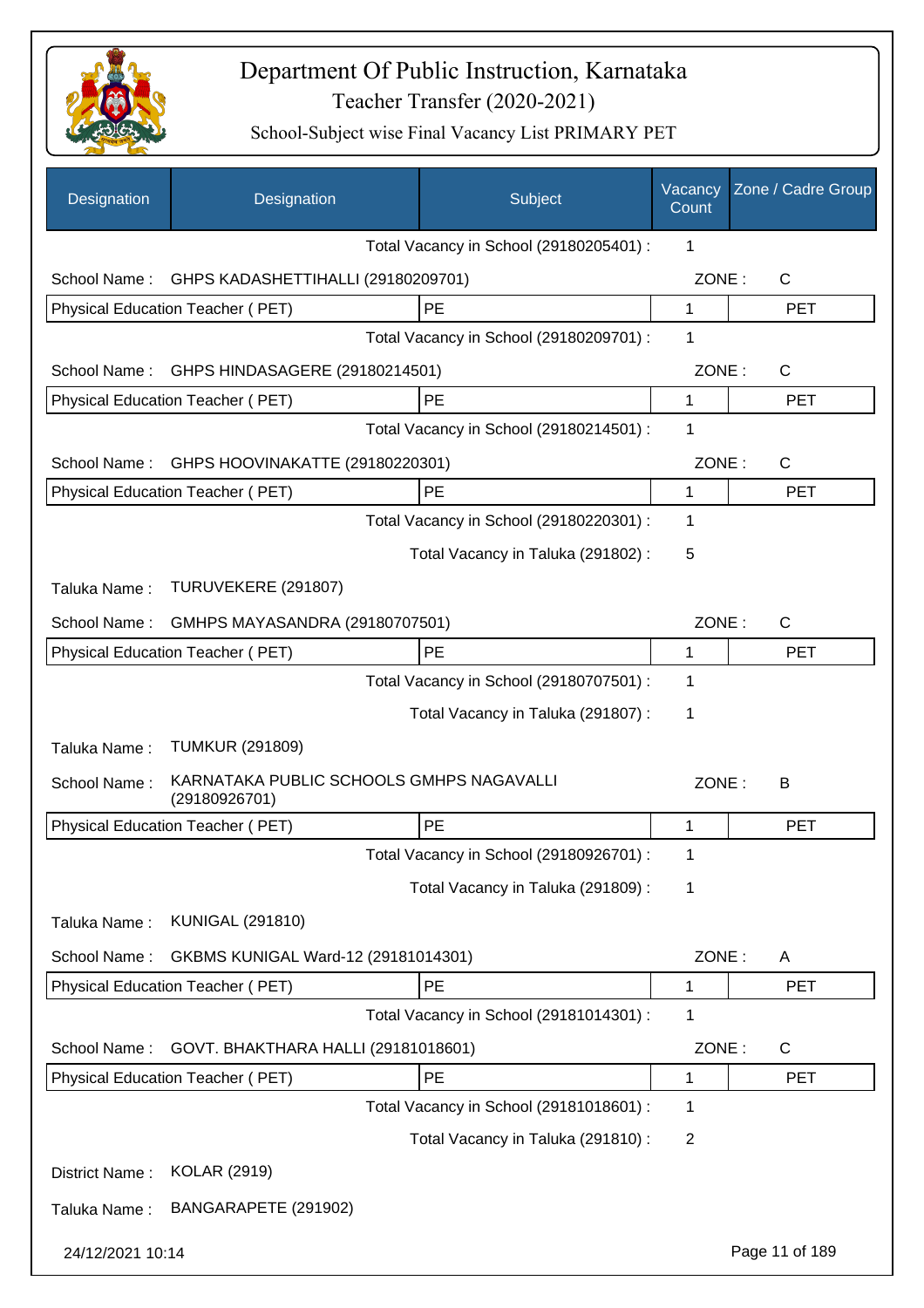

| Designation      | Designation                                                 | Subject                                 | Vacancy<br>Count | Zone / Cadre Group |
|------------------|-------------------------------------------------------------|-----------------------------------------|------------------|--------------------|
| School Name:     | GHPS BALAMANDE (29190201601)                                |                                         | ZONE:            | $\mathsf{C}$       |
|                  | Physical Education Teacher (PET)                            | PE                                      | 1                | <b>PET</b>         |
|                  |                                                             | Total Vacancy in School (29190201601) : | 1                |                    |
| School Name:     | GMHPS BETHAMANGALA (29190203408)                            |                                         | ZONE:            | C                  |
|                  | Physical Education Teacher (PET)                            | <b>PE</b>                               | 1                | <b>PET</b>         |
|                  |                                                             | Total Vacancy in School (29190203408) : | 1                |                    |
| School Name:     | GHPS GUTTAHALLI (29190213001)                               |                                         | ZONE:            | C                  |
|                  | Physical Education Teacher (PET)                            | PE                                      | 1                | <b>PET</b>         |
|                  |                                                             | Total Vacancy in School (29190213001) : | 1                |                    |
| School Name:     | GMHPS KYASAMBALLI (29190222501)                             |                                         | ZONE:            | $\mathsf{C}$       |
|                  | <b>Physical Education Teacher (PET)</b>                     | PE                                      | 1                | <b>PET</b>         |
|                  |                                                             | Total Vacancy in School (29190222501) : | 1                |                    |
| School Name:     | KARNATAKA PUBLIC SCHOOLS GHPS SUNDARAPALYA<br>(29190233201) |                                         | ZONE:            | $\mathsf{C}$       |
|                  | Physical Education Teacher (PET)                            | <b>PE</b>                               | 1                | <b>PET</b>         |
|                  |                                                             | Total Vacancy in School (29190233201) : | 1                |                    |
| School Name:     | KMGHPS BANGARPET (29190243401)                              |                                         | ZONE:            | A                  |
|                  | Physical Education Teacher (PET)                            | <b>PE</b>                               | 1                | <b>PET</b>         |
|                  |                                                             | Total Vacancy in School (29190243401) : | 1                |                    |
| School Name:     | GHPS DESIHALLI (29190244102)                                |                                         | ZONE:            | A                  |
|                  | Physical Education Teacher (PET)                            | <b>PE</b>                               | 1                | <b>PET</b>         |
|                  |                                                             | Total Vacancy in School (29190244102) : | 1                |                    |
|                  |                                                             | Total Vacancy in Taluka (291902):       | 7                |                    |
| Taluka Name:     | KOLAR (291907)                                              |                                         |                  |                    |
| School Name:     | GHPS CHAKARASANAHALLI (29190705801)                         |                                         | ZONE:            | C                  |
|                  | Physical Education Teacher (PET)                            | PE                                      | 1                | <b>PET</b>         |
|                  |                                                             | Total Vacancy in School (29190705801) : | 1                |                    |
| School Name:     | GHPS HARATI (29190712801)                                   |                                         | ZONE:            | C                  |
|                  | Physical Education Teacher (PET)                            | PE                                      | 1                | <b>PET</b>         |
|                  |                                                             | Total Vacancy in School (29190712801) : | 1                |                    |
| School Name:     | GMHPS HOSAPETE (29190736102)                                |                                         | ZONE:            | A                  |
|                  | Physical Education Teacher (PET)                            | PE                                      | 1                | <b>PET</b>         |
|                  |                                                             | Total Vacancy in School (29190736102) : | 1                |                    |
| 24/12/2021 10:14 |                                                             |                                         |                  | Page 12 of 189     |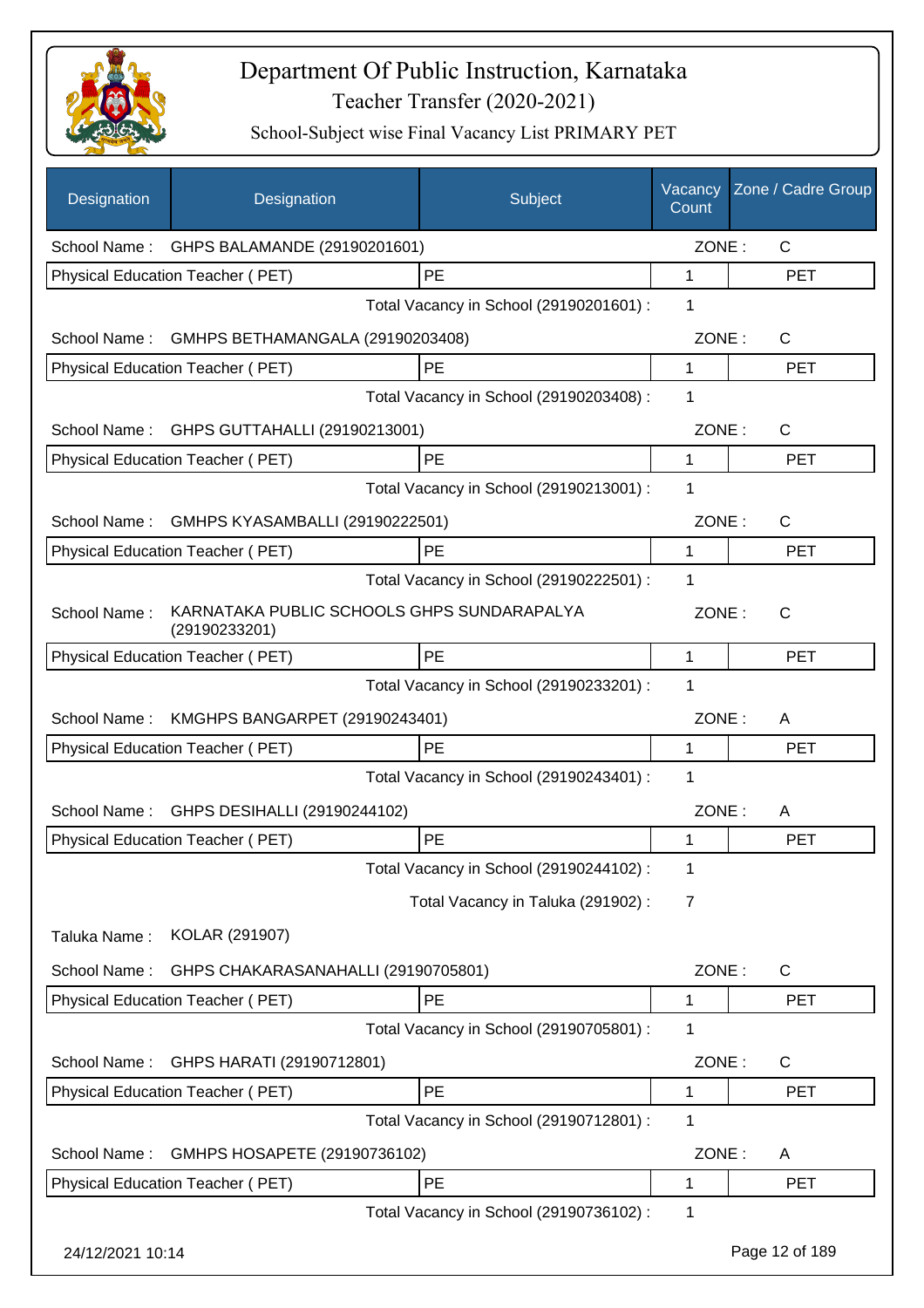

| Designation      | Designation                                        | Subject                                 | Vacancy<br>Count | Zone / Cadre Group |
|------------------|----------------------------------------------------|-----------------------------------------|------------------|--------------------|
|                  |                                                    | Total Vacancy in Taluka (291907) :      | 3                |                    |
| Taluka Name:     | MALUR (291909)                                     |                                         |                  |                    |
| School Name:     | GHPS DINNAHALLI (29190908701)                      |                                         | ZONE:            | $\mathsf{C}$       |
|                  | Physical Education Teacher (PET)                   | PE                                      | 1                | <b>PET</b>         |
|                  |                                                    | Total Vacancy in School (29190908701) : | 1                |                    |
| School Name:     | GHPS LAKKUR (29190921102)                          |                                         | ZONE:            | $\mathsf{C}$       |
|                  | Physical Education Teacher (PET)                   | PE                                      | 1                | <b>PET</b>         |
|                  |                                                    | Total Vacancy in School (29190921102) : | 1                |                    |
| School Name:     | KARNATAKA PUBLIC SCHOOLS GHPS MASTHI (29190923202) |                                         | ZONE:            | $\mathsf{C}$       |
|                  | <b>Physical Education Teacher (PET)</b>            | PE                                      | 1                | <b>PET</b>         |
|                  |                                                    | Total Vacancy in School (29190923202) : | 1                |                    |
|                  |                                                    | Total Vacancy in Taluka (291909):       | 3                |                    |
| Taluka Name:     | <b>MULBAGAL (291910)</b>                           |                                         |                  |                    |
| School Name:     | KARNATAKA PUBLIC SCHOOLS GMHPS AVANI (29191001504) |                                         | ZONE:            | $\mathsf{C}$       |
|                  | Physical Education Teacher (PET)                   | PE                                      | 1                | <b>PET</b>         |
|                  |                                                    | Total Vacancy in School (29191001504) : | 1                |                    |
| School Name:     | GHPS H GOLLAHALLI (29191011302)                    |                                         | ZONE:            | $\mathsf{C}$       |
|                  | Physical Education Teacher (PET)                   | PE                                      | 1                | <b>PET</b>         |
|                  |                                                    | Total Vacancy in School (29191011302) : | 1                |                    |
| School Name:     | GMHPS MALLANAYAKANAHALLI (29191020601)             |                                         | ZONE:            | C                  |
|                  | <b>Physical Education Teacher (PET)</b>            | PE                                      | 1                | <b>PET</b>         |
|                  |                                                    | Total Vacancy in School (29191020601) : | 1                |                    |
| School Name:     | GHPS N VADDAHALLI (29191023101)                    |                                         | ZONE:            | C                  |
|                  | Physical Education Teacher (PET)                   | PE                                      | 1                | <b>PET</b>         |
|                  |                                                    | Total Vacancy in School (29191023101) : | 1                |                    |
|                  |                                                    | Total Vacancy in Taluka (291910) :      | 4                |                    |
| Taluka Name:     | SRINIVASAPUR (291912)                              |                                         |                  |                    |
| School Name:     | GMHPS RONUR (29191227301)                          |                                         | ZONE:            | $\mathsf{C}$       |
|                  | Physical Education Teacher (PET)                   | PE                                      | 1                | <b>PET</b>         |
|                  |                                                    | Total Vacancy in School (29191227301) : | 1                |                    |
|                  |                                                    | Total Vacancy in Taluka (291912) :      | 1                |                    |
| 24/12/2021 10:14 |                                                    |                                         |                  | Page 13 of 189     |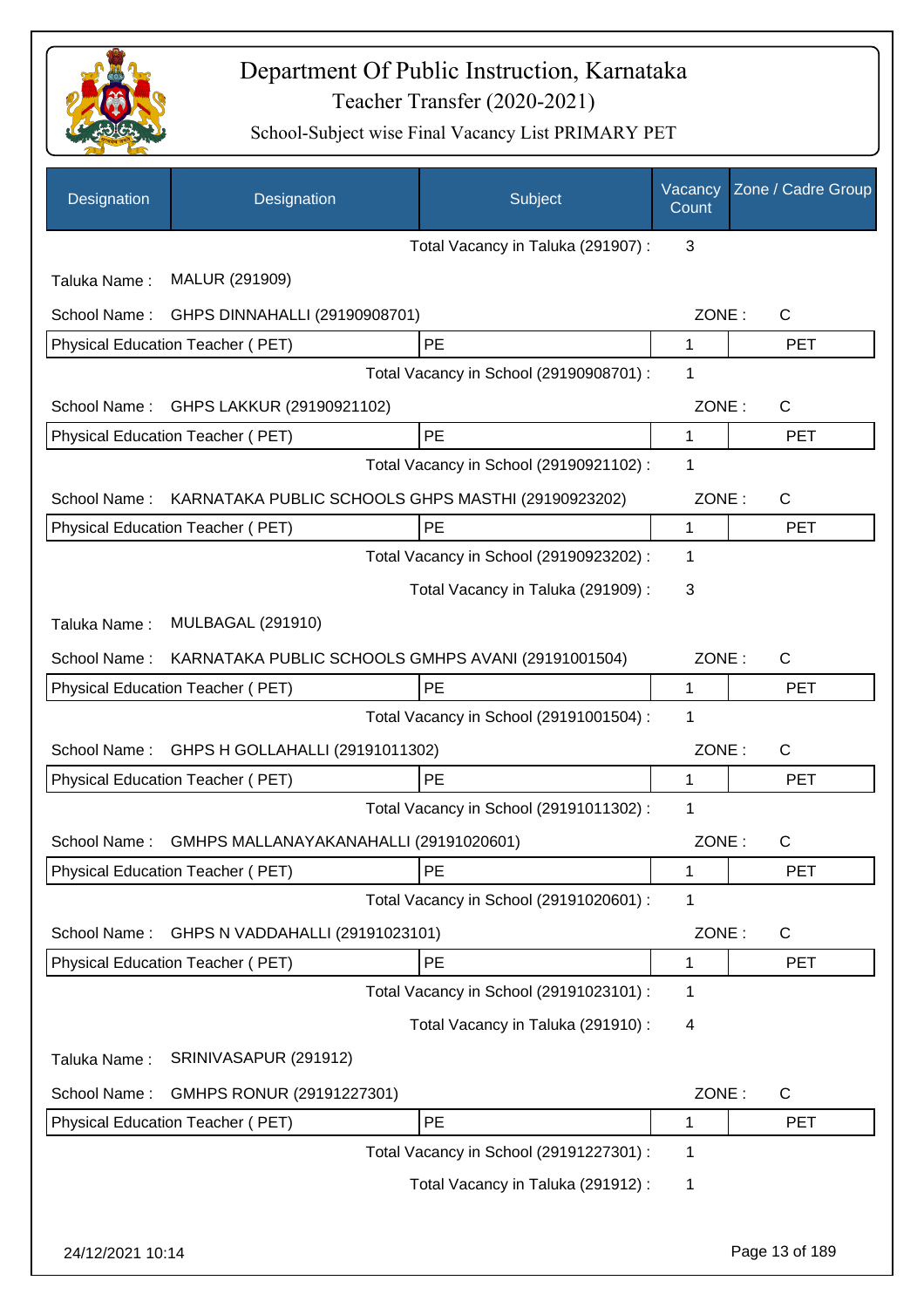

| Designation      | Designation                                                    | Subject                                 | Vacancy<br>Count | Zone / Cadre Group |
|------------------|----------------------------------------------------------------|-----------------------------------------|------------------|--------------------|
| Taluka Name:     | K G F (291913)                                                 |                                         |                  |                    |
| School Name:     | GHPS DONIMADAGU (RMSA UPG) (29191302801)                       |                                         | ZONE:            | $\mathsf{C}$       |
|                  | Physical Education Teacher (PET)                               | PE                                      | 1                | <b>PET</b>         |
|                  |                                                                | Total Vacancy in School (29191302801) : | 1                |                    |
| School Name:     | GMHPS KAMASAMUDRAM (29191303801)                               |                                         | ZONE:            | $\mathsf{C}$       |
|                  | Physical Education Teacher (PET)                               | PE                                      | 1                | <b>PET</b>         |
|                  |                                                                | Total Vacancy in School (29191303801) : | 1                |                    |
|                  |                                                                | Total Vacancy in Taluka (291913):       | $\overline{2}$   |                    |
| District Name:   | BENGALURU U SOUTH (2920)                                       |                                         |                  |                    |
| Taluka Name:     | SOUTH1 (292001)                                                |                                         |                  |                    |
| School Name:     | GMPS UTTARA HALLI (29200108101)                                |                                         | ZONE:            | A                  |
|                  | <b>Physical Education Teacher (PET)</b>                        | PE                                      | 1                | <b>PET</b>         |
|                  |                                                                | Total Vacancy in School (29200108101) : | 1                |                    |
| School Name:     | GHPS VASANTHAPURA (29200108401)                                |                                         | ZONE:            | A                  |
|                  | Physical Education Teacher (PET)                               | PE                                      | 1                | <b>PET</b>         |
|                  |                                                                | Total Vacancy in School (29200108401) : | 1                |                    |
| School Name:     | GHPS GANIGARA PALYA (29200110310)                              |                                         | ZONE:            | A                  |
|                  | Physical Education Teacher (PET)                               | <b>PE</b>                               | 1                | <b>PET</b>         |
|                  |                                                                | Total Vacancy in School (29200110310) : | 1                |                    |
| School Name:     | GHPS HALAGEVADERA HALLI (29200111553)                          |                                         | ZONE:            | A                  |
|                  | <b>Physical Education Teacher (PET)</b>                        | PE                                      | 1                | <b>PET</b>         |
|                  |                                                                | Total Vacancy in School (29200111553) : | 1                |                    |
| School Name:     | GHPS SUNKADA KATTE JANATHA COLONY. (29200111847)               |                                         | ZONE:            | A                  |
|                  | Physical Education Teacher (PET)                               | PE                                      | 1                | <b>PET</b>         |
|                  |                                                                | Total Vacancy in School (29200111847) : | 1                |                    |
| School Name:     | GOVERNMENT HIGHER PRIMARY SCHOOL VAJARA HALLI<br>(29200129814) |                                         | ZONE:            | A                  |
|                  | Physical Education Teacher (PET)                               | <b>PE</b>                               | 1                | <b>PET</b>         |
|                  |                                                                | Total Vacancy in School (29200129814) : | 1                |                    |
| School Name:     | GUHPS FAYAZABAD (29200137425)                                  |                                         | ZONE:            | A                  |
|                  | Physical Education Teacher (PET)                               | PE                                      | 1                | <b>PET</b>         |
|                  |                                                                | Total Vacancy in School (29200137425) : | 1                |                    |
| 24/12/2021 10:14 |                                                                |                                         |                  | Page 14 of 189     |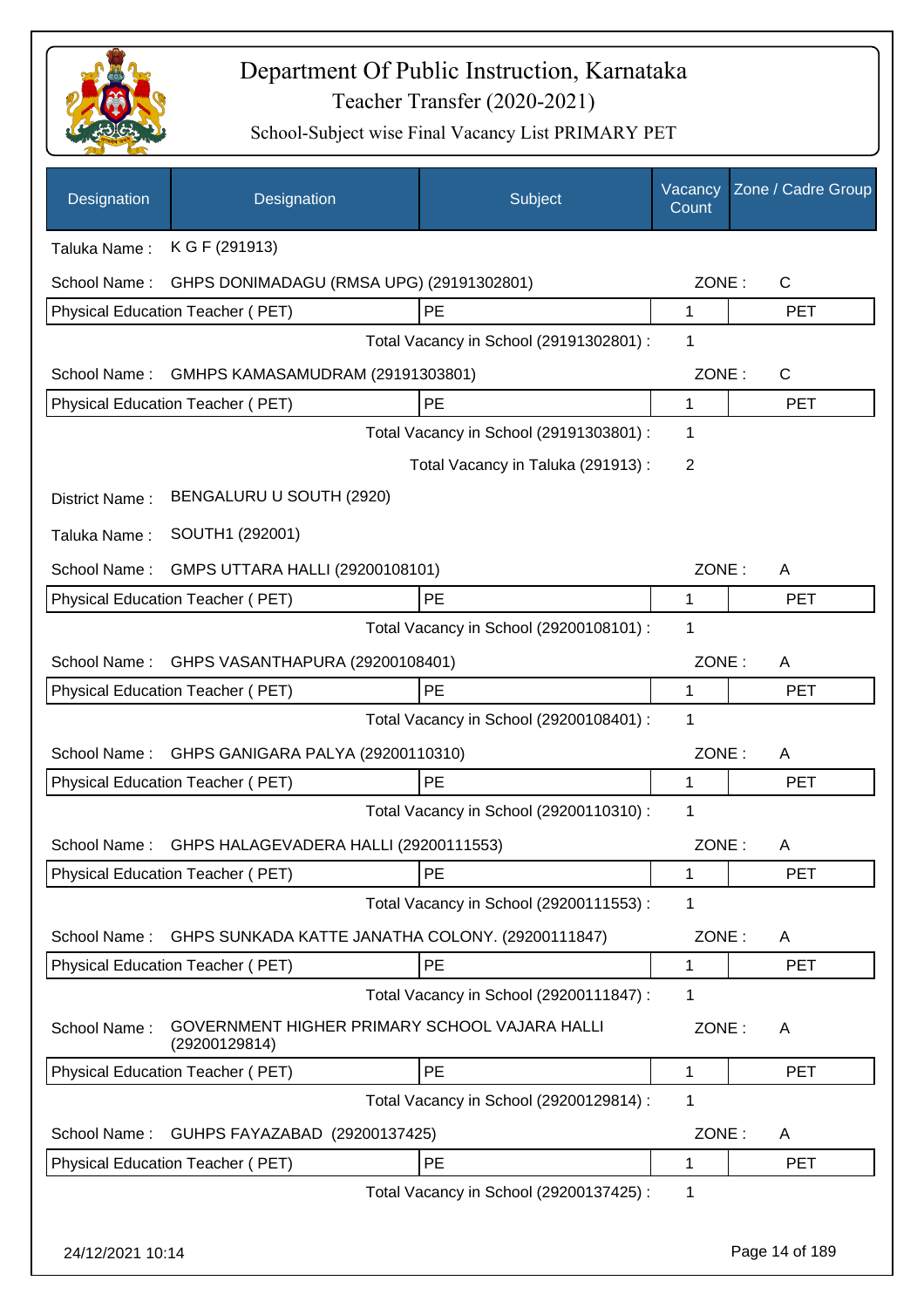

| Designation  | Designation                                          | Subject                                 | Vacancy<br>Count | Zone / Cadre Group |
|--------------|------------------------------------------------------|-----------------------------------------|------------------|--------------------|
|              | School Name: GHPS ULLALU (29280231804)               |                                         | ZONE:            | A                  |
|              | Physical Education Teacher (PET)                     | PE                                      | 1                | <b>PET</b>         |
|              |                                                      | Total Vacancy in School (29280231804) : | 1                |                    |
|              |                                                      | Total Vacancy in Taluka (292001) :      | 8                |                    |
| Taluka Name: | SOUTH4 (292003)                                      |                                         |                  |                    |
| School Name: | KARNATAKA PUBLIC SCHOOLS GHPS K R PURA (29200300180) |                                         | ZONE:            | A                  |
|              | Physical Education Teacher (PET)                     | PE                                      | 1                | <b>PET</b>         |
|              |                                                      | Total Vacancy in School (29200300180) : | 1                |                    |
| School Name: | GMPS BELLANDUR (29200301011)                         |                                         | ZONE:            | A                  |
|              | Physical Education Teacher (PET)                     | PE                                      | 1                | <b>PET</b>         |
|              |                                                      | Total Vacancy in School (29200301011) : | 1                |                    |
| School Name: | GHPS BABUSAPALYA (29200303634)                       |                                         | ZONE:            | A                  |
|              | Physical Education Teacher (PET)                     | PE                                      | 1                | <b>PET</b>         |
|              |                                                      | Total Vacancy in School (29200303634) : | 1                |                    |
| School Name: | GHPS BIDARA HALLI (29200304902)                      |                                         | ZONE:            | В                  |
|              | Physical Education Teacher (PET)                     | PE                                      | 1                | <b>PET</b>         |
|              |                                                      | Total Vacancy in School (29200304902) : | 1                |                    |
| School Name: | GhPS AVALA HALLI (29200306014)                       |                                         | ZONE:            | B                  |
|              | Physical Education Teacher (PET)                     | PE                                      | 1                | <b>PET</b>         |
|              |                                                      | Total Vacancy in School (29200306014) : | 1                |                    |
| School Name: | GHPS K CHANNASANDRA (29200308038)                    |                                         | ZONE:            | Α                  |
|              | <b>Physical Education Teacher (PET)</b>              | PE                                      | 1                | <b>PET</b>         |
|              |                                                      | Total Vacancy in School (29200308038) : | 1                |                    |
| School Name: | GHPS DODDA GUBBI (29200308701)                       |                                         | ZONE:            | B                  |
|              | Physical Education Teacher (PET)                     | PE                                      | 1                | <b>PET</b>         |
|              |                                                      | Total Vacancy in School (29200308701) : | 1                |                    |
| School Name: | GHPS KADUSONNAPPANA HALLI (29200309506)              |                                         | ZONE:            | B                  |
|              | Physical Education Teacher (PET)                     | PE                                      | 1                | <b>PET</b>         |
|              |                                                      | Total Vacancy in School (29200309506) : | 1                |                    |
| School Name: | GMPS GARUDACHARPALYA (29200309643)                   |                                         | ZONE:            | A                  |
|              | Physical Education Teacher (PET)                     | PE                                      | 1                | <b>PET</b>         |
|              |                                                      | Total Vacancy in School (29200309643) : | 1                |                    |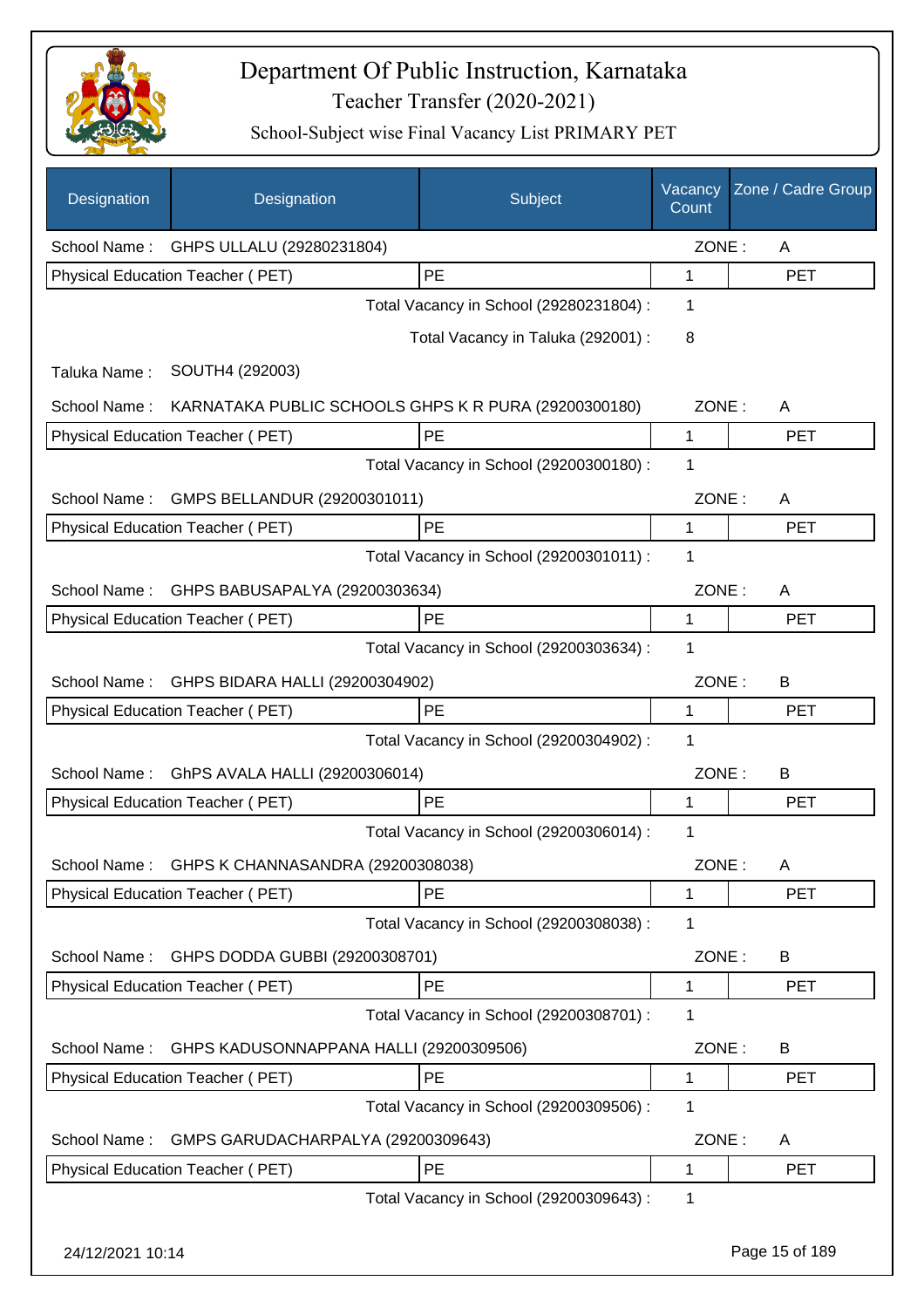

| Designation      | Designation                                 | Subject                                 | Vacancy<br>Count | Zone / Cadre Group |
|------------------|---------------------------------------------|-----------------------------------------|------------------|--------------------|
|                  | School Name: GHPS CHANNSANDRA (29200310538) |                                         | ZONE:            | A                  |
|                  | Physical Education Teacher (PET)            | PE                                      | 1                | <b>PET</b>         |
|                  |                                             | Total Vacancy in School (29200310538) : | 1                |                    |
| School Name:     | GMPS MARATHAHALLI (29200311326)             |                                         | ZONE:            | A                  |
|                  | Physical Education Teacher (PET)            | PE                                      | $\mathbf{1}$     | <b>PET</b>         |
|                  |                                             | Total Vacancy in School (29200311326) : | 1                |                    |
| School Name:     | GHPS KAGGADASAPURA (29200312243)            |                                         | ZONE:            | A                  |
|                  | Physical Education Teacher (PET)            | PE                                      | 1                | <b>PET</b>         |
|                  |                                             | Total Vacancy in School (29200312243) : | $\mathbf 1$      |                    |
| School Name:     | GHPS KANNAMANGALA (29200312608)             |                                         | ZONE:            | B                  |
|                  | Physical Education Teacher (PET)            | <b>PE</b>                               | 1                | PET                |
|                  |                                             | Total Vacancy in School (29200312608) : | 1                |                    |
| School Name:     | GHPS SHEGAE HALLI (29200312709)             |                                         | ZONE:            | B                  |
|                  | Physical Education Teacher (PET)            | PE                                      | 1                | <b>PET</b>         |
|                  |                                             | Total Vacancy in School (29200312709) : | 1                |                    |
| School Name:     | GMPS IMMADI HALLI (29200313709)             |                                         | ZONE:            | A                  |
|                  | Physical Education Teacher (PET)            | PE                                      | 1                | <b>PET</b>         |
|                  |                                             | Total Vacancy in School (29200313709) : | 1                |                    |
| School Name:     | GHPS RAMAGONDANA HALLI (29200313716)        |                                         | ZONE:            | A                  |
|                  | Physical Education Teacher (PET)            | PE                                      | 1                | <b>PET</b>         |
|                  |                                             | Total Vacancy in School (29200313716) : | 1                |                    |
| School Name:     | GHPS NALLURHALLI (29200313722)              |                                         | ZONE:            | A                  |
|                  | Physical Education Teacher (PET)            | PE                                      | 1                | <b>PET</b>         |
|                  |                                             | Total Vacancy in School (29200313722) : | 1                |                    |
| School Name:     | GMPS THANISANDRA (29200319964)              |                                         | ZONE:            | A                  |
|                  | Physical Education Teacher (PET)            | PE                                      | 1                | <b>PET</b>         |
|                  |                                             | Total Vacancy in School (29200319964) : | 1                |                    |
| School Name:     | GHPS MAHADEVAPURA (29200321117)             |                                         | ZONE:            | A                  |
|                  | Physical Education Teacher (PET)            | PE                                      | 1                | PET                |
|                  |                                             | Total Vacancy in School (29200321117) : | 1                |                    |
| School Name:     | GHPS MEDAHALLI (29200321404)                |                                         | ZONE:            | A                  |
|                  | Physical Education Teacher (PET)            | PE                                      | 1                | <b>PET</b>         |
| 24/12/2021 10:14 |                                             |                                         |                  | Page 16 of 189     |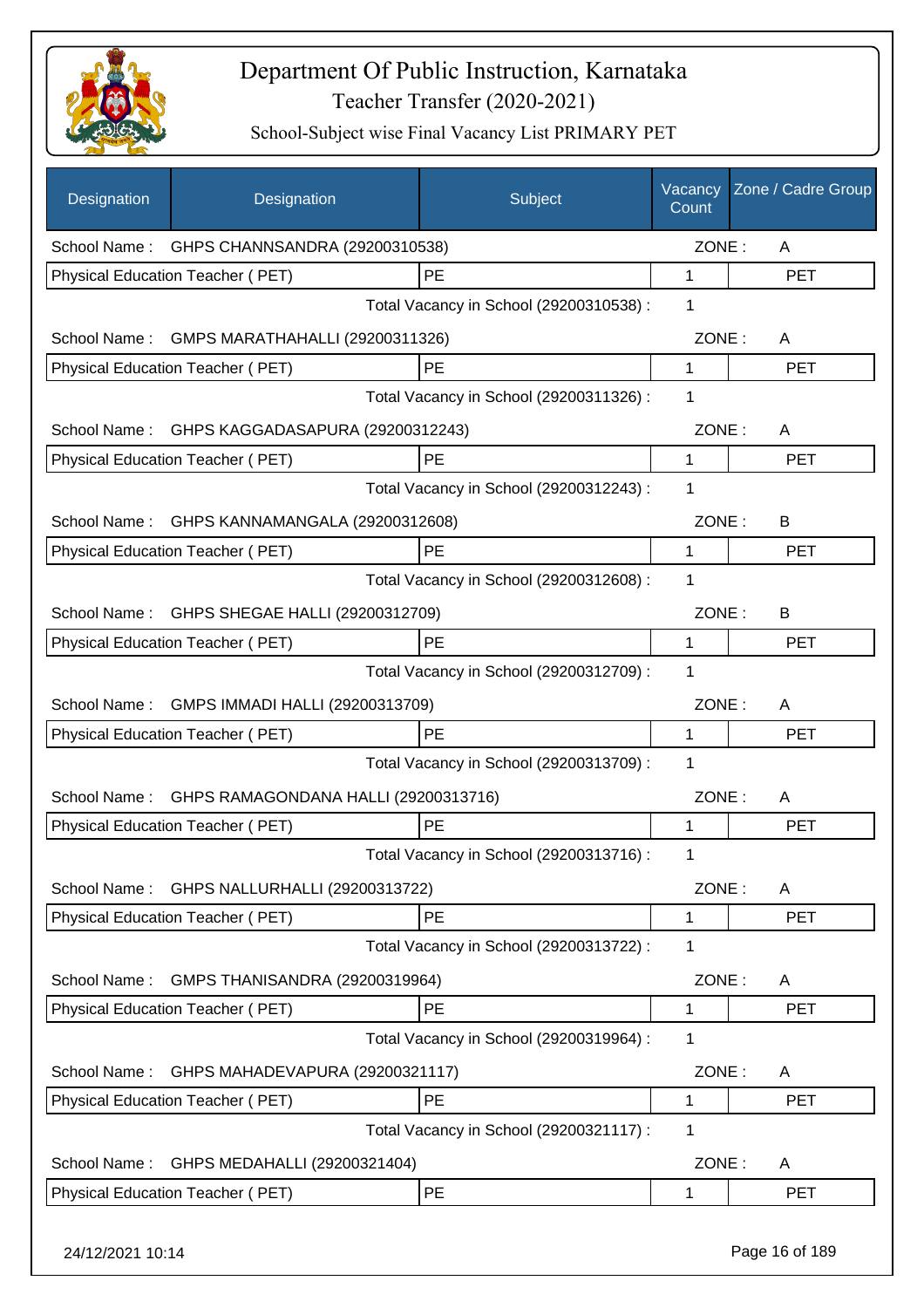

| Designation      | Designation                             | Subject                                 | Vacancy<br>Count | Zone / Cadre Group |
|------------------|-----------------------------------------|-----------------------------------------|------------------|--------------------|
|                  |                                         | Total Vacancy in School (29200321404) : | 1                |                    |
| School Name:     | GHPS CHIKKA BASAVANA PURA (29200321419) |                                         | ZONE:            | A                  |
|                  | Physical Education Teacher (PET)        | PE                                      | 1                | <b>PET</b>         |
|                  |                                         | Total Vacancy in School (29200321419) : | 1                |                    |
|                  |                                         | Total Vacancy in Taluka (292003):       | 21               |                    |
| Taluka Name:     | ANEKAL (292004)                         |                                         |                  |                    |
| School Name:     | GHPS MARASUR (29200404105)              |                                         | ZONE:            | $\mathsf{C}$       |
|                  | <b>Physical Education Teacher (PET)</b> | PE                                      | 1                | <b>PET</b>         |
|                  |                                         | Total Vacancy in School (29200404105) : | 1                |                    |
| School Name:     | GMPS JIGANI (29200404701)               |                                         | ZONE:            | A                  |
|                  | <b>Physical Education Teacher (PET)</b> | PE                                      | 1                | <b>PET</b>         |
|                  |                                         | Total Vacancy in School (29200404701) : | 1                |                    |
| School Name:     | GHPS MARAGONDANA HALLI (29200405501)    |                                         | ZONE:            | B                  |
|                  | Physical Education Teacher (PET)        | <b>PE</b>                               | 1                | <b>PET</b>         |
|                  |                                         | Total Vacancy in School (29200405501) : | 1                |                    |
| School Name:     | GHPS YARANDA HALLI (29200405701)        |                                         | ZONE:            | B                  |
|                  | Physical Education Teacher (PET)        | PE                                      | 1                | <b>PET</b>         |
|                  |                                         | Total Vacancy in School (29200405701) : | 1                |                    |
| School Name:     | GHPS KACHANAYAKANA HALLI (29200405901)  |                                         | ZONE:            | C                  |
|                  | Physical Education Teacher (PET)        | <b>PE</b>                               | 1                | <b>PET</b>         |
|                  |                                         | Total Vacancy in School (29200405901) : | 1                |                    |
| School Name:     | GHPS TIRUPALYA (29200406501)            |                                         | ZONE:            | A                  |
|                  | Physical Education Teacher (PET)        | PE                                      | 1                | <b>PET</b>         |
|                  |                                         | Total Vacancy in School (29200406501) : | 1                |                    |
| School Name:     | GHPS T GOLLA HALLI (29200406601)        |                                         | ZONE:            | A                  |
|                  | Physical Education Teacher (PET)        | PE                                      | 1                | <b>PET</b>         |
|                  |                                         | Total Vacancy in School (29200406601) : | 1                |                    |
| School Name:     | GHPS VEERASANDRA (29200406701)          |                                         | ZONE:            | A                  |
|                  | Physical Education Teacher (PET)        | PE                                      | 1                | <b>PET</b>         |
|                  |                                         | Total Vacancy in School (29200406701) : | 1                |                    |
| School Name:     | GHPS KITTAGANA HALLI (29200407101)      |                                         | ZONE:            | A                  |
|                  | Physical Education Teacher (PET)        | PE                                      | 1                | <b>PET</b>         |
| 24/12/2021 10:14 |                                         |                                         |                  | Page 17 of 189     |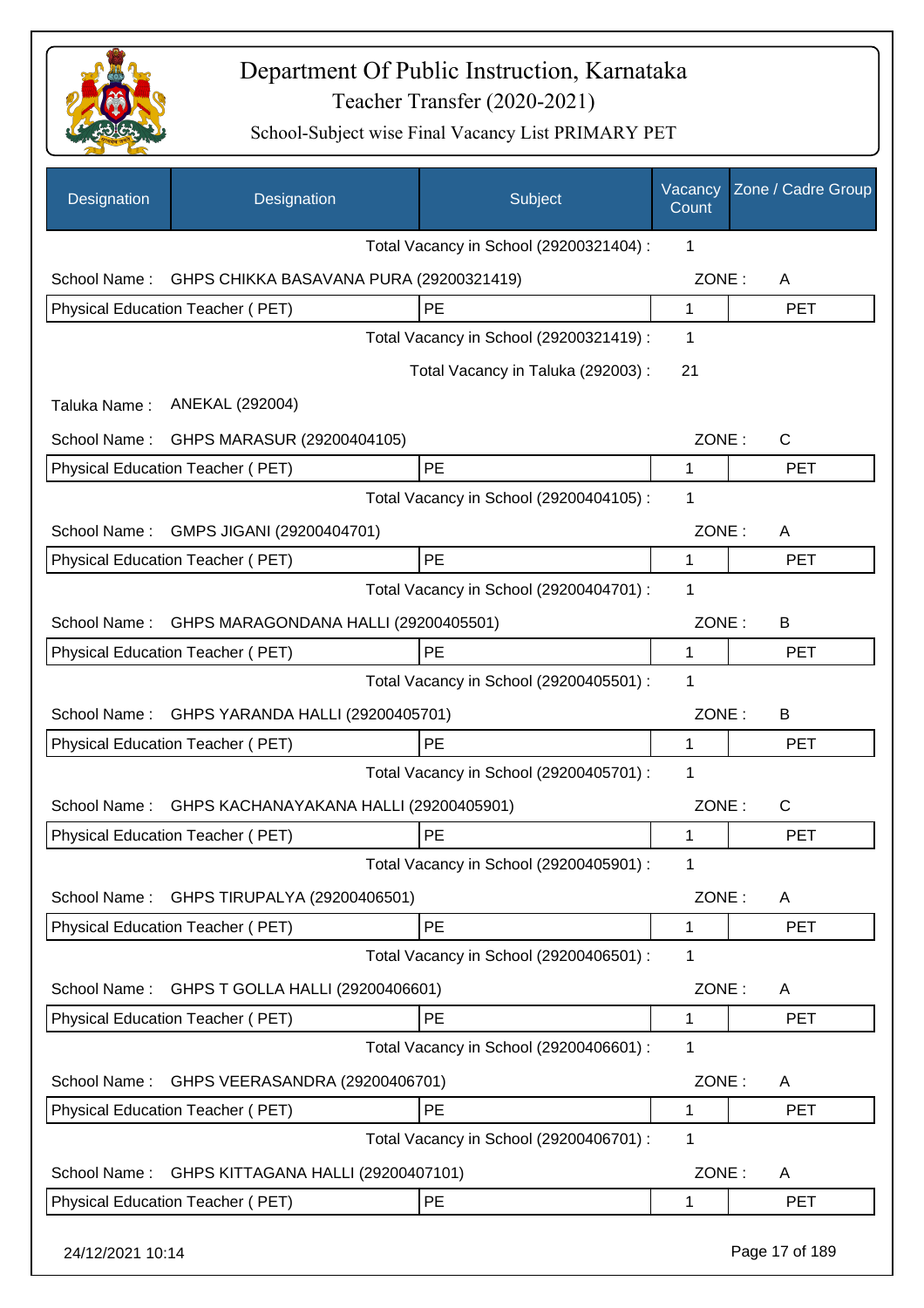

| Designation      | Designation                                | Subject                                 | Vacancy<br>Count | Zone / Cadre Group |
|------------------|--------------------------------------------|-----------------------------------------|------------------|--------------------|
|                  |                                            | Total Vacancy in School (29200407101) : | 1                |                    |
| School Name:     | GHPS IGGALUR (29200407501)                 |                                         | ZONE:            | A                  |
|                  | Physical Education Teacher (PET)           | PE                                      | 1                | <b>PET</b>         |
|                  |                                            | Total Vacancy in School (29200407501) : | 1                |                    |
|                  | School Name: GHPS HUSKUR (29200412102)     |                                         | ZONE:            | B                  |
|                  | Physical Education Teacher (PET)           | PE                                      | $\mathbf 1$      | <b>PET</b>         |
|                  |                                            | Total Vacancy in School (29200412102) : | 1                |                    |
|                  | School Name: GHPS RAYASANDRA (29200413001) |                                         | ZONE:            | B                  |
|                  | Physical Education Teacher (PET)           | PE                                      | 1                | <b>PET</b>         |
|                  |                                            | Total Vacancy in School (29200413001) : | 1                |                    |
| School Name:     | GHPS HARAGADDE (29200415002)               |                                         | ZONE:            | C                  |
|                  | Physical Education Teacher (PET)           | PE                                      | 1                | <b>PET</b>         |
|                  |                                            | Total Vacancy in School (29200415002) : | 1                |                    |
| School Name:     | GHPS MADAPATNA (29200415401)               |                                         | ZONE:            | C                  |
|                  | Physical Education Teacher (PET)           | PE                                      | 1                | <b>PET</b>         |
|                  |                                            | Total Vacancy in School (29200415401) : | 1                |                    |
| School Name:     | GMPS (BOYS) DOMMASANDRA (29200416901)      |                                         | ZONE:            | B                  |
|                  | <b>Physical Education Teacher (PET)</b>    | PE                                      | 1                | <b>PET</b>         |
|                  |                                            | Total Vacancy in School (29200416901) : | 1                |                    |
|                  | School Name: GHPS BALLUR (29200418601)     |                                         | ZONE:            | $\mathsf{C}$       |
|                  | Physical Education Teacher (PET)           | PE                                      | 1                | PET                |
|                  |                                            | Total Vacancy in School (29200418601) : | 1                |                    |
| School Name:     | GHPS BILWARDANA HALLI (29200420201)        |                                         | ZONE:            | C                  |
|                  | Physical Education Teacher (PET)           | PE                                      | $\mathbf 1$      | <b>PET</b>         |
|                  |                                            | Total Vacancy in School (29200420201) : | 1                |                    |
| School Name:     | GHPS URDU SHIKARIPALYA (29200422601)       |                                         | ZONE:            | B                  |
|                  | Physical Education Teacher (PET)           | PE                                      | 1                | <b>PET</b>         |
|                  |                                            | Total Vacancy in School (29200422601) : | 1                |                    |
| School Name:     | GMPS BANNERUGHATTA (29200433007)           |                                         | ZONE:            | B                  |
|                  | Physical Education Teacher (PET)           | PE                                      | 1                | <b>PET</b>         |
|                  |                                            | Total Vacancy in School (29200433007) : | 1                |                    |
| School Name:     | GHPS HEBBAGODI (29200433702)               |                                         | ZONE:            | A                  |
| 24/12/2021 10:14 |                                            |                                         |                  | Page 18 of 189     |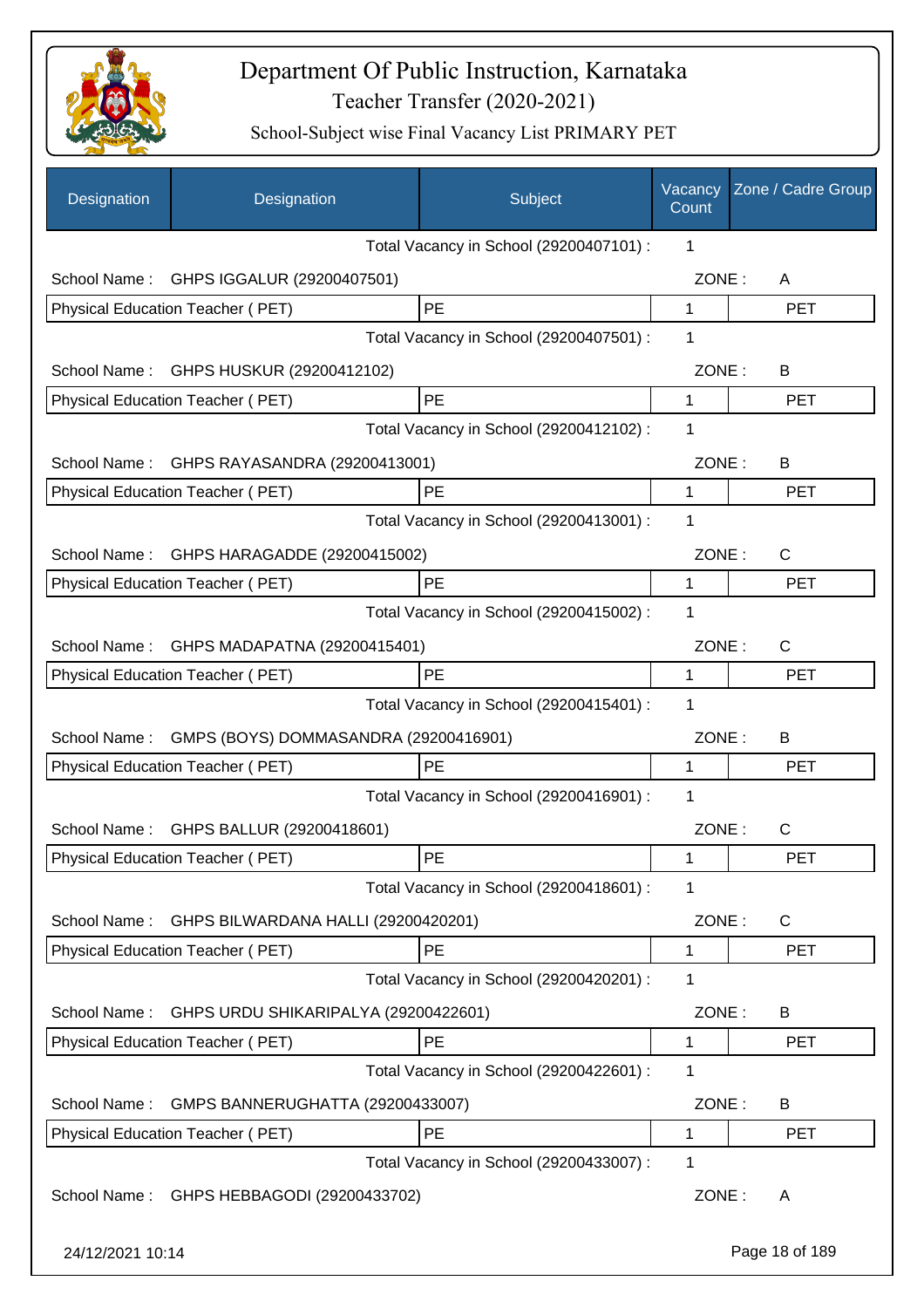

| Designation                                  | Designation                                                          | Subject                                 | Vacancy<br>Count | Zone / Cadre Group |
|----------------------------------------------|----------------------------------------------------------------------|-----------------------------------------|------------------|--------------------|
|                                              | Physical Education Teacher (PET)                                     | PE                                      | $\mathbf{1}$     | <b>PET</b>         |
|                                              |                                                                      | Total Vacancy in School (29200433702) : | 1                |                    |
|                                              |                                                                      | Total Vacancy in Taluka (292004) :      | 20               |                    |
| Taluka Name:                                 | SOUTH2 (292008)                                                      |                                         |                  |                    |
| School Name:                                 | GHPS URDU Shamanna Garden (29200800530)                              |                                         | ZONE:            | A                  |
|                                              | Physical Education Teacher (PET)                                     | PE                                      | 1                | <b>PET</b>         |
|                                              |                                                                      | Total Vacancy in School (29200800530) : | 1                |                    |
| School Name:                                 | GKEMPS K P AGRAHARA (29200802015)                                    |                                         | ZONE:            | A                  |
|                                              | Physical Education Teacher (PET)                                     | PE                                      | 1                | <b>PET</b>         |
|                                              |                                                                      | Total Vacancy in School (29200802015) : | 1                |                    |
|                                              | School Name: GHPS MOODALAPALYA (29200802603)                         |                                         | ZONE:            | A                  |
|                                              | <b>Physical Education Teacher (PET)</b>                              | PE                                      | 1                | <b>PET</b>         |
|                                              |                                                                      | Total Vacancy in School (29200802603) : | 1                |                    |
| School Name:                                 | GKMPS PADARAYANAPURA (29200804401)                                   |                                         | ZONE:            | A                  |
|                                              | Physical Education Teacher (PET)                                     | PE                                      | 1                | <b>PET</b>         |
| Total Vacancy in School (29200804401) :<br>1 |                                                                      |                                         |                  |                    |
| School Name:                                 | GOVT KAN MODEL PRIMARY SCHOOL GOURIPALYA (CORP BLD)<br>(29200804413) |                                         | ZONE:            | A                  |
|                                              | Physical Education Teacher (PET)                                     | PE                                      | 1                | <b>PET</b>         |
|                                              |                                                                      | Total Vacancy in School (29200804413) : | 1                |                    |
|                                              |                                                                      | Total Vacancy in Taluka (292008) :      | 5                |                    |
| Taluka Name:                                 | SOUTH3 (292009)                                                      |                                         |                  |                    |
| School Name:                                 | GHPS (RMSA)KOODLU (29200412801)                                      |                                         | ZONE:            | A                  |
|                                              | Physical Education Teacher (PET)                                     | PE                                      | 1                | <b>PET</b>         |
|                                              |                                                                      | Total Vacancy in School (29200412801) : | 1                |                    |
| School Name:                                 | GUMPS URDU MANGAMMANA PALYA (29200901656)                            |                                         | ZONE:            | A                  |
|                                              | Physical Education Teacher (PET)                                     | PE                                      | 1                | <b>PET</b>         |
|                                              |                                                                      | Total Vacancy in School (29200901656) : | 1                |                    |
| School Name:                                 | GHPS KODICHIKKANA HALLI (29200901657)                                |                                         | ZONE:            | A                  |
|                                              | Physical Education Teacher (PET)                                     | PE                                      | 1                | <b>PET</b>         |
|                                              |                                                                      | Total Vacancy in School (29200901657) : | 1                |                    |
| School Name:                                 | GHPS DODDATHOGURU (29200902401)                                      |                                         | ZONE:            | A                  |
|                                              |                                                                      |                                         |                  |                    |
| 24/12/2021 10:14                             |                                                                      |                                         |                  | Page 19 of 189     |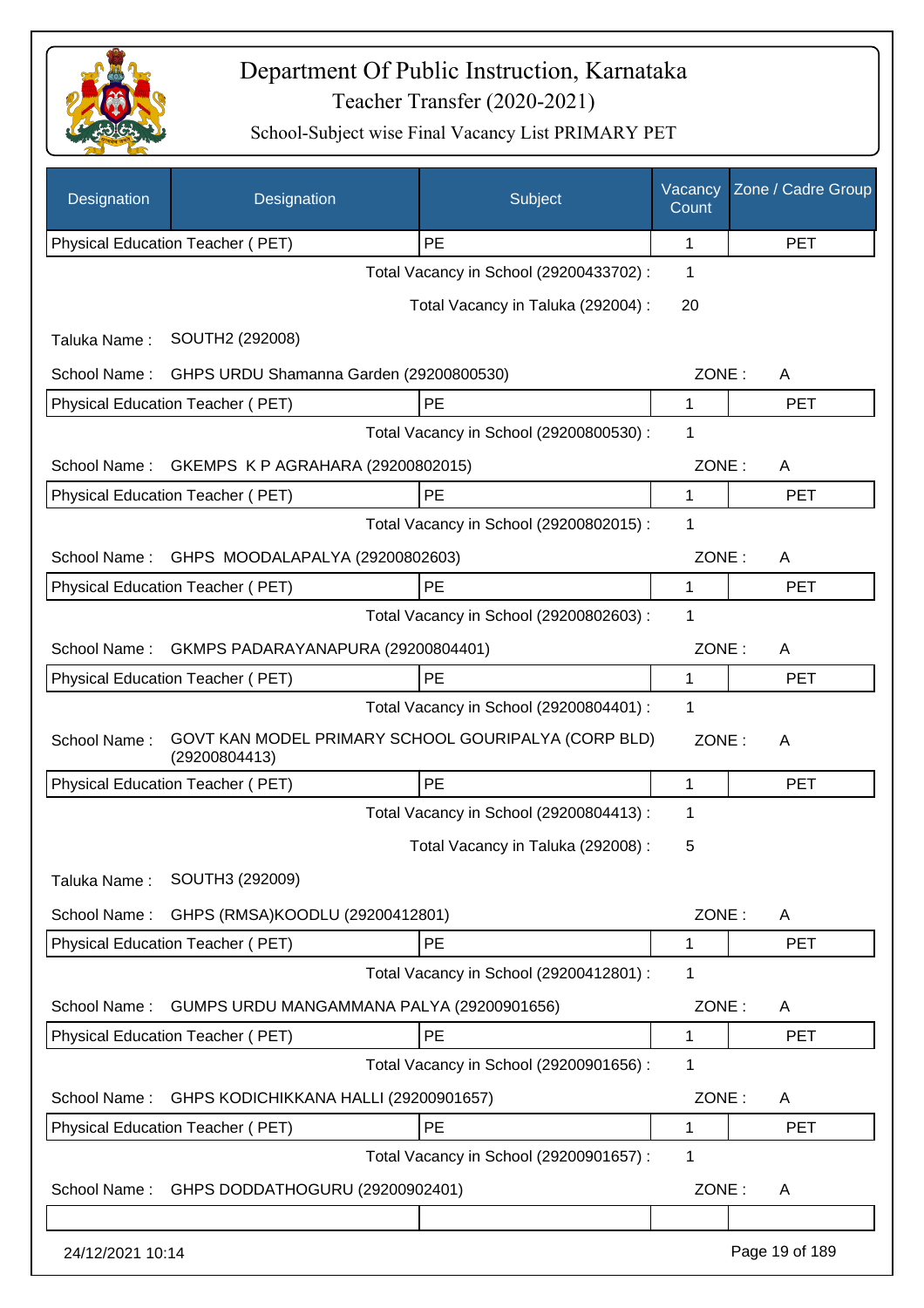

| Designation      | Designation                              | Subject                                 | Vacancy<br>Count | Zone / Cadre Group |
|------------------|------------------------------------------|-----------------------------------------|------------------|--------------------|
|                  | Physical Education Teacher (PET)         | PE                                      | 1                | <b>PET</b>         |
|                  |                                          | Total Vacancy in School (29200902401) : | 1                |                    |
| School Name:     | GHPS BETTADASANA PURA (29200902420)      |                                         | ZONE:            | A                  |
|                  | Physical Education Teacher (PET)         | PE                                      | 1                | <b>PET</b>         |
|                  |                                          | Total Vacancy in School (29200902420) : | 1                |                    |
| School Name:     | GHPS GOTTIGERE (29200902901)             |                                         | ZONE:            | A                  |
|                  | Physical Education Teacher (PET)         | PE                                      | 1                | <b>PET</b>         |
|                  |                                          | Total Vacancy in School (29200902901) : | 1                |                    |
| School Name:     | GHPS KONAPPANA AGRAHARA (29200904001)    |                                         | ZONE:            | A                  |
|                  | Physical Education Teacher (PET)         | PE                                      | 1                | <b>PET</b>         |
|                  |                                          | Total Vacancy in School (29200904001) : | 1                |                    |
| School Name:     | GHPS DODDANAGAMANGALA (29200904011)      |                                         | ZONE:            | A                  |
|                  | Physical Education Teacher (PET)         | PE                                      | 1                | <b>PET</b>         |
|                  |                                          | Total Vacancy in School (29200904011) : | 1                |                    |
|                  | School Name: GHPS KOTHANUR (29200905644) |                                         | ZONE:            | A                  |
|                  | Physical Education Teacher (PET)         | PE                                      | 1                | <b>PET</b>         |
|                  |                                          | Total Vacancy in School (29200905644) : | 1                |                    |
| School Name:     | GHPS BANDEPALYA (29200907202)            |                                         | ZONE:            | A                  |
|                  | Physical Education Teacher (PET)         | PE                                      | 1                | <b>PET</b>         |
|                  |                                          | Total Vacancy in School (29200907202) : | 1                |                    |
| School Name :    | GHPS PARANGIPALYA (29200912011)          |                                         | ZONE:            | A                  |
|                  | Physical Education Teacher (PET)         | PE                                      | 1                | <b>PET</b>         |
|                  |                                          | Total Vacancy in School (29200912011) : | 1                |                    |
|                  |                                          | Total Vacancy in Taluka (292009) :      | 11               |                    |
| District Name:   | BENGALURU RURAL (2921)                   |                                         |                  |                    |
| Taluka Name:     | NELAMANGALA (292101)                     |                                         |                  |                    |
| School Name:     | GHPS KHANEGOWDANAHALLI (29210115001)     |                                         | ZONE:            | B                  |
|                  | Physical Education Teacher (PET)         | PE                                      | 1                | <b>PET</b>         |
|                  |                                          | Total Vacancy in School (29210115001) : | 1                |                    |
| School Name:     | GHPS BASAVANAHALLI (29210115701)         |                                         | ZONE:            | A                  |
|                  | Physical Education Teacher (PET)         | PE                                      | 1                | <b>PET</b>         |
|                  |                                          | Total Vacancy in School (29210115701) : | 1                |                    |
| 24/12/2021 10:14 |                                          |                                         |                  | Page 20 of 189     |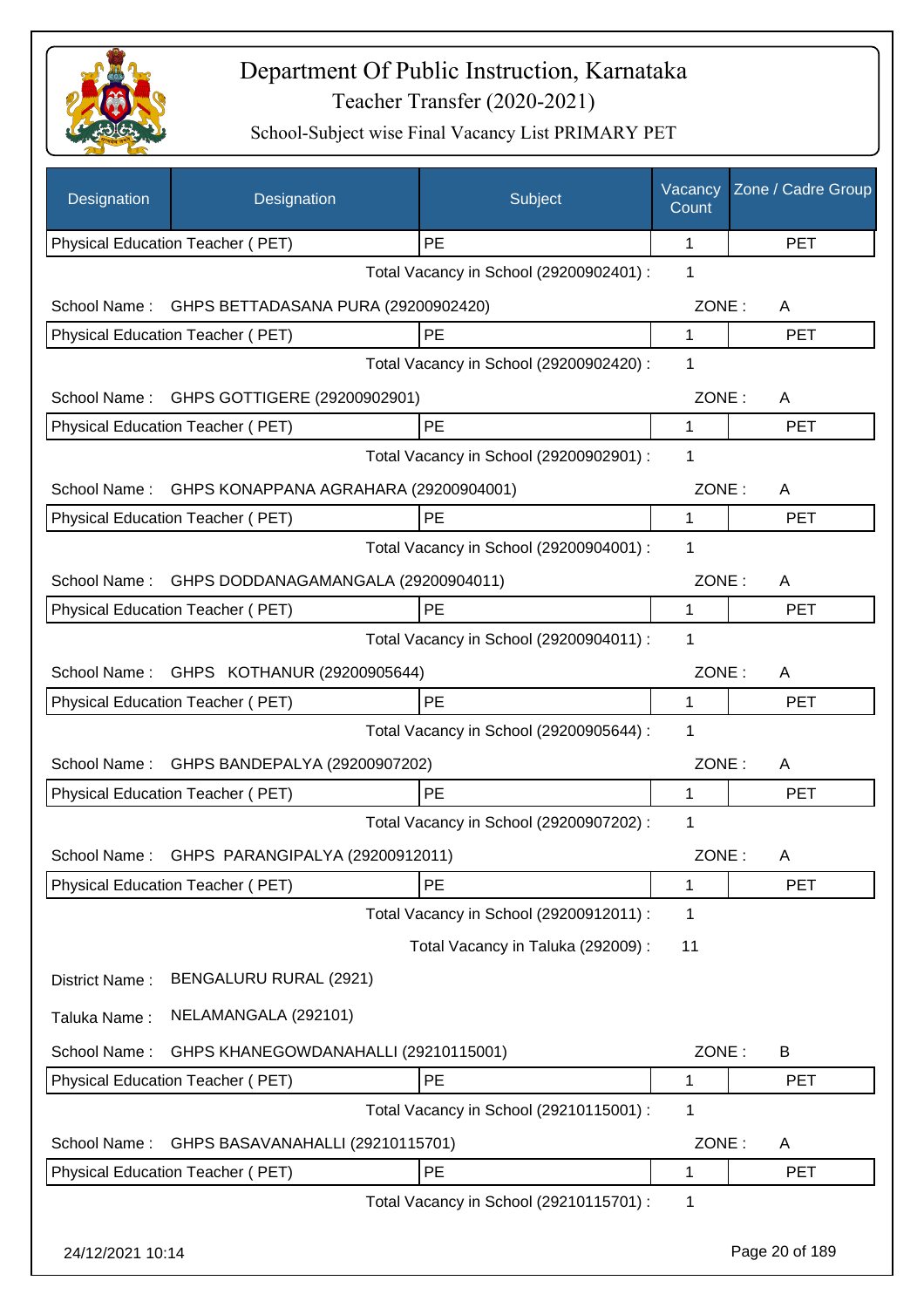

| Designation      | Designation                                                           | Subject                                 | Vacancy<br>Count | Zone / Cadre Group |
|------------------|-----------------------------------------------------------------------|-----------------------------------------|------------------|--------------------|
|                  |                                                                       | Total Vacancy in Taluka (292101) :      | 2                |                    |
| Taluka Name:     | DODDABALLAPURA (292102)                                               |                                         |                  |                    |
| School Name:     | GHPS AROODI (29210200501)                                             |                                         | ZONE:            | $\mathsf{C}$       |
|                  | Physical Education Teacher (PET)                                      | PE                                      | 1                | <b>PET</b>         |
|                  |                                                                       | Total Vacancy in School (29210200501) : | 1                |                    |
| School Name:     | GHPS GUNDAMGERE (29210201401)                                         |                                         | ZONE:            | $\mathsf{C}$       |
|                  | Physical Education Teacher (PET)                                      | PE                                      | 1                | <b>PET</b>         |
|                  |                                                                       | Total Vacancy in School (29210201401) : | 1                |                    |
| School Name:     | GHPS RAJAGHATTA (29210211201)                                         |                                         | ZONE:            | C                  |
|                  | Physical Education Teacher (PET)                                      | PE                                      | 1                | <b>PET</b>         |
|                  |                                                                       | Total Vacancy in School (29210211201) : | 1                |                    |
| School Name:     | KARNATAKA PUBLIC SCHOOLS GHPS MODEL<br>DODDABELAVANGALA (29210219001) |                                         | ZONE:            | $\mathsf{C}$       |
|                  | Physical Education Teacher (PET)                                      | PE                                      | 1                | <b>PET</b>         |
|                  |                                                                       | Total Vacancy in School (29210219001) : | 1                |                    |
|                  |                                                                       | Total Vacancy in Taluka (292102) :      | 4                |                    |
| Taluka Name:     | DEVANAHALLI (292103)                                                  |                                         |                  |                    |
| School Name:     | G MPGS VIJAYAPURA (29210333301)                                       |                                         | ZONE:            | A                  |
|                  | Physical Education Teacher (PET)                                      | PE                                      | 1                | <b>PET</b>         |
|                  |                                                                       | Total Vacancy in School (29210333301) : | 1                |                    |
|                  | School Name: GHPS URDU GURAPPANA MATA (29210334401)                   |                                         |                  | ZONE :<br>- A      |
|                  | Physical Education Teacher (PET)                                      | <b>PE</b>                               | 1                | <b>PET</b>         |
|                  |                                                                       | Total Vacancy in School (29210334401) : | 1                |                    |
|                  |                                                                       | Total Vacancy in Taluka (292103) :      | $\overline{2}$   |                    |
| Taluka Name:     | <b>HOSAKOTE (292104)</b>                                              |                                         |                  |                    |
| School Name:     | GHPS SULIBELE (29210401501)                                           |                                         | ZONE:            | $\mathsf{C}$       |
|                  | Physical Education Teacher (PET)                                      | PE                                      | 1                | <b>PET</b>         |
|                  |                                                                       | Total Vacancy in School (29210401501) : | 1                |                    |
| School Name:     | G HPS THAVAREKERE (29210409001)                                       |                                         | ZONE:            | $\mathsf{C}$       |
|                  | Physical Education Teacher (PET)                                      | PE                                      | 1                | <b>PET</b>         |
|                  |                                                                       | Total Vacancy in School (29210409001) : | 1                |                    |
| School Name:     | GHPS KURUBARAHALLI (29210415901)                                      |                                         | ZONE:            | $\mathsf{C}$       |
| 24/12/2021 10:14 |                                                                       |                                         |                  | Page 21 of 189     |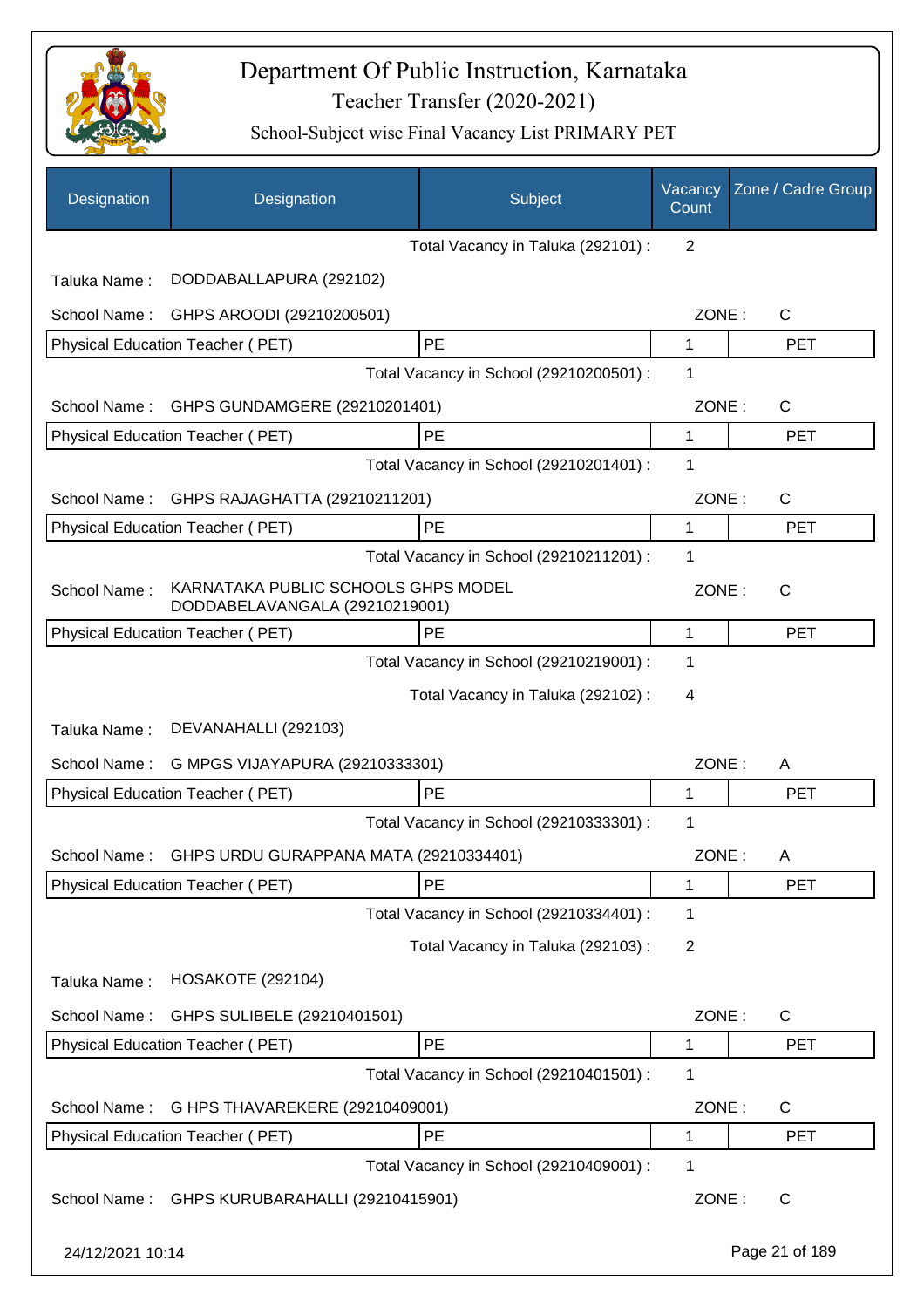

| Designation      | Designation                               | Subject                                 | Vacancy<br>Count | Zone / Cadre Group |
|------------------|-------------------------------------------|-----------------------------------------|------------------|--------------------|
|                  | Physical Education Teacher (PET)          | PE                                      | 1                | <b>PET</b>         |
|                  |                                           | Total Vacancy in School (29210415901) : | 1                |                    |
| School Name:     | GHPS DODDA DUNNASANDRA (29210418602)      |                                         | ZONE:            | C                  |
|                  | Physical Education Teacher (PET)          | PE                                      | 1                | <b>PET</b>         |
|                  |                                           | Total Vacancy in School (29210418602) : | 1                |                    |
| School Name:     | G KBMS HOSAKOTE (29210422011)             |                                         | ZONE:            | A                  |
|                  | Physical Education Teacher (PET)          | PE                                      | 1                | <b>PET</b>         |
|                  |                                           | Total Vacancy in School (29210422011) : | 1                |                    |
|                  |                                           | Total Vacancy in Taluka (292104) :      | 5                |                    |
| District Name:   | BENGALURU U NORTH (2928)                  |                                         |                  |                    |
| Taluka Name:     | NORTH1 (292802)                           |                                         |                  |                    |
| School Name:     | GMPS CHIKKAGOLLARA HATTI (29280201902)    |                                         | ZONE:            | B                  |
|                  | Physical Education Teacher (PET)          | <b>PE</b>                               | 1                | <b>PET</b>         |
|                  |                                           | Total Vacancy in School (29280201902) : | 1                |                    |
| School Name:     | GHPS KANNAHALLI UPGRADED HS (29280202601) |                                         | ZONE:            | B                  |
|                  | Physical Education Teacher (PET)          | PE                                      | 1                | <b>PET</b>         |
|                  |                                           | Total Vacancy in School (29280202601) : | 1                |                    |
| School Name:     | G h p s Kurubarahalli (29280203306)       |                                         | ZONE:            | A                  |
|                  | Physical Education Teacher (PET)          | <b>PE</b>                               | 1                | <b>PET</b>         |
|                  |                                           | Total Vacancy in School (29280203306) : | 1                |                    |
| School Name:     | GMPS KAMALANAGAR (29280203309)            |                                         | ZONE:            | A                  |
|                  | Physical Education Teacher (PET)          | PE                                      | 1                | <b>PET</b>         |
|                  |                                           | Total Vacancy in School (29280203309) : | 1                |                    |
| School Name:     | GMPS SIDDANAHOSA HALLI (29280205601)      |                                         | ZONE:            | B                  |
|                  | Physical Education Teacher (PET)          | PE                                      | 1                | <b>PET</b>         |
|                  |                                           | Total Vacancy in School (29280205601) : | 1                |                    |
| School Name:     | GMPS SONDEKOPPA (29280207301)             |                                         | ZONE:            | B                  |
|                  | Physical Education Teacher (PET)          | PE                                      | 1                | <b>PET</b>         |
|                  |                                           | Total Vacancy in School (29280207301) : | 1                |                    |
| School Name:     | GGHPS URDU HEGGANAHALLI (29280208608)     |                                         | ZONE:            | A                  |
|                  | Physical Education Teacher (PET)          | PE                                      | 1                | <b>PET</b>         |
|                  |                                           | Total Vacancy in School (29280208608) : | 1                |                    |
| 24/12/2021 10:14 |                                           |                                         |                  | Page 22 of 189     |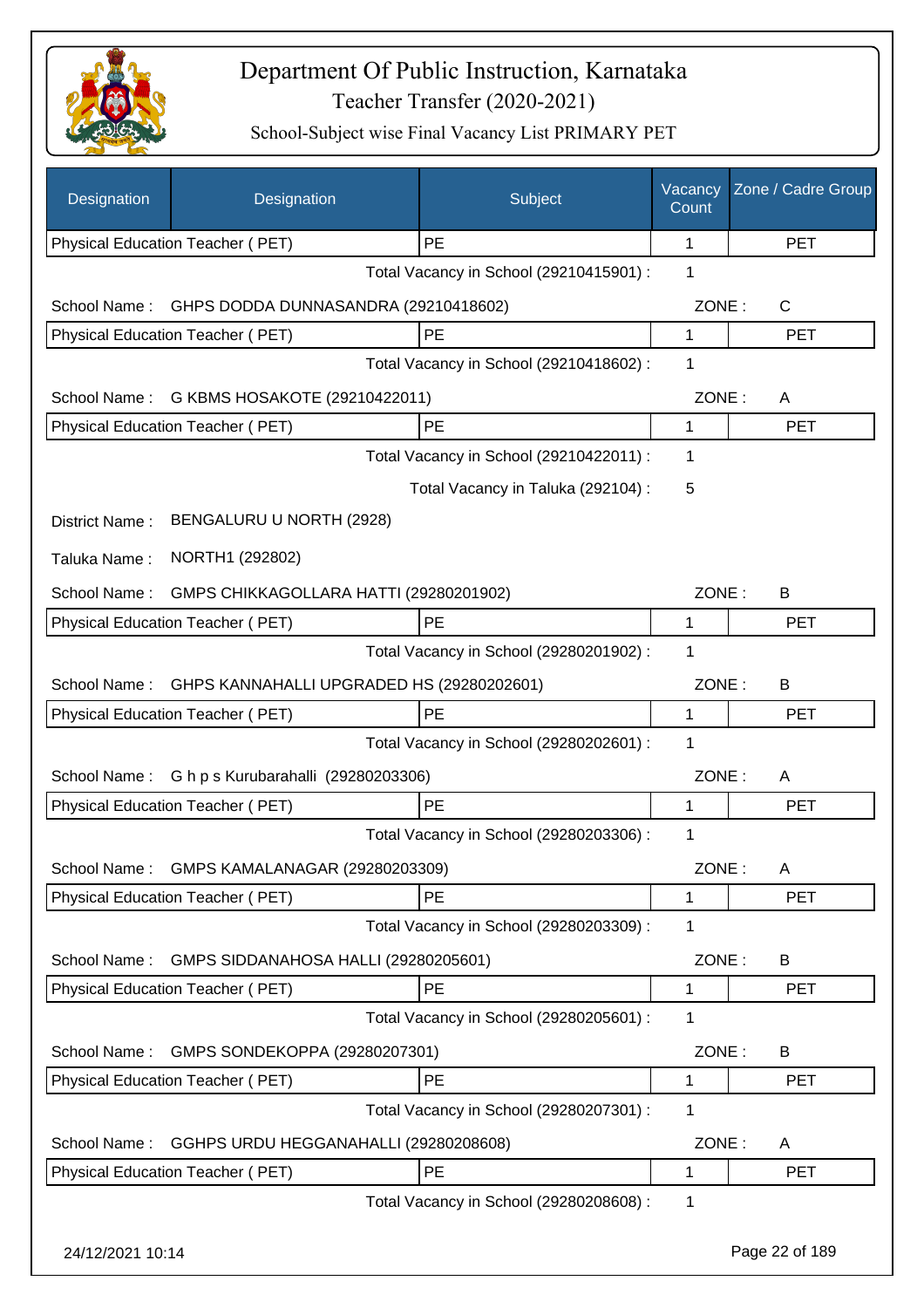

| Designation      | Designation                                                      | Subject                                       | Vacancy<br>Count | Zone / Cadre Group |
|------------------|------------------------------------------------------------------|-----------------------------------------------|------------------|--------------------|
|                  | School Name: GMPS SANEGURAVANAHALLI (29280230201)                |                                               | ZONE:            | A                  |
|                  | Physical Education Teacher (PET)                                 | PE                                            | 1                | <b>PET</b>         |
|                  |                                                                  | Total Vacancy in School (29280230201) :       | 1                |                    |
| School Name:     | KARNATAKA PUBLIC SCHOOLS GHPS KRISHNANDA NAGARA<br>(29280233501) |                                               | ZONE:            | A                  |
|                  | Physical Education Teacher (PET)                                 | PE                                            | 1                | <b>PET</b>         |
|                  |                                                                  | Total Vacancy in School (29280233501) :       | 1                |                    |
| School Name:     | GHPS T GUDDADHAHALLI (29280233701)                               |                                               | ZONE:            | B                  |
|                  | Physical Education Teacher (PET)                                 | PE                                            | 1                | <b>PET</b>         |
|                  |                                                                  | Total Vacancy in School (29280233701) :       | 1                |                    |
|                  |                                                                  | Total Vacancy in Taluka (292802) :            | 10               |                    |
| Taluka Name:     | NORTH2 (292805)                                                  |                                               |                  |                    |
| School Name:     | GHPS V NAGENA HALLI (29280500101)                                |                                               | ZONE:            | A                  |
|                  | Physical Education Teacher (PET)                                 | PE                                            | 1                | <b>PET</b>         |
|                  |                                                                  | Total Vacancy in School (29280500101) :       | 1                |                    |
| School Name:     | GHPS MANORAYANA PALYA (29280500120)                              |                                               | ZONE:            | A                  |
|                  | Physical Education Teacher (PET)                                 | <b>PE</b>                                     | 1                | <b>PET</b>         |
|                  |                                                                  | Total Vacancy in School (29280500120) :       | 1                |                    |
| School Name:     | GMPS MATHIKERE (29280500963)                                     |                                               | ZONE:            | A                  |
|                  | Physical Education Teacher (PET)                                 | PE                                            | 1                | <b>PET</b>         |
|                  |                                                                  | Total Vacancy in School (29280500963) :       | 1                |                    |
|                  |                                                                  | Total Vacancy in Taluka (292805):             | 3                |                    |
| Taluka Name:     | NORTH3 (292806)                                                  |                                               |                  |                    |
|                  |                                                                  |                                               |                  |                    |
| School Name:     | GHPS B CHENNASANDRA (29280602001)                                |                                               | ZONE:            | A                  |
|                  | Physical Education Teacher (PET)                                 | PE<br>Total Vacancy in School (29280602001) : | 1<br>1           | <b>PET</b>         |
|                  |                                                                  |                                               |                  |                    |
| School Name:     | GGHPS URDU V, K, O (29280602219)                                 |                                               | ZONE:            | A                  |
|                  | Physical Education Teacher (PET)                                 | PE                                            | 1                | <b>PET</b>         |
|                  |                                                                  | Total Vacancy in School (29280602219) :       | 1                |                    |
| School Name:     | GGHPS URDU TANNERY ROAD (29280602505)                            |                                               | ZONE:            | A                  |
|                  | Physical Education Teacher (PET)                                 | PE                                            | 1                | <b>PET</b>         |
|                  |                                                                  | Total Vacancy in School (29280602505) :       | 1                |                    |
| 24/12/2021 10:14 |                                                                  |                                               |                  | Page 23 of 189     |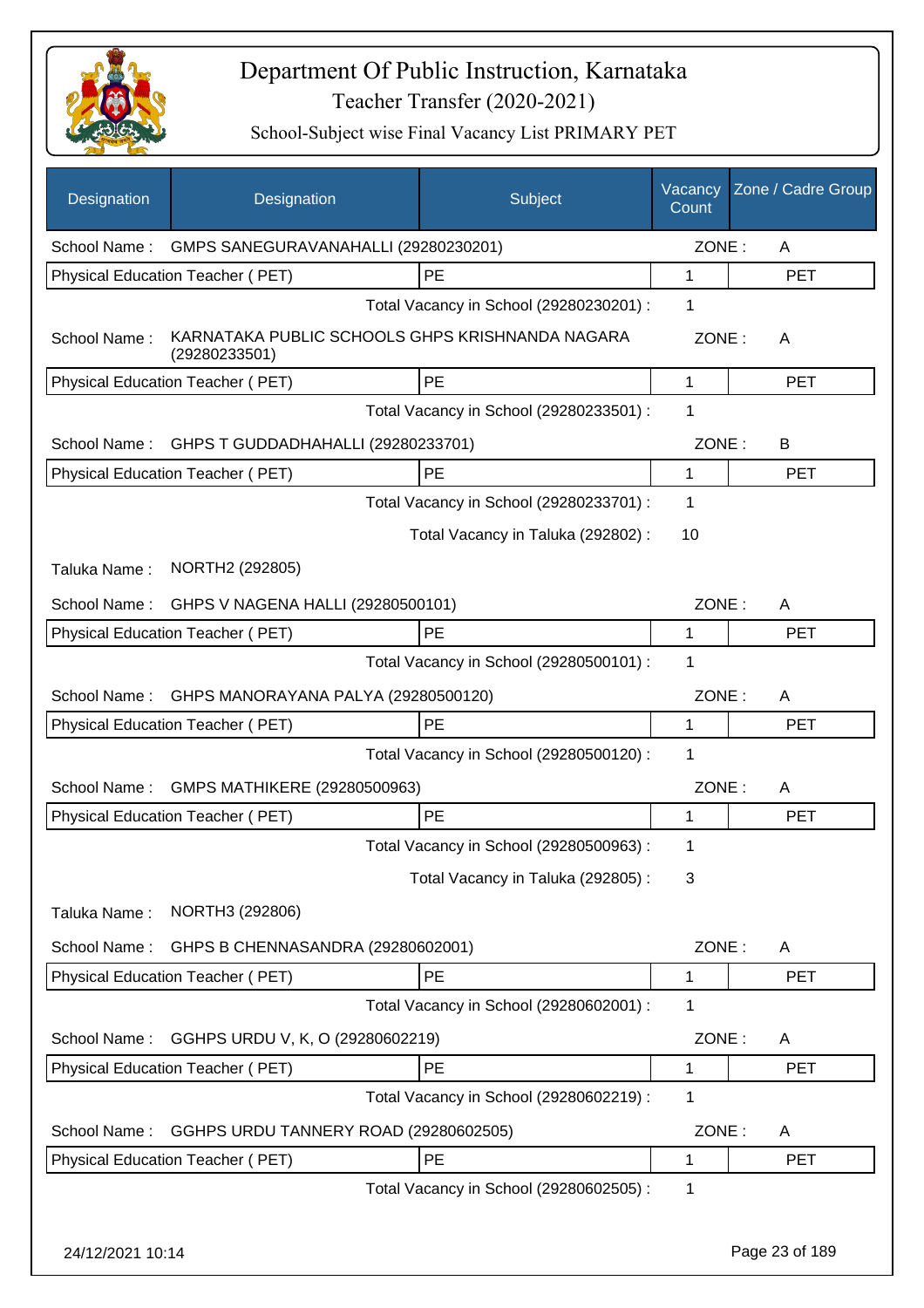

| Designation      | Designation                                | Subject                                 | Vacancy<br>Count | Zone / Cadre Group |
|------------------|--------------------------------------------|-----------------------------------------|------------------|--------------------|
|                  | School Name: GKMPS K G HALLI (29280602803) |                                         | ZONE:            | A                  |
|                  | Physical Education Teacher (PET)           | PE                                      | 1                | <b>PET</b>         |
|                  |                                            | Total Vacancy in School (29280602803) : | 1                |                    |
| School Name:     | GKMPS DEVARJEEVANAHALLI (29280603407)      |                                         | ZONE:            | A                  |
|                  | Physical Education Teacher (PET)           | PE                                      | 1                | <b>PET</b>         |
|                  |                                            | Total Vacancy in School (29280603407) : | 1                |                    |
|                  |                                            | Total Vacancy in Taluka (292806) :      | 5                |                    |
| Taluka Name:     | NORTH4 (292807)                            |                                         |                  |                    |
| School Name:     | GUHPS GANDHINAGAR (29280602808)            |                                         | ZONE:            | A                  |
|                  | Physical Education Teacher (PET)           | PE                                      | 1                | <b>PET</b>         |
|                  |                                            | Total Vacancy in School (29280602808) : | 1                |                    |
| School Name:     | GTHPS KAMAKSHAMMA LAYOUT (29280700129)     |                                         | ZONE:            | A                  |
|                  | Physical Education Teacher (PET)           | PE                                      | 1                | <b>PET</b>         |
|                  |                                            | Total Vacancy in School (29280700129) : | 1                |                    |
| School Name:     | GHPS THARA HUNISE (29280700701)            |                                         | ZONE:            | B                  |
|                  | Physical Education Teacher (PET)           | PE                                      | 1                | <b>PET</b>         |
|                  |                                            | Total Vacancy in School (29280700701) : | 1                |                    |
| School Name:     | GHPS SOLADEVANA HALLI (29280701901)        |                                         | ZONE:            | B                  |
|                  | Physical Education Teacher (PET)           | <b>PE</b>                               | 1                | <b>PET</b>         |
|                  |                                            | Total Vacancy in School (29280701901) : | 1                |                    |
| School Name:     | GHPS SHETTIHALLI (29280703001)             |                                         | ZONE:            | A                  |
|                  | Physical Education Teacher (PET)           | PE                                      | 1                | PET                |
|                  |                                            | Total Vacancy in School (29280703001) : | 1                |                    |
| School Name:     | GHPS PALANA HALLI (29280704201)            |                                         | ZONE:            | A                  |
|                  | Physical Education Teacher (PET)           | PE                                      | 1                | <b>PET</b>         |
|                  |                                            | Total Vacancy in School (29280704201) : | 1                |                    |
| School Name:     | GMPS ABBIGERE (29280704501)                |                                         | ZONE:            | A                  |
|                  | Physical Education Teacher (PET)           | PE                                      | 1                | <b>PET</b>         |
|                  |                                            | Total Vacancy in School (29280704501) : | 1                |                    |
| School Name:     | GHPS WADERA HALLI (29280704505)            |                                         | ZONE:            | B                  |
|                  | Physical Education Teacher (PET)           | PE                                      | 1                | <b>PET</b>         |
|                  |                                            | Total Vacancy in School (29280704505) : | 1                |                    |
| 24/12/2021 10:14 |                                            |                                         |                  | Page 24 of 189     |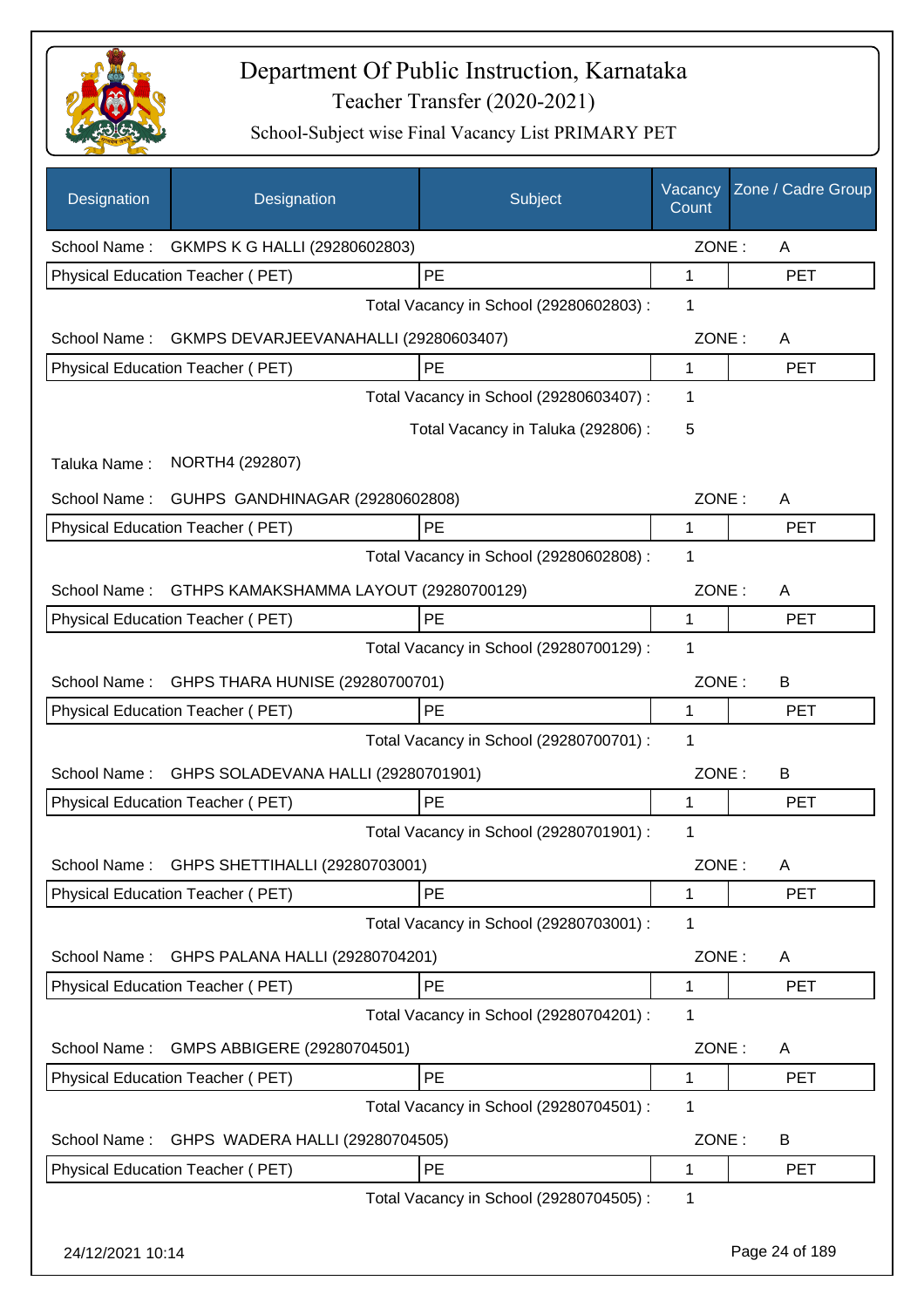

| <b>Designation</b> | Designation                                                   | Subject                                 | Vacancy<br>Count | Zone / Cadre Group |
|--------------------|---------------------------------------------------------------|-----------------------------------------|------------------|--------------------|
| School Name:       | GMPS BAGALUR (29280706301)                                    |                                         | ZONE:            | B                  |
|                    | Physical Education Teacher (PET)                              | PE                                      | 1                | <b>PET</b>         |
|                    |                                                               | Total Vacancy in School (29280706301) : | 1                |                    |
| School Name:       | KARNATAKA PUBLIC SCHOOLS GHPS BAGALUR COLONY<br>(29280706311) |                                         | ZONE:            | B                  |
|                    | Physical Education Teacher (PET)                              | PE                                      | 1                | <b>PET</b>         |
|                    |                                                               | Total Vacancy in School (29280706311) : | 1                |                    |
| School Name:       | GHPS CHIKKA JALA (29280706501)                                |                                         | ZONE:            | B                  |
|                    | Physical Education Teacher (PET)                              | PE                                      | 1                | <b>PET</b>         |
|                    |                                                               | Total Vacancy in School (29280706501) : | 1                |                    |
| School Name:       | GHPS THINDLU (29280707117)                                    |                                         | ZONE:            | A                  |
|                    | Physical Education Teacher (PET)                              | PE                                      | 1                | <b>PET</b>         |
|                    |                                                               | Total Vacancy in School (29280707117) : | 1                |                    |
| School Name:       | GHPS KOTHIHOSA HALLI (29280707119)                            |                                         | ZONE:            | A                  |
|                    | Physical Education Teacher (PET)                              | PE                                      | 1                | <b>PET</b>         |
|                    |                                                               | Total Vacancy in School (29280707119) : | 1                |                    |
| School Name:       | GHPS ADAKIMARANA HALLI (29280707501)                          |                                         | ZONE:            | B                  |
|                    | Physical Education Teacher (PET)                              | <b>PE</b>                               | 1                | <b>PET</b>         |
|                    |                                                               | Total Vacancy in School (29280707501) : | 1                |                    |
| School Name:       | GHPS DODDABOMMA SANDRA (29280707901)                          |                                         | ZONE:            | A                  |
|                    | Physical Education Teacher (PET)                              | PE                                      | 1                | <b>PET</b>         |
|                    |                                                               | Total Vacancy in School (29280707901) : | 1                |                    |
| School Name:       | GHPS HEGGADEVANA PURA (29280709401)                           |                                         | ZONE:            | B                  |
|                    | Physical Education Teacher (PET)                              | PE                                      | 1                | <b>PET</b>         |
|                    |                                                               | Total Vacancy in School (29280709401) : | 1                |                    |
| School Name:       | GMPS HESARAGATTA (29280709614)                                |                                         | ZONE:            | B                  |
|                    | Physical Education Teacher (PET)                              | PE                                      | 1                | <b>PET</b>         |
|                    |                                                               | Total Vacancy in School (29280709614) : | 1                |                    |
| School Name:       | GHPS KATTIGENA HALLI (29280713601)                            |                                         | ZONE:            | A                  |
|                    | Physical Education Teacher (PET)                              | PE                                      | 1                | <b>PET</b>         |
|                    |                                                               | Total Vacancy in School (29280713601) : | 1                |                    |
| School Name:       | GHPS LAKSHMIPURA (29280715001)                                |                                         | ZONE:            | B                  |
|                    | Physical Education Teacher (PET)                              | PE                                      | 1                | <b>PET</b>         |
| 24/12/2021 10:14   |                                                               |                                         |                  | Page 25 of 189     |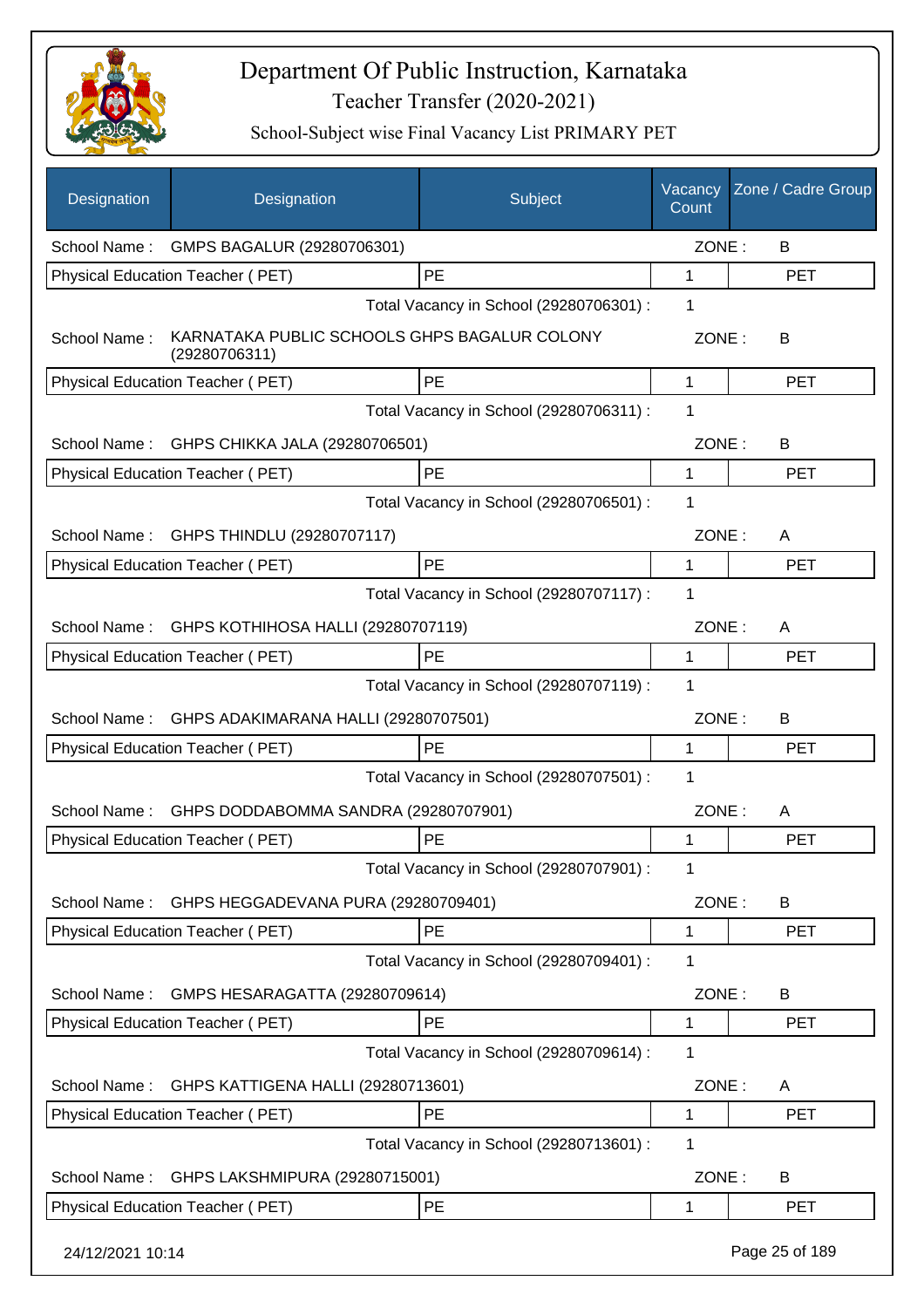

| Designation      | Designation                                                   | Subject                                 | Vacancy<br>Count | Zone / Cadre Group |
|------------------|---------------------------------------------------------------|-----------------------------------------|------------------|--------------------|
|                  |                                                               | Total Vacancy in School (29280715001) : | 1                |                    |
| School Name:     | GHPS SINGAPURA (29280718201)                                  |                                         | ZONE:            | A                  |
|                  | Physical Education Teacher (PET)                              | PE                                      | 1                | <b>PET</b>         |
|                  |                                                               | Total Vacancy in School (29280718201) : | 1                |                    |
|                  |                                                               | Total Vacancy in Taluka (292807):       | 20               |                    |
| District Name:   | CHIKKABALLAPURA (2929)                                        |                                         |                  |                    |
| Taluka Name:     | <b>BAGEPALLY (292901)</b>                                     |                                         |                  |                    |
| School Name:     | G H P S KOTHAPALLI (29290100902)                              |                                         | ZONE:            | B                  |
|                  | Physical Education Teacher (PET)                              | PE                                      | 1                | <b>PET</b>         |
|                  |                                                               | Total Vacancy in School (29290100902) : | 1                |                    |
| School Name:     | GOVERNMENT GHPS MODEL CHAKAVELU (29290103001)                 |                                         | ZONE:            | $\mathsf{C}$       |
|                  | Physical Education Teacher (PET)                              | PE                                      | 1                | <b>PET</b>         |
|                  |                                                               | Total Vacancy in School (29290103001) : | 1                |                    |
| School Name:     | GOVERNMENT HIGHER PRIMARY SCHOOL PARAGODU<br>(29290115201)    |                                         | ZONE:            | В                  |
|                  | Physical Education Teacher (PET)                              | PE                                      | 1                | <b>PET</b>         |
|                  |                                                               | Total Vacancy in School (29290115201) : | 1                |                    |
| School Name:     | GOVERNMENT HIGHER PRIMARY SCHOOL THIMMAPALLI<br>(29290119902) |                                         | ZONE:            | C                  |
|                  | Physical Education Teacher (PET)                              | <b>PE</b>                               | 1                | <b>PET</b>         |
|                  |                                                               | Total Vacancy in School (29290119902) : | 1                |                    |
|                  |                                                               | Total Vacancy in Taluka (292901) :      | 4                |                    |
| Taluka Name:     | CHINTAMANI (292904)                                           |                                         |                  |                    |
| School Name:     | GHPS KADADANAMARI (29290417501)                               |                                         | ZONE:            | $\mathsf{C}$       |
|                  | Physical Education Teacher (PET)                              | PE                                      | 1                | <b>PET</b>         |
|                  |                                                               | Total Vacancy in School (29290417501) : | 1                |                    |
| School Name:     | GOVERNMENT HIGHER PRIMARY SCHOOL MADIKERE<br>(29290424301)    |                                         | ZONE:            | B                  |
|                  | Physical Education Teacher (PET)                              | PE                                      | 1                | <b>PET</b>         |
|                  |                                                               | Total Vacancy in School (29290424301) : | 1                |                    |
| School Name:     | GHPS SANTHEKALLAHALLI (29290431202)                           |                                         | ZONE:            | C                  |
|                  | Physical Education Teacher (PET)                              | PE                                      | 1                | <b>PET</b>         |
|                  |                                                               | Total Vacancy in School (29290431202) : | 1                |                    |
| 24/12/2021 10:14 |                                                               |                                         |                  | Page 26 of 189     |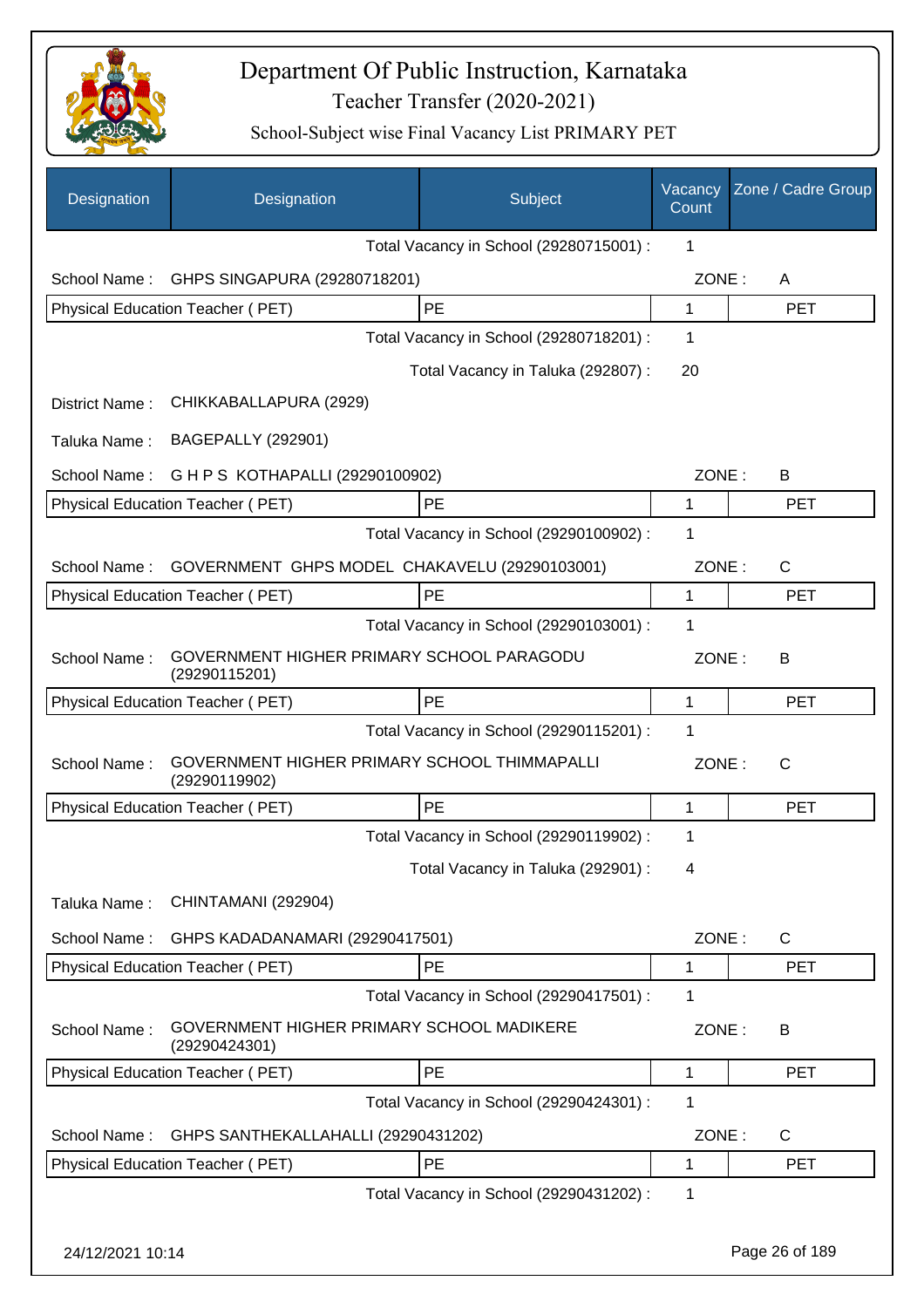

| Designation      | Designation                                                                             | Subject                                 | Vacancy<br>Count | Zone / Cadre Group |
|------------------|-----------------------------------------------------------------------------------------|-----------------------------------------|------------------|--------------------|
| School Name:     | GHPS BOYS CHINTAMANI (29290440407)                                                      |                                         | ZONE:            | Α                  |
|                  | Physical Education Teacher (PET)                                                        | PE                                      | 1                | <b>PET</b>         |
|                  |                                                                                         | Total Vacancy in School (29290440407) : | 1                |                    |
|                  |                                                                                         | Total Vacancy in Taluka (292904) :      | 4                |                    |
| Taluka Name:     | GOWRIBIDANUR (292905)                                                                   |                                         |                  |                    |
| School Name:     | KARNATAKA PUBLIC SCHOOLS GHPS D PALYA (29290504908)                                     |                                         | ZONE:            | C                  |
|                  | Physical Education Teacher (PET)                                                        | PE                                      | 1                | <b>PET</b>         |
|                  |                                                                                         | Total Vacancy in School (29290504908) : | 1                |                    |
| School Name:     | GMHPS HAMPASANDRA (29290508401)                                                         |                                         | ZONE:            | C                  |
|                  | Physical Education Teacher (PET)                                                        | PE                                      | 1                | <b>PET</b>         |
|                  |                                                                                         | Total Vacancy in School (29290508401) : | 1                |                    |
| School Name:     | GHPS KUDUREBYALYA (29290513301)                                                         |                                         | ZONE:            | C                  |
|                  | Physical Education Teacher (PET)                                                        | PE                                      | 1                | <b>PET</b>         |
|                  |                                                                                         | Total Vacancy in School (29290513301) : | 1                |                    |
| School Name:     | GHPS MARALUR (29290515101)                                                              |                                         | ZONE:            | B                  |
|                  | Physical Education Teacher (PET)                                                        | <b>PE</b>                               | 1                | <b>PET</b>         |
|                  |                                                                                         | Total Vacancy in School (29290515101) : | 1                |                    |
|                  |                                                                                         | Total Vacancy in Taluka (292905):       | 4                |                    |
| Taluka Name:     | <b>GUDIBANDA (292906)</b>                                                               |                                         |                  |                    |
| School Name:     | GMHPS BEECHAGANAHALLI (29290600701)                                                     |                                         | ZONE:            | C                  |
|                  | Physical Education Teacher (PET)                                                        | PE                                      | 1                | <b>PET</b>         |
|                  |                                                                                         | Total Vacancy in School (29290600701) : | 1                |                    |
|                  |                                                                                         | Total Vacancy in Taluka (292906) :      | 1                |                    |
| Taluka Name:     | SIDLAGHATTA (292911)                                                                    |                                         |                  |                    |
| School Name:     | KARNATAKA PUBLIC SCHOOLS GOVERNMENT HIGHER PRIMARY<br>SCHOOL BASETTIHALLI (29291103201) |                                         | ZONE:            | $\mathsf{C}$       |
|                  | Physical Education Teacher (PET)                                                        | PE                                      | 1                | <b>PET</b>         |
|                  |                                                                                         | Total Vacancy in School (29291103201) : | 1                |                    |
| School Name:     | GOVERNMENT HIGHER PRIMARY SCHOOL & HIGH SCHOOL<br>DODDA THEKAHALLI (29291107501)        |                                         | ZONE:            | $\mathsf{C}$       |
|                  | Physical Education Teacher (PET)                                                        | PE                                      | 1                | <b>PET</b>         |
|                  |                                                                                         | Total Vacancy in School (29291107501) : | 1                |                    |
| School Name:     | GOVERNMENT HIGHER PRIMARY SCHOOL HOSAPETE                                               |                                         | ZONE:            | C                  |
| 24/12/2021 10:14 |                                                                                         |                                         |                  | Page 27 of 189     |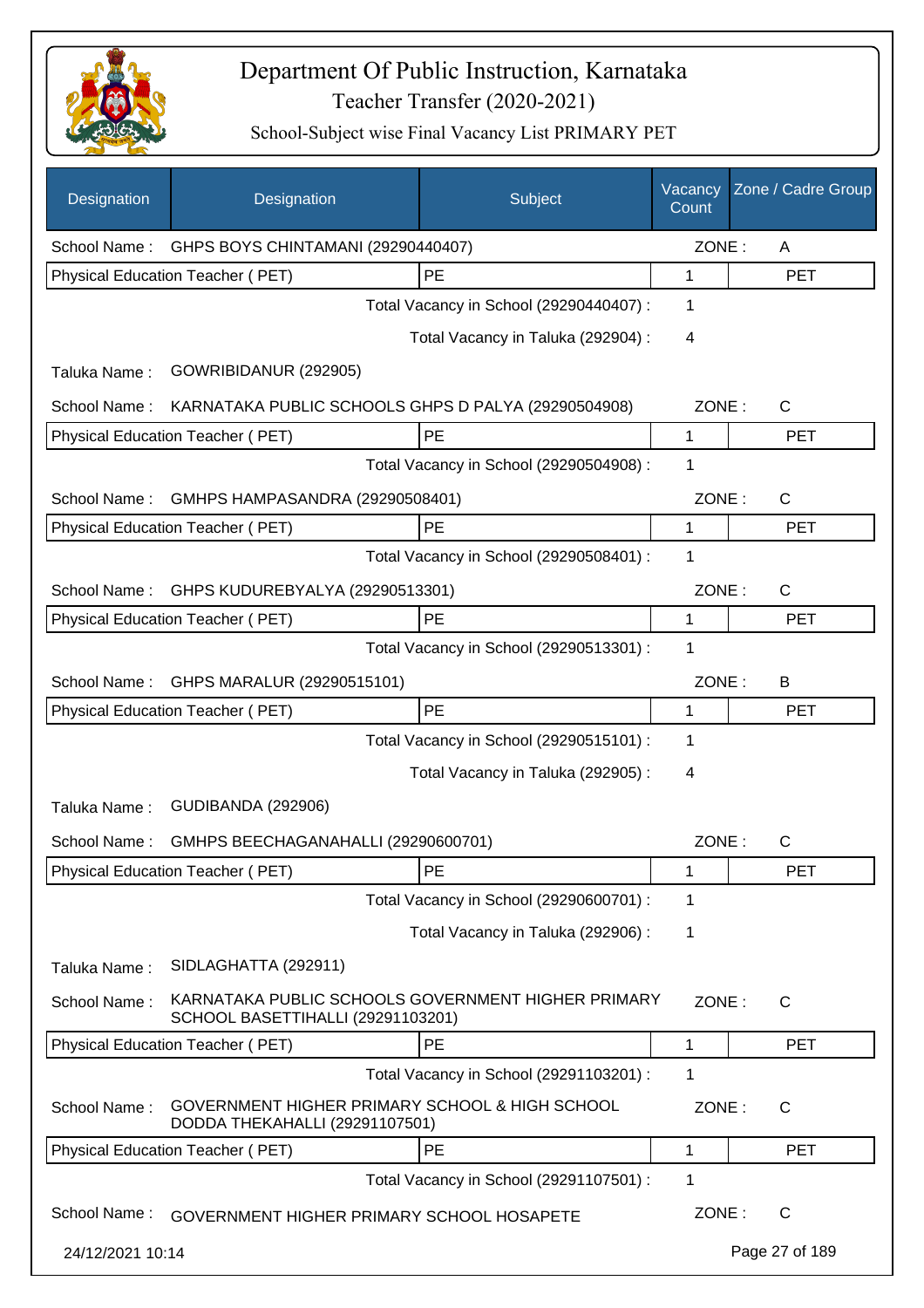

| Designation      | Designation                                                              | Subject                                 | Vacancy<br>Count | Zone / Cadre Group |
|------------------|--------------------------------------------------------------------------|-----------------------------------------|------------------|--------------------|
|                  | (29291112001)                                                            |                                         |                  |                    |
|                  | Physical Education Teacher (PET)                                         | PE                                      | $\mathbf 1$      | <b>PET</b>         |
|                  |                                                                          | Total Vacancy in School (29291112001) : | 1                |                    |
| School Name:     | MHPS JANGAMAKOTE (29291112502)                                           |                                         | ZONE:            | C                  |
|                  | Physical Education Teacher (PET)                                         | PE                                      | 1                | <b>PET</b>         |
|                  |                                                                          | Total Vacancy in School (29291112502) : | 1                |                    |
| School Name:     | GOVERNMENT HIGHER PRIMARY SCHOOL JANGAMAKOTE<br>PLANTATION (29291112601) |                                         | ZONE:            | $\mathsf{C}$       |
|                  | <b>Physical Education Teacher (PET)</b>                                  | PE                                      | 1                | <b>PET</b>         |
|                  |                                                                          | Total Vacancy in School (29291112601) : | 1                |                    |
| School Name:     | GOVERNMENT HIGHER PRIMARY SCHOOL KALINAYAKANAHALLI<br>(29291113801)      |                                         | ZONE:            | C                  |
|                  | Physical Education Teacher (PET)                                         | PE                                      | $\mathbf{1}$     | <b>PET</b>         |
|                  |                                                                          | Total Vacancy in School (29291113801) : | 1                |                    |
| School Name:     | GOVERNMENT HIGHER PRIMARY SCHOOL MALLUR<br>(29291118101)                 |                                         | ZONE:            | $\mathsf{C}$       |
|                  | Physical Education Teacher (PET)                                         | <b>PE</b>                               | 1                | <b>PET</b>         |
|                  |                                                                          | Total Vacancy in School (29291118101) : | 1                |                    |
| School Name:     | GOVERNMENT HIGHER PRIMARY SCHOOL PALICHERLU<br>(29291121001)             |                                         | ZONE:            | $\mathsf{C}$       |
|                  | Physical Education Teacher (PET)                                         | PE                                      | 1                | <b>PET</b>         |
|                  |                                                                          | Total Vacancy in School (29291121001) : | 1                |                    |
| School Name:     | GOVERNMENT HIGHER PRIMARY SCHOOL THATHAHALLI<br>(29291125701)            |                                         | ZONE:            | С                  |
|                  | Physical Education Teacher (PET)                                         | PE                                      | 1                | <b>PET</b>         |
|                  |                                                                          | Total Vacancy in School (29291125701) : | 1                |                    |
| School Name:     | GOVERNMENT HIGHER PRIMARY SCHOOL J VENKATAPURA<br>(29291127601)          |                                         | ZONE:            | $\mathsf{C}$       |
|                  | Physical Education Teacher (PET)                                         | PE                                      | 1                | <b>PET</b>         |
|                  |                                                                          | Total Vacancy in School (29291127601) : | 1                |                    |
| School Name:     | GHPS URDU THAYABA NAGAR (29291132902)                                    |                                         | ZONE:            | A                  |
|                  | Physical Education Teacher (PET)                                         | PE                                      | 1                | <b>PET</b>         |
|                  |                                                                          | Total Vacancy in School (29291132902) : | 1                |                    |
|                  |                                                                          | Total Vacancy in Taluka (292911) :      | 11               |                    |
| District Name:   | TUMAKURU MADHUGIRI (2931)                                                |                                         |                  |                    |
| 24/12/2021 10:14 |                                                                          |                                         |                  | Page 28 of 189     |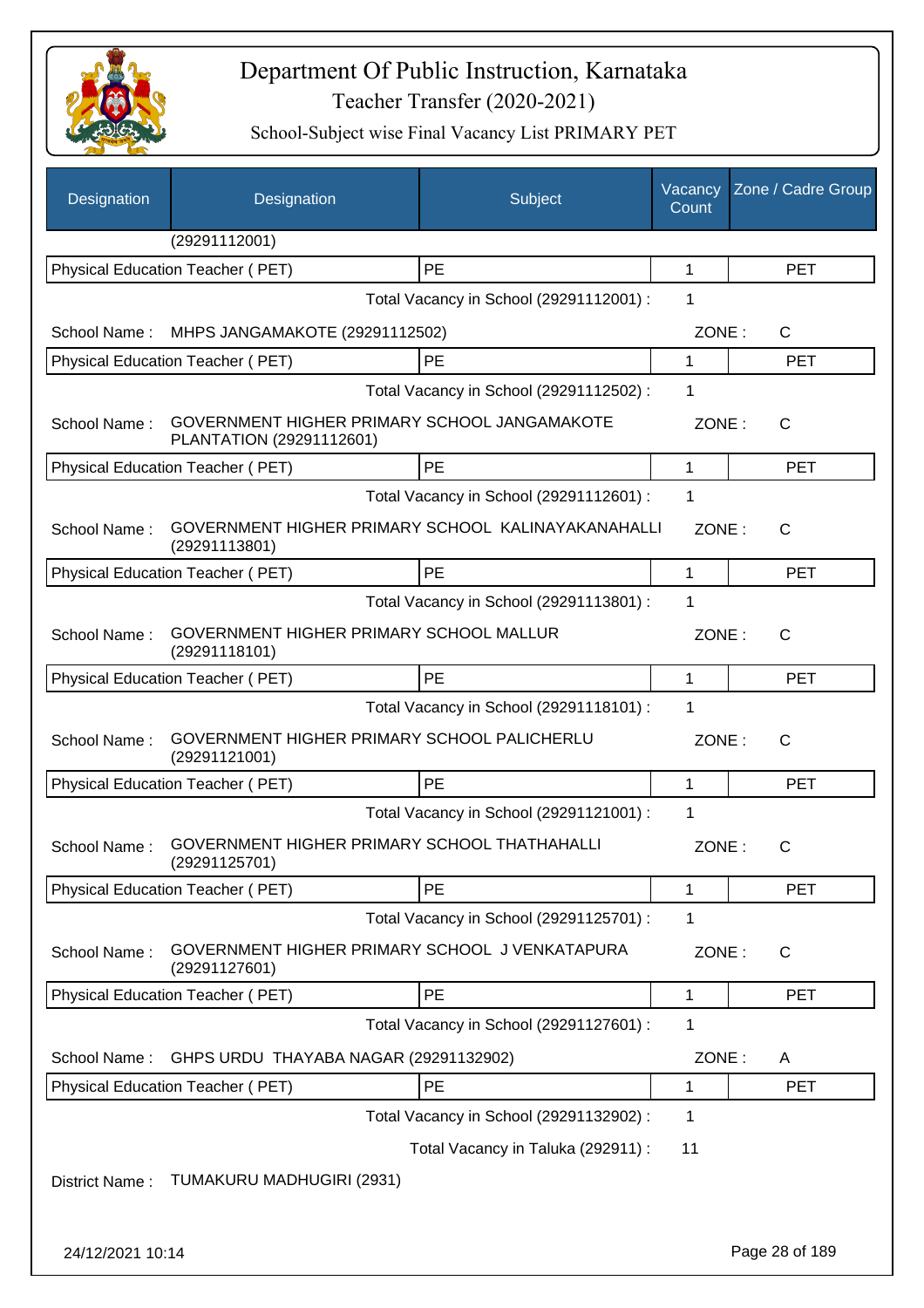

| Designation      | Designation                                                             | Subject                                 | Vacancy<br>Count | Zone / Cadre Group |
|------------------|-------------------------------------------------------------------------|-----------------------------------------|------------------|--------------------|
| Taluka Name:     | KORATAGERE (293103)                                                     |                                         |                  |                    |
| School Name:     | GHPS PATHAGANAHALLI (29310312101)                                       |                                         | ZONE:            | $\mathsf{C}$       |
|                  | Physical Education Teacher (PET)                                        | PE                                      | 1                | <b>PET</b>         |
|                  |                                                                         | Total Vacancy in School (29310312101) : | 1                |                    |
|                  |                                                                         | Total Vacancy in Taluka (293103):       | 1                |                    |
| Taluka Name:     | <b>MADHUGIRI (293104)</b>                                               |                                         |                  |                    |
| School Name:     | GOVT KANNADA MODEL HIGHER PRIMARY BOY SCHOOL<br>MADHUGIRI (29310427502) |                                         | ZONE:            | A                  |
|                  | Physical Education Teacher (PET)                                        | PE                                      | 1                | <b>PET</b>         |
|                  |                                                                         | Total Vacancy in School (29310427502) : | 1                |                    |
|                  |                                                                         | Total Vacancy in Taluka (293104) :      | 1                |                    |
| Taluka Name:     | PAVAGADA (293105)                                                       |                                         |                  |                    |
| School Name:     | GHPS MODEL BOYS SCHOOL Y.N.HOSKOTE (29310502901)                        |                                         | ZONE:            | $\mathsf{C}$       |
|                  | Physical Education Teacher (PET)                                        | PE                                      | 1                | <b>PET</b>         |
|                  |                                                                         | Total Vacancy in School (29310502901) : | 1                |                    |
| School Name:     | UGHPS CHIKKAJALODU (29310503302)                                        |                                         | ZONE:            | $\mathsf{C}$       |
|                  | Physical Education Teacher (PET)                                        | PE                                      | 1                | <b>PET</b>         |
|                  |                                                                         | Total Vacancy in School (29310503302) : | 1                |                    |
|                  |                                                                         | Total Vacancy in Taluka (293105):       | 2                |                    |
| Taluka Name:     | SIRA (293106)                                                           |                                         |                  |                    |
| School Name:     | GHPS BARAGURU (29310601701)                                             |                                         | ZONE:            | C                  |
|                  | Physical Education Teacher (PET)                                        | PE                                      | 1                | <b>PET</b>         |
|                  |                                                                         | Total Vacancy in School (29310601701) : | 1                |                    |
| School Name:     | GOVT HIGHER PRIMAREY SCHOOL LINGADAHALLI (29310605104)                  |                                         | ZONE:            | C                  |
|                  | <b>Physical Education Teacher (PET)</b>                                 | PE                                      | 1                | <b>PET</b>         |
|                  |                                                                         | Total Vacancy in School (29310605104) : | 1                |                    |
| School Name:     | GHPS BEVINAHALLI (29310605601)                                          |                                         | ZONE:            | C                  |
|                  | Physical Education Teacher (PET)                                        | PE                                      | 1                | <b>PET</b>         |
|                  |                                                                         | Total Vacancy in School (29310605601) : | 1                |                    |
| School Name:     | GHPS KALLAMBELLA-NH4 (29310611302)                                      |                                         | ZONE:            | C                  |
|                  | Physical Education Teacher (PET)                                        | PE                                      | 1                | <b>PET</b>         |
| 24/12/2021 10:14 |                                                                         |                                         |                  | Page 29 of 189     |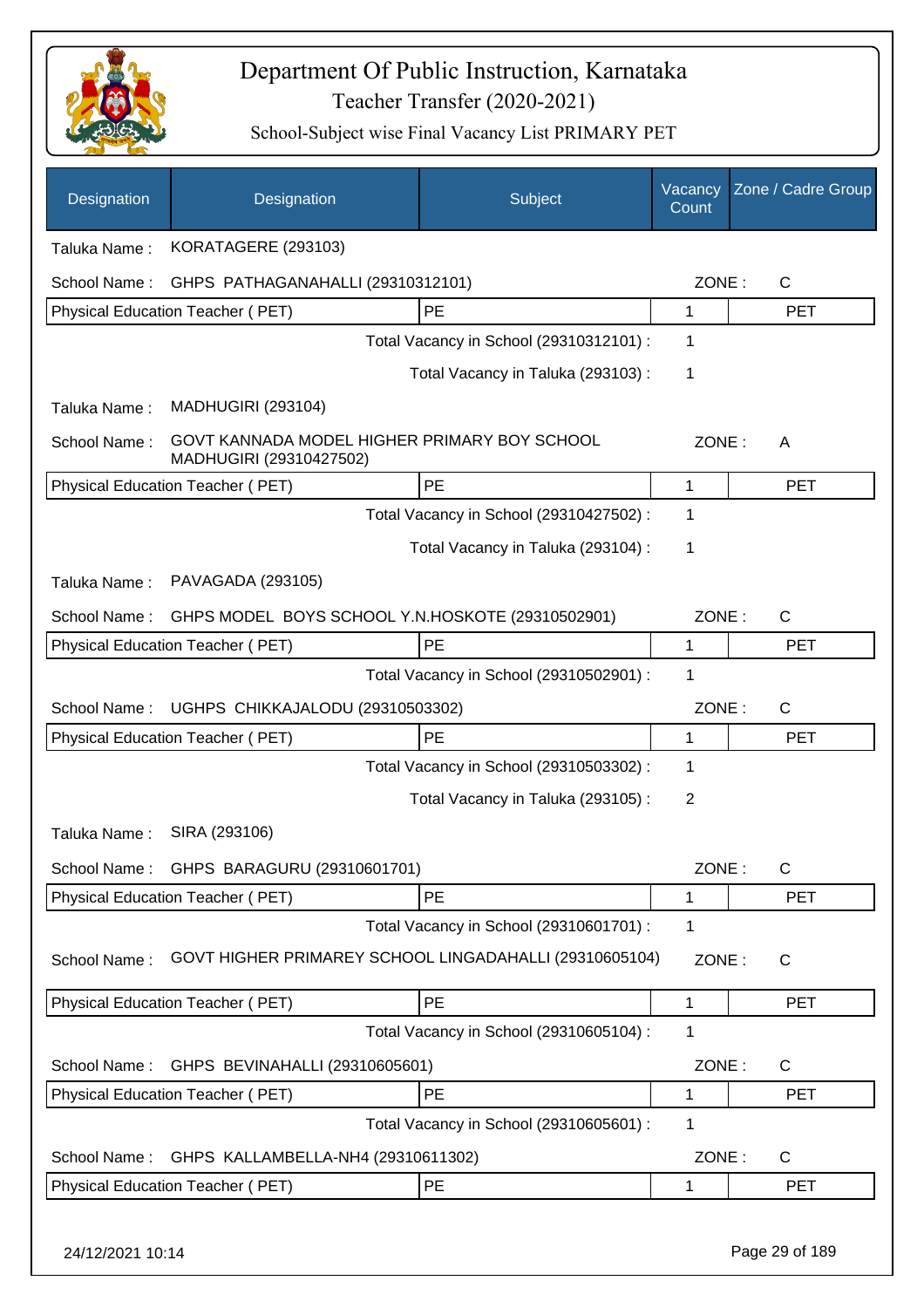

| Designation      | Designation                              | Subject                                 | Vacancy<br>Count | Zone / Cadre Group |
|------------------|------------------------------------------|-----------------------------------------|------------------|--------------------|
|                  |                                          | Total Vacancy in School (29310611302) : | 1                |                    |
| School Name:     | GHPS HALENAHALLI (29310612801)           |                                         | ZONE:            | C                  |
|                  | Physical Education Teacher (PET)         | PE                                      | 1                | <b>PET</b>         |
|                  |                                          | Total Vacancy in School (29310612801) : | 1                |                    |
| School Name:     | GHPS KADAVIGERE (29310612901)            |                                         | ZONE:            | $\mathsf{C}$       |
|                  | Physical Education Teacher (PET)         | PE                                      | 1                | <b>PET</b>         |
|                  |                                          | Total Vacancy in School (29310612901) : | 1                |                    |
| School Name:     | GHPS GULIGENAHALLI (29310613001)         |                                         | ZONE:            | $\mathsf{C}$       |
|                  | Physical Education Teacher (PET)         | PE                                      | 1                | <b>PET</b>         |
|                  |                                          | Total Vacancy in School (29310613001) : | 1                |                    |
| School Name:     | GMHPS MODEL SCHOOL THARURU (29310617901) |                                         | ZONE:            | $\mathsf{C}$       |
|                  | Physical Education Teacher (PET)         | <b>PE</b>                               | 1                | <b>PET</b>         |
|                  |                                          | Total Vacancy in School (29310617901) : | 1                |                    |
| School Name:     | GHPS SHAGADADU (29310622901)             |                                         | ZONE:            | $\mathsf{C}$       |
|                  | Physical Education Teacher (PET)         | PE                                      | 1                | <b>PET</b>         |
|                  |                                          | Total Vacancy in School (29310622901) : | 1                |                    |
|                  |                                          | Total Vacancy in Taluka (293106):       | 9                |                    |
| District Name:   | RAMANAGARA (2932)                        |                                         |                  |                    |
| Taluka Name:     | RAMANAGARA (293206)                      |                                         |                  |                    |
| School Name:     | GHPS BIDADI (29320605901)                |                                         | ZONE:            | A                  |
|                  | Physical Education Teacher (PET)         | PE                                      | 1                | <b>PET</b>         |
|                  |                                          | Total Vacancy in School (29320605901) : | 1                |                    |
| School Name:     | G KMPS RAMANAGARA (29320611706)          |                                         | ZONE:            | Α                  |
|                  | Physical Education Teacher (PET)         | PE                                      | 1                | <b>PET</b>         |
|                  |                                          | Total Vacancy in School (29320611706) : | 1                |                    |
|                  |                                          | Total Vacancy in Taluka (293206) :      | 2                |                    |
| Taluka Name:     | KANAKAPURA (293208)                      |                                         |                  |                    |
| School Name:     | G N H P S - II KANAKAPURA (29320822301)  |                                         | ZONE:            | A                  |
|                  | Physical Education Teacher (PET)         | PE                                      | 1                | <b>PET</b>         |
|                  |                                          | Total Vacancy in School (29320822301) : | 1                |                    |
|                  |                                          | Total Vacancy in Taluka (293208) :      | 1                |                    |
|                  |                                          |                                         |                  |                    |
| 24/12/2021 10:14 |                                          |                                         |                  | Page 30 of 189     |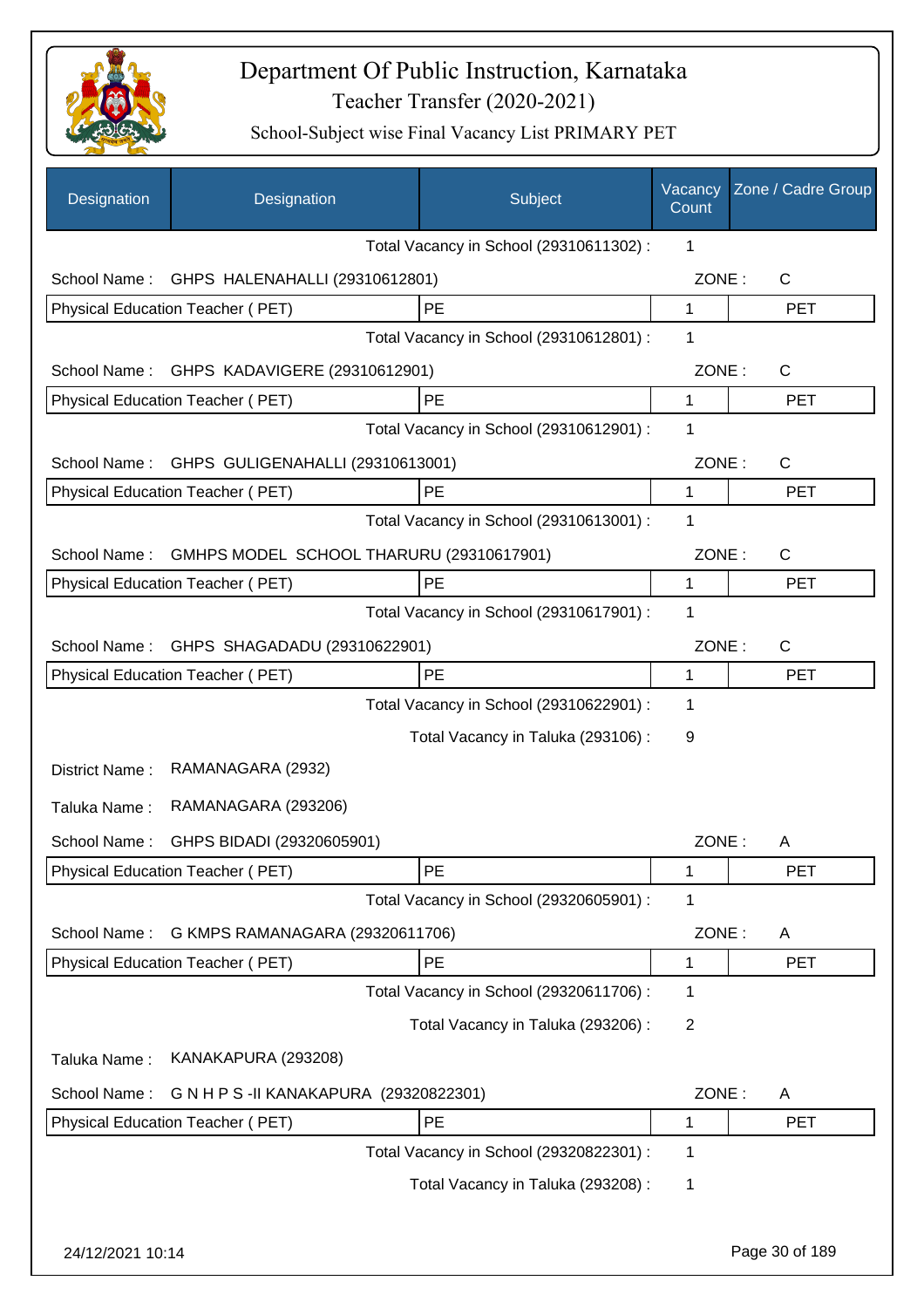

| Designation          | Designation                                                                           | Subject                                 | Vacancy<br>Count | Zone / Cadre Group |
|----------------------|---------------------------------------------------------------------------------------|-----------------------------------------|------------------|--------------------|
| <b>Division Name</b> | Mysore (2)                                                                            |                                         |                  |                    |
| District Name:       | <b>MANDYA (2922)</b>                                                                  |                                         |                  |                    |
| Taluka Name:         | <b>MALAVALLY (292203)</b>                                                             |                                         |                  |                    |
| School Name:         | GHPS CHIKKAMALIGE KOPPAL (29220321801)                                                |                                         | ZONE:            | C                  |
|                      | Physical Education Teacher (PET)                                                      | PE                                      | 1                | <b>PET</b>         |
|                      |                                                                                       | Total Vacancy in School (29220321801) : | 1                |                    |
|                      |                                                                                       | Total Vacancy in Taluka (292203) :      | 1                |                    |
| Taluka Name:         | MANDYA NORTH (292208)                                                                 |                                         |                  |                    |
| School Name:         | KARNATAKA PUBLIC SCHOOLS GHPS BASARALU (29220801701)                                  |                                         | ZONE:            | $\mathsf{C}$       |
|                      | Physical Education Teacher (PET)                                                      | PE                                      | $\mathbf{1}$     | <b>PET</b>         |
|                      |                                                                                       | Total Vacancy in School (29220801701) : | 1                |                    |
|                      |                                                                                       | Total Vacancy in Taluka (292208):       | 1                |                    |
| District Name:       | <b>HASSAN (2923)</b>                                                                  |                                         |                  |                    |
| Taluka Name:         | ARAKALAGUDU (292302)                                                                  |                                         |                  |                    |
| School Name:         | KARNATAKA PUBLIC SCHOOLS GOVT BOYS HIGHER PRIMARY<br>SCHOOL BASAVAPATNA (29230203601) |                                         | ZONE:            | C                  |
|                      | Physical Education Teacher (PET)                                                      | PE                                      | 1                | <b>PET</b>         |
|                      |                                                                                       | Total Vacancy in School (29230203601) : | 1                |                    |
|                      |                                                                                       | Total Vacancy in Taluka (292302):       | 1                |                    |
| Taluka Name:         | SAKALESHAPURA (292308)                                                                |                                         |                  |                    |
| School Name:         | GHPS BALLUPET (8UP) (29230808002)                                                     |                                         | ZONE:            | $\mathsf{C}$       |
|                      | Physical Education Teacher (PET)                                                      | PE                                      | 1                | <b>PET</b>         |
|                      |                                                                                       | Total Vacancy in School (29230808002) : | 1                |                    |
|                      |                                                                                       | Total Vacancy in Taluka (292308) :      | 1                |                    |
| District Name:       | DAKSHINA KANNADA (2924)                                                               |                                         |                  |                    |
| Taluka Name:         | <b>BANTWAL (292401)</b>                                                               |                                         |                  |                    |
| School Name:         | KARNATAKA PUBLIC SCHOOL KANYANA - PRIMARY<br>(29240102906)                            |                                         | ZONE:            | $\mathsf{C}$       |
|                      | Physical Education Teacher (PET)                                                      | PE                                      | $\mathbf 1$      | <b>PET</b>         |
|                      |                                                                                       | Total Vacancy in School (29240102906) : | 1                |                    |
| School Name:         | DKZP GOVT. HIGHER PRIMARY SCHOOL MANCHI (29240104502)                                 |                                         | ZONE:            | C                  |
| 24/12/2021 10:14     |                                                                                       |                                         |                  | Page 31 of 189     |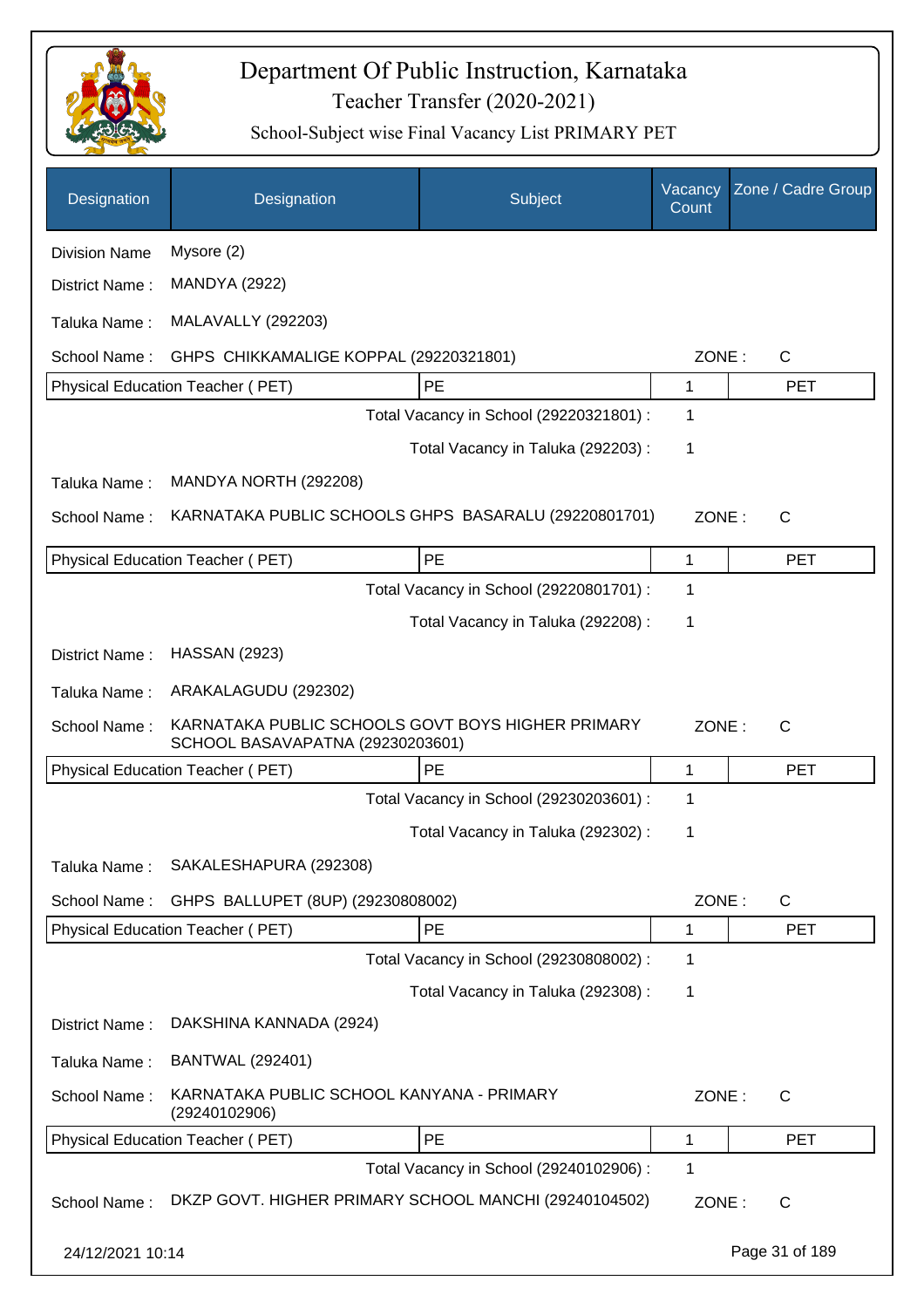

| Designation      | Designation                                                     | Subject                                 | Vacancy<br>Count | Zone / Cadre Group |
|------------------|-----------------------------------------------------------------|-----------------------------------------|------------------|--------------------|
|                  | Physical Education Teacher (PET)                                | PE                                      | 1                | <b>PET</b>         |
|                  |                                                                 | Total Vacancy in School (29240104502) : | 1                |                    |
| School Name:     | DKZP GOVT. HIGH SCHOOL DADDALAKADU (29240105001)                |                                         | ZONE:            | B                  |
|                  | Physical Education Teacher (PET)                                | PE                                      | 1                | <b>PET</b>         |
|                  |                                                                 | Total Vacancy in School (29240105001) : | 1                |                    |
| School Name:     | KARNATAKA PUBLIC SCHOOL MONTEPADAVU PRIMARY<br>(29240105302)    |                                         | ZONE:            | С                  |
|                  | Physical Education Teacher (PET)                                | PE                                      | 1                | <b>PET</b>         |
|                  |                                                                 | Total Vacancy in School (29240105302) : | 1                |                    |
|                  |                                                                 | Total Vacancy in Taluka (292401) :      | 4                |                    |
| Taluka Name:     | MANGALURU NORTH (292403)                                        |                                         |                  |                    |
| School Name:     | DKZP GOVT. HIGHER PRIMARY SCHOOL BENGRE KASABA<br>(29240308704) |                                         | ZONE:            | A                  |
|                  | Physical Education Teacher (PET)                                | PE                                      | 1                | <b>PET</b>         |
|                  |                                                                 | Total Vacancy in School (29240308704) : | 1                |                    |
|                  |                                                                 | Total Vacancy in Taluka (292403) :      | 1                |                    |
| Taluka Name:     | <b>PUTTUR (292404)</b>                                          |                                         |                  |                    |
| School Name:     | KARNATAKA PUBLIC SCHOOL KEYYUR - PRIMARY (29240403301)          |                                         | ZONE:            | $\mathsf{C}$       |
|                  | Physical Education Teacher (PET)                                | PE                                      | 1                | <b>PET</b>         |
|                  |                                                                 | Total Vacancy in School (29240403301) : | 1                |                    |
|                  |                                                                 | Total Vacancy in Taluka (292404) :      | 1                |                    |
| Taluka Name:     | MOODABIDRE (292407)                                             |                                         |                  |                    |
| School Name:     | DKZP GOVT. HIGHER PRIMARY SCHOOL BELUVAI MAIN<br>(29240700204)  |                                         | ZONE:            | В                  |
|                  | Physical Education Teacher (PET)                                | <b>PE</b>                               | 1                | <b>PET</b>         |
|                  |                                                                 | Total Vacancy in School (29240700204) : | 1                |                    |
|                  |                                                                 | Total Vacancy in Taluka (292407) :      | 1                |                    |
| District Name:   | <b>MYSURU (2926)</b>                                            |                                         |                  |                    |
| Taluka Name:     | H.D.KOTE (292603)                                               |                                         |                  |                    |
| School Name:     | GHPS ITTNA(RMSA) (29260314401)                                  |                                         | ZONE:            | C                  |
|                  | Physical Education Teacher (PET)                                | PE                                      | 1                | <b>PET</b>         |
|                  |                                                                 | Total Vacancy in School (29260314401) : | 1                |                    |
| 24/12/2021 10:14 |                                                                 |                                         |                  | Page 32 of 189     |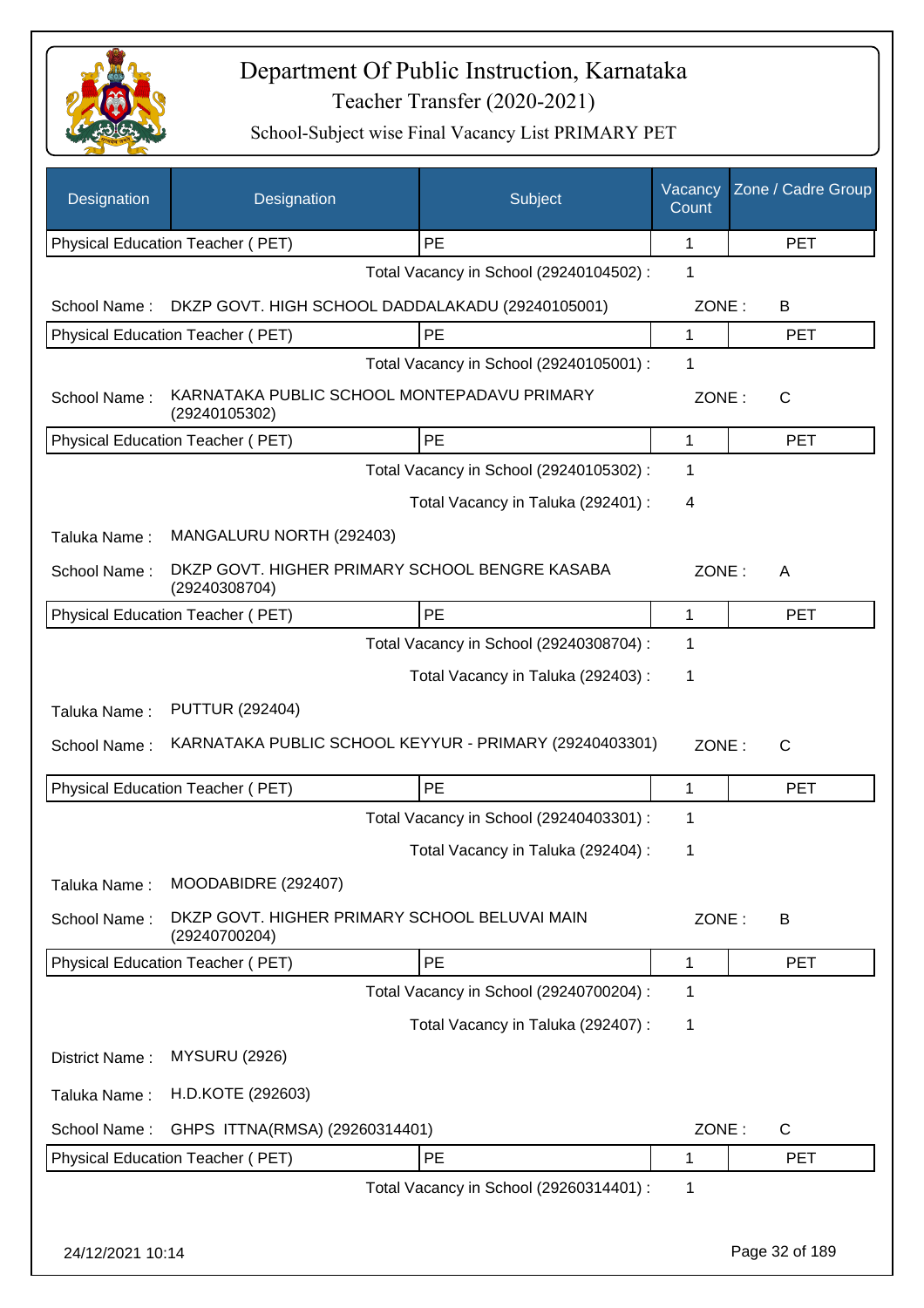

| Designation      | Designation                                                      | <b>Subject</b>                          | Vacancy<br>Count | Zone / Cadre Group |
|------------------|------------------------------------------------------------------|-----------------------------------------|------------------|--------------------|
| School Name:     | GHPS KITTURU (29260318802)                                       |                                         | ZONE:            | $\mathsf{C}$       |
|                  | Physical Education Teacher (PET)                                 | PE                                      | 1                | <b>PET</b>         |
|                  |                                                                  | Total Vacancy in School (29260318802) : | 1                |                    |
| School Name:     | GHPS GIRLS, SARAGUR WARD-4 (29260334801)                         |                                         | ZONE:            | A                  |
|                  | Physical Education Teacher (PET)                                 | PE                                      | 1                | <b>PET</b>         |
|                  |                                                                  | Total Vacancy in School (29260334801) : | 1                |                    |
|                  |                                                                  | Total Vacancy in Taluka (292603) :      | 3                |                    |
| Taluka Name:     | <b>HUNSUR (292604)</b>                                           |                                         |                  |                    |
| School Name:     | GOVERNMENT HIGHER PRIMARY SCHOOL DHARMAPURA<br>(29260415801)     |                                         | ZONE:            | $\mathsf{C}$       |
|                  | Physical Education Teacher (PET)                                 | PE                                      | 1                | <b>PET</b>         |
|                  |                                                                  | Total Vacancy in School (29260415801) : | 1                |                    |
|                  |                                                                  | Total Vacancy in Taluka (292604) :      | 1                |                    |
| Taluka Name:     | NANJANAGUD (292609)                                              |                                         |                  |                    |
| School Name:     | GOVERNMENT HIGHER PRIMARY SCHOOL HARADANA HALLI<br>(29260901401) |                                         | ZONE:            | C                  |
|                  | Physical Education Teacher (PET)                                 | PE                                      | 1                | <b>PET</b>         |
|                  |                                                                  | Total Vacancy in School (29260901401) : | 1                |                    |
| School Name:     | GOVERNMENT HIGHER PRIMARY SCHOOL AMBALE<br>(29260902101)         |                                         | ZONE:            | $\mathsf{C}$       |
|                  | Physical Education Teacher (PET)                                 | PE                                      | 1                | <b>PET</b>         |
|                  |                                                                  | Total Vacancy in School (29260902101) : | 1                |                    |
| School Name:     | GOVERNMENT HIGHER PRIMARY SCHOOL HURA, HURA<br>(29260902701)     |                                         | ZONE:            | $\mathsf{C}$       |
|                  | Physical Education Teacher (PET)                                 | PE                                      | 1                | <b>PET</b>         |
|                  |                                                                  | Total Vacancy in School (29260902701) : | 1                |                    |
| School Name:     | GOVERNMENT HIGHER PRIARY SCHOOL MADUVINAHALLI<br>(29260904201)   |                                         | ZONE:            | C                  |
|                  | Physical Education Teacher (PET)                                 | PE                                      | 1                | <b>PET</b>         |
|                  |                                                                  | Total Vacancy in School (29260904201) : | 1                |                    |
| School Name:     | GOVERNMENT HIGHER PRIMARY SCHOOL KAPPASOGE<br>(29260905201)      |                                         | ZONE:            | C                  |
|                  | Physical Education Teacher (PET)                                 | PE                                      | 1                | <b>PET</b>         |
|                  |                                                                  | Total Vacancy in School (29260905201) : | 1                |                    |
| School Name:     | GOVERNMENT HIGHER PRIMARY SCHOOL SHIRAMALLI<br>(29260906501)     |                                         | ZONE:            | $\mathsf{C}$       |
| 24/12/2021 10:14 |                                                                  |                                         |                  | Page 33 of 189     |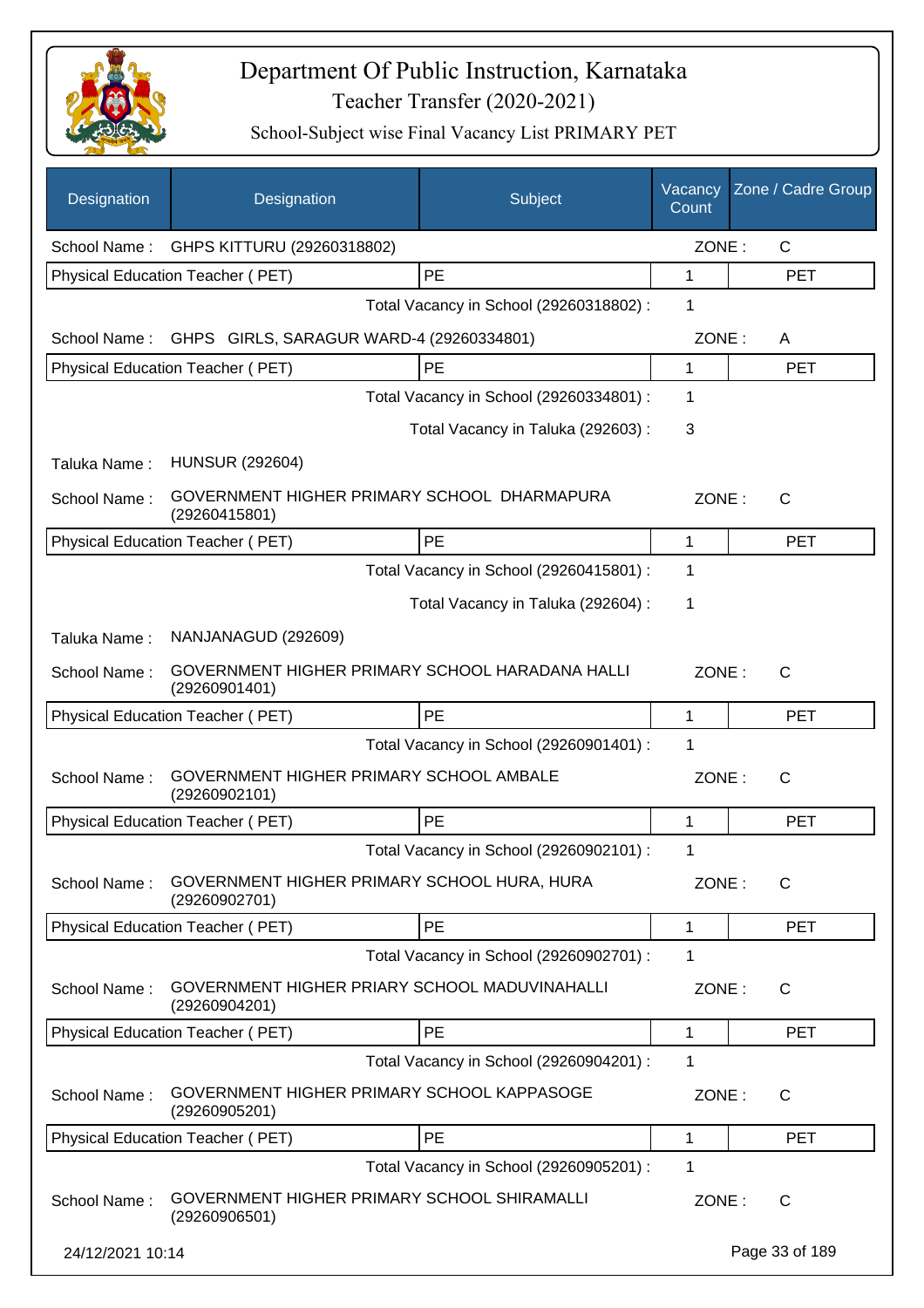

| Designation  | Designation                                                                             | Subject                                 | Vacancy<br>Count | Zone / Cadre Group |
|--------------|-----------------------------------------------------------------------------------------|-----------------------------------------|------------------|--------------------|
|              | Physical Education Teacher (PET)                                                        | PE                                      | 1                | <b>PET</b>         |
|              |                                                                                         | Total Vacancy in School (29260906501) : | 1                |                    |
| School Name: | GOVERNMENT HIGHER PRIMARY SCHOOL MARALUR(RMSA<br>UPGRADED) (29260907801)                |                                         | ZONE:            | C                  |
|              | <b>Physical Education Teacher (PET)</b>                                                 | PE                                      | 1                | <b>PET</b>         |
|              |                                                                                         | Total Vacancy in School (29260907801) : | 1                |                    |
| School Name: | GOVERNMENT HIGHER PRIMARY SCHOOL THANDAVAPURA<br>(29260908001)                          |                                         | ZONE:            | $\mathsf{C}$       |
|              | Physical Education Teacher (PET)                                                        | PE                                      | 1                | <b>PET</b>         |
|              |                                                                                         | Total Vacancy in School (29260908001) : | 1                |                    |
| School Name: | GOVERNMENT HIGHER PRIMARY SCHOOL DODDA KAVALANDE<br>(29260911201)                       |                                         | ZONE:            | $\mathsf{C}$       |
|              | Physical Education Teacher (PET)                                                        | PE                                      | 1                | <b>PET</b>         |
|              |                                                                                         | Total Vacancy in School (29260911201) : | $\mathbf{1}$     |                    |
| School Name: | KARNATAKA PUBLIC SCHOOLS GOVERNMENT HIGHER PRIMARY<br>SCHOOL HEMMARA GALA (29260912401) |                                         | ZONE:            | $\mathsf{C}$       |
|              | Physical Education Teacher (PET)                                                        | PE                                      | 1                | <b>PET</b>         |
|              |                                                                                         | Total Vacancy in School (29260912401) : | 1                |                    |
| School Name: | GOVERNMENT HIGHER PRIMARY SCHOOL MALLA HALLI<br>(29260912501)                           |                                         | ZONE:            | $\mathsf{C}$       |
|              | Physical Education Teacher (PET)                                                        | <b>PE</b>                               | 1                | <b>PET</b>         |
|              |                                                                                         | Total Vacancy in School (29260912501) : | 1                |                    |
| School Name: | GOVERNMENT HIGHER PRIMARY SCHOOL KUDLAPURA<br>(29260913801)                             |                                         | ZONE:            | $\mathsf{C}$       |
|              | Physical Education Teacher (PET)                                                        | <b>PE</b>                               | 1                | <b>PET</b>         |
|              |                                                                                         | Total Vacancy in School (29260913801) : | 1                |                    |
| School Name: | GOVERNMENT HIGHER PRIMARY SCHOOL HUNASANALU<br>(29260913901)                            |                                         | ZONE:            | C                  |
|              | Physical Education Teacher (PET)                                                        | PE                                      | 1                | <b>PET</b>         |
|              |                                                                                         | Total Vacancy in School (29260913901) : | 1                |                    |
| School Name: | GOVERNMENT HIGHER PRIMARY SCHOOL SOORAHALLI<br>(29260915401)                            |                                         | ZONE:            | $\mathsf{C}$       |
|              | Physical Education Teacher (PET)                                                        | PE                                      | 1                | <b>PET</b>         |
|              |                                                                                         | Total Vacancy in School (29260915401) : | 1                |                    |
| School Name: | GOVERNMENT HIGHER PRIMARY SCHOOL BOYS, THAGADUR<br>(29260919501)                        |                                         | ZONE:            | C                  |
|              | Physical Education Teacher (PET)                                                        | PE                                      | 1                | <b>PET</b>         |
|              |                                                                                         |                                         |                  |                    |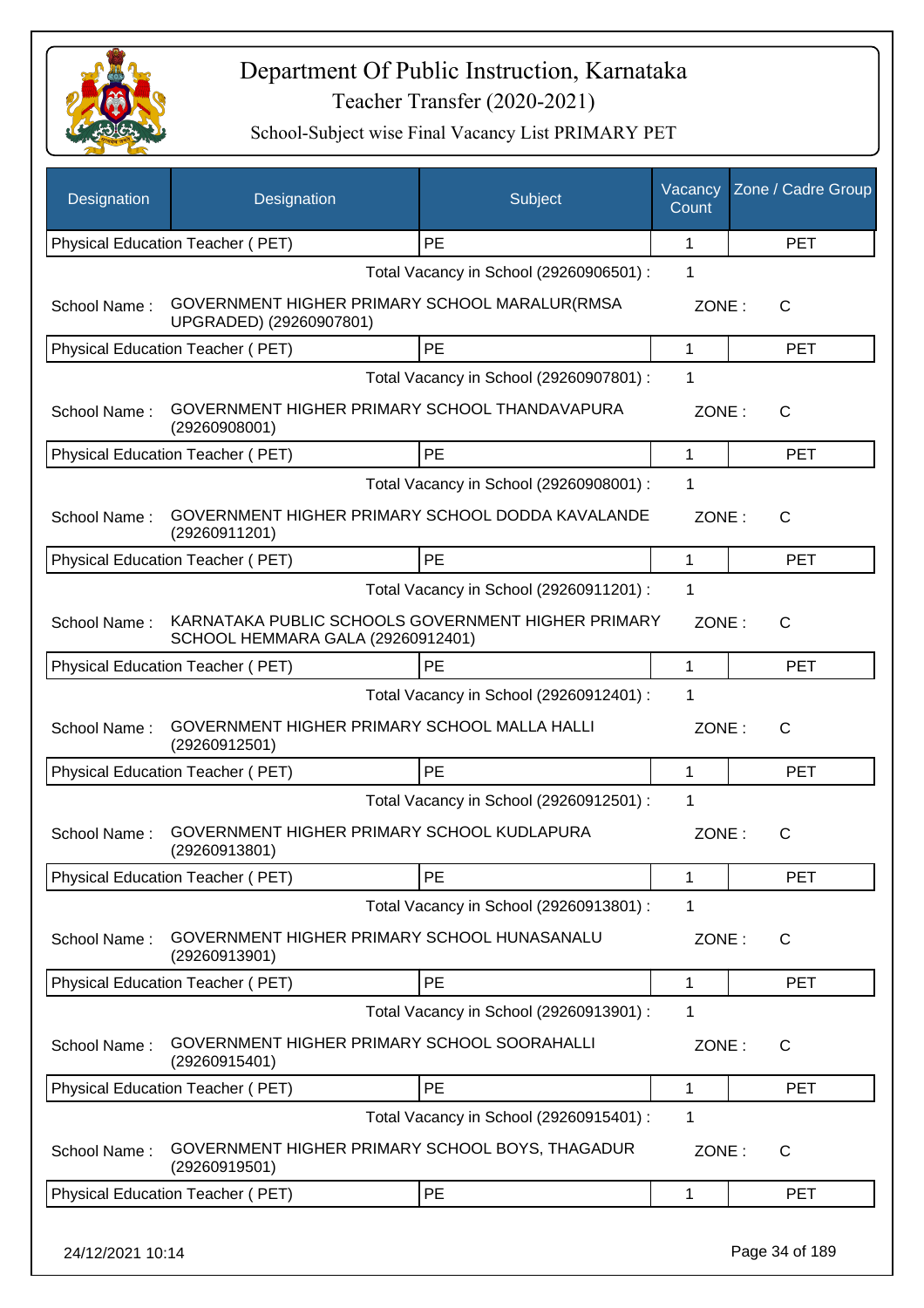

| Designation      | Designation                                                       | Subject                                 | Vacancy<br>Count | Zone / Cadre Group |
|------------------|-------------------------------------------------------------------|-----------------------------------------|------------------|--------------------|
|                  |                                                                   | Total Vacancy in School (29260919501) : | 1                |                    |
| School Name:     | GOVERNMENT HIGHER PRIMARY SCHOOL MALLUPURA<br>(29260919702)       |                                         | ZONE:            | $\mathsf{C}$       |
|                  | Physical Education Teacher (PET)                                  | <b>PE</b>                               | 1                | <b>PET</b>         |
|                  |                                                                   | Total Vacancy in School (29260919702) : | 1                |                    |
| School Name:     | GOVERNMENT HIGHER PRIMARY SCHOOL, KARYA-THAGADUR<br>(29260930101) |                                         | ZONE:            | C                  |
|                  | Physical Education Teacher (PET)                                  | PE                                      | 1                | <b>PET</b>         |
|                  |                                                                   | Total Vacancy in School (29260930101) : | 1                |                    |
|                  |                                                                   | Total Vacancy in Taluka (292609) :      | 17               |                    |
| Taluka Name:     | T.N.PURA (292611)                                                 |                                         |                  |                    |
| School Name:     | GHPS HALE KEMPAIAHNA HUNDI (29261107301)                          |                                         | ZONE:            | $\mathsf{C}$       |
|                  | Physical Education Teacher (PET)                                  | PE                                      | 1                | <b>PET</b>         |
|                  |                                                                   | Total Vacancy in School (29261107301) : | 1                |                    |
|                  |                                                                   | Total Vacancy in Taluka (292611) :      | 1                |                    |
| District Name:   | CHAMARAJANAGARA (2927)                                            |                                         |                  |                    |
| Taluka Name:     | CHAMARAJA NAGAR (292701)                                          |                                         |                  |                    |
| School Name:     | GUHPS MEGALA HUNDI (29270101101)                                  |                                         | ZONE:            | $\mathsf{C}$       |
|                  | <b>Physical Education Teacher (PET)</b>                           | PE                                      | 1                | <b>PET</b>         |
|                  |                                                                   | Total Vacancy in School (29270101101) : | 1                |                    |
| School Name:     | GHPS GANGAVADI (29270119201)                                      |                                         | ZONE:            | C                  |
|                  | Physical Education Teacher (PET)                                  | PE                                      | 1                | <b>PET</b>         |
|                  |                                                                   | Total Vacancy in School (29270119201) : | 1                |                    |
|                  |                                                                   | Total Vacancy in Taluka (292701) :      | $\overline{2}$   |                    |
| Taluka Name:     | <b>GUNDULPET (292702)</b>                                         |                                         |                  |                    |
| School Name:     | GHPS BARAGI (29270201701)                                         |                                         | ZONE:            | $\mathsf{C}$       |
|                  | Physical Education Teacher (PET)                                  | PE                                      | 1                | <b>PET</b>         |
|                  |                                                                   | Total Vacancy in School (29270201701) : | 1                |                    |
| School Name:     | GHPS BANNITHAL PURA (29270202701)                                 |                                         | ZONE:            | C                  |
|                  | Physical Education Teacher (PET)                                  | PE                                      | 1                | <b>PET</b>         |
|                  |                                                                   | Total Vacancy in School (29270202701) : | 1                |                    |
| School Name:     | GHPS KUTHANUR (29270203401)                                       |                                         | ZONE:            | C                  |
|                  |                                                                   |                                         |                  |                    |
| 24/12/2021 10:14 |                                                                   |                                         |                  | Page 35 of 189     |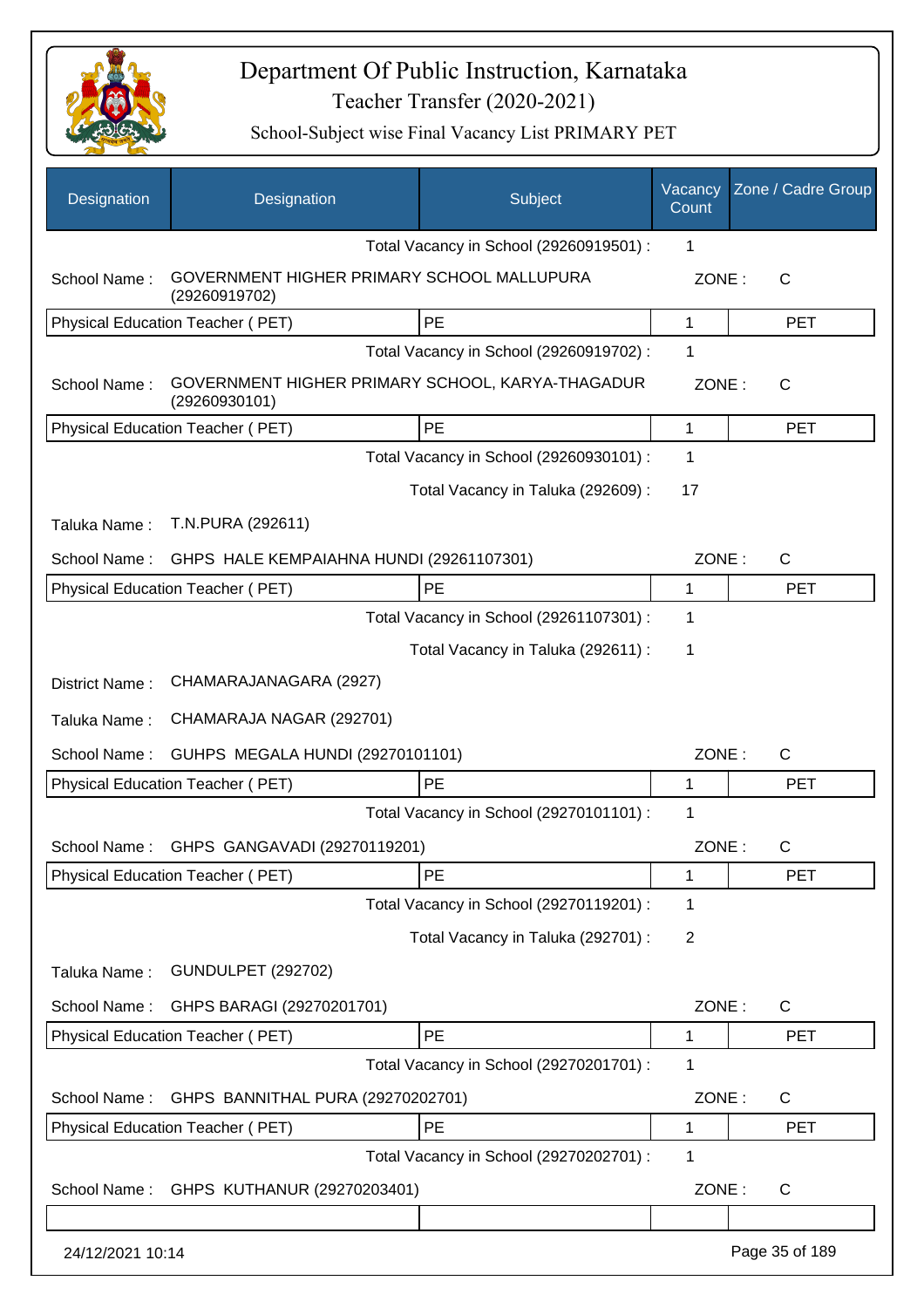

| Designation      | Designation                                         | Subject                                 | Vacancy<br>Count | Zone / Cadre Group |
|------------------|-----------------------------------------------------|-----------------------------------------|------------------|--------------------|
|                  | Physical Education Teacher (PET)                    | PE                                      | 1                | <b>PET</b>         |
|                  |                                                     | Total Vacancy in School (29270203401) : | 1                |                    |
| School Name:     | GHPS MALLAIAHNA PURA (29270203501)                  |                                         | ZONE:            | C                  |
|                  | Physical Education Teacher (PET)                    | PE                                      | 1                | <b>PET</b>         |
|                  |                                                     | Total Vacancy in School (29270203501) : | 1                |                    |
| School Name:     | KARNATAKA PUBLIC SCHOOLS GHPS HANGALA (29270204201) |                                         | ZONE:            | C                  |
|                  | Physical Education Teacher (PET)                    | PE                                      | 1                | <b>PET</b>         |
|                  |                                                     | Total Vacancy in School (29270204201) : | 1                |                    |
| School Name:     | GHPS BACHALLI (29270204701)                         |                                         | ZONE:            | $\mathsf{C}$       |
|                  | Physical Education Teacher (PET)                    | PE                                      | 1                | <b>PET</b>         |
|                  |                                                     | Total Vacancy in School (29270204701) : | 1                |                    |
|                  | School Name: GHPS SHIVA PURA (29270206601)          |                                         | ZONE:            | $\mathsf{C}$       |
|                  | Physical Education Teacher (PET)                    | PE                                      | 1                | <b>PET</b>         |
|                  |                                                     | Total Vacancy in School (29270206601) : | 1                |                    |
| School Name:     | GHPS KALI GOWDAN HALLI (29270206701)                |                                         | ZONE:            | C                  |
|                  | Physical Education Teacher (PET)                    | <b>PE</b>                               | 1                | <b>PET</b>         |
|                  |                                                     | Total Vacancy in School (29270206701) : | 1                |                    |
| School Name:     | GHPS KODAHALLI (29270206801)                        |                                         | ZONE:            | $\mathsf{C}$       |
|                  | Physical Education Teacher (PET)                    | PE                                      | 1                | <b>PET</b>         |
|                  |                                                     | Total Vacancy in School (29270206801) : | 1                |                    |
| School Name:     | GHPS KABBAHALLI (29270207306)                       |                                         | ZONE:            | С                  |
|                  | Physical Education Teacher (PET)                    | PE                                      | 1                | <b>PET</b>         |
|                  |                                                     | Total Vacancy in School (29270207306) : | 1                |                    |
| School Name:     | GHPS BERAM BADI (29270207601)                       |                                         | ZONE:            | C                  |
|                  | Physical Education Teacher (PET)                    | PE                                      | 1                | <b>PET</b>         |
|                  |                                                     | Total Vacancy in School (29270207601) : | 1                |                    |
|                  | School Name: GHPS KODA SOGE (29270209601)           |                                         | ZONE:            | C                  |
|                  | Physical Education Teacher (PET)                    | PE                                      | 1                | <b>PET</b>         |
|                  |                                                     | Total Vacancy in School (29270209601) : | 1                |                    |
| School Name:     | GHPS PADUGURU (29270211301)                         |                                         | ZONE:            | C                  |
|                  | Physical Education Teacher (PET)                    | PE                                      | 1                | <b>PET</b>         |
|                  |                                                     | Total Vacancy in School (29270211301) : | 1                |                    |
|                  |                                                     |                                         |                  |                    |
| 24/12/2021 10:14 |                                                     |                                         |                  | Page 36 of 189     |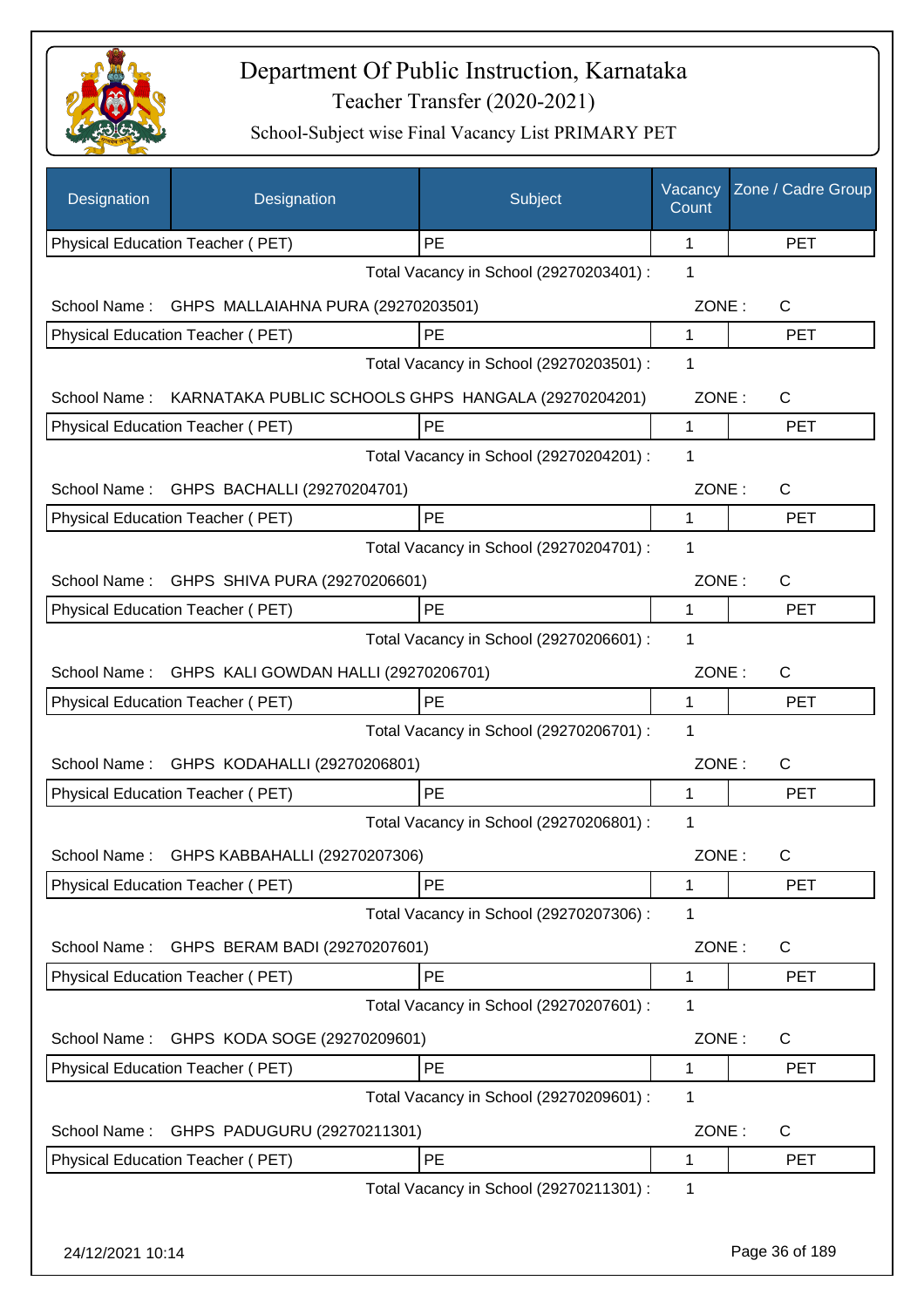

| Designation          | Designation                             | Subject                                 | Vacancy<br>Count | Zone / Cadre Group |
|----------------------|-----------------------------------------|-----------------------------------------|------------------|--------------------|
| School Name:         | GHPS RAGANATHPURA (29270215401)         |                                         | ZONE:            | $\mathsf{C}$       |
|                      | Physical Education Teacher (PET)        | PE                                      | 1                | <b>PET</b>         |
|                      |                                         | Total Vacancy in School (29270215401) : | 1                |                    |
| School Name:         | GHPS RAGHAVAPURA (29270215501)          |                                         | ZONE:            | $\mathsf{C}$       |
|                      | Physical Education Teacher (PET)        | PE                                      | 1                | <b>PET</b>         |
|                      |                                         | Total Vacancy in School (29270215501) : | 1                |                    |
| School Name:         | GHPS OOTY ROAD GUNDLUPET (29270219001)  |                                         | ZONE:            | A                  |
|                      | Physical Education Teacher (PET)        | PE                                      | 1                | <b>PET</b>         |
|                      |                                         | Total Vacancy in School (29270219001) : | 1                |                    |
|                      |                                         | Total Vacancy in Taluka (292702) :      | 16               |                    |
| Taluka Name:         | <b>KOLLEGAL (292705)</b>                |                                         |                  |                    |
| School Name:         | GHPS THELLANURU (29270518801)           |                                         | ZONE:            | $\mathsf{C}$       |
|                      | Physical Education Teacher (PET)        | PE                                      | 1                | <b>PET</b>         |
|                      |                                         | Total Vacancy in School (29270518801) : | 1                |                    |
|                      |                                         | Total Vacancy in Taluka (292705):       | 1                |                    |
| Taluka Name:         | <b>YELANDUR (292712)</b>                |                                         |                  |                    |
| School Name:         | GHPS HONNUR -I (29271200801)            |                                         | ZONE:            | $\mathsf{C}$       |
|                      | <b>Physical Education Teacher (PET)</b> | PE                                      | 1                | <b>PET</b>         |
|                      |                                         | Total Vacancy in School (29271200801) : | 1                |                    |
| School Name:         | GHPS HONNUR -II (29271200802)           |                                         | ZONE:            | C                  |
|                      | Physical Education Teacher (PET)        | PE                                      | 1                | <b>PET</b>         |
|                      |                                         | Total Vacancy in School (29271200802) : | 1                |                    |
|                      |                                         | Total Vacancy in Taluka (292712) :      | $\overline{2}$   |                    |
| Taluka Name:         | HANUR (292713)                          |                                         |                  |                    |
| School Name:         | GHPS GORASANE (29271307201)             |                                         | ZONE:            | C                  |
|                      | Physical Education Teacher (PET)        | PE                                      | 1                | <b>PET</b>         |
|                      |                                         | Total Vacancy in School (29271307201) : | 1                |                    |
|                      |                                         | Total Vacancy in Taluka (292713) :      | 1                |                    |
| <b>Division Name</b> | Belagavi (3)                            |                                         |                  |                    |
| District Name:       | BELAGAVI (2901)                         |                                         |                  |                    |
| Taluka Name:         | BAILHONGAL (290102)                     |                                         |                  |                    |
| 24/12/2021 10:14     |                                         |                                         |                  | Page 37 of 189     |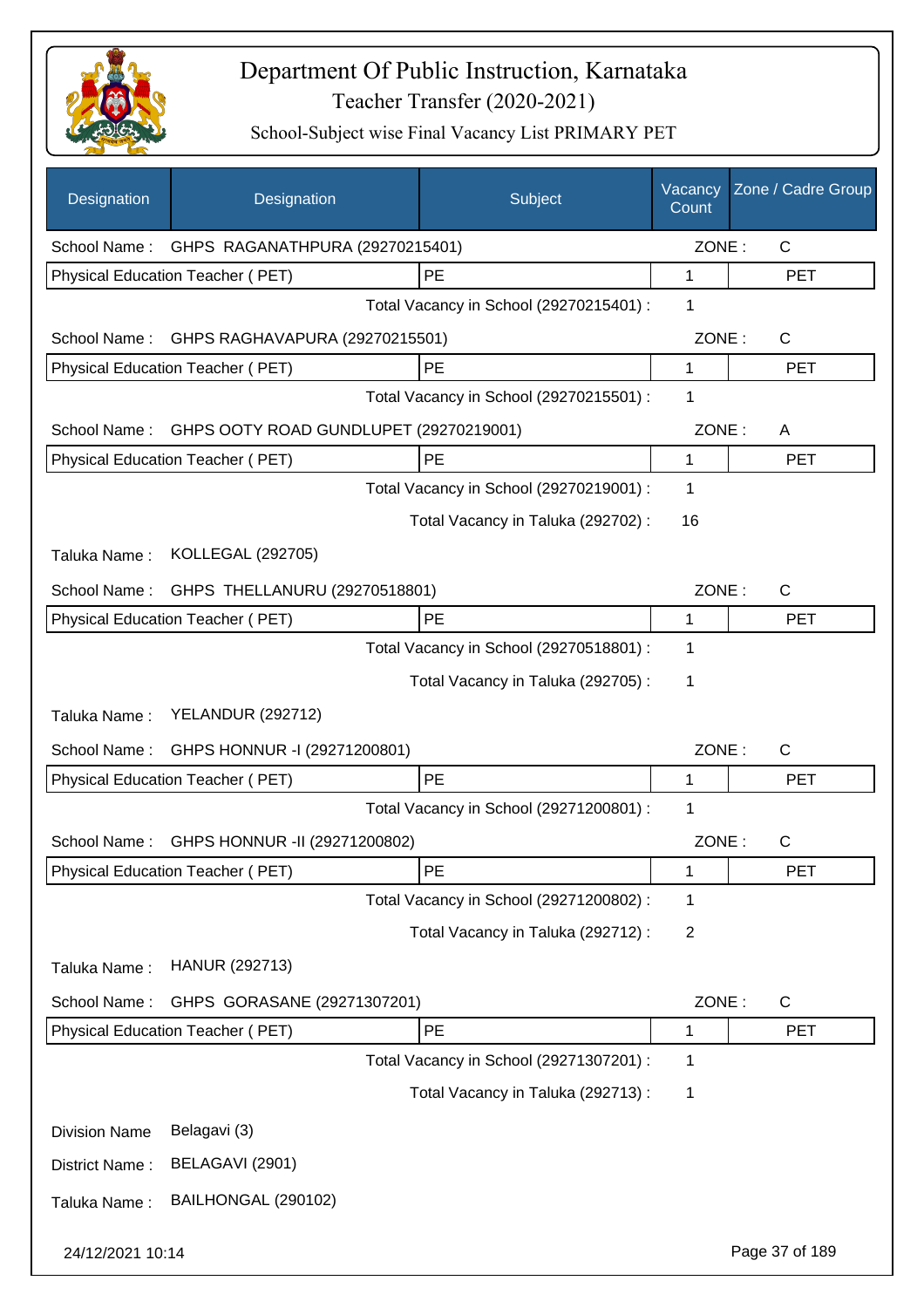

| Designation      | Designation                                            | Subject                                 | Vacancy<br>Count | Zone / Cadre Group |
|------------------|--------------------------------------------------------|-----------------------------------------|------------------|--------------------|
|                  | School Name: K.H.P.B.S. DODWAD (29010203401)           |                                         | ZONE:            | $\mathsf{C}$       |
|                  | Physical Education Teacher (PET)                       | PE                                      | 1                | <b>PET</b>         |
|                  |                                                        | Total Vacancy in School (29010203401) : | 1                |                    |
|                  | School Name: GHPS URDU BOYS DESHNUR (29010203504)      |                                         | ZONE:            | C                  |
|                  | Physical Education Teacher (PET)                       | PE                                      | 1                | <b>PET</b>         |
|                  |                                                        | Total Vacancy in School (29010203504) : | 1                |                    |
|                  | School Name: K.H.P.S. GOVANAKOPP (29010204201)         |                                         | ZONE:            | C                  |
|                  | Physical Education Teacher (PET)                       | PE                                      | 1                | <b>PET</b>         |
|                  |                                                        | Total Vacancy in School (29010204201) : | 1                |                    |
| School Name:     | K.H.P.S. LAKKUNDI (29010207701)                        |                                         | ZONE:            | C                  |
|                  | Physical Education Teacher (PET)                       | PE                                      | 1                | <b>PET</b>         |
|                  |                                                        | Total Vacancy in School (29010207701) : | 1                |                    |
| School Name:     | GOVT HIGH SCHOOL MARADINAGALAPUR (29010208101)         |                                         | ZONE:            | C                  |
|                  | Physical Education Teacher (PET)                       | PE                                      | 1                | <b>PET</b>         |
|                  |                                                        | Total Vacancy in School (29010208101) : | 1                |                    |
| School Name:     | K.H.P.S. SANGOLLI (29010210501)                        |                                         | ZONE:            | $\mathsf{C}$       |
|                  | Physical Education Teacher (PET)                       | <b>PE</b>                               | 1                | <b>PET</b>         |
|                  |                                                        | Total Vacancy in School (29010210501) : | 1                |                    |
|                  |                                                        | Total Vacancy in Taluka (290102):       | 6                |                    |
| Taluka Name:     | BELGAUM CITY (290103)                                  |                                         |                  |                    |
| School Name:     | KANNADA HIGH PRIMARY SCHOOL MUTTENATTI (29010305502)   |                                         | ZONE:            | A                  |
|                  | Physical Education Teacher (PET)                       | PE                                      | 1                | <b>PET</b>         |
|                  |                                                        | Total Vacancy in School (29010305502) : | 1                |                    |
|                  |                                                        | Total Vacancy in Taluka (290103):       | 1                |                    |
| Taluka Name:     | BELGAUM RURAL. (290104)                                |                                         |                  |                    |
| School Name:     | KANNADA HIGHER PRIMARY SCHOOL ARALIKATTI (29010400401) |                                         | ZONE:            | $\mathsf{C}$       |
|                  | Physical Education Teacher (PET)                       | PE                                      | 1                | PET                |
|                  |                                                        | Total Vacancy in School (29010400401) : | 1                |                    |
| School Name:     | KANNADA HIGHER PRIMARY SCHOOL ANKALGI (29010400701)    |                                         | ZONE:            | C                  |
|                  | Physical Education Teacher (PET)                       | PE                                      | 1                | <b>PET</b>         |
|                  |                                                        | Total Vacancy in School (29010400701) : | 1                |                    |
| 24/12/2021 10:14 |                                                        |                                         |                  | Page 38 of 189     |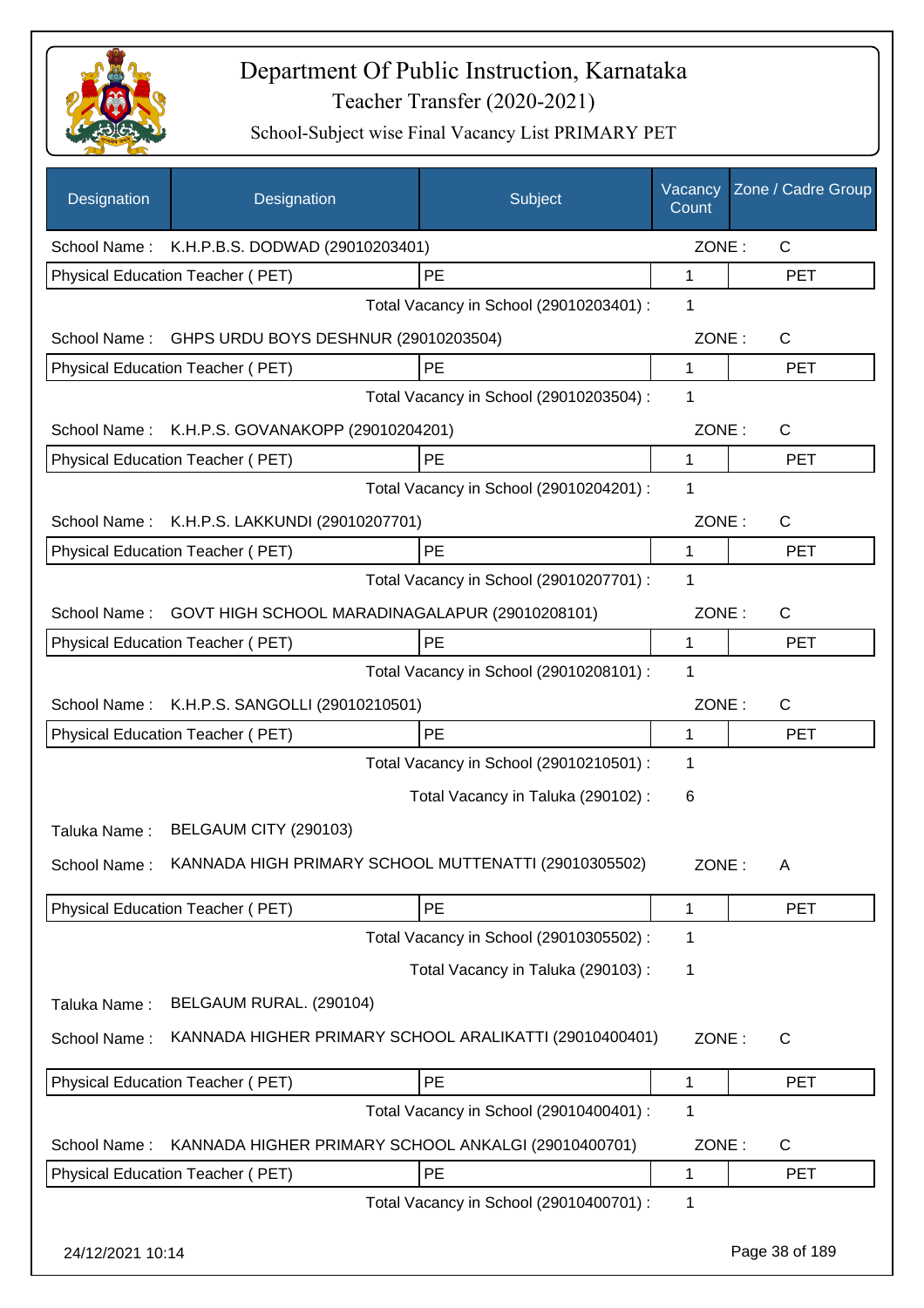

| Designation      | Designation                                                                      | Subject                                 | Vacancy<br>Count | Zone / Cadre Group |
|------------------|----------------------------------------------------------------------------------|-----------------------------------------|------------------|--------------------|
|                  | School Name: MARATHI HIGHER PRIMARY SCHOOL BELGUNDI (29010402401)                |                                         | ZONE:            | B                  |
|                  | Physical Education Teacher (PET)                                                 | <b>PE</b>                               | $\mathbf{1}$     | <b>PET</b>         |
|                  |                                                                                  | Total Vacancy in School (29010402401) : | 1                |                    |
|                  | School Name: MARATHI HIGHER PRIMARY SCHOOL DESUR (29010403401)                   |                                         | ZONE:            | C                  |
|                  | Physical Education Teacher (PET)                                                 | PE                                      | $\mathbf 1$      | <b>PET</b>         |
|                  |                                                                                  | Total Vacancy in School (29010403401) : | 1                |                    |
| School Name:     | KANNADA HIGHER PRIMARY BOYS SCHOOL HUDLI (29010404701)                           |                                         | ZONE:            | C                  |
|                  | Physical Education Teacher (PET)                                                 | PE                                      | 1                | <b>PET</b>         |
|                  |                                                                                  | Total Vacancy in School (29010404701) : | 1                |                    |
| School Name:     | KANNADA HIGHER PRIMARY SCHOOL AND GHS KHANGAON BK<br>(RMSA) (29010406401)        |                                         | ZONE:            | C                  |
|                  | Physical Education Teacher (PET)                                                 | PE                                      | 1                | <b>PET</b>         |
|                  |                                                                                  | Total Vacancy in School (29010406401) : | 1                |                    |
| School Name:     | KARNATAKA PUBLIC SCHOOLS KANNADA HIGHER PRIMARY<br>SCHOOL K K KOPP (29010407201) |                                         | ZONE:            | C                  |
|                  | Physical Education Teacher (PET)                                                 | PE                                      | 1                | <b>PET</b>         |
|                  |                                                                                  | Total Vacancy in School (29010407201) : | 1                |                    |
|                  | School Name: MARATHI HIGHER PRIMARY SCHOOL SAMBRA (29010410501)                  |                                         | ZONE:            | B                  |
|                  | Physical Education Teacher (PET)                                                 | PE                                      | $\mathbf 1$      | <b>PET</b>         |
|                  |                                                                                  | Total Vacancy in School (29010410501) : | 1                |                    |
| School Name:     | KANNADA HIGHER PRIMARY SCHOOL SULEBHAVI (29010410701)                            |                                         | ZONE:            | C                  |
|                  | Physical Education Teacher (PET)                                                 | PE                                      | 1                | <b>PET</b>         |
|                  |                                                                                  | Total Vacancy in School (29010410701) : | 1                |                    |
| School Name:     | KANNADA HIGHER PRIMARY SCHOOL TARIHAL (29010411301)                              |                                         | ZONE:            | C                  |
|                  | Physical Education Teacher (PET)                                                 | PE                                      | 1                | <b>PET</b>         |
|                  |                                                                                  | Total Vacancy in School (29010411301) : | 1                |                    |
| School Name:     | MARATHI HIGHER PRIMARY SCHOOL UCHAGAON (29010411602)                             |                                         | ZONE:            | B                  |
|                  | Physical Education Teacher (PET)                                                 | PE                                      | 1                | <b>PET</b>         |
|                  |                                                                                  | Total Vacancy in School (29010411602) : | 1                |                    |
|                  |                                                                                  | Total Vacancy in Taluka (290104) :      | 11               |                    |
| Taluka Name:     | <b>KHANAPUR (290108)</b>                                                         |                                         |                  |                    |
| School Name:     | MHPS AND GHS RMSA AMATE (29010800201)                                            |                                         | ZONE:            | C                  |
| 24/12/2021 10:14 |                                                                                  |                                         |                  | Page 39 of 189     |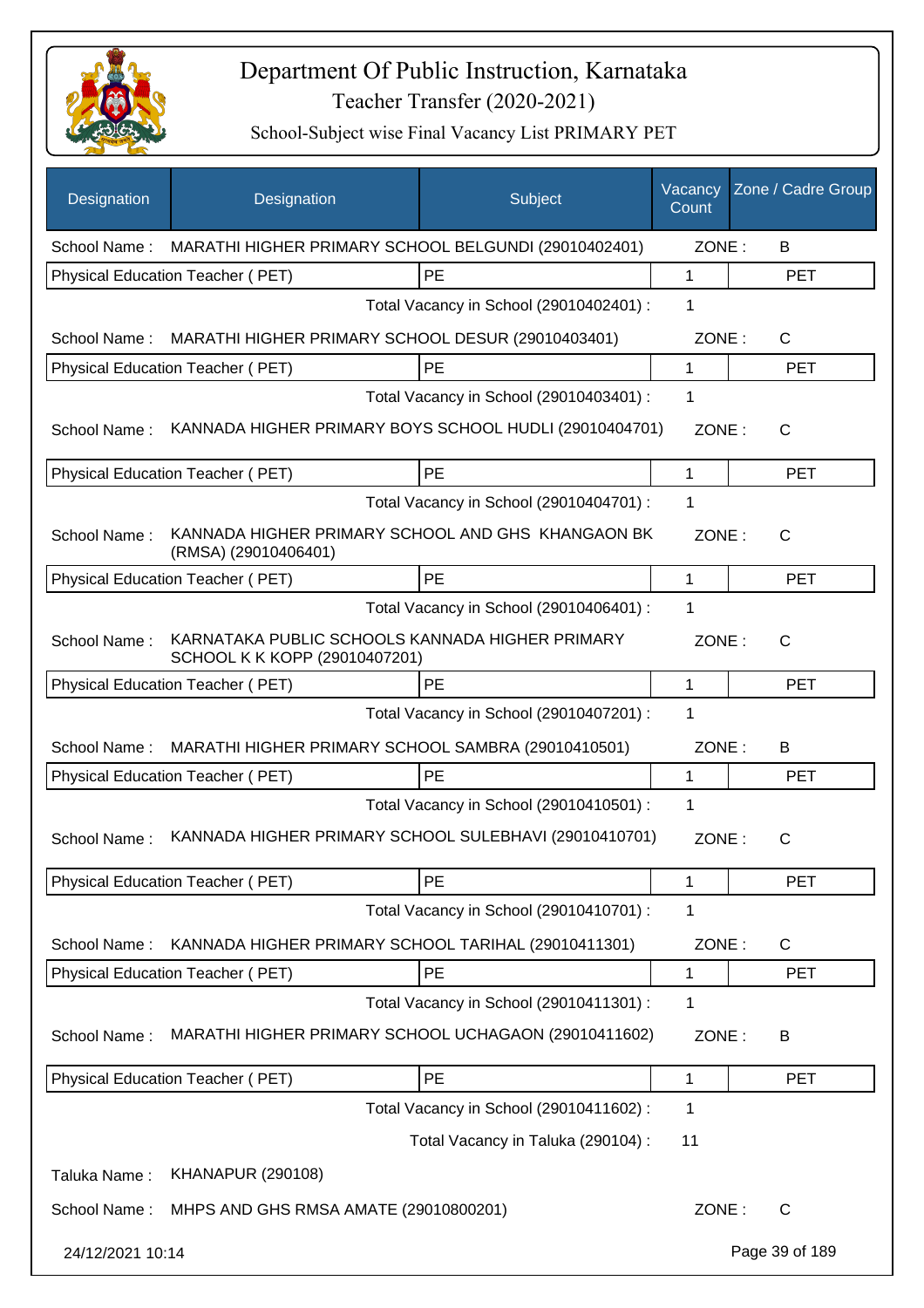

| Designation      | Designation                                                 | Subject                                 | Vacancy<br>Count | Zone / Cadre Group |
|------------------|-------------------------------------------------------------|-----------------------------------------|------------------|--------------------|
|                  | Physical Education Teacher (PET)                            | PE                                      | 1                | <b>PET</b>         |
|                  |                                                             | Total Vacancy in School (29010800201) : | 1                |                    |
| School Name:     | MARATHI HIGHER PRIMARY SCHOOL BAILUR (29010801801)          |                                         | ZONE:            | C                  |
|                  | Physical Education Teacher (PET)                            | PE                                      | 1                | <b>PET</b>         |
|                  |                                                             | Total Vacancy in School (29010801801) : | 1                |                    |
| School Name:     | KANNADA HIGHER PRIMARY SCHOOL DEVALATTI (29010805301)       |                                         | ZONE:            | C                  |
|                  | Physical Education Teacher (PET)                            | PE                                      | 1                | <b>PET</b>         |
|                  |                                                             | Total Vacancy in School (29010805301) : | $\mathbf 1$      |                    |
| School Name:     | GOVT MHPS GHS RMSA GUNJI (29010805501)                      |                                         | ZONE:            | C                  |
|                  | Physical Education Teacher (PET)                            | PE                                      | 1                | <b>PET</b>         |
|                  |                                                             | Total Vacancy in School (29010805501) : | 1                |                    |
| School Name:     | GOVT KANNADA HIGHER PRIMARY SCHOOL HALASHI<br>(29010807902) |                                         | ZONE:            | $\mathsf{C}$       |
|                  | Physical Education Teacher (PET)                            | PE                                      | 1                | <b>PET</b>         |
|                  |                                                             | Total Vacancy in School (29010807902) : | 1                |                    |
| School Name:     | KANNADA HIGHER PRIMARY SCHOOL HANDUR (29010808801)          |                                         | ZONE:            | C                  |
|                  | Physical Education Teacher (PET)                            | PE                                      | 1                | <b>PET</b>         |
|                  |                                                             | Total Vacancy in School (29010808801) : | 1                |                    |
|                  |                                                             | Total Vacancy in Taluka (290108) :      | 6                |                    |
| Taluka Name:     | RAMDURG (290111)                                            |                                         |                  |                    |
| School Name:     | KANNADA HIGHER PRIMARY SCHOOL ANEGUDDI (29011100201)        |                                         | ZONE:            |                    |
|                  | Physical Education Teacher (PET)                            | PE                                      | 1                | PET                |
|                  |                                                             | Total Vacancy in School (29011100201) : | 1                |                    |
| School Name:     | KANNADA HIGHER PRIMARY SCHOOL BANNUR L.T. (29011100402)     |                                         | ZONE:            | C                  |
|                  | Physical Education Teacher (PET)                            | PE                                      | 1                | <b>PET</b>         |
|                  |                                                             | Total Vacancy in School (29011100402) : | 1                |                    |
| School Name:     | KANNADA HIGHER PRIMARY SCHOOL HIREKOPP K.S<br>(29011103601) |                                         | ZONE:            | C                  |
|                  | Physical Education Teacher (PET)                            | PE                                      | 1                | <b>PET</b>         |
|                  |                                                             | Total Vacancy in School (29011103601) : | 1                |                    |
| School Name:     | KANNADA HIGHER PRIMARY SCHOOL HULKUND (29011104001)         |                                         | ZONE:            | C                  |
|                  | Physical Education Teacher (PET)                            | PE                                      | 1                | <b>PET</b>         |
| 24/12/2021 10:14 |                                                             |                                         |                  | Page 40 of 189     |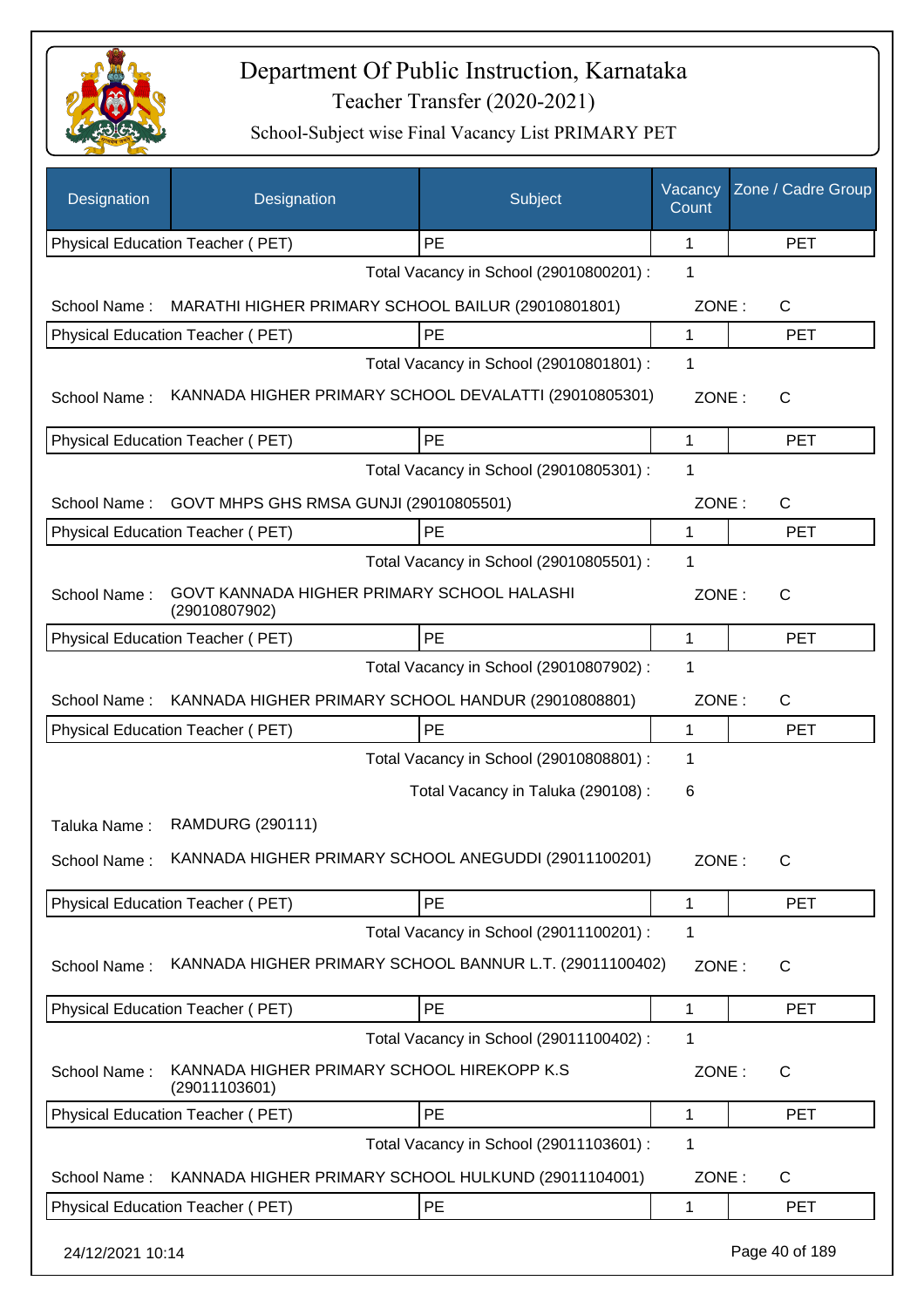

| Designation      | Designation                                                                                       | Subject                                 | Vacancy<br>Count | Zone / Cadre Group |
|------------------|---------------------------------------------------------------------------------------------------|-----------------------------------------|------------------|--------------------|
|                  |                                                                                                   | Total Vacancy in School (29011104001) : | 1                |                    |
| School Name:     | KANNADA HIGHER PRIMARY SCHOOL HOSAKOTI (29011104101)                                              |                                         | ZONE:            | $\mathsf{C}$       |
|                  | Physical Education Teacher (PET)                                                                  | PE                                      | 1                | <b>PET</b>         |
|                  |                                                                                                   | Total Vacancy in School (29011104101) : | 1                |                    |
| School Name:     | KANNADA HIGHER PRIMARY SCHOOL KADLIKOPP (29011104701)                                             |                                         | ZONE:            | C                  |
|                  | Physical Education Teacher (PET)                                                                  | PE                                      | 1                | <b>PET</b>         |
|                  |                                                                                                   | Total Vacancy in School (29011104701) : | 1                |                    |
| School Name:     | KANNADA HIGHER PRIMARY SCHOOL KALAHAL (29011104901)                                               |                                         | ZONE:            | C                  |
|                  | Physical Education Teacher (PET)                                                                  | PE                                      | 1                | <b>PET</b>         |
|                  |                                                                                                   | Total Vacancy in School (29011104901) : | 1                |                    |
| School Name:     | KANNADA HIGHER PRIMARY SCHOOL KITTUR (29011105601)                                                |                                         | ZONE:            | C                  |
|                  | Physical Education Teacher (PET)                                                                  | PE                                      | 1                | <b>PET</b>         |
|                  |                                                                                                   | Total Vacancy in School (29011105601) : | 1                |                    |
| School Name:     | KANNADA HIGHER PRIMARY SCHOOL LAKHANAYAKANKOPPA<br>(29011106501)                                  |                                         | ZONE:            | C                  |
|                  | Physical Education Teacher (PET)                                                                  | <b>PE</b>                               | 1                | <b>PET</b>         |
|                  |                                                                                                   | Total Vacancy in School (29011106501) : | 1                |                    |
| School Name:     | KANNADA HIGHER PRIMARY SCHOOL LINGADAL (29011106601)                                              |                                         | ZONE:            | $\mathsf{C}$       |
|                  | Physical Education Teacher (PET)                                                                  | PE                                      | 1                | <b>PET</b>         |
|                  |                                                                                                   | Total Vacancy in School (29011106601) : | 1                |                    |
| School Name:     | KANNADA HIGHER PRIMARY GIRLS SCHOOL MANIHAL<br>(29011106702)                                      |                                         | ZONE:            | $\mathsf{C}$       |
|                  | Physical Education Teacher (PET)                                                                  | PE                                      | 1                | <b>PET</b>         |
|                  |                                                                                                   | Total Vacancy in School (29011106702) : | 1                |                    |
| School Name:     | KANNADA HIGHER PRIMARY SCHOOL NARSAPUR AND<br>GOVERNMENT HIGH SCHOOL RMSA NARASAPUR (29011108001) |                                         | ZONE:            | C                  |
|                  | Physical Education Teacher (PET)                                                                  | PE                                      | 1                | <b>PET</b>         |
|                  |                                                                                                   | Total Vacancy in School (29011108001) : | 1                |                    |
| School Name:     | KANNADA HIGHER PRIMARY SCHOOL SANGAL (29011109501)                                                |                                         | ZONE:            | C                  |
|                  | Physical Education Teacher (PET)                                                                  | PE                                      | 1                | <b>PET</b>         |
|                  |                                                                                                   | Total Vacancy in School (29011109501) : | 1                |                    |
| School Name:     | KANNADA HIGHER PRIMARY SCHOOL TORANGATTI                                                          |                                         | ZONE:            | C                  |
| 24/12/2021 10:14 |                                                                                                   |                                         |                  | Page 41 of 189     |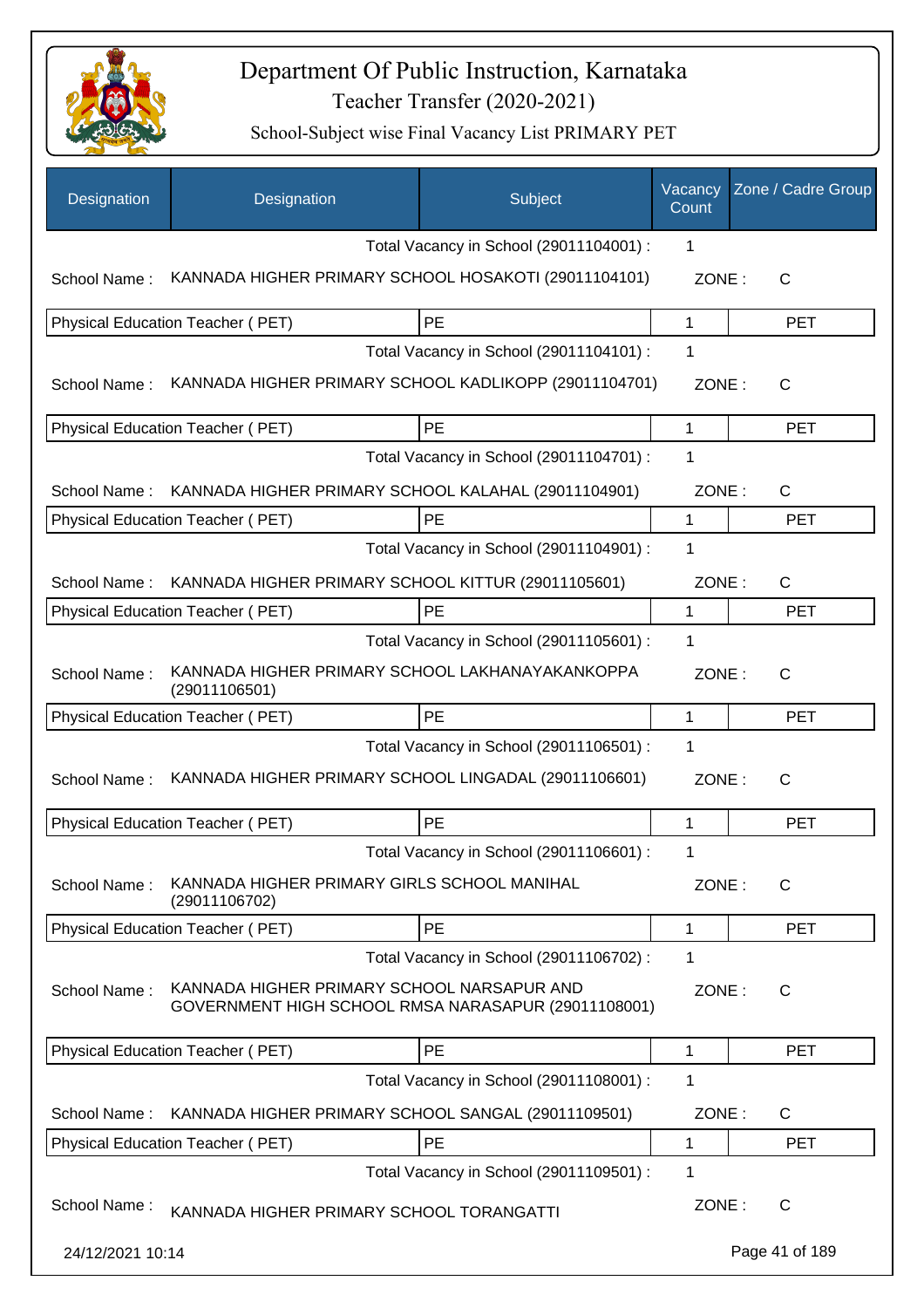

| Designation      | Designation                                                      | Subject                                 | Vacancy<br>Count | Zone / Cadre Group |
|------------------|------------------------------------------------------------------|-----------------------------------------|------------------|--------------------|
|                  | (29011109801)                                                    |                                         |                  |                    |
|                  | Physical Education Teacher (PET)                                 | PE                                      | 1                | <b>PET</b>         |
|                  |                                                                  | Total Vacancy in School (29011109801) : | 1                |                    |
|                  | School Name: KANNADA HIGHER PRIMARY SCHOOL UMATAR (29011110301)  |                                         | ZONE:            | C                  |
|                  | Physical Education Teacher (PET)                                 | PE                                      | 1                | <b>PET</b>         |
|                  |                                                                  | Total Vacancy in School (29011110301) : | 1                |                    |
| School Name:     | KANNADA HIGHER PRIMARY BOYS SCHOOL NO.4.RAMDURG<br>(29011114702) |                                         | ZONE:            | A                  |
|                  | Physical Education Teacher (PET)                                 | PE                                      | 1                | <b>PET</b>         |
|                  |                                                                  | Total Vacancy in School (29011114702) : | 1                |                    |
|                  |                                                                  | Total Vacancy in Taluka (290111) :      | 16               |                    |
| Taluka Name:     | <b>SOUNDATTI (290112)</b>                                        |                                         |                  |                    |
| School Name:     | KANNADA HIGHER PRIMARY SCHOOL ARATAGAL (29011200201)             |                                         | ZONE:            | C                  |
|                  | <b>Physical Education Teacher (PET)</b>                          | PE                                      | 1                | <b>PET</b>         |
|                  |                                                                  | Total Vacancy in School (29011200201) : | 1                |                    |
| School Name:     | KANNADA HIGHER PRIMARY SCHOOL ALADAKATTI K.M.<br>(29011200501)   |                                         | ZONE:            | $\mathsf{C}$       |
|                  | Physical Education Teacher (PET)                                 | PE                                      | 1                | <b>PET</b>         |
|                  |                                                                  | Total Vacancy in School (29011200501) : | 1                |                    |
| School Name:     | KANNADA HIGHER PRIMARY SCHOOL BASIDONI (29011200701)             |                                         | ZONE:            | C                  |
|                  | Physical Education Teacher (PET)                                 | PE                                      | 1                | <b>PET</b>         |
|                  |                                                                  | Total Vacancy in School (29011200701) : | 1                |                    |
| School Name:     | KANNADA HIGHER PRIMARY SCHOOL BASARAGI (29011200801)             |                                         | ZONE:            | $\mathsf{C}$       |
|                  | <b>Physical Education Teacher (PET)</b>                          | PE                                      | $\mathbf{1}$     | <b>PET</b>         |
|                  |                                                                  | Total Vacancy in School (29011200801) : | 1                |                    |
| School Name:     | KANNADA HIGHER PRIMARY SCHOOL BANDARAHALLI<br>(29011201201)      |                                         | ZONE:            | C                  |
|                  | Physical Education Teacher (PET)                                 | PE                                      | 1                | <b>PET</b>         |
|                  |                                                                  | Total Vacancy in School (29011201201) : | 1                |                    |
| School Name:     | KANNADA HIGHER PRIMARY SCHOOL DADERAKOPPA<br>(29011201901)       |                                         | ZONE:            | $\mathsf{C}$       |
|                  | Physical Education Teacher (PET)                                 | PE                                      | 1                | <b>PET</b>         |
|                  |                                                                  | Total Vacancy in School (29011201901) : | 1                |                    |
|                  |                                                                  |                                         |                  |                    |
| 24/12/2021 10:14 |                                                                  |                                         |                  | Page 42 of 189     |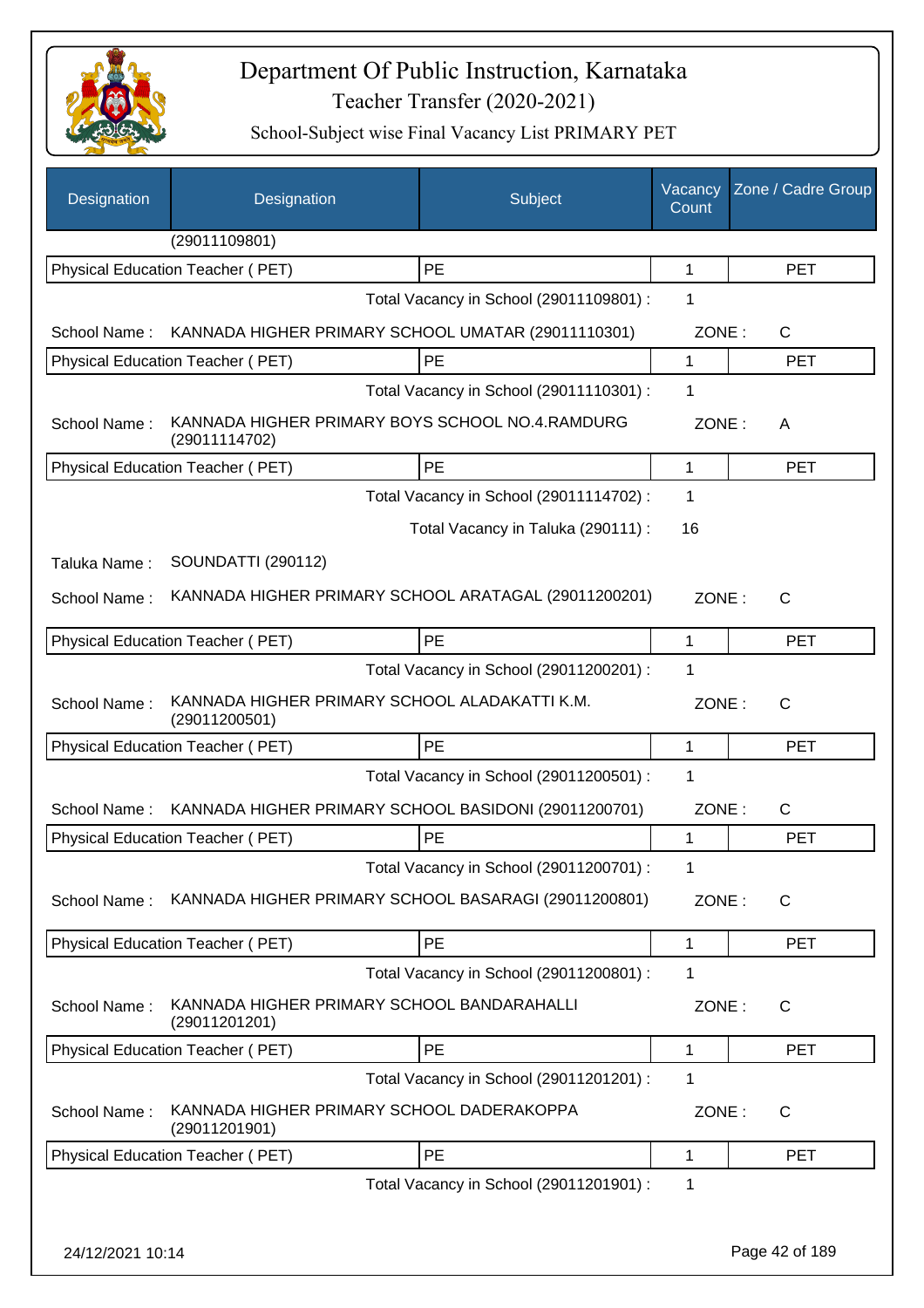

| Designation      | Designation                                                       | Subject                                 | Vacancy<br>Count | Zone / Cadre Group |
|------------------|-------------------------------------------------------------------|-----------------------------------------|------------------|--------------------|
| School Name:     | KANNADA HIGHER PRIMARY SCHOOL GORAGUDDI (29011202902)             |                                         | ZONE:            | C                  |
|                  | Physical Education Teacher (PET)                                  | <b>PE</b>                               | 1                | <b>PET</b>         |
|                  |                                                                   | Total Vacancy in School (29011202902) : | 1                |                    |
|                  | School Name: K.H.P.S. HARUGOPPA (29011203501)                     |                                         | ZONE:            | C                  |
|                  | Physical Education Teacher (PET)                                  | PE                                      | 1                | <b>PET</b>         |
|                  |                                                                   | Total Vacancy in School (29011203501) : | 1                |                    |
| School Name:     | KANNADA HIGHER PRIMARY SCHOOL HIREBUDNUR<br>(29011203801)         |                                         | ZONE:            | $\mathsf{C}$       |
|                  | Physical Education Teacher (PET)                                  | PE                                      | 1                | <b>PET</b>         |
|                  |                                                                   | Total Vacancy in School (29011203801) : | 1                |                    |
| School Name:     | KANNADA HIGHER PRIMARY SCHOOL HITTANAGI (29011203901)             |                                         | ZONE:            | $\mathsf{C}$       |
|                  | <b>Physical Education Teacher (PET)</b>                           | PE                                      | 1                | <b>PET</b>         |
|                  |                                                                   | Total Vacancy in School (29011203901) : | 1                |                    |
| School Name:     | KANNADA HIGHER PRIMARY SCHOOL KALLAPUR (29011205601)              |                                         | ZONE:            | C                  |
|                  | <b>Physical Education Teacher (PET)</b>                           | PE                                      | 1                | <b>PET</b>         |
|                  |                                                                   | Total Vacancy in School (29011205601) : | 1                |                    |
| School Name:     | GOVERNMENT UPGRADED HIGHER PRIMARY SCHOOL MALLUR<br>(29011206803) |                                         | ZONE:            | $\mathsf{C}$       |
|                  | <b>Physical Education Teacher (PET)</b>                           | <b>PE</b>                               | 1                | <b>PET</b>         |
|                  |                                                                   | Total Vacancy in School (29011206803) : | 1                |                    |
| School Name:     | KANNADA HIGHER PRIMARY SCHOOL MABANUR (29011207201)               |                                         | ZONE:            | C                  |
|                  | Physical Education Teacher (PET)                                  | PE                                      | 1                | <b>PET</b>         |
|                  |                                                                   | Total Vacancy in School (29011207201) : | 1                |                    |
| School Name:     | KANNADA HIGHER PRIMARY SCHOOL MADALUR (29011207301)               |                                         | ZONE:            | C                  |
|                  | Physical Education Teacher (PET)                                  | PE                                      | 1                | <b>PET</b>         |
|                  |                                                                   | Total Vacancy in School (29011207301) : | 1                |                    |
| School Name:     | KANNADA HIGHER PRIMARY SCHOOL SHIRANGPUR MADALUR<br>(29011207302) |                                         | ZONE:            | C                  |
|                  | Physical Education Teacher (PET)                                  | PE                                      | 1                | <b>PET</b>         |
|                  |                                                                   | Total Vacancy in School (29011207302) : | 1                |                    |
| School Name:     | KANNADA HIGHER PRIMARY SCHOOL MADAMGERI (29011207401)             |                                         | ZONE:            | C                  |
|                  | Physical Education Teacher (PET)                                  | PE                                      | 1                | <b>PET</b>         |
| 24/12/2021 10:14 |                                                                   |                                         |                  | Page 43 of 189     |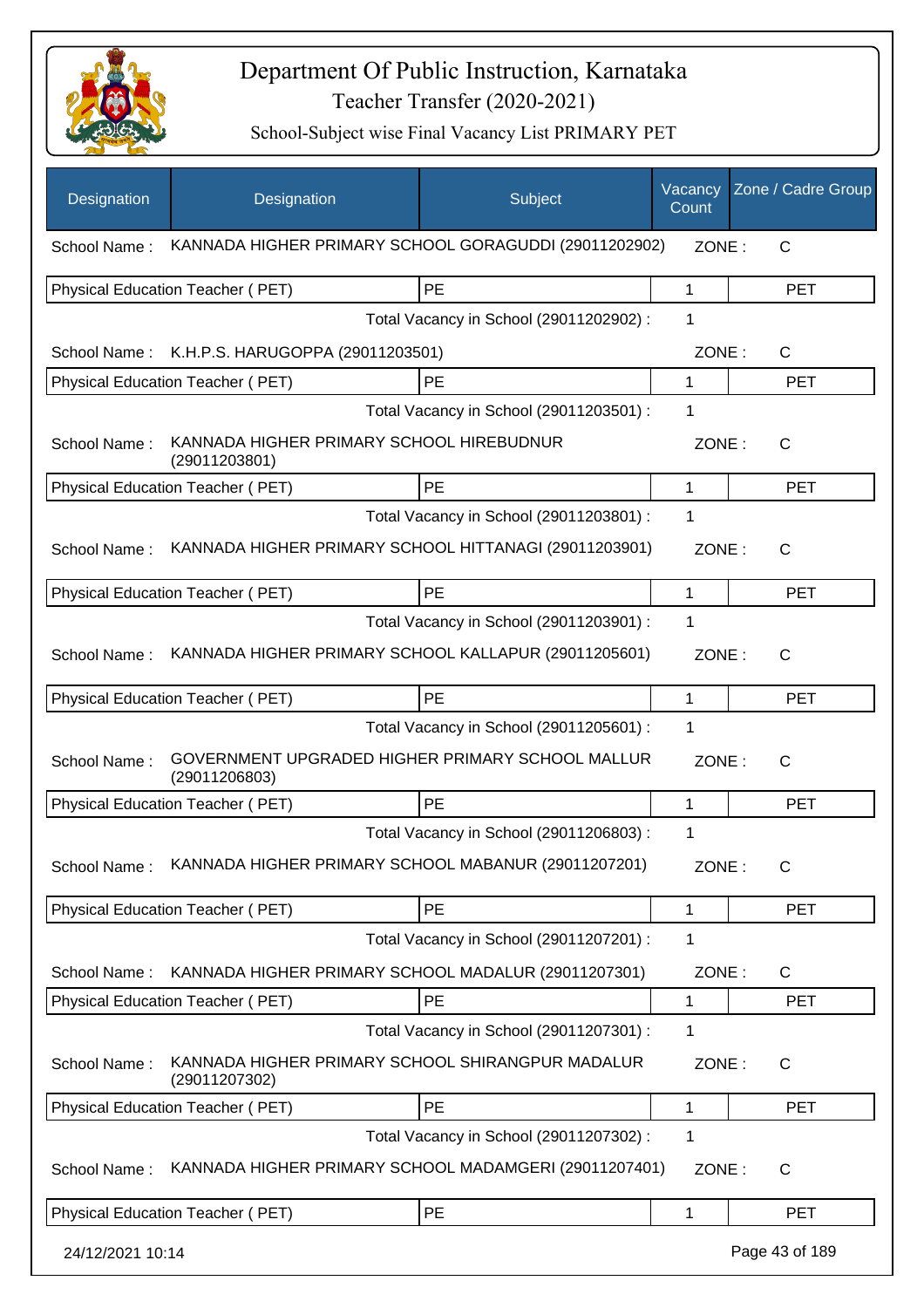

| Designation      | Designation                                                          | Subject                                 | Vacancy<br>Count | Zone / Cadre Group |
|------------------|----------------------------------------------------------------------|-----------------------------------------|------------------|--------------------|
|                  |                                                                      | Total Vacancy in School (29011207401) : | 1                |                    |
| School Name:     | KANNADA HIGHER PRIMARY SCHOOL SHINDOGI (29011209201)                 |                                         | ZONE:            | В                  |
|                  | Physical Education Teacher (PET)                                     | PE                                      | 1                | <b>PET</b>         |
|                  |                                                                      | Total Vacancy in School (29011209201) : | 1                |                    |
| School Name:     | KANNADA HIGHER PRIMARY SCHOOL YADRAVI (29011210401)                  |                                         | ZONE:            | B                  |
|                  | Physical Education Teacher (PET)                                     | PE                                      | 1                | <b>PET</b>         |
|                  |                                                                      | Total Vacancy in School (29011210401) : | 1                |                    |
| School Name:     | KANNADA HIGHER PRIMARY SCHOOL NUGGANATTI YARZARVI<br>(29011210802)   |                                         | ZONE:            | C                  |
|                  | Physical Education Teacher (PET)                                     | PE                                      | 1                | <b>PET</b>         |
|                  |                                                                      | Total Vacancy in School (29011210802) : | 1                |                    |
| School Name:     | KANNADA HIGHER PRIMARY GIRLS SCHOOL NO. 5 SOUNDATTI<br>(29011213901) |                                         | ZONE:            | A                  |
|                  | Physical Education Teacher (PET)                                     | <b>PE</b>                               | 1                | <b>PET</b>         |
|                  |                                                                      | Total Vacancy in School (29011213901) : | 1                |                    |
|                  |                                                                      | Total Vacancy in Taluka (290112) :      | 20               |                    |
| Taluka Name:     | KITTUR (290113)                                                      |                                         |                  |                    |
| School Name:     | K.H.P.S. BAILUR (29010201601)                                        |                                         | ZONE:            | C                  |
|                  | Physical Education Teacher (PET)                                     | PE                                      | 1                | <b>PET</b>         |
|                  |                                                                      | Total Vacancy in School (29010201601) : | 1                |                    |
| School Name:     | K.H.P.S. DEVAGOAN (29010203101)                                      |                                         | ZONE:            | C                  |
|                  | Physical Education Teacher (PET)                                     | PE                                      | 1                | <b>PET</b>         |
|                  |                                                                      | Total Vacancy in School (29010203101) : | 1                |                    |
| School Name:     | K.H.P.B.S. DEMATTI (29010203201)                                     |                                         | ZONE:            | C                  |
|                  | Physical Education Teacher (PET)                                     | PE                                      | 1                | <b>PET</b>         |
|                  |                                                                      | Total Vacancy in School (29010203201) : | 1                |                    |
| School Name:     | KHPS HUNASHIKATTI HUNASIKATTI (29010204803)                          |                                         | ZONE:            | C                  |
|                  | Physical Education Teacher (PET)                                     | PE                                      | 1                | <b>PET</b>         |
|                  |                                                                      | Total Vacancy in School (29010204803) : | 1                |                    |
| School Name:     | K.H.P.S. HOOLIKATTI (29010205201)                                    |                                         | ZONE:            | C                  |
|                  | Physical Education Teacher (PET)                                     | PE                                      | 1                | <b>PET</b>         |
|                  |                                                                      | Total Vacancy in School (29010205201) : | 1                |                    |
|                  | School Name: K.H.P.S. HIRENANDIHALLI (29010205401)                   |                                         | ZONE:            | $\mathsf{C}$       |
| 24/12/2021 10:14 |                                                                      |                                         |                  | Page 44 of 189     |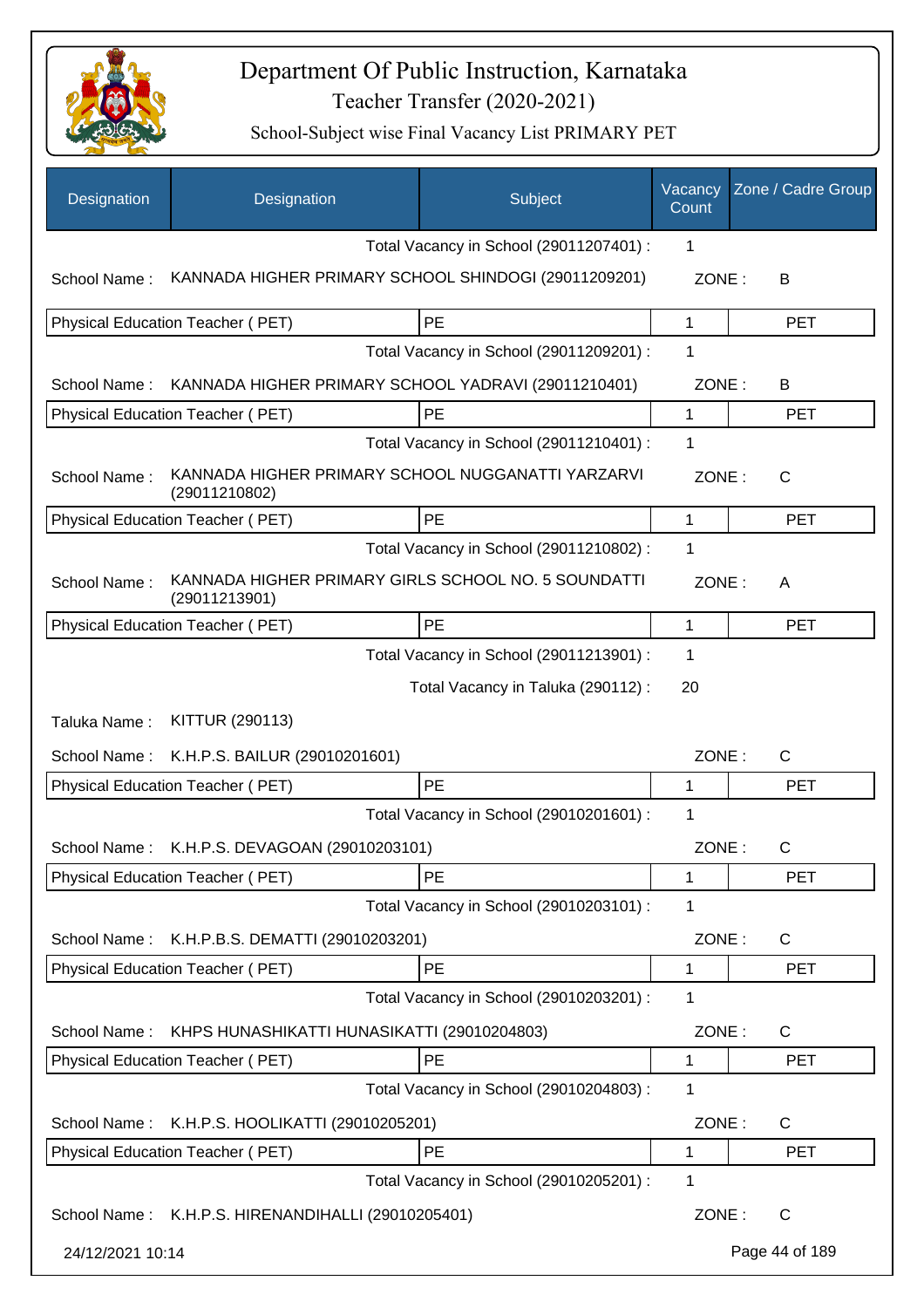

| Designation      | Designation                                               | Subject                                 | Vacancy<br>Count | Zone / Cadre Group |
|------------------|-----------------------------------------------------------|-----------------------------------------|------------------|--------------------|
|                  | Physical Education Teacher (PET)                          | <b>PE</b>                               | 1                | <b>PET</b>         |
|                  |                                                           | Total Vacancy in School (29010205401) : | 1                |                    |
|                  | School Name: K.H.P.S. HIREBELLIKATTI (29010205501)        |                                         | ZONE:            | $\mathsf{C}$       |
|                  | Physical Education Teacher (PET)                          | PE                                      | 1                | <b>PET</b>         |
|                  |                                                           | Total Vacancy in School (29010205501) : | 1                |                    |
| School Name:     | GOVT URDU MODEL SCHOOL SOMWARPETH KITTUR<br>(29010206707) |                                         | ZONE:            | A                  |
|                  | Physical Education Teacher (PET)                          | PE                                      | 1                | <b>PET</b>         |
|                  |                                                           | Total Vacancy in School (29010206707) : | 1                |                    |
|                  | School Name: K.H.P.S. KOTABAGI (29010206901)              |                                         | ZONE:            | $\mathsf{C}$       |
|                  | Physical Education Teacher (PET)                          | <b>PE</b>                               | 1                | <b>PET</b>         |
|                  |                                                           | Total Vacancy in School (29010206901) : | 1                |                    |
|                  | School Name: K.H.P.S.KATRIDADDI KULAVALLI (29010207103)   |                                         | ZONE:            | $\mathsf{C}$       |
|                  | Physical Education Teacher (PET)                          | PE                                      | 1                | <b>PET</b>         |
|                  |                                                           | Total Vacancy in School (29010207103) : | 1                |                    |
|                  | School Name: K.H.P.S. KHODANAPUR (29010207202)            |                                         | ZONE:            | $\mathsf{C}$       |
|                  | Physical Education Teacher (PET)                          | <b>PE</b>                               | 1                | <b>PET</b>         |
|                  |                                                           | Total Vacancy in School (29010207202) : | 1                |                    |
| School Name:     | K.H.P.S. TIGADOLLI (29010211501)                          |                                         | ZONE:            | $\mathsf{C}$       |
|                  | Physical Education Teacher (PET)                          | PE                                      | 1                | <b>PET</b>         |
|                  |                                                           | Total Vacancy in School (29010211501) : | 1                |                    |
|                  | School Name: K.H.P.S. TURAKARASHIGIHALLI (29010211701)    |                                         | ZONE:            | C                  |
|                  | <b>Physical Education Teacher (PET)</b>                   | PE                                      | 1                | <b>PET</b>         |
|                  |                                                           | Total Vacancy in School (29010211701) : | 1                |                    |
|                  |                                                           | Total Vacancy in Taluka (290113):       | 13               |                    |
| District Name:   | BAGALKOT (2902)                                           |                                         |                  |                    |
| Taluka Name:     | BADAMI (290201)                                           |                                         |                  |                    |
| School Name:     | GOVT- MODEL PRIMARY SCHOOL ADAGAL (29020100101)           |                                         | ZONE:            | B                  |
|                  | Physical Education Teacher (PET)                          | PE                                      | 1                | <b>PET</b>         |
|                  |                                                           | Total Vacancy in School (29020100101) : | 1                |                    |
| School Name:     | GOVT- HIGHER PRIMARY SCHOOL ALUR SK (29020100401)         |                                         | ZONE:            | C                  |
|                  | Physical Education Teacher (PET)                          | PE                                      | 1                | <b>PET</b>         |
| 24/12/2021 10:14 |                                                           |                                         |                  | Page 45 of 189     |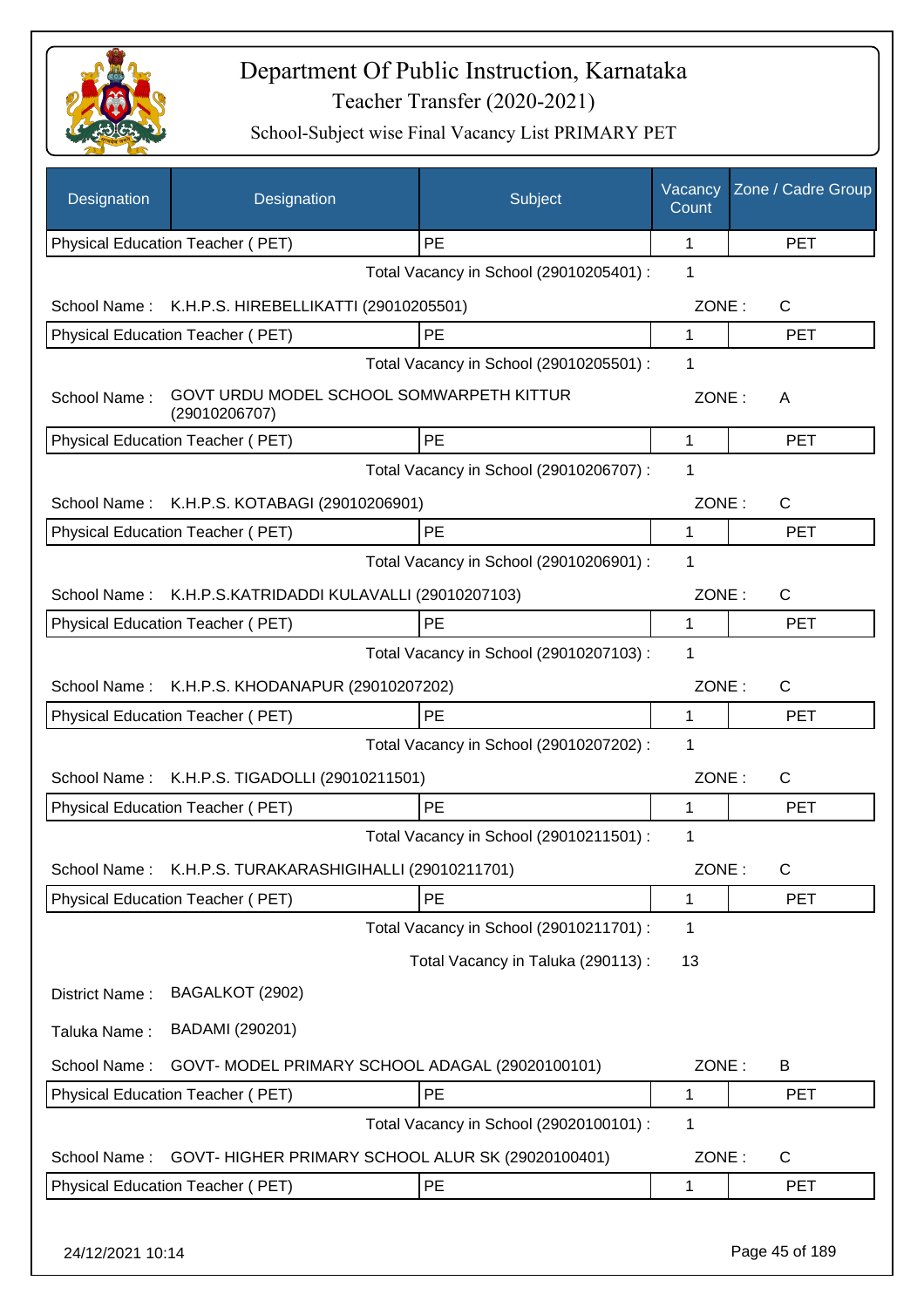

| Designation      | Designation                                                   | Subject                                              | Vacancy<br>Count | Zone / Cadre Group |
|------------------|---------------------------------------------------------------|------------------------------------------------------|------------------|--------------------|
|                  |                                                               | Total Vacancy in School (29020100401) :              | 1                |                    |
| School Name:     | GOVT-HIGHER PRIMARY SCHOOL ANAWAL (29020100701)               |                                                      | ZONE:            | C                  |
|                  | Physical Education Teacher (PET)                              | PE                                                   | 1                | <b>PET</b>         |
|                  |                                                               | Total Vacancy in School (29020100701) :              | 1                |                    |
| School Name:     | (29020100702)                                                 | GOVT-KANNADA GIRLS HIGHEY PRIMARY SCHOOL ANAWAL      | ZONE:            | $\mathsf{C}$       |
|                  | Physical Education Teacher (PET)                              | PE                                                   | 1                | <b>PET</b>         |
|                  |                                                               | Total Vacancy in School (29020100702) :              | 1                |                    |
| School Name:     | GOVT-HIGHER PRIMARY SCHOOL BELAVALKOPPA RMSA<br>(29020101501) |                                                      | ZONE:            | C                  |
|                  | <b>Physical Education Teacher (PET)</b>                       | PE                                                   | 1                | <b>PET</b>         |
|                  |                                                               | Total Vacancy in School (29020101501) :              | 1                |                    |
| School Name:     | GOVT-HIGHER PRIMARY SCHOOL CHIKKAMUCHALAGUD<br>(29020102101)  |                                                      | ZONE:            | $\mathsf{C}$       |
|                  | Physical Education Teacher (PET)                              | PE                                                   | 1                | <b>PET</b>         |
|                  |                                                               | Total Vacancy in School (29020102101) :              | 1                |                    |
| School Name:     |                                                               | GOVT-HIGHER PRIMARY SCHOOL CHIMMALAGI (29020102301)  | ZONE:            | $\mathsf{C}$       |
|                  | Physical Education Teacher (PET)                              | PE                                                   | 1                | <b>PET</b>         |
|                  |                                                               | Total Vacancy in School (29020102301) :              | 1                |                    |
| School Name:     | (29020102401)                                                 | GOVT- MODEL HIGHER PRIMARY SCHOOL CHIMMANAKATTI      | ZONE:            | $\mathsf{C}$       |
|                  | Physical Education Teacher (PET)                              | PE                                                   | 1                | <b>PET</b>         |
|                  |                                                               | Total Vacancy in School (29020102401) :              | 1                |                    |
| School Name:     | GOVT-HIGHER PRIMARY SCHOOL CHINCHALKATTI<br>(29020102501)     |                                                      | ZONE:            | C                  |
|                  | Physical Education Teacher (PET)                              | PE                                                   | 1                | <b>PET</b>         |
|                  |                                                               | Total Vacancy in School (29020102501) :              | 1                |                    |
| School Name:     |                                                               | GOVT-HIGHER PRIMARY SCHOOL CHIRALKOPPA (29020102601) | ZONE:            | C                  |
|                  | Physical Education Teacher (PET)                              | PE                                                   | 1                | <b>PET</b>         |
|                  |                                                               | Total Vacancy in School (29020102601) :              | 1                |                    |
| School Name:     | (29020102801)                                                 | GOVT-HIGHER PRIMARY SCHOOL DHANAKASHIRUR RMSA        | ZONE:            | C                  |
|                  | Physical Education Teacher (PET)                              | <b>PE</b>                                            | 1                | <b>PET</b>         |
|                  |                                                               | Total Vacancy in School (29020102801) :              | 1                |                    |
| School Name:     |                                                               | GOVT-HIGHER PRIMARY SCHOOL GOVANAKOPP (29020103301)  | ZONE:            | C                  |
| 24/12/2021 10:14 |                                                               |                                                      |                  | Page 46 of 189     |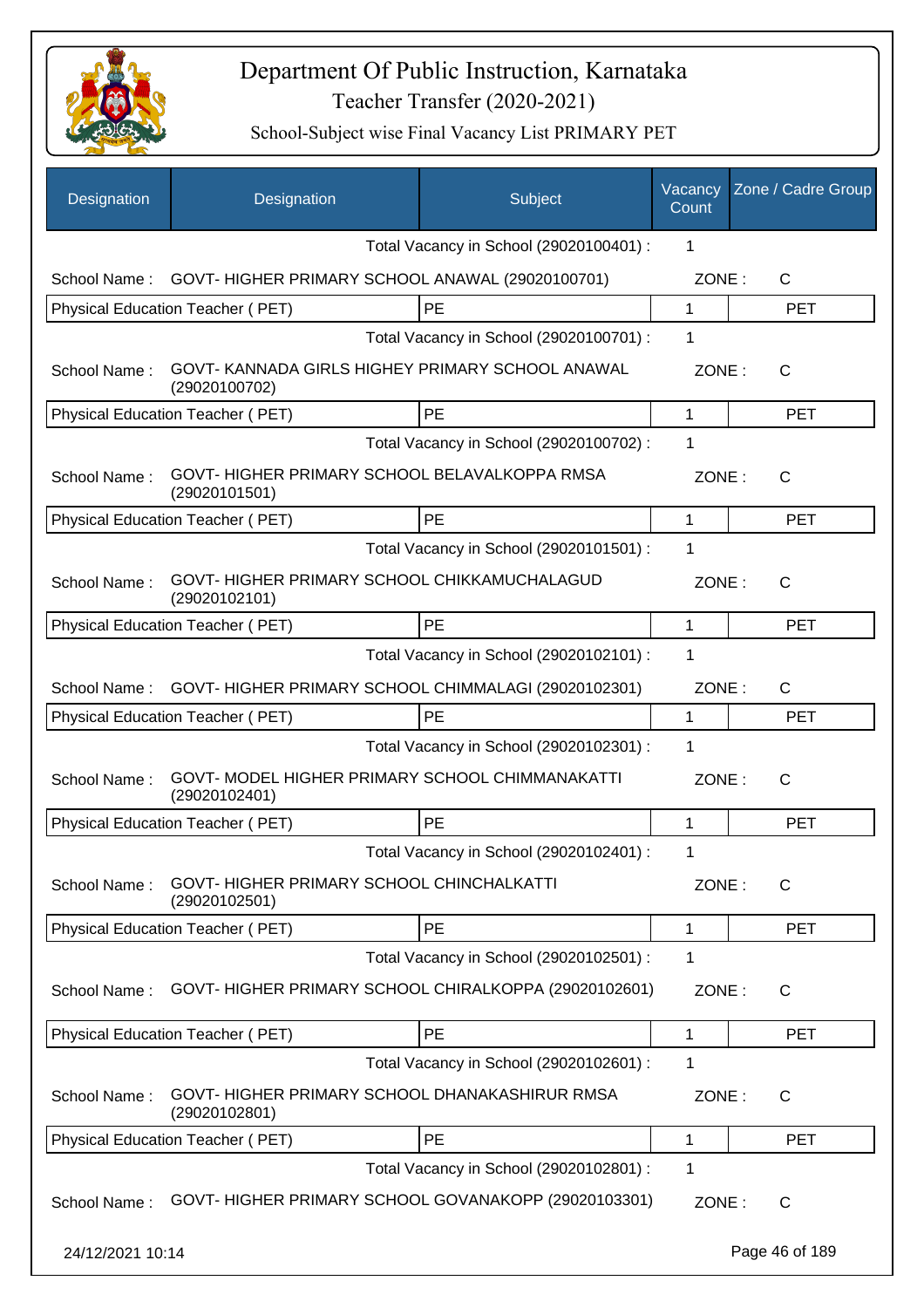

| Designation      | Designation                                                                 | Subject                                 | Vacancy<br>Count | Zone / Cadre Group |
|------------------|-----------------------------------------------------------------------------|-----------------------------------------|------------------|--------------------|
|                  | Physical Education Teacher (PET)                                            | <b>PE</b>                               | 1                | <b>PET</b>         |
|                  |                                                                             | Total Vacancy in School (29020103301) : | 1                |                    |
| School Name:     | GOVT- HIGHER PRIMARY SCHOOL AND HIGH SCHOOL HALADUR<br>(RMSA) (29020103701) |                                         | ZONE:            | C                  |
|                  | Physical Education Teacher (PET)                                            | PE                                      | 1                | <b>PET</b>         |
|                  |                                                                             | Total Vacancy in School (29020103701) : | 1                |                    |
|                  | School Name: GOVT-HIGHER PRIMARY SCHOOL HALIGERI (29020104001)              |                                         | ZONE:            | C                  |
|                  | Physical Education Teacher (PET)                                            | PE                                      | 1                | <b>PET</b>         |
|                  |                                                                             | Total Vacancy in School (29020104001) : | 1                |                    |
| School Name:     | GOVT-HIGHER PRIMARY SCHOOL HANAPUR SP (29020104401)                         |                                         | ZONE:            | C                  |
|                  | Physical Education Teacher (PET)                                            | <b>PE</b>                               | 1                | <b>PET</b>         |
|                  |                                                                             | Total Vacancy in School (29020104401) : | 1                |                    |
| School Name:     | GOVT-HIGHER PRIMARY SCHOOL HANAPUR LT (29020104402)                         |                                         | ZONE:            | $\mathsf{C}$       |
|                  | Physical Education Teacher (PET)                                            | PE                                      | 1                | <b>PET</b>         |
|                  |                                                                             | Total Vacancy in School (29020104402) : | 1                |                    |
| School Name:     | GOVT-KANNADA BOYS SCHOOL RAGHAPUR (29020104603)                             |                                         | ZONE:            | $\mathsf{C}$       |
|                  | Physical Education Teacher (PET)                                            | <b>PE</b>                               | 1                | <b>PET</b>         |
|                  |                                                                             | Total Vacancy in School (29020104603) : | 1                |                    |
| School Name:     | GOVT- GIRLS HIGHER PRIMARY SCHOOL HEBBALLI<br>(29020104902)                 |                                         | ZONE:            | $\mathsf{C}$       |
|                  | Physical Education Teacher (PET)                                            | <b>PE</b>                               | 1                | <b>PET</b>         |
|                  |                                                                             | Total Vacancy in School (29020104902) : | 1                |                    |
| School Name:     | GOVT-HIGHER PRIMARY SCHOOL HOSUR (29020105501)                              |                                         | ZONE:            | C                  |
|                  | <b>Physical Education Teacher (PET)</b>                                     | PE                                      | 1                | <b>PET</b>         |
|                  |                                                                             | Total Vacancy in School (29020105501) : | 1                |                    |
| School Name:     | GOVT- KANNADA GIRLS HIGHER PRIMARY SCHOOL HOSUR<br>(29020105502)            |                                         | ZONE:            | C                  |
|                  | Physical Education Teacher (PET)                                            | PE                                      | 1                | <b>PET</b>         |
|                  |                                                                             | Total Vacancy in School (29020105502) : | 1                |                    |
| School Name:     | GOVT- KANNADA BOYS HIGHER PRIMARY SCHOOL<br>GIDDANAYAKANAL (29020105504)    |                                         | ZONE:            | C                  |
|                  | Physical Education Teacher (PET)                                            | PE                                      | 1                | <b>PET</b>         |
|                  |                                                                             | Total Vacancy in School (29020105504) : | 1                |                    |
| School Name:     | GOVT-HIGHER PRIMARY SCHOOL HULLIKERI (INAM)<br>(29020105701)                |                                         | ZONE:            | C                  |
| 24/12/2021 10:14 |                                                                             |                                         |                  | Page 47 of 189     |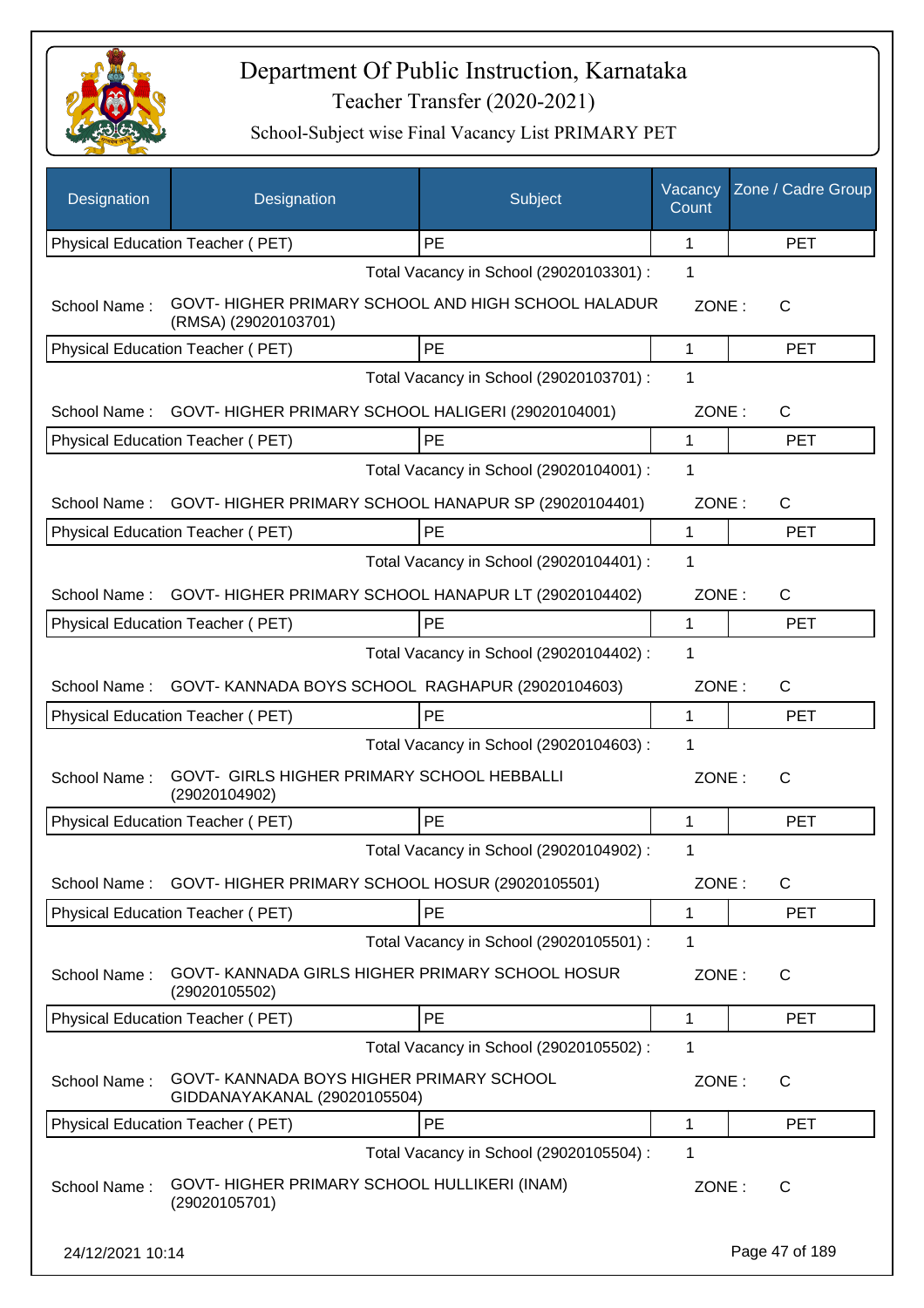

| Designation      | Designation                                                       | Subject                                 | Vacancy<br>Count | Zone / Cadre Group |
|------------------|-------------------------------------------------------------------|-----------------------------------------|------------------|--------------------|
|                  | Physical Education Teacher (PET)                                  | PE                                      | 1                | <b>PET</b>         |
|                  |                                                                   | Total Vacancy in School (29020105701) : | 1                |                    |
| School Name:     | GOVT-HIGHER PRIMARY SCHOOL HULLIKERI SP (29020105801)             |                                         | ZONE:            | C                  |
|                  | Physical Education Teacher (PET)                                  | PE                                      | 1                | <b>PET</b>         |
|                  |                                                                   | Total Vacancy in School (29020105801) : | 1                |                    |
| School Name:     | GOVT-HIGHER PRIMARY SCHOOL JALAGERI (29020106101)                 |                                         | ZONE:            | C                  |
|                  | Physical Education Teacher (PET)                                  | PE                                      | 1                | <b>PET</b>         |
|                  |                                                                   | Total Vacancy in School (29020106101) : | 1                |                    |
| School Name:     | GOVT-HIGHER PRIMARY SCHOOL JALAGERI LT 1 (29020106102)            |                                         | ZONE:            | C                  |
|                  | Physical Education Teacher (PET)                                  | PE                                      | 1                | <b>PET</b>         |
|                  |                                                                   | Total Vacancy in School (29020106102) : | 1                |                    |
| School Name:     | GOVT-MODEL PRIMARY SCHOOL JALIHAL (29020106201)                   |                                         | ZONE:            | C                  |
|                  | Physical Education Teacher (PET)                                  | <b>PE</b>                               | 1                | <b>PET</b>         |
|                  |                                                                   | Total Vacancy in School (29020106201) : | $\mathbf 1$      |                    |
| School Name:     | GOVT- KANNDA GIRLS HIGHER PRIMARY SCHOOL JALIHAL<br>(29020106208) |                                         | ZONE:            | C                  |
|                  | Physical Education Teacher (PET)                                  | <b>PE</b>                               | 1                | <b>PET</b>         |
|                  |                                                                   | Total Vacancy in School (29020106208) : | 1                |                    |
| School Name:     | GOVT-HIGHER PRIMARY SCHOOL JAMMANAKATTI (29020106301)             |                                         | ZONE:            | C                  |
|                  | Physical Education Teacher (PET)                                  | PE                                      | 1                | <b>PET</b>         |
|                  |                                                                   | Total Vacancy in School (29020106301) : | 1                |                    |
| School Name:     | GOVT- MODEL PRIMARY SCHOOL KABBALAGERI (29020106501)              |                                         | ZONE:            | B                  |
|                  | Physical Education Teacher (PET)                                  | PE                                      | 1                | <b>PET</b>         |
|                  |                                                                   | Total Vacancy in School (29020106501) : | 1                |                    |
| School Name:     | GOVT- HIGHER PRIMARY SCHOOL KADARKOPPA (29020106701)              |                                         | ZONE:            | C                  |
|                  | Physical Education Teacher (PET)                                  | PE                                      | 1                | <b>PET</b>         |
|                  |                                                                   | Total Vacancy in School (29020106701) : | 1                |                    |
| School Name:     | GOVT- KANNADA GIRLS HIGHER PRIMARY SCHOOL KAKNUR<br>(29020107102) |                                         | ZONE:            | $\mathsf{C}$       |
|                  | Physical Education Teacher (PET)                                  | PE                                      | 1                | <b>PET</b>         |
|                  |                                                                   | Total Vacancy in School (29020107102) : | 1                |                    |
| School Name:     | GOVT-HIGHER PRIMARY SCHOOL KALABANDAKERI<br>(29020107201)         |                                         | ZONE:            | C                  |
| 24/12/2021 10:14 |                                                                   |                                         |                  | Page 48 of 189     |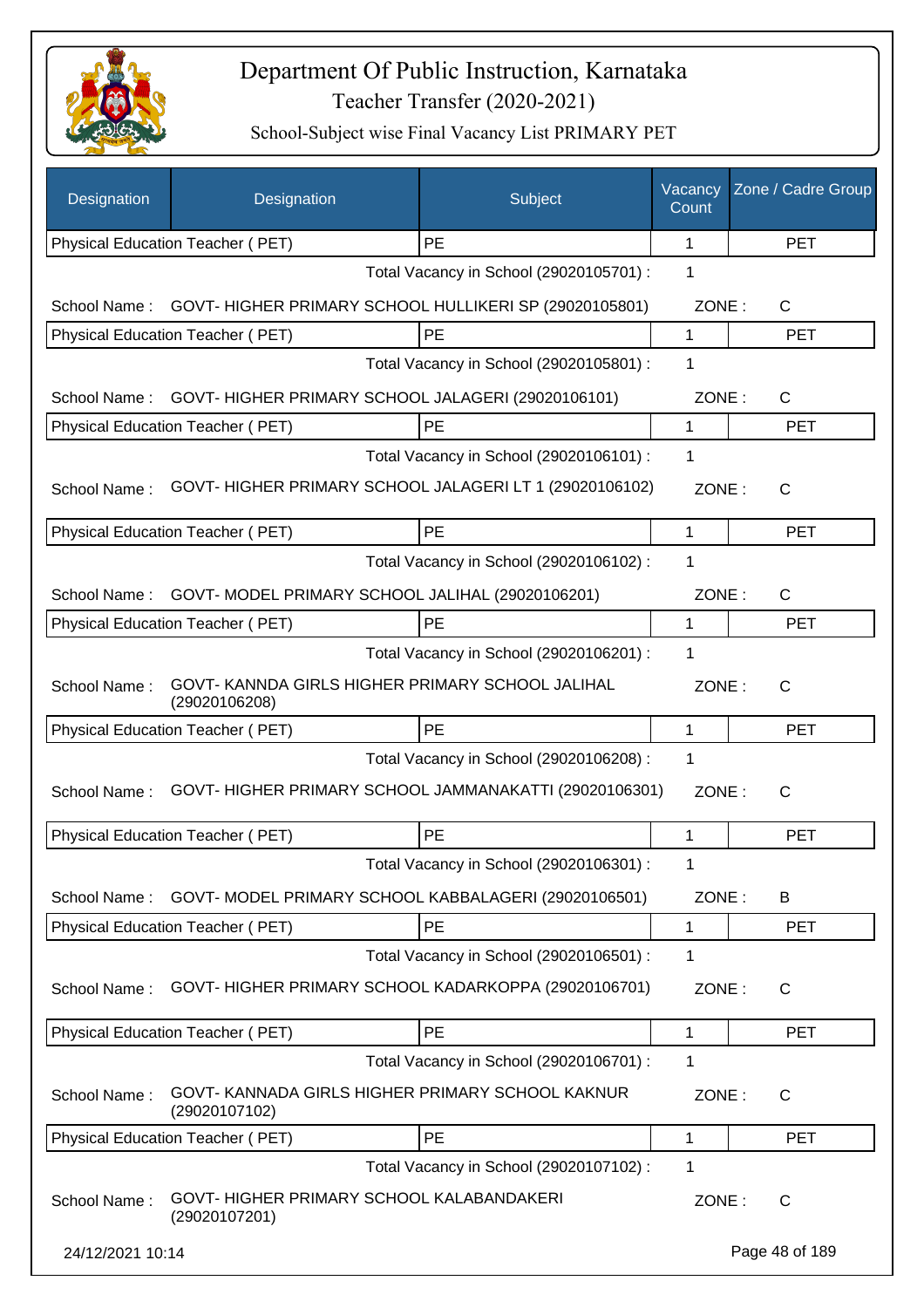

| Designation      | Designation                                                  | Subject                                              | Vacancy<br>Count | Zone / Cadre Group |
|------------------|--------------------------------------------------------------|------------------------------------------------------|------------------|--------------------|
|                  | Physical Education Teacher (PET)                             | PE                                                   | 1                | <b>PET</b>         |
|                  |                                                              | Total Vacancy in School (29020107201) :              | 1                |                    |
| School Name:     |                                                              | GOVT-HIGHER PRIMARY SCHOOL KALLAPUR SK (29020107401) | ZONE:            | C                  |
|                  | Physical Education Teacher (PET)                             | PE                                                   | 1                | <b>PET</b>         |
|                  |                                                              | Total Vacancy in School (29020107401) :              | 1                |                    |
| School Name:     | GOVT- MODEL PRIMARY SCHOOL KARADIGUDD SN<br>(29020107602)    |                                                      | ZONE:            | $\mathsf{C}$       |
|                  | Physical Education Teacher (PET)                             | PE                                                   | 1                | <b>PET</b>         |
|                  |                                                              | Total Vacancy in School (29020107602) :              | 1                |                    |
| School Name:     | GOVT- HIGHER PRIMARY SCHOOL KATAPUR (29020108001)            |                                                      | ZONE:            | $\mathsf{C}$       |
|                  | Physical Education Teacher (PET)                             | PE                                                   | 1                | <b>PET</b>         |
|                  |                                                              | Total Vacancy in School (29020108001) :              | 1                |                    |
| School Name:     | GOVT-HIGHER PRIMARY SCHOOL KATARAKI (29020108101)            |                                                      | ZONE:            | $\mathsf{C}$       |
|                  | Physical Education Teacher (PET)                             | PE                                                   | 1                | <b>PET</b>         |
|                  |                                                              | Total Vacancy in School (29020108101) :              | 1                |                    |
| School Name:     | GOVT-HIGHER PRIMARY SCHOOL KERAKALAMATTI<br>(29020108401)    |                                                      | ZONE:            | C                  |
|                  | Physical Education Teacher (PET)                             | PE                                                   | 1                | <b>PET</b>         |
|                  |                                                              | Total Vacancy in School (29020108401) :              | 1                |                    |
| School Name:     | GOVT-HIGHER PRIMARY SCHOOL KERE KHANAPUR SP<br>(29020108701) |                                                      | ZONE:            | $\mathsf{C}$       |
|                  | Physical Education Teacher (PET)                             | PE                                                   | 1                | <b>PET</b>         |
|                  |                                                              | Total Vacancy in School (29020108701) :              | 1                |                    |
| School Name:     | GOVT-HIGHER PRIMARY SCHOOL KHYAD (29020108801)               |                                                      | ZONE:            | C                  |
|                  | <b>Physical Education Teacher (PET)</b>                      | PE                                                   | 1                | <b>PET</b>         |
|                  |                                                              | Total Vacancy in School (29020108801) :              | 1                |                    |
| School Name:     | GOVT-HIGHER PRIMARY SCHOOL KITTALI (29020108902)             |                                                      | ZONE:            | C                  |
|                  | Physical Education Teacher (PET)                             | PE                                                   | 1                | <b>PET</b>         |
|                  |                                                              | Total Vacancy in School (29020108902) :              | 1                |                    |
| School Name:     | GOVT-HIGHER PRIMARY SCHOOL KONKANAKOPPA<br>(29020109001)     |                                                      | ZONE:            | $\mathsf{C}$       |
|                  | Physical Education Teacher (PET)                             | PE                                                   | 1                | <b>PET</b>         |
|                  |                                                              | Total Vacancy in School (29020109001) :              | 1                |                    |
| School Name:     | GOVT-HIGHER PRIMARY SCHOOL KOTNALLI (29020109101)            |                                                      | ZONE:            | C                  |
| 24/12/2021 10:14 |                                                              |                                                      |                  | Page 49 of 189     |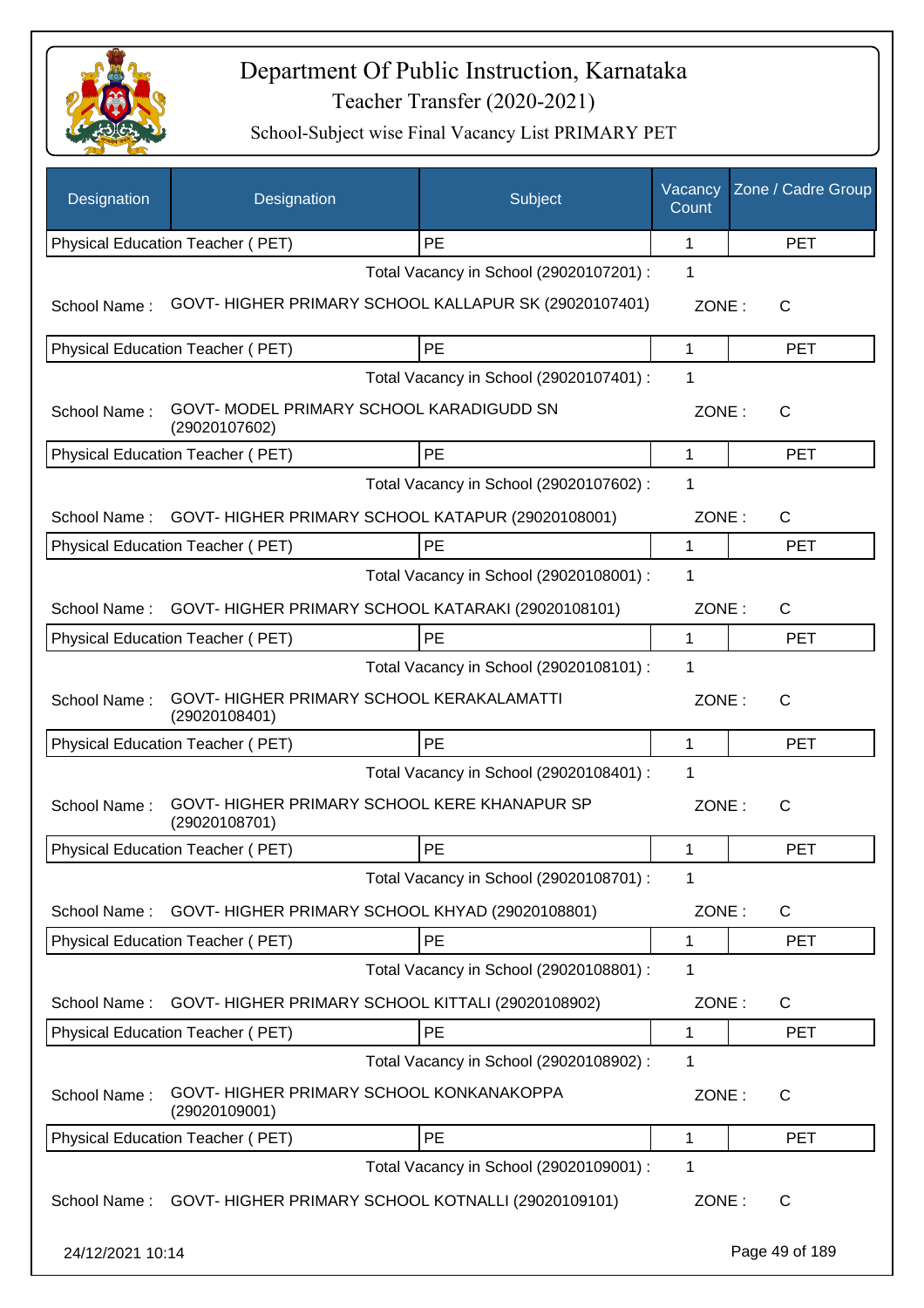

| Designation      | Designation                                                   | Subject                                 | Vacancy<br>Count | Zone / Cadre Group |
|------------------|---------------------------------------------------------------|-----------------------------------------|------------------|--------------------|
|                  | Physical Education Teacher (PET)                              | <b>PE</b>                               | $\mathbf{1}$     | <b>PET</b>         |
|                  |                                                               | Total Vacancy in School (29020109101) : | 1                |                    |
| School Name:     | GOVT-HIGHER PRIMARY SCHOOL KOTEKAL RMSA (29020109201)         |                                         | ZONE:            | B                  |
|                  | Physical Education Teacher (PET)                              | PE                                      | 1                | <b>PET</b>         |
|                  |                                                               | Total Vacancy in School (29020109201) : | 1                |                    |
| School Name:     | GOVT- HIGHER PRIMARY SCHOOL KULAGERI (29020109301)            |                                         | ZONE:            | C                  |
|                  | Physical Education Teacher (PET)                              | PE                                      | 1                | <b>PET</b>         |
|                  |                                                               | Total Vacancy in School (29020109301) : | 1                |                    |
| School Name:     | GOVT-HIGHER PRIMARY SCHOOL LAYADAGUNDI (29020109701)          |                                         | ZONE:            | C                  |
|                  | Physical Education Teacher (PET)                              | <b>PE</b>                               | 1                | <b>PET</b>         |
|                  |                                                               | Total Vacancy in School (29020109701) : | 1                |                    |
| School Name:     | GOVT-HIGHER PRIMARY SCHOOL MAMATAGERI (29020110101)           |                                         | ZONE:            | $\mathsf{C}$       |
|                  | Physical Education Teacher (PET)                              | PE                                      | 1                | <b>PET</b>         |
|                  |                                                               | Total Vacancy in School (29020110101) : | 1                |                    |
| School Name:     | GOVT- HIGHER PRIMARY SCHOOL MANGALAGUDD (29020110202)         |                                         | ZONE:            | C                  |
|                  | Physical Education Teacher (PET)                              | PE                                      | 1                | <b>PET</b>         |
|                  |                                                               | Total Vacancy in School (29020110202) : | 1                |                    |
| School Name:     | GOVT- MODEL PRIMARY SCHOOL NANDIKESHWAR RMSA<br>(29020111301) |                                         | ZONE:            | C                  |
|                  | Physical Education Teacher (PET)                              | PE                                      | 1                | PET                |
|                  |                                                               | Total Vacancy in School (29020111301) : | 1                |                    |
| School Name:     | GOVT- HIGHER PRIMARY SCHOOL NARASAPUR (29020111401)           |                                         | ZONE:            | $\mathsf{C}$       |
|                  | Physical Education Teacher (PET)                              | PE                                      | 1                | <b>PET</b>         |
|                  |                                                               | Total Vacancy in School (29020111401) : | 1                |                    |
| School Name:     | GOVT- HIGHER PRIMARY SCHOOL NARENUR (29020111501)             |                                         | ZONE:            | C                  |
|                  | Physical Education Teacher (PET)                              | PE                                      | 1                | <b>PET</b>         |
|                  |                                                               | Total Vacancy in School (29020111501) : | 1                |                    |
| School Name:     | GOVT- MODEL PRIMARY SCHOOL NEELAGUND (29020111801)            |                                         | ZONE:            | C                  |
|                  | Physical Education Teacher (PET)                              | <b>PE</b>                               | 1                | <b>PET</b>         |
|                  |                                                               | Total Vacancy in School (29020111801) : | 1                |                    |
| School Name:     | GOVT- HIGHER PRIMARY SCHOOL NEERALKERI (29020112001)          |                                         | ZONE:            | C                  |
| 24/12/2021 10:14 |                                                               |                                         |                  | Page 50 of 189     |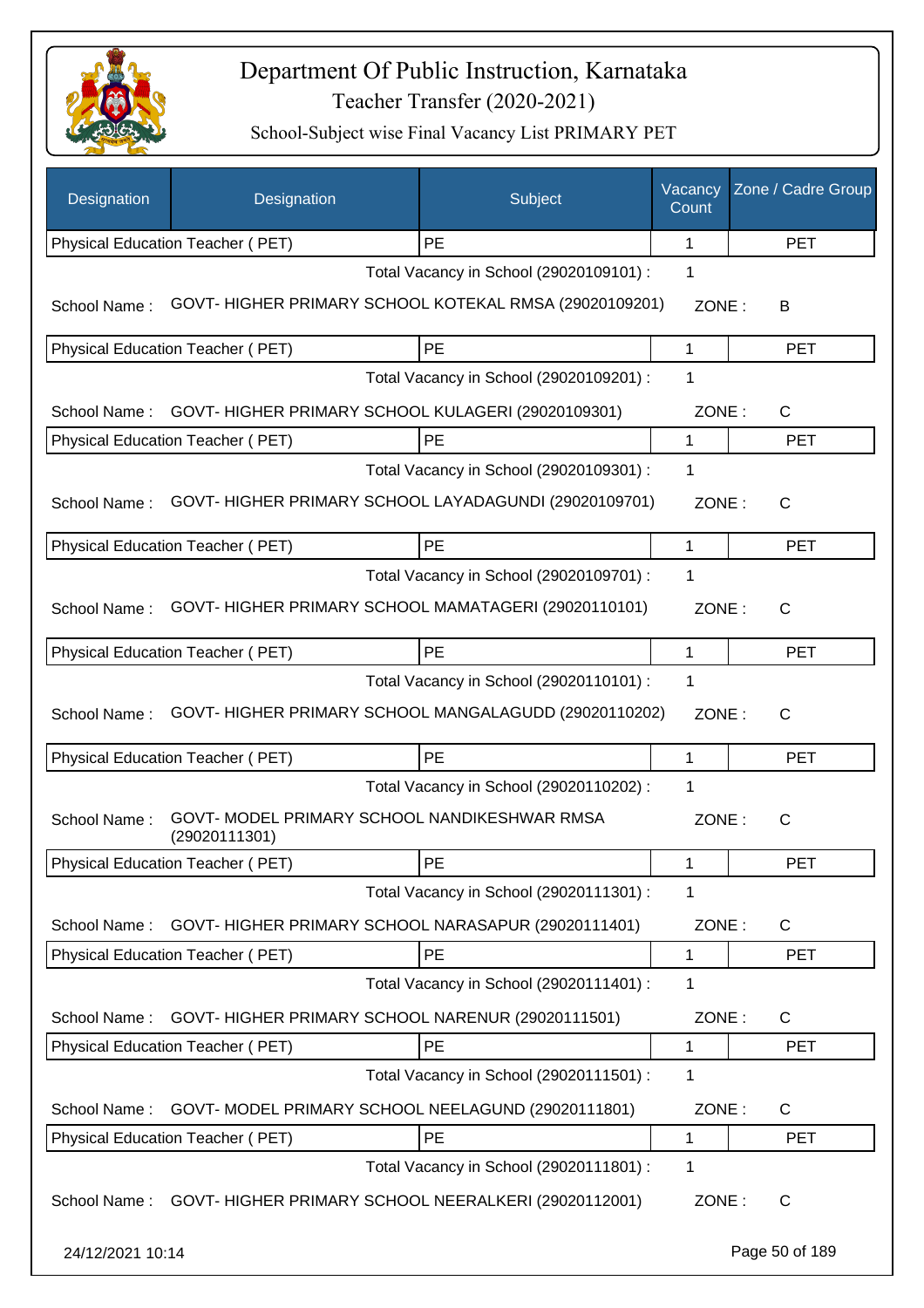

| Designation      | Designation                                                                       | Subject                                 | Vacancy<br>Count | Zone / Cadre Group |
|------------------|-----------------------------------------------------------------------------------|-----------------------------------------|------------------|--------------------|
|                  | Physical Education Teacher (PET)                                                  | PE                                      | 1                | <b>PET</b>         |
|                  |                                                                                   | Total Vacancy in School (29020112001) : | 1                |                    |
| School Name:     | KARNATAKA PUBLIC SCHOOLS GOVT- MODEL PRIMARY SCHOOL<br>NEERABUDIHAL (29020112101) |                                         | ZONE:            | C                  |
|                  | Physical Education Teacher (PET)                                                  | PE                                      | 1                | <b>PET</b>         |
|                  |                                                                                   | Total Vacancy in School (29020112101) : | 1                |                    |
| School Name:     | GOVT-HIGHER PRIMARY SCHOOL NELAVIGI (29020112201)                                 |                                         | ZONE:            | C                  |
|                  | Physical Education Teacher (PET)                                                  | PE                                      | 1                | <b>PET</b>         |
|                  |                                                                                   | Total Vacancy in School (29020112201) : | 1                |                    |
| School Name:     | GOVT-HIGHER PRIMARY SCHOOL PADANAKATTI (29020112301)                              |                                         | ZONE:            | В                  |
|                  | Physical Education Teacher (PET)                                                  | PE                                      | 1                | <b>PET</b>         |
|                  |                                                                                   | Total Vacancy in School (29020112301) : | 1                |                    |
| School Name:     | GOVT- HIGHER PRIMARY SCHOOL PARAWATI RMSA<br>(29020112401)                        |                                         | ZONE:            | B                  |
|                  | Physical Education Teacher (PET)                                                  | PE                                      | 1                | <b>PET</b>         |
|                  |                                                                                   | Total Vacancy in School (29020112401) : | 1                |                    |
| School Name:     | GOVT-HIGHER PRIMARY SCHOOL SOMANAKOPPA (29020113001)                              |                                         | ZONE:            | C                  |
|                  | Physical Education Teacher (PET)                                                  | PE                                      | 1                | <b>PET</b>         |
|                  |                                                                                   | Total Vacancy in School (29020113001) : | 1                |                    |
| School Name:     | GOVT-HIGHER PRIMARY SCHOOL SULLA (29020113301)                                    |                                         | ZONE:            | C                  |
|                  | Physical Education Teacher (PET)                                                  | PE                                      | 1                | <b>PET</b>         |
|                  |                                                                                   | Total Vacancy in School (29020113301) : | 1                |                    |
| School Name:     | GOVT-HIGHER PRIMARY SCHOOL TAPPASAKATTI (29020113601)                             |                                         | ZONE:            | C                  |
|                  | Physical Education Teacher (PET)                                                  | PE                                      | 1                | <b>PET</b>         |
|                  |                                                                                   | Total Vacancy in School (29020113601) : | 1                |                    |
| School Name:     | GOVT-HIGHER PRIMARY SCHOOL TEGGI (29020113701)                                    |                                         | ZONE:            | C                  |
|                  | Physical Education Teacher (PET)                                                  | PE                                      | 1                | <b>PET</b>         |
|                  |                                                                                   | Total Vacancy in School (29020113701) : | 1                |                    |
| School Name:     | GOVT-HIGHER PRIMARY SCHOOL UGALAWAT (29020114101)                                 |                                         | ZONE:            | C                  |
|                  | Physical Education Teacher (PET)                                                  | PE                                      | 1                | <b>PET</b>         |
|                  |                                                                                   | Total Vacancy in School (29020114101) : | 1                |                    |
| School Name:     | GOVT-HIGHER PRIMARY SCHOOL YENDIGERI (29020114301)                                |                                         | ZONE:            | С                  |
| 24/12/2021 10:14 |                                                                                   |                                         |                  | Page 51 of 189     |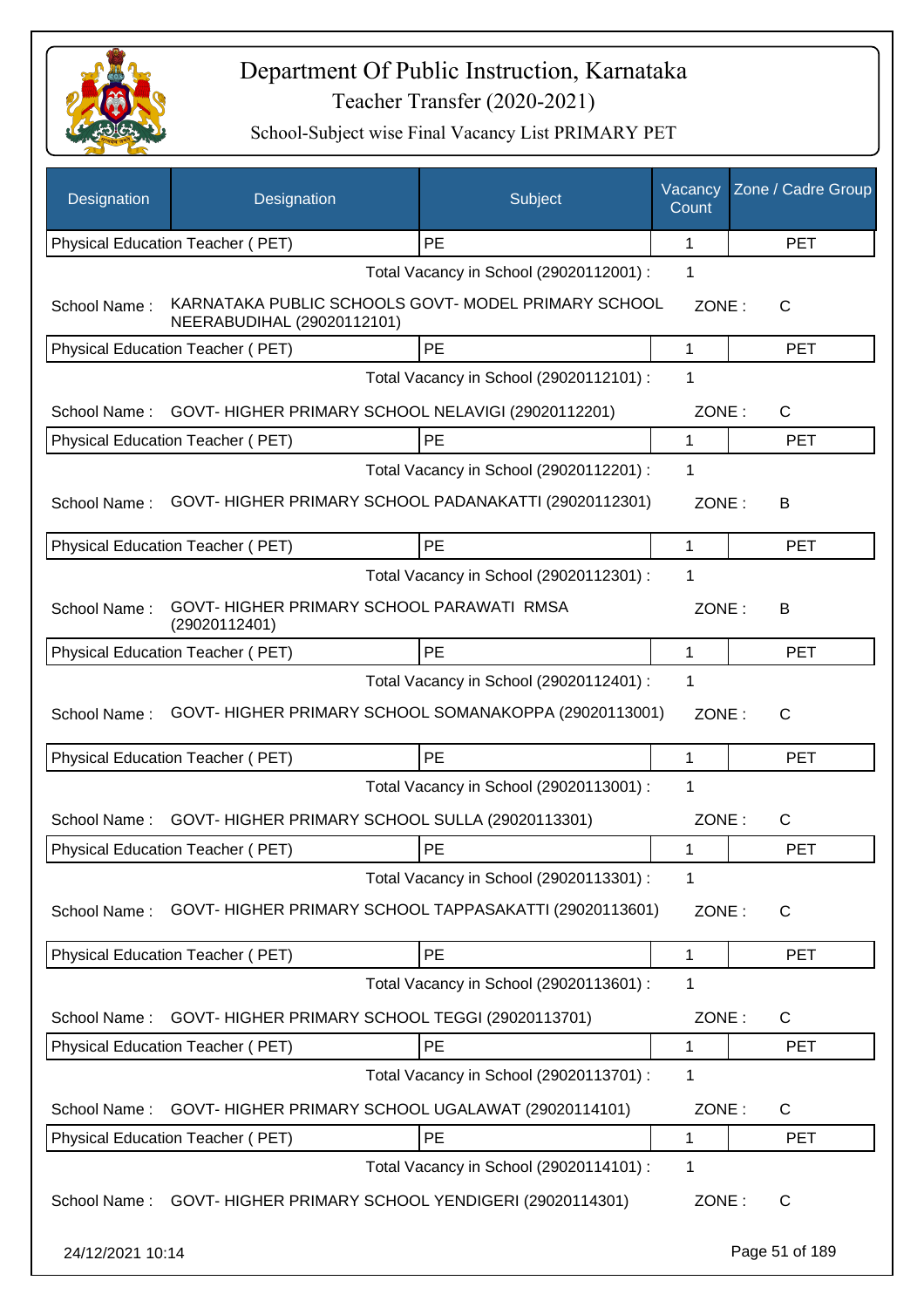

| Designation      | Designation                                                                 | Subject                                 | Vacancy<br>Count | Zone / Cadre Group |
|------------------|-----------------------------------------------------------------------------|-----------------------------------------|------------------|--------------------|
|                  | Physical Education Teacher (PET)                                            | <b>PE</b>                               | 1                | <b>PET</b>         |
|                  |                                                                             | Total Vacancy in School (29020114301) : | 1                |                    |
| School Name:     | GOVT-KASTURABA GANDI BALKIYAR VIDYALAY YANKANCHI<br>MANINAGAR (29020114403) |                                         | ZONE:            | C                  |
|                  | Physical Education Teacher (PET)                                            | PE                                      | 1                | <b>PET</b>         |
|                  |                                                                             | Total Vacancy in School (29020114403) : | 1                |                    |
| School Name:     | GOVT-MODEL PRIMARY SCHOOL BADAMI (29020115101)                              |                                         | ZONE:            | A                  |
|                  | Physical Education Teacher (PET)                                            | PE                                      | 1                | <b>PET</b>         |
|                  |                                                                             | Total Vacancy in School (29020115101) : | 1                |                    |
| School Name:     | GOVT-KANNADA BOYS HIGHEY PRIMARY SCHOOL NO 1<br>GULEDAGUDD (29020117201)    |                                         | ZONE:            | A                  |
|                  | <b>Physical Education Teacher (PET)</b>                                     | PE                                      | 1                | <b>PET</b>         |
|                  |                                                                             | Total Vacancy in School (29020117201) : | 1                |                    |
| School Name:     | GOVT- MODEL PRIMARY SCHOOL GULEDAGUDD (29020117601)                         |                                         | ZONE:            | A                  |
|                  | Physical Education Teacher (PET)                                            | PE                                      | 1                | <b>PET</b>         |
|                  |                                                                             | Total Vacancy in School (29020117601) : | 1                |                    |
| School Name:     | GOVT- MODEL PRIMARY SCHOOL KERUR (29020119801)                              |                                         | ZONE:            | A                  |
|                  | Physical Education Teacher (PET)                                            | PE                                      | 1                | <b>PET</b>         |
|                  |                                                                             | Total Vacancy in School (29020119801) : | 1                |                    |
| School Name:     | GOVT-KANNADA GIRLS HIGHEY PRIMARY SCHOOL KERUR<br>(29020119802)             |                                         | ZONE:            | A                  |
|                  | Physical Education Teacher (PET)                                            | PE                                      | 1                | <b>PET</b>         |
|                  |                                                                             | Total Vacancy in School (29020119802) : | 1                |                    |
|                  |                                                                             | Total Vacancy in Taluka (290201) :      | 68               |                    |
| Taluka Name:     | <b>BAGALKOT (290202)</b>                                                    |                                         |                  |                    |
| School Name:     | GOVT- HIGHER PRIMARY SCHOOL ACHANUR (29020200101)                           |                                         | ZONE:            | C                  |
|                  | Physical Education Teacher (PET)                                            | PE                                      | 1                | <b>PET</b>         |
|                  |                                                                             | Total Vacancy in School (29020200101) : | 1                |                    |
| School Name:     | GOVT- GIRLS HIGHER PRIMARY SCHOOL BEVOOR (29020201102)                      |                                         | ZONE:            | C                  |
|                  | Physical Education Teacher (PET)                                            | PE                                      | 1                | <b>PET</b>         |
|                  |                                                                             | Total Vacancy in School (29020201102) : | 1                |                    |
| School Name:     | GOVT- KB HIGHER PRIMARY SCHOOL BOMMANAGI (29020201601)                      |                                         | ZONE:            | C                  |
|                  |                                                                             |                                         |                  |                    |
| 24/12/2021 10:14 |                                                                             |                                         |                  | Page 52 of 189     |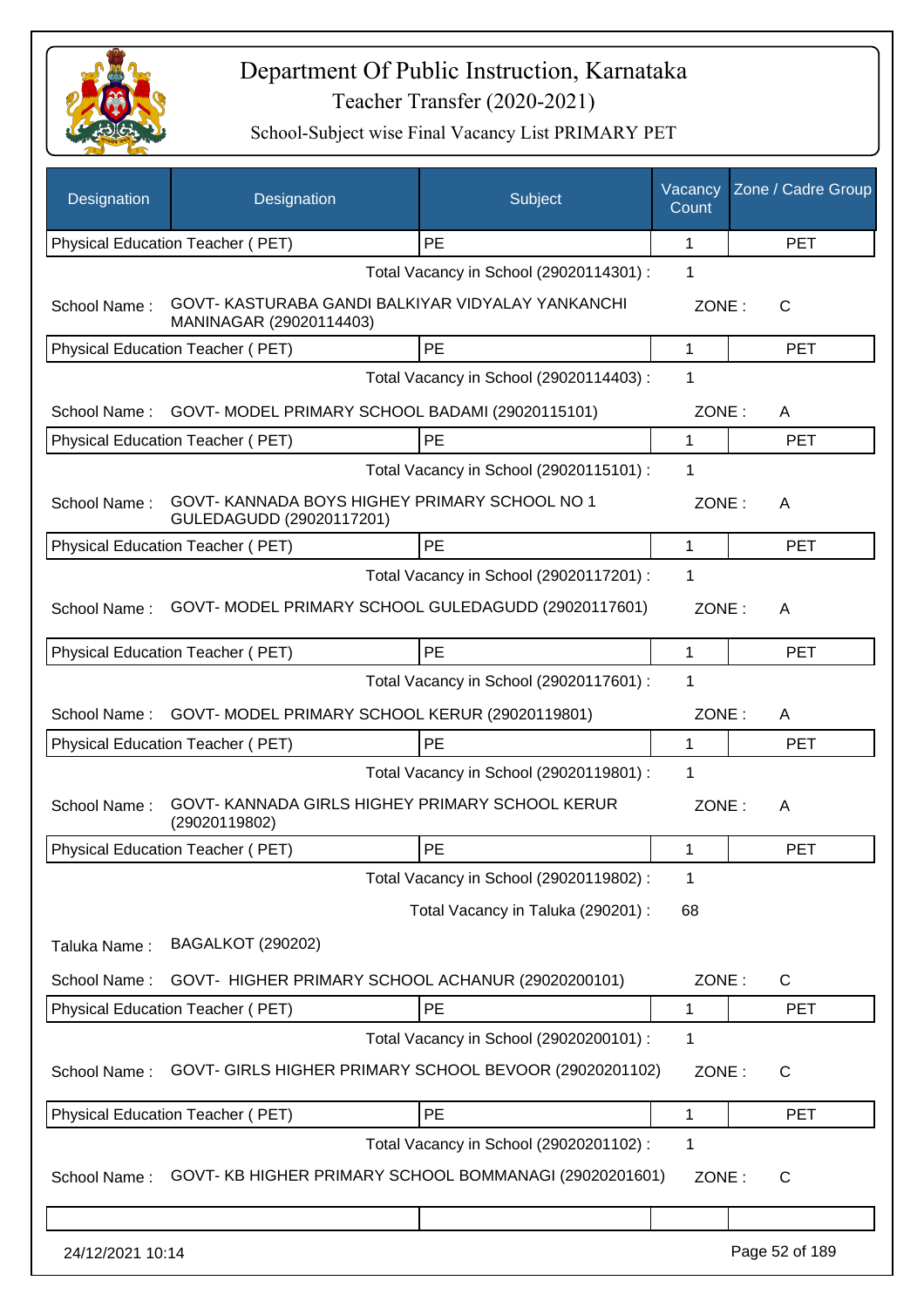

School-Subject wise Final Vacancy List PRIMARY PET

| PE<br>Physical Education Teacher (PET)<br>1<br><b>PET</b><br>1<br>Total Vacancy in School (29020201601) :<br>GOVT- MODEL PRIMARY SCHOOL CHICKKAMYAGERI<br>School Name:<br>ZONE:<br>C<br>(29020201901)<br>PE<br>Physical Education Teacher (PET)<br>1<br><b>PET</b><br>Total Vacancy in School (29020201901) :<br>1<br>GOVT- KB HIGHER PRIMARY SCHOOL CHIKKASHELLIKERI<br>School Name:<br>ZONE:<br>$\mathsf{C}$<br>(29020202001)<br>PE<br>Physical Education Teacher (PET)<br><b>PET</b><br>1<br>Total Vacancy in School (29020202001) :<br>1<br>GOVT- HIGHER PRIMARY SCHOOL CHOUDAPUR (29020202501)<br>School Name:<br>ZONE:<br>$\mathsf{C}$<br>PE<br>Physical Education Teacher (PET)<br><b>PET</b><br>1<br>1<br>Total Vacancy in School (29020202501) :<br>GOVT- KB HIGHER PRIMARY SCHOOL DEVALAPUR (29020202601)<br>School Name:<br>ZONE:<br>C<br>PE<br>Physical Education Teacher (PET)<br>1<br><b>PET</b><br>Total Vacancy in School (29020202601) :<br>1<br>GOVT-HIGHER PRIMARY SCHOOL GOVINDKOPPA (29020203001)<br>School Name:<br>ZONE:<br>$\mathsf{C}$<br><b>PE</b><br>Physical Education Teacher (PET)<br>1<br><b>PET</b><br>1<br>Total Vacancy in School (29020203001) :<br>GOVT- KB HIGHER PRIMARY SCHOOL HIREGULABAL<br>School Name:<br>ZONE:<br>$\mathsf{C}$<br>(29020203701)<br><b>PE</b><br>Physical Education Teacher (PET)<br>1<br><b>PET</b><br>1<br>Total Vacancy in School (29020203701) :<br>GOVT- KB HIGHER PRIMARY SCHOOL HONNAKATTI<br>School Name:<br>ZONE:<br>B<br>(29020204001)<br>Physical Education Teacher (PET)<br>PE<br>1<br><b>PET</b><br>Total Vacancy in School (29020204001) :<br>1<br>GOVT- KB HIGHER PRIMARY SCHOOL ILAL, TALAGIHAL AND<br>School Name:<br>ZONE:<br>$\mathsf{C}$<br>SHIRAGUPPI RC (29020204201)<br>PE<br>Physical Education Teacher (PET)<br><b>PET</b><br>1<br>Total Vacancy in School (29020204201) :<br>1<br>GOVT- KB HIGHER PRIMARY SCHOOL JADRAMAKUNTI<br>School Name:<br>ZONE:<br>C<br>(29020204401)<br>PE<br>Physical Education Teacher (PET)<br>1<br><b>PET</b> | Designation | Designation | Subject | Vacancy<br>Count | Zone / Cadre Group |
|--------------------------------------------------------------------------------------------------------------------------------------------------------------------------------------------------------------------------------------------------------------------------------------------------------------------------------------------------------------------------------------------------------------------------------------------------------------------------------------------------------------------------------------------------------------------------------------------------------------------------------------------------------------------------------------------------------------------------------------------------------------------------------------------------------------------------------------------------------------------------------------------------------------------------------------------------------------------------------------------------------------------------------------------------------------------------------------------------------------------------------------------------------------------------------------------------------------------------------------------------------------------------------------------------------------------------------------------------------------------------------------------------------------------------------------------------------------------------------------------------------------------------------------------------------------------------------------------------------------------------------------------------------------------------------------------------------------------------------------------------------------------------------------------------------------------------------------------------------------------------------------------------------------------------------------------------------------------------------------------------------------------------------|-------------|-------------|---------|------------------|--------------------|
|                                                                                                                                                                                                                                                                                                                                                                                                                                                                                                                                                                                                                                                                                                                                                                                                                                                                                                                                                                                                                                                                                                                                                                                                                                                                                                                                                                                                                                                                                                                                                                                                                                                                                                                                                                                                                                                                                                                                                                                                                                |             |             |         |                  |                    |
|                                                                                                                                                                                                                                                                                                                                                                                                                                                                                                                                                                                                                                                                                                                                                                                                                                                                                                                                                                                                                                                                                                                                                                                                                                                                                                                                                                                                                                                                                                                                                                                                                                                                                                                                                                                                                                                                                                                                                                                                                                |             |             |         |                  |                    |
|                                                                                                                                                                                                                                                                                                                                                                                                                                                                                                                                                                                                                                                                                                                                                                                                                                                                                                                                                                                                                                                                                                                                                                                                                                                                                                                                                                                                                                                                                                                                                                                                                                                                                                                                                                                                                                                                                                                                                                                                                                |             |             |         |                  |                    |
|                                                                                                                                                                                                                                                                                                                                                                                                                                                                                                                                                                                                                                                                                                                                                                                                                                                                                                                                                                                                                                                                                                                                                                                                                                                                                                                                                                                                                                                                                                                                                                                                                                                                                                                                                                                                                                                                                                                                                                                                                                |             |             |         |                  |                    |
|                                                                                                                                                                                                                                                                                                                                                                                                                                                                                                                                                                                                                                                                                                                                                                                                                                                                                                                                                                                                                                                                                                                                                                                                                                                                                                                                                                                                                                                                                                                                                                                                                                                                                                                                                                                                                                                                                                                                                                                                                                |             |             |         |                  |                    |
|                                                                                                                                                                                                                                                                                                                                                                                                                                                                                                                                                                                                                                                                                                                                                                                                                                                                                                                                                                                                                                                                                                                                                                                                                                                                                                                                                                                                                                                                                                                                                                                                                                                                                                                                                                                                                                                                                                                                                                                                                                |             |             |         |                  |                    |
|                                                                                                                                                                                                                                                                                                                                                                                                                                                                                                                                                                                                                                                                                                                                                                                                                                                                                                                                                                                                                                                                                                                                                                                                                                                                                                                                                                                                                                                                                                                                                                                                                                                                                                                                                                                                                                                                                                                                                                                                                                |             |             |         |                  |                    |
|                                                                                                                                                                                                                                                                                                                                                                                                                                                                                                                                                                                                                                                                                                                                                                                                                                                                                                                                                                                                                                                                                                                                                                                                                                                                                                                                                                                                                                                                                                                                                                                                                                                                                                                                                                                                                                                                                                                                                                                                                                |             |             |         |                  |                    |
|                                                                                                                                                                                                                                                                                                                                                                                                                                                                                                                                                                                                                                                                                                                                                                                                                                                                                                                                                                                                                                                                                                                                                                                                                                                                                                                                                                                                                                                                                                                                                                                                                                                                                                                                                                                                                                                                                                                                                                                                                                |             |             |         |                  |                    |
|                                                                                                                                                                                                                                                                                                                                                                                                                                                                                                                                                                                                                                                                                                                                                                                                                                                                                                                                                                                                                                                                                                                                                                                                                                                                                                                                                                                                                                                                                                                                                                                                                                                                                                                                                                                                                                                                                                                                                                                                                                |             |             |         |                  |                    |
|                                                                                                                                                                                                                                                                                                                                                                                                                                                                                                                                                                                                                                                                                                                                                                                                                                                                                                                                                                                                                                                                                                                                                                                                                                                                                                                                                                                                                                                                                                                                                                                                                                                                                                                                                                                                                                                                                                                                                                                                                                |             |             |         |                  |                    |
|                                                                                                                                                                                                                                                                                                                                                                                                                                                                                                                                                                                                                                                                                                                                                                                                                                                                                                                                                                                                                                                                                                                                                                                                                                                                                                                                                                                                                                                                                                                                                                                                                                                                                                                                                                                                                                                                                                                                                                                                                                |             |             |         |                  |                    |
|                                                                                                                                                                                                                                                                                                                                                                                                                                                                                                                                                                                                                                                                                                                                                                                                                                                                                                                                                                                                                                                                                                                                                                                                                                                                                                                                                                                                                                                                                                                                                                                                                                                                                                                                                                                                                                                                                                                                                                                                                                |             |             |         |                  |                    |
|                                                                                                                                                                                                                                                                                                                                                                                                                                                                                                                                                                                                                                                                                                                                                                                                                                                                                                                                                                                                                                                                                                                                                                                                                                                                                                                                                                                                                                                                                                                                                                                                                                                                                                                                                                                                                                                                                                                                                                                                                                |             |             |         |                  |                    |
|                                                                                                                                                                                                                                                                                                                                                                                                                                                                                                                                                                                                                                                                                                                                                                                                                                                                                                                                                                                                                                                                                                                                                                                                                                                                                                                                                                                                                                                                                                                                                                                                                                                                                                                                                                                                                                                                                                                                                                                                                                |             |             |         |                  |                    |
|                                                                                                                                                                                                                                                                                                                                                                                                                                                                                                                                                                                                                                                                                                                                                                                                                                                                                                                                                                                                                                                                                                                                                                                                                                                                                                                                                                                                                                                                                                                                                                                                                                                                                                                                                                                                                                                                                                                                                                                                                                |             |             |         |                  |                    |
|                                                                                                                                                                                                                                                                                                                                                                                                                                                                                                                                                                                                                                                                                                                                                                                                                                                                                                                                                                                                                                                                                                                                                                                                                                                                                                                                                                                                                                                                                                                                                                                                                                                                                                                                                                                                                                                                                                                                                                                                                                |             |             |         |                  |                    |
|                                                                                                                                                                                                                                                                                                                                                                                                                                                                                                                                                                                                                                                                                                                                                                                                                                                                                                                                                                                                                                                                                                                                                                                                                                                                                                                                                                                                                                                                                                                                                                                                                                                                                                                                                                                                                                                                                                                                                                                                                                |             |             |         |                  |                    |
|                                                                                                                                                                                                                                                                                                                                                                                                                                                                                                                                                                                                                                                                                                                                                                                                                                                                                                                                                                                                                                                                                                                                                                                                                                                                                                                                                                                                                                                                                                                                                                                                                                                                                                                                                                                                                                                                                                                                                                                                                                |             |             |         |                  |                    |
|                                                                                                                                                                                                                                                                                                                                                                                                                                                                                                                                                                                                                                                                                                                                                                                                                                                                                                                                                                                                                                                                                                                                                                                                                                                                                                                                                                                                                                                                                                                                                                                                                                                                                                                                                                                                                                                                                                                                                                                                                                |             |             |         |                  |                    |
|                                                                                                                                                                                                                                                                                                                                                                                                                                                                                                                                                                                                                                                                                                                                                                                                                                                                                                                                                                                                                                                                                                                                                                                                                                                                                                                                                                                                                                                                                                                                                                                                                                                                                                                                                                                                                                                                                                                                                                                                                                |             |             |         |                  |                    |
|                                                                                                                                                                                                                                                                                                                                                                                                                                                                                                                                                                                                                                                                                                                                                                                                                                                                                                                                                                                                                                                                                                                                                                                                                                                                                                                                                                                                                                                                                                                                                                                                                                                                                                                                                                                                                                                                                                                                                                                                                                |             |             |         |                  |                    |
|                                                                                                                                                                                                                                                                                                                                                                                                                                                                                                                                                                                                                                                                                                                                                                                                                                                                                                                                                                                                                                                                                                                                                                                                                                                                                                                                                                                                                                                                                                                                                                                                                                                                                                                                                                                                                                                                                                                                                                                                                                |             |             |         |                  |                    |
|                                                                                                                                                                                                                                                                                                                                                                                                                                                                                                                                                                                                                                                                                                                                                                                                                                                                                                                                                                                                                                                                                                                                                                                                                                                                                                                                                                                                                                                                                                                                                                                                                                                                                                                                                                                                                                                                                                                                                                                                                                |             |             |         |                  |                    |
|                                                                                                                                                                                                                                                                                                                                                                                                                                                                                                                                                                                                                                                                                                                                                                                                                                                                                                                                                                                                                                                                                                                                                                                                                                                                                                                                                                                                                                                                                                                                                                                                                                                                                                                                                                                                                                                                                                                                                                                                                                |             |             |         |                  |                    |
|                                                                                                                                                                                                                                                                                                                                                                                                                                                                                                                                                                                                                                                                                                                                                                                                                                                                                                                                                                                                                                                                                                                                                                                                                                                                                                                                                                                                                                                                                                                                                                                                                                                                                                                                                                                                                                                                                                                                                                                                                                |             |             |         |                  |                    |
|                                                                                                                                                                                                                                                                                                                                                                                                                                                                                                                                                                                                                                                                                                                                                                                                                                                                                                                                                                                                                                                                                                                                                                                                                                                                                                                                                                                                                                                                                                                                                                                                                                                                                                                                                                                                                                                                                                                                                                                                                                |             |             |         |                  |                    |
|                                                                                                                                                                                                                                                                                                                                                                                                                                                                                                                                                                                                                                                                                                                                                                                                                                                                                                                                                                                                                                                                                                                                                                                                                                                                                                                                                                                                                                                                                                                                                                                                                                                                                                                                                                                                                                                                                                                                                                                                                                |             |             |         |                  |                    |

24/12/2021 10:14 Page 53 of 189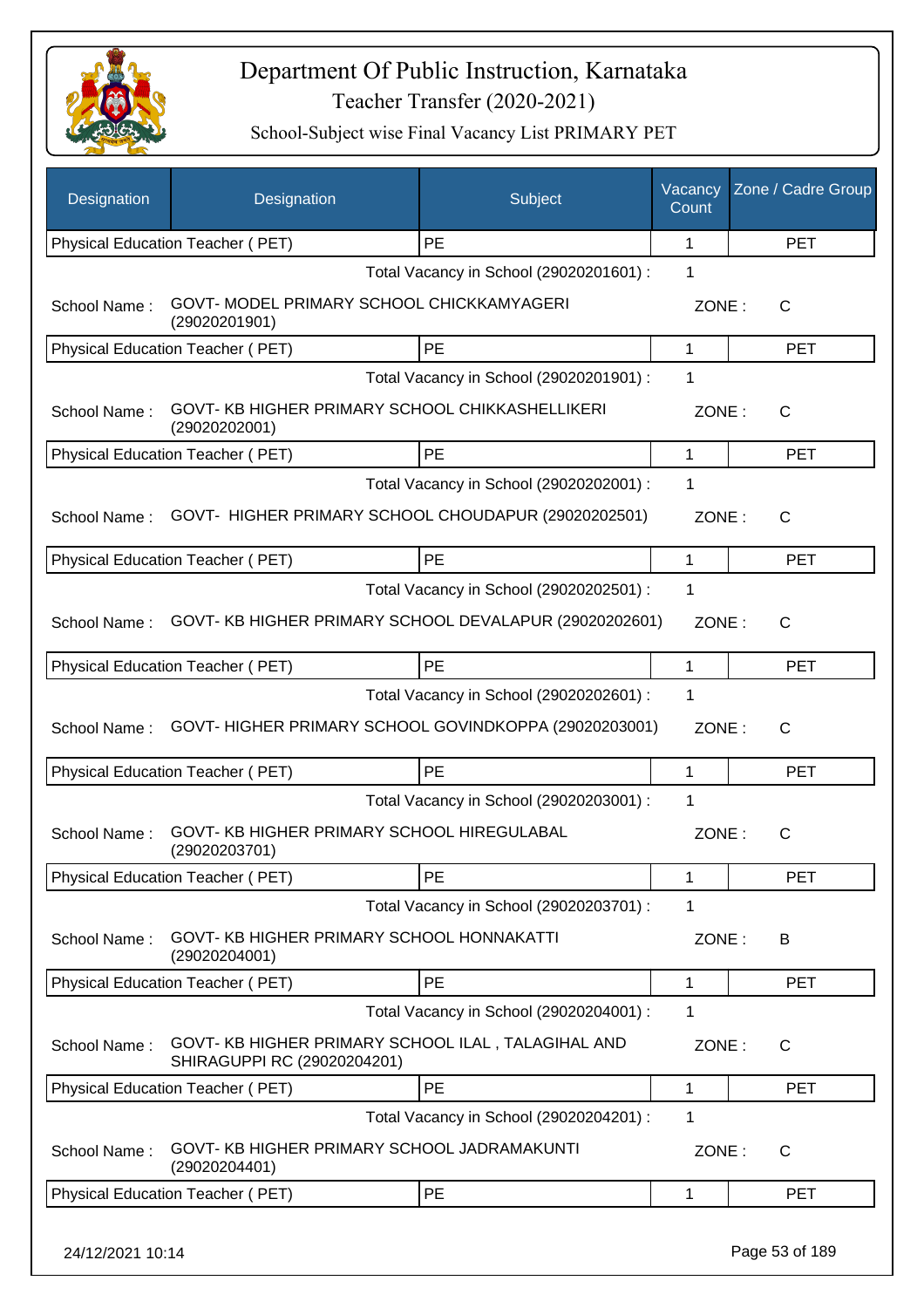

| Designation      | Designation                                                                                    | Subject                                 | Vacancy<br>Count | Zone / Cadre Group |
|------------------|------------------------------------------------------------------------------------------------|-----------------------------------------|------------------|--------------------|
|                  |                                                                                                | Total Vacancy in School (29020204401) : | 1                |                    |
| School Name:     | GOVT MODEL PRIMARY SCHOOL KHAJJIDONI (29020205001)                                             |                                         | ZONE:            | C                  |
|                  | Physical Education Teacher (PET)                                                               | PE                                      | 1                | <b>PET</b>         |
|                  |                                                                                                | Total Vacancy in School (29020205001) : | 1                |                    |
| School Name:     | GOVT- KB HIGHER PRIMARY SCHOOL KIRSUR (29020205101)                                            |                                         | ZONE:            | $\mathsf{C}$       |
|                  | Physical Education Teacher (PET)                                                               | PE                                      | 1                | <b>PET</b>         |
|                  |                                                                                                | Total Vacancy in School (29020205101) : | 1                |                    |
| School Name:     | GOVT- KB HIGHER PRIMARY SCHOOL MANKANI (29020205501)                                           |                                         | ZONE:            | C                  |
|                  | Physical Education Teacher (PET)                                                               | PE                                      | $\mathbf 1$      | <b>PET</b>         |
|                  |                                                                                                | Total Vacancy in School (29020205501) : | 1                |                    |
| School Name:     | GOVT- KB HIGHER PRIMARY SCHOOL NAYANEGALI<br>(29020206601)                                     |                                         | ZONE:            | $\mathsf{C}$       |
|                  | <b>Physical Education Teacher (PET)</b>                                                        | PE                                      | 1                | <b>PET</b>         |
|                  |                                                                                                | Total Vacancy in School (29020206601) : | 1                |                    |
| School Name:     | GOVT- KB HIGHER PRIMARY SCHOOL RAMPUR (29020206901)                                            |                                         | ZONE:            | $\mathsf{C}$       |
|                  | Physical Education Teacher (PET)                                                               | PE                                      | 1                | <b>PET</b>         |
|                  |                                                                                                | Total Vacancy in School (29020206901) : | 1                |                    |
| School Name:     | GOVT-KB HIGHER PRIMARY SCHOOL SUTAGUNDAR<br>(29020208301)                                      |                                         | ZONE:            | C                  |
|                  | Physical Education Teacher (PET)                                                               | PE                                      | $\mathbf{1}$     | <b>PET</b>         |
|                  |                                                                                                | Total Vacancy in School (29020208301) : | 1                |                    |
|                  | School Name: GOVT-KB HIGHER PRIMARY SCHOOL AND HIGH SCHOOL<br>NEELANAGAR LT RMSA (29020210102) |                                         | ZONE:            | C                  |
|                  | Physical Education Teacher (PET)                                                               | PE                                      | 1                | <b>PET</b>         |
|                  |                                                                                                | Total Vacancy in School (29020210102) : | 1                |                    |
| School Name:     | GOVT KANNADA GIRLS PRIMARY SCHOOL NEELANAGAR<br>(29020210103)                                  |                                         | ZONE:            | $\mathsf{C}$       |
|                  | <b>Physical Education Teacher (PET)</b>                                                        | PE                                      | 1                | <b>PET</b>         |
|                  |                                                                                                | Total Vacancy in School (29020210103) : | 1                |                    |
| School Name:     | GOVT- HIGHER PRIMARY SCHOOL NO 3 BAGALKOT<br>(29020213201)                                     |                                         | ZONE:            | Α                  |
|                  | Physical Education Teacher (PET)                                                               | PE                                      | $\mathbf{1}$     | <b>PET</b>         |
|                  |                                                                                                | Total Vacancy in School (29020213201) : | 1                |                    |
|                  |                                                                                                | Total Vacancy in Taluka (290202) :      | 21               |                    |
| Taluka Name:     | BILAGI (290206)                                                                                |                                         |                  |                    |
| 24/12/2021 10:14 |                                                                                                |                                         |                  | Page 54 of 189     |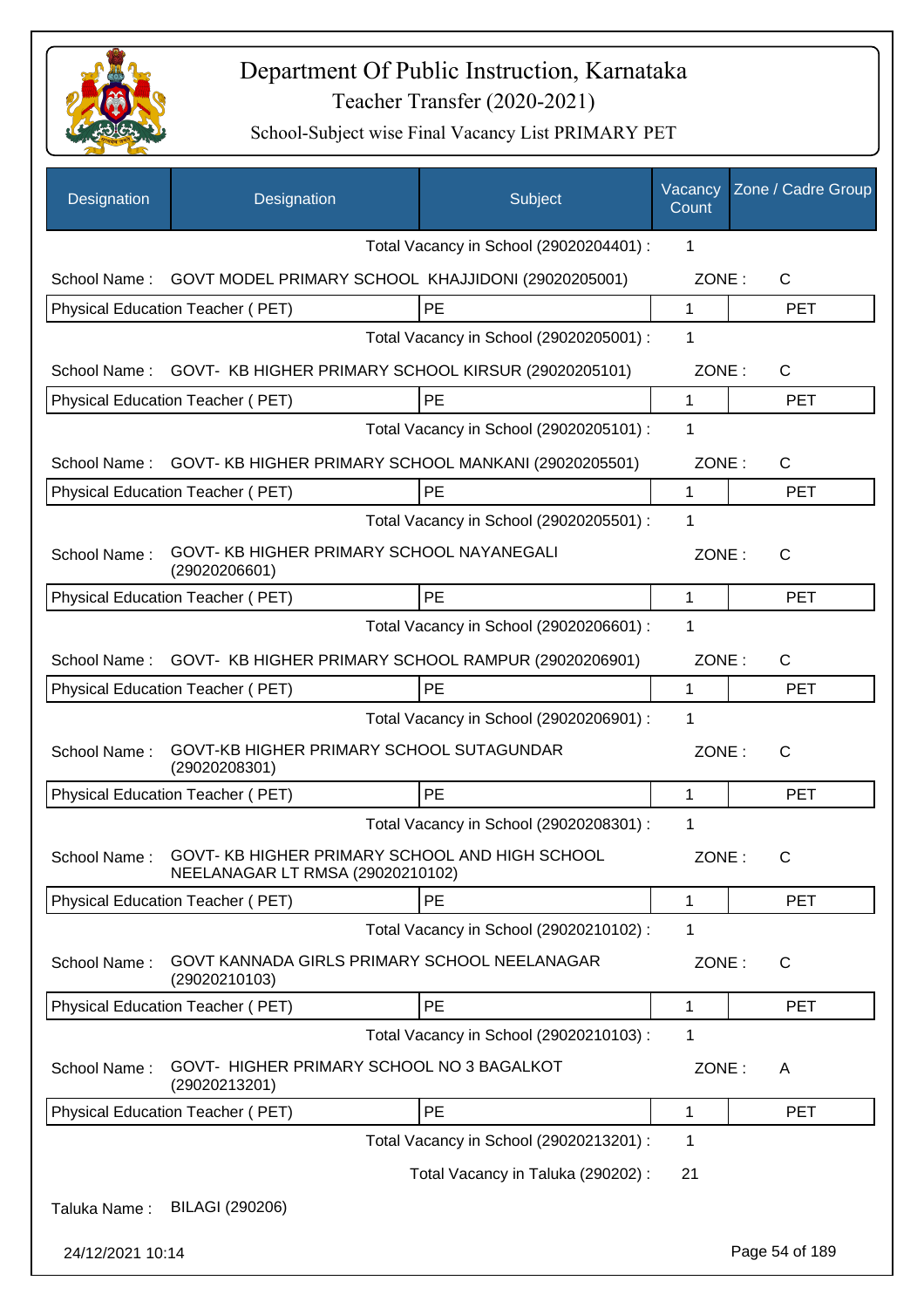

| Designation      | Designation                                                      | Subject                                 | Vacancy<br>Count | Zone / Cadre Group |
|------------------|------------------------------------------------------------------|-----------------------------------------|------------------|--------------------|
|                  | School Name: GOVT-HIGHER PRIMARY SCHOOL AMALAZERI (29020600201)  |                                         | ZONE:            | $\mathsf{C}$       |
|                  | Physical Education Teacher (PET)                                 | PE                                      | $\mathbf{1}$     | <b>PET</b>         |
|                  |                                                                  | Total Vacancy in School (29020600201) : | 1                |                    |
| School Name:     | GOVT-HIGHER PRIMARY SCHOOL ARAKERI (29020600401)                 |                                         | ZONE:            | C                  |
|                  | Physical Education Teacher (PET)                                 | PE                                      | $\mathbf 1$      | <b>PET</b>         |
|                  |                                                                  | Total Vacancy in School (29020600401) : | 1                |                    |
| School Name:     | GOVT-KAN GIRLS HIGHER PRIMARY SCHOOL ARAKERI<br>(29020600402)    |                                         | ZONE:            | C                  |
|                  | Physical Education Teacher (PET)                                 | PE                                      | 1                | <b>PET</b>         |
|                  |                                                                  | Total Vacancy in School (29020600402) : | 1                |                    |
| School Name :    | GOVT.MPS AND RMSA HIGH SCHOOL BISANAL (29020601201)              |                                         | ZONE:            | C                  |
|                  | Physical Education Teacher (PET)                                 | PE                                      | $\mathbf 1$      | <b>PET</b>         |
|                  |                                                                  | Total Vacancy in School (29020601201) : | 1                |                    |
| School Name:     | GOVT-HIGHER PRIMARY SCHOOL DHAVALESHWAR<br>(29020601801)         |                                         | ZONE:            | C                  |
|                  | Physical Education Teacher (PET)                                 | PE                                      | 1                | <b>PET</b>         |
|                  |                                                                  | Total Vacancy in School (29020601801) : | 1                |                    |
|                  | School Name: GOVT-MODEL PRIMARY SCHOOL GALAGALI (29020601901)    |                                         | ZONE:            | C                  |
|                  | Physical Education Teacher (PET)                                 | PE                                      | $\mathbf{1}$     | <b>PET</b>         |
|                  |                                                                  | Total Vacancy in School (29020601901) : | 1                |                    |
| School Name:     | GOVT-KAN. GIRLS HIGHER PRIMARY SCHOOL GALAGALI<br>(29020601902)  |                                         | ZONE:            | C                  |
|                  | Physical Education Teacher (PET)                                 | PE                                      | 1                | <b>PET</b>         |
|                  |                                                                  | Total Vacancy in School (29020601902) : | 1                |                    |
| School Name:     | GOVT- URDU BOYS HIGHER PRIMARY SCHOOL GALAGALI<br>(29020601903)  |                                         | ZONE:            | C                  |
|                  | Physical Education Teacher (PET)                                 | PE                                      | 1                | <b>PET</b>         |
|                  |                                                                  | Total Vacancy in School (29020601903) : | 1                |                    |
| School Name:     | GOVT- KAN GIRLS HIGHER PRIMARY SCHOOL GIRISAGAR<br>(29020602203) |                                         | ZONE:            | C                  |
|                  | <b>Physical Education Teacher (PET)</b>                          | PE                                      | 1                | <b>PET</b>         |
|                  |                                                                  | Total Vacancy in School (29020602203) : | 1                |                    |
| School Name:     | GOVT- MODEL PRIMARY SCHOOL HERKAL (29020603101)                  |                                         | ZONE:            | C                  |
|                  | Physical Education Teacher (PET)                                 | PE                                      | 1                | <b>PET</b>         |
|                  |                                                                  | Total Vacancy in School (29020603101) : | 1                |                    |
| 24/12/2021 10:14 |                                                                  |                                         |                  | Page 55 of 189     |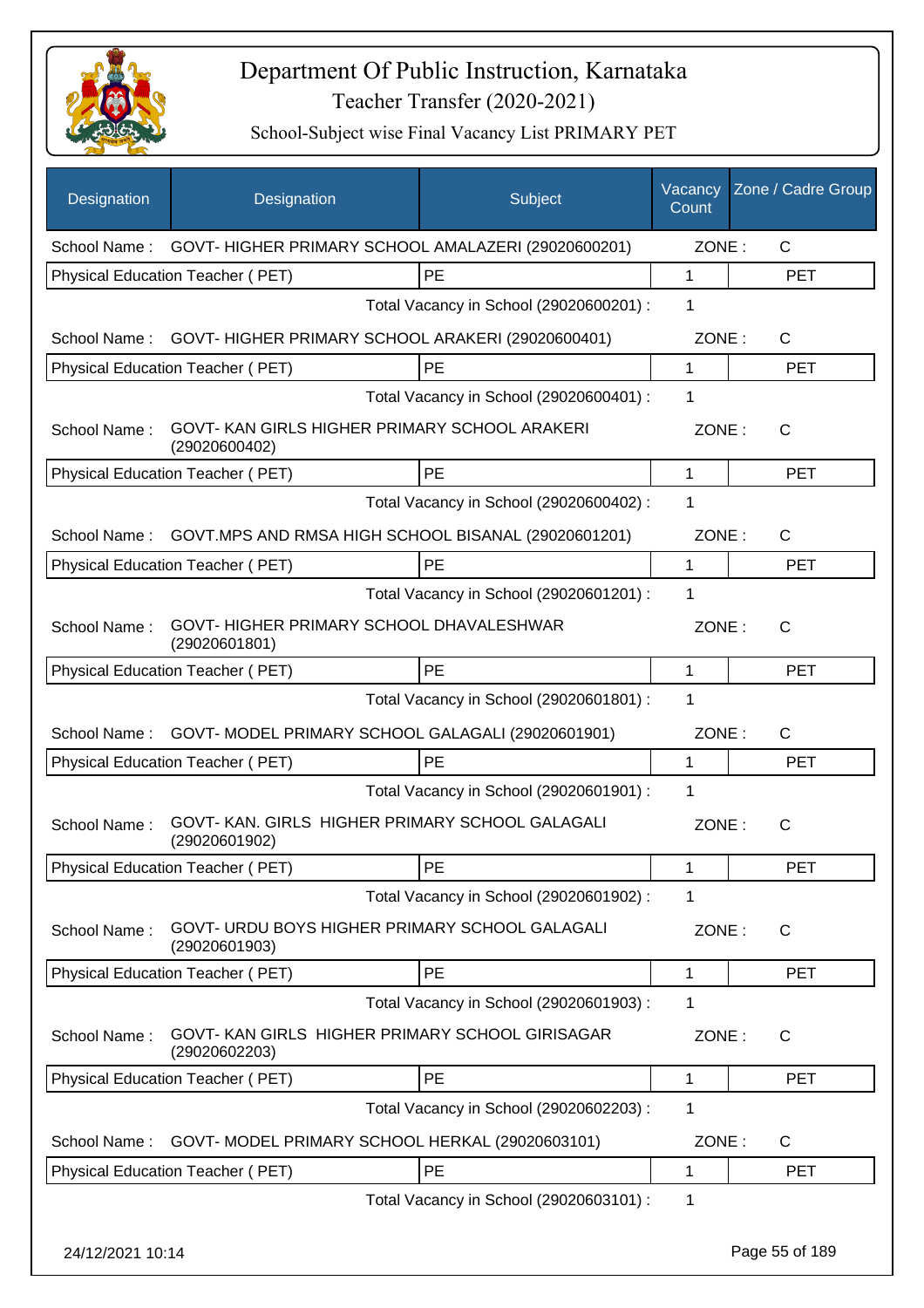

| Designation      | Designation                                                     | Subject                                 | Vacancy<br>Count | Zone / Cadre Group |
|------------------|-----------------------------------------------------------------|-----------------------------------------|------------------|--------------------|
|                  | School Name: GOVT- HIGHER PRIMARY SCHOOL HONNIHAL (29020603201) |                                         | ZONE:            | C                  |
|                  | Physical Education Teacher (PET)                                | PE                                      | 1                | <b>PET</b>         |
|                  |                                                                 | Total Vacancy in School (29020603201) : | 1                |                    |
|                  | School Name: GOVT- MODEL PRIMARY SCHOOL JANAMATTI (29020603301) |                                         | ZONE:            | $\mathsf{C}$       |
|                  | Physical Education Teacher (PET)                                | PE                                      | $\mathbf{1}$     | <b>PET</b>         |
|                  |                                                                 | Total Vacancy in School (29020603301) : | 1                |                    |
|                  | School Name: GOVT-MODEL PRIMARY SCHOOL KOLUR (29020603801)      |                                         | ZONE:            | C                  |
|                  | Physical Education Teacher (PET)                                | PE                                      | $\mathbf{1}$     | <b>PET</b>         |
|                  |                                                                 | Total Vacancy in School (29020603801) : | 1                |                    |
|                  | School Name: GOVT-HIGHER PRIMARY SCHOOL KOPP SK (29020604101)   |                                         | ZONE:            | C                  |
|                  | <b>Physical Education Teacher (PET)</b>                         | PE                                      | 1                | <b>PET</b>         |
|                  |                                                                 | Total Vacancy in School (29020604101) : | 1                |                    |
|                  | School Name: GOVT- MODEL PRIMARY SCHOOL MANNIKERI (29020604801) |                                         | ZONE:            | C                  |
|                  | Physical Education Teacher (PET)                                | <b>PE</b>                               | $\mathbf 1$      | <b>PET</b>         |
|                  |                                                                 | Total Vacancy in School (29020604801) : | 1                |                    |
| School Name:     | GOVT-KAN GIRLS HIGHER PRIMARY SCHOOL NAGARAL<br>(29020605103)   |                                         | ZONE:            | $\mathsf{C}$       |
|                  | Physical Education Teacher (PET)                                | PE                                      | 1                | <b>PET</b>         |
|                  |                                                                 | Total Vacancy in School (29020605103) : | 1                |                    |
| School Name:     | GOVT- HIGHER PRIMARY SCHOOL SHIRAGUPPI (29020605501)            |                                         | ZONE:            | C                  |
|                  | Physical Education Teacher (PET)                                | PE                                      | 1                | <b>PET</b>         |
|                  |                                                                 | Total Vacancy in School (29020605501) : | 1                |                    |
| School Name:     | GOVT-KAN GIRLS HIGHER PRIMARY SCHOOL SONNA<br>(29020605702)     |                                         | ZONE:            | $\mathsf{C}$       |
|                  | Physical Education Teacher (PET)                                | PE                                      | $\mathbf{1}$     | <b>PET</b>         |
|                  |                                                                 | Total Vacancy in School (29020605702) : | 1                |                    |
| School Name:     | GOVT- MODEL PRIMARY SCHOOL SUNAG (29020605801)                  |                                         | ZONE:            | C                  |
|                  | Physical Education Teacher (PET)                                | PE                                      | $\mathbf{1}$     | <b>PET</b>         |
|                  |                                                                 | Total Vacancy in School (29020605801) : | 1                |                    |
| School Name:     | GOVT-KAN GIRLS HIGHER PRIMARY SCHOOL TEGGI<br>(29020606004)     |                                         | ZONE:            | C                  |
|                  | Physical Education Teacher (PET)                                | PE                                      | 1                | <b>PET</b>         |
|                  |                                                                 | Total Vacancy in School (29020606004) : | 1                |                    |
| School Name:     | GOVT- MODEL PRIMARY SCHOOL YADAHALLI (29020606301)              |                                         | ZONE:            | C                  |
| 24/12/2021 10:14 |                                                                 |                                         |                  | Page 56 of 189     |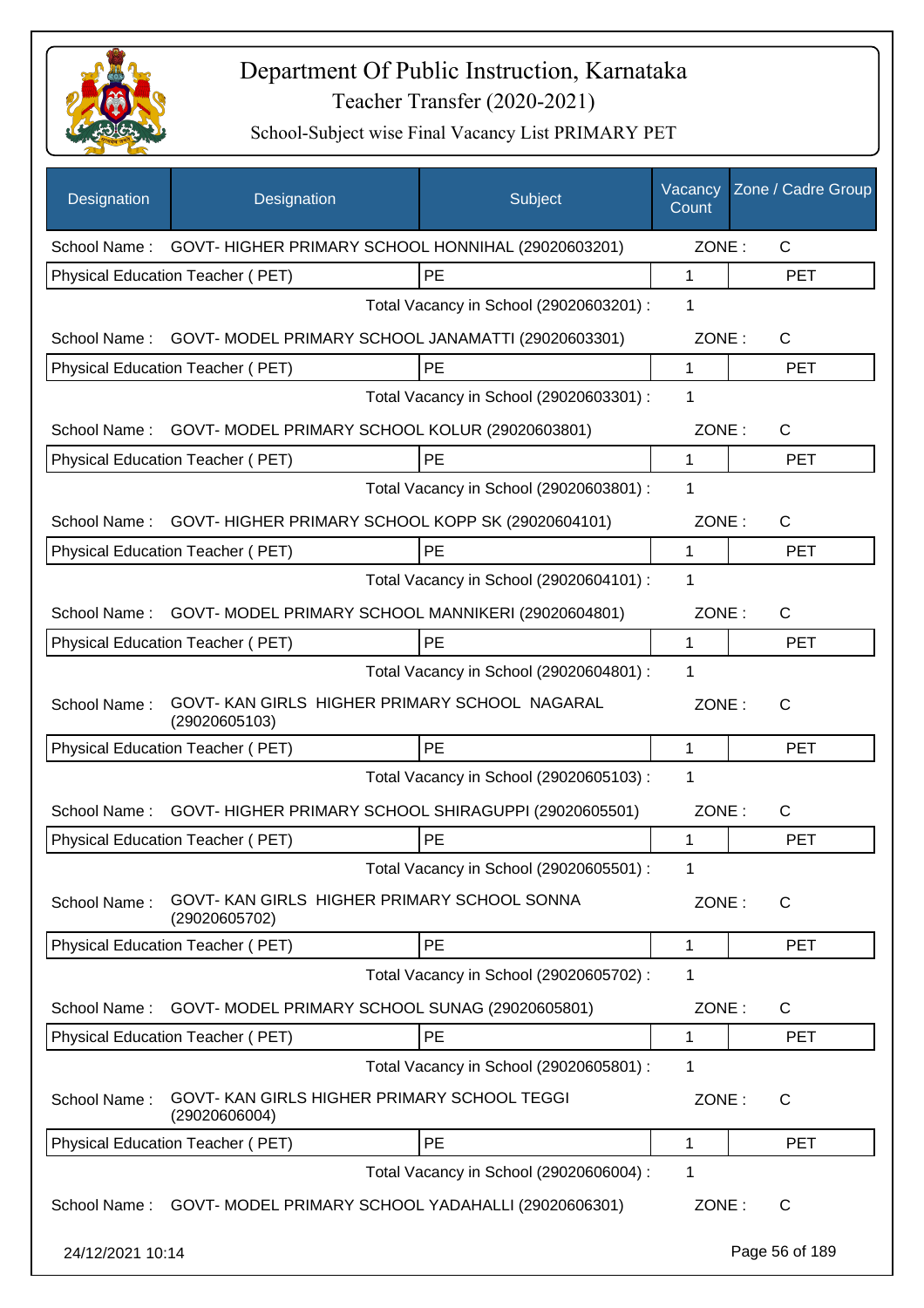

| Designation      | Designation                                                              | Subject                                 | Vacancy<br>Count | Zone / Cadre Group |
|------------------|--------------------------------------------------------------------------|-----------------------------------------|------------------|--------------------|
|                  | Physical Education Teacher (PET)                                         | PE                                      | 1                | <b>PET</b>         |
|                  |                                                                          | Total Vacancy in School (29020606301) : | 1                |                    |
| School Name:     | GOVT-HIGHER PRIMARY SCHOOL CHIKKALAGUNDI<br>(29020606703)                |                                         | ZONE:            | C                  |
|                  | Physical Education Teacher (PET)                                         | PE                                      | 1                | <b>PET</b>         |
|                  |                                                                          | Total Vacancy in School (29020606703) : | 1                |                    |
| School Name:     | GOVT- KAN GIRLS HIGHER PRIMARY SCHOOL BILAGI<br>(29020608101)            |                                         | ZONE:            | A                  |
|                  | Physical Education Teacher (PET)                                         | PE                                      | 1                | <b>PET</b>         |
|                  |                                                                          | Total Vacancy in School (29020608101) : | 1                |                    |
|                  |                                                                          | Total Vacancy in Taluka (290206):       | 23               |                    |
| Taluka Name:     | <b>HUNAGUND (290207)</b>                                                 |                                         |                  |                    |
| School Name:     | GOVT-KANNADA BOYS HIGHER PRIMARY SCHOOL<br>VADDARHOSUR (29020700803)     |                                         | ZONE:            | C                  |
|                  | Physical Education Teacher (PET)                                         | PE                                      | 1                | <b>PET</b>         |
|                  |                                                                          | Total Vacancy in School (29020700803) : | 1                |                    |
| School Name:     | GOVT-KANNADA BOYS HIGHER PRIMARY SCHOOL BEVINAL<br>(29020701601)         |                                         | ZONE:            | $\mathsf{C}$       |
|                  | Physical Education Teacher (PET)                                         | PE                                      | 1                | <b>PET</b>         |
|                  |                                                                          | Total Vacancy in School (29020701601) : | 1                |                    |
| School Name:     | GOVT-MODEL PRIMARY SCHOOL BISALADINNI (29020702001)                      |                                         | ZONE:            | C                  |
|                  | Physical Education Teacher (PET)                                         | PE                                      | 1                | <b>PET</b>         |
|                  |                                                                          | Total Vacancy in School (29020702001) : | 1                |                    |
| School Name:     | GOVT-KANNADA BOYS HIGHER PRIMARY SCHOOL CHATNIHAL<br>(29020702601)       |                                         | ZONE:            | $\mathsf{C}$       |
|                  | Physical Education Teacher (PET)                                         | PE                                      | 1                | <b>PET</b>         |
|                  |                                                                          | Total Vacancy in School (29020702601) : | 1                |                    |
| School Name:     | GOVT-KANNADA BOYS LOWER PRIMARY SCHOOL<br>CHIKODAGALLI LT1 (29020702902) |                                         | ZONE:            | C                  |
|                  | <b>Physical Education Teacher (PET)</b>                                  | PE                                      | $\mathbf{1}$     | <b>PET</b>         |
|                  |                                                                          | Total Vacancy in School (29020702902) : | 1                |                    |
| School Name:     | GOVT-KANNADA BOYS HIGHER PRIMARY SCHOOL CHIKMAGI<br>(29020703001)        |                                         | ZONE:            | C                  |
|                  | Physical Education Teacher (PET)                                         | PE                                      | 1                | <b>PET</b>         |
|                  |                                                                          | Total Vacancy in School (29020703001) : | 1                |                    |
| School Name:     | GOVT-KANNADA BOYS HIGHER PRIMARY SCHOOL                                  |                                         | ZONE:            | C                  |
| 24/12/2021 10:14 |                                                                          |                                         |                  | Page 57 of 189     |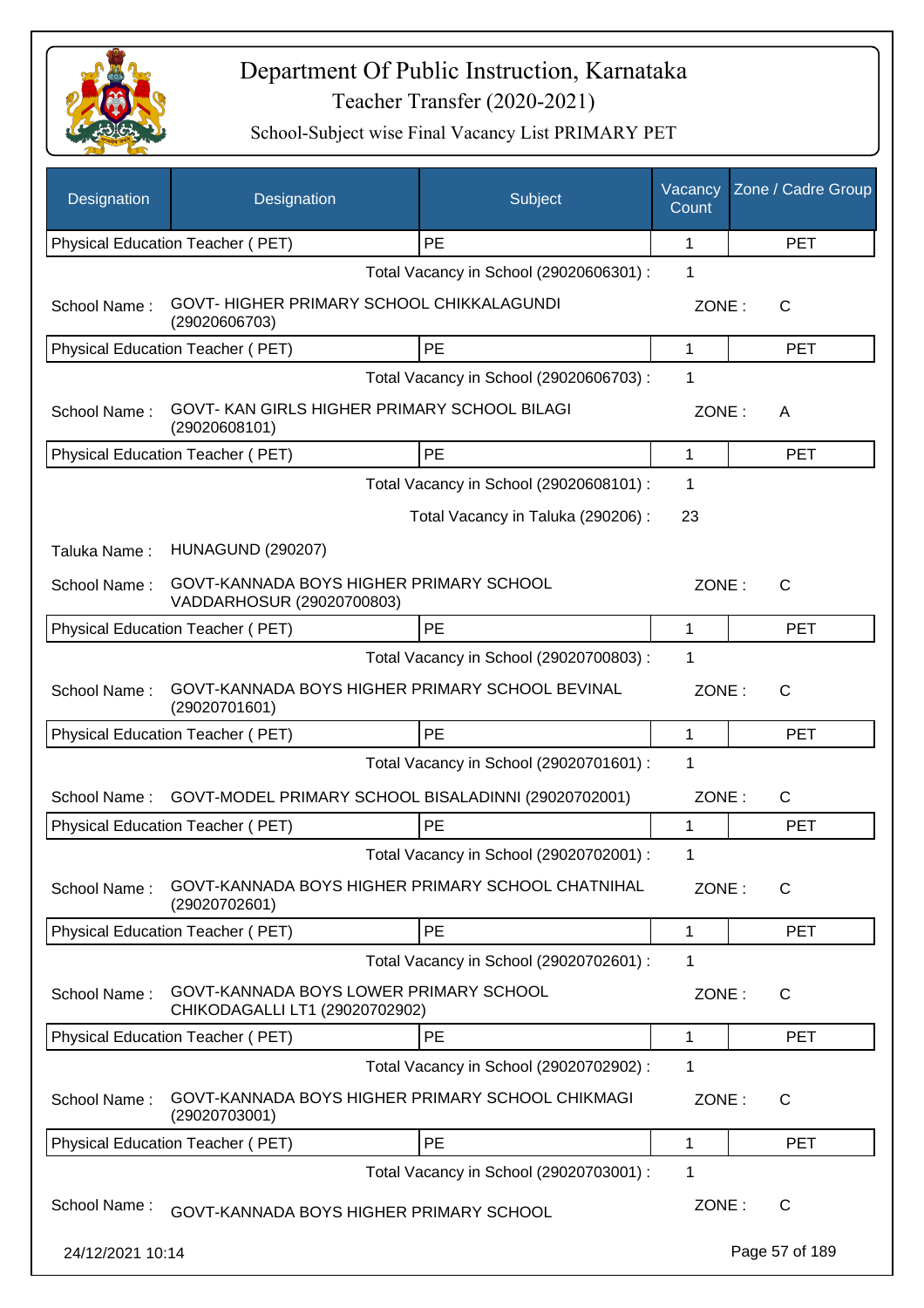

| <b>Designation</b> | Designation                                                                 | Subject                                 | Vacancy<br>Count | Zone / Cadre Group |  |
|--------------------|-----------------------------------------------------------------------------|-----------------------------------------|------------------|--------------------|--|
|                    | CHIKKADAPUR (29020703401)                                                   |                                         |                  |                    |  |
|                    | Physical Education Teacher (PET)                                            | PE                                      | 1                | <b>PET</b>         |  |
|                    |                                                                             | Total Vacancy in School (29020703401) : | 1                |                    |  |
| School Name:       | GOVT-KANNADA BOYS HIGHER PRIMARY SCHOOL CHIKANAL<br>(29020703501)           |                                         | ZONE:            | $\mathsf{C}$       |  |
|                    | Physical Education Teacher (PET)                                            | PE                                      | 1                | <b>PET</b>         |  |
|                    | Total Vacancy in School (29020703501) :                                     |                                         |                  |                    |  |
| School Name:       | GOVT-KANNADA BOYS HIGHER PRIMARY SCHOOL CHITTARAGI<br>(29020704001)         |                                         | ZONE:            | C                  |  |
|                    | Physical Education Teacher (PET)                                            | PE                                      | 1                | <b>PET</b>         |  |
|                    |                                                                             | Total Vacancy in School (29020704001) : | 1                |                    |  |
| School Name:       | GOVT-KANNADA BOYS HIGHER PRIMARY SCHOOL DHAMMUR<br>(29020704301)            |                                         | ZONE:            | C                  |  |
|                    | Physical Education Teacher (PET)                                            | PE                                      | 1                | <b>PET</b>         |  |
|                    |                                                                             | Total Vacancy in School (29020704301) : | 1                |                    |  |
| School Name:       | GOVT-KANNADA BOYS HIGHER PRIMARY SCHOOL GANADAL<br>(29020704701)            |                                         | ZONE:            | $\mathsf{C}$       |  |
|                    | Physical Education Teacher (PET)                                            | PE                                      | 1                | <b>PET</b>         |  |
|                    |                                                                             | Total Vacancy in School (29020704701) : | 1                |                    |  |
| School Name:       | Govt Higher Primary School GANJIHAL (29020704901)                           |                                         | ZONE:            | C                  |  |
|                    | Physical Education Teacher (PET)                                            | PE                                      | $\mathbf 1$      | <b>PET</b>         |  |
|                    |                                                                             | Total Vacancy in School (29020704901) : | 1                |                    |  |
| School Name:       | GOVT-KANNADA BOYS HIGHER PRIMARY SCHOOL GORABAL<br>(29020705501)            |                                         | ZONE:            | B                  |  |
|                    | <b>Physical Education Teacher (PET)</b>                                     | PE                                      | 1                | <b>PET</b>         |  |
|                    |                                                                             | Total Vacancy in School (29020705501) : | 1                |                    |  |
| School Name:       | GOVT- KANNADA BOYS HIGHER PRIMARY SCHOOL HERUR<br>(29020706601)             |                                         | ZONE:            | B                  |  |
|                    | Physical Education Teacher (PET)                                            | PE                                      | 1                | <b>PET</b>         |  |
|                    |                                                                             | Total Vacancy in School (29020706601) : | 1                |                    |  |
| School Name:       | GOVT-KANNADA BOYS HIGHER PRIMARY SCHOOL<br>CHIKKAKODAGALI LT2 (29020707103) |                                         | ZONE:            | C                  |  |
|                    | Physical Education Teacher (PET)                                            | PE                                      | 1                | <b>PET</b>         |  |
|                    |                                                                             | Total Vacancy in School (29020707103) : | 1                |                    |  |
| School Name:       | GOVT-KANNADA BOYS HIGHER PRIMARY SCHOOL HIREMAGI<br>(29020707201)           |                                         | ZONE:            | $\mathsf{C}$       |  |
|                    | Physical Education Teacher (PET)                                            | PE                                      | 1                | <b>PET</b>         |  |
| 24/12/2021 10:14   |                                                                             |                                         |                  | Page 58 of 189     |  |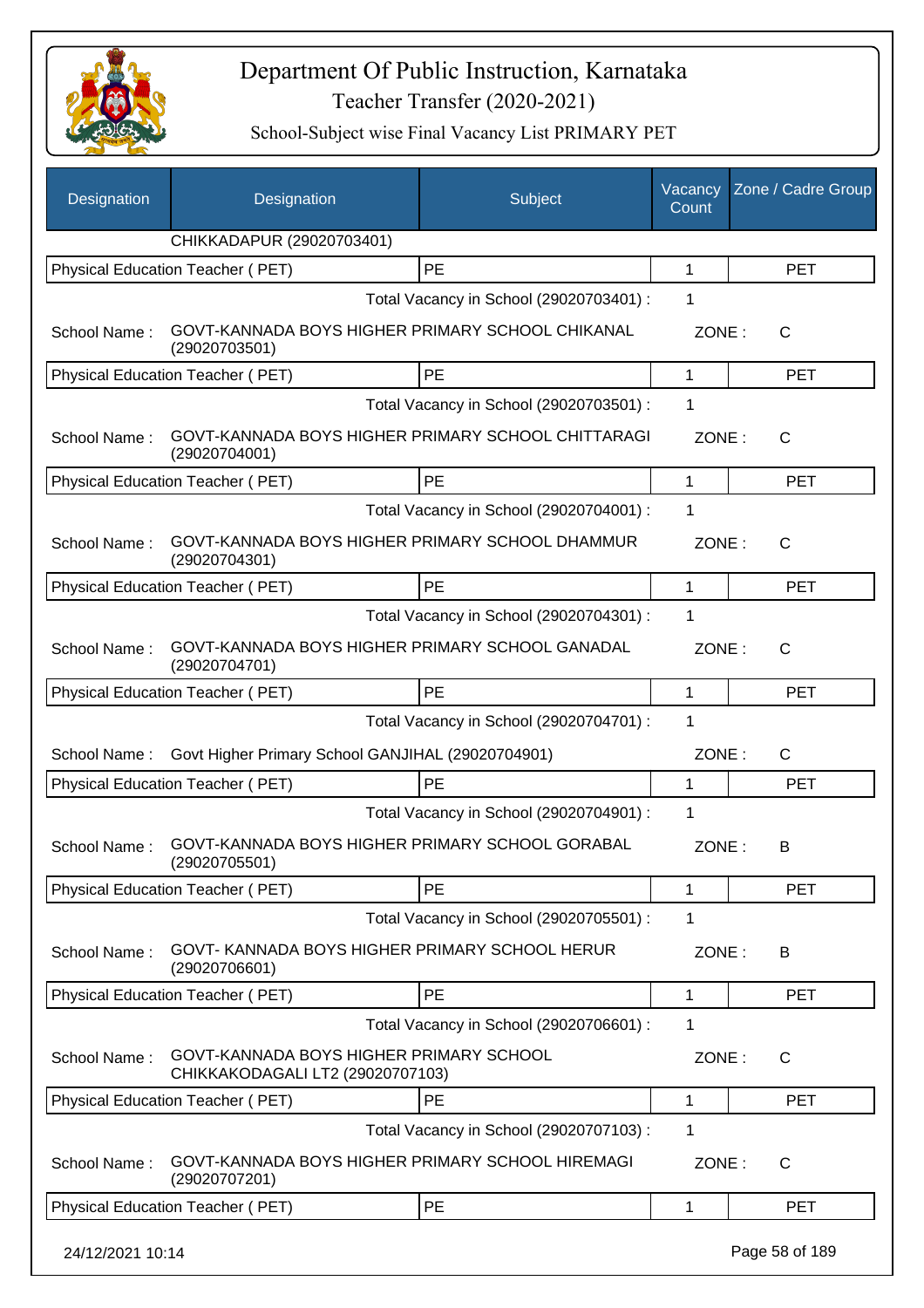

| Designation      | Designation                                                            | Subject                                 | Vacancy<br>Count | Zone / Cadre Group |
|------------------|------------------------------------------------------------------------|-----------------------------------------|------------------|--------------------|
|                  |                                                                        | Total Vacancy in School (29020707201) : | 1                |                    |
| School Name:     | GOVT-KANNADA BOYS HIGHER PRIMARY SCHOOL HIRE<br>MALAGAVI (29020707301) |                                         | ZONE:            | $\mathsf{C}$       |
|                  | Physical Education Teacher (PET)                                       | <b>PE</b>                               | 1                | <b>PET</b>         |
|                  |                                                                        | Total Vacancy in School (29020707301) : | 1                |                    |
| School Name:     | GOVT-KANNADA BOYS HIGHER PRIMARY SCHOOL<br>JAMBALADINNI (29020709001)  |                                         | ZONE:            | C                  |
|                  | Physical Education Teacher (PET)                                       | <b>PE</b>                               | 1                | <b>PET</b>         |
|                  |                                                                        | Total Vacancy in School (29020709001) : | 1                |                    |
| School Name:     | GOVT-KANNADA BOYS HIGHER PRIMARY SCHOOL KADIWAL K<br>(29020709101)     |                                         | ZONE:            | C                  |
|                  | Physical Education Teacher (PET)                                       | PE                                      | 1                | <b>PET</b>         |
|                  |                                                                        | Total Vacancy in School (29020709101) : | 1                |                    |
| School Name:     | GOVT-KANNADA BOYS MODEL PRIMARY SCHOOL KAMATAGI<br>(29020709701)       |                                         | ZONE:            | A                  |
|                  | Physical Education Teacher (PET)                                       | <b>PE</b>                               | 1                | <b>PET</b>         |
|                  |                                                                        | Total Vacancy in School (29020709701) : | 1                |                    |
| School Name:     | GOVT-HIGHER PRIMARY SCHOOL DPEP KAMATAGI<br>(29020709709)              |                                         | ZONE:            | A                  |
|                  | Physical Education Teacher (PET)                                       | PE                                      | 1                | <b>PET</b>         |
|                  |                                                                        | Total Vacancy in School (29020709709) : | 1                |                    |
| School Name:     | GOVT-KANNADA BOYS HIGHER PRIMARY SCHOOL NO 1<br>KANDAGAL (29020709901) |                                         | ZONE:            | $\mathsf{C}$       |
|                  | Physical Education Teacher (PET)                                       | PE                                      | 1                | <b>PET</b>         |
|                  |                                                                        | Total Vacancy in School (29020709901) : | 1                |                    |
| School Name:     | GOVT-KANNADA BOYS HIGHER PRIMARY SCHOOL 2 KANDAGAL<br>(29020709903)    |                                         | ZONE:            | C                  |
|                  | Physical Education Teacher (PET)                                       | PE                                      | 1                | <b>PET</b>         |
|                  |                                                                        | Total Vacancy in School (29020709903) : | 1                |                    |
| School Name:     | GOVT-KANNADA GIRLS HIGHER PRIMARY SCHOOL KANDAGAL<br>(29020709904)     |                                         | ZONE:            | C                  |
|                  | Physical Education Teacher (PET)                                       | <b>PE</b>                               | 1                | <b>PET</b>         |
|                  |                                                                        | Total Vacancy in School (29020709904) : | 1                |                    |
| School Name:     | GOVT-KANNADA GIRLS HIGHER PRIMARY SCHOOL KARADI<br>(29020710002)       |                                         | ZONE:            | C                  |
|                  | Physical Education Teacher (PET)                                       | PE                                      | 1                | <b>PET</b>         |
|                  |                                                                        | Total Vacancy in School (29020710002) : | 1                |                    |
| 24/12/2021 10:14 |                                                                        |                                         |                  | Page 59 of 189     |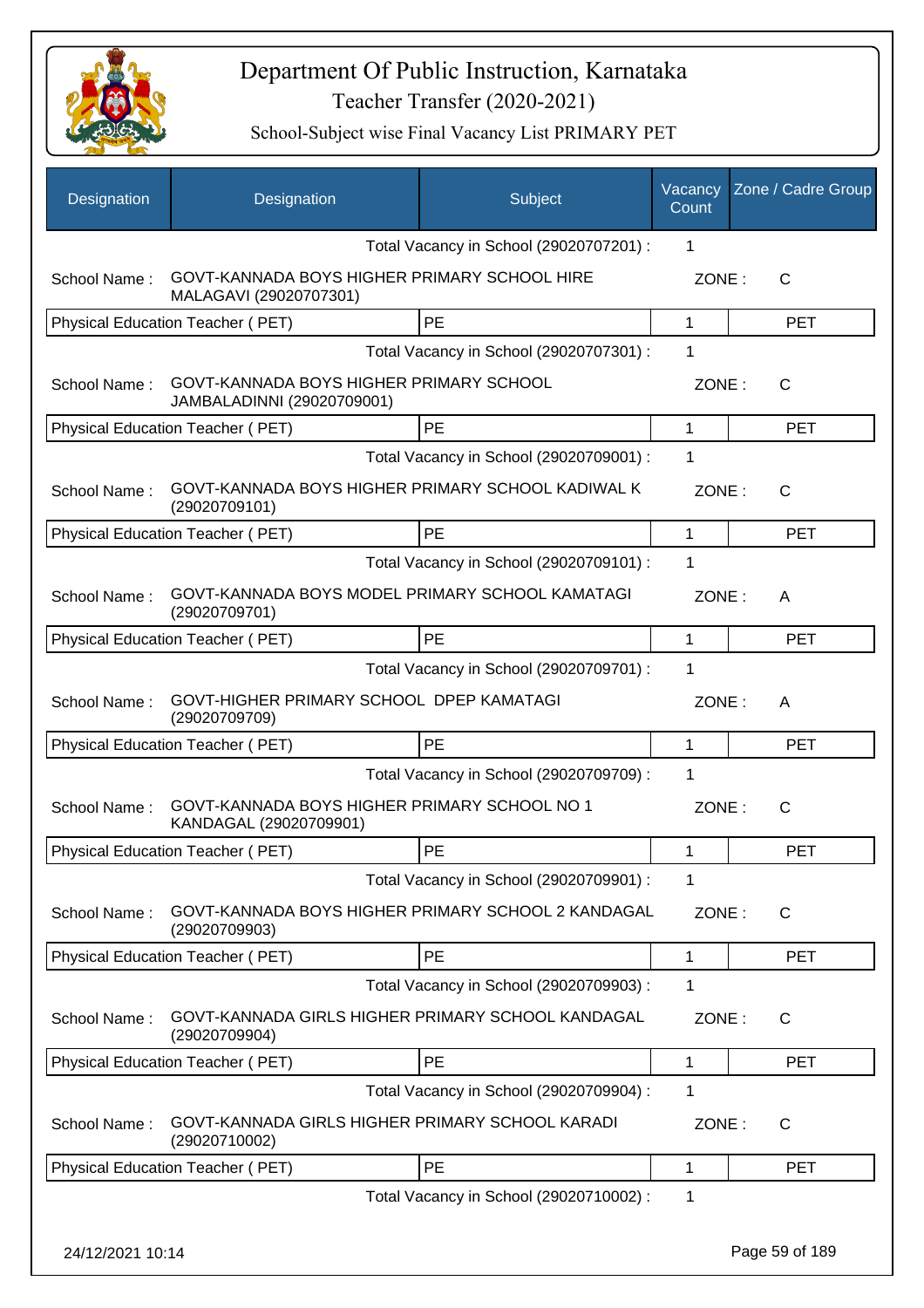

| Designation      | Designation                                                           | Subject                                 | Vacancy<br>Count | Zone / Cadre Group |
|------------------|-----------------------------------------------------------------------|-----------------------------------------|------------------|--------------------|
| School Name:     | GOVT-KANNADA BOYS MODEL PRIMARY SCHOOL KELUR<br>(29020710201)         |                                         | ZONE:            | $\mathsf{C}$       |
|                  | Physical Education Teacher (PET)                                      | PE                                      | 1                | <b>PET</b>         |
|                  |                                                                       | Total Vacancy in School (29020710201) : | 1                |                    |
| School Name:     | GOVT-KANNADA BOYS HIGHER PRIMARY SCHOOL KODIHAL<br>(29020710901)      |                                         | ZONE:            | $\mathsf{C}$       |
|                  | Physical Education Teacher (PET)                                      | PE                                      | 1                | <b>PET</b>         |
|                  |                                                                       | Total Vacancy in School (29020710901) : | 1                |                    |
| School Name:     | GOVT-KANNADA BOYS HIGHER PRIMARY SCHOOL KRISHNAPUR<br>(29020711301)   |                                         | ZONE:            | $\mathsf{C}$       |
|                  | <b>Physical Education Teacher (PET)</b>                               | PE                                      | 1                | <b>PET</b>         |
|                  |                                                                       | Total Vacancy in School (29020711301) : | 1                |                    |
| School Name:     | GOVT-KANNADA BOYS HIGHER PRIMARY SCHOOL MARATAGERI<br>(29020712001)   |                                         | ZONE:            | C                  |
|                  | Physical Education Teacher (PET)                                      | PE                                      | 1                | <b>PET</b>         |
|                  |                                                                       | Total Vacancy in School (29020712001) : | 1                |                    |
| School Name:     | GOVT-KANNADA BOYS HIGHER PRIMARY SCHOOL MAROL<br>(29020712101)        |                                         | ZONE:            | $\mathsf{C}$       |
|                  | Physical Education Teacher (PET)                                      | PE                                      | 1                | <b>PET</b>         |
|                  |                                                                       | Total Vacancy in School (29020712101) : | 1                |                    |
| School Name:     | GOVT-KANNADA BOYS HIGHER PRIMARY SCHOOL MUGANUR<br>(29020712301)      |                                         | ZONE:            | $\mathsf{C}$       |
|                  | Physical Education Teacher (PET)                                      | PE                                      | 1                | <b>PET</b>         |
|                  |                                                                       | Total Vacancy in School (29020712301) : | 1                |                    |
| School Name:     | GOVT-KANNADA BOYS HIGHER PRIMARY SCHOOL MULLUR<br>(29020712401)       |                                         | ZONE:            | $\mathsf{C}$       |
|                  | Physical Education Teacher (PET)                                      | PE                                      | 1                | <b>PET</b>         |
|                  |                                                                       | Total Vacancy in School (29020712401) : | 1                |                    |
| School Name:     | GOVT-KANNADA BOYS HIGHER PRIMARY SCHOOL<br>NANDAWADAGI (29020712801)  |                                         | ZONE:            | C                  |
|                  | Physical Education Teacher (PET)                                      | PE                                      | 1                | <b>PET</b>         |
|                  |                                                                       | Total Vacancy in School (29020712801) : | 1                |                    |
| School Name:     | GOVT-KANNADA BOYS HIGHER PRIMARY SCHOOL<br>NIMBALAGUNDI (29020713001) |                                         | ZONE:            | $\mathsf{C}$       |
|                  | Physical Education Teacher (PET)                                      | PE                                      | 1                | <b>PET</b>         |
|                  |                                                                       | Total Vacancy in School (29020713001) : | 1                |                    |
| School Name:     | GOVT-KANNADA BOYS HIGHER PRIMARY SCHOOL RAKKASAGI<br>(29020713401)    |                                         | ZONE:            | B                  |
| 24/12/2021 10:14 |                                                                       |                                         |                  | Page 60 of 189     |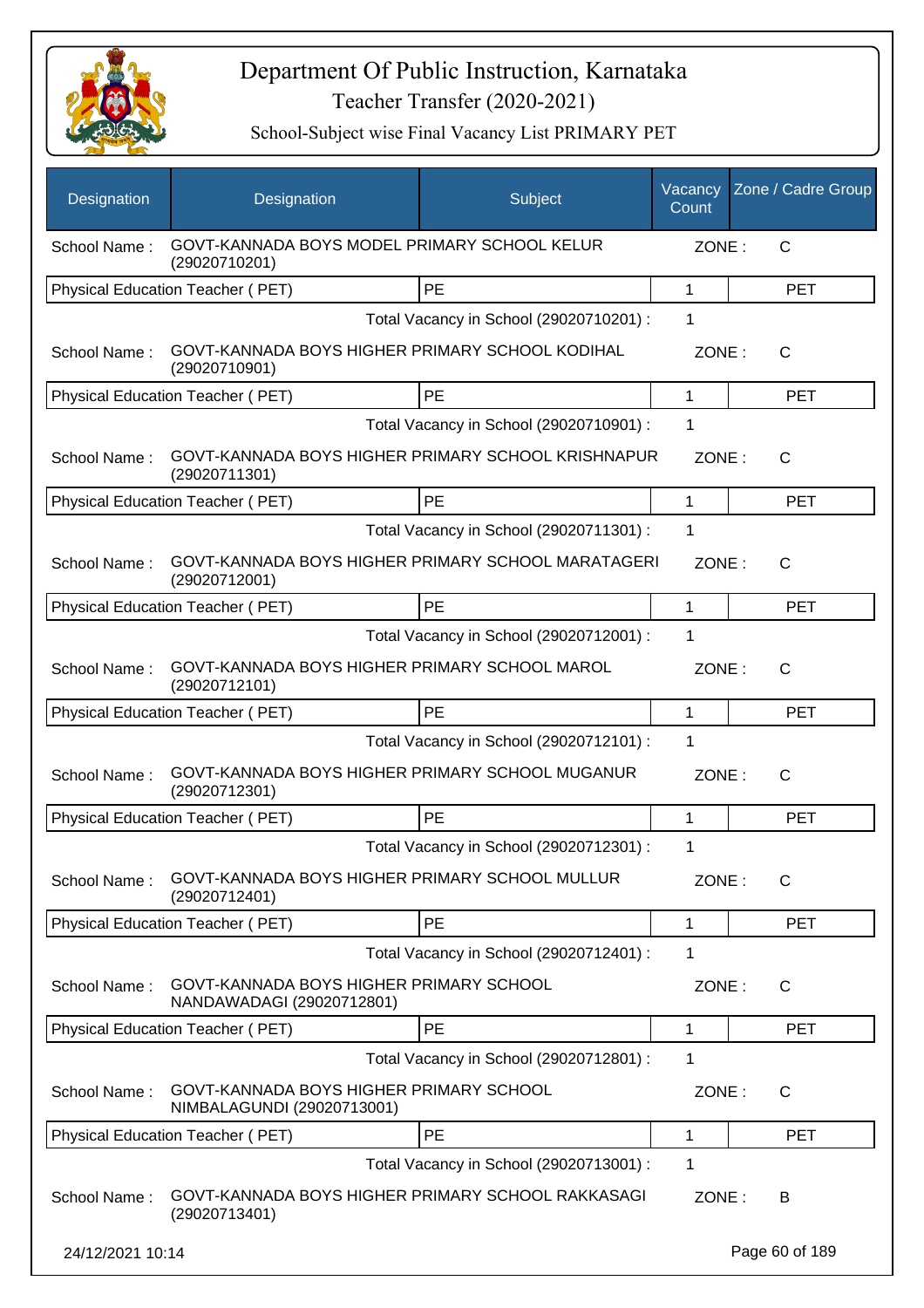

| Designation      | Designation                                                                | Subject                                 | Vacancy<br>Count | Zone / Cadre Group |
|------------------|----------------------------------------------------------------------------|-----------------------------------------|------------------|--------------------|
|                  | Physical Education Teacher (PET)                                           | <b>PE</b>                               | 1                | <b>PET</b>         |
|                  |                                                                            | Total Vacancy in School (29020713401) : | 1                |                    |
| School Name:     | GOVT-KANNADA BOYS HIGHER PRIMARY SCHOOL TALLIKERI<br>(29020714401)         |                                         | ZONE:            | C                  |
|                  | Physical Education Teacher (PET)                                           | PE                                      | $\mathbf{1}$     | <b>PET</b>         |
|                  |                                                                            | Total Vacancy in School (29020714401) : | 1                |                    |
| School Name:     | GOVT-KANNADA BOYS HIGHER PRIMARY SCHOOL TIMMAPUR<br>(29020714601)          |                                         | ZONE:            | $\mathsf{C}$       |
|                  | Physical Education Teacher (PET)                                           | PE                                      | 1                | <b>PET</b>         |
|                  |                                                                            | Total Vacancy in School (29020714601) : | 1                |                    |
| School Name:     | GOVT-KANNADA BOYS HIGHER PRIMARY SCHOOL VADAGERI<br>(29020715201)          |                                         | ZONE:            | $\mathsf{C}$       |
|                  | Physical Education Teacher (PET)                                           | <b>PE</b>                               | 1                | <b>PET</b>         |
|                  |                                                                            | Total Vacancy in School (29020715201) : | 1                |                    |
| School Name:     | GOVT-MEMBER OF LEGISLATIVE ASSEMBLY MODEL SCHOOL<br>ILKAL (29020716609)    |                                         | ZONE:            | A                  |
|                  | Physical Education Teacher (PET)                                           | PE                                      | $\mathbf{1}$     | <b>PET</b>         |
|                  |                                                                            | Total Vacancy in School (29020716609) : | 1                |                    |
| School Name:     | GOVT HPS NAVANAGAR ILKAL (29020717904)                                     |                                         | ZONE:            | A                  |
|                  | Physical Education Teacher (PET)                                           | PE                                      | 1                | <b>PET</b>         |
|                  |                                                                            | Total Vacancy in School (29020717904) : | 1                |                    |
| School Name:     | GOVT-URDU BOYS HIGHER PRIMARY SCHOOL NO 3 ILKAL<br>(29020718201)           |                                         | ZONE:            | A                  |
|                  | Physical Education Teacher (PET)                                           | PE                                      | 1                | PE I               |
|                  |                                                                            | Total Vacancy in School (29020718201) : | 1                |                    |
| School Name:     | GOVT-URDU BOYS HIGHER PRIMARY SCHOOL 2 ILKAL<br>(29020718401)              |                                         | ZONE:            | A                  |
|                  | Physical Education Teacher (PET)                                           | PE                                      | 1                | <b>PET</b>         |
|                  |                                                                            | Total Vacancy in School (29020718401) : | 1                |                    |
| School Name:     | GOVT-KANNADA BOYS MODEL PRIMARY SCHOOL ILKAL<br>ALAMPUR PETH (29020720602) |                                         | ZONE:            | A                  |
|                  | Physical Education Teacher (PET)                                           | PE                                      | 1                | <b>PET</b>         |
|                  |                                                                            | Total Vacancy in School (29020720602) : | 1                |                    |
| School Name:     | GOVT- KANNADA BOYS HIGHER PRIMARY SCHOOL NO 5 ILKAL<br>(29020720801)       |                                         | ZONE:            | A                  |
|                  | Physical Education Teacher (PET)                                           | PE                                      | 1                | <b>PET</b>         |
|                  |                                                                            | Total Vacancy in School (29020720801) : | 1                |                    |
| 24/12/2021 10:14 |                                                                            |                                         |                  | Page 61 of 189     |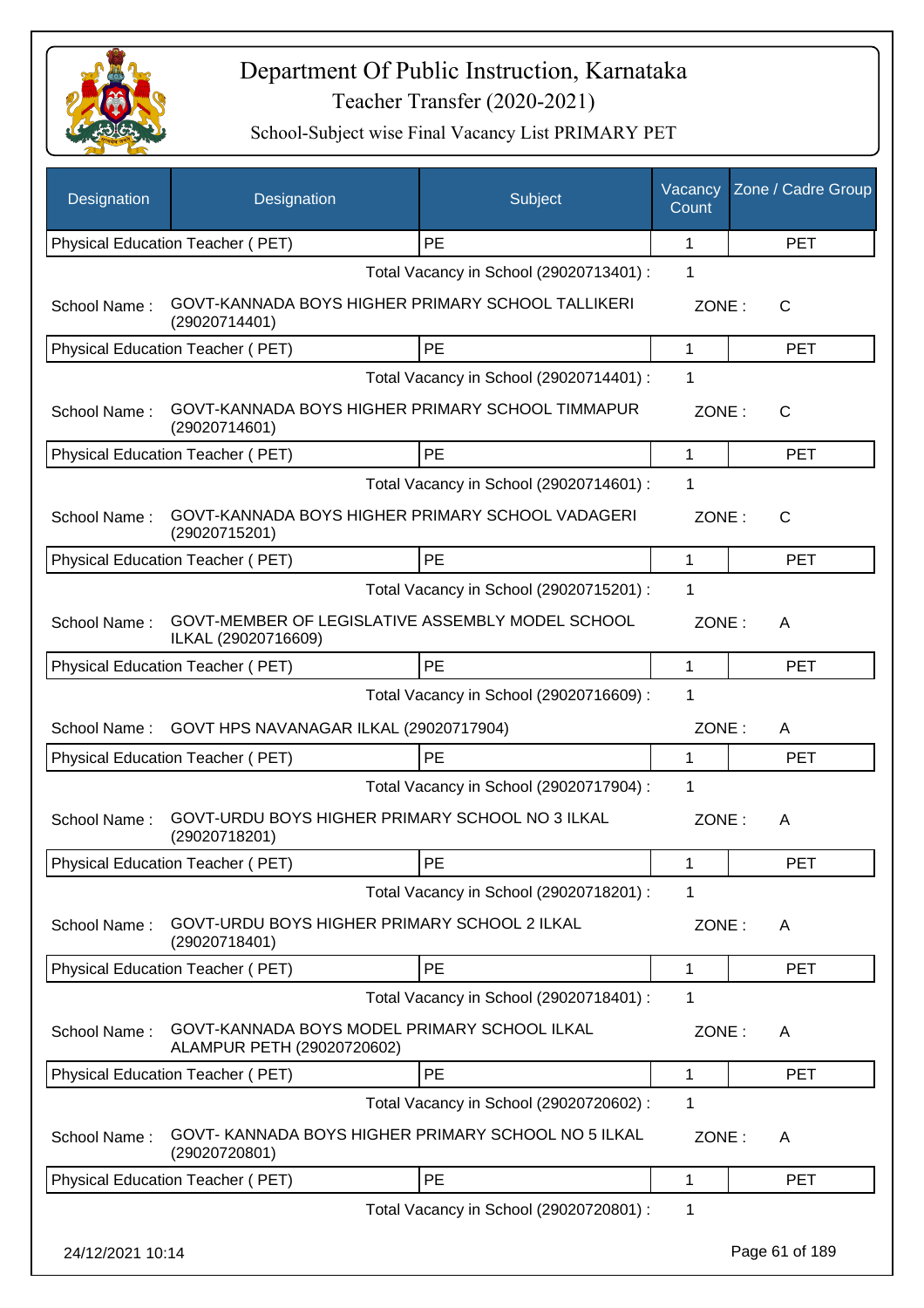

| Designation      | Designation                                                 | Subject                                 | Vacancy<br>Count | Zone / Cadre Group |
|------------------|-------------------------------------------------------------|-----------------------------------------|------------------|--------------------|
|                  |                                                             | Total Vacancy in Taluka (290207) :      | 44               |                    |
| Taluka Name:     | JAMAKHANDI (290209)                                         |                                         |                  |                    |
| School Name:     | GOVT HPS ALGUR (29020900201)                                |                                         | ZONE:            | C                  |
|                  | Physical Education Teacher (PET)                            | PE                                      | 1                | <b>PET</b>         |
|                  |                                                             | Total Vacancy in School (29020900201) : | 1                |                    |
| School Name:     | GOVT HPS ALABAL (29020900301)                               |                                         | ZONE:            | $\mathsf{C}$       |
|                  | Physical Education Teacher (PET)                            | PE                                      | 1                | <b>PET</b>         |
|                  |                                                             | Total Vacancy in School (29020900301) : | 1                |                    |
| School Name:     | GOVT URDU HPS NO TWO AND HS RMSA BANAHATTI<br>(29020900604) |                                         | ZONE:            | A                  |
|                  | Physical Education Teacher (PET)                            | PE                                      | 1                | <b>PET</b>         |
|                  |                                                             | Total Vacancy in School (29020900604) : | 1                |                    |
| School Name:     | GOVT HPS AND HS CHIKKALAKI RMSA (29020900901)               |                                         | ZONE:            | С                  |
|                  | Physical Education Teacher (PET)                            | PE                                      | 1                | <b>PET</b>         |
|                  |                                                             | Total Vacancy in School (29020900901) : | 1                |                    |
| School Name:     | GOVT KG MPS CHIMMAD (29020901105)                           |                                         | ZONE:            | В                  |
|                  | Physical Education Teacher (PET)                            | PE                                      | 1                | <b>PET</b>         |
|                  |                                                             | Total Vacancy in School (29020901105) : | 1                |                    |
| School Name:     | GOVT HPS CHINAGUNDI (29020901201)                           |                                         | ZONE:            | $\mathsf{C}$       |
|                  | Physical Education Teacher (PET)                            | PE                                      | 1                | <b>PET</b>         |
|                  |                                                             | Total Vacancy in School (29020901201) : | 1                |                    |
| School Name:     | GOVT HPS AND HS GADYAL RMSA (29020901301)                   |                                         | ZONE:            | С                  |
|                  | <b>Physical Education Teacher (PET)</b>                     | PE                                      | 1                | <b>PET</b>         |
|                  |                                                             | Total Vacancy in School (29020901301) : | 1                |                    |
| School Name:     | GOVT MPS GOTHE (29020901601)                                |                                         | ZONE:            | C                  |
|                  | Physical Education Teacher (PET)                            | PE                                      | 1                | <b>PET</b>         |
|                  |                                                             | Total Vacancy in School (29020901601) : | 1                |                    |
| School Name:     | GOVTHPS HANAGANDI (29020901901)                             |                                         | ZONE:            | B                  |
|                  | Physical Education Teacher (PET)                            | PE                                      | 1                | <b>PET</b>         |
|                  |                                                             | Total Vacancy in School (29020901901) : | 1                |                    |
| School Name:     | GHPS HANAGANDI TOT NO.ONE (29020901903)                     |                                         | ZONE:            | C                  |
|                  | Physical Education Teacher (PET)                            | PE                                      | 1                | <b>PET</b>         |
|                  |                                                             | Total Vacancy in School (29020901903) : | 1                |                    |
| 24/12/2021 10:14 |                                                             |                                         |                  | Page 62 of 189     |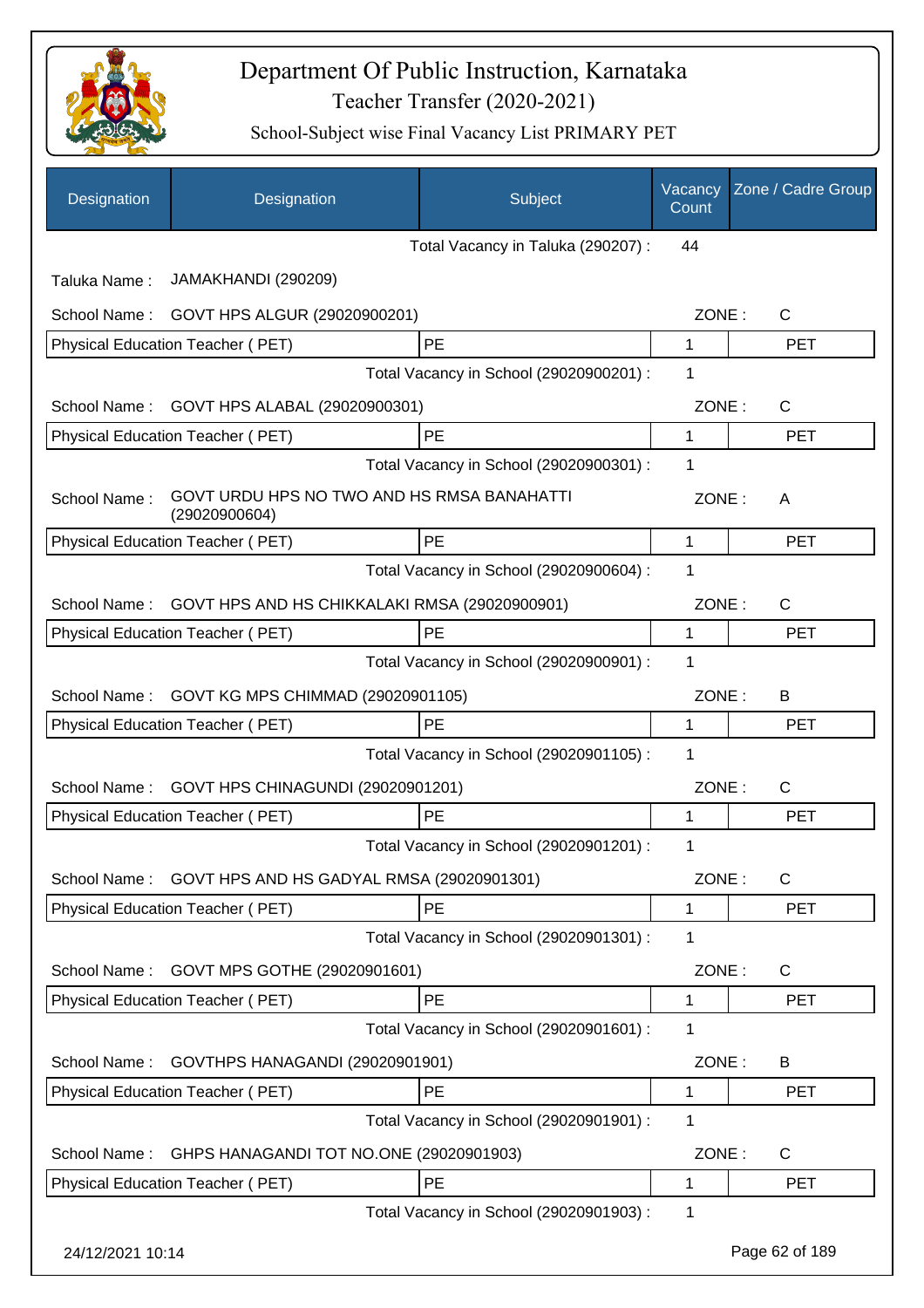

| Designation      | Designation                                            | Subject                                 | Vacancy<br>Count | Zone / Cadre Group |
|------------------|--------------------------------------------------------|-----------------------------------------|------------------|--------------------|
|                  | School Name: GOVT URDU HPS HANGANADI (29020901909)     |                                         | ZONE:            | B                  |
|                  | Physical Education Teacher (PET)                       | PE                                      | 1                | <b>PET</b>         |
|                  |                                                        | Total Vacancy in School (29020901909) : | 1                |                    |
|                  | School Name: GOVT HPS HIREPADASALGI (29020902101)      |                                         | ZONE:            | $\mathsf{C}$       |
|                  | Physical Education Teacher (PET)                       | PE                                      | 1                | <b>PET</b>         |
|                  |                                                        | Total Vacancy in School (29020902101) : | 1                |                    |
|                  | School Name: GOVT HPS SHANTI NAGAR HOSUR (29020902306) |                                         | ZONE:            | A                  |
|                  | Physical Education Teacher (PET)                       | PE                                      | 1                | <b>PET</b>         |
|                  |                                                        | Total Vacancy in School (29020902306) : | 1                |                    |
| School Name:     | GOVT HPS AND HS JAMBAGI BK RMSA (29020902801)          |                                         | ZONE:            | C                  |
|                  | Physical Education Teacher (PET)                       | PE                                      | 1                | <b>PET</b>         |
|                  |                                                        | Total Vacancy in School (29020902801) : | 1                |                    |
| School Name:     | GOVT HPS JAMBAGI KD (29020902901)                      |                                         | ZONE:            | C                  |
|                  | Physical Education Teacher (PET)                       | PE                                      | 1                | <b>PET</b>         |
|                  |                                                        | Total Vacancy in School (29020902901) : | 1                |                    |
| School Name:     | GOVT HPS KADAKOL (29020903201)                         |                                         | ZONE:            | C                  |
|                  | Physical Education Teacher (PET)                       | PE                                      | 1                | <b>PET</b>         |
|                  |                                                        | Total Vacancy in School (29020903201) : | $\mathbf 1$      |                    |
| School Name:     | GOVT HPS KHAJI BILAGI (29020903401)                    |                                         | ZONE:            | C                  |
|                  | Physical Education Teacher (PET)                       | PE                                      | 1                | <b>PET</b>         |
|                  |                                                        | Total Vacancy in School (29020903401) : | 1                |                    |
|                  | School Name: GOVT HPS KALBILAGI (29020903501)          |                                         | ZONE:            | $\mathsf{C}$       |
|                  | Physical Education Teacher (PET)                       | PE                                      | 1                | <b>PET</b>         |
|                  |                                                        | Total Vacancy in School (29020903501) : | 1                |                    |
| School Name:     | GOVT HPS AND HS KALAHALLI RMSA (29020903601)           |                                         | ZONE:            | C                  |
|                  | Physical Education Teacher (PET)                       | PE                                      | 1                | <b>PET</b>         |
|                  |                                                        | Total Vacancy in School (29020903601) : | 1                |                    |
| School Name:     | GOVT HPS KANKANAWADI (29020903901)                     |                                         | ZONE:            | C                  |
|                  | Physical Education Teacher (PET)                       | PE                                      | 1                | <b>PET</b>         |
|                  |                                                        | Total Vacancy in School (29020903901) : | 1                |                    |
| School Name:     | GOVT HPS KANNOLLI (29020904001)                        |                                         | ZONE:            | C                  |
|                  | Physical Education Teacher (PET)                       | <b>PE</b>                               | 1                | <b>PET</b>         |
| 24/12/2021 10:14 |                                                        |                                         |                  | Page 63 of 189     |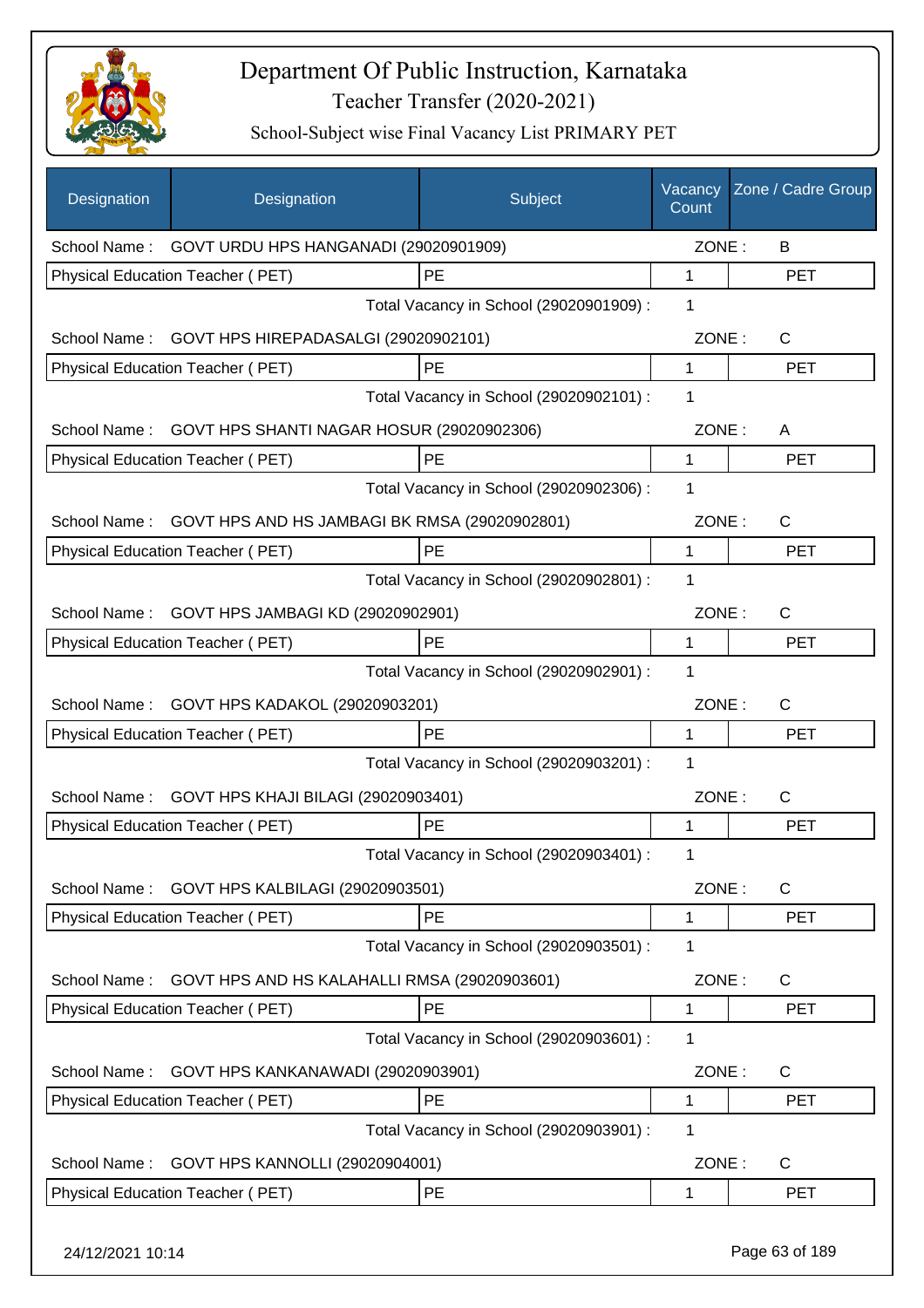

| Designation      | Designation                                                             | Subject                                 | Vacancy<br>Count | Zone / Cadre Group |
|------------------|-------------------------------------------------------------------------|-----------------------------------------|------------------|--------------------|
|                  |                                                                         | Total Vacancy in School (29020904001) : | 1                |                    |
| School Name:     | GOVT HPS KAVATAGI (29020904101)                                         |                                         | ZONE:            | C                  |
|                  | Physical Education Teacher (PET)                                        | <b>PE</b>                               | $\mathbf{1}$     | <b>PET</b>         |
|                  |                                                                         | Total Vacancy in School (29020904101) : | 1                |                    |
| School Name:     | GOVT HPS KONNUR (29020904201)                                           |                                         | ZONE:            | C                  |
|                  | Physical Education Teacher (PET)                                        | PE                                      | 1                | <b>PET</b>         |
|                  |                                                                         | Total Vacancy in School (29020904201) : | 1                |                    |
| School Name:     | GOVRNMENT HIGHER PRIMARY SCHOOL MATHAPATI VASTI<br>KONNUR (29020904206) |                                         | ZONE:            | C                  |
|                  | Physical Education Teacher (PET)                                        | PE                                      | 1                | <b>PET</b>         |
|                  |                                                                         | Total Vacancy in School (29020904206) : | 1                |                    |
| School Name:     | GOVT KGHPS KULHALLI (29020904306)                                       |                                         | ZONE:            | C                  |
|                  | Physical Education Teacher (PET)                                        | PE                                      | 1                | <b>PET</b>         |
|                  |                                                                         | Total Vacancy in School (29020904306) : | 1                |                    |
| School Name:     | GOVT MPS AND HS KUMBARHALL RMSA (29020904401)                           |                                         | ZONE:            | C                  |
|                  | Physical Education Teacher (PET)                                        | PE                                      | 1                | <b>PET</b>         |
|                  |                                                                         | Total Vacancy in School (29020904401) : | $\mathbf 1$      |                    |
| School Name:     | GOVT HPS LINGANUR (29020904701)                                         |                                         | ZONE:            | C                  |
|                  | Physical Education Teacher (PET)                                        | <b>PE</b>                               | 1                | <b>PET</b>         |
|                  |                                                                         | Total Vacancy in School (29020904701) : | 1                |                    |
| School Name:     | GOVT HPS MADANAMATTI (29020904801)                                      |                                         | ZONE:            | С                  |
|                  | Physical Education Teacher (PET)                                        | PE                                      | 1                | <b>PET</b>         |
|                  |                                                                         | Total Vacancy in School (29020904801) : | 1                |                    |
| School Name:     | KARNATAKA PUBLIC SCHOOLS GOVT HPS NAVALAGI<br>(29020905401)             |                                         | ZONE:            | C                  |
|                  | Physical Education Teacher (PET)                                        | PE                                      | 1                | <b>PET</b>         |
|                  |                                                                         | Total Vacancy in School (29020905401) : | 1                |                    |
| School Name:     | GOVT HPS SANAL (29020905701)                                            |                                         | ZONE:            | C                  |
|                  | Physical Education Teacher (PET)                                        | PE                                      | 1                | <b>PET</b>         |
|                  |                                                                         | Total Vacancy in School (29020905701) : | 1                |                    |
| School Name:     | GOVT KAN GIRLS HPS SAVALAGI (29020905902)                               |                                         | ZONE:            | C                  |
|                  | Physical Education Teacher (PET)                                        | PE                                      | 1                | <b>PET</b>         |
|                  |                                                                         | Total Vacancy in School (29020905902):  | 1                |                    |
| 24/12/2021 10:14 |                                                                         |                                         |                  | Page 64 of 189     |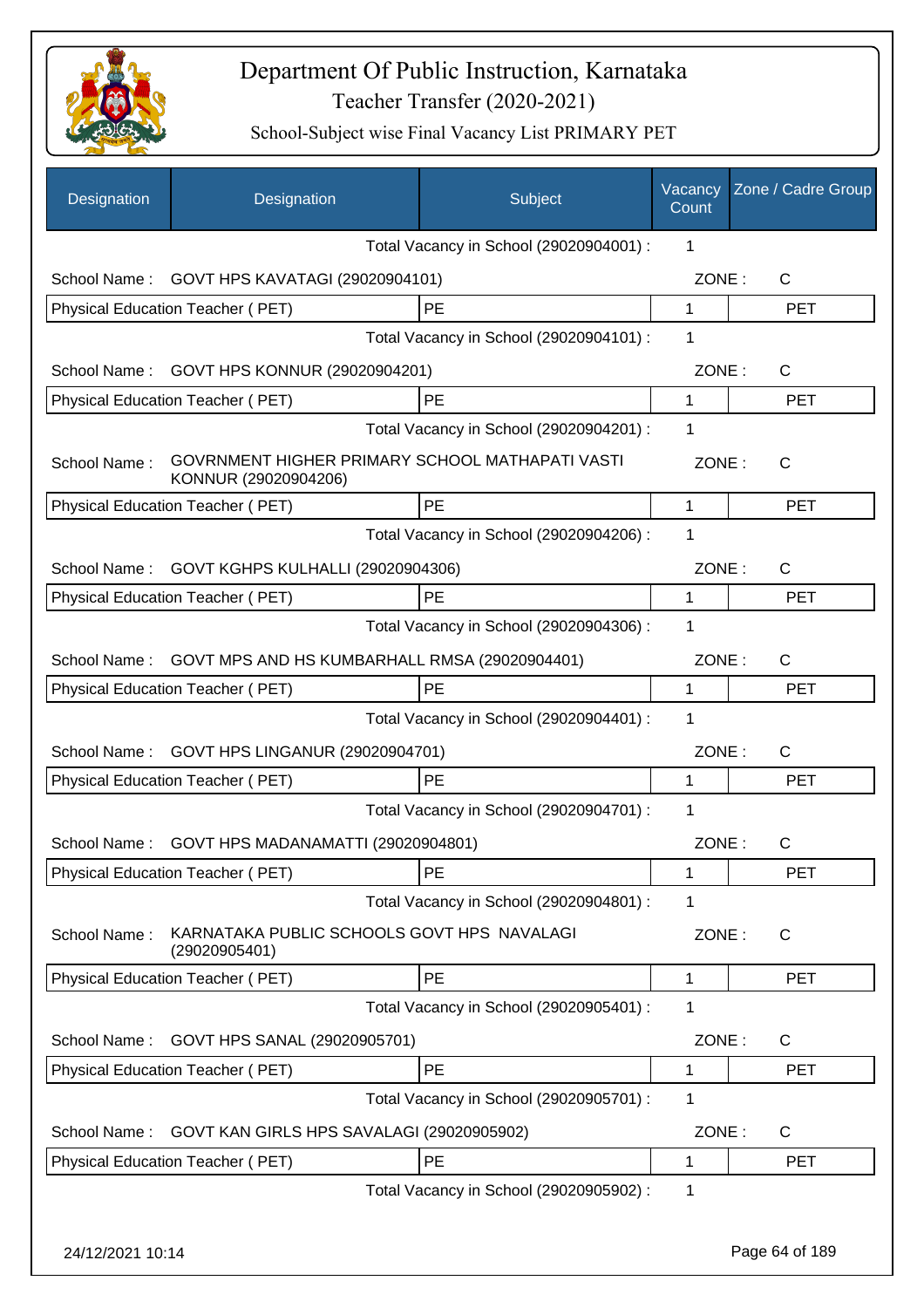

| <b>Designation</b> | Designation                                                   | Subject                                 | Vacancy<br>Count | Zone / Cadre Group |
|--------------------|---------------------------------------------------------------|-----------------------------------------|------------------|--------------------|
|                    | School Name: GOVT HPS SHURAPALI (29020906101)                 |                                         | ZONE:            | $\mathsf{C}$       |
|                    | Physical Education Teacher (PET)                              | PE                                      | $\mathbf{1}$     | <b>PET</b>         |
|                    |                                                               | Total Vacancy in School (29020906101) : | 1                |                    |
|                    | School Name: GOVT HPS AND HS SIDDAPUR RMSA (29020906201)      |                                         | ZONE:            | C                  |
|                    | Physical Education Teacher (PET)                              | PE                                      | 1                | <b>PET</b>         |
|                    |                                                               | Total Vacancy in School (29020906201) : | 1                |                    |
| School Name:       | GOVT HPS TAKKALKI (29020906301)                               |                                         | ZONE:            | C                  |
|                    | Physical Education Teacher (PET)                              | PE                                      | $\mathbf 1$      | <b>PET</b>         |
|                    |                                                               | Total Vacancy in School (29020906301) : | 1                |                    |
| School Name:       | GOVT HPS TAMADADDI (29020906501)                              |                                         | ZONE:            | $\mathsf{C}$       |
|                    | Physical Education Teacher (PET)                              | PE                                      | 1                | <b>PET</b>         |
|                    |                                                               | Total Vacancy in School (29020906501) : | 1                |                    |
| School Name:       | GOVT HPS JANATA COLONY TUNGAL (29020906905)                   |                                         | ZONE:            | $\mathsf{C}$       |
|                    | Physical Education Teacher (PET)                              | PE                                      | 1                | <b>PET</b>         |
|                    |                                                               | Total Vacancy in School (29020906905) : | 1                |                    |
| School Name:       | GOVT HPS AND HS YALLATTI RMSA (29020907001)                   |                                         | ZONE:            | B                  |
|                    | Physical Education Teacher (PET)                              | PE                                      | 1                | <b>PET</b>         |
|                    |                                                               | Total Vacancy in School (29020907001) : | 1                |                    |
| School Name:       | GOVT HPS 2 JAMAKHANDI (29020907903)                           |                                         | ZONE:            | A                  |
|                    | Physical Education Teacher (PET)                              | PE                                      | 1                | <b>PET</b>         |
|                    |                                                               | Total Vacancy in School (29020907903) : | 1                |                    |
| School Name:       | GOVT MODEL PRIMARY NUTAN VIDYALAY JAMAKHANDI<br>(29020909101) |                                         | ZONE:            | A                  |
|                    | <b>Physical Education Teacher (PET)</b>                       | PE                                      | $\mathbf 1$      | <b>PET</b>         |
|                    |                                                               | Total Vacancy in School (29020909101) : | 1                |                    |
| School Name:       | GOVT URDU MPS NO. AWATI GALLI JAMKHANDI (29020909502)         |                                         | ZONE:            | A                  |
|                    | Physical Education Teacher (PET)                              | PE                                      | 1                | <b>PET</b>         |
|                    |                                                               | Total Vacancy in School (29020909502) : | 1                |                    |
| School Name:       | GOVT BANASHANKARI MPS JAMAKHANDI (29020910102)                |                                         | ZONE:            | A                  |
|                    | Physical Education Teacher (PET)                              | PE                                      | 1                | <b>PET</b>         |
|                    |                                                               | Total Vacancy in School (29020910102) : | 1                |                    |
| School Name:       | GOVT MPS KHDC COLONY BANAHATTI (29020910701)                  |                                         | ZONE:            | A                  |
|                    |                                                               |                                         |                  |                    |
| 24/12/2021 10:14   |                                                               |                                         |                  | Page 65 of 189     |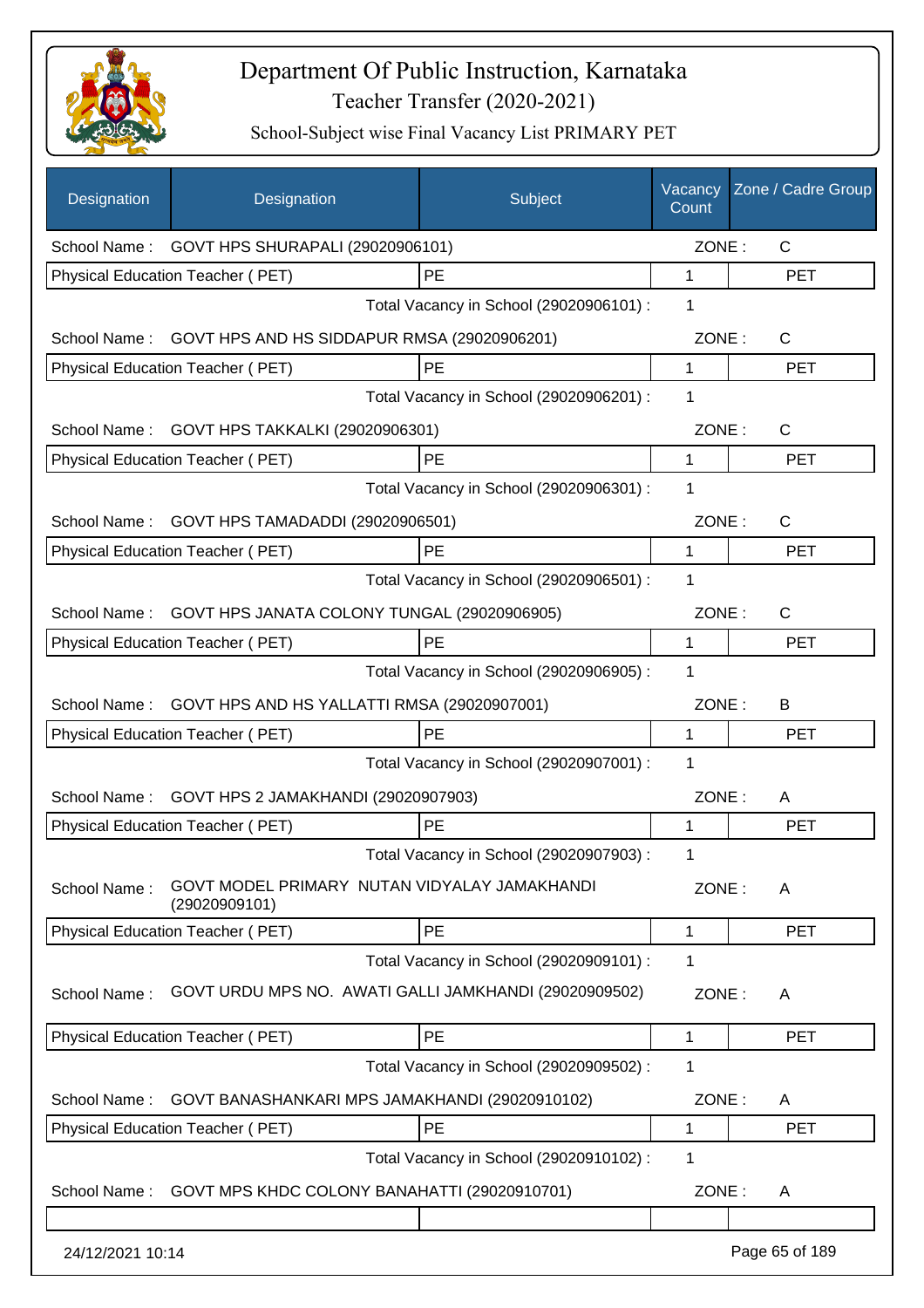

| Designation      | Designation                                                                | Subject                                 | Vacancy<br>Count | Zone / Cadre Group |
|------------------|----------------------------------------------------------------------------|-----------------------------------------|------------------|--------------------|
|                  | Physical Education Teacher (PET)                                           | PE                                      | 1                | <b>PET</b>         |
|                  |                                                                            | Total Vacancy in School (29020910701) : | 1                |                    |
| School Name:     | GOVT HPS SADASHIV NAGAR BANAHATTI (29020910805)                            |                                         | ZONE:            | A                  |
|                  | Physical Education Teacher (PET)                                           | PE                                      | 1                | <b>PET</b>         |
|                  |                                                                            | Total Vacancy in School (29020910805) : | 1                |                    |
| School Name:     | GOVT MPS RAMAPUR (29020912201)                                             |                                         | ZONE:            | A                  |
|                  | Physical Education Teacher (PET)                                           | PE                                      | 1                | <b>PET</b>         |
|                  |                                                                            | Total Vacancy in School (29020912201) : | 1                |                    |
| School Name:     | GOVT HPS AND HS HOSUR RMSA (29020912401)                                   |                                         | ZONE:            | A                  |
|                  | Physical Education Teacher (PET)                                           | PE                                      | 1                | <b>PET</b>         |
|                  |                                                                            | Total Vacancy in School (29020912401) : | 1                |                    |
| School Name:     | GOVT URDU MPS RABAKAVI (29020913401)                                       |                                         | ZONE:            | A                  |
|                  | Physical Education Teacher (PET)                                           | PE                                      | 1                | <b>PET</b>         |
|                  |                                                                            | Total Vacancy in School (29020913401) : | 1                |                    |
| School Name:     | GOVT MPS DEVARAJ NAGAR TERADAL (29020915401)                               |                                         | ZONE:            | A                  |
|                  | Physical Education Teacher (PET)                                           | PE                                      | 1                | <b>PET</b>         |
|                  |                                                                            | Total Vacancy in School (29020915401) : | 1                |                    |
|                  |                                                                            | Total Vacancy in Taluka (290209) :      | 47               |                    |
| Taluka Name:     | MUDHOL (290211)                                                            |                                         |                  |                    |
| School Name:     | GOVT MODAL PRIMARY SCHOOL AND HIGH SCHOOL<br>AKKIMARADI RMSA (29021100101) |                                         | ZONE:            | C                  |
|                  | Physical Education Teacher (PET)                                           | PE                                      | 1                | <b>PET</b>         |
|                  |                                                                            | Total Vacancy in School (29021100101) : | 1                |                    |
| School Name:     | GOVT-HIGHER PRIMARY SCHOOL ALAGUNDI (BK) (29021100201)                     |                                         | ZONE:            | C                  |
|                  | Physical Education Teacher (PET)                                           | PE                                      | 1                | <b>PET</b>         |
|                  |                                                                            | Total Vacancy in School (29021100201) : | 1                |                    |
| School Name:     | GOVT- HIGHER PRIMARY SCHOOL BARAGI (29021100501)                           |                                         | ZONE:            | $\mathsf{C}$       |
|                  | Physical Education Teacher (PET)                                           | PE                                      | 1                | <b>PET</b>         |
|                  |                                                                            | Total Vacancy in School (29021100501) : | 1                |                    |
| School Name:     | GOVT- HIGHER PRIMARY SCHOOL SIDDAPUR TOTA NO 2<br>BELAGALI (29021100602)   |                                         | ZONE:            | A                  |
|                  | Physical Education Teacher (PET)                                           | PE                                      | 1                | <b>PET</b>         |
|                  |                                                                            | Total Vacancy in School (29021100602) : | 1                |                    |
| 24/12/2021 10:14 |                                                                            |                                         |                  | Page 66 of 189     |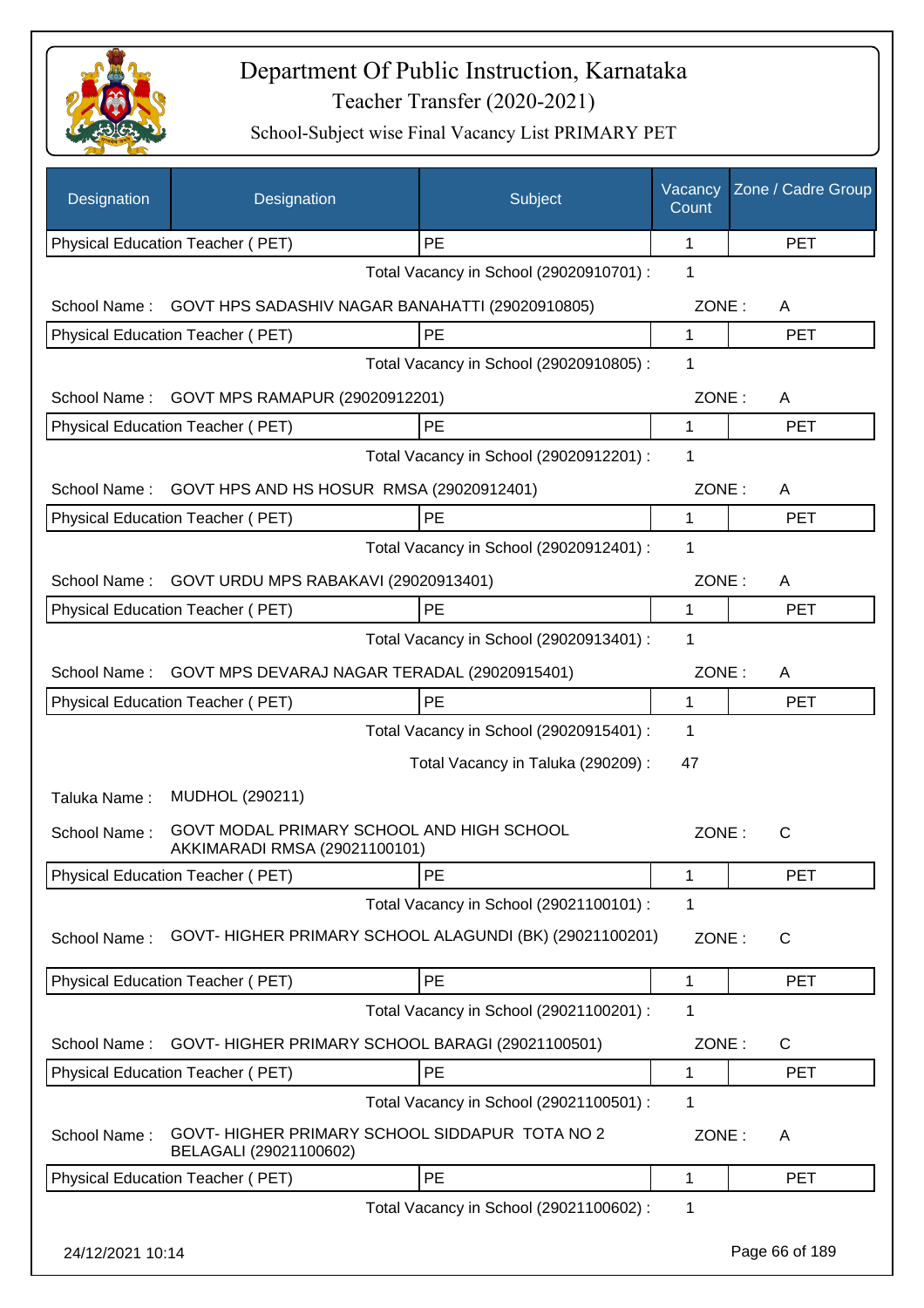

| <b>Designation</b> | Designation                                                    | Subject                                             | Vacancy<br>Count | Zone / Cadre Group |
|--------------------|----------------------------------------------------------------|-----------------------------------------------------|------------------|--------------------|
|                    | School Name: GOVT- KANNADA GIRLS SCHOOL BELAGALI (29021100629) |                                                     | ZONE:            | Α                  |
|                    | Physical Education Teacher (PET)                               | <b>PE</b>                                           | $\mathbf{1}$     | <b>PET</b>         |
|                    |                                                                | Total Vacancy in School (29021100629) :             | 1                |                    |
| School Name:       | (29021101401)                                                  | GOVT - HIGHER PRIMARY AND HIGH SCHOOL BUDNI PM RMSA | ZONE:            | $\mathsf{C}$       |
|                    | Physical Education Teacher (PET)                               | PE                                                  | 1                | <b>PET</b>         |
|                    |                                                                | Total Vacancy in School (29021101401) :             | 1                |                    |
| School Name:       | GOVT-HIGHER PRIMARY SCHOOL CHINCHAKANDI (BK)<br>(29021101901)  |                                                     | ZONE:            | C                  |
|                    | Physical Education Teacher (PET)                               | <b>PE</b>                                           | 1                | <b>PET</b>         |
|                    |                                                                | Total Vacancy in School (29021101901) :             | 1                |                    |
| School Name:       | GOVT-HIGHER PRIMARY SCHOOL DADNATTI (29021102201)              |                                                     | ZONE:            | C                  |
|                    | <b>Physical Education Teacher (PET)</b>                        | PE                                                  | 1                | <b>PET</b>         |
|                    |                                                                | Total Vacancy in School (29021102201) :             | 1                |                    |
| School Name:       | GOVT-HIGHER PRIMARY SCHOOL DHAVALESHWAR<br>(29021102301)       |                                                     | ZONE:            | C                  |
|                    | Physical Education Teacher (PET)                               | <b>PE</b>                                           | 1                | <b>PET</b>         |
|                    |                                                                | Total Vacancy in School (29021102301) :             | 1                |                    |
| School Name:       | GOVT- MODEL PRIMARY SCHOOL HALAGALI (29021102501)              |                                                     | ZONE:            | C                  |
|                    | Physical Education Teacher (PET)                               | PE                                                  | 1                | <b>PET</b>         |
|                    |                                                                | Total Vacancy in School (29021102501) :             | 1                |                    |
| School Name:       | GOVT-HIGHER PRIMARY SCHOOL HALKI (29021102601)                 |                                                     | ZONE:            | $\mathsf{C}$       |
|                    | Physical Education Teacher (PET)                               | PE                                                  | 1                | PET                |
|                    |                                                                | Total Vacancy in School (29021102601) :             | 1                |                    |
| School Name:       | GOVT-HIGHER PRIMARY SCHOOL HEBBAL (29021102701)                |                                                     | ZONE:            | C                  |
|                    | Physical Education Teacher (PET)                               | PE                                                  | 1                | <b>PET</b>         |
|                    |                                                                | Total Vacancy in School (29021102701) :             | 1                |                    |
| School Name:       |                                                                | GOVT-HIGHER PRIMARY SCHOOL KESARGOPPA (29021103901) | ZONE:            | В                  |
|                    | Physical Education Teacher (PET)                               | PE                                                  | 1                | PET                |
|                    |                                                                | Total Vacancy in School (29021103901) :             | 1                |                    |
| School Name:       | (29021103904)                                                  | GOVT- HIGHER PRIMARY SCHOOL TOTA NO.1 KESARAGOPPA   | ZONE:            | B                  |
|                    | Physical Education Teacher (PET)                               | PE                                                  | 1                | <b>PET</b>         |
|                    |                                                                | Total Vacancy in School (29021103904) :             | 1                |                    |
| 24/12/2021 10:14   |                                                                |                                                     |                  | Page 67 of 189     |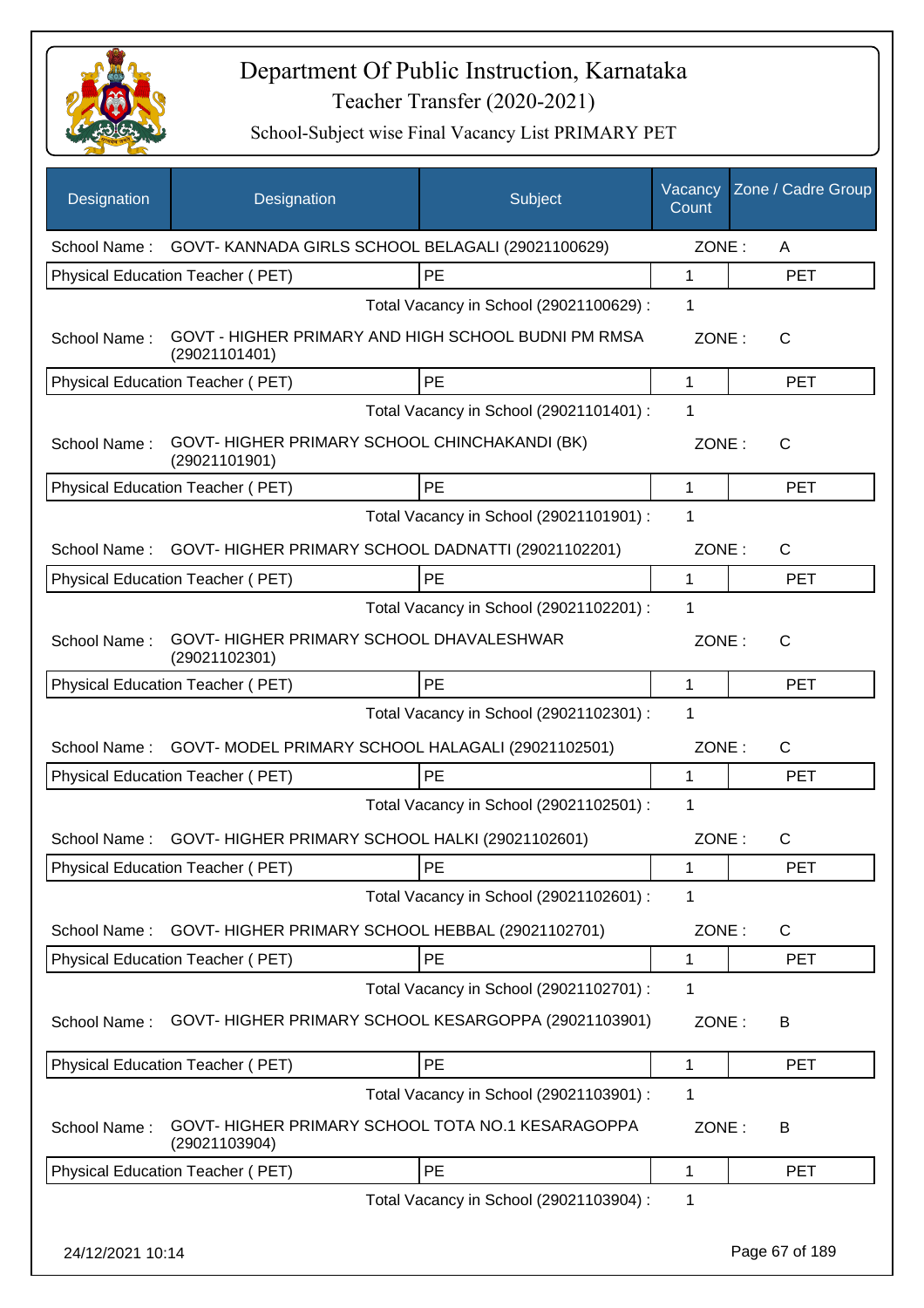

| <b>Designation</b> | Designation                                                                   | Subject                                 | Vacancy<br>Count | Zone / Cadre Group |
|--------------------|-------------------------------------------------------------------------------|-----------------------------------------|------------------|--------------------|
| School Name:       | GOVT- GIRLS HIGHER PRIMARY SCHOOL LOKAPUR<br>(29021104303)                    |                                         | ZONE:            | Α                  |
|                    | Physical Education Teacher (PET)                                              | PE                                      | 1                | <b>PET</b>         |
|                    |                                                                               | Total Vacancy in School (29021104303) : | 1                |                    |
| School Name:       | GOVT- HIGHER PRIMARY SCHOOL AND HIGH SCHOOL<br>MACHAKNUR (RMSA) (29021104401) |                                         | ZONE:            | $\mathsf{C}$       |
|                    | Physical Education Teacher (PET)                                              | PE                                      | 1                | <b>PET</b>         |
|                    |                                                                               | Total Vacancy in School (29021104401) : | 1                |                    |
| School Name:       | GOVT-HIGHER PRIMARY SCHOOL MADHABHAVI (29021104501)                           |                                         | ZONE:            | C                  |
|                    | Physical Education Teacher (PET)                                              | PE                                      | 1                | <b>PET</b>         |
|                    |                                                                               | Total Vacancy in School (29021104501) : | 1                |                    |
| School Name:       | GOVT-HIGHER PRIMARY SCHOOL MARAPUR (29021105206)                              |                                         | ZONE:            | $\mathsf{C}$       |
|                    | Physical Education Teacher (PET)                                              | PE                                      | $\mathbf{1}$     | <b>PET</b>         |
|                    |                                                                               | Total Vacancy in School (29021105206) : | 1                |                    |
| School Name:       | GOVT- HIGHER PRIMARY SCHOOL METAGUDD (29021105501)                            |                                         | ZONE:            | C                  |
|                    | Physical Education Teacher (PET)                                              | PE                                      | 1                | <b>PET</b>         |
|                    |                                                                               | Total Vacancy in School (29021105501) : | 1                |                    |
| School Name:       | GOVT- HIGHER PRIMARY SCHOOL AND HIGH SCHOOL<br>MUDDAPUR (RMSA) (29021105701)  |                                         | ZONE:            | C                  |
|                    | Physical Education Teacher (PET)                                              | PE                                      | 1                | <b>PET</b>         |
|                    |                                                                               | Total Vacancy in School (29021105701) : | 1                |                    |
| School Name:       | GOVT-HIGHER PRIMARY SCHOOL NAGARAL (29021106101)                              |                                         | ZONE:            | $\mathsf{C}$       |
|                    | Physical Education Teacher (PET)                                              | PE                                      | 1                | <b>PET</b>         |
|                    |                                                                               | Total Vacancy in School (29021106101) : | 1                |                    |
| School Name:       | GOVT- HIGHER PRIMARY SCHOOL NINGAPUR (29021106301)                            |                                         | ZONE:            | C                  |
|                    | Physical Education Teacher (PET)                                              | PE                                      | 1                | <b>PET</b>         |
|                    |                                                                               | Total Vacancy in School (29021106301) : | 1                |                    |
| School Name:       | GOVT-MODEL PRIMARY SCHOOL SHIROL (29021107001)                                |                                         | ZONE:            | C                  |
|                    | Physical Education Teacher (PET)                                              | PE                                      | 1                | PET                |
|                    |                                                                               | Total Vacancy in School (29021107001) : | 1                |                    |
| School Name:       | GOVT- HIGHER PRIMARY SCHOOL UTTUR VILLAGE (29021107305)                       |                                         | ZONE:            | C                  |
|                    | Physical Education Teacher (PET)                                              | PE                                      | 1                | <b>PET</b>         |
|                    |                                                                               | Total Vacancy in School (29021107305) : | 1                |                    |
| 24/12/2021 10:14   |                                                                               |                                         |                  | Page 68 of 189     |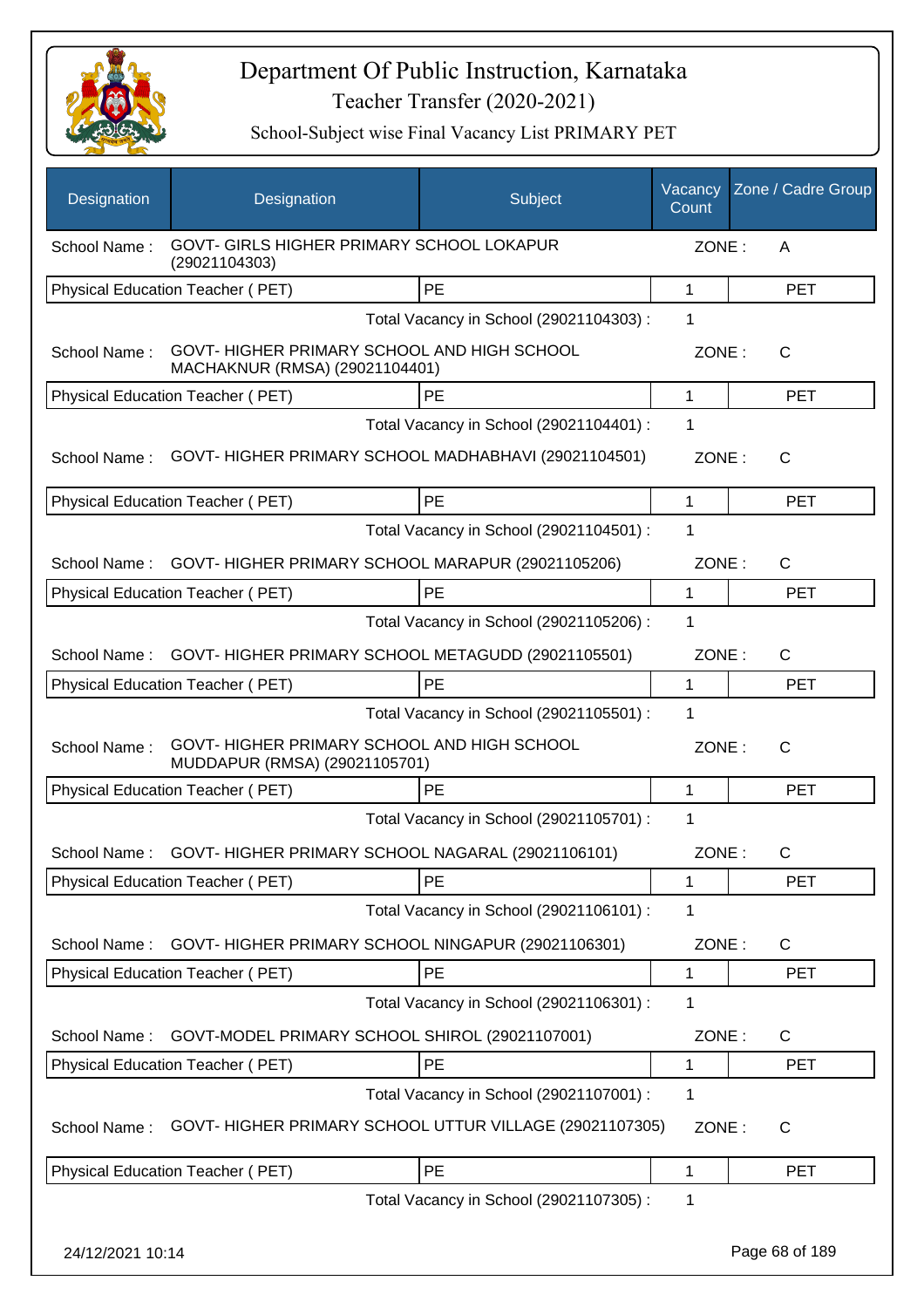

| Designation      | Designation                                                             | Subject                                               | Vacancy<br>Count | Zone / Cadre Group |
|------------------|-------------------------------------------------------------------------|-------------------------------------------------------|------------------|--------------------|
| School Name:     |                                                                         | GOVT- HIGHER PRIMARY SCHOOL VANTAGODI (29021107501)   | ZONE:            | $\mathsf{C}$       |
|                  | Physical Education Teacher (PET)                                        | PE                                                    | 1                | <b>PET</b>         |
|                  |                                                                         | Total Vacancy in School (29021107501) :               | 1                |                    |
| School Name:     | GOVT-HIGHER PRIMARY SCHOOL HALAGALI (DPEP)<br>(29021107705)             |                                                       | ZONE:            | $\mathsf{C}$       |
|                  | Physical Education Teacher (PET)                                        | PE                                                    | 1                | <b>PET</b>         |
|                  |                                                                         | Total Vacancy in School (29021107705) :               | 1                |                    |
| School Name:     | PRIMARY SCHOOL YADAHALLI (29021107707)                                  | KARNATAKA PUBLIC SCHOOLS GOVT- S B HORATTI MODEL      | ZONE:            | C                  |
|                  | Physical Education Teacher (PET)                                        | PE                                                    | 1                | <b>PET</b>         |
|                  |                                                                         | Total Vacancy in School (29021107707) :               | 1                |                    |
| School Name:     | (29021111901)                                                           | GOVT- HIGHER PRIMARY SCHOOL KEB COLONY MAHALINGAPUR   | ZONE:            | A                  |
|                  | Physical Education Teacher (PET)                                        | PE                                                    | $\mathbf 1$      | <b>PET</b>         |
|                  |                                                                         | Total Vacancy in School (29021111901) :               | 1                |                    |
| School Name:     |                                                                         | GOVT- MODEL PRIMARY SCHOOL MAHALINGAPUR (29021112205) | ZONE:            | A                  |
|                  | Physical Education Teacher (PET)                                        | PE                                                    | 1                | <b>PET</b>         |
|                  |                                                                         | Total Vacancy in School (29021112205) :               | 1                |                    |
| School Name:     | GOVT- MODEL PRIMARY SCHOOL BASAVA NAGAR,<br>MAHALINGAPUR (29021112902)  |                                                       | ZONE:            | A                  |
|                  | Physical Education Teacher (PET)                                        | PE                                                    | 1                | <b>PET</b>         |
|                  |                                                                         | Total Vacancy in School (29021112902) :               | 1                |                    |
| School Name:     | GOVT- HIGHER PRIMARY SCHOOL KENGERI MADDI<br>MAHALINGAPUR (29021113001) |                                                       | ZONE:            | A                  |
|                  | Physical Education Teacher (PET)                                        | PE                                                    | 1                | <b>PET</b>         |
|                  |                                                                         | Total Vacancy in School (29021113001) :               | 1                |                    |
| School Name:     | GOVT- HIGHER PRIMARY SCHOOL BUNDI PD (29021113201)                      |                                                       | ZONE:            | A                  |
|                  | Physical Education Teacher (PET)                                        | PE                                                    | 1                | <b>PET</b>         |
|                  |                                                                         | Total Vacancy in School (29021113201) :               | 1                |                    |
| School Name:     | GOVT- HIGHER PRIMARY SCHOOL BALLUR PUNAR VASATI<br>KENDRA (29021114012) |                                                       | ZONE:            | B                  |
|                  | Physical Education Teacher (PET)                                        | PE                                                    | 1                | <b>PET</b>         |
|                  |                                                                         | Total Vacancy in School (29021114012) :               | 1                |                    |
|                  |                                                                         | Total Vacancy in Taluka (290211) :                    | 33               |                    |
| District Name:   | VIJAYAPURA (2903)                                                       |                                                       |                  |                    |
| 24/12/2021 10:14 |                                                                         |                                                       |                  | Page 69 of 189     |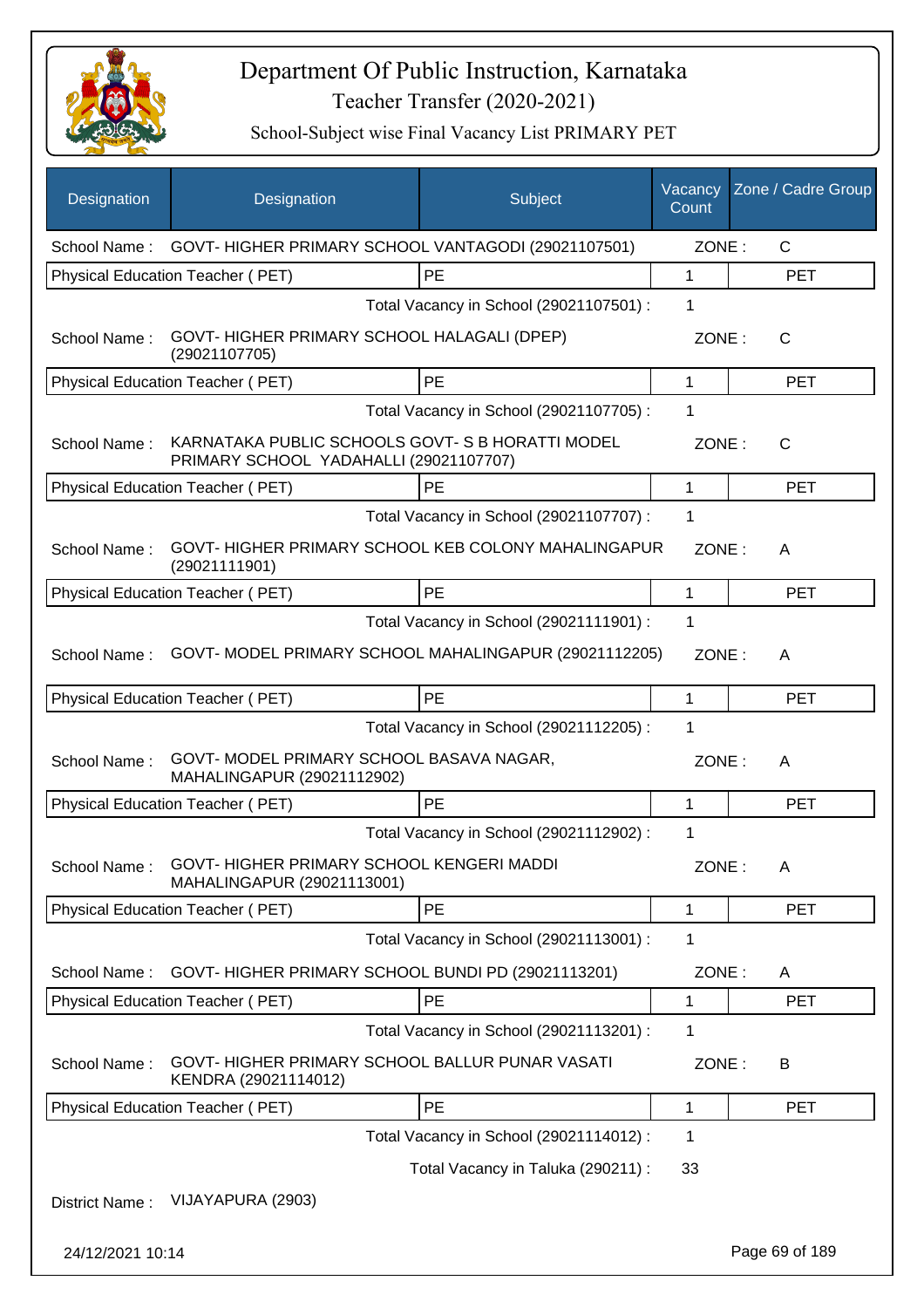

| Designation      | Designation                            | Subject                                 | Vacancy<br>Count | Zone / Cadre Group |
|------------------|----------------------------------------|-----------------------------------------|------------------|--------------------|
| Taluka Name:     | BASAVAN BAGEWADI (290303)              |                                         |                  |                    |
| School Name:     | GOVT KBHPS BENAL NH 13 (29030301502)   |                                         | ZONE:            | C                  |
|                  | Physical Education Teacher (PET)       | PE                                      | 1                | <b>PET</b>         |
|                  |                                        | Total Vacancy in School (29030301502) : | 1                |                    |
| School Name:     | GOVT KBHPS DINDAWAR (29030303001)      |                                         | ZONE:            | $\mathsf{C}$       |
|                  | Physical Education Teacher (PET)       | PE                                      | 1                | <b>PET</b>         |
|                  |                                        | Total Vacancy in School (29030303001) : | 1                |                    |
| School Name:     | GOVT MPS HUVINAHIPPARAGI (29030305001) |                                         | ZONE:            | C                  |
|                  | Physical Education Teacher (PET)       | PE                                      | $\mathbf{1}$     | <b>PET</b>         |
|                  |                                        | Total Vacancy in School (29030305001) : | 1                |                    |
| School Name:     | GOVT KGHPS MASUTI (29030308005)        |                                         | ZONE:            | C                  |
|                  | Physical Education Teacher (PET)       | PE                                      | 1                | <b>PET</b>         |
|                  |                                        | Total Vacancy in School (29030308005) : | $\mathbf 1$      |                    |
| School Name:     | GOVT KBHPS MANAGUR (29030309709)       |                                         | ZONE:            | A                  |
|                  | Physical Education Teacher (PET)       | PE                                      | 1                | <b>PET</b>         |
|                  |                                        | Total Vacancy in School (29030309709) : | 1                |                    |
| School Name:     | GOVT KBHPS SATIHAL (29030310601)       |                                         | ZONE:            | C                  |
|                  | Physical Education Teacher (PET)       | PE                                      | 1                | <b>PET</b>         |
|                  |                                        | Total Vacancy in School (29030310601) : | 1                |                    |
|                  |                                        | Total Vacancy in Taluka (290303):       | 6                |                    |
| Taluka Name:     | BIJAPUR RURAL (290305)                 |                                         |                  |                    |
| School Name:     | GOVT HPS ANKALAGI (29030500501)        |                                         | ZONE:            | C                  |
|                  | Physical Education Teacher (PET)       | <b>PE</b>                               | 1                | <b>PET</b>         |
|                  |                                        | Total Vacancy in School (29030500501) : | 1                |                    |
| School Name:     | GOVT HPS HALAGANI (29030503301)        |                                         | ZONE:            | B                  |
|                  | Physical Education Teacher (PET)       | <b>PE</b>                               | 1                | <b>PET</b>         |
|                  |                                        | Total Vacancy in School (29030503301) : | 1                |                    |
| School Name:     | GOVT HPS HEGDIHAL (29030503701)        |                                         | ZONE:            | B                  |
|                  | Physical Education Teacher (PET)       | PE                                      | 1                | <b>PET</b>         |
|                  |                                        | Total Vacancy in School (29030503701) : | 1                |                    |
| School Name:     | GOVT HPS HUBANUR (29030504501)         |                                         | ZONE:            | $\mathsf{C}$       |
|                  | Physical Education Teacher (PET)       | PE                                      | 1                | <b>PET</b>         |
| 24/12/2021 10:14 |                                        |                                         |                  | Page 70 of 189     |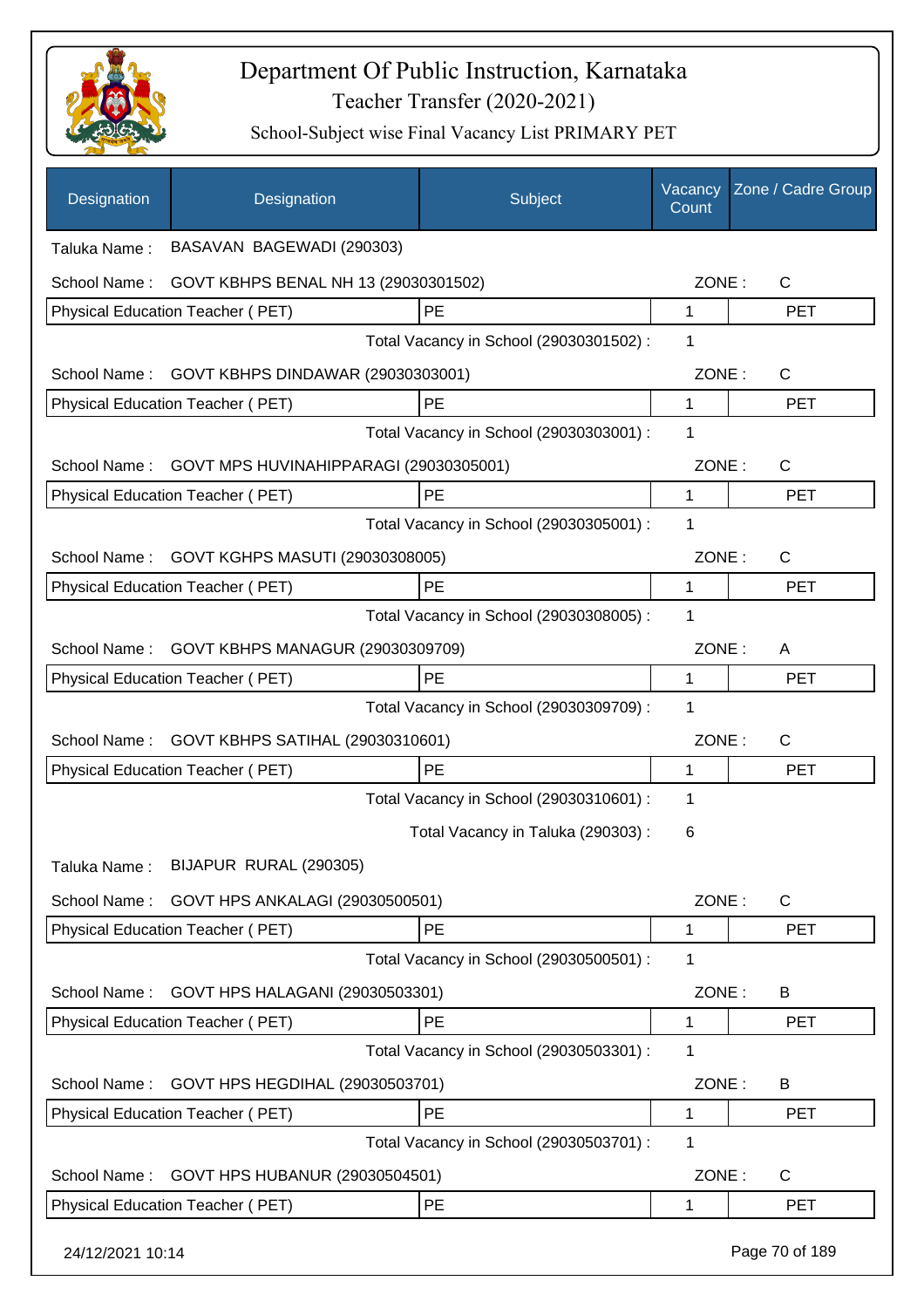

| Designation      | Designation                                                   | Subject                                 | Vacancy<br>Count | Zone / Cadre Group |
|------------------|---------------------------------------------------------------|-----------------------------------------|------------------|--------------------|
|                  |                                                               | Total Vacancy in School (29030504501) : | 1                |                    |
| School Name:     | GOVT KBHPS MADHABHAVI LT 2 (29030507705)                      |                                         | ZONE:            | B                  |
|                  | Physical Education Teacher (PET)                              | PE                                      | 1                | <b>PET</b>         |
|                  |                                                               | Total Vacancy in School (29030507705) : | 1                |                    |
| School Name:     | GOVT HPS MAKHANAPUR (29030507801)                             |                                         | ZONE:            | $\mathsf{C}$       |
|                  | Physical Education Teacher (PET)                              | PE                                      | 1                | <b>PET</b>         |
|                  |                                                               | Total Vacancy in School (29030507801) : | 1                |                    |
| School Name:     | KARNATAKA PUBLIC SCHOOLS GOVT KGHPS NAGATHAN<br>(29030508302) |                                         | ZONE:            | $\mathsf{C}$       |
|                  | Physical Education Teacher (PET)                              | PE                                      | 1                | <b>PET</b>         |
|                  |                                                               | Total Vacancy in School (29030508302) : | 1                |                    |
| School Name:     | GOVT HPS NIDONI (29030508601)                                 |                                         | ZONE:            | $\mathsf{C}$       |
|                  | Physical Education Teacher (PET)                              | PE                                      | 1                | <b>PET</b>         |
|                  |                                                               | Total Vacancy in School (29030508601) : | 1                |                    |
| School Name:     | GOVT HPS SHIRANAL (29030509201)                               |                                         | ZONE:            | $\mathsf{C}$       |
|                  | Physical Education Teacher (PET)                              | PE                                      | 1                | <b>PET</b>         |
|                  |                                                               | Total Vacancy in School (29030509201) : | 1                |                    |
| School Name:     | GOVT KGMPS TIKOTA (29030510102)                               |                                         | ZONE:            | A                  |
|                  | Physical Education Teacher (PET)                              | PE                                      | 1                | <b>PET</b>         |
|                  |                                                               | Total Vacancy in School (29030510102) : | 1                |                    |
| School Name:     | GOVT HPS TONASHYAL (29030510201)                              |                                         | ZONE:            | C                  |
|                  | Physical Education Teacher (PET)                              | PE                                      | 1                | <b>PET</b>         |
|                  |                                                               | Total Vacancy in School (29030510201) : | 1                |                    |
| School Name:     | GOVT HPS TORAVI (29030510301)                                 |                                         | ZONE:            | $\mathsf{C}$       |
|                  | Physical Education Teacher (PET)                              | PE                                      | 1                | <b>PET</b>         |
|                  |                                                               | Total Vacancy in School (29030510301) : | 1                |                    |
|                  |                                                               | Total Vacancy in Taluka (290305):       | 12               |                    |
| Taluka Name:     | INDI (290308)                                                 |                                         |                  |                    |
| School Name:     | GOVT KBHPS AGARKHED (29030800101)                             |                                         | ZONE:            | C                  |
|                  | Physical Education Teacher (PET)                              | PE                                      | 1                | <b>PET</b>         |
|                  |                                                               | Total Vacancy in School (29030800101) : | 1                |                    |
| School Name:     | GOVT HPS BENAKANAHALLI (29030801801)                          |                                         | ZONE:            | C                  |
|                  | Physical Education Teacher (PET)                              | PE                                      | 1                | <b>PET</b>         |
| 24/12/2021 10:14 |                                                               |                                         |                  | Page 71 of 189     |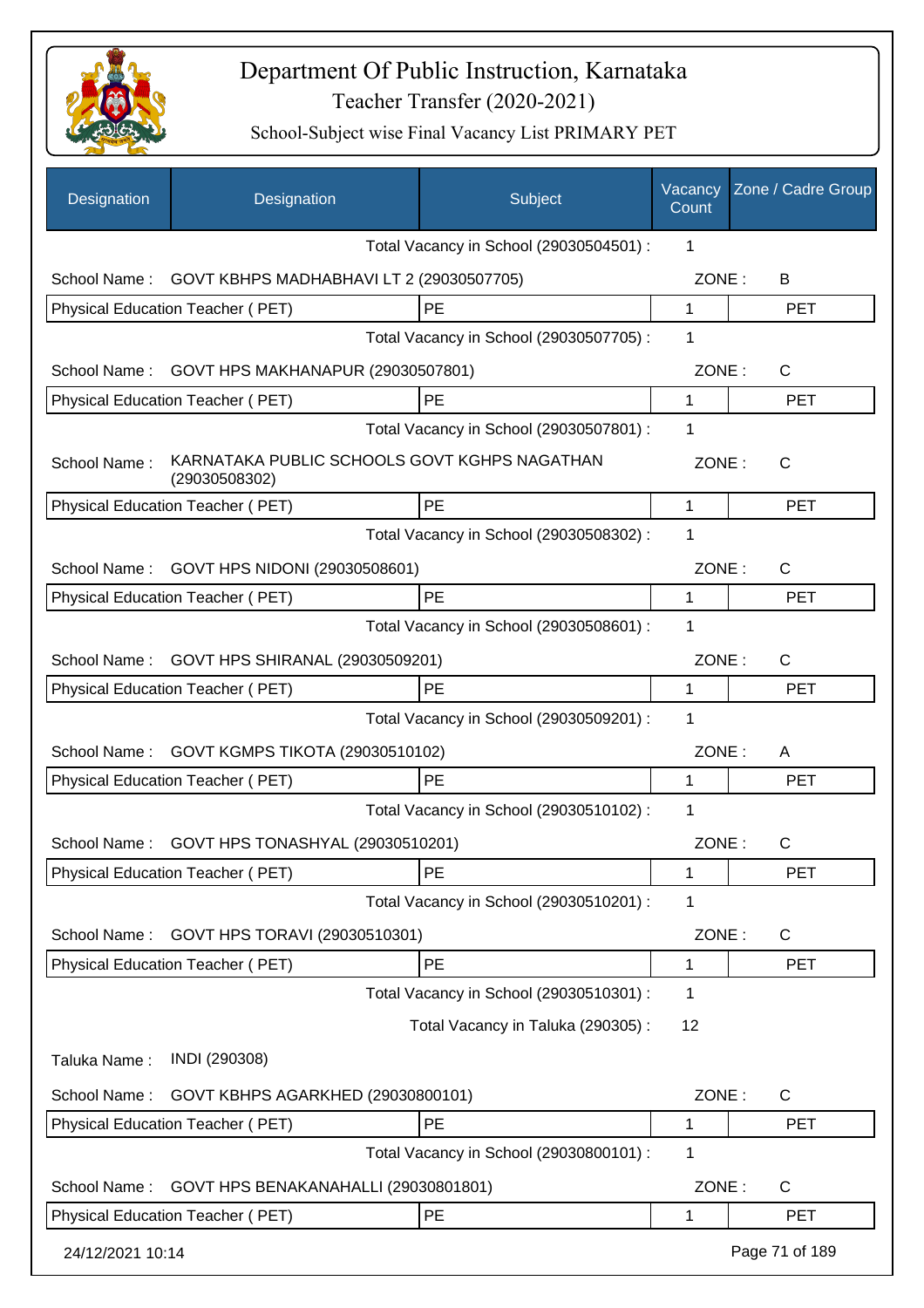

| Designation      | Designation                                | Subject                                 | Vacancy<br>Count | Zone / Cadre Group |
|------------------|--------------------------------------------|-----------------------------------------|------------------|--------------------|
|                  |                                            | Total Vacancy in School (29030801801) : | 1                |                    |
| School Name:     | GOVT KBHPS GORANAL (29030803601)           |                                         | ZONE:            | C                  |
|                  | Physical Education Teacher (PET)           | PE                                      | $\mathbf{1}$     | <b>PET</b>         |
|                  |                                            | Total Vacancy in School (29030803601) : | 1                |                    |
| School Name:     | GOVT HPS HIREBEVANUR (29030804901)         |                                         | ZONE:            | C                  |
|                  | Physical Education Teacher (PET)           | <b>PE</b>                               | 1                | <b>PET</b>         |
|                  |                                            | Total Vacancy in School (29030804901) : | 1                |                    |
| School Name:     | GOVT HPS NEW PADANUR (29030809201)         |                                         | ZONE:            | C                  |
|                  | Physical Education Teacher (PET)           | PE                                      | 1                | <b>PET</b>         |
|                  |                                            | Total Vacancy in School (29030809201) : | 1                |                    |
|                  |                                            | Total Vacancy in Taluka (290308) :      | 5                |                    |
| Taluka Name:     | MUDDEBIHAL (290310)                        |                                         |                  |                    |
| School Name:     | GOVT HPS HALLUR (29031005801)              |                                         | ZONE:            | C                  |
|                  | Physical Education Teacher (PET)           | PE                                      | 1                | <b>PET</b>         |
|                  |                                            | Total Vacancy in School (29031005801) : | 1                |                    |
| School Name:     | GOVT HPS INGALAGERI (29031007201)          |                                         | ZONE:            | C                  |
|                  | Physical Education Teacher (PET)           | PE                                      | 1                | <b>PET</b>         |
|                  |                                            | Total Vacancy in School (29031007201) : | 1                |                    |
| School Name:     | GOVT MPS KONNUR (29031009501)              |                                         | ZONE:            | C                  |
|                  | Physical Education Teacher (PET)           | <b>PE</b>                               | 1                | <b>PET</b>         |
|                  |                                            | Total Vacancy in School (29031009501) : | 1                |                    |
| School Name:     | GOVT HPS TALIKOTI A BADAVANE (29031017401) |                                         | ZONE:            | A                  |
|                  | Physical Education Teacher (PET)           | PE                                      | 1                | <b>PET</b>         |
|                  |                                            | Total Vacancy in School (29031017401) : | 1                |                    |
| School Name:     | GOVT URDU MPS TALIKOTI (29031017711)       |                                         | ZONE:            | A                  |
|                  | Physical Education Teacher (PET)           | PE                                      | 1                | <b>PET</b>         |
|                  |                                            | Total Vacancy in School (29031017711) : | 1                |                    |
| School Name:     | GOVT MPS TALIKOTI (29031017916)            |                                         | ZONE:            | A                  |
|                  | Physical Education Teacher (PET)           | PE                                      | 1                | <b>PET</b>         |
|                  |                                            | Total Vacancy in School (29031017916) : | 1                |                    |
|                  |                                            | Total Vacancy in Taluka (290310) :      | 6                |                    |
| Taluka Name:     | SINDAGI (290312)                           |                                         |                  |                    |
| 24/12/2021 10:14 |                                            |                                         |                  | Page 72 of 189     |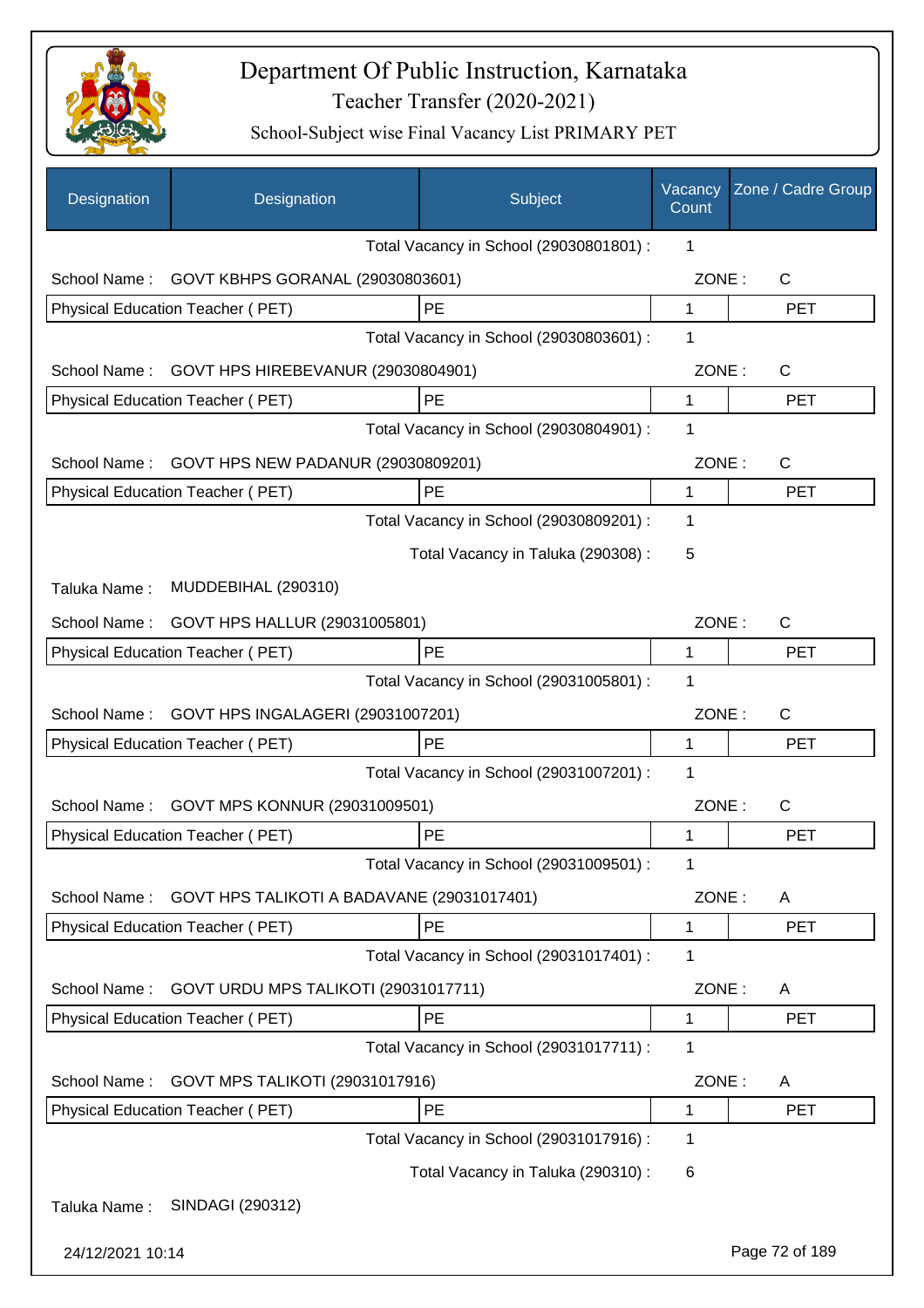

| Designation      | Designation                                                | Subject                                 | Vacancy<br>Count | Zone / Cadre Group |
|------------------|------------------------------------------------------------|-----------------------------------------|------------------|--------------------|
|                  | School Name: GOVT KGHPS BALAGANUR (29031201404)            |                                         | ZONE:            | $\mathsf{C}$       |
|                  | Physical Education Teacher (PET)                           | PE                                      | $\mathbf{1}$     | <b>PET</b>         |
|                  |                                                            | Total Vacancy in School (29031201404) : | 1                |                    |
|                  | School Name: GOVT MPS BYAKOD (29031203401)                 |                                         | ZONE:            | C                  |
|                  | Physical Education Teacher (PET)                           | PE                                      | 1                | <b>PET</b>         |
|                  |                                                            | Total Vacancy in School (29031203401) : | 1                |                    |
|                  | School Name: GHPS CHATTARKI (29031203801)                  |                                         | ZONE:            | C                  |
|                  | Physical Education Teacher (PET)                           | PE                                      | $\mathbf 1$      | <b>PET</b>         |
|                  |                                                            | Total Vacancy in School (29031203801) : | 1                |                    |
| School Name:     | GOVT MPKBS GOLAGERI (29031204901)                          |                                         | ZONE:            | $\mathsf{C}$       |
|                  | Physical Education Teacher (PET)                           | PE                                      | 1                | <b>PET</b>         |
|                  |                                                            | Total Vacancy in School (29031204901) : | 1                |                    |
| School Name:     | KARNATAKA PUBLIC SCHOOLS GHPS JALAWAD (29031207101)        |                                         | ZONE:            | $\mathsf{C}$       |
|                  | Physical Education Teacher (PET)                           | <b>PE</b>                               | 1                | <b>PET</b>         |
|                  |                                                            | Total Vacancy in School (29031207101) : | 1                |                    |
| School Name:     | GOVT HIGH SCHOOL KOKATANUR (29031208801)                   |                                         | ZONE:            | $\mathsf{C}$       |
|                  | Physical Education Teacher (PET)                           | PE                                      | 1                | <b>PET</b>         |
|                  |                                                            | Total Vacancy in School (29031208801) : | 1                |                    |
| School Name:     | GOVT KBHPS CHIKKRUGI (29031214502)                         |                                         | ZONE:            | $\mathsf{C}$       |
|                  | Physical Education Teacher (PET)                           | PE                                      | 1                | <b>PET</b>         |
|                  |                                                            | Total Vacancy in School (29031214502) : | 1                |                    |
|                  |                                                            | Total Vacancy in Taluka (290312) :      | 7                |                    |
| Taluka Name:     | CHADACHAN (290313)                                         |                                         |                  |                    |
| School Name:     | KARNATAKA PUBLIC SCHOOLS GOVT HPS BARADOL<br>(29031300301) |                                         | ZONE:            | C                  |
|                  | Physical Education Teacher (PET)                           | PE                                      | 1                | <b>PET</b>         |
|                  |                                                            | Total Vacancy in School (29031300301) : | 1                |                    |
| School Name:     | GOVT KBHPS SONAKANAHALLI (29031301901)                     |                                         | ZONE:            | C                  |
|                  | Physical Education Teacher (PET)                           | PE                                      | 1                | <b>PET</b>         |
|                  |                                                            | Total Vacancy in School (29031301901) : | 1                |                    |
| School Name:     | GOVT HPS HATTALLI (29031302401)                            |                                         | ZONE:            | C                  |
|                  | Physical Education Teacher (PET)                           | PE                                      | 1                | <b>PET</b>         |
|                  |                                                            | Total Vacancy in School (29031302401) : | 1                |                    |
| 24/12/2021 10:14 |                                                            |                                         |                  | Page 73 of 189     |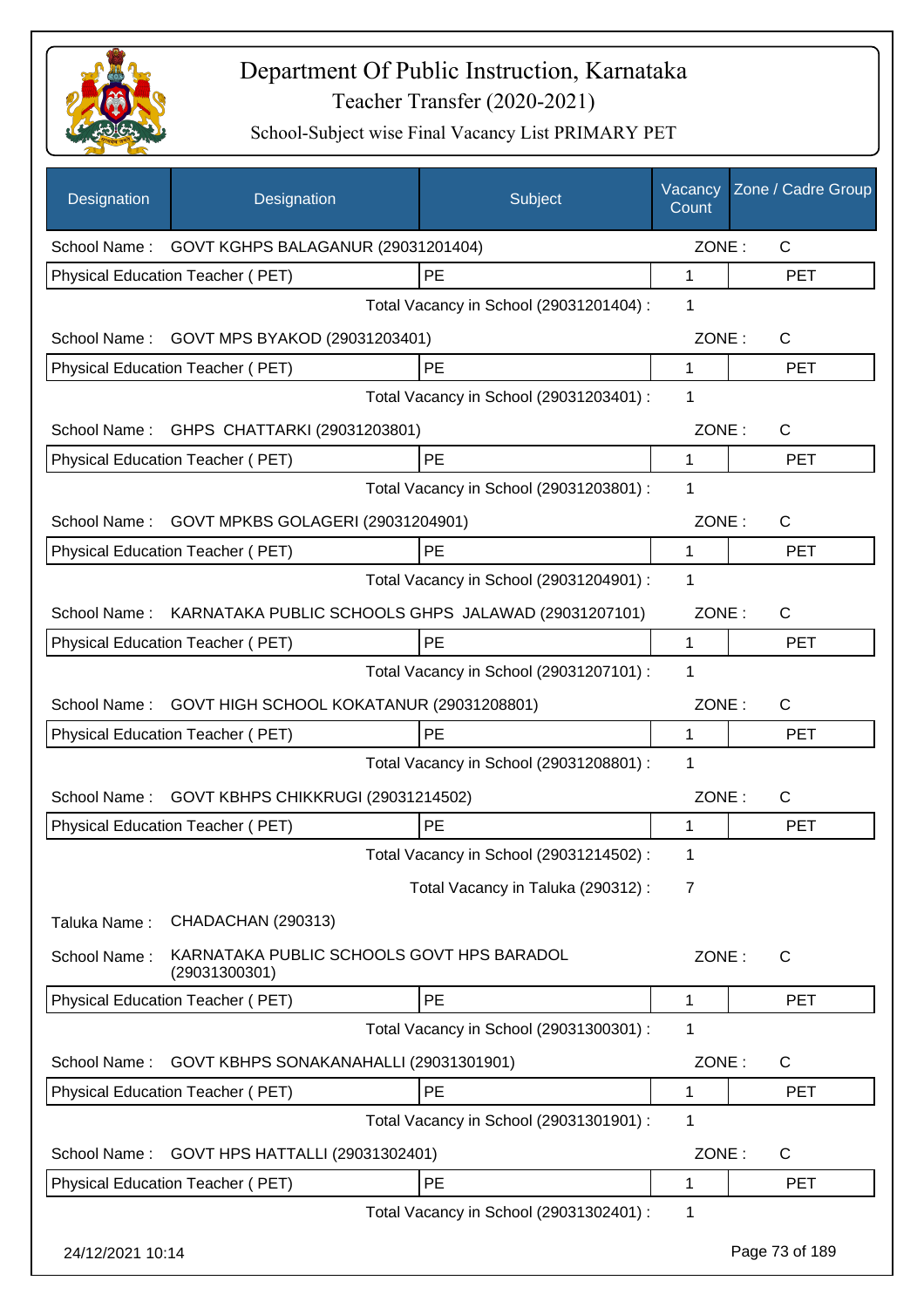

| Designation      | Designation                                   | Subject                                 | Vacancy<br>Count | Zone / Cadre Group |
|------------------|-----------------------------------------------|-----------------------------------------|------------------|--------------------|
|                  | School Name: GOVT HPS INCHAGERI (29031302801) |                                         | ZONE:            | C                  |
|                  | Physical Education Teacher (PET)              | PE                                      | 1                | <b>PET</b>         |
|                  |                                               | Total Vacancy in School (29031302801) : | 1                |                    |
| School Name:     | GOVT HPS KAPANIMBARAGI (29031303901)          |                                         | ZONE:            | C                  |
|                  | Physical Education Teacher (PET)              | PE                                      | 1                | <b>PET</b>         |
|                  |                                               | Total Vacancy in School (29031303901) : | 1                |                    |
|                  |                                               | Total Vacancy in Taluka (290313) :      | 5                |                    |
| District Name:   | GADAG (2908)                                  |                                         |                  |                    |
| Taluka Name:     | <b>MUNDARAGI (290802)</b>                     |                                         |                  |                    |
| School Name:     | GHPS KADAMPUR (29080200201)                   |                                         | ZONE:            | C                  |
|                  | Physical Education Teacher (PET)              | PE                                      | 1                | <b>PET</b>         |
|                  |                                               | Total Vacancy in School (29080200201) : | 1                |                    |
| School Name:     | GMCS JANTLI SHIRUR (29080200501)              |                                         | ZONE:            | $\mathsf{C}$       |
|                  | Physical Education Teacher (PET)              | PE                                      | 1                | <b>PET</b>         |
|                  |                                               | Total Vacancy in School (29080200501) : | 1                |                    |
| School Name:     | GHPS VENKATAPUR (29080200802)                 |                                         | ZONE:            | $\mathsf{C}$       |
|                  | Physical Education Teacher (PET)              | PE                                      | 1                | <b>PET</b>         |
|                  |                                               | Total Vacancy in School (29080200802) : | 1                |                    |
| School Name:     | GHPS DPEP DAMBAL (29080201503)                |                                         | ZONE:            | C                  |
|                  | <b>Physical Education Teacher (PET)</b>       | <b>PE</b>                               | 1                | <b>PET</b>         |
|                  |                                               | Total Vacancy in School (29080201503) : | 1                |                    |
| School Name:     | GHPS MEUNDI (29080201802)                     |                                         | ZONE:            | $\mathsf{C}$       |
|                  | Physical Education Teacher (PET)              | PE                                      | 1                | <b>PET</b>         |
|                  |                                               | Total Vacancy in School (29080201802) : | 1                |                    |
| School Name:     | GHPGS HIREWADDATTI (29080202104)              |                                         | ZONE:            | C                  |
|                  | Physical Education Teacher (PET)              | PE                                      | 1                | <b>PET</b>         |
|                  |                                               | Total Vacancy in School (29080202104) : | 1                |                    |
| School Name:     | GHPS CHIKKAWADDATTI (29080202201)             |                                         | ZONE:            | C                  |
|                  | Physical Education Teacher (PET)              | PE                                      | 1                | <b>PET</b>         |
|                  |                                               | Total Vacancy in School (29080202201) : | 1                |                    |
| School Name:     | GHPS HESARUR (29080204201)                    |                                         | ZONE:            | $\mathsf{C}$       |
|                  | Physical Education Teacher (PET)              | PE                                      | 1                | <b>PET</b>         |
| 24/12/2021 10:14 |                                               |                                         |                  | Page 74 of 189     |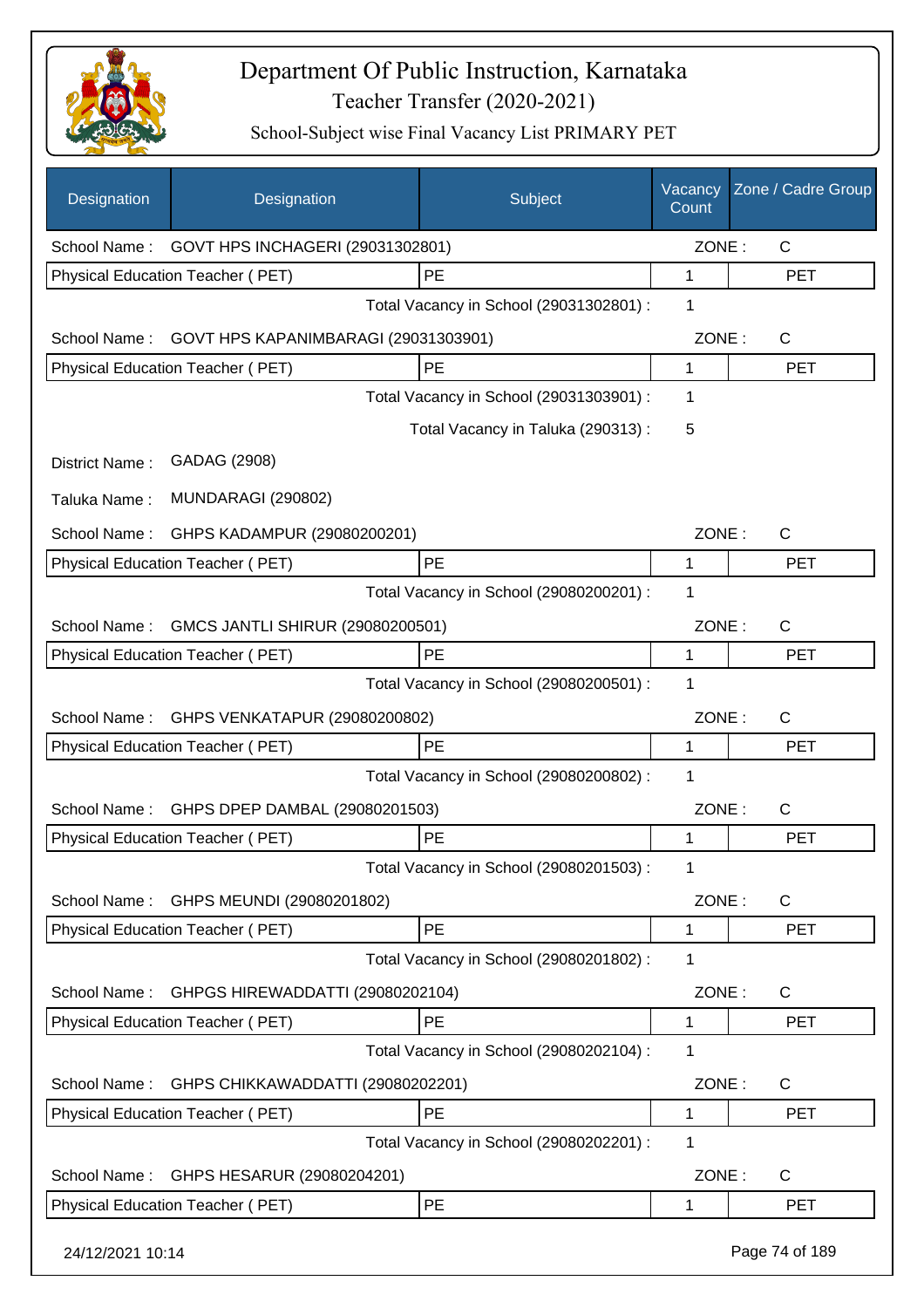

| Designation      | Designation                                        | Subject                                 | Vacancy<br>Count | Zone / Cadre Group |
|------------------|----------------------------------------------------|-----------------------------------------|------------------|--------------------|
|                  |                                                    | Total Vacancy in School (29080204201) : | 1                |                    |
| School Name:     | GHPS BIDARALLI (29080204901)                       |                                         | ZONE:            | C                  |
|                  | Physical Education Teacher (PET)                   | <b>PE</b>                               | 1                | <b>PET</b>         |
|                  |                                                    | Total Vacancy in School (29080204901) : | 1                |                    |
| School Name:     | GHPS HOSASHINGATALUR (29080205403)                 |                                         | ZONE:            | C                  |
|                  | Physical Education Teacher (PET)                   | PE                                      | 1                | <b>PET</b>         |
|                  |                                                    | Total Vacancy in School (29080205403) : | 1                |                    |
|                  |                                                    | Total Vacancy in Taluka (290802) :      | 10               |                    |
| Taluka Name:     | <b>NARAGUND (290803)</b>                           |                                         |                  |                    |
| School Name:     | GOVT HIGHER PRIMARY SCHOOL SANKADHAL (29080300102) |                                         | ZONE:            | C                  |
|                  | <b>Physical Education Teacher (PET)</b>            | <b>PE</b>                               | 1                | <b>PET</b>         |
|                  |                                                    | Total Vacancy in School (29080300102) : | 1                |                    |
| School Name:     | GHPS HIREKOPPA (29080300402)                       |                                         | ZONE:            | C                  |
|                  | Physical Education Teacher (PET)                   | PE                                      | 1                | <b>PET</b>         |
|                  |                                                    | Total Vacancy in School (29080300402) : | 1                |                    |
| School Name:     | GHPS KALLAPUR (29080302201)                        |                                         | ZONE:            | $\mathsf{C}$       |
|                  | Physical Education Teacher (PET)                   | PE                                      | 1                | <b>PET</b>         |
|                  |                                                    | Total Vacancy in School (29080302201) : | 1                |                    |
| School Name:     | GHPS BHAIRANAHATTI (29080302701)                   |                                         | ZONE:            | C                  |
|                  | Physical Education Teacher (PET)                   | PE                                      | 1                | <b>PET</b>         |
|                  |                                                    | Total Vacancy in School (29080302701) : | 1                |                    |
|                  |                                                    | Total Vacancy in Taluka (290803):       | 4                |                    |
| Taluka Name:     | RON (290804)                                       |                                         |                  |                    |
| School Name:     | GHPS HOLEMANNUR (29080400401)                      |                                         | ZONE:            | $\mathsf{C}$       |
|                  | Physical Education Teacher (PET)                   | PE                                      | 1                | <b>PET</b>         |
|                  |                                                    | Total Vacancy in School (29080400401) : | 1                |                    |
| School Name:     | GHPGS YAVAGAL (29080402203)                        |                                         | ZONE:            | C                  |
|                  | Physical Education Teacher (PET)                   | PE                                      | 1                | <b>PET</b>         |
|                  |                                                    | Total Vacancy in School (29080402203) : | 1                |                    |
| School Name:     | GHPS MALLAPUR (29080402502)                        |                                         | ZONE:            | C                  |
|                  | Physical Education Teacher (PET)                   | PE                                      | 1                | <b>PET</b>         |
|                  |                                                    | Total Vacancy in School (29080402502) : | 1                |                    |
| 24/12/2021 10:14 |                                                    |                                         |                  | Page 75 of 189     |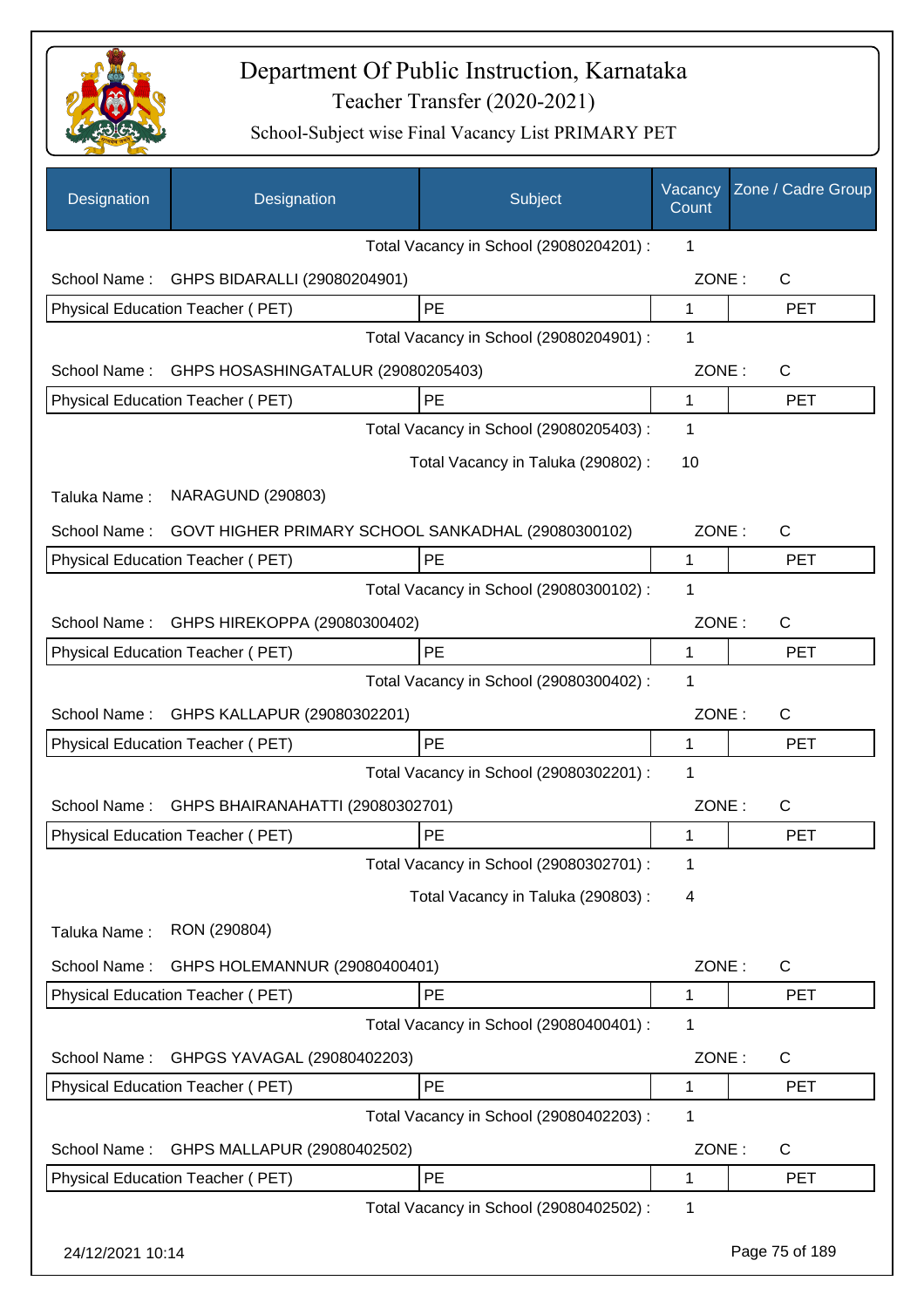

| Designation      | Designation                             | Subject                                 | Vacancy<br>Count | Zone / Cadre Group |
|------------------|-----------------------------------------|-----------------------------------------|------------------|--------------------|
| School Name:     | GMPS HIREHAL(MLA) (29080403101)         |                                         | ZONE:            | C                  |
|                  | Physical Education Teacher (PET)        | PE                                      | 1                | <b>PET</b>         |
|                  |                                         | Total Vacancy in School (29080403101) : | 1                |                    |
| School Name:     | GHPS BOMMASAGAR (29080403401)           |                                         | ZONE:            | C                  |
|                  | Physical Education Teacher (PET)        | PE                                      | $\mathbf{1}$     | <b>PET</b>         |
|                  |                                         | Total Vacancy in School (29080403401) : | 1                |                    |
| School Name:     | GHPS SHANTAGIRI (29080403502)           |                                         | ZONE:            | C                  |
|                  | Physical Education Teacher (PET)        | PE                                      | 1                | <b>PET</b>         |
|                  |                                         | Total Vacancy in School (29080403502) : | 1                |                    |
| School Name:     | GHPS KOTABAL (29080405002)              |                                         | ZONE:            | $\mathsf{C}$       |
|                  | Physical Education Teacher (PET)        | PE                                      | $\mathbf 1$      | <b>PET</b>         |
|                  |                                         | Total Vacancy in School (29080405002) : | 1                |                    |
|                  | School Name: GHPS JIGALUR (29080405801) |                                         | ZONE:            | $\mathsf{C}$       |
|                  | Physical Education Teacher (PET)        | PE                                      | 1                | <b>PET</b>         |
|                  |                                         | Total Vacancy in School (29080405801) : | 1                |                    |
| School Name:     | GHPS ITAGI (29080406003)                |                                         | ZONE:            | $\mathsf{C}$       |
|                  | Physical Education Teacher (PET)        | <b>PE</b>                               | 1                | <b>PET</b>         |
|                  |                                         | Total Vacancy in School (29080406003) : | 1                |                    |
| School Name:     | GHPS KALAKAPUR (29080407301)            |                                         | ZONE:            | $\mathsf{C}$       |
|                  | Physical Education Teacher (PET)        | PE                                      | 1                | <b>PET</b>         |
|                  |                                         | Total Vacancy in School (29080407301) : | 1                |                    |
| School Name:     | GHPS LAKKALAKATTI (29080407801)         |                                         | ZONE:            | $\mathsf{C}$       |
|                  | Physical Education Teacher (PET)        | PE                                      | 1                | <b>PET</b>         |
|                  |                                         | Total Vacancy in School (29080407801) : | 1                |                    |
| School Name:     | GHPS DINDUR (29080408601)               |                                         | ZONE:            | C                  |
|                  | Physical Education Teacher (PET)        | PE                                      | 1                | <b>PET</b>         |
|                  |                                         | Total Vacancy in School (29080408601) : | 1                |                    |
| School Name:     | GHPS RAJUR (29080408701)                |                                         | ZONE:            | B                  |
|                  | Physical Education Teacher (PET)        | PE                                      | 1                | <b>PET</b>         |
|                  |                                         | Total Vacancy in School (29080408701) : | 1                |                    |
|                  |                                         | Total Vacancy in Taluka (290804) :      | 13               |                    |
| Taluka Name:     | <b>SHIRHATTI (290805)</b>               |                                         |                  |                    |
| 24/12/2021 10:14 |                                         |                                         |                  | Page 76 of 189     |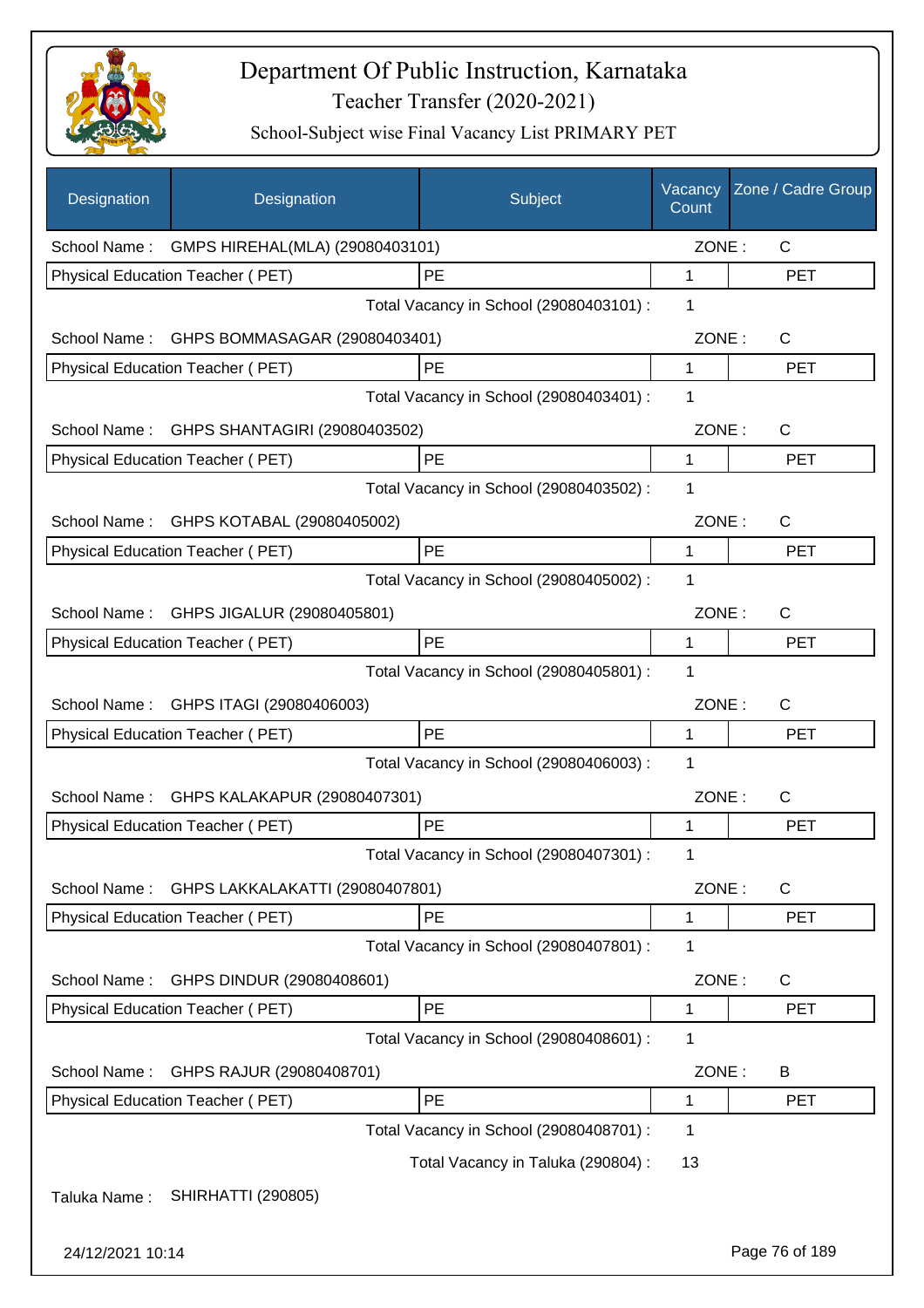

| <b>Designation</b> | Designation                                        | Subject                                 | Vacancy<br>Count | Zone / Cadre Group |
|--------------------|----------------------------------------------------|-----------------------------------------|------------------|--------------------|
|                    | School Name: GHPS HOLE ITAGI (ITAGI) (29080507802) |                                         | ZONE:            | $\mathsf{C}$       |
|                    | Physical Education Teacher (PET)                   | PE                                      | 1                | <b>PET</b>         |
|                    |                                                    | Total Vacancy in School (29080507802) : | 1                |                    |
|                    |                                                    | Total Vacancy in Taluka (290805):       | 1                |                    |
| Taluka Name:       | <b>GADAG RURAL (290806)</b>                        |                                         |                  |                    |
| School Name:       | GHPS BELAHOD (29080601001)                         |                                         | ZONE:            | C                  |
|                    | Physical Education Teacher (PET)                   | PE                                      | 1                | <b>PET</b>         |
|                    |                                                    | Total Vacancy in School (29080601001) : | 1                |                    |
| School Name:       | GHPS NEERALAGI (29080601801)                       |                                         | ZONE:            | $\mathsf{C}$       |
|                    | Physical Education Teacher (PET)                   | PE                                      | 1                | <b>PET</b>         |
|                    |                                                    | Total Vacancy in School (29080601801) : | 1                |                    |
| School Name:       | GHPS BINKADAKATTI (29080603401)                    |                                         | ZONE:            | B                  |
|                    | Physical Education Teacher (PET)                   | PE                                      | 1                | <b>PET</b>         |
|                    |                                                    | Total Vacancy in School (29080603401) : | 1                |                    |
| School Name:       | GHPS NAGAVI (29080604101)                          |                                         | ZONE:            | С                  |
|                    | Physical Education Teacher (PET)                   | PE                                      | 1                | <b>PET</b>         |
|                    |                                                    | Total Vacancy in School (29080604101) : | 1                |                    |
| School Name:       | GMPGS MULGUND (29080606102)                        |                                         | ZONE:            | A                  |
|                    | Physical Education Teacher (PET)                   | PE                                      | 1                | <b>PET</b>         |
|                    |                                                    | Total Vacancy in School (29080606102) : | 1                |                    |
|                    |                                                    | Total Vacancy in Taluka (290806):       | 5                |                    |
| District Name:     | DHARWAD (2909)                                     |                                         |                  |                    |
| Taluka Name:       | DHARWAD (290901)                                   |                                         |                  |                    |
| School Name:       | MODEL HPS GARAG (29090102801)                      |                                         | ZONE:            | C                  |
|                    | Physical Education Teacher (PET)                   | PE                                      | 1                | <b>PET</b>         |
|                    |                                                    | Total Vacancy in School (29090102801) : | 1                |                    |
| School Name:       | GHPS KANNADA GIRLS GARAG (29090102802)             |                                         | ZONE:            | C                  |
|                    | Physical Education Teacher (PET)                   | PE                                      | 1                | <b>PET</b>         |
|                    |                                                    | Total Vacancy in School (29090102802) : | 1                |                    |
| School Name:       | GHPS HALLIGERI (29090103301)                       |                                         | ZONE:            | C                  |
|                    | Physical Education Teacher (PET)                   | PE                                      | 1                | <b>PET</b>         |
|                    |                                                    | Total Vacancy in School (29090103301) : | 1                |                    |
| 24/12/2021 10:14   |                                                    |                                         |                  | Page 77 of 189     |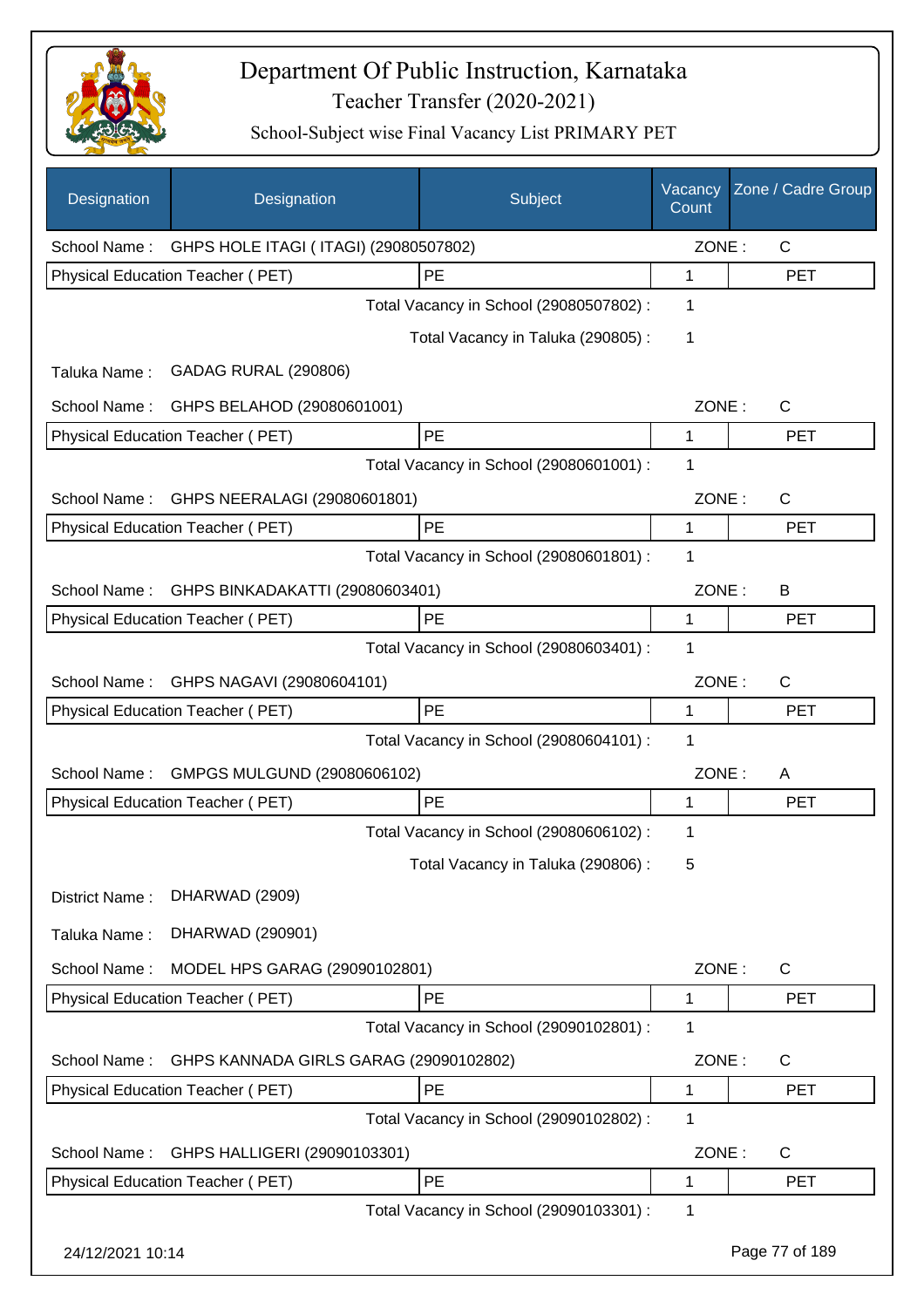

| Designation      | Designation                                                 | Subject                                 | Vacancy<br>Count | Zone / Cadre Group |
|------------------|-------------------------------------------------------------|-----------------------------------------|------------------|--------------------|
|                  | School Name: GHPS, MADANABHAVI (29090107501)                |                                         | ZONE:            | $\mathsf{C}$       |
|                  | Physical Education Teacher (PET)                            | PE                                      | 1                | <b>PET</b>         |
|                  |                                                             | Total Vacancy in School (29090107501) : | 1                |                    |
|                  | School Name: GHPS MANGALAGATTI (29090107901)                |                                         | ZONE:            | B                  |
|                  | Physical Education Teacher (PET)                            | PE                                      | 1                | <b>PET</b>         |
|                  |                                                             | Total Vacancy in School (29090107901) : | 1                |                    |
|                  | School Name: GHPS PUDAKALAKATTI-RMSA UPGRADED (29090109301) |                                         | ZONE:            | $\mathsf{C}$       |
|                  | Physical Education Teacher (PET)                            | PE                                      | 1                | <b>PET</b>         |
|                  |                                                             | Total Vacancy in School (29090109301) : | 1                |                    |
|                  | School Name: GHPS MODEL TADAKOD (29090110202)               |                                         | ZONE:            | C                  |
|                  | Physical Education Teacher (PET)                            | PE                                      | 1                | <b>PET</b>         |
|                  |                                                             | Total Vacancy in School (29090110202) : | 1                |                    |
|                  |                                                             | Total Vacancy in Taluka (290901) :      | 7                |                    |
| Taluka Name:     | <b>HUBLI (290902)</b>                                       |                                         |                  |                    |
| School Name:     | GHPS AGADI (29090200301)                                    |                                         | ZONE:            | C                  |
|                  | Physical Education Teacher (PET)                            | PE                                      | 1                | <b>PET</b>         |
|                  |                                                             | Total Vacancy in School (29090200301) : | 1                |                    |
| School Name:     | GHPS BELAGALI (29090200601)                                 |                                         | ZONE:            | B                  |
|                  | <b>Physical Education Teacher (PET)</b>                     | PE                                      | 1                | <b>PET</b>         |
|                  |                                                             | Total Vacancy in School (29090200601) : | 1                |                    |
|                  | School Name: GHPS BOMMASAMUDRA (29090201001)                |                                         | ZONE:            | B                  |
|                  | Physical Education Teacher (PET)                            | PE                                      | 1                | <b>PET</b>         |
|                  |                                                             | Total Vacancy in School (29090201001) : | 1                |                    |
| School Name:     | GHPKGS BYAHATTI (29090201202)                               |                                         | ZONE:            | B                  |
|                  | Physical Education Teacher (PET)                            | PE                                      | 1                | <b>PET</b>         |
|                  |                                                             | Total Vacancy in School (29090201202) : | 1                |                    |
| School Name:     | GHPS CHANNAPUR (29090201301)                                |                                         | ZONE:            | B                  |
|                  | Physical Education Teacher (PET)                            | PE                                      | 1                | <b>PET</b>         |
|                  |                                                             | Total Vacancy in School (29090201301) : | 1                |                    |
| School Name:     | GHPS CHEBBI (29090201501)                                   |                                         | ZONE:            | $\mathsf C$        |
|                  | Physical Education Teacher (PET)                            | PE                                      | 1                | <b>PET</b>         |
|                  |                                                             | Total Vacancy in School (29090201501) : | 1                |                    |
| 24/12/2021 10:14 |                                                             |                                         |                  | Page 78 of 189     |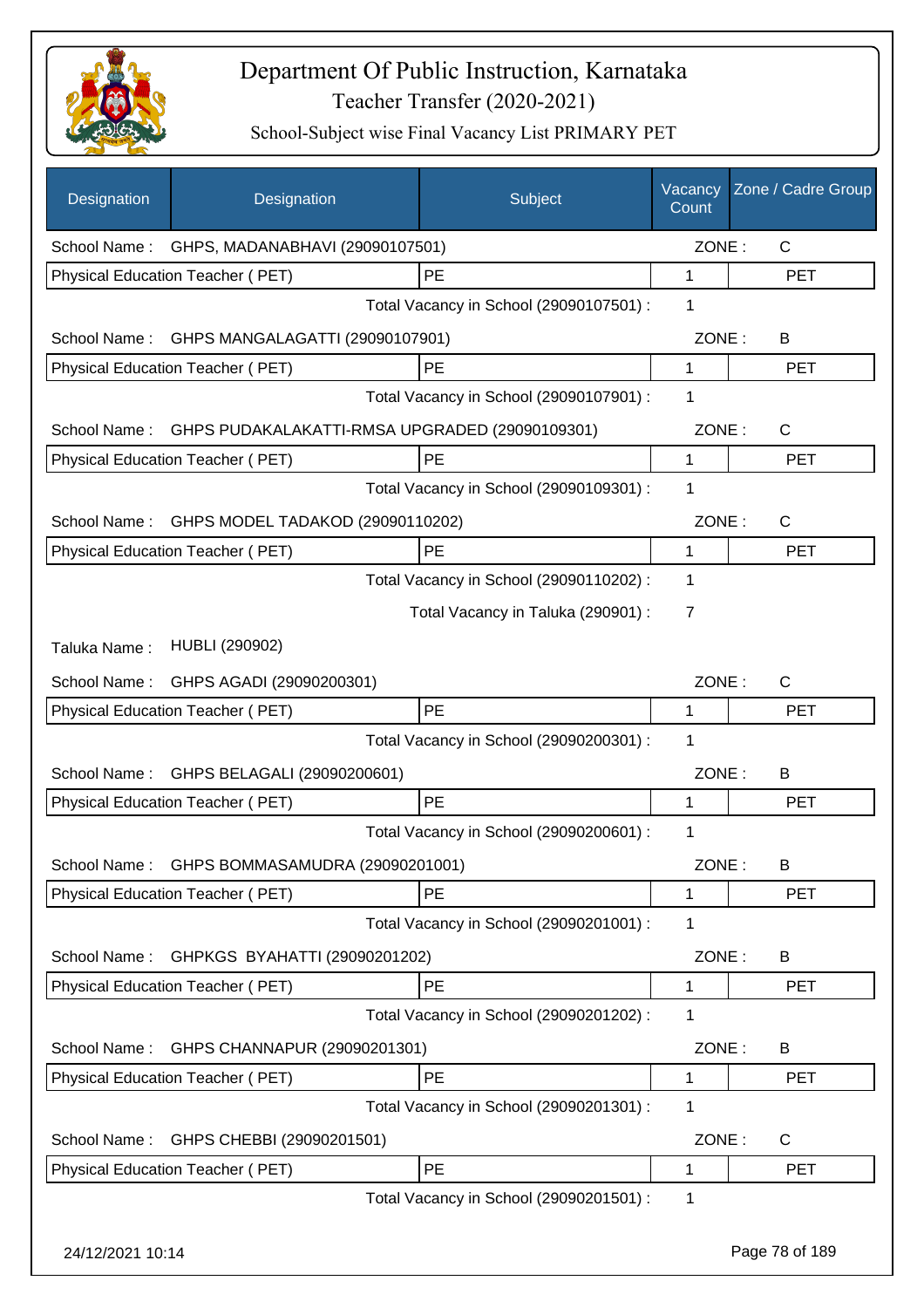

| Designation      | Designation                                               | Subject                                 | Vacancy<br>Count | Zone / Cadre Group |
|------------------|-----------------------------------------------------------|-----------------------------------------|------------------|--------------------|
|                  | School Name: GMPS INGALAHALLI (29090202401)               |                                         | ZONE:            | $\mathsf{C}$       |
|                  | Physical Education Teacher (PET)                          | PE                                      | 1                | <b>PET</b>         |
|                  |                                                           | Total Vacancy in School (29090202401) : | 1                |                    |
|                  | School Name: GHPS KIRESUR (29090202801)                   |                                         | ZONE:            | $\mathsf{C}$       |
|                  | Physical Education Teacher (PET)                          | PE                                      | 1                | <b>PET</b>         |
|                  |                                                           | Total Vacancy in School (29090202801) : | 1                |                    |
| School Name:     | GHS RMSA KURADIKERI (29090203101)                         |                                         | ZONE:            | $\mathsf{C}$       |
|                  | Physical Education Teacher (PET)                          | PE                                      | 1                | <b>PET</b>         |
|                  |                                                           | Total Vacancy in School (29090203101) : | 1                |                    |
| School Name:     | GHPS VARUR (29090205101)                                  |                                         | ZONE:            | B                  |
|                  | <b>Physical Education Teacher (PET)</b>                   | PE                                      | 1                | <b>PET</b>         |
|                  |                                                           | Total Vacancy in School (29090205101) : | 1                |                    |
|                  |                                                           | Total Vacancy in Taluka (290902) :      | 10               |                    |
| Taluka Name:     | KALGHATAGI (290903)                                       |                                         |                  |                    |
| School Name:     | GHPS B GUDIHAL (29090300802)                              |                                         | ZONE:            | C                  |
|                  | Physical Education Teacher (PET)                          | PE                                      | 1                | <b>PET</b>         |
|                  |                                                           | Total Vacancy in School (29090300802) : | 1                |                    |
| School Name:     | GHPS BENDALAGATTI (29090301301)                           |                                         | ZONE:            | C                  |
|                  | <b>Physical Education Teacher (PET)</b>                   | PE                                      | 1                | <b>PET</b>         |
|                  |                                                           | Total Vacancy in School (29090301301) : | 1                |                    |
|                  | School Name: GHPS MODEL CENTRAL G.HULAKOPPA (29090302801) |                                         | ZONE:            | C                  |
|                  | Physical Education Teacher (PET)                          | PE                                      | 1                | PET                |
|                  |                                                           | Total Vacancy in School (29090302801) : | 1                |                    |
| School Name:     | GHPS GANJIGATTI (29090303101)                             |                                         | ZONE:            | C                  |
|                  | Physical Education Teacher (PET)                          | PE                                      | 1                | <b>PET</b>         |
|                  |                                                           | Total Vacancy in School (29090303101) : | 1                |                    |
| School Name:     | GHPS HASARAMBI (29090303501)                              |                                         | ZONE:            | C                  |
|                  | Physical Education Teacher (PET)                          | <b>PE</b>                               | 1                | <b>PET</b>         |
|                  |                                                           | Total Vacancy in School (29090303501) : | 1                |                    |
| School Name:     | GHPS DPEP HULKOPPA (29090304001)                          |                                         | ZONE:            | C                  |
|                  | Physical Education Teacher (PET)                          | PE                                      | 1                | <b>PET</b>         |
|                  |                                                           | Total Vacancy in School (29090304001) : | 1                |                    |
| 24/12/2021 10:14 |                                                           |                                         |                  | Page 79 of 189     |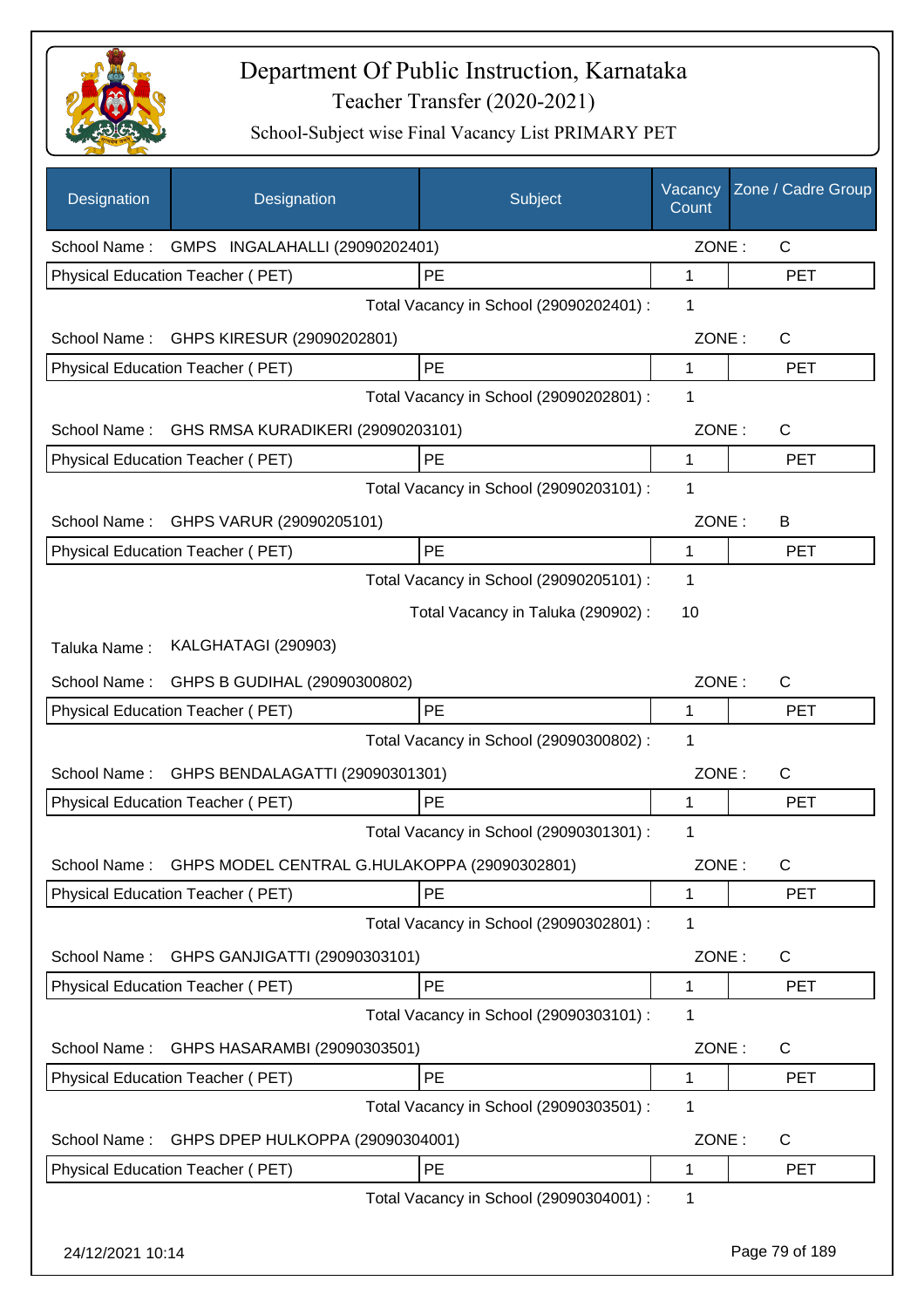

| Designation      | Designation                                      | Subject                                                | Vacancy<br>Count | Zone / Cadre Group |
|------------------|--------------------------------------------------|--------------------------------------------------------|------------------|--------------------|
|                  | School Name: GHS RMSA JINNUR (29090304301)       |                                                        | ZONE:            | $\mathsf{C}$       |
|                  | Physical Education Teacher (PET)                 | PE                                                     | 1                | <b>PET</b>         |
|                  |                                                  | Total Vacancy in School (29090304301) :                | 1                |                    |
|                  | School Name: GHPS KAMADHENU (29090304801)        |                                                        | ZONE:            | $\mathsf{C}$       |
|                  | Physical Education Teacher (PET)                 | PE                                                     | 1                | <b>PET</b>         |
|                  |                                                  | Total Vacancy in School (29090304801) :                | 1                |                    |
|                  | School Name: GHPS GIRLS MISHRIKOTI (29090305803) |                                                        | ZONE:            | B                  |
|                  | Physical Education Teacher (PET)                 | PE                                                     | 1                | <b>PET</b>         |
|                  |                                                  | Total Vacancy in School (29090305803) :                | 1                |                    |
| School Name:     | GHPS NELLIHARAVI (29090306402)                   |                                                        | ZONE:            | C                  |
|                  | Physical Education Teacher (PET)                 | <b>PE</b>                                              | 1                | <b>PET</b>         |
|                  |                                                  | Total Vacancy in School (29090306402) :                | 1                |                    |
| School Name:     | GHPS SANGADEVARAKOPPA (29090307201)              |                                                        | ZONE:            | $\mathsf{C}$       |
|                  | Physical Education Teacher (PET)                 | PE                                                     | 1                | <b>PET</b>         |
|                  |                                                  | Total Vacancy in School (29090307201) :                | 1                |                    |
| School Name:     |                                                  | G.H.P.S MODEL CENTRAL TABAKADAHONNIHALLI (29090308101) | ZONE:            | $\mathsf{C}$       |
|                  | Physical Education Teacher (PET)                 | PE                                                     | 1                | <b>PET</b>         |
|                  |                                                  | Total Vacancy in School (29090308101) :                | 1                |                    |
| School Name:     | GHPS TAVARAGERI (29090308301)                    |                                                        | ZONE:            | C                  |
|                  | Physical Education Teacher (PET)                 | <b>PE</b>                                              | 1                | <b>PET</b>         |
|                  |                                                  | Total Vacancy in School (29090308301) :                | 1                |                    |
|                  |                                                  | Total Vacancy in Taluka (290903) :                     | 13               |                    |
| Taluka Name:     | <b>KUNDAGOL (290904)</b>                         |                                                        |                  |                    |
| School Name:     | GHPS GURUVINAHALLI (29090401801)                 |                                                        | ZONE:            | $\mathsf{C}$       |
|                  | Physical Education Teacher (PET)                 | PE                                                     | 1                | <b>PET</b>         |
|                  |                                                  | Total Vacancy in School (29090401801) :                | 1                |                    |
| School Name:     | GHPS RAMANAKOPPA (29090404401)                   |                                                        | ZONE:            | C                  |
|                  | Physical Education Teacher (PET)                 | PE                                                     | 1                | <b>PET</b>         |
|                  |                                                  | Total Vacancy in School (29090404401) :                | 1                |                    |
|                  |                                                  | Total Vacancy in Taluka (290904) :                     | $\overline{2}$   |                    |
| Taluka Name:     | NAVALGUND (290905)                               |                                                        |                  |                    |
| 24/12/2021 10:14 |                                                  |                                                        |                  | Page 80 of 189     |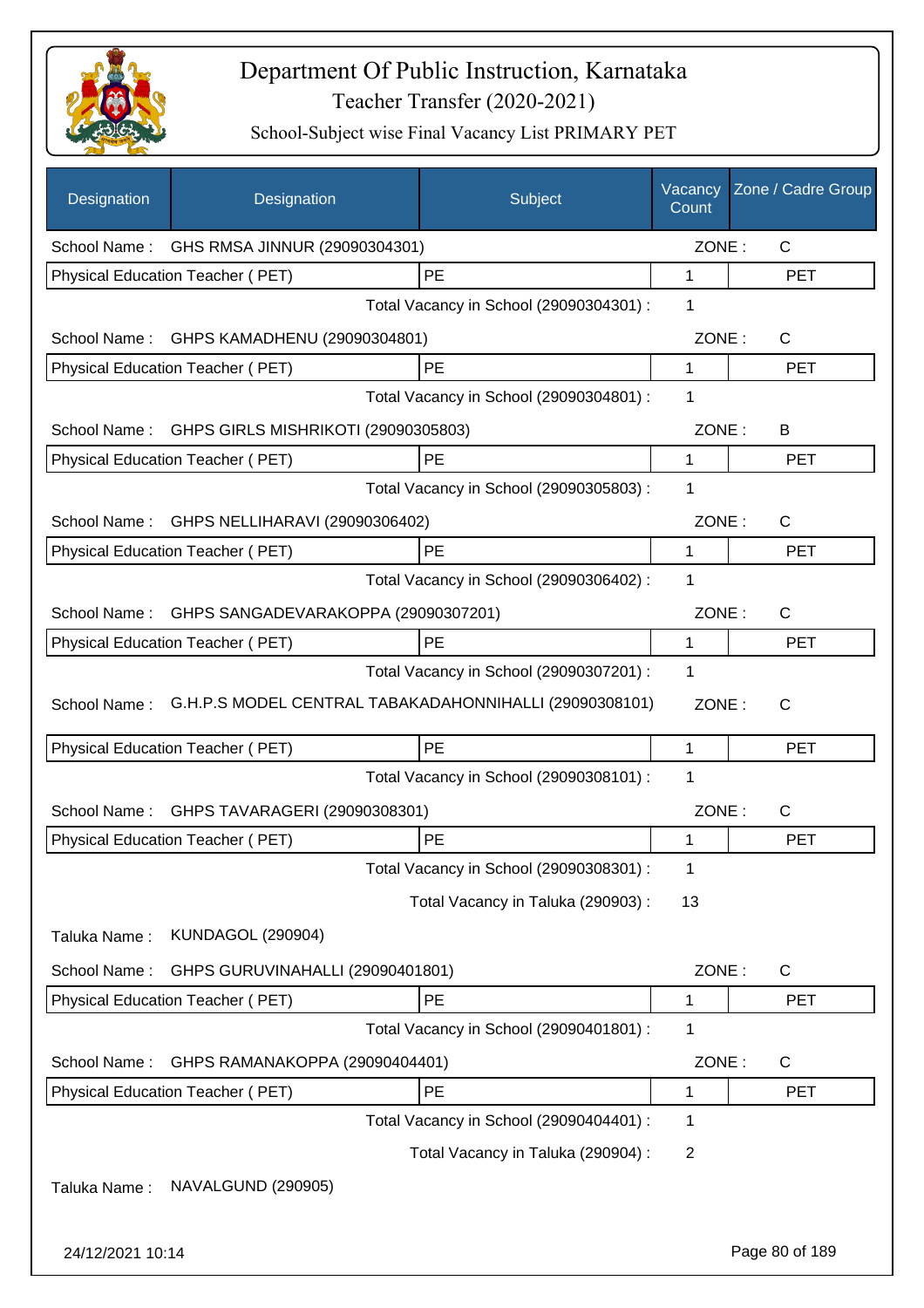

| Designation      | Designation                                                  | Subject                                 | Vacancy<br>Count | Zone / Cadre Group |
|------------------|--------------------------------------------------------------|-----------------------------------------|------------------|--------------------|
|                  | School Name: GHPS BASAPUR (29090500901)                      |                                         | ZONE:            | C                  |
|                  | Physical Education Teacher (PET)                             | PE                                      | $\mathbf{1}$     | <b>PET</b>         |
|                  |                                                              | Total Vacancy in School (29090500901) : | 1                |                    |
|                  | School Name: GHPS BELAVATAGI (29090501101)                   |                                         | ZONE:            | $\mathsf{C}$       |
|                  | Physical Education Teacher (PET)                             | PE                                      | $\mathbf 1$      | <b>PET</b>         |
|                  |                                                              | Total Vacancy in School (29090501101) : | 1                |                    |
|                  | School Name: GHPS GUMMAGOL (29090502101)                     |                                         | ZONE:            | C                  |
|                  | Physical Education Teacher (PET)                             | PE                                      | 1                | <b>PET</b>         |
|                  |                                                              | Total Vacancy in School (29090502101) : | 1                |                    |
|                  | School Name: GHPS HEBBAL (29090502501)                       |                                         | ZONE:            | C                  |
|                  | Physical Education Teacher (PET)                             | <b>PE</b>                               | 1                | <b>PET</b>         |
|                  |                                                              | Total Vacancy in School (29090502501) : | 1                |                    |
|                  | School Name: GHPS JAVOOR (29090502701)                       |                                         | ZONE:            | C                  |
|                  | Physical Education Teacher (PET)                             | PE                                      | 1                | <b>PET</b>         |
|                  |                                                              | Total Vacancy in School (29090502701) : | 1                |                    |
| School Name:     | SMT AKKAMAHADEVI B HANCHINAL GOVT HPS MORAB<br>(29090503801) |                                         | ZONE:            | C                  |
|                  | <b>Physical Education Teacher (PET)</b>                      | PE                                      | 1                | <b>PET</b>         |
|                  |                                                              | Total Vacancy in School (29090503801) : | 1                |                    |
|                  | School Name: GHPS PADESUR (29090504401)                      |                                         | ZONE:            | C                  |
|                  | Physical Education Teacher (PET)                             | PE                                      | 1                | <b>PET</b>         |
|                  |                                                              | Total Vacancy in School (29090504401) : | 1                |                    |
| School Name:     | GHPS KANNADA GIRLS SHELAVADI (29090504802)                   |                                         | ZONE:            | C                  |
|                  | Physical Education Teacher (PET)                             | <b>PE</b>                               | 1                | <b>PET</b>         |
|                  |                                                              | Total Vacancy in School (29090504802) : | 1                |                    |
| School Name:     | GHPS TALEMORAB (29090505401)                                 |                                         | ZONE:            | C                  |
|                  | Physical Education Teacher (PET)                             | PE                                      | 1                | <b>PET</b>         |
|                  |                                                              | Total Vacancy in School (29090505401) : | 1                |                    |
| School Name:     | GHPS TIRLAPUR (29090505501)                                  |                                         | ZONE:            | C                  |
|                  | Physical Education Teacher (PET)                             | PE                                      | 1                | <b>PET</b>         |
|                  |                                                              | Total Vacancy in School (29090505501) : | 1                |                    |
| School Name:     | GHPS NO. 2 ANNIGERI (29090505907)                            |                                         | ZONE:            | A                  |
|                  | Physical Education Teacher (PET)                             | PE                                      | 1                | <b>PET</b>         |
| 24/12/2021 10:14 |                                                              |                                         |                  | Page 81 of 189     |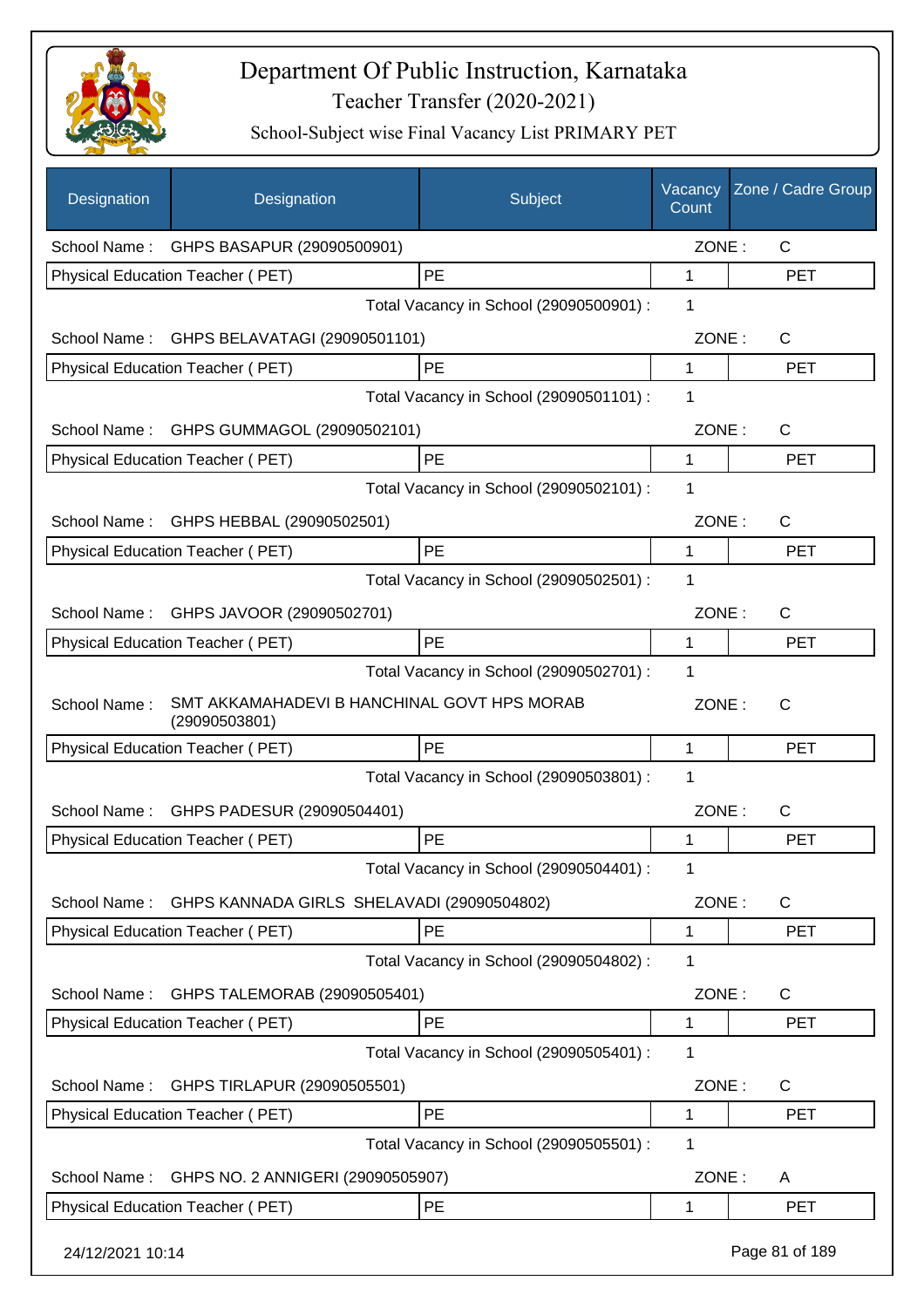

| Designation      | Designation                                         | Subject                                 | Vacancy<br>Count | Zone / Cadre Group |
|------------------|-----------------------------------------------------|-----------------------------------------|------------------|--------------------|
|                  |                                                     | Total Vacancy in School (29090505907) : | 1                |                    |
| School Name:     | GHS URDU BOYS RMSA ANNIGERI (29090505910)           |                                         | ZONE:            | A                  |
|                  | Physical Education Teacher (PET)                    | PE                                      | 1                | <b>PET</b>         |
|                  |                                                     | Total Vacancy in School (29090505910) : | 1                |                    |
|                  |                                                     | Total Vacancy in Taluka (290905):       | 12               |                    |
| District Name:   | UTTARA KANNADA (2910)                               |                                         |                  |                    |
| Taluka Name:     | <b>BHATKAL (291009)</b>                             |                                         |                  |                    |
| School Name:     | GHPS BUNDAR (29100901202)                           |                                         | ZONE:            | B                  |
|                  | Physical Education Teacher (PET)                    | PE                                      | 1                | <b>PET</b>         |
|                  |                                                     | Total Vacancy in School (29100901202) : | 1                |                    |
|                  |                                                     | Total Vacancy in Taluka (291009):       | 1                |                    |
| District Name:   | <b>HAVERI (2911)</b>                                |                                         |                  |                    |
| Taluka Name:     | <b>BYADAGI (291101)</b>                             |                                         |                  |                    |
| School Name:     | GHPS CHIKKABASUR (29110100502)                      |                                         | ZONE:            | C                  |
|                  | Physical Education Teacher (PET)                    | PE                                      | 1                | <b>PET</b>         |
|                  |                                                     | Total Vacancy in School (29110100502) : | 1                |                    |
| School Name:     | GHPS KAGINELE (29110101201)                         |                                         | ZONE:            | C                  |
|                  | Physical Education Teacher (PET)                    | PE                                      | 1                | <b>PET</b>         |
|                  |                                                     | Total Vacancy in School (29110101201) : | 1                |                    |
|                  | School Name: GHPS ALALAGERI (29110102801)           |                                         | ZONE:            | C                  |
|                  | <b>Physical Education Teacher (PET)</b>             | PE                                      | 1                | <b>PET</b>         |
|                  |                                                     | Total Vacancy in School (29110102801) : | 1                |                    |
| School Name:     | GHPS URDU BOYS SCHOOL INGALGONDI PLOT (29110103701) |                                         | ZONE:            | C                  |
|                  | Physical Education Teacher (PET)                    | PE                                      | 1                | <b>PET</b>         |
|                  |                                                     | Total Vacancy in School (29110103701) : | 1                |                    |
| School Name:     | GHPS SCHOOL AGASANAHALLI BYADAGI (29110110303)      |                                         | ZONE:            | Α                  |
|                  | Physical Education Teacher (PET)                    | PE                                      | 1                | <b>PET</b>         |
|                  |                                                     | Total Vacancy in School (29110110303) : | 1                |                    |
|                  |                                                     | Total Vacancy in Taluka (291101) :      | 5                |                    |
| Taluka Name:     | <b>HANAGAL (291105)</b>                             |                                         |                  |                    |
| School Name:     | GHPS MODEL SCHOOL AKKI-ALUR (29110500301)           |                                         | ZONE:            | C                  |
| 24/12/2021 10:14 |                                                     |                                         |                  | Page 82 of 189     |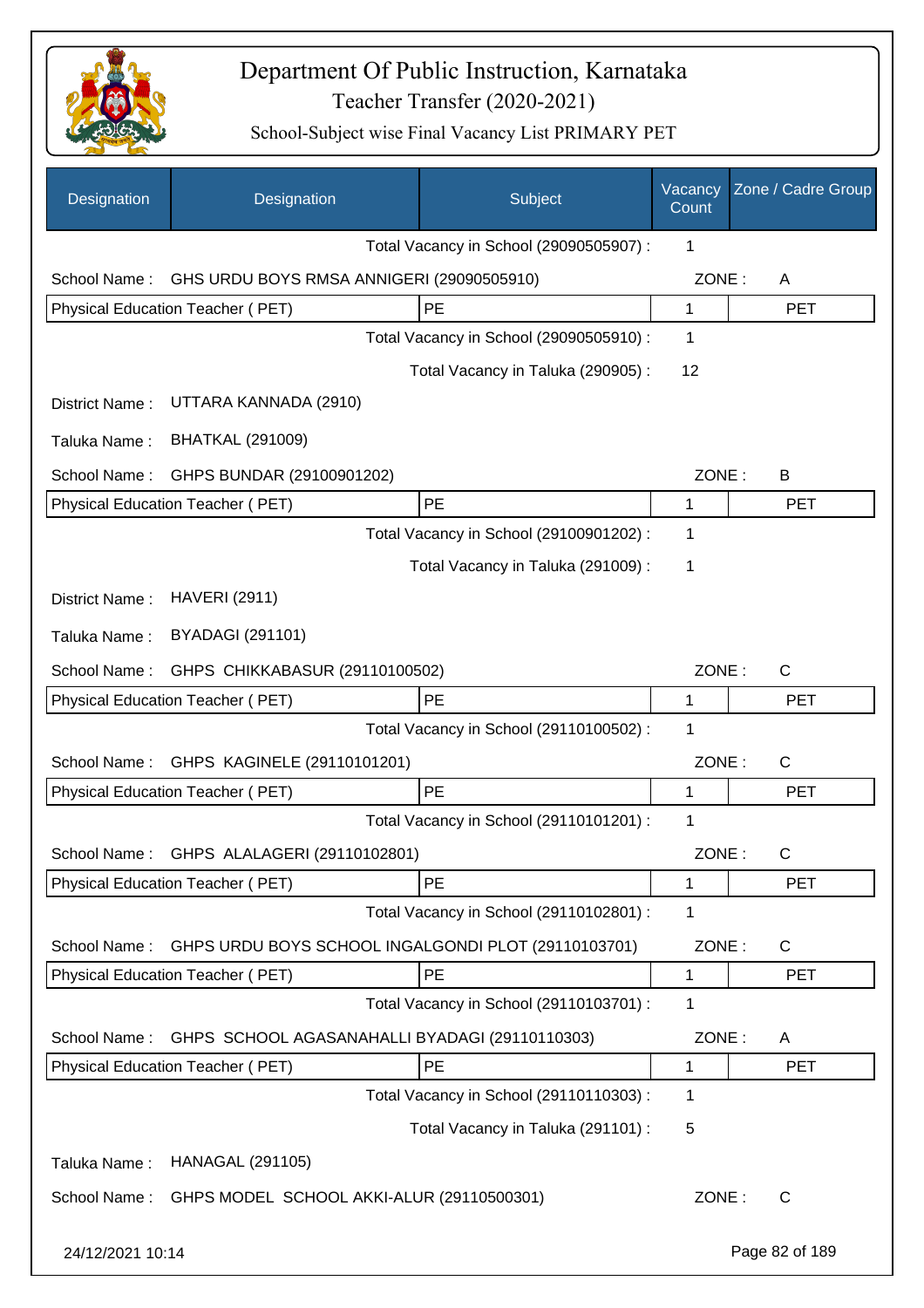

| Designation      | Designation                                  | Subject                                 | Vacancy<br>Count | Zone / Cadre Group |
|------------------|----------------------------------------------|-----------------------------------------|------------------|--------------------|
|                  | Physical Education Teacher (PET)             | <b>PE</b>                               | 1                | <b>PET</b>         |
|                  |                                              | Total Vacancy in School (29110500301) : | 1                |                    |
| School Name:     | GHPS ARALESHWARA (29110500701)               |                                         | ZONE:            | C                  |
|                  | Physical Education Teacher (PET)             | PE                                      | 1                | <b>PET</b>         |
|                  |                                              | Total Vacancy in School (29110500701) : | 1                |                    |
| School Name:     | GHPS BALAMBEED (29110501501)                 |                                         | ZONE:            | $\mathsf C$        |
|                  | Physical Education Teacher (PET)             | PE                                      | 1                | <b>PET</b>         |
|                  |                                              | Total Vacancy in School (29110501501) : | 1                |                    |
|                  | School Name: GHPS BAMMANAHALLI (29110502302) |                                         | ZONE:            | C                  |
|                  | Physical Education Teacher (PET)             | <b>PE</b>                               | 1                | <b>PET</b>         |
|                  |                                              | Total Vacancy in School (29110502302) : | 1                |                    |
| School Name:     | GHPS HAVANAGI (29110505501)                  |                                         | ZONE:            | $\mathsf{C}$       |
|                  | Physical Education Teacher (PET)             | PE                                      | 1                | <b>PET</b>         |
|                  |                                              | Total Vacancy in School (29110505501) : | 1                |                    |
|                  | School Name: GHPS HIREHULLAL (29110505801)   |                                         | ZONE:            | C                  |
|                  | Physical Education Teacher (PET)             | <b>PE</b>                               | 1                | <b>PET</b>         |
|                  |                                              | Total Vacancy in School (29110505801) : | $\mathbf 1$      |                    |
| School Name:     | GHPS KELAVARAKOPPA (29110508901)             |                                         | ZONE:            | C                  |
|                  | Physical Education Teacher (PET)             | PE                                      | 1                | PET                |
|                  |                                              | Total Vacancy in School (29110508901) : | 1                |                    |
|                  |                                              |                                         |                  |                    |
| School Name:     | GHPS KUSANUR (29110509701)                   |                                         | ZONE:            | C.                 |
|                  | Physical Education Teacher (PET)             | PE                                      | 1                | <b>PET</b>         |
|                  |                                              | Total Vacancy in School (29110509701) : | 1                |                    |
| School Name:     | GHPS MAKARAVALLI (29110509901)               |                                         | ZONE:            | C                  |
|                  | Physical Education Teacher (PET)             | PE                                      | 1                | <b>PET</b>         |
|                  |                                              | Total Vacancy in School (29110509901) : | 1                |                    |
| School Name:     | GHPS MASANAKATTI (29110510501)               |                                         | ZONE:            | C                  |
|                  | Physical Education Teacher (PET)             | PE                                      | 1                | <b>PET</b>         |
|                  |                                              | Total Vacancy in School (29110510501) : | 1                |                    |
| School Name:     | GHPS NAREGAL (29110510901)                   |                                         | ZONE:            | $\mathsf{C}$       |
|                  | Physical Education Teacher (PET)             | PE                                      | 1                | <b>PET</b>         |
|                  |                                              | Total Vacancy in School (29110510901) : | 1                |                    |
|                  |                                              |                                         |                  |                    |
| 24/12/2021 10:14 |                                              |                                         |                  | Page 83 of 189     |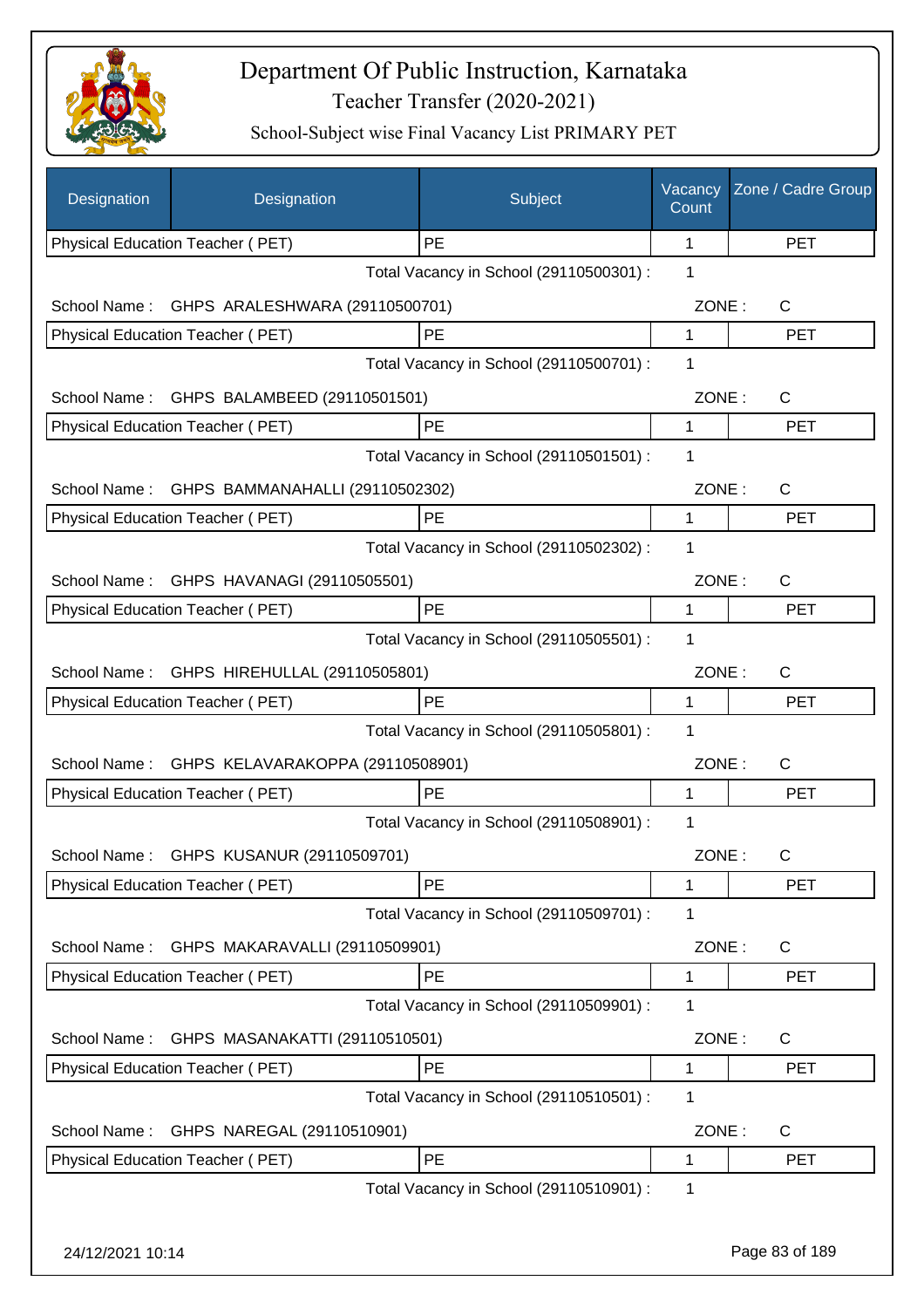

| Designation  | Designation                                         | Subject                                 | Vacancy<br>Count | Zone / Cadre Group |
|--------------|-----------------------------------------------------|-----------------------------------------|------------------|--------------------|
|              | School Name: GHPS SURALESHWAR (29110512801)         |                                         | ZONE:            | B                  |
|              | Physical Education Teacher (PET)                    | PE                                      | 1                | <b>PET</b>         |
|              |                                                     | Total Vacancy in School (29110512801) : | 1                |                    |
|              | School Name: GOVT GHPS URDU TILAVALLI (29110512903) |                                         | ZONE:            | $\mathsf{C}$       |
|              | Physical Education Teacher (PET)                    | PE                                      | $\mathbf{1}$     | <b>PET</b>         |
|              |                                                     | Total Vacancy in School (29110512903) : | 1                |                    |
|              | School Name: GHPS MARANABEED (29110517101)          |                                         | ZONE:            | C                  |
|              | Physical Education Teacher (PET)                    | PE                                      | 1                | <b>PET</b>         |
|              |                                                     | Total Vacancy in School (29110517101) : | 1                |                    |
| School Name: | GOVT GHPS URDU DARGA HANGAL (29110518201)           |                                         | ZONE:            | A                  |
|              | Physical Education Teacher (PET)                    | PE                                      | 1                | <b>PET</b>         |
|              |                                                     | Total Vacancy in School (29110518201) : | 1                |                    |
|              |                                                     | Total Vacancy in Taluka (291105):       | 15               |                    |
| Taluka Name: | HAVERI (291106)                                     |                                         |                  |                    |
|              | School Name: GHPS BASAPUR (29110600301)             |                                         | ZONE:            | C                  |
|              | Physical Education Teacher (PET)                    | PE                                      | 1                | <b>PET</b>         |
|              |                                                     | Total Vacancy in School (29110600301) : | 1                |                    |
| School Name: | GHPS BELAVIGI (29110600402)                         |                                         | ZONE:            | C                  |
|              | Physical Education Teacher (PET)                    | PE                                      | 1                | <b>PET</b>         |
|              |                                                     | Total Vacancy in School (29110600402) : | 1                |                    |
|              | School Name: HPUBS DEVAGIRI (29110600501)           |                                         | ZONE:            | B                  |
|              | Physical Education Teacher (PET)                    | PE                                      | 1                | <b>PET</b>         |
|              |                                                     | Total Vacancy in School (29110600501) : | 1                |                    |
| School Name: | GHPS GUTTAL TANDA (29110600701)                     |                                         | ZONE:            | A                  |
|              | Physical Education Teacher (PET)                    | PE                                      | 1                | <b>PET</b>         |
|              |                                                     | Total Vacancy in School (29110600701) : | 1                |                    |
| School Name: | GOVT MODEL PRIMARY SCHOOL GUTTAL (29110600702)      |                                         | ZONE:            | A                  |
|              | Physical Education Teacher (PET)                    | PE                                      | 1                | <b>PET</b>         |
|              |                                                     | Total Vacancy in School (29110600702) : | 1                |                    |
| School Name: | GHPS KAN BOYS SCHOOL HANDIGANUR (29110601004)       |                                         | ZONE:            | C                  |
|              | Physical Education Teacher (PET)                    | PE                                      | 1                | <b>PET</b>         |
|              |                                                     | Total Vacancy in School (29110601004) : | 1                |                    |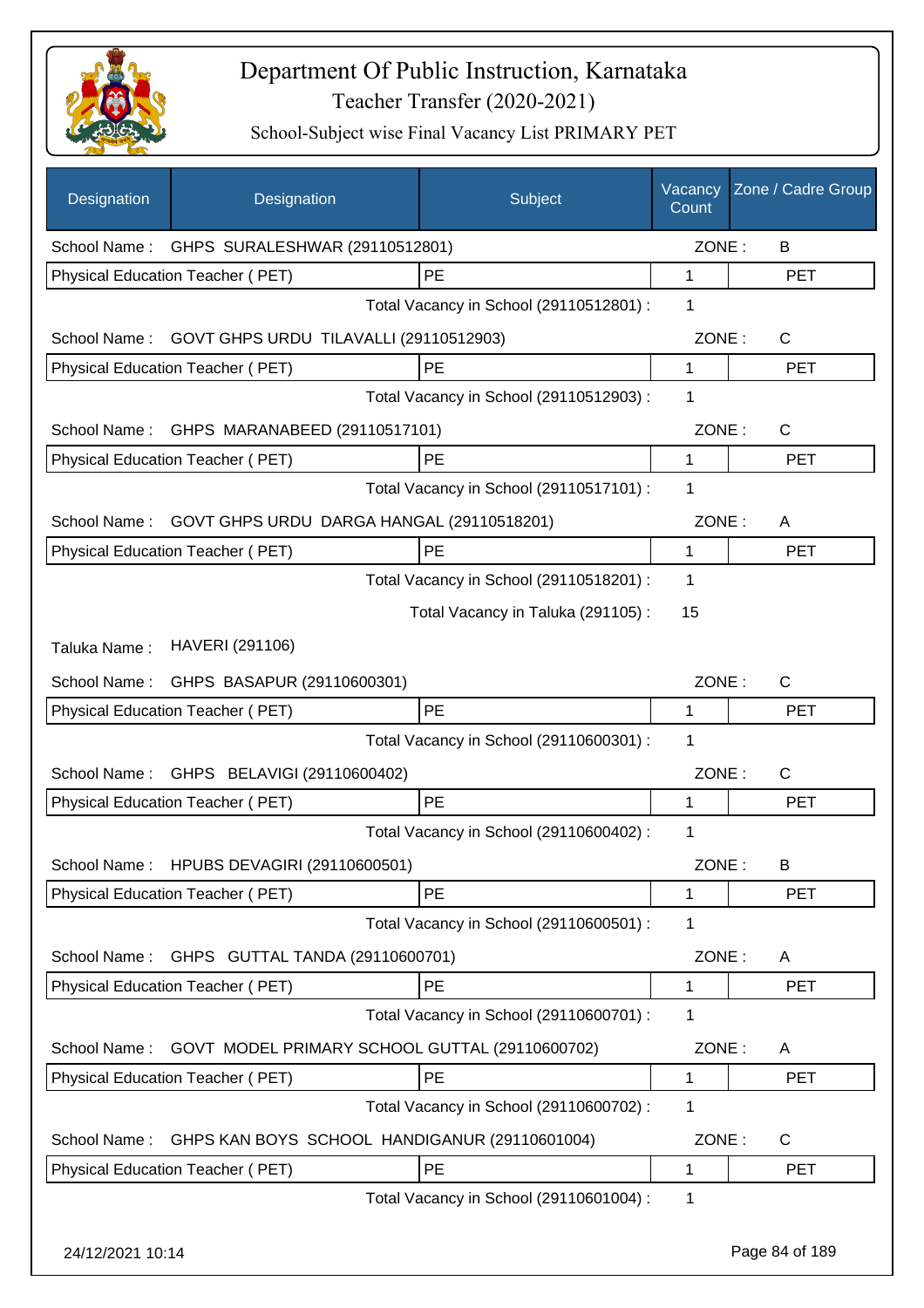

| Designation      | Designation                                                     | Subject                                 | Vacancy<br>Count | Zone / Cadre Group |
|------------------|-----------------------------------------------------------------|-----------------------------------------|------------------|--------------------|
|                  | School Name: GHPS HAUNSI (29110601102)                          |                                         | ZONE:            | C                  |
|                  | Physical Education Teacher (PET)                                | PE                                      | 1                | <b>PET</b>         |
|                  |                                                                 | Total Vacancy in School (29110601102) : | 1                |                    |
|                  | School Name: GHPS KAN GIRLS SCHOOL HOSARITTI (29110601411)      |                                         | ZONE:            | $\mathsf{C}$       |
|                  | Physical Education Teacher (PET)                                | PE                                      | 1                | <b>PET</b>         |
|                  |                                                                 | Total Vacancy in School (29110601411) : | 1                |                    |
|                  | School Name: GHPS KALLIHAL (29110601702)                        |                                         | ZONE:            | B                  |
|                  | Physical Education Teacher (PET)                                | <b>PE</b>                               | $\mathbf 1$      | <b>PET</b>         |
|                  |                                                                 | Total Vacancy in School (29110601702) : | 1                |                    |
|                  | School Name: GHPS KANCHARAGATTI (29110602004)                   |                                         | ZONE:            | $\mathsf{C}$       |
|                  | Physical Education Teacher (PET)                                | <b>PE</b>                               | 1                | <b>PET</b>         |
|                  |                                                                 | Total Vacancy in School (29110602004) : | 1                |                    |
| School Name:     | GHPS KAN BOYS SCHOOL KANVALLI (29110602101)                     |                                         | ZONE:            | $\mathsf{C}$       |
|                  | Physical Education Teacher (PET)                                | PE                                      | 1                | <b>PET</b>         |
|                  |                                                                 | Total Vacancy in School (29110602101) : | 1                |                    |
| School Name:     | GOVT HIGHER PRIMARY URDU BOYS SCHOOL KANAVALLI<br>(29110602103) |                                         | ZONE:            | $\mathsf{C}$       |
|                  | Physical Education Teacher (PET)                                | <b>PE</b>                               | 1                | <b>PET</b>         |
|                  |                                                                 | Total Vacancy in School (29110602103) : | 1                |                    |
| School Name:     | GHPS KATENAHALLI (29110602401)                                  |                                         | ZONE:            | C                  |
|                  | Physical Education Teacher (PET)                                | PE                                      | 1                | <b>PET</b>         |
|                  |                                                                 | Total Vacancy in School (29110602401) : | 1                |                    |
| School Name:     | GHPS KONANATAMBIGI (29110602603)                                |                                         | ZONE:            | $\mathsf{C}$       |
|                  | Physical Education Teacher (PET)                                | PE                                      | 1                | <b>PET</b>         |
|                  |                                                                 | Total Vacancy in School (29110602603) : | 1                |                    |
| School Name:     | GHPS MEVUNDI (29110603001)                                      |                                         | ZONE:            | C                  |
|                  | Physical Education Teacher (PET)                                | PE                                      | 1                | <b>PET</b>         |
|                  |                                                                 | Total Vacancy in School (29110603001) : | 1                |                    |
| School Name:     | GHPS MAROL (29110603103)                                        |                                         | ZONE:            | C                  |
|                  | Physical Education Teacher (PET)                                | PE                                      | 1                | <b>PET</b>         |
|                  |                                                                 | Total Vacancy in School (29110603103) : | 1                |                    |
| School Name:     | GHPS KAN GIRLS SCHOOL HAVANUR (29110603701)                     |                                         | ZONE:            | C                  |
|                  | Physical Education Teacher (PET)                                | PE                                      | 1                | <b>PET</b>         |
| 24/12/2021 10:14 |                                                                 |                                         |                  | Page 85 of 189     |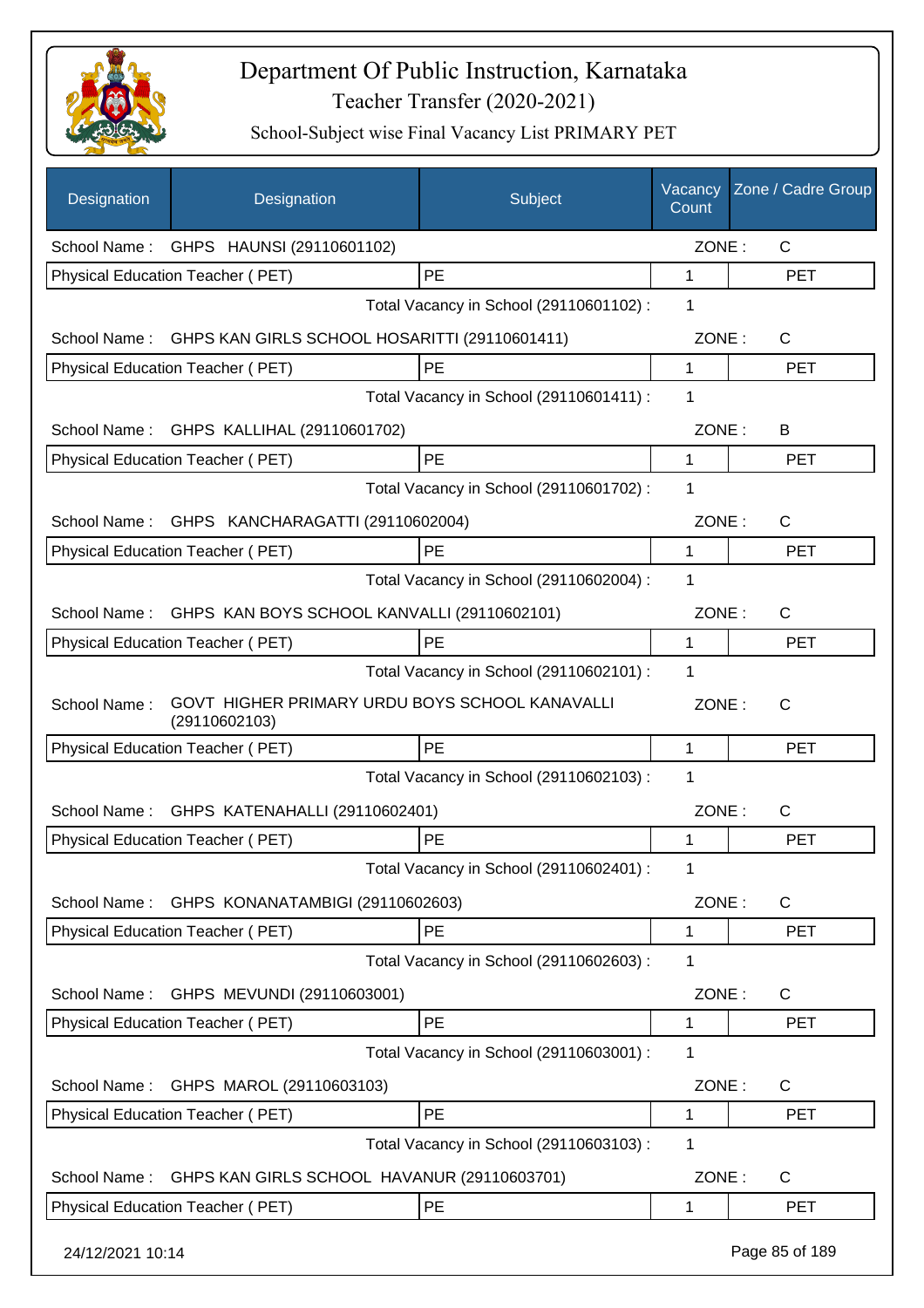

| Designation      | Designation                                    | Subject                                 | Vacancy<br>Count | Zone / Cadre Group |
|------------------|------------------------------------------------|-----------------------------------------|------------------|--------------------|
|                  |                                                | Total Vacancy in School (29110603701) : | 1                |                    |
| School Name:     | GHPS KAN BOYS SCHOOL HAVANUR (29110603704)     |                                         | ZONE:            | C                  |
|                  | Physical Education Teacher (PET)               | <b>PE</b>                               | $\mathbf{1}$     | <b>PET</b>         |
|                  |                                                | Total Vacancy in School (29110603704) : | 1                |                    |
|                  | School Name: GHPS BOMMANAKATTI (29110608501)   |                                         | ZONE:            | C                  |
|                  | Physical Education Teacher (PET)               | <b>PE</b>                               | $\mathbf{1}$     | <b>PET</b>         |
|                  |                                                | Total Vacancy in School (29110608501) : | 1                |                    |
| School Name:     | GHPS BHARADI (29110608601)                     |                                         | ZONE:            | C                  |
|                  | Physical Education Teacher (PET)               | <b>PE</b>                               | 1                | <b>PET</b>         |
|                  |                                                | Total Vacancy in School (29110608601) : | 1                |                    |
| School Name:     | GHPS HIRELINGADAHALLI (29110608901)            |                                         | ZONE:            | $\mathsf{C}$       |
|                  | Physical Education Teacher (PET)               | <b>PE</b>                               | 1                | <b>PET</b>         |
|                  |                                                | Total Vacancy in School (29110608901) : | 1                |                    |
| School Name:     | GHPS URDU BOYS SCHOO NO.2 HAVERI (29110611501) |                                         | ZONE:            | A                  |
|                  | Physical Education Teacher (PET)               | <b>PE</b>                               | 1                | <b>PET</b>         |
|                  |                                                | Total Vacancy in School (29110611501) : | 1                |                    |
|                  |                                                | Total Vacancy in Taluka (291106):       | 22               |                    |
| Taluka Name:     | <b>HIREKERUR (291107)</b>                      |                                         |                  |                    |
| School Name:     | GHPS KAN SCHOOL ALADAGERI (29110700301)        |                                         | ZONE:            | С                  |
|                  | Physical Education Teacher (PET)               | <b>PE</b>                               | 1                | <b>PET</b>         |
|                  |                                                | Total Vacancy in School (29110700301) : | 1                |                    |
| School Name:     | GHPS KAN SCHOOL ARALIKATTI (29110700701)       |                                         | ZONE:            | $\mathsf{C}$       |
|                  | Physical Education Teacher (PET)               | <b>PE</b>                               | 1                | <b>PET</b>         |
|                  |                                                | Total Vacancy in School (29110700701) : | 1                |                    |
| School Name:     | GHPS URDU SCHOOL HAMSABHAVI (29110704604)      |                                         | ZONE:            | $\mathsf{C}$       |
|                  | Physical Education Teacher (PET)               | <b>PE</b>                               | 1                | <b>PET</b>         |
|                  |                                                | Total Vacancy in School (29110704604) : | 1                |                    |
| School Name:     | GHPS KAN SCHOOL KADUR (29110706401)            |                                         | ZONE:            | $\mathsf{C}$       |
|                  | Physical Education Teacher (PET)               | PE                                      | 1                | <b>PET</b>         |
|                  |                                                | Total Vacancy in School (29110706401) : | 1                |                    |
| School Name:     | GHPS KAN SCHOOL KAMALAPUR (29110706701)        |                                         | ZONE:            | C                  |
|                  | Physical Education Teacher (PET)               | <b>PE</b>                               | 1                | <b>PET</b>         |
| 24/12/2021 10:14 |                                                |                                         |                  | Page 86 of 189     |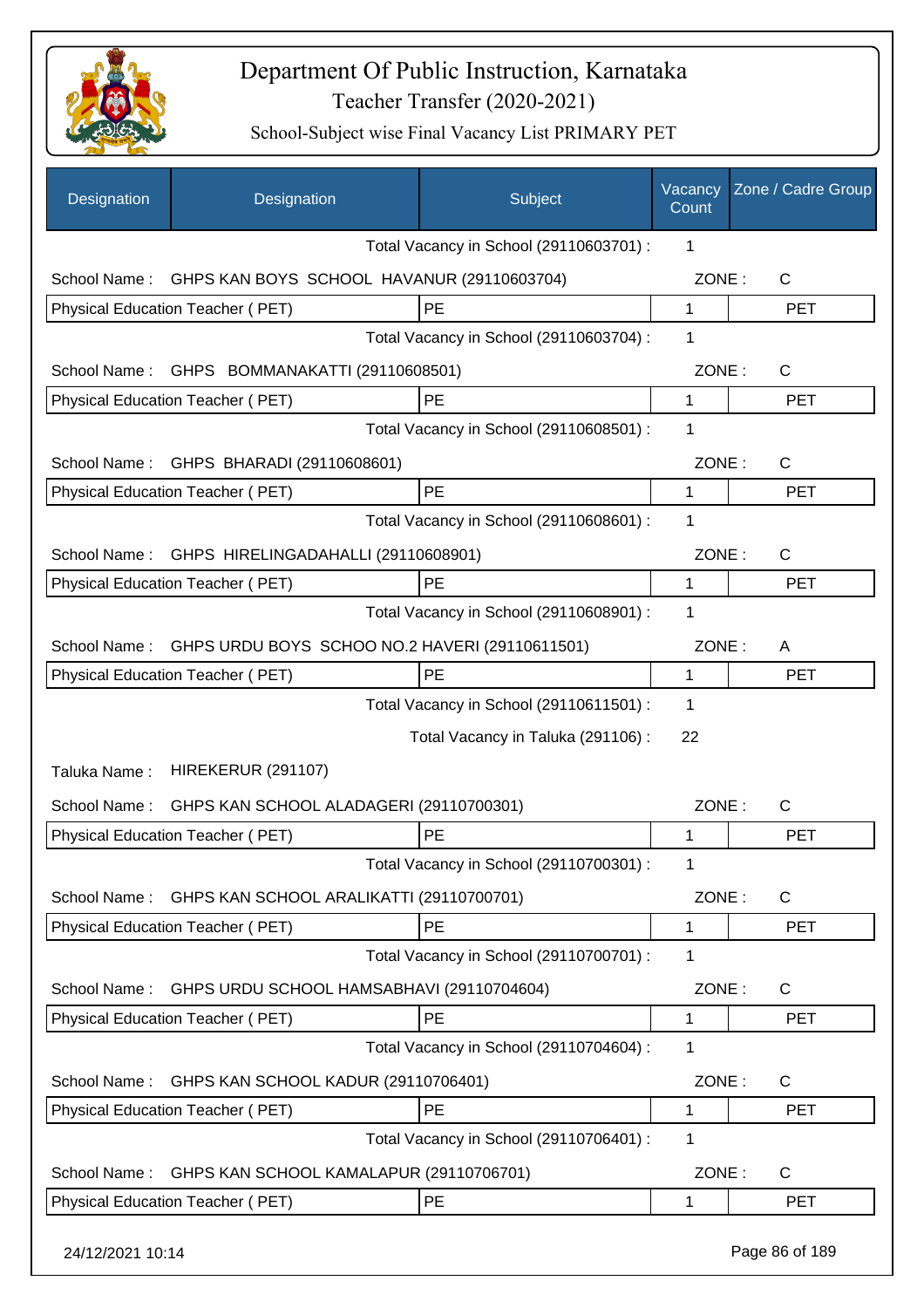

| Designation      | Designation                                       | Subject                                 | Vacancy<br>Count | Zone / Cadre Group |
|------------------|---------------------------------------------------|-----------------------------------------|------------------|--------------------|
|                  |                                                   | Total Vacancy in School (29110706701) : | 1                |                    |
| School Name:     | GHPS KAN SCHOOL KANAVISHIDGERI (29110706801)      |                                         | ZONE:            | $\mathsf{C}$       |
|                  | Physical Education Teacher (PET)                  | PE                                      | $\mathbf 1$      | <b>PET</b>         |
|                  |                                                   | Total Vacancy in School (29110706801) : | 1                |                    |
| School Name:     | GHPS KAN SCHOOL KUNCHUR (29110707701)             |                                         | ZONE:            | C                  |
|                  | Physical Education Teacher (PET)                  | PE                                      | 1                | <b>PET</b>         |
|                  |                                                   | Total Vacancy in School (29110707701) : | 1                |                    |
| School Name:     | GHPS KAN SCHOOL SATENAHALLI (29110709901)         |                                         | ZONE:            | $\mathsf{C}$       |
|                  | Physical Education Teacher (PET)                  | PE                                      | 1                | <b>PET</b>         |
|                  |                                                   | Total Vacancy in School (29110709901) : | 1                |                    |
| School Name:     | GHPS KAN SCHOOL NAGAVANDA (29110712501)           |                                         | ZONE:            | $\mathsf{C}$       |
|                  | Physical Education Teacher (PET)                  | <b>PE</b>                               | 1                | <b>PET</b>         |
|                  |                                                   | Total Vacancy in School (29110712501) : | 1                |                    |
|                  |                                                   | Total Vacancy in Taluka (291107) :      | 9                |                    |
| Taluka Name:     | RANNEBENNUR (291114)                              |                                         |                  |                    |
| School Name:     | GOVT HPS AND HS SCH CHOUDAYADANAPUR (29111401801) |                                         | ZONE:            | $\mathsf{C}$       |
|                  | Physical Education Teacher (PET)                  | PE                                      | 1                | <b>PET</b>         |
|                  |                                                   | Total Vacancy in School (29111401801) : | 1                |                    |
| School Name:     | GHPS SCH HANUMAPUR (29111403901)                  |                                         | ZONE:            | $\mathsf{C}$       |
|                  | Physical Education Teacher (PET)                  | PE                                      | 1                | <b>PET</b>         |
|                  |                                                   | Total Vacancy in School (29111403901) : | 1                |                    |
| School Name:     | GHPS SCH NADIHARALAHALLI (29111408701)            |                                         | ZONE:            | $\mathsf C$        |
|                  | Physical Education Teacher (PET)                  | PE                                      | 1                | <b>PET</b>         |
|                  |                                                   | Total Vacancy in School (29111408701) : | 1                |                    |
| School Name:     | GHPS SCH NUKAPUR (29111409204)                    |                                         | ZONE:            | C                  |
|                  | Physical Education Teacher (PET)                  | PE                                      | 1                | <b>PET</b>         |
|                  |                                                   | Total Vacancy in School (29111409204) : | 1                |                    |
| School Name:     | GHPS SCH SOMALAPUR (29111409801)                  |                                         | ZONE:            | C                  |
|                  | Physical Education Teacher (PET)                  | PE                                      | 1                | <b>PET</b>         |
|                  |                                                   | Total Vacancy in School (29111409801) : | 1                |                    |
|                  |                                                   | Total Vacancy in Taluka (291114) :      | 5                |                    |
| Taluka Name:     | SAVANUR (291116)                                  |                                         |                  |                    |
| 24/12/2021 10:14 |                                                   |                                         |                  | Page 87 of 189     |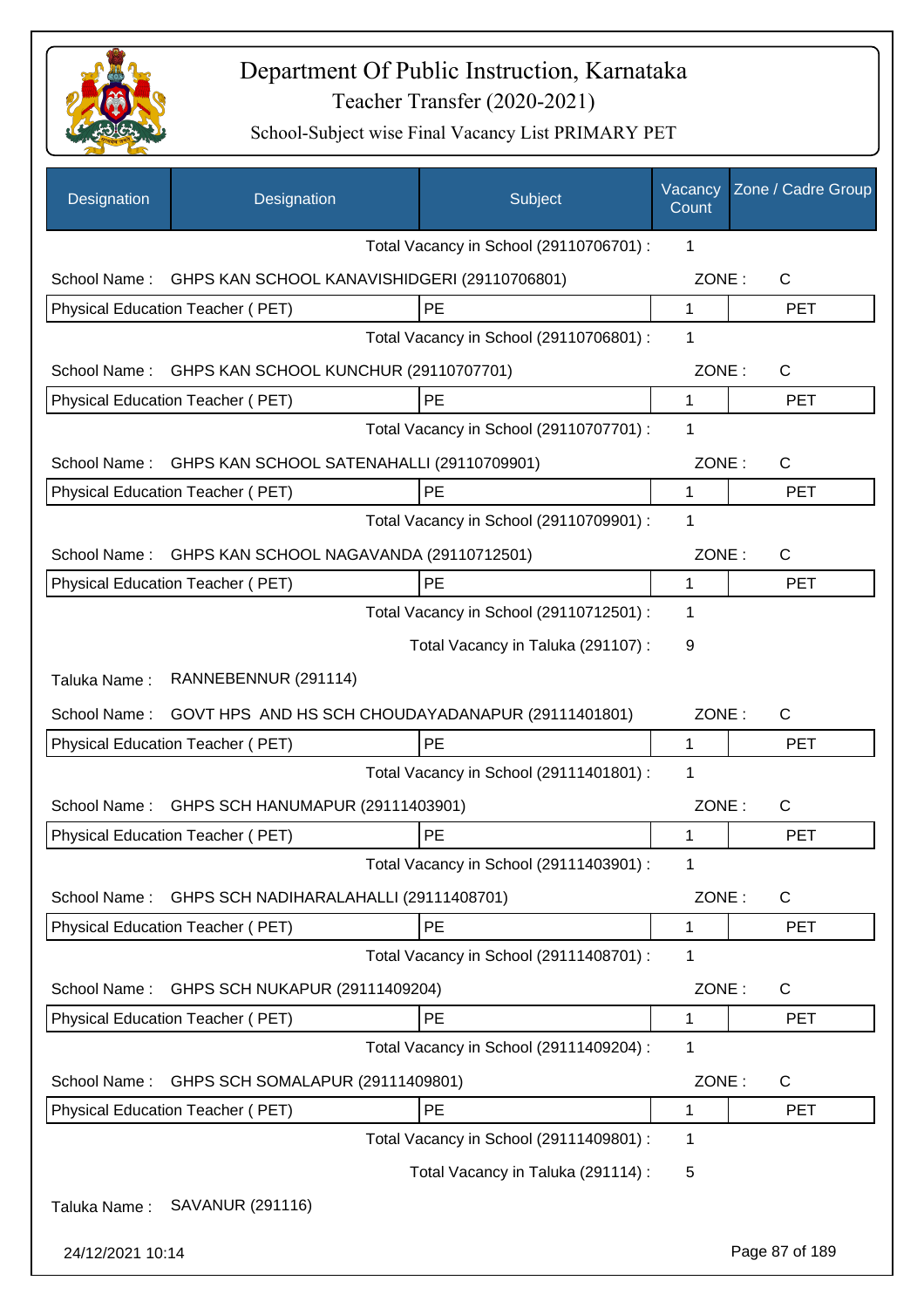

| Designation      | Designation                                             | Subject                                 | Vacancy<br>Count | Zone / Cadre Group |
|------------------|---------------------------------------------------------|-----------------------------------------|------------------|--------------------|
| School Name:     | GHPS HESARUR (29111601802)                              |                                         | ZONE:            | $\mathsf{C}$       |
|                  | Physical Education Teacher (PET)                        | PE                                      | 1                | <b>PET</b>         |
|                  |                                                         | Total Vacancy in School (29111601802):  | 1                |                    |
|                  | School Name: GHPS ICCHANGI (29111603001)                |                                         | ZONE:            | C                  |
|                  | Physical Education Teacher (PET)                        | <b>PE</b>                               | 1                | <b>PET</b>         |
|                  |                                                         | Total Vacancy in School (29111603001) : | 1                |                    |
| School Name:     | GOVT MODEL PRIMARY SCHOOL KADAKOL (29111603403)         |                                         | ZONE:            | C                  |
|                  | Physical Education Teacher (PET)                        | PE                                      | 1                | <b>PET</b>         |
|                  |                                                         | Total Vacancy in School (29111603403) : | 1                |                    |
| School Name:     | GOVT GHPS URDU KARADAGI (29111604002)                   |                                         | ZONE:            | C                  |
|                  | Physical Education Teacher (PET)                        | PE                                      | 1                | <b>PET</b>         |
|                  |                                                         | Total Vacancy in School (29111604002) : | 1                |                    |
|                  | School Name: GHPS NO2 SAVANUR (29111607301)             |                                         | ZONE:            | A                  |
|                  | Physical Education Teacher (PET)                        | PE                                      | 1                | <b>PET</b>         |
|                  |                                                         | Total Vacancy in School (29111607301) : | 1                |                    |
| School Name:     | RMSA UPGRADED URDU HS SAVANUR (29111607402)             |                                         | ZONE:            | A                  |
|                  | Physical Education Teacher (PET)                        | PE                                      | 1                | <b>PET</b>         |
|                  |                                                         | Total Vacancy in School (29111607402) : | 1                |                    |
|                  |                                                         | Total Vacancy in Taluka (291116) :      | 6                |                    |
| Taluka Name:     | <b>SHIGGOAN (291117)</b>                                |                                         |                  |                    |
|                  | School Name: GHPS BASAVANAL (29111700901)               |                                         | ZONE:            | C                  |
|                  | Physical Education Teacher (PET)                        | <b>PE</b>                               | 1                | <b>PET</b>         |
|                  |                                                         | Total Vacancy in School (29111700901) : | 1                |                    |
| School Name:     | GOVT MLA GHPS MODEL DUNDSHI (29111701801)               |                                         | ZONE:            | $\mathsf{C}$       |
|                  | Physical Education Teacher (PET)                        | PE                                      | 1                | <b>PET</b>         |
|                  |                                                         | Total Vacancy in School (29111701801) : | 1                |                    |
| School Name:     | RMSA UPGRADED URDU HIGH SCHOOL HULAGUR<br>(29111703004) |                                         | ZONE:            | $\mathsf{C}$       |
|                  | Physical Education Teacher (PET)                        | PE                                      | 1                | <b>PET</b>         |
|                  |                                                         | Total Vacancy in School (29111703004) : | 1                |                    |
| School Name:     | GHPS KONANAKERI (29111704401)                           |                                         | ZONE:            | C                  |
|                  | Physical Education Teacher (PET)                        | <b>PE</b>                               | 1                | <b>PET</b>         |
|                  |                                                         | Total Vacancy in School (29111704401) : | 1                |                    |
| 24/12/2021 10:14 |                                                         |                                         |                  | Page 88 of 189     |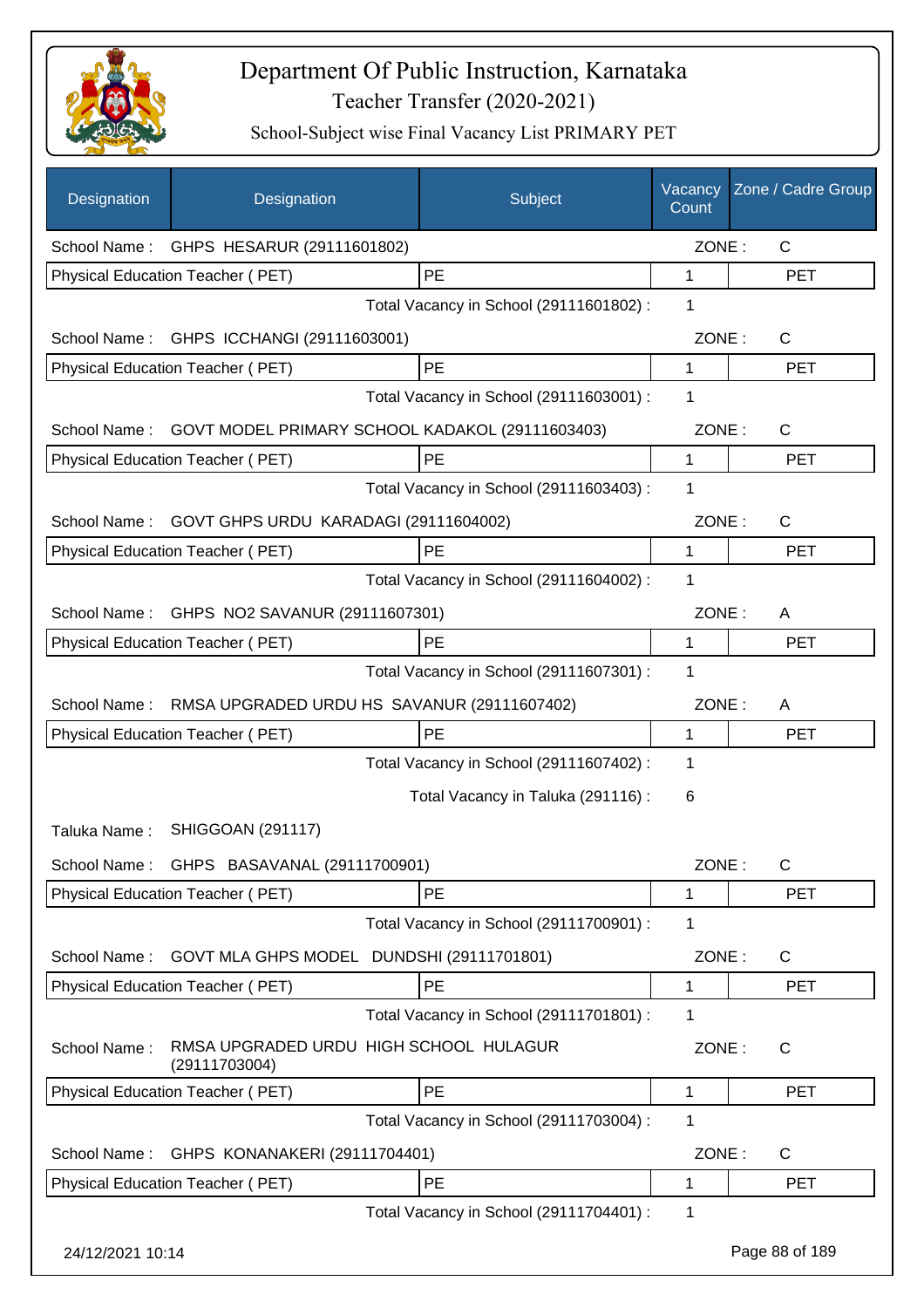

| Designation      | Designation                                                              | Subject                                 | Vacancy<br>Count | Zone / Cadre Group |
|------------------|--------------------------------------------------------------------------|-----------------------------------------|------------------|--------------------|
|                  | School Name: GHPS KUNNUR (29111704602)                                   |                                         | ZONE:            | C                  |
|                  | Physical Education Teacher (PET)                                         | PE                                      | 1                | <b>PET</b>         |
|                  |                                                                          | Total Vacancy in School (29111704602) : | 1                |                    |
|                  | School Name: GHPS KANNADA BOYS SCHOOL TADAS (29111707601)                |                                         | ZONE:            | $\mathsf{C}$       |
|                  | Physical Education Teacher (PET)                                         | PE                                      | $\mathbf 1$      | <b>PET</b>         |
|                  |                                                                          | Total Vacancy in School (29111707601) : | 1                |                    |
| School Name:     | RMSA UPGRADED URDU HIGH SCHOOL TADAS (29111707604)                       |                                         | ZONE:            | C                  |
|                  | Physical Education Teacher (PET)                                         | <b>PE</b>                               | 1                | <b>PET</b>         |
|                  |                                                                          | Total Vacancy in School (29111707604) : | 1                |                    |
| School Name:     | GOVT HIGHER PRIMARY SCHOOL V D TADAS (29111707608)                       |                                         | ZONE:            | C                  |
|                  | <b>Physical Education Teacher (PET)</b>                                  | PE                                      | $\mathbf 1$      | <b>PET</b>         |
|                  |                                                                          | Total Vacancy in School (29111707608) : | 1                |                    |
| School Name:     | GHPS TIMMAPUR (29111707701)                                              |                                         | ZONE:            | C                  |
|                  | Physical Education Teacher (PET)                                         | PE                                      | 1                | <b>PET</b>         |
|                  |                                                                          | Total Vacancy in School (29111707701) : | $\mathbf 1$      |                    |
| School Name:     | GOVT HIGHER PRIMARY URDU BOYS SCHOOL KOTTIGERI<br>BANKAPUR (29111711901) |                                         | ZONE:            | A                  |
|                  | Physical Education Teacher (PET)                                         | PE                                      | 1                | <b>PET</b>         |
|                  |                                                                          | Total Vacancy in School (29111711901) : | 1                |                    |
| School Name:     | GHPS URDU GIRLS SCHOOL SHIGGAON (29111713702)                            |                                         | ZONE:            | A                  |
|                  | Physical Education Teacher (PET)                                         | PE                                      | 1                | <b>PET</b>         |
|                  |                                                                          | Total Vacancy in School (29111713702) : | 1                |                    |
|                  |                                                                          | Total Vacancy in Taluka (291117) :      | 11               |                    |
| District Name:   | BELAGAVI CHIKKODI (2930)                                                 |                                         |                  |                    |
| Taluka Name:     | ATHANI (293001)                                                          |                                         |                  |                    |
| School Name:     | Govt Kannada Higher Primary School ANANTAPUR (29300100301)               |                                         | ZONE:            | C                  |
|                  | Physical Education Teacher (PET)                                         | PE                                      | 1                | <b>PET</b>         |
|                  |                                                                          | Total Vacancy in School (29300100301) : | 1                |                    |
| School Name:     | Govt Kannada Higher Primary School GHATGE TOT (29300100604)              |                                         | ZONE:            | $\mathsf C$        |
|                  | Physical Education Teacher (PET)                                         | PE                                      | 1                | <b>PET</b>         |
|                  |                                                                          | Total Vacancy in School (29300100604) : | 1                |                    |
|                  |                                                                          |                                         |                  |                    |
| 24/12/2021 10:14 |                                                                          |                                         |                  | Page 89 of 189     |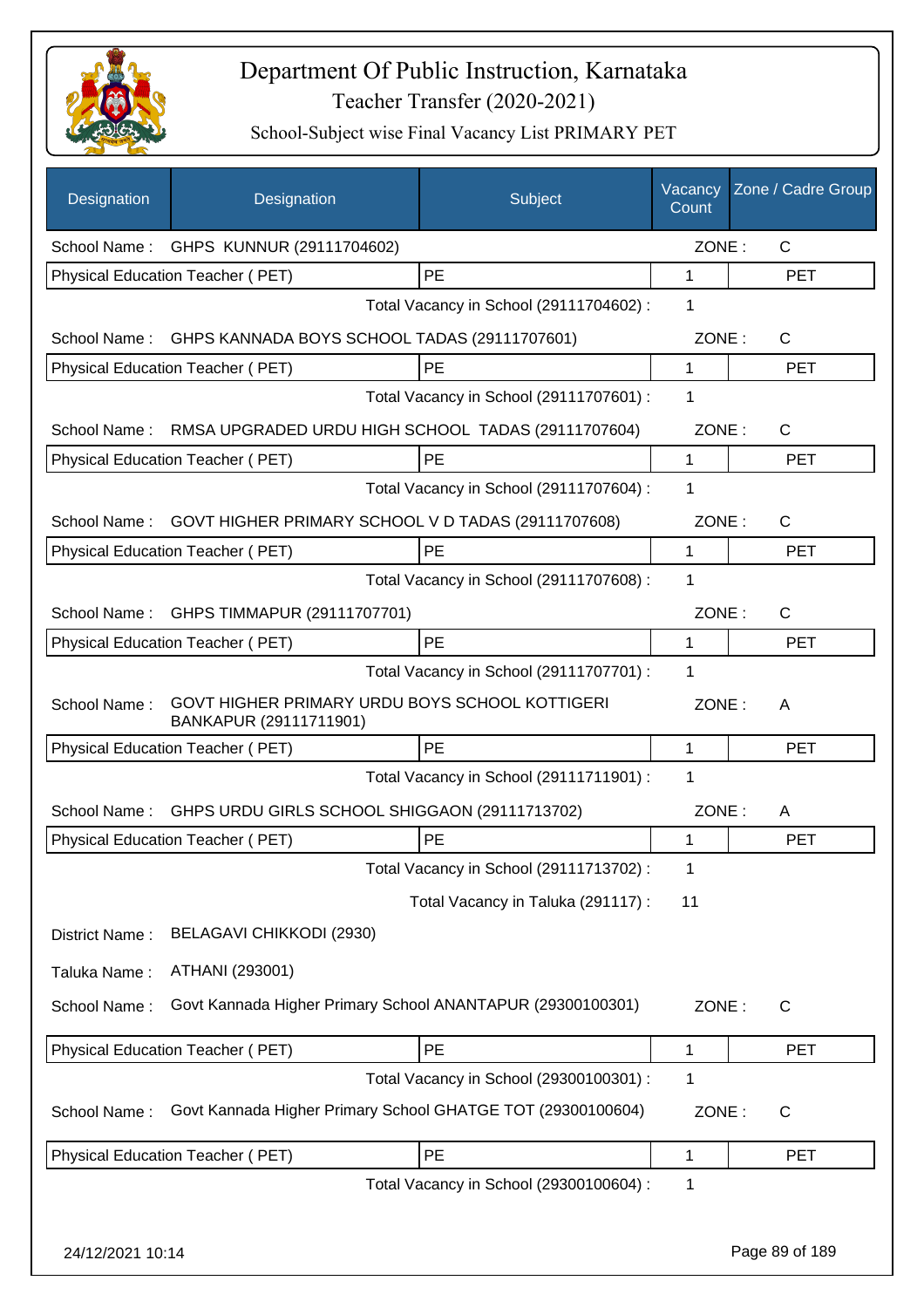

| Designation      | Designation                                                                               | Subject                                 | Vacancy<br>Count | Zone / Cadre Group |
|------------------|-------------------------------------------------------------------------------------------|-----------------------------------------|------------------|--------------------|
| School Name:     | Govt Kannada Higher Primary School AIGALI TOT (29300101004)                               |                                         | ZONE:            | $\mathsf{C}$       |
|                  | <b>Physical Education Teacher (PET)</b>                                                   | <b>PE</b>                               | 1                | <b>PET</b>         |
|                  |                                                                                           | Total Vacancy in School (29300101004) : | 1                |                    |
| School Name:     | Govt Kannada Higher Primary School BEVANOOR (29300101401)                                 |                                         | ZONE:            | $\mathsf{C}$       |
|                  | Physical Education Teacher (PET)                                                          | PE                                      | 1                | <b>PET</b>         |
|                  |                                                                                           | Total Vacancy in School (29300101401) : | 1                |                    |
| School Name:     | Govt Kannada Higher Primary School BADAGI (29300101601)                                   |                                         | ZONE:            | $\mathsf{C}$       |
|                  | Physical Education Teacher (PET)                                                          | PE                                      | 1                | <b>PET</b>         |
|                  |                                                                                           | Total Vacancy in School (29300101601) : | 1                |                    |
| School Name:     | Govt Kannada Higher Primary School GUNDEWADI (29300102301)                                |                                         | ZONE:            | C                  |
|                  | Physical Education Teacher (PET)                                                          | PE                                      | 1                | <b>PET</b>         |
|                  |                                                                                           | Total Vacancy in School (29300102301) : | 1                |                    |
| School Name:     | Govt Kannada Higher Primary School GHATANATTI (29300102401)                               |                                         | ZONE:            | $\mathsf{C}$       |
|                  | Physical Education Teacher (PET)                                                          | PE                                      | 1                | <b>PET</b>         |
|                  |                                                                                           | Total Vacancy in School (29300102401) : | 1                |                    |
| School Name:     | Govt Kannada Higher Primary and Upgraded RMSA Secondary School<br>HANAMAPUR (29300102601) |                                         | ZONE:            | $\mathsf{C}$       |
|                  | <b>Physical Education Teacher (PET)</b>                                                   | PE                                      | $\mathbf 1$      | <b>PET</b>         |
|                  |                                                                                           | Total Vacancy in School (29300102601) : | 1                |                    |
| School Name:     | Govt Kannada Higher Primary School HALALLI (29300102701)                                  |                                         | ZONE:            | $\mathsf C$        |
|                  | Physical Education Teacher (PET)                                                          | PE                                      | 1                | <b>PET</b>         |
|                  |                                                                                           | Total Vacancy in School (29300102701) : | 1                |                    |
| School Name:     | Govt Kannada Higher Primary School KATAGERI (29300103201)                                 |                                         | ZONE:            | C                  |
|                  | Physical Education Teacher (PET)                                                          | PE                                      | 1                | <b>PET</b>         |
|                  |                                                                                           | Total Vacancy in School (29300103201) : | 1                |                    |
| School Name:     | Govt Kannada Higher Primary School SHRI SIDDESHWAR HOO TOT<br>KOTTALAGI (29300104305)     |                                         | ZONE:            | $\mathsf{C}$       |
|                  | Physical Education Teacher (PET)                                                          | PE                                      | 1                | <b>PET</b>         |
|                  |                                                                                           | Total Vacancy in School (29300104305) : | 1                |                    |
| School Name:     | Govt Kannada Higher Primary School BASAVESHAWAR GUDI<br>(29300104603)                     |                                         | ZONE:            | C                  |
|                  | Physical Education Teacher (PET)                                                          | PE                                      | 1                | PET                |
| 24/12/2021 10:14 |                                                                                           |                                         |                  | Page 90 of 189     |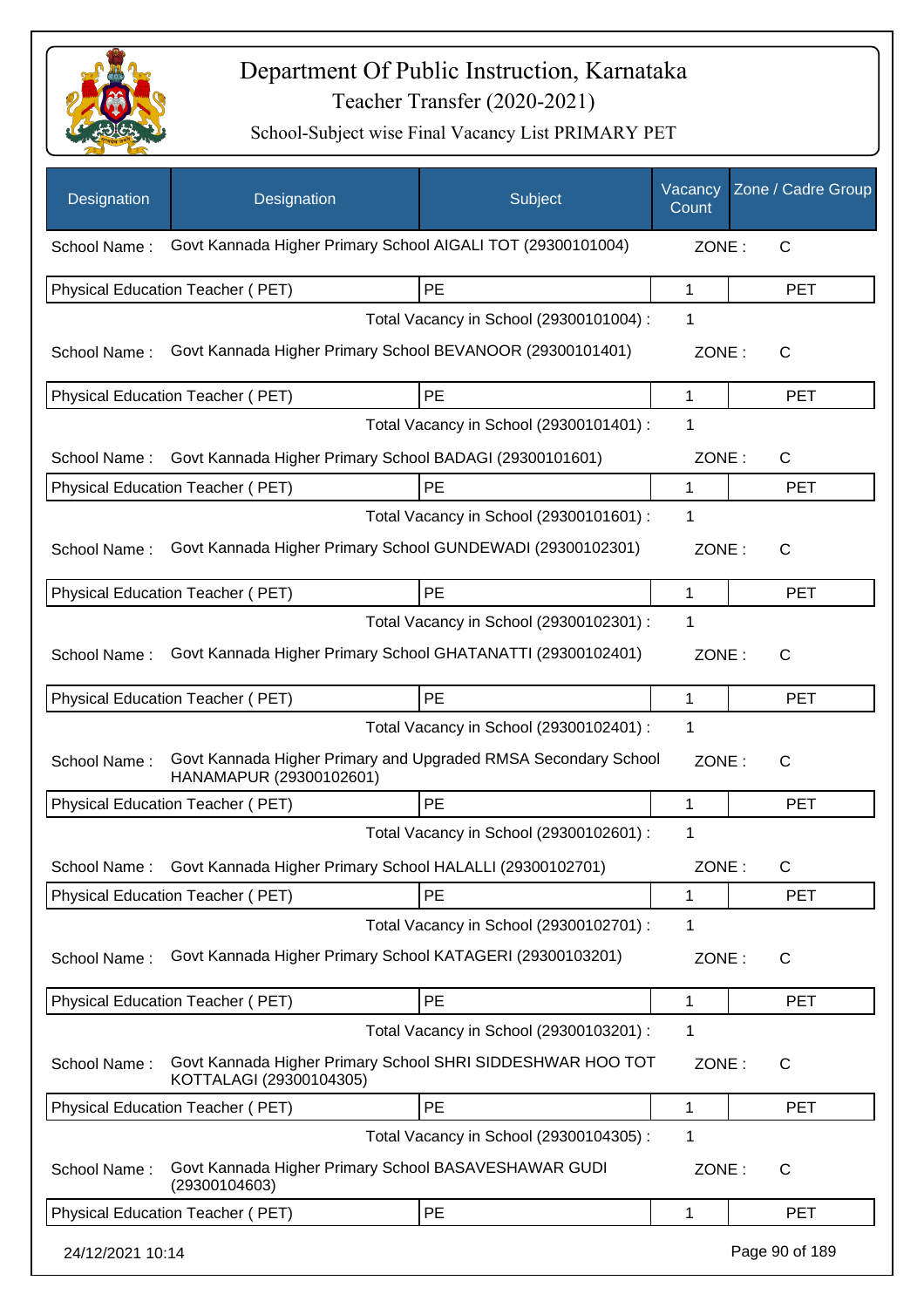

| Designation      | Designation                                                                                 | Subject                                 | Vacancy<br>Count | Zone / Cadre Group |
|------------------|---------------------------------------------------------------------------------------------|-----------------------------------------|------------------|--------------------|
|                  |                                                                                             | Total Vacancy in School (29300104603) : | 1                |                    |
| School Name:     | Govt Kannada Higher Primary School KHAVATKOPPA (29300104701)                                |                                         | ZONE:            | $\mathsf{C}$       |
|                  | <b>Physical Education Teacher (PET)</b>                                                     | PE                                      | 1                | <b>PET</b>         |
|                  |                                                                                             | Total Vacancy in School (29300104701) : | 1                |                    |
| School Name:     | Govt Kannada Higher Primary School MAHISHWADGI (29300105001)                                |                                         | ZONE:            | C                  |
|                  | Physical Education Teacher (PET)                                                            | PE                                      | 1                | <b>PET</b>         |
|                  |                                                                                             | Total Vacancy in School (29300105001) : | 1                |                    |
| School Name:     | Govt Kannada Higher Primary and Upgraded RMSA Secondary School<br>NAGANUR P.K (29300105901) |                                         | ZONE:            | C                  |
|                  | Physical Education Teacher (PET)                                                            | PE                                      | 1                | <b>PET</b>         |
|                  |                                                                                             | Total Vacancy in School (29300105901) : | 1                |                    |
| School Name:     | Govt Kannada Higher Primary School NANDESHWAR (29300106101)                                 |                                         | ZONE:            | $\mathsf{C}$       |
|                  | Physical Education Teacher (PET)                                                            | PE                                      | 1                | <b>PET</b>         |
|                  |                                                                                             | Total Vacancy in School (29300106101) : | 1                |                    |
| School Name:     | Govt Kannada Higher Primary School RAMATEERTH (29300106701)                                 |                                         | ZONE:            | $\mathsf{C}$       |
|                  | Physical Education Teacher (PET)                                                            | PE                                      | 1                | <b>PET</b>         |
|                  |                                                                                             | Total Vacancy in School (29300106701) : | 1                |                    |
| School Name:     | Govt Kannada Higher Primary School HANUMAN NAGAR<br>(29300106810)                           |                                         | ZONE:            | C                  |
|                  | Physical Education Teacher (PET)                                                            | PE                                      | 1                | <b>PET</b>         |
|                  |                                                                                             | Total Vacancy in School (29300106810) : | 1                |                    |
| School Name:     | Govt Kannada Higher Primary School SHANKARA HATTI<br>(29300107101)                          |                                         | ZONE:            | C                  |
|                  | Physical Education Teacher (PET)                                                            | PE                                      | 1                | <b>PET</b>         |
|                  |                                                                                             | Total Vacancy in School (29300107101) : | 1                |                    |
| School Name:     | Govt Kannada Higher Primary School SAMBARAGI (29300107301)                                  |                                         | ZONE:            | C                  |
|                  | Physical Education Teacher (PET)                                                            | PE                                      | 1                | PET                |
|                  |                                                                                             | Total Vacancy in School (29300107301) : | 1                |                    |
| School Name:     | Govt Kannada Higher Primary School TANVASHI (29300108401)                                   |                                         | ZONE:            | C                  |
|                  | Physical Education Teacher (PET)                                                            | PE                                      | 1                | <b>PET</b>         |
|                  |                                                                                             | Total Vacancy in School (29300108401) : | 1                |                    |
| 24/12/2021 10:14 |                                                                                             |                                         |                  | Page 91 of 189     |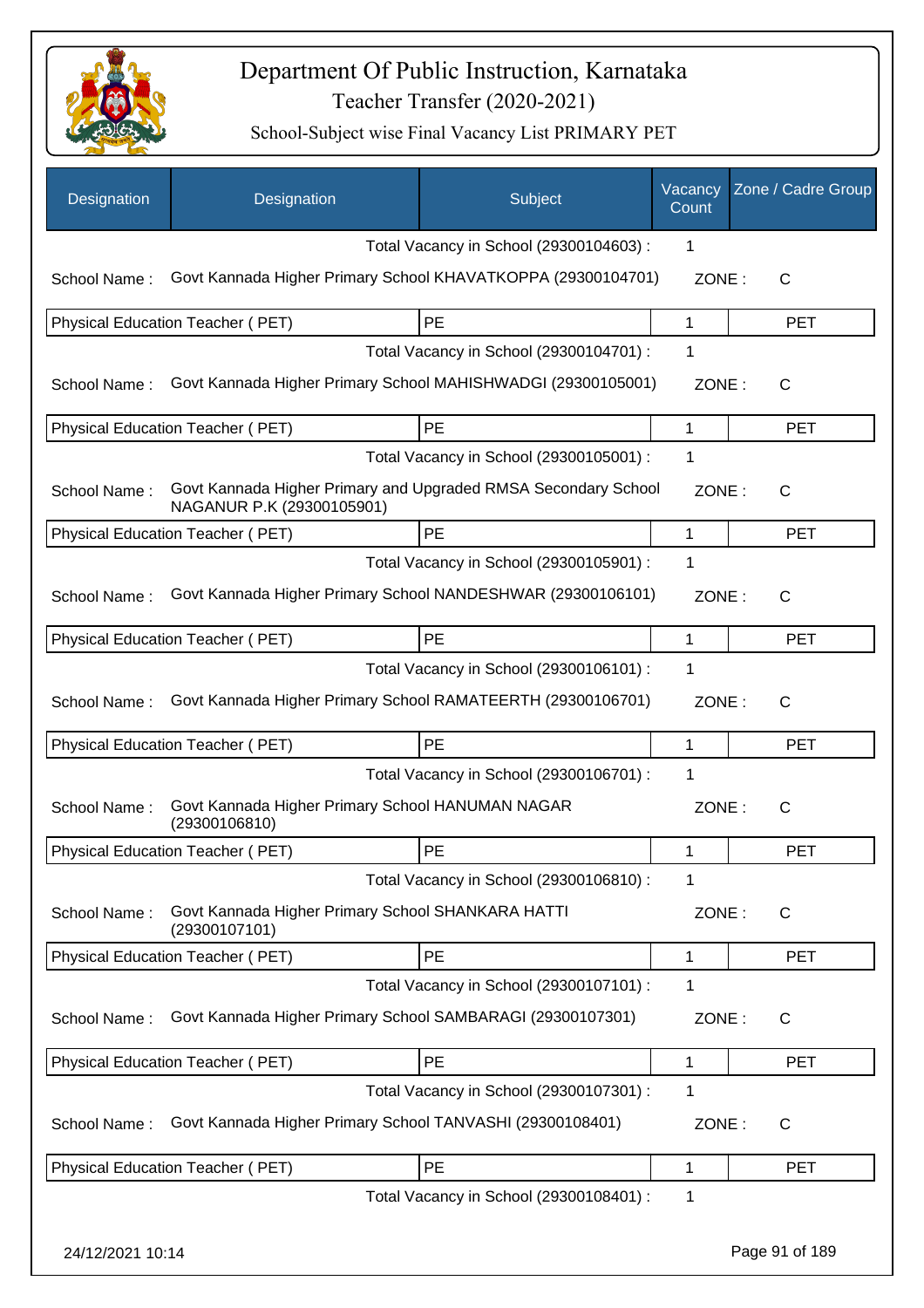

| Designation      | Designation                                                                               | Subject                                 | Vacancy<br>Count | Zone / Cadre Group |
|------------------|-------------------------------------------------------------------------------------------|-----------------------------------------|------------------|--------------------|
| School Name:     | Govt Kannada Higher Primary School ZUNJARAWAD (29300108908)                               |                                         | ZONE:            | C                  |
|                  | Physical Education Teacher (PET)                                                          | PE                                      | 1                | <b>PET</b>         |
|                  |                                                                                           | Total Vacancy in School (29300108908) : | 1                |                    |
| School Name:     | Govt Kannada Higher Primary School ADAHALLATTI (29300109006)                              |                                         | ZONE:            | C                  |
|                  | Physical Education Teacher (PET)                                                          | PE                                      | 1                | <b>PET</b>         |
|                  |                                                                                           | Total Vacancy in School (29300109006) : | 1                |                    |
| School Name:     | Govt Kannada Higher Primary School BADAKAMBI TOT<br>(29300109121)                         |                                         | ZONE:            | B                  |
|                  | Physical Education Teacher (PET)                                                          | PE                                      | 1                | <b>PET</b>         |
|                  |                                                                                           | Total Vacancy in School (29300109121) : | 1                |                    |
| School Name:     | Govt Kannada Higher Primary School SUTTATTI (SIDDAPURAHATTI)<br>(29300110126)             |                                         | ZONE:            | C                  |
|                  | Physical Education Teacher (PET)                                                          | PE                                      | 1                | <b>PET</b>         |
|                  |                                                                                           | Total Vacancy in School (29300110126) : | 1                |                    |
| School Name:     | Govt Kannada Higher Primary School LIDAKAR COLANY ATHANI<br>WARD NO 5 (29300111301)       |                                         | ZONE:            | A                  |
|                  | Physical Education Teacher (PET)                                                          | PE                                      | 1                | <b>PET</b>         |
|                  |                                                                                           | Total Vacancy in School (29300111301) : | 1                |                    |
| School Name:     | Govt Kannada Higher Primary School VIKRAMPURATHANI WARD NO<br>23 (29300113101)            |                                         | ZONE:            | A                  |
|                  | Physical Education Teacher (PET)                                                          | PE                                      | 1                | <b>PET</b>         |
|                  |                                                                                           | Total Vacancy in School (29300113101) : | 1                |                    |
| School Name:     | Govt Kannada Higher Primary and Upgraded RMSA Secondary School<br>TEVARATTI (29300113302) |                                         | ZONE:            | $\mathsf{C}$       |
|                  | Physical Education Teacher (PET)                                                          | PE                                      | 1                | <b>PET</b>         |
|                  |                                                                                           | Total Vacancy in School (29300113302) : | 1                |                    |
| School Name:     | Govt Kannada Higher Primary School DHABADHABATTI (HTR)<br>(29300113701)                   |                                         | ZONE:            | C                  |
|                  | Physical Education Teacher (PET)                                                          | PE                                      | 1                | <b>PET</b>         |
|                  |                                                                                           | Total Vacancy in School (29300113701) : | 1                |                    |
|                  |                                                                                           | Total Vacancy in Taluka (293001) :      | 29               |                    |
| Taluka Name:     | CHIKODI (293005)                                                                          |                                         |                  |                    |
| School Name:     | Govt Kannada Higher Primary School HATTARAWAT (29300504205)                               |                                         | ZONE:            | C                  |
|                  | Physical Education Teacher (PET)                                                          | PE                                      | 1                | <b>PET</b>         |
| 24/12/2021 10:14 |                                                                                           |                                         |                  | Page 92 of 189     |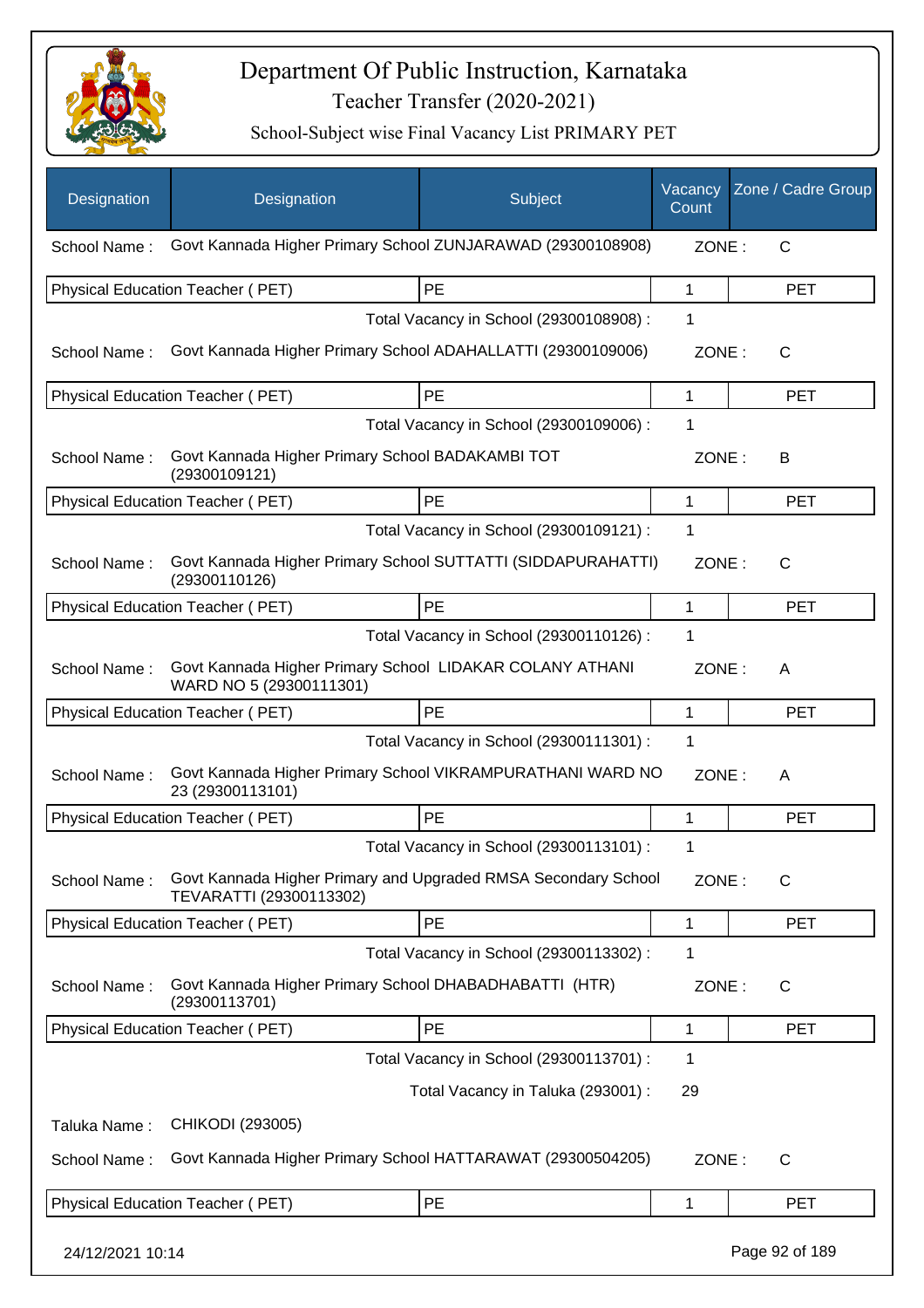

| Designation  | Designation                                                                             | Subject                                 | Vacancy<br>Count | Zone / Cadre Group |
|--------------|-----------------------------------------------------------------------------------------|-----------------------------------------|------------------|--------------------|
|              |                                                                                         | Total Vacancy in School (29300504205) : | 1                |                    |
| School Name: | Govt Kannada Higher Primary School ITNAL (29300504901)                                  |                                         | ZONE:            | C                  |
|              | Physical Education Teacher (PET)                                                        | PE                                      | 1                | <b>PET</b>         |
|              |                                                                                         | Total Vacancy in School (29300504901) : | 1                |                    |
| School Name: | Govt Kannada Higher Primary and Upgraded RMSA Secondary School<br>JAGANUR (29300505501) |                                         | ZONE:            | C                  |
|              | Physical Education Teacher (PET)                                                        | PE                                      | 1                | <b>PET</b>         |
|              |                                                                                         | Total Vacancy in School (29300505501) : | 1                |                    |
| School Name: | GKPHG KERUR (29300506409)                                                               |                                         | ZONE:            | $\mathsf{C}$       |
|              | Physical Education Teacher (PET)                                                        | PE                                      | 1                | <b>PET</b>         |
|              |                                                                                         | Total Vacancy in School (29300506409) : | 1                |                    |
| School Name: | Govt Kannada Higher Primary School KHAJAGOUDANATTI<br>(29300506901)                     |                                         | ZONE:            | $\mathsf{C}$       |
|              | Physical Education Teacher (PET)                                                        | PE                                      | 1                | <b>PET</b>         |
|              |                                                                                         | Total Vacancy in School (29300506901) : | 1                |                    |
| School Name: | Govt Urdu Higher Primary School KAROSHI (29300507005)                                   |                                         | ZONE:            | $\mathsf{C}$       |
|              | Physical Education Teacher (PET)                                                        | PE                                      | 1                | <b>PET</b>         |
|              |                                                                                         | Total Vacancy in School (29300507005) : | 1                |                    |
| School Name: | Govt Kannada Higher Primary School KARAGAON (29300507301)                               |                                         | ZONE:            | $\mathsf{C}$       |
|              | Physical Education Teacher (PET)                                                        | PE                                      | 1                | <b>PET</b>         |
|              |                                                                                         | Total Vacancy in School (29300507301) : | 1                |                    |
| School Name: | KHPS MAMADAPUR KK (29300509401)                                                         |                                         | ZONE:            | $\mathsf C$        |
|              | Physical Education Teacher (PET)                                                        | PE                                      | 1                | <b>PET</b>         |
|              |                                                                                         | Total Vacancy in School (29300509401) : | 1                |                    |
| School Name: | Govt Kannada Higher Primary School NAGARALKODI (29300510608)                            |                                         | ZONE:            | C                  |
|              | Physical Education Teacher (PET)                                                        | PE                                      | 1                | <b>PET</b>         |
|              |                                                                                         | Total Vacancy in School (29300510608) : | 1                |                    |
| School Name: | KHPS VIJAYANAGAR (29300513301)                                                          |                                         | ZONE:            | $\mathsf{C}$       |
|              | Physical Education Teacher (PET)                                                        | PE                                      | 1                | <b>PET</b>         |
|              |                                                                                         | Total Vacancy in School (29300513301) : | 1                |                    |
| School Name: | Govt Kannada Higher Primary School WADRAL (29300513601)                                 |                                         | ZONE:            | $\mathsf{C}$       |
|              | Physical Education Teacher (PET)                                                        | PE                                      | 1                | <b>PET</b>         |
|              |                                                                                         |                                         |                  |                    |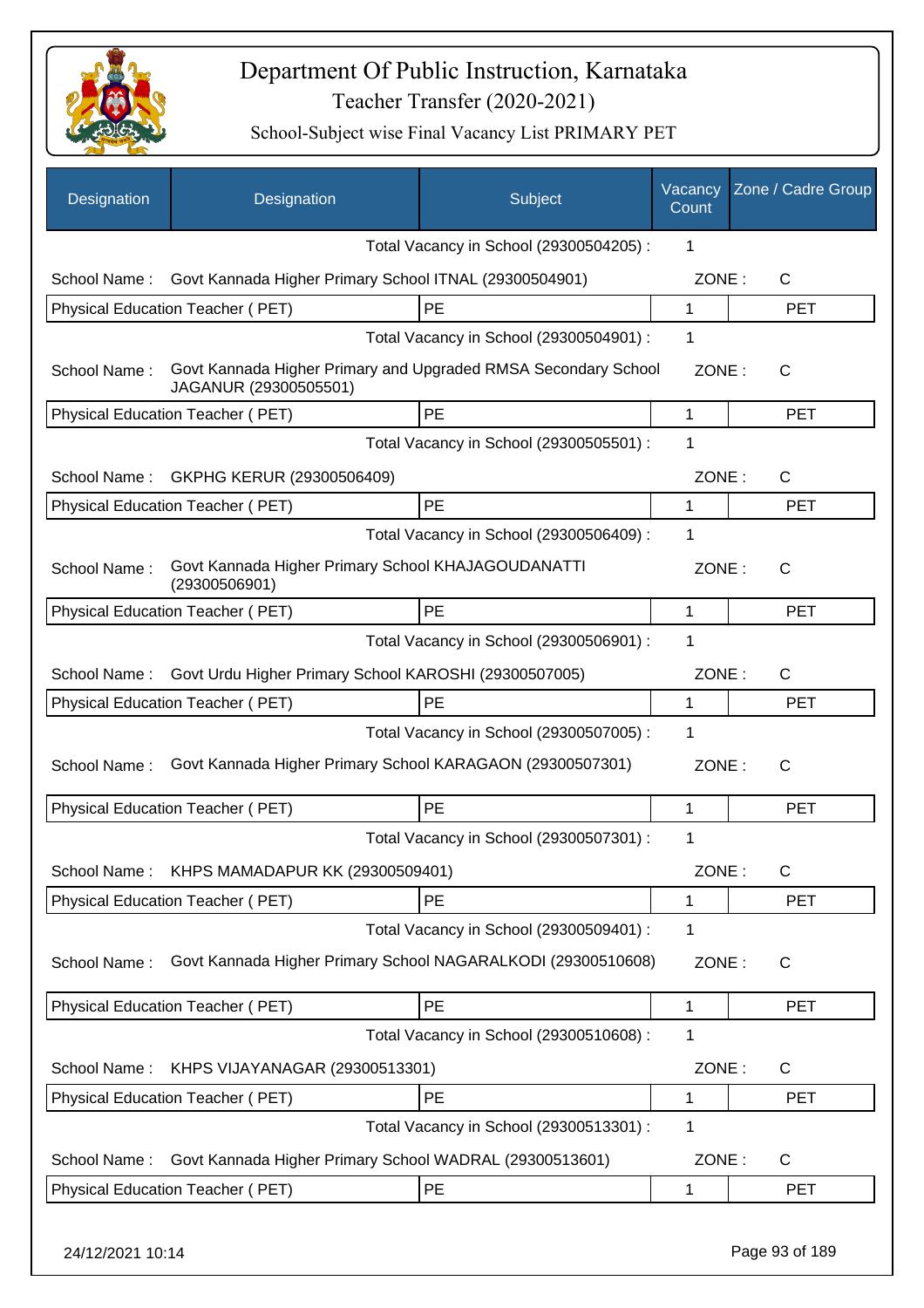

| Designation      | Designation                                                              | Subject                                 | Vacancy<br>Count | Zone / Cadre Group |
|------------------|--------------------------------------------------------------------------|-----------------------------------------|------------------|--------------------|
|                  |                                                                          | Total Vacancy in School (29300513601) : | 1                |                    |
|                  |                                                                          | Total Vacancy in Taluka (293005):       | 11               |                    |
| Taluka Name:     | GOKAK (293006)                                                           |                                         |                  |                    |
| School Name:     | Govt Kannada Higher Primary School AJJANAKATTI (29300600201)             |                                         | ZONE:            | C                  |
|                  | Physical Education Teacher (PET)                                         | PE                                      | 1                | <b>PET</b>         |
|                  |                                                                          | Total Vacancy in School (29300600201) : | 1                |                    |
| School Name:     | Govt Kannada Higher Primary Boys School ANKALGI (29300600401)            |                                         | ZONE:            | A                  |
|                  | Physical Education Teacher (PET)                                         | PE                                      | 1                | <b>PET</b>         |
|                  |                                                                          | Total Vacancy in School (29300600401) : | 1                |                    |
| School Name:     | Govt Kannada Higher Primary Girls School AKKATANGERAHAL<br>(29300600502) |                                         | ZONE:            | A                  |
|                  | Physical Education Teacher (PET)                                         | PE                                      | 1                | <b>PET</b>         |
|                  |                                                                          | Total Vacancy in School (29300600502) : | 1                |                    |
| School Name:     | Govt Kannada Higher Primary School CHIKKANANDI (29300602001)             |                                         | ZONE:            | C                  |
|                  | Physical Education Teacher (PET)                                         | <b>PE</b>                               | 1                | <b>PET</b>         |
|                  |                                                                          | Total Vacancy in School (29300602001) : | 1                |                    |
| School Name:     | Govt Kannada Higher Primary School HIRENANDI (29300603801)               |                                         | ZONE:            | С                  |
|                  | Physical Education Teacher (PET)                                         | PE                                      | 1                | <b>PET</b>         |
|                  |                                                                          | Total Vacancy in School (29300603801) : | 1                |                    |
| School Name:     | Govt Kannada Higher Primary School HULIKATTI (29300604001)               |                                         | ZONE:            | С                  |
|                  | <b>Physical Education Teacher (PET)</b>                                  | PE                                      | 1                | <b>PET</b>         |
|                  |                                                                          | Total Vacancy in School (29300604001) : | 1                |                    |
| School Name:     | Govt Kannada Higher Primary School JAMANAL TOT (29300604402)             |                                         | ZONE:            | C                  |
|                  | Physical Education Teacher (PET)                                         | PE                                      | 1                | PET                |
|                  |                                                                          | Total Vacancy in School (29300604402) : | 1                |                    |
| School Name:     | Govt Kannada Higher Primary School KOLAVI (29300605401)                  |                                         | ZONE:            | C                  |
|                  | Physical Education Teacher (PET)                                         | PE                                      | 1                | <b>PET</b>         |
|                  |                                                                          | Total Vacancy in School (29300605401) : | 1                |                    |
| School Name:     | Govt Kannada Higher Primary School KAITANAL (29300605601)                |                                         | ZONE:            | C                  |
|                  | Physical Education Teacher (PET)                                         | PE                                      | 1                | <b>PET</b>         |
| 24/12/2021 10:14 |                                                                          |                                         |                  | Page 94 of 189     |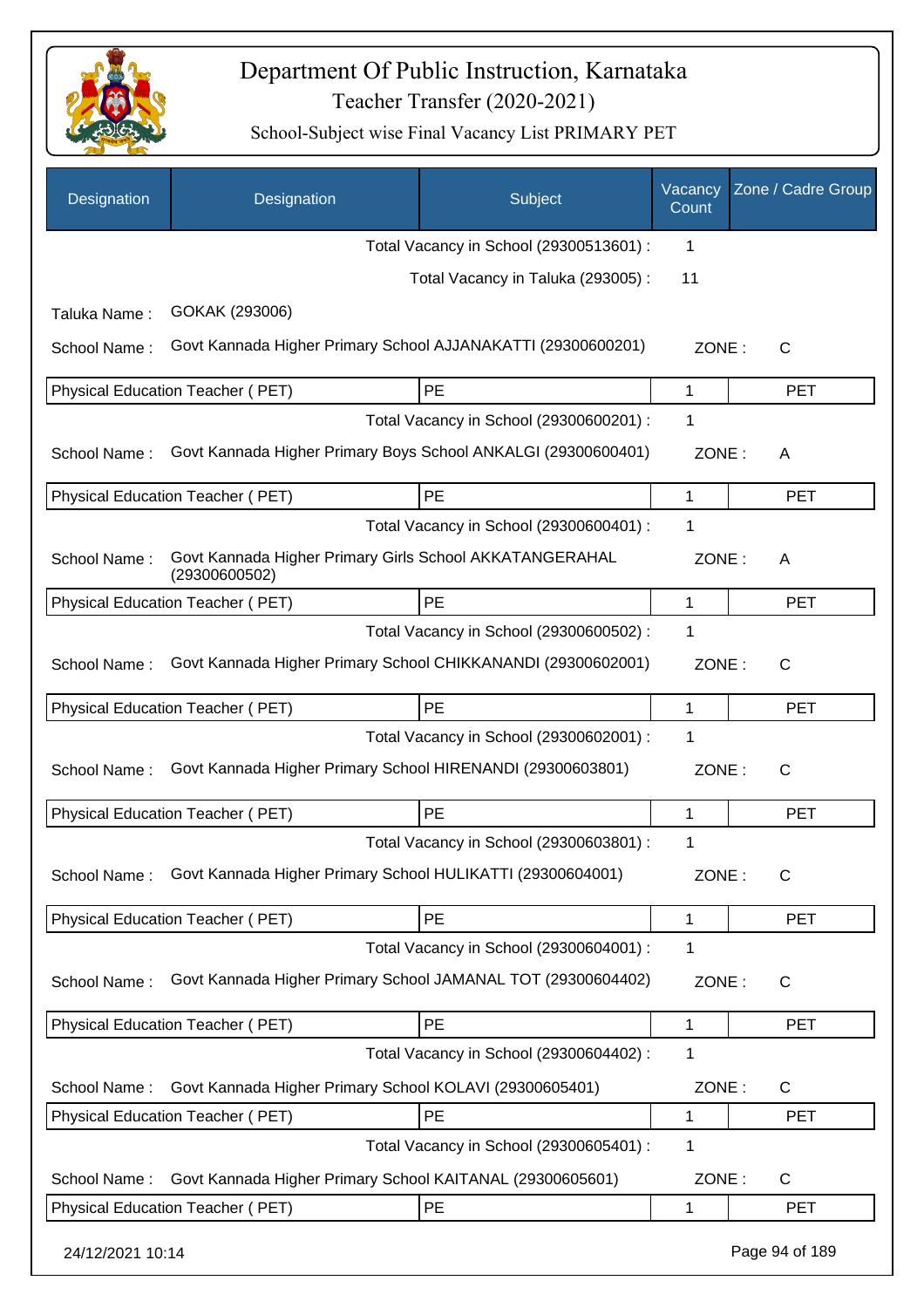

| Designation      | Designation                                                           | Subject                                 | Vacancy<br>Count | Zone / Cadre Group |
|------------------|-----------------------------------------------------------------------|-----------------------------------------|------------------|--------------------|
|                  |                                                                       | Total Vacancy in School (29300605601) : | 1                |                    |
| School Name:     | HPS No one KHANAGAON (29300605701)                                    |                                         | ZONE:            | C                  |
|                  | Physical Education Teacher (PET)                                      | PE                                      | 1                | <b>PET</b>         |
|                  |                                                                       | Total Vacancy in School (29300605701) : | 1                |                    |
| School Name:     | Govt Kannada Higher Primary School KHANAGOAN NO.2<br>(29300605702)    |                                         | ZONE:            | $\mathsf{C}$       |
|                  | Physical Education Teacher (PET)                                      | PE                                      | 1                | <b>PET</b>         |
|                  |                                                                       | Total Vacancy in School (29300605702) : | 1                |                    |
| School Name:     | Govt Kannada Higher Primary School DUNDANTTI TOT<br>(29300606202)     |                                         | ZONE:            | $\mathsf{C}$       |
|                  | Physical Education Teacher (PET)                                      | PE                                      | 1                | <b>PET</b>         |
|                  |                                                                       | Total Vacancy in School (29300606202) : | 1                |                    |
| School Name:     | KBS MAMADAPUR (29300606203)                                           |                                         | ZONE:            | C                  |
|                  | Physical Education Teacher (PET)                                      | PE                                      | 1                | <b>PET</b>         |
|                  |                                                                       | Total Vacancy in School (29300606203) : | 1                |                    |
| School Name:     | Govt Kannada Higher Primary School SHIVAPUR (M) (29300606207)         |                                         | ZONE:            | C                  |
|                  | Physical Education Teacher (PET)                                      | PE                                      | 1                | <b>PET</b>         |
|                  |                                                                       | Total Vacancy in School (29300606207) : | 1                |                    |
| School Name:     | Govt Kannada Higher Primary Boys School MAKKALAGERI<br>(29300606501)  |                                         | ZONE:            | $\mathsf{C}$       |
|                  | Physical Education Teacher (PET)                                      | PE                                      | 1                | <b>PET</b>         |
|                  |                                                                       | Total Vacancy in School (29300606501) : | 1                |                    |
| School Name:     | Govt Kannada Higher Primary Girls School MAKKALAGERI<br>(29300606502) |                                         | ZONE:            | $\mathsf{C}$       |
|                  | Physical Education Teacher (PET)                                      | PE                                      | 1                | <b>PET</b>         |
|                  |                                                                       | Total Vacancy in School (29300606502) : | 1                |                    |
| School Name:     | Govt Kannada Higher Primary School MADAWAL (29300606603)              |                                         | ZONE:            | B                  |
|                  | Physical Education Teacher (PET)                                      | PE                                      | 1                | <b>PET</b>         |
|                  |                                                                       | Total Vacancy in School (29300606603) : | 1                |                    |
| School Name:     | Govt Kannada Higher Primary School MUSALMARI (29300606801)            |                                         | ZONE:            | B                  |
|                  | Physical Education Teacher (PET)                                      | PE                                      | 1                | <b>PET</b>         |
|                  |                                                                       | Total Vacancy in School (29300606801) : | 1                |                    |
| School Name:     | Govt Kannada Higher Primary School SHILTIBANVI (29300609201)          |                                         | ZONE:            | $\mathsf{C}$       |
| 24/12/2021 10:14 |                                                                       |                                         |                  | Page 95 of 189     |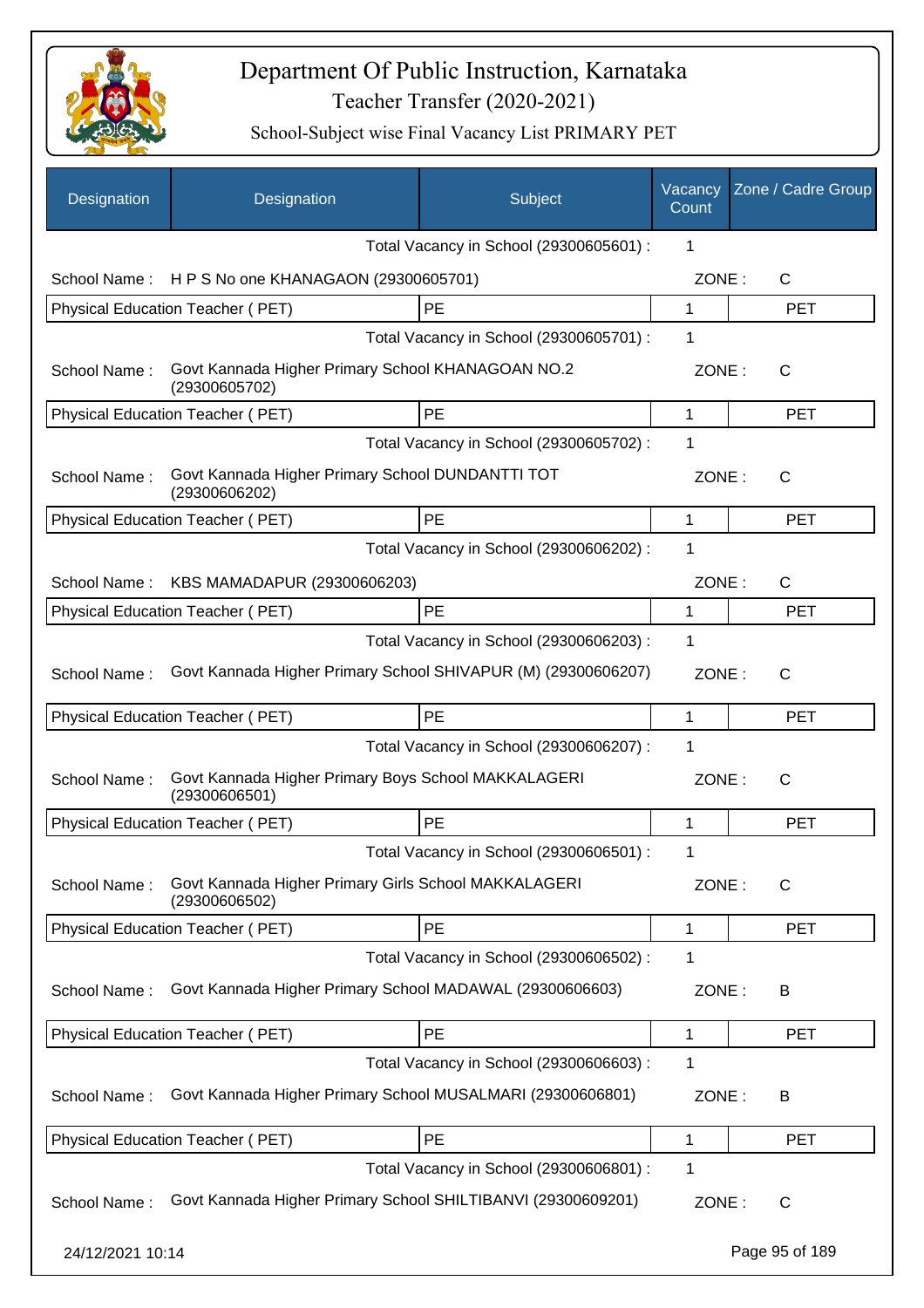

| Designation      | Designation                                                                         | Subject                                 | Vacancy<br>Count | Zone / Cadre Group |
|------------------|-------------------------------------------------------------------------------------|-----------------------------------------|------------------|--------------------|
|                  | Physical Education Teacher (PET)                                                    | <b>PE</b>                               | 1                | <b>PET</b>         |
|                  |                                                                                     | Total Vacancy in School (29300609201) : | 1                |                    |
| School Name:     | Govt Kannada Higher Primary School TAVAG (29300609602)                              |                                         | ZONE:            | C                  |
|                  | Physical Education Teacher (PET)                                                    | PE                                      | 1                | <b>PET</b>         |
|                  |                                                                                     | Total Vacancy in School (29300609602) : | 1                |                    |
| School Name:     | Govt Kannada Higher Primary School BASAVANAGAR (U)<br>(29300610004)                 |                                         | ZONE:            | $\mathsf{C}$       |
|                  | Physical Education Teacher (PET)                                                    | PE                                      | 1                | <b>PET</b>         |
|                  |                                                                                     | Total Vacancy in School (29300610004) : | $\mathbf 1$      |                    |
| School Name:     | Govt MLA MODEL Higher Primary Boys School NANDAGOAN<br>(29300612803)                |                                         | ZONE:            | $\mathsf{C}$       |
|                  | <b>Physical Education Teacher (PET)</b>                                             | PE                                      | 1                | <b>PET</b>         |
|                  |                                                                                     | Total Vacancy in School (29300612803) : | 1                |                    |
| School Name:     | Govt Kannada Higher Primary Girls School NANDAGOAN<br>(29300612804)                 |                                         | ZONE:            | $\mathsf{C}$       |
|                  | Physical Education Teacher (PET)                                                    | PE                                      | 1                | <b>PET</b>         |
|                  |                                                                                     | Total Vacancy in School (29300612804) : | 1                |                    |
| School Name:     | Govt Kannada Higher Primary School KANASAGERI (29300612903)                         |                                         | ZONE:            | $\mathsf{C}$       |
|                  | Physical Education Teacher (PET)                                                    | PE                                      | 1                | <b>PET</b>         |
|                  |                                                                                     | Total Vacancy in School (29300612903) : | $\mathbf 1$      |                    |
| School Name:     | Govt Kannada Higher Primary School MARKHANDENAGAR GOKAK<br>WARD NO.18 (29300614906) |                                         | ZONE:            | Α                  |
|                  | Physical Education Teacher (PET)                                                    | PE                                      | 1                | PE I               |
|                  |                                                                                     | Total Vacancy in School (29300614906) : | 1                |                    |
| School Name:     | Govt Kannada Higher Primary School NINGAYYANAGAR GOKAK<br>WARD NO.21 (29300615002)  |                                         | ZONE:            | A                  |
|                  | Physical Education Teacher (PET)                                                    | PE                                      | 1                | <b>PET</b>         |
|                  |                                                                                     | Total Vacancy in School (29300615002) : | 1                |                    |
| School Name:     | KHPS GOVT PU COLLEGE GOKAK (29300615302)                                            |                                         | ZONE:            | A                  |
|                  | Physical Education Teacher (PET)                                                    | PE                                      | 1                | <b>PET</b>         |
|                  |                                                                                     | Total Vacancy in School (29300615302) : | 1                |                    |
| School Name:     | Govt Kannada Higher Primary School MIDAKANATTI (29300618201)                        |                                         | ZONE:            | C                  |
|                  | Physical Education Teacher (PET)                                                    | PE                                      | 1                | <b>PET</b>         |
|                  |                                                                                     | Total Vacancy in School (29300618201) : | 1                |                    |
| 24/12/2021 10:14 |                                                                                     |                                         |                  | Page 96 of 189     |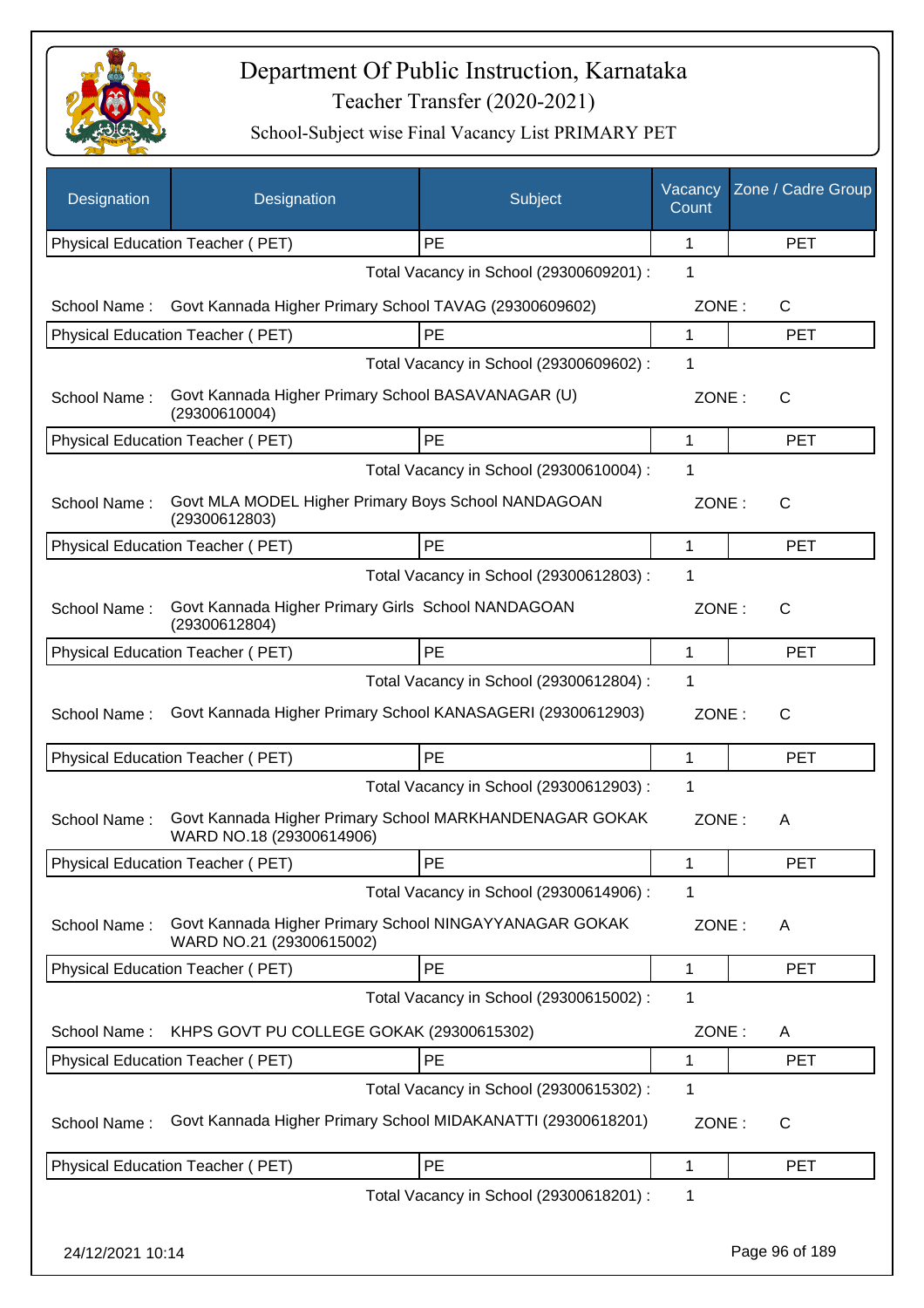

| Designation      | Designation                                                | Subject                                 | Vacancy<br>Count | Zone / Cadre Group |
|------------------|------------------------------------------------------------|-----------------------------------------|------------------|--------------------|
| School Name:     | Govt Kannada Higher Primary School PARANATTI (29300618502) |                                         |                  |                    |
|                  | Physical Education Teacher (PET)                           | PE                                      | 1                | <b>PET</b>         |
|                  |                                                            | Total Vacancy in School (29300618502) : | 1                |                    |
| Taluka Name:     | <b>HUKKERI (293007)</b>                                    | Total Vacancy in Taluka (293006) :      | 29               |                    |
| School Name:     | KHPS and RMSA HS AMMANAGI (29300700801)                    |                                         | ZONE:            | $\mathsf{C}$       |
|                  | Physical Education Teacher (PET)                           | PE                                      | 1                | <b>PET</b>         |
|                  |                                                            | Total Vacancy in School (29300700801) : | 1                |                    |
| School Name:     | KHPS ARALIKATTI (29300700901)                              |                                         | ZONE:            | C                  |
|                  | Physical Education Teacher (PET)                           | PE                                      | 1                | <b>PET</b>         |
|                  |                                                            | Total Vacancy in School (29300700901) : | 1                |                    |
| School Name:     | KHPS AWARAGOL (29300701001)                                |                                         | ZONE:            | C                  |
|                  | Physical Education Teacher (PET)                           | PE                                      | 1                | <b>PET</b>         |
|                  |                                                            | Total Vacancy in School (29300701001) : | 1                |                    |
| School Name:     | KHPS ANKALAGUDIKETRA (29300701101)                         |                                         | ZONE:            | С                  |
|                  | Physical Education Teacher (PET)                           | PE                                      | 1                | <b>PET</b>         |
|                  |                                                            | Total Vacancy in School (29300701101) : | 1                |                    |
| School Name:     | KHPS BENIWAD (29300701201)                                 |                                         | ZONE:            | C                  |
|                  | Physical Education Teacher (PET)                           | PE                                      | 1                | <b>PET</b>         |
|                  |                                                            | Total Vacancy in School (29300701201) : | 1                |                    |
|                  | School Name: KHPS BADAKUNDRI (29300701301)                 |                                         | ZONE:            | $\mathsf{C}$       |
|                  | <b>Physical Education Teacher (PET)</b>                    | PE                                      | 1                | <b>PET</b>         |
|                  |                                                            | Total Vacancy in School (29300701301) : | 1                |                    |
| School Name:     | KHPS BELAVI (29300701501)                                  |                                         | ZONE:            | C                  |
|                  | Physical Education Teacher (PET)                           | PE                                      | 1                | <b>PET</b>         |
|                  |                                                            | Total Vacancy in School (29300701501) : | 1                |                    |
| School Name:     | KHPBS BASAPUR (29300701801)                                |                                         | ZONE:            | C                  |
|                  | Physical Education Teacher (PET)                           | PE                                      | 1                | <b>PET</b>         |
|                  |                                                            | Total Vacancy in School (29300701801) : | 1                |                    |
| School Name:     | KHPGS BASAPUR (29300701802)                                |                                         | ZONE:            | C                  |
|                  | Physical Education Teacher (PET)                           | PE                                      | 1                | <b>PET</b>         |
|                  |                                                            | Total Vacancy in School (29300701802) : | 1                |                    |
| 24/12/2021 10:14 |                                                            |                                         |                  | Page 97 of 189     |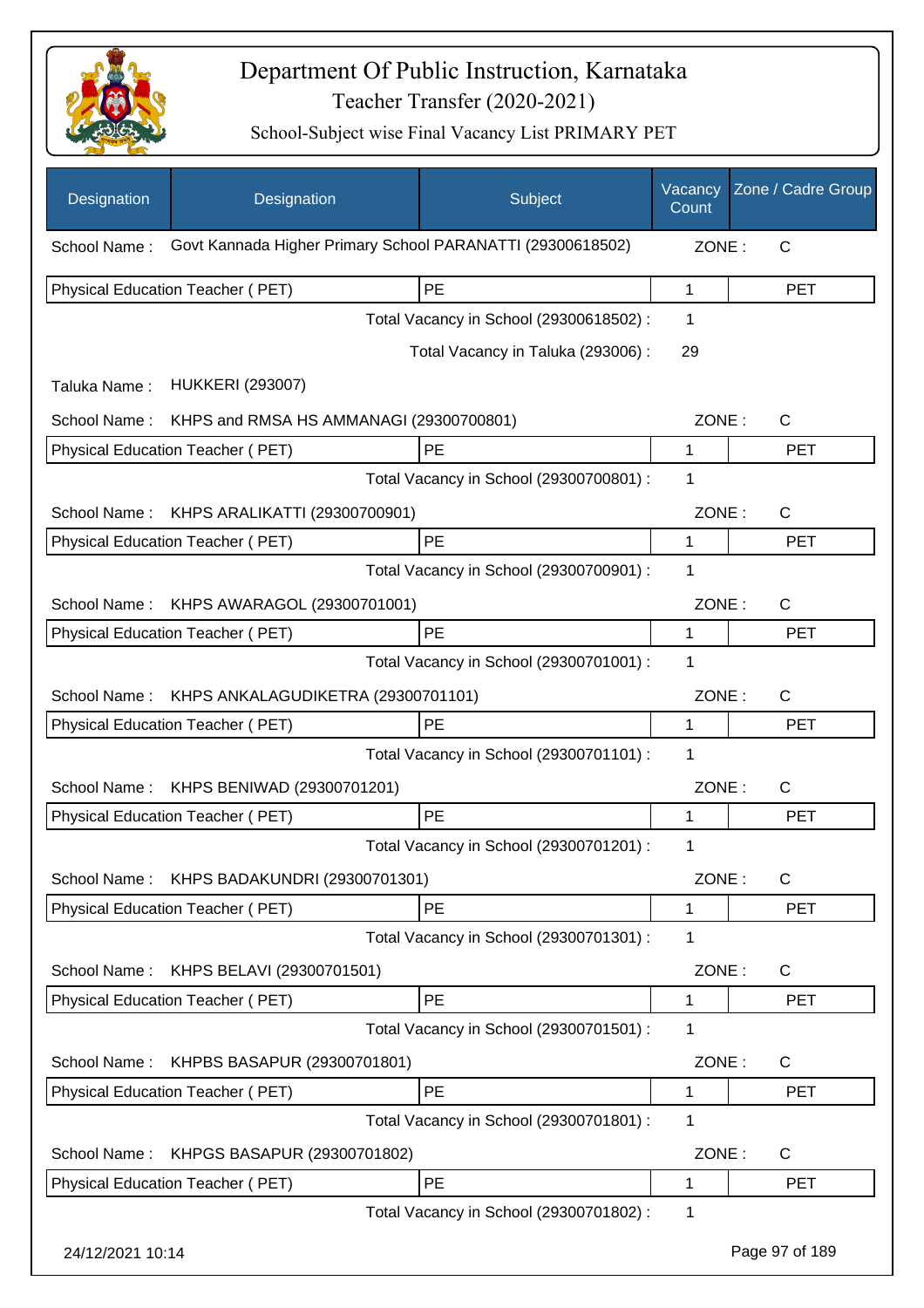

| <b>Designation</b> | Designation                                      | Subject                                 | Vacancy<br>Count | Zone / Cadre Group |
|--------------------|--------------------------------------------------|-----------------------------------------|------------------|--------------------|
|                    | School Name: KHPS BORAGAL (29300702501)          |                                         | ZONE:            | $\mathsf{C}$       |
|                    | Physical Education Teacher (PET)                 | PE                                      | 1                | <b>PET</b>         |
|                    |                                                  | Total Vacancy in School (29300702501) : | 1                |                    |
|                    | School Name: KHPS MAJATI (29300702705)           |                                         | ZONE:            | $\mathsf{C}$       |
|                    | Physical Education Teacher (PET)                 | PE                                      | 1                | <b>PET</b>         |
|                    |                                                  | Total Vacancy in School (29300702705) : | 1                |                    |
| School Name:       | KHPS GUDAGANATTI (Daddi) (29300702706)           |                                         | ZONE:            | C                  |
|                    | Physical Education Teacher (PET)                 | PE                                      | $\mathbf{1}$     | <b>PET</b>         |
|                    |                                                  | Total Vacancy in School (29300702706) : | 1                |                    |
|                    | School Name: KHPS GUDAS (29300702901)            |                                         | ZONE:            | $\mathsf{C}$       |
|                    | <b>Physical Education Teacher (PET)</b>          | <b>PE</b>                               | 1                | <b>PET</b>         |
|                    |                                                  | Total Vacancy in School (29300702901) : | 1                |                    |
|                    | School Name: KHPS NERLI TOT, GUDAS (29300702902) |                                         | ZONE:            | $\mathsf{C}$       |
|                    | Physical Education Teacher (PET)                 | <b>PE</b>                               | 1                | <b>PET</b>         |
|                    |                                                  | Total Vacancy in School (29300702902) : | 1                |                    |
| School Name:       | KHPS Gutguddi Upgraded RMSA HS (29300703201)     |                                         | ZONE:            | C                  |
|                    | Physical Education Teacher (PET)                 | PE                                      | 1                | <b>PET</b>         |
|                    |                                                  | Total Vacancy in School (29300703201) : | 1                |                    |
|                    | School Name: KHPS RAJAKATTI (29300703202)        |                                         | ZONE:            | $\mathsf{C}$       |
|                    | Physical Education Teacher (PET)                 | PE                                      | 1                | <b>PET</b>         |
|                    |                                                  | Total Vacancy in School (29300703202) : | 1                |                    |
| School Name:       | KHPBS GHODAGERI (29300703401)                    |                                         | ZONE:            | C                  |
|                    | Physical Education Teacher (PET)                 | PE                                      | 1                | <b>PET</b>         |
|                    |                                                  | Total Vacancy in School (29300703401) : | 1                |                    |
| School Name:       | KHPS HATTI ALUR (29300703701)                    |                                         | ZONE:            | C                  |
|                    | Physical Education Teacher (PET)                 | PE                                      | 1                | <b>PET</b>         |
|                    |                                                  | Total Vacancy in School (29300703701) : | 1                |                    |
| School Name:       | KHPS SHINDIHATTI (29300703802)                   |                                         | ZONE:            | C                  |
|                    | <b>Physical Education Teacher (PET)</b>          | PE                                      | 1                | <b>PET</b>         |
|                    |                                                  | Total Vacancy in School (29300703802) : | 1                |                    |
| School Name:       | KHPS HAGEDAL (29300703901)                       |                                         | ZONE:            | C                  |
|                    | Physical Education Teacher (PET)                 | <b>PE</b>                               | 1                | <b>PET</b>         |
| 24/12/2021 10:14   |                                                  |                                         |                  | Page 98 of 189     |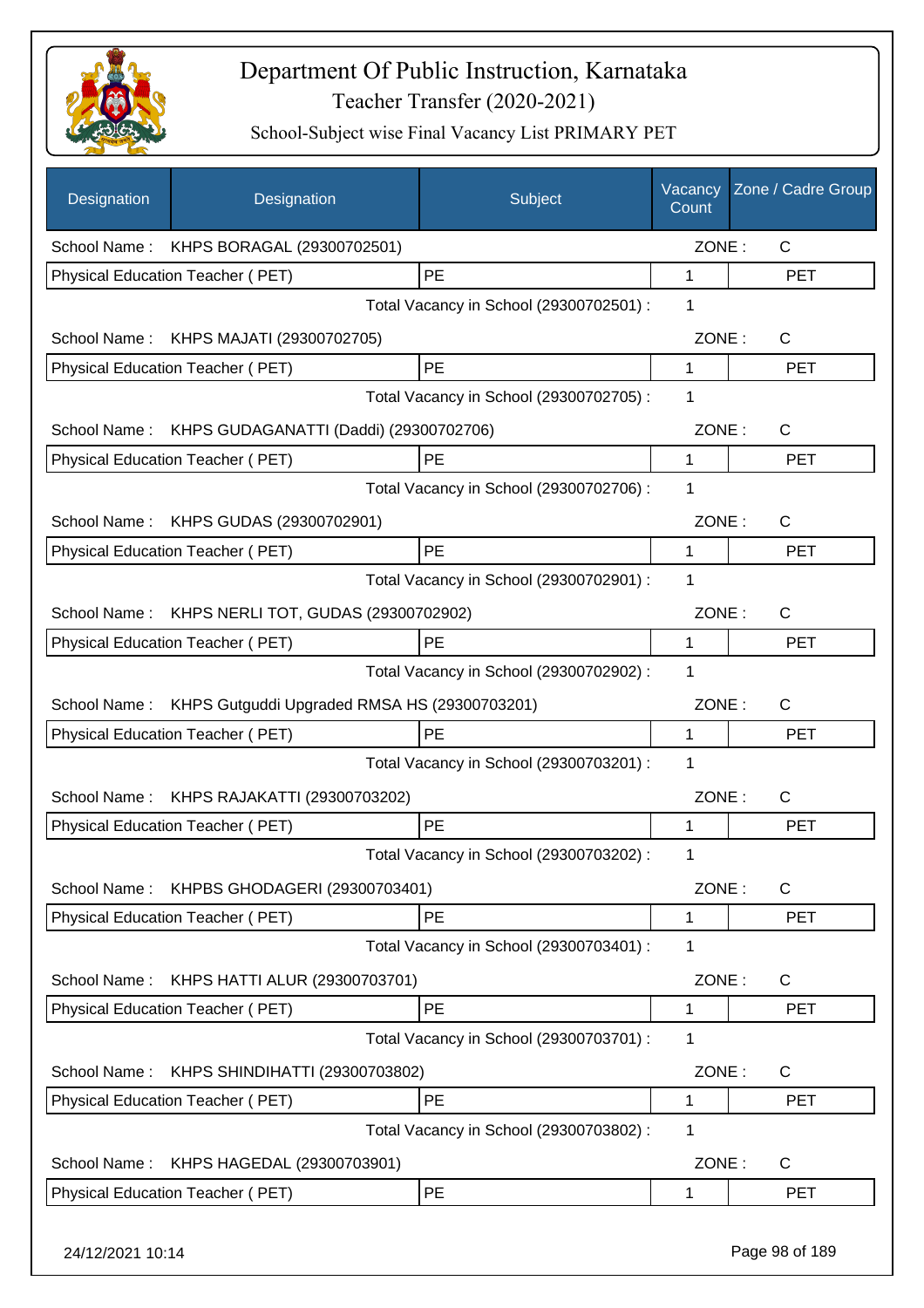

| Designation      | Designation                             | Subject                                 | Vacancy<br>Count | Zone / Cadre Group |
|------------------|-----------------------------------------|-----------------------------------------|------------------|--------------------|
|                  |                                         | Total Vacancy in School (29300703901) : | 1                |                    |
| School Name:     | KHPS HANCHINAL (29300704001)            |                                         | ZONE:            | C                  |
|                  | Physical Education Teacher (PET)        | PE                                      | 1                | <b>PET</b>         |
|                  |                                         | Total Vacancy in School (29300704001) : | 1                |                    |
| School Name:     | KHPS HOSUR (29300704201)                |                                         | ZONE:            | $\mathsf{C}$       |
|                  | Physical Education Teacher (PET)        | PE                                      | 1                | <b>PET</b>         |
|                  |                                         | Total Vacancy in School (29300704201) : | 1                |                    |
| School Name:     | KHPS HONNIHALLI (29300704501)           |                                         | ZONE:            | $\mathsf{C}$       |
|                  | Physical Education Teacher (PET)        | PE                                      | 1                | <b>PET</b>         |
|                  |                                         | Total Vacancy in School (29300704501) : | 1                |                    |
| School Name:     | KHPS HARAGAPUR (29300704602)            |                                         | ZONE:            | $\mathsf{C}$       |
|                  | <b>Physical Education Teacher (PET)</b> | <b>PE</b>                               | 1                | <b>PET</b>         |
|                  |                                         | Total Vacancy in School (29300704602) : | 1                |                    |
| School Name:     | MHPS HARAGAPUR GAD (29300704604)        |                                         | ZONE:            | $\mathsf{C}$       |
|                  | Physical Education Teacher (PET)        | <b>PE</b>                               | 1                | <b>PET</b>         |
|                  |                                         | Total Vacancy in School (29300704604) : | 1                |                    |
| School Name:     | KHPS HULLOLI HATTI (29300704802)        |                                         | ZONE:            | C                  |
|                  | Physical Education Teacher (PET)        | PE                                      | 1                | <b>PET</b>         |
|                  |                                         | Total Vacancy in School (29300704802) : | 1                |                    |
| School Name:     | KHPS KATABALI (29300704904)             |                                         | ZONE:            | С                  |
|                  | Physical Education Teacher (PET)        | PE                                      | 1                | <b>PET</b>         |
|                  |                                         | Total Vacancy in School (29300704904) : | 1                |                    |
| School Name:     | KHPS KOTABAGI (29300705301)             |                                         | ZONE:            | C                  |
|                  | <b>Physical Education Teacher (PET)</b> | PE                                      | 1                | <b>PET</b>         |
|                  |                                         | Total Vacancy in School (29300705301) : | 1                |                    |
| School Name:     | KHPS DASARATTI (29300705302)            |                                         | ZONE:            | $\mathsf{C}$       |
|                  | Physical Education Teacher (PET)        | PE                                      | 1                | <b>PET</b>         |
|                  |                                         | Total Vacancy in School (29300705302) : | 1                |                    |
| School Name:     | KHPS YALLAPUR (K) (29300705404)         |                                         | ZONE:            | C                  |
|                  | Physical Education Teacher (PET)        | PE                                      | 1                | <b>PET</b>         |
|                  |                                         | Total Vacancy in School (29300705404) : | 1                |                    |
| School Name:     | KHPGS KURANI (29300706002)              |                                         | ZONE:            | C                  |
| 24/12/2021 10:14 |                                         |                                         |                  | Page 99 of 189     |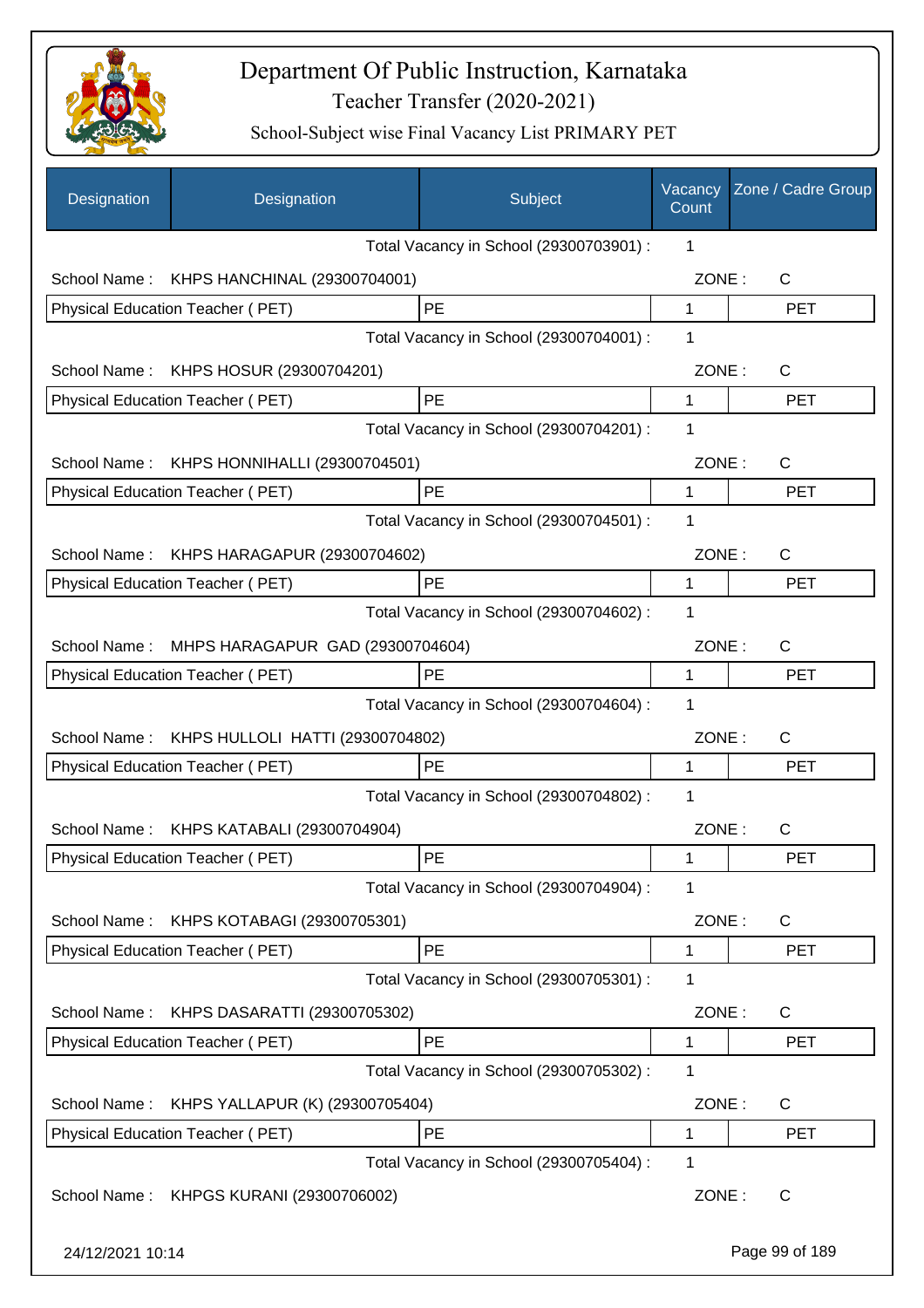

| Designation      | Designation                        | Subject                                 | Vacancy<br>Count | Zone / Cadre Group |
|------------------|------------------------------------|-----------------------------------------|------------------|--------------------|
|                  | Physical Education Teacher (PET)   | <b>PE</b>                               | 1                | <b>PET</b>         |
|                  |                                    | Total Vacancy in School (29300706002) : | 1                |                    |
| School Name:     | KHPS KURANI HATTI (29300706003)    |                                         | ZONE:            | C                  |
|                  | Physical Education Teacher (PET)   | PE                                      | 1                | <b>PET</b>         |
|                  |                                    | Total Vacancy in School (29300706003) : | 1                |                    |
| School Name:     | KHPS KARAJAGA (29300706301)        |                                         | ZONE:            | $\mathsf C$        |
|                  | Physical Education Teacher (PET)   | PE                                      | 1                | <b>PET</b>         |
|                  |                                    | Total Vacancy in School (29300706301) : | 1                |                    |
| School Name:     | KHPS MADAMAKKANAL (29300706501)    |                                         | ZONE:            | C                  |
|                  | Physical Education Teacher (PET)   | PE                                      | 1                | <b>PET</b>         |
|                  |                                    | Total Vacancy in School (29300706501) : | 1                |                    |
| School Name:     | KHPS MAVANUR (29300706601)         |                                         | ZONE:            | C                  |
|                  | Physical Education Teacher (PET)   | PE                                      | 1                | <b>PET</b>         |
|                  |                                    | Total Vacancy in School (29300706601) : | 1                |                    |
| School Name:     | MHPS MANAGUTTI (29300706701)       |                                         | ZONE:            | $\mathsf C$        |
|                  | Physical Education Teacher (PET)   | <b>PE</b>                               | 1                | <b>PET</b>         |
|                  |                                    | Total Vacancy in School (29300706701) : | $\mathbf 1$      |                    |
|                  |                                    |                                         |                  |                    |
| School Name:     | KHPGS PACHAPUR (29300707802)       |                                         | ZONE:            | C                  |
|                  | Physical Education Teacher (PET)   | PE                                      | 1                | PET                |
|                  |                                    | Total Vacancy in School (29300707802) : | 1                |                    |
| School Name:     | KHPS CHILABHAVI (29300708002)      |                                         | ZONE:            | C.                 |
|                  | Physical Education Teacher (PET)   | <b>PE</b>                               | 1                | <b>PET</b>         |
|                  |                                    | Total Vacancy in School (29300708002) : | 1                |                    |
| School Name:     | KHPS SHIRAGAON (29300708201)       |                                         | ZONE:            | C                  |
|                  | Physical Education Teacher (PET)   | PE                                      | 1                | <b>PET</b>         |
|                  |                                    | Total Vacancy in School (29300708201) : | 1                |                    |
| School Name:     | KHPS SHIRAHATTI (BK) (29300708501) |                                         | ZONE:            | C                  |
|                  | Physical Education Teacher (PET)   | PE                                      | 1                | <b>PET</b>         |
|                  |                                    | Total Vacancy in School (29300708501) : | 1                |                    |
| School Name:     | KHPS SHAHABANDAR (29300708901)     |                                         | ZONE:            | $\mathsf{C}$       |
|                  | Physical Education Teacher (PET)   | PE                                      | 1                | PET                |
|                  |                                    | Total Vacancy in School (29300708901) : | 1                |                    |
|                  |                                    |                                         |                  |                    |
| 24/12/2021 10:14 |                                    |                                         |                  | Page 100 of 189    |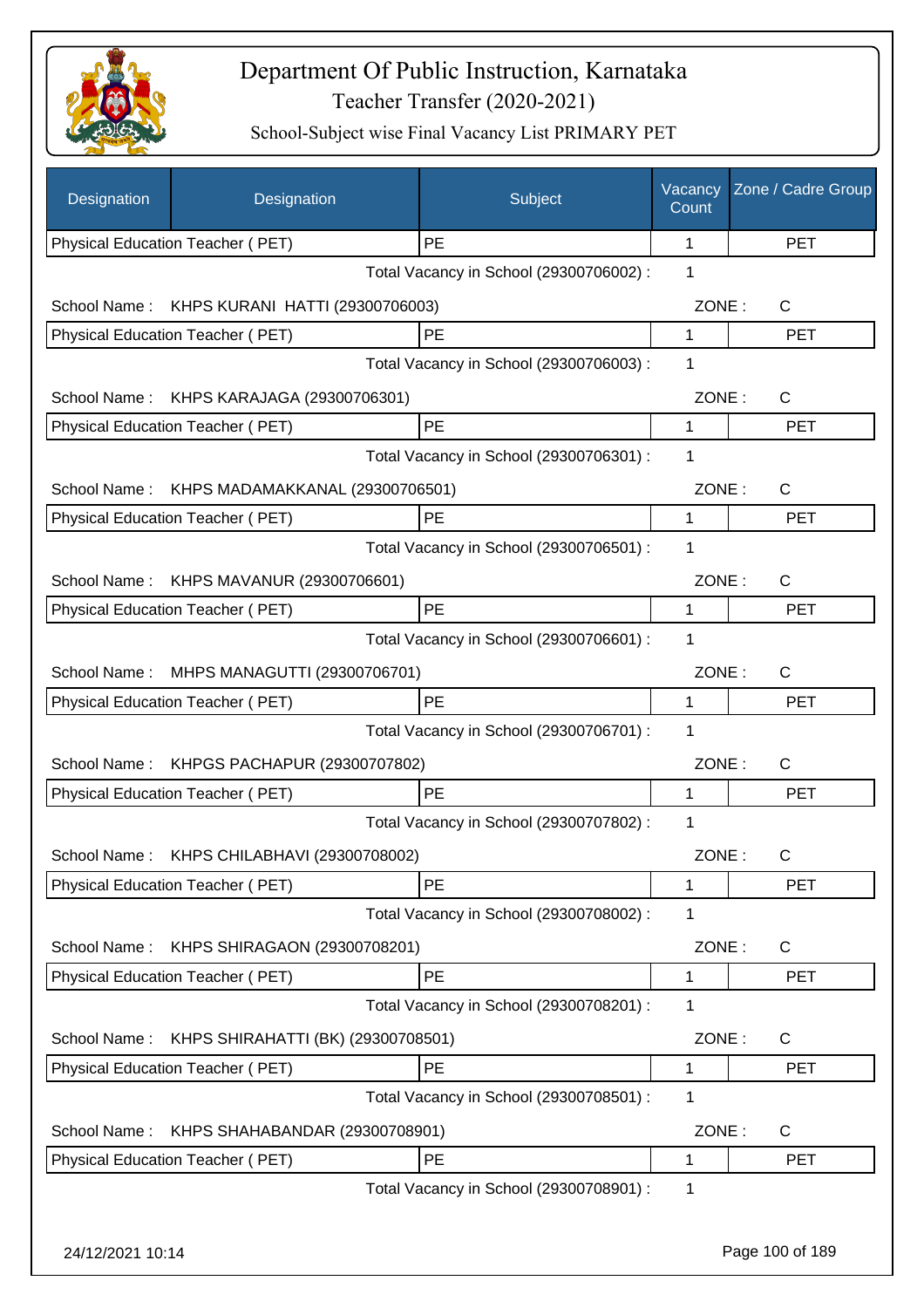

| Designation      | Designation                                                | Subject                                 | Vacancy<br>Count | Zone / Cadre Group |
|------------------|------------------------------------------------------------|-----------------------------------------|------------------|--------------------|
| School Name:     | KHPS GEJAPATI (29300708902)                                |                                         | ZONE:            | C                  |
|                  | Physical Education Teacher (PET)                           | PE                                      | $\mathbf{1}$     | <b>PET</b>         |
|                  |                                                            | Total Vacancy in School (29300708902) : | 1                |                    |
| School Name:     | KHPS CHIKKALADINNI (29300708903)                           |                                         | ZONE:            | $\mathsf{C}$       |
|                  | Physical Education Teacher (PET)                           | PE                                      | $\mathbf 1$      | <b>PET</b>         |
|                  |                                                            | Total Vacancy in School (29300708903) : | 1                |                    |
| School Name:     | KHPS SOLAPUR (29300709301)                                 |                                         | ZONE:            | C                  |
|                  | Physical Education Teacher (PET)                           | PE                                      | 1                | <b>PET</b>         |
|                  |                                                            | Total Vacancy in School (29300709301) : | 1                |                    |
| School Name:     | KARNATAKA PUBLIC SCHOOLS KHPGS U-KHANAPUR<br>(29300709802) |                                         | ZONE:            | $\mathsf{C}$       |
|                  | Physical Education Teacher (PET)                           | PE                                      | 1                | <b>PET</b>         |
|                  |                                                            | Total Vacancy in School (29300709802) : | 1                |                    |
| School Name:     | KARNATAKA PUBLIC SCHOOLS KHPS YARAGATTI (29300710001)      |                                         | ZONE:            | $\mathsf{C}$       |
|                  | Physical Education Teacher (PET)                           | PE                                      | 1                | <b>PET</b>         |
|                  |                                                            | Total Vacancy in School (29300710001) : | 1                |                    |
| School Name:     | KHPBS YAMAKANAMARADI (29300710201)                         |                                         | ZONE:            | C                  |
|                  | Physical Education Teacher (PET)                           | PE                                      | 1                | <b>PET</b>         |
|                  |                                                            | Total Vacancy in School (29300710201) : | 1                |                    |
| School Name:     | KHPS GUDAGANHATTI(R C) (29300710206)                       |                                         | ZONE:            | $\mathsf{C}$       |
|                  | Physical Education Teacher (PET)                           | PE                                      | 1                | <b>PET</b>         |
|                  |                                                            | Total Vacancy in School (29300710206) : | 1                |                    |
| School Name:     | KHPS ZANGATIHAL (29300710601)                              |                                         | ZONE:            | $\mathsf{C}$       |
|                  | Physical Education Teacher (PET)                           | PE                                      | 1                | <b>PET</b>         |
|                  |                                                            | Total Vacancy in School (29300710601) : | 1                |                    |
| School Name:     | KHPBS KOTEBAG HUKKERI (29300714501)                        |                                         | ZONE:            | Α                  |
|                  | Physical Education Teacher (PET)                           | PE                                      | 1                | <b>PET</b>         |
|                  |                                                            | Total Vacancy in School (29300714501) : | 1                |                    |
| School Name:     | KHPGS KOTEBAG HUKKERI (29300714502)                        |                                         | ZONE:            | A                  |
|                  | Physical Education Teacher (PET)                           | PE                                      | 1                | <b>PET</b>         |
|                  |                                                            | Total Vacancy in School (29300714502) : | 1                |                    |
| School Name:     | UHPS GANDHINAGAR HUKKERI (29300715102)                     |                                         | ZONE:            | Α                  |
|                  |                                                            |                                         |                  |                    |
| 24/12/2021 10:14 |                                                            |                                         |                  | Page 101 of 189    |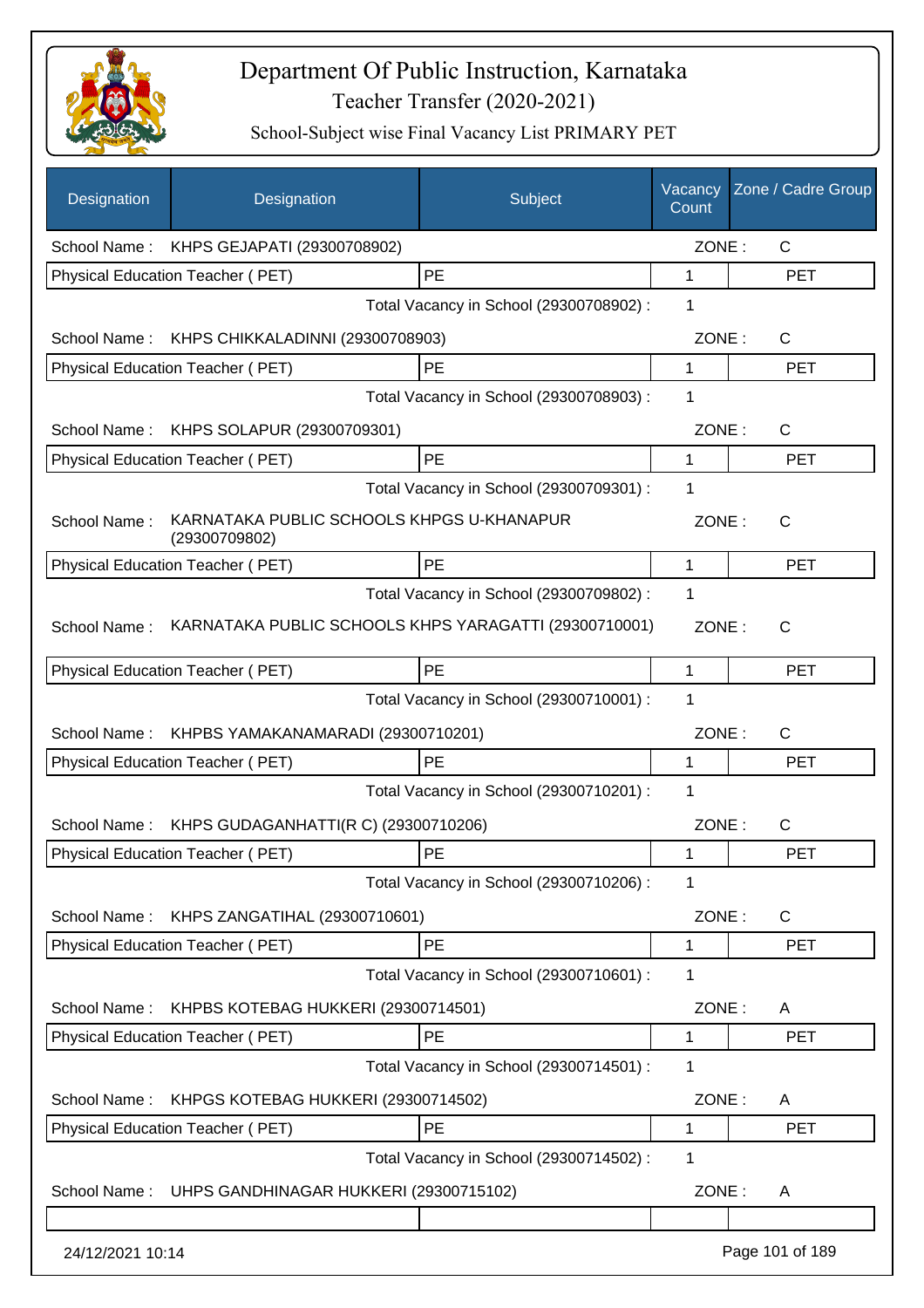

| Designation      | Designation                                                                    | Subject                                 | Vacancy<br>Count | Zone / Cadre Group |
|------------------|--------------------------------------------------------------------------------|-----------------------------------------|------------------|--------------------|
|                  | Physical Education Teacher (PET)                                               | PE                                      | $\mathbf 1$      | <b>PET</b>         |
|                  |                                                                                | Total Vacancy in School (29300715102) : | 1                |                    |
| School Name:     | GOVT UHPGS HUKKERI (29300715301)                                               |                                         | ZONE:            | A                  |
|                  | Physical Education Teacher (PET)                                               | PE                                      | 1                | <b>PET</b>         |
|                  |                                                                                | Total Vacancy in School (29300715301) : | 1                |                    |
|                  |                                                                                | Total Vacancy in Taluka (293007):       | 53               |                    |
| Taluka Name:     | NIPPANI (293009)                                                               |                                         |                  |                    |
| School Name:     | M.H.P.S. and Upgraded RMSA High School APPACHIWADI<br>(29300900301)            |                                         | ZONE:            | $\mathsf{C}$       |
|                  | Physical Education Teacher (PET)                                               | PE                                      | 1                | <b>PET</b>         |
|                  |                                                                                | Total Vacancy in School (29300900301) : | 1                |                    |
| School Name:     | Govt Marathi Higher Primary School Boragaon (29300901003)                      |                                         | ZONE:            | A                  |
|                  | Physical Education Teacher (PET)                                               | PE                                      | 1                | <b>PET</b>         |
|                  |                                                                                | Total Vacancy in School (29300901003) : | 1                |                    |
| School Name:     | Govt Kannada Higher Primary Girls School Galataga (29300901202)                |                                         | ZONE:            | C                  |
|                  | Physical Education Teacher (PET)                                               | PE                                      | 1                | <b>PET</b>         |
|                  |                                                                                | Total Vacancy in School (29300901202) : | 1                |                    |
| School Name:     | Govt Kannada Higher Primary School Hunnaragi (29300901501)                     |                                         | ZONE:            | $\mathsf{C}$       |
|                  | Physical Education Teacher (PET)                                               | PE                                      | 1                | <b>PET</b>         |
|                  |                                                                                | Total Vacancy in School (29300901501) : | 1                |                    |
| School Name:     | Govt Marathi Higher Primary School Karadaga (29300901801)                      |                                         | ZONE:            | C                  |
|                  | Physical Education Teacher (PET)                                               | PE                                      | 1                | <b>PET</b>         |
|                  |                                                                                | Total Vacancy in School (29300901801) : | 1                |                    |
| School Name:     | Govt Marathi Higher Primary School Dhonewadi (29300901804)                     |                                         | ZONE:            | C                  |
|                  | <b>Physical Education Teacher (PET)</b>                                        | PE                                      | 1                | <b>PET</b>         |
|                  |                                                                                | Total Vacancy in School (29300901804) : | 1                |                    |
| School Name:     | Govt Marathi Higher Primary Girls School Kurli (29300902202)                   |                                         | ZONE:            | C                  |
|                  | Physical Education Teacher (PET)                                               | PE                                      | 1                | <b>PET</b>         |
|                  |                                                                                | Total Vacancy in School (29300902202) : | 1                |                    |
| School Name:     | M.H.P.S. and Upgraded RMSA Govt Marathi High School MATTIWADE<br>(29300902701) |                                         | ZONE:            | C                  |
|                  | Physical Education Teacher (PET)                                               | PE                                      | 1                | <b>PET</b>         |
| 24/12/2021 10:14 |                                                                                |                                         |                  | Page 102 of 189    |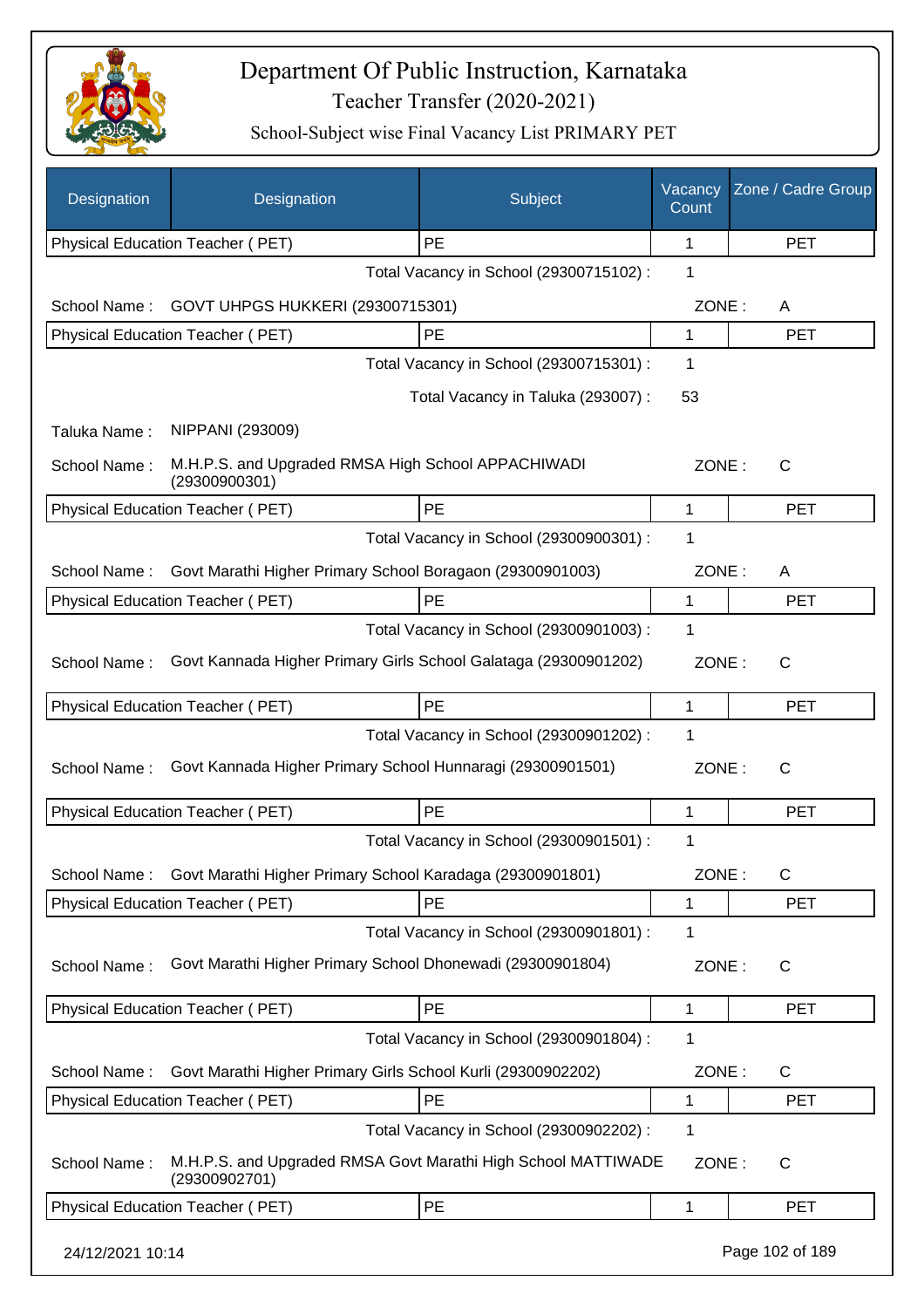

| Designation      | Designation                                                                               | Subject                                 | Vacancy<br>Count | Zone / Cadre Group |
|------------------|-------------------------------------------------------------------------------------------|-----------------------------------------|------------------|--------------------|
|                  |                                                                                           | Total Vacancy in School (29300902701) : | 1                |                    |
| School Name:     | Govt Kannada Higher Primary School Nej (29300902901)                                      |                                         | ZONE:            | C                  |
|                  | Physical Education Teacher (PET)                                                          | PE                                      | 1                | <b>PET</b>         |
|                  |                                                                                           | Total Vacancy in School (29300902901) : | 1                |                    |
| School Name:     | Govt Kannada Higher Primary School Shiragaon (29300903501)                                |                                         | ZONE:            | $\mathsf{C}$       |
|                  | Physical Education Teacher (PET)                                                          | PE                                      | 1                | <b>PET</b>         |
|                  |                                                                                           | Total Vacancy in School (29300903501) : | 1                |                    |
| School Name:     | KARNATAKA PUBLIC SCHOOLS Govt Kannada Higher Primary<br>School No.3 Nippani (29300907201) |                                         | ZONE:            | A                  |
|                  | Physical Education Teacher (PET)                                                          | PE                                      | 1                | <b>PET</b>         |
|                  |                                                                                           | Total Vacancy in School (29300907201) : | 1                |                    |
|                  |                                                                                           | Total Vacancy in Taluka (293009):       | 11               |                    |
| Taluka Name:     | RAIBAG (293010)                                                                           |                                         |                  |                    |
| School Name:     | Govt Kannada Higher Primary and Upgraded RMSA Secondary School<br>BASTAWAD (29301000401)  |                                         | ZONE:            | $\mathsf{C}$       |
|                  | Physical Education Teacher (PET)                                                          | PE                                      | 1                | <b>PET</b>         |
|                  |                                                                                           | Total Vacancy in School (29301000401) : | 1                |                    |
| School Name:     | Govt Kannada Higher Primary Girls School KANKANWADI<br>(29301002904)                      |                                         | ZONE:            | A                  |
|                  | Physical Education Teacher (PET)                                                          | PE                                      | 1                | <b>PET</b>         |
|                  |                                                                                           | Total Vacancy in School (29301002904) : | 1                |                    |
|                  | School Name: Govt Kannada Higher Primary School KHANADAL TOT (29301002913)                |                                         | ZONE:            | A                  |
|                  | Physical Education Teacher (PET)                                                          | PE                                      | 1                | <b>PET</b>         |
|                  |                                                                                           | Total Vacancy in School (29301002913) : | 1                |                    |
| School Name:     | Govt Urdu Higher Primary School P M TOT (29301003313)                                     |                                         | ZONE:            | C                  |
|                  | <b>Physical Education Teacher (PET)</b>                                                   | PE                                      | 1                | <b>PET</b>         |
|                  |                                                                                           | Total Vacancy in School (29301003313) : | 1                |                    |
| School Name:     | Govt Kannada Higher Primary School MAVINAHONDA (29301003501)                              |                                         | ZONE:            | C                  |
|                  | Physical Education Teacher (PET)                                                          | PE                                      | 1                | PET                |
|                  |                                                                                           | Total Vacancy in School (29301003501) : | 1                |                    |
| School Name:     | KHPS MANTUR (29301003602)                                                                 |                                         | ZONE:            | C                  |
|                  | Physical Education Teacher (PET)                                                          | PE                                      | 1                | <b>PET</b>         |
| 24/12/2021 10:14 |                                                                                           |                                         |                  | Page 103 of 189    |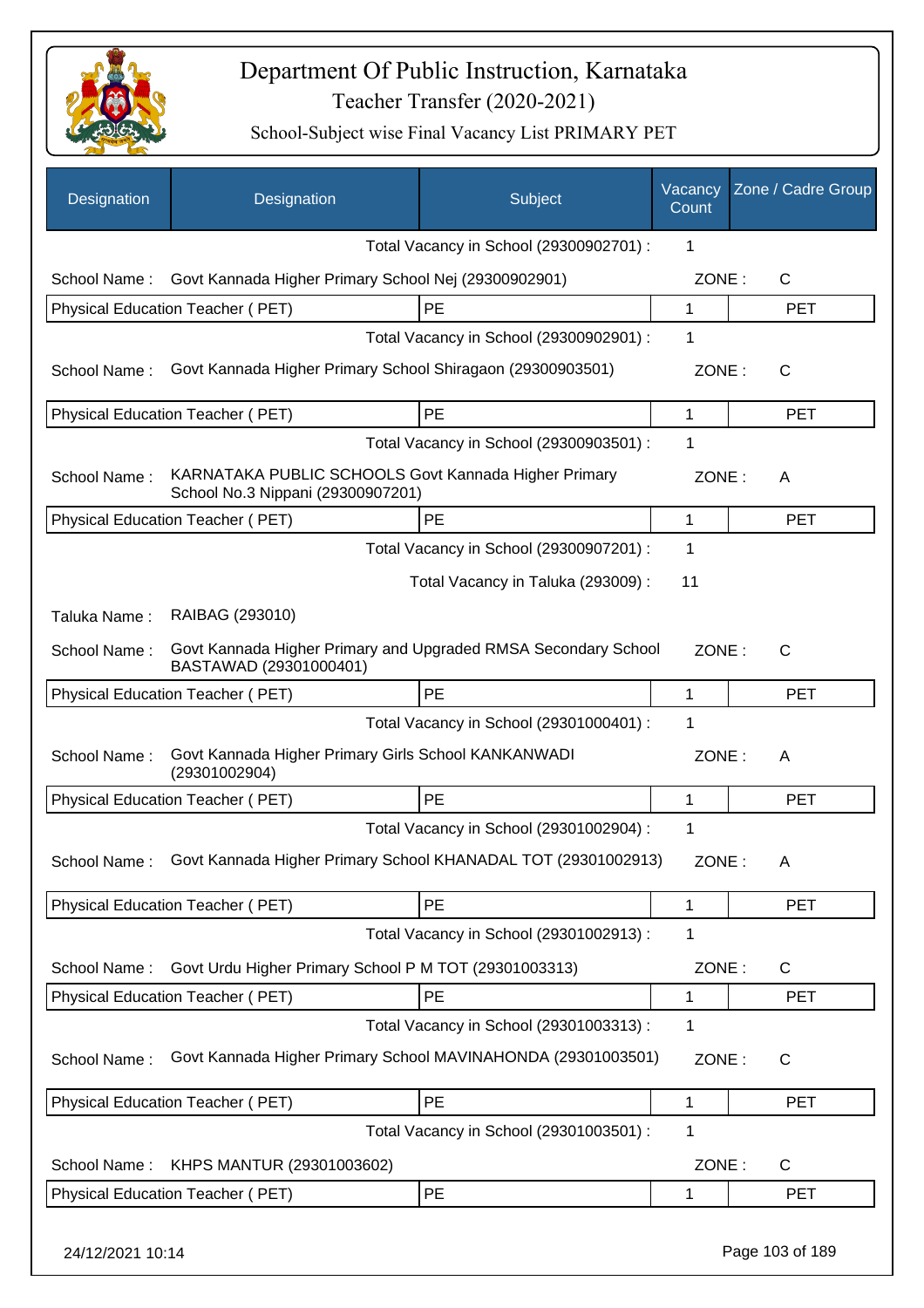

| Designation      | Designation                                                                        | Subject                                 | Vacancy<br>Count | Zone / Cadre Group |
|------------------|------------------------------------------------------------------------------------|-----------------------------------------|------------------|--------------------|
|                  |                                                                                    | Total Vacancy in School (29301003602) : | 1                |                    |
| School Name:     | Govt Kannada Higher Primary School MADALAGI (29301003701)                          |                                         | ZONE:            | С                  |
|                  | Physical Education Teacher (PET)                                                   | PE                                      | 1                | <b>PET</b>         |
|                  |                                                                                    | Total Vacancy in School (29301003701) : | 1                |                    |
| School Name:     | Govt Kannada Higher Primary School BAGIYAWAR KODI<br>(29301004001)                 |                                         | ZONE:            | $\mathsf{C}$       |
|                  | Physical Education Teacher (PET)                                                   | PE                                      | 1                | <b>PET</b>         |
|                  |                                                                                    | Total Vacancy in School (29301004001) : | 1                |                    |
| School Name:     | Govt Kannada Higher Primary School NIPANAL (29301004401)                           |                                         | ZONE:            | C                  |
|                  | Physical Education Teacher (PET)                                                   | PE                                      | 1                | <b>PET</b>         |
|                  |                                                                                    | Total Vacancy in School (29301004401) : | 1                |                    |
| School Name:     | Govt Urdu Higher Primary School RAIBAG (29301006204)                               |                                         | ZONE:            | A                  |
|                  | Physical Education Teacher (PET)                                                   | PE                                      | 1                | <b>PET</b>         |
|                  |                                                                                    | Total Vacancy in School (29301006204) : | 1                |                    |
| School Name:     | Govt Kannada Higher Primary School KUDACHI (29301008401)                           |                                         | ZONE:            | A                  |
|                  | Physical Education Teacher (PET)                                                   | PE                                      | 1                | <b>PET</b>         |
|                  |                                                                                    | Total Vacancy in School (29301008401) : | 1                |                    |
| School Name:     | Govt Urdu Higher Primary Girls School KUDACH (29301008403)                         |                                         | ZONE:            | A                  |
|                  | Physical Education Teacher (PET)                                                   | PE                                      | 1                | <b>PET</b>         |
|                  |                                                                                    | Total Vacancy in School (29301008403) : | 1                |                    |
|                  |                                                                                    | Total Vacancy in Taluka (293010) :      | 12               |                    |
|                  |                                                                                    |                                         |                  |                    |
| Taluka Name:     | KAGWAD (293013)                                                                    |                                         |                  |                    |
| School Name:     | Govt Kannada Higher Primary School MOLE (29301301001)                              |                                         | ZONE:            | C                  |
|                  | Physical Education Teacher (PET)                                                   | PE                                      | 1                | <b>PET</b>         |
|                  |                                                                                    | Total Vacancy in School (29301301001) : | 1                |                    |
| School Name:     | Govt Kannada Higher Primary Boys School UGAR BUDRUK<br>(29301301801)               |                                         | ZONE:            | C                  |
|                  | Physical Education Teacher (PET)                                                   | PE                                      | 1                | <b>PET</b>         |
|                  |                                                                                    | Total Vacancy in School (29301301801) : | 1                |                    |
|                  |                                                                                    | Total Vacancy in Taluka (293013) :      | $\overline{2}$   |                    |
| Taluka Name:     | <b>MUDALGI (293014)</b>                                                            |                                         |                  |                    |
| School Name:     | GOVERNMENT HIGHER PRIMARY AND UPGRADED HIGHSCHOOL<br>RMSA ARALIMATTI (29301400301) |                                         | ZONE:            | С                  |
| 24/12/2021 10:14 |                                                                                    |                                         |                  | Page 104 of 189    |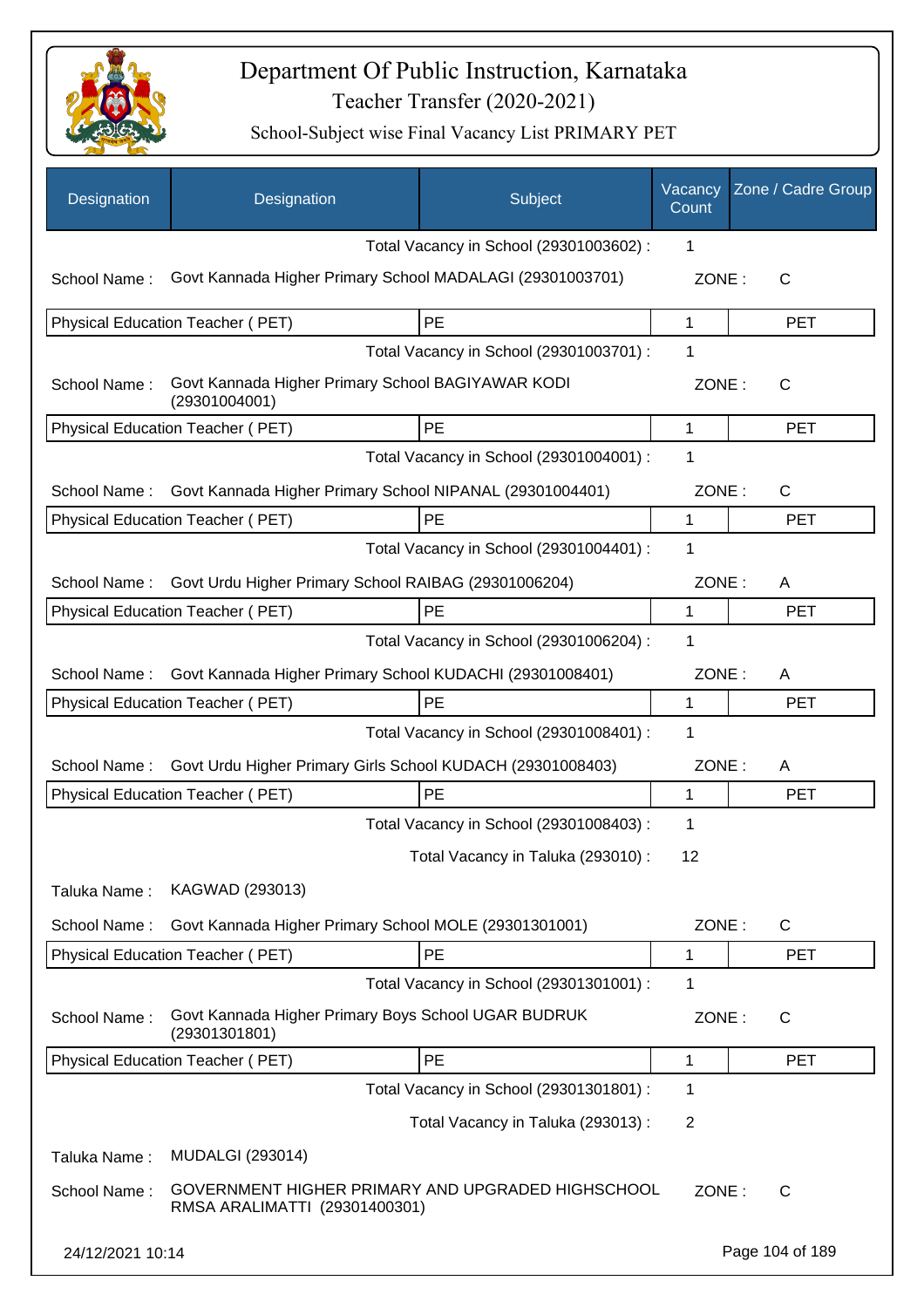

| Designation      | Designation                                    | Subject                                 | Vacancy<br>Count | Zone / Cadre Group |
|------------------|------------------------------------------------|-----------------------------------------|------------------|--------------------|
|                  | Physical Education Teacher (PET)               | PE                                      | 1                | <b>PET</b>         |
|                  |                                                | Total Vacancy in School (29301400301) : | 1                |                    |
| School Name:     | GOVT K.H.P.S.AVARADI (29301400401)             |                                         | ZONE:            | C                  |
|                  | Physical Education Teacher (PET)               | PE                                      | 1                | <b>PET</b>         |
|                  |                                                | Total Vacancy in School (29301400401) : | 1                |                    |
| School Name:     | KHPS BADIGWAD (29301400503)                    |                                         | ZONE:            | C                  |
|                  | Physical Education Teacher (PET)               | <b>PE</b>                               | 1                | <b>PET</b>         |
|                  |                                                | Total Vacancy in School (29301400503) : | 1                |                    |
| School Name:     | KHPS GANESHAWADI (29301400506)                 |                                         | ZONE:            | $\mathsf{C}$       |
|                  | Physical Education Teacher (PET)               | PE                                      | 1                | <b>PET</b>         |
|                  |                                                | Total Vacancy in School (29301400506) : | 1                |                    |
| School Name:     | K.H.P.S.BAGARANAL (29301400601)                |                                         | ZONE:            | C                  |
|                  | Physical Education Teacher (PET)               | PE                                      | $\mathbf{1}$     | <b>PET</b>         |
|                  |                                                | Total Vacancy in School (29301400601) : | 1                |                    |
|                  | School Name: K.H.P.S. BAIRANATTI (29301400701) |                                         | ZONE:            | C                  |
|                  | Physical Education Teacher (PET)               | <b>PE</b>                               | 1                | <b>PET</b>         |
|                  |                                                | Total Vacancy in School (29301400701) : | 1                |                    |
|                  | School Name: K.H.P.B.S.BETAGERI (29301401001)  |                                         | ZONE:            | C                  |
|                  | Physical Education Teacher (PET)               | PE                                      | 1                | <b>PET</b>         |
|                  |                                                | Total Vacancy in School (29301401001) : | 1                |                    |
|                  | School Name: K.H.P.G.S.BETAGERI (29301401002)  |                                         | ZONE:            | C.                 |
|                  | <b>Physical Education Teacher (PET)</b>        | PE                                      | 1                | <b>PET</b>         |
|                  |                                                | Total Vacancy in School (29301401002) : | 1                |                    |
| School Name:     | K.H.P.S.BILAKUNDI (29301401101)                |                                         | ZONE:            | C                  |
|                  | Physical Education Teacher (PET)               | PE                                      | 1                | <b>PET</b>         |
|                  |                                                | Total Vacancy in School (29301401101) : | 1                |                    |
| School Name:     | K.H.P.S.BISANAKOPPA (29301401301)              |                                         | ZONE:            | C                  |
|                  | Physical Education Teacher (PET)               | PE                                      | 1                | <b>PET</b>         |
|                  |                                                | Total Vacancy in School (29301401301) : | 1                |                    |
| School Name:     | K.H.P.S. DANDAPUR (29301401501)                |                                         | ZONE:            | C                  |
|                  | Physical Education Teacher (PET)               | PE                                      | 1                | <b>PET</b>         |
|                  |                                                | Total Vacancy in School (29301401501) : | 1                |                    |
|                  |                                                |                                         |                  |                    |
| 24/12/2021 10:14 |                                                |                                         |                  | Page 105 of 189    |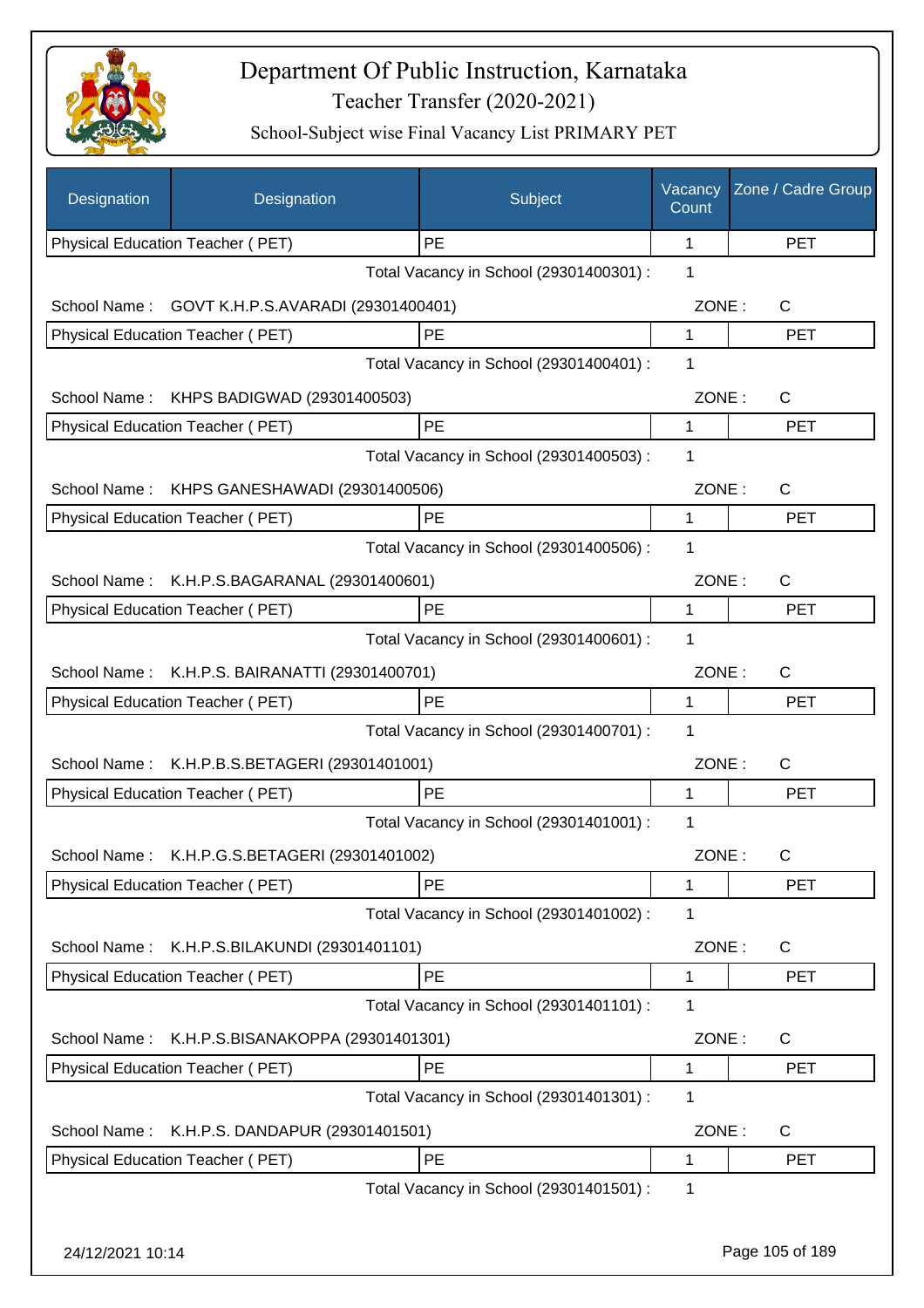

| Designation      | Designation                                                       | Subject                                 | Vacancy<br>Count | Zone / Cadre Group |
|------------------|-------------------------------------------------------------------|-----------------------------------------|------------------|--------------------|
|                  | School Name: K.H.P.S.DHARMATTI (29301401601)                      |                                         | ZONE:            | $\mathsf{C}$       |
|                  | Physical Education Teacher (PET)                                  | PE                                      | $\mathbf{1}$     | <b>PET</b>         |
|                  |                                                                   | Total Vacancy in School (29301401601) : | 1                |                    |
|                  | School Name: K.H.P.S.DURADUNDI (29301401801)                      |                                         | ZONE:            | $\mathsf{C}$       |
|                  | Physical Education Teacher (PET)                                  | PE                                      | $\mathbf 1$      | <b>PET</b>         |
|                  |                                                                   | Total Vacancy in School (29301401801) : | 1                |                    |
|                  | School Name: K.H.P.S.GOSABAL (29301402001)                        |                                         | ZONE:            | C                  |
|                  | Physical Education Teacher (PET)                                  | PE                                      | 1                | <b>PET</b>         |
|                  |                                                                   | Total Vacancy in School (29301402001) : | 1                |                    |
| School Name:     | K.H.P.S.HADAGINAL (29301402401)                                   |                                         | ZONE:            | $\mathsf{C}$       |
|                  | <b>Physical Education Teacher (PET)</b>                           | PE                                      | 1                | <b>PET</b>         |
|                  |                                                                   | Total Vacancy in School (29301402401) : | 1                |                    |
|                  | School Name: K.H.P.S.HUNASHAL P.Y. (29301402901)                  |                                         | ZONE:            | $\mathsf{C}$       |
|                  | Physical Education Teacher (PET)                                  | PE                                      | 1                | <b>PET</b>         |
|                  |                                                                   | Total Vacancy in School (29301402901) : | 1                |                    |
|                  | School Name: K.H.P.S.KALARKOPPA (29301403101)                     |                                         | ZONE:            | $\mathsf{C}$       |
|                  | Physical Education Teacher (PET)                                  | PE                                      | 1                | <b>PET</b>         |
|                  |                                                                   | Total Vacancy in School (29301403101) : | 1                |                    |
| School Name:     | K.H.P.B.S.KALLOLI (29301403301)                                   |                                         | ZONE:            | A                  |
|                  | <b>Physical Education Teacher (PET)</b>                           | PE                                      | 1                | <b>PET</b>         |
|                  |                                                                   | Total Vacancy in School (29301403301) : | 1                |                    |
|                  | School Name: K.H.P.G.S.KALLOLI (29301403302)                      |                                         | ZONE:            | A                  |
|                  | Physical Education Teacher (PET)                                  | PE                                      | $\mathbf 1$      | <b>PET</b>         |
|                  |                                                                   | Total Vacancy in School (29301403302) : | 1                |                    |
| School Name:     | K.H.P.B.S.KULIGOD (29301403901)                                   |                                         | ZONE:            | C                  |
|                  | Physical Education Teacher (PET)                                  | PE                                      | 1                | <b>PET</b>         |
|                  |                                                                   | Total Vacancy in School (29301403901) : | 1                |                    |
| School Name:     | K.H.P.S.LOLASUR (29301404001)                                     |                                         | ZONE:            | B                  |
|                  | Physical Education Teacher (PET)                                  | PE                                      | 1                | <b>PET</b>         |
|                  |                                                                   | Total Vacancy in School (29301404001) : | 1                |                    |
| School Name:     | K.H.P.S. and Upgraded RMSA High School MANNIKERI<br>(29301404301) |                                         | ZONE:            | C                  |
|                  | Physical Education Teacher (PET)                                  | PE                                      | 1                | <b>PET</b>         |
| 24/12/2021 10:14 |                                                                   |                                         |                  | Page 106 of 189    |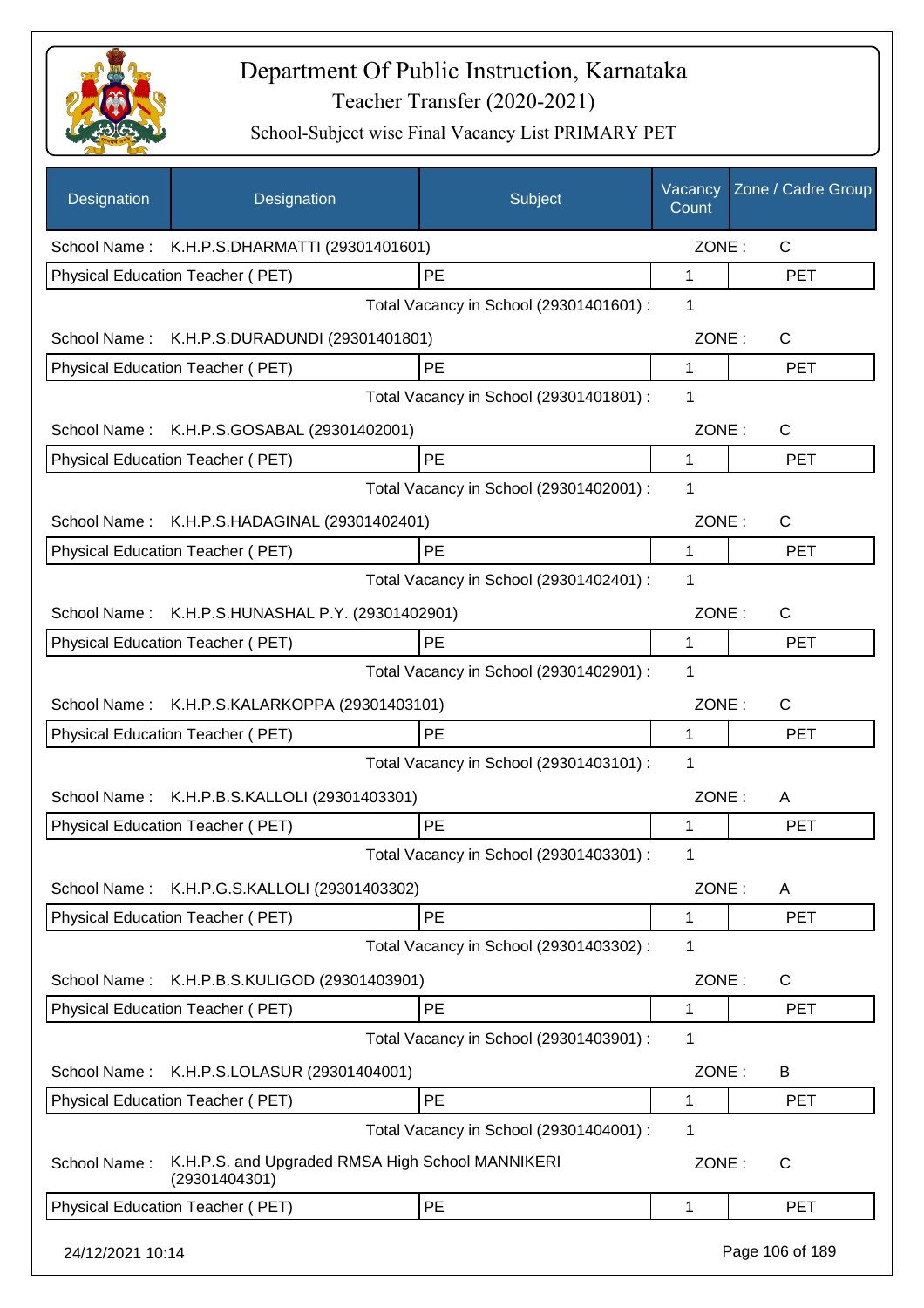

| Designation      | Designation                                   | Subject                                 | Vacancy<br>Count | Zone / Cadre Group |
|------------------|-----------------------------------------------|-----------------------------------------|------------------|--------------------|
|                  |                                               | Total Vacancy in School (29301404301) : | 1                |                    |
| School Name:     | K.H.P.S.SIDDARUDH MATH (29301404404)          |                                         | ZONE:            | C                  |
|                  | Physical Education Teacher (PET)              | <b>PE</b>                               | 1                | <b>PET</b>         |
|                  |                                               | Total Vacancy in School (29301404404) : | 1                |                    |
| School Name:     | K.H.P.S.MUNNYAL (29301404601)                 |                                         | ZONE:            | $\mathsf{C}$       |
|                  | Physical Education Teacher (PET)              | PE                                      | 1                | <b>PET</b>         |
|                  |                                               | Total Vacancy in School (29301404601) : | 1                |                    |
| School Name:     | K.H.P.S.MASAGUPPI (29301404701)               |                                         | ZONE:            | $\mathsf{C}$       |
|                  | Physical Education Teacher (PET)              | PE                                      | 1                | <b>PET</b>         |
|                  |                                               | Total Vacancy in School (29301404701) : | 1                |                    |
| School Name:     | K.H.P.S.NAGANUR (29301404801)                 |                                         | ZONE:            | A                  |
|                  | Physical Education Teacher (PET)              | PE                                      | 1                | <b>PET</b>         |
|                  |                                               | Total Vacancy in School (29301404801) : | 1                |                    |
| School Name:     | K.H.P.S.ARNYA SIDDESHWAR TOT(N) (29301404804) |                                         | ZONE:            | A                  |
|                  | Physical Education Teacher (PET)              | PE                                      | 1                | <b>PET</b>         |
|                  |                                               | Total Vacancy in School (29301404804) : | 1                |                    |
| School Name:     | K.H.P.S.PAMALADINNI (29301405002)             |                                         | ZONE:            | $\mathsf C$        |
|                  | Physical Education Teacher (PET)              | PE                                      | 1                | <b>PET</b>         |
|                  |                                               | Total Vacancy in School (29301405002) : | 1                |                    |
| School Name:     | K.H.P.S.PAMALDINNI TOT (29301405003)          |                                         | ZONE:            | C                  |
|                  | Physical Education Teacher (PET)              | PE                                      | 1                | PET                |
|                  |                                               | Total Vacancy in School (29301405003) : | 1                |                    |
| School Name:     | K.H.P.S. RAJAPUR TOT (29301405402)            |                                         | ZONE:            | C                  |
|                  | Physical Education Teacher (PET)              | <b>PE</b>                               | 1                | <b>PET</b>         |
|                  |                                               | Total Vacancy in School (29301405402) : | 1                |                    |
| School Name:     | K.H.P.B.S.SHINDI KURABET (29301405601)        |                                         | ZONE:            | B                  |
|                  | Physical Education Teacher (PET)              | PE                                      | 1                | <b>PET</b>         |
|                  |                                               | Total Vacancy in School (29301405601) : | 1                |                    |
| School Name:     | K.H.P.S.SHIVAPURTOT NO.1. (29301405702)       |                                         | ZONE:            | B                  |
|                  | Physical Education Teacher (PET)              | PE                                      | 1                | <b>PET</b>         |
|                  |                                               | Total Vacancy in School (29301405702) : | 1                |                    |
| School Name:     | K.H.P.S.KHANDRATTI (29301405902)              |                                         | ZONE:            | $\mathsf{C}$       |
| 24/12/2021 10:14 |                                               |                                         |                  | Page 107 of 189    |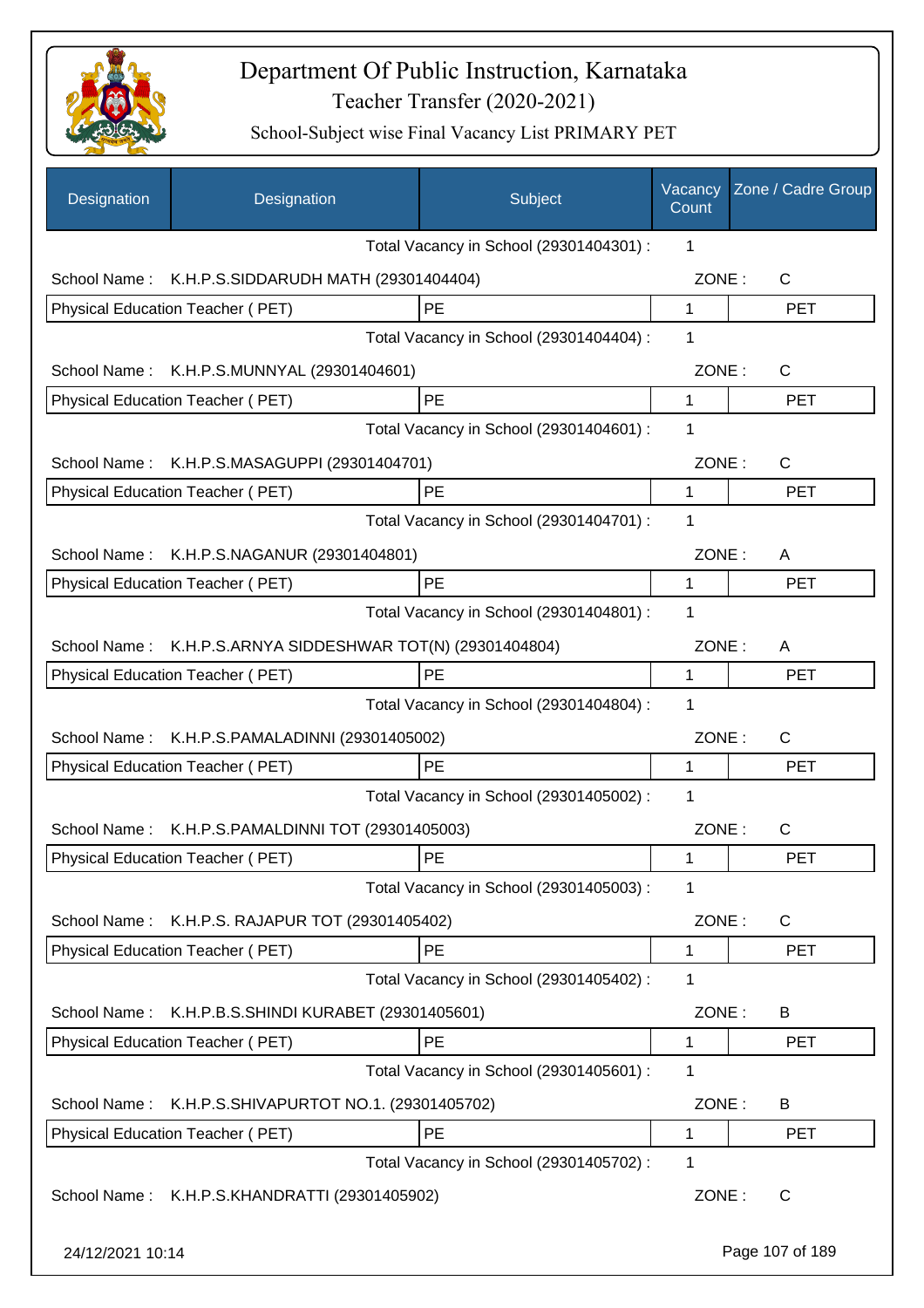

| Designation      | Designation                                  | Subject                                 | Vacancy<br>Count | Zone / Cadre Group |
|------------------|----------------------------------------------|-----------------------------------------|------------------|--------------------|
|                  | Physical Education Teacher (PET)             | PE                                      | 1                | <b>PET</b>         |
|                  |                                              | Total Vacancy in School (29301405902) : | 1                |                    |
| School Name:     | KHPS AND GHS RMSA TIGADI (29301406101)       |                                         | ZONE:            | C                  |
|                  | Physical Education Teacher (PET)             | PE                                      | 1                | <b>PET</b>         |
|                  |                                              | Total Vacancy in School (29301406101) : | 1                |                    |
| School Name:     | K.H.P.S.UDAGATTI (29301406401)               |                                         | ZONE:            | C                  |
|                  | Physical Education Teacher (PET)             | PE                                      | 1                | <b>PET</b>         |
|                  |                                              | Total Vacancy in School (29301406401) : | 1                |                    |
| School Name:     | K.H.P.S.VENKATAPUR (29301406501)             |                                         | ZONE:            | C                  |
|                  | Physical Education Teacher (PET)             | PE                                      | 1                | <b>PET</b>         |
|                  |                                              | Total Vacancy in School (29301406501) : | 1                |                    |
| School Name:     | K.H.P.S.GIRISAGAR (29301406701)              |                                         | ZONE:            | $\mathsf{C}$       |
|                  | <b>Physical Education Teacher (PET)</b>      | PE                                      | 1                | <b>PET</b>         |
|                  |                                              | Total Vacancy in School (29301406701) : | 1                |                    |
|                  | School Name: K.H.P.G.S.YADAWAD (29301406705) |                                         | ZONE:            | C                  |
|                  | Physical Education Teacher (PET)             | PE                                      | 1                | <b>PET</b>         |
|                  |                                              | Total Vacancy in School (29301406705) : | 1                |                    |
|                  | School Name: KHPS KHANATTI (29301406801)     |                                         | ZONE:            | C                  |
|                  | Physical Education Teacher (PET)             | PE                                      | 1                | <b>PET</b>         |
|                  |                                              | Total Vacancy in School (29301406801) : | 1                |                    |
| School Name:     | K.H.P.S.NINGAPURA (29301406902)              |                                         | ZONE:            | C.                 |
|                  | Physical Education Teacher (PET)             | PE                                      | 1                | <b>PET</b>         |
|                  |                                              | Total Vacancy in School (29301406902) : | 1                |                    |
| School Name:     | K.H.P.B.S.MUDALGI (29301409001)              |                                         | ZONE:            | A                  |
|                  | Physical Education Teacher (PET)             | PE                                      | 1                | <b>PET</b>         |
|                  |                                              | Total Vacancy in School (29301409001) : | 1                |                    |
|                  |                                              |                                         |                  |                    |
| School Name:     | K.H.P.G.S.MUDALGI (29301409002)              | PE                                      | ZONE:<br>1       | A<br><b>PET</b>    |
|                  | Physical Education Teacher (PET)             | Total Vacancy in School (29301409002) : | 1                |                    |
|                  |                                              |                                         |                  |                    |
| School Name:     | GHPS URDU MUDALGI (29301409003)              |                                         | ZONE:            | A                  |
|                  | Physical Education Teacher (PET)             | PE                                      | 1                | <b>PET</b>         |
|                  |                                              | Total Vacancy in School (29301409003) : | 1                |                    |
| 24/12/2021 10:14 |                                              |                                         |                  | Page 108 of 189    |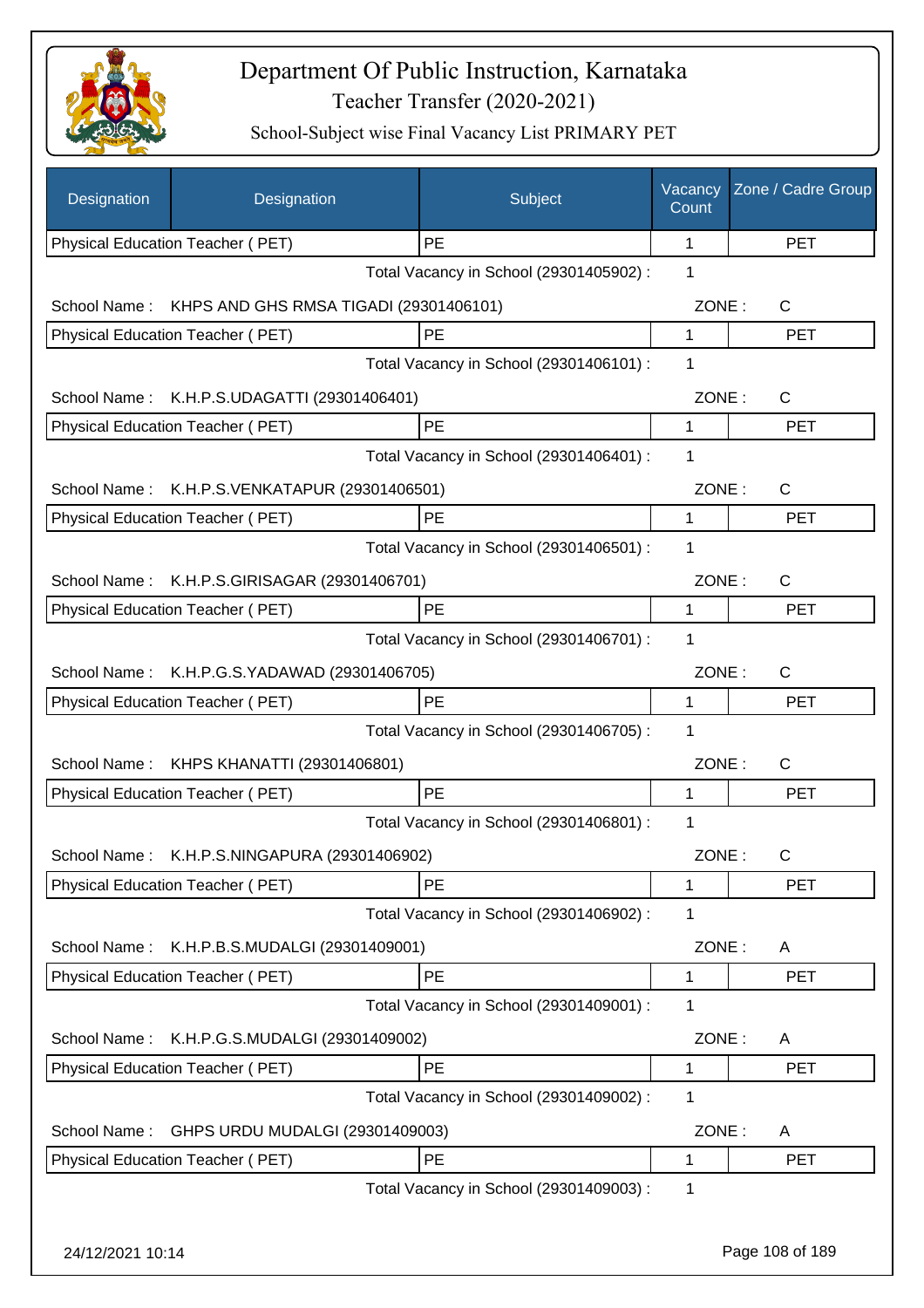

| Designation      | Designation                                          | Subject                                 | Vacancy<br>Count | Zone / Cadre Group |
|------------------|------------------------------------------------------|-----------------------------------------|------------------|--------------------|
| School Name:     | K.H.P.S.GURLAPUR (29301409401)                       |                                         | ZONE:            | A                  |
|                  | <b>Physical Education Teacher (PET)</b>              | PE                                      | 1                | <b>PET</b>         |
|                  |                                                      | Total Vacancy in School (29301409401) : | 1                |                    |
| School Name:     | K.H.P.S.SANGANKERI (29301409601)                     |                                         | ZONE:            | A                  |
|                  | Physical Education Teacher (PET)                     | PE                                      | 1                | <b>PET</b>         |
|                  |                                                      | Total Vacancy in School (29301409601) : | 1                |                    |
|                  |                                                      | Total Vacancy in Taluka (293014) :      | 45               |                    |
| District Name:   | UTTARA KANNADA SIRSI (2934)                          |                                         |                  |                    |
| Taluka Name:     | SIRSI (293403)                                       |                                         |                  |                    |
| School Name:     | GOVT.HIGHER PRIMARY SCHOOL DEVANAHALLI (29340306301) |                                         | ZONE:            | C                  |
|                  | Physical Education Teacher (PET)                     | PE                                      | 1                | <b>PET</b>         |
|                  |                                                      | Total Vacancy in School (29340306301) : | 1                |                    |
| School Name:     | G H P S BANDAL (29340307201)                         |                                         | ZONE:            | $\mathsf{C}$       |
|                  | Physical Education Teacher (PET)                     | PE                                      | 1                | <b>PET</b>         |
|                  |                                                      | Total Vacancy in School (29340307201) : | 1                |                    |
| School Name:     | GOVT.GHPS URDU SHIVAJI CHOWK (29340326202)           |                                         | ZONE:            | A                  |
|                  | Physical Education Teacher (PET)                     | PE                                      | 1                | <b>PET</b>         |
|                  |                                                      | Total Vacancy in School (29340326202) : | 1                |                    |
|                  |                                                      | Total Vacancy in Taluka (293403) :      | 3                |                    |
| Taluka Name:     | <b>HALIYAL (293404)</b>                              |                                         |                  |                    |
| School Name:     | GOVT.HIGHER PRIMARY SCHOOL CHIBBALGERI (29340400404) |                                         | ZONE:            | B                  |
|                  | <b>Physical Education Teacher (PET)</b>              | PE                                      | 1                | <b>PET</b>         |
|                  |                                                      | Total Vacancy in School (29340400404) : | 1                |                    |
| School Name:     | GOVT.HIGHER PRIMARY SCHOOL TERGAON (29340412702)     |                                         | ZONE:            | B                  |
|                  | Physical Education Teacher (PET)                     | PE                                      | 1                | <b>PET</b>         |
|                  |                                                      | Total Vacancy in School (29340412702) : | 1                |                    |
| School Name:     | GOVT.HIGHER PRIMARY SCHOOL MUTTALMURI (29340413002)  |                                         | ZONE:            | C                  |
|                  | Physical Education Teacher (PET)                     | PE                                      | 1                | <b>PET</b>         |
|                  |                                                      | Total Vacancy in School (29340413002) : | 1                |                    |
| School Name:     | GOVT.HIGHER PRIMARY SCHOOL DUSAGI (29340413102)      |                                         | ZONE:            | C                  |
|                  | Physical Education Teacher (PET)                     | PE                                      | 1                | <b>PET</b>         |
|                  |                                                      | Total Vacancy in School (29340413102) : | 1                |                    |
| 24/12/2021 10:14 |                                                      |                                         |                  | Page 109 of 189    |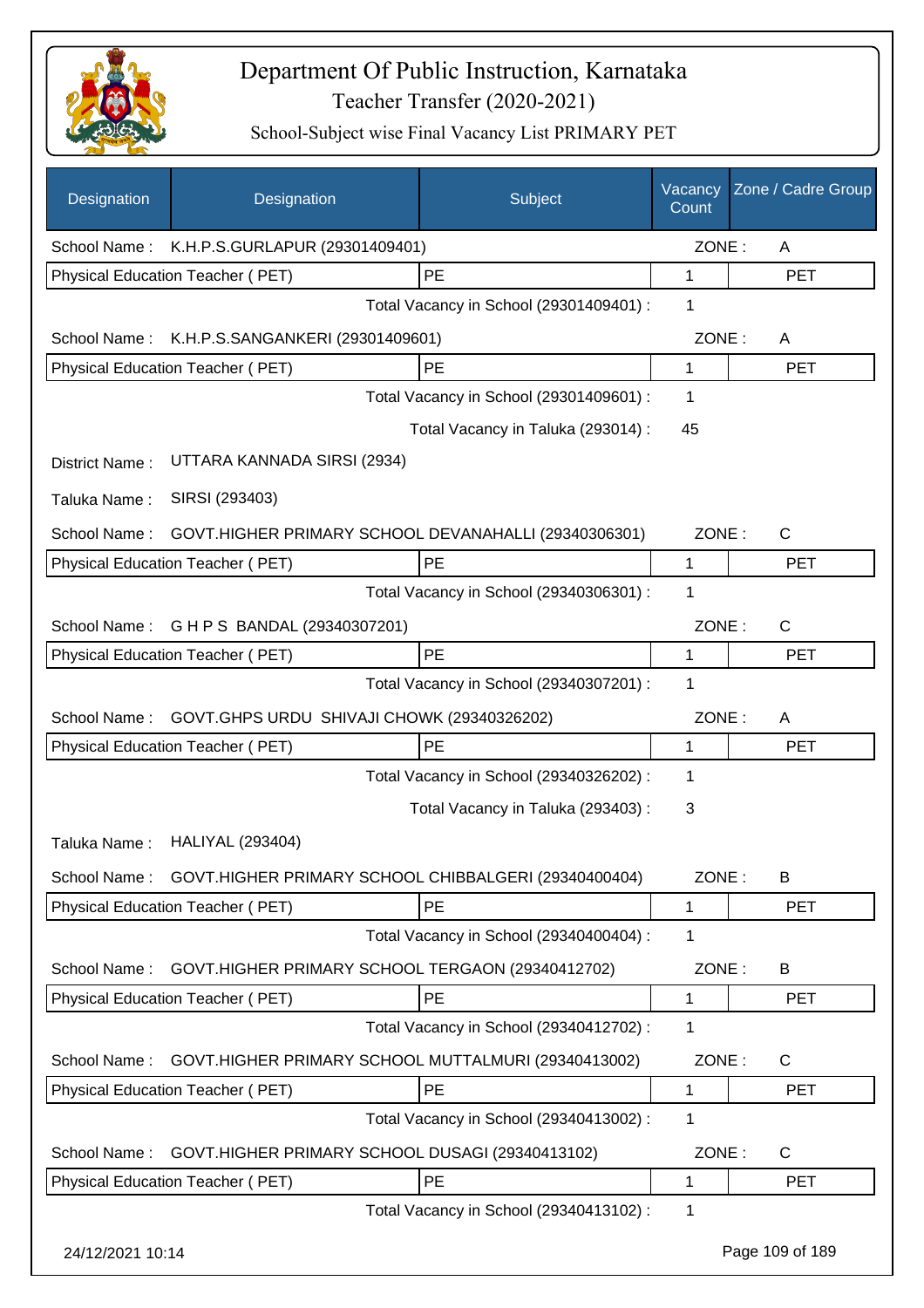

| Designation      | Designation                                                                   | Subject                                 | Vacancy<br>Count | Zone / Cadre Group |
|------------------|-------------------------------------------------------------------------------|-----------------------------------------|------------------|--------------------|
| School Name:     | GOVT.HIGHER PRIMARY SCHOOL ARLAWAD (29340413202)                              |                                         | ZONE:            | $\mathsf{C}$       |
|                  | Physical Education Teacher (PET)                                              | PE                                      | 1                | <b>PET</b>         |
|                  |                                                                               | Total Vacancy in School (29340413202) : | 1                |                    |
| School Name:     | GOVT.HIGHER PRIMARY SCHOOL MADNALLI (29340413501)                             |                                         | ZONE:            | $\mathsf{C}$       |
|                  | Physical Education Teacher (PET)                                              | PE                                      | $\mathbf{1}$     | <b>PET</b>         |
|                  |                                                                               | Total Vacancy in School (29340413501) : | 1                |                    |
| School Name:     | GOVT.HIGHER PRIMARY SCHOOL AMMANAKOPPA (29340414301)                          |                                         | ZONE:            | $\mathsf{C}$       |
|                  | Physical Education Teacher (PET)                                              | PE                                      | 1                | <b>PET</b>         |
|                  |                                                                               | Total Vacancy in School (29340414301) : | 1                |                    |
| School Name:     | GOVT.HIGHER PRIMARY SCHOOL MUNDWAD (29340414601)                              |                                         | ZONE:            | C                  |
|                  | <b>Physical Education Teacher (PET)</b>                                       | <b>PE</b>                               | 1                | <b>PET</b>         |
|                  |                                                                               | Total Vacancy in School (29340414601) : | 1                |                    |
| School Name:     | GOVT.HIGHER PRIMARY SCHOOL YADOGA (29340414801)                               |                                         | ZONE:            | B                  |
|                  | Physical Education Teacher (PET)                                              | PE                                      | 1                | <b>PET</b>         |
|                  |                                                                               | Total Vacancy in School (29340414801) : | 1                |                    |
| School Name:     | KARNATAKA PUBLIC SCHOOLS GOVT.HIGHER PRIMARY SCHOOL<br>MURKAWAD (29340416401) |                                         | ZONE:            | $\mathsf{C}$       |
|                  | Physical Education Teacher (PET)                                              | PE                                      | 1                | <b>PET</b>         |
|                  |                                                                               | Total Vacancy in School (29340416401) : | 1                |                    |
| School Name:     | GOVT.HIGHER PRIMARY SCHOOL SHIVAPUR (29340416601)                             |                                         | ZONE:            | C                  |
|                  | Physical Education Teacher (PET)                                              | PE                                      | 1                | PET                |
|                  |                                                                               | Total Vacancy in School (29340416601) : | 1                |                    |
| School Name:     | GOVT.HIGHER PRIMARY SCHOOL KALAGINKOPPA (29340416901)                         |                                         | ZONE:            | $\mathsf{C}$       |
|                  | Physical Education Teacher (PET)                                              | PE                                      | 1                | <b>PET</b>         |
|                  |                                                                               | Total Vacancy in School (29340416901) : | 1                |                    |
| School Name:     | GOVT.HIGHER PRIMARY SCHOOL BELAVATAGI (29340417101)                           |                                         | ZONE:            | C                  |
|                  | Physical Education Teacher (PET)                                              | PE                                      | 1                | <b>PET</b>         |
|                  |                                                                               | Total Vacancy in School (29340417101) : | 1                |                    |
| School Name:     | GOVT.HIGHER PRIMARY SCHOOL JANAGA (29340417401)                               |                                         | ZONE:            | C                  |
|                  | Physical Education Teacher (PET)                                              | PE                                      | 1                | <b>PET</b>         |
|                  |                                                                               | Total Vacancy in School (29340417401) : | 1                |                    |
| School Name:     | GOVT.HIGHER PRIMARY SCHOOL KAVALAWAD (29340417801)                            |                                         | ZONE:            | $\mathsf{C}$       |
| 24/12/2021 10:14 |                                                                               |                                         |                  | Page 110 of 189    |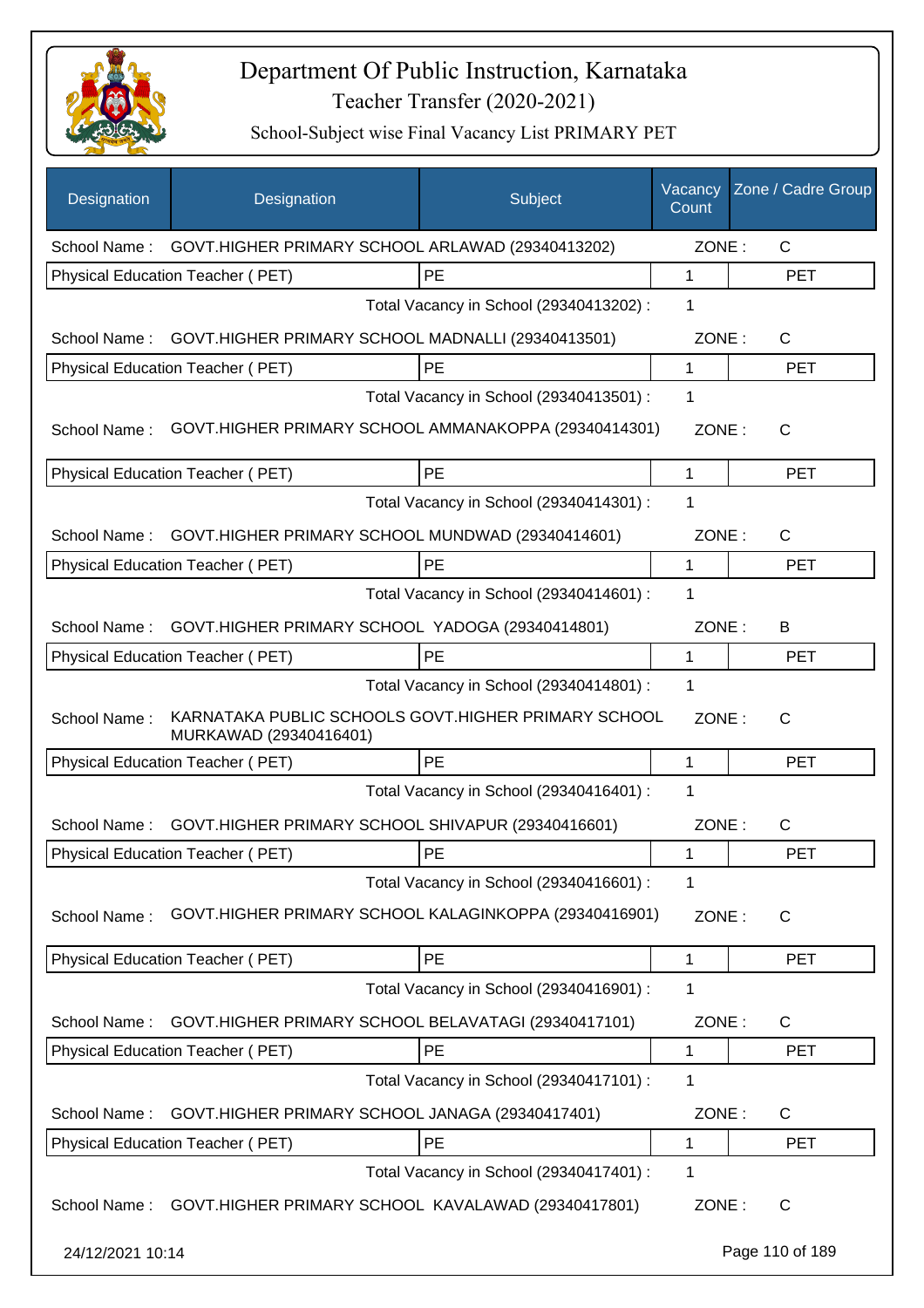

| Designation      | Designation                                                     | Subject                                 | Vacancy<br>Count | Zone / Cadre Group |
|------------------|-----------------------------------------------------------------|-----------------------------------------|------------------|--------------------|
|                  | Physical Education Teacher (PET)                                | <b>PE</b>                               | 1                | <b>PET</b>         |
|                  |                                                                 | Total Vacancy in School (29340417801) : | 1                |                    |
| School Name:     | GOVT.HIGHER PRIMARY SCHOOL HAMPIHOLI (29340418001)              |                                         | ZONE:            | $\mathsf{C}$       |
|                  | Physical Education Teacher (PET)                                | PE                                      | 1                | <b>PET</b>         |
|                  |                                                                 | Total Vacancy in School (29340418001) : | 1                |                    |
| School Name:     | GOVT.HIGHER PRIMARY SCHOOL BOMMANALLI (29340418501)             |                                         | ZONE:            | C                  |
|                  | Physical Education Teacher (PET)                                | PE                                      | $\mathbf{1}$     | <b>PET</b>         |
|                  |                                                                 | Total Vacancy in School (29340418501) : | 1                |                    |
|                  | School Name: GOVT.HIGHER PRIMRY SCHOOL SAMBRANI (29340420101)   |                                         | ZONE:            | $\mathsf{C}$       |
|                  | Physical Education Teacher (PET)                                | PE                                      | 1                | <b>PET</b>         |
|                  |                                                                 | Total Vacancy in School (29340420101) : | 1                |                    |
| School Name:     | GOVT.HIGH SCHOOL.RMSA TATTIGERI (29340421301)                   |                                         | ZONE:            | $\mathsf{C}$       |
|                  | Physical Education Teacher (PET)                                | PE                                      | $\mathbf 1$      | <b>PET</b>         |
|                  |                                                                 | Total Vacancy in School (29340421301) : | 1                |                    |
| School Name:     | GOVT.HIGHER PRIMARY SCHOOL GOWLIWAD DANDELI<br>(29340423105)    |                                         | ZONE:            | B                  |
|                  | Physical Education Teacher (PET)                                | PE                                      | 1                | <b>PET</b>         |
|                  |                                                                 | Total Vacancy in School (29340423105) : | 1                |                    |
| School Name:     | GOVT.HIGHER PRIMARY SCHOOL KERAWADA HAVAGI<br>(29340423201)     |                                         | ZONE:            | B                  |
|                  | Physical Education Teacher (PET)                                | PE                                      | 1                | <b>PET</b>         |
|                  |                                                                 | Total Vacancy in School (29340423201) : | 1                |                    |
| School Name:     | GOVT.HIGHER PRIMARY SCHOOL D F A DANDELI (29340425401)          |                                         | ZONE:            | A                  |
|                  | Physical Education Teacher (PET)                                | PE                                      | 1                | <b>PET</b>         |
|                  |                                                                 | Total Vacancy in School (29340425401) : | 1                |                    |
| School Name:     | GOVT.HIGHER PRIMARY SCHOOL KANNADA BANGURNAGAR<br>(29340427003) |                                         | ZONE:            | A                  |
|                  | Physical Education Teacher (PET)                                | PE                                      | 1                | <b>PET</b>         |
|                  |                                                                 | Total Vacancy in School (29340427003) : | 1                |                    |
| School Name:     | GOVT.HIGHER PRIMARY SCHOOL NO 2 HALIYAL (29340427407)           |                                         | ZONE:            | A                  |
|                  | Physical Education Teacher (PET)                                | PE                                      | 1                | <b>PET</b>         |
|                  |                                                                 | Total Vacancy in School (29340427407) : | 1                |                    |
| School Name:     | GOVT.GHPS URDU KASABA GALLI HALIYAL (29340427408)               |                                         | ZONE:            | A                  |
|                  | Physical Education Teacher (PET)                                | PE                                      | 1                | <b>PET</b>         |
| 24/12/2021 10:14 |                                                                 |                                         |                  | Page 111 of 189    |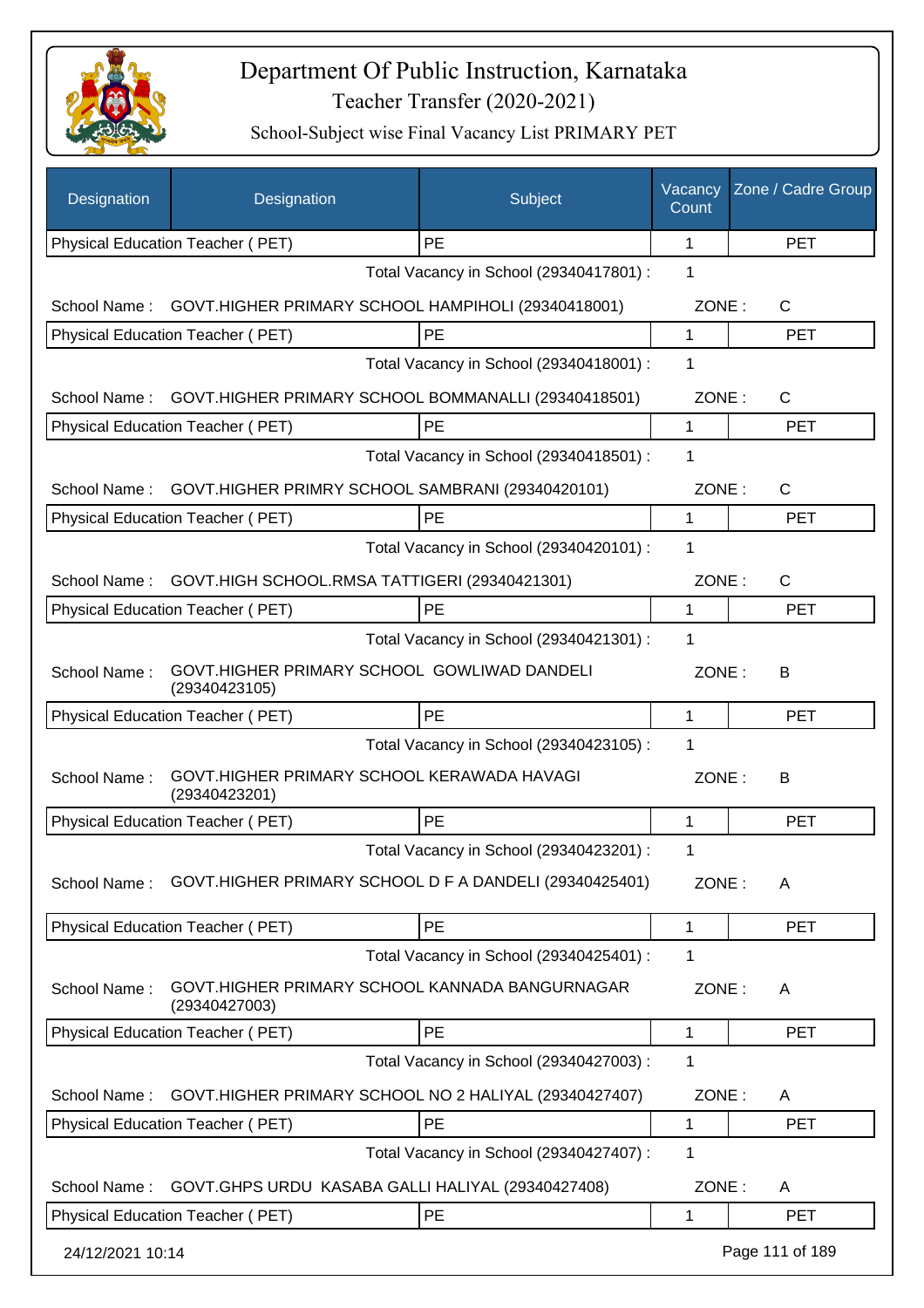

| Designation      | Designation                                                   | Subject                                 | Vacancy<br>Count | Zone / Cadre Group |
|------------------|---------------------------------------------------------------|-----------------------------------------|------------------|--------------------|
|                  |                                                               | Total Vacancy in School (29340427408) : | 1                |                    |
| School Name:     | GOVT.HIGHER PRIMARY SCHOOL BC COLONY DANDELI<br>(29340427601) |                                         | ZONE:            | Α                  |
|                  | Physical Education Teacher (PET)                              | PE                                      | 1                | <b>PET</b>         |
|                  |                                                               | Total Vacancy in School (29340427601) : | 1                |                    |
| School Name:     | GOVT.HIGHER PRIMARY SCHOOL GUDNAPUR COLONY<br>(29340428201)   |                                         | ZONE:            | A                  |
|                  | Physical Education Teacher (PET)                              | <b>PE</b>                               | 1                | <b>PET</b>         |
|                  |                                                               | Total Vacancy in School (29340428201) : | 1                |                    |
|                  |                                                               | Total Vacancy in Taluka (293404) :      | 27               |                    |
| Taluka Name:     | <b>YELLAPUR (293407)</b>                                      |                                         |                  |                    |
| School Name:     | GHPS MADEVAKOPPA (29340706705)                                |                                         | ZONE:            | $\mathsf{C}$       |
|                  | Physical Education Teacher (PET)                              | PE                                      | 1                | <b>PET</b>         |
|                  |                                                               | Total Vacancy in School (29340706705) : | 1                |                    |
| School Name:     | GHPS BAILANDUR (29340707003)                                  |                                         | ZONE:            | $\mathsf{C}$       |
|                  | Physical Education Teacher (PET)                              | <b>PE</b>                               | 1                | <b>PET</b>         |
|                  |                                                               | Total Vacancy in School (29340707003) : | 1                |                    |
|                  |                                                               | Total Vacancy in Taluka (293407) :      | $\overline{2}$   |                    |
| Taluka Name:     | <b>MUNDAGOD (293410)</b>                                      |                                         |                  |                    |
| School Name:     | GHPS AGADI (29341000302)                                      |                                         | ZONE:            | $\mathsf{C}$       |
|                  | Physical Education Teacher (PET)                              | PE                                      | 1                | <b>PET</b>         |
|                  |                                                               | Total Vacancy in School (29341000302) : | 1                |                    |
| School Name:     | GHPS UGGINAKERI (29341000502)                                 |                                         | ZONE:            | C                  |
|                  | Physical Education Teacher (PET)                              | PE                                      | 1                | <b>PET</b>         |
|                  |                                                               | Total Vacancy in School (29341000502) : | 1                |                    |
| School Name:     | GHPS MAINALLI (29341000711)                                   |                                         | ZONE:            | C                  |
|                  | Physical Education Teacher (PET)                              | PE                                      | 1                | <b>PET</b>         |
|                  |                                                               | Total Vacancy in School (29341000711) : | 1                |                    |
| School Name:     | GHPS INDOOR (29341001006)                                     |                                         | ZONE:            | C                  |
|                  | Physical Education Teacher (PET)                              | PE                                      | 1                | <b>PET</b>         |
|                  |                                                               | Total Vacancy in School (29341001006) : | 1                |                    |
| School Name:     | GHPS INDOOR KOPPA (29341001402)                               |                                         | ZONE:            | C                  |
|                  | Physical Education Teacher (PET)                              | PE                                      | 1                | <b>PET</b>         |
| 24/12/2021 10:14 |                                                               |                                         |                  | Page 112 of 189    |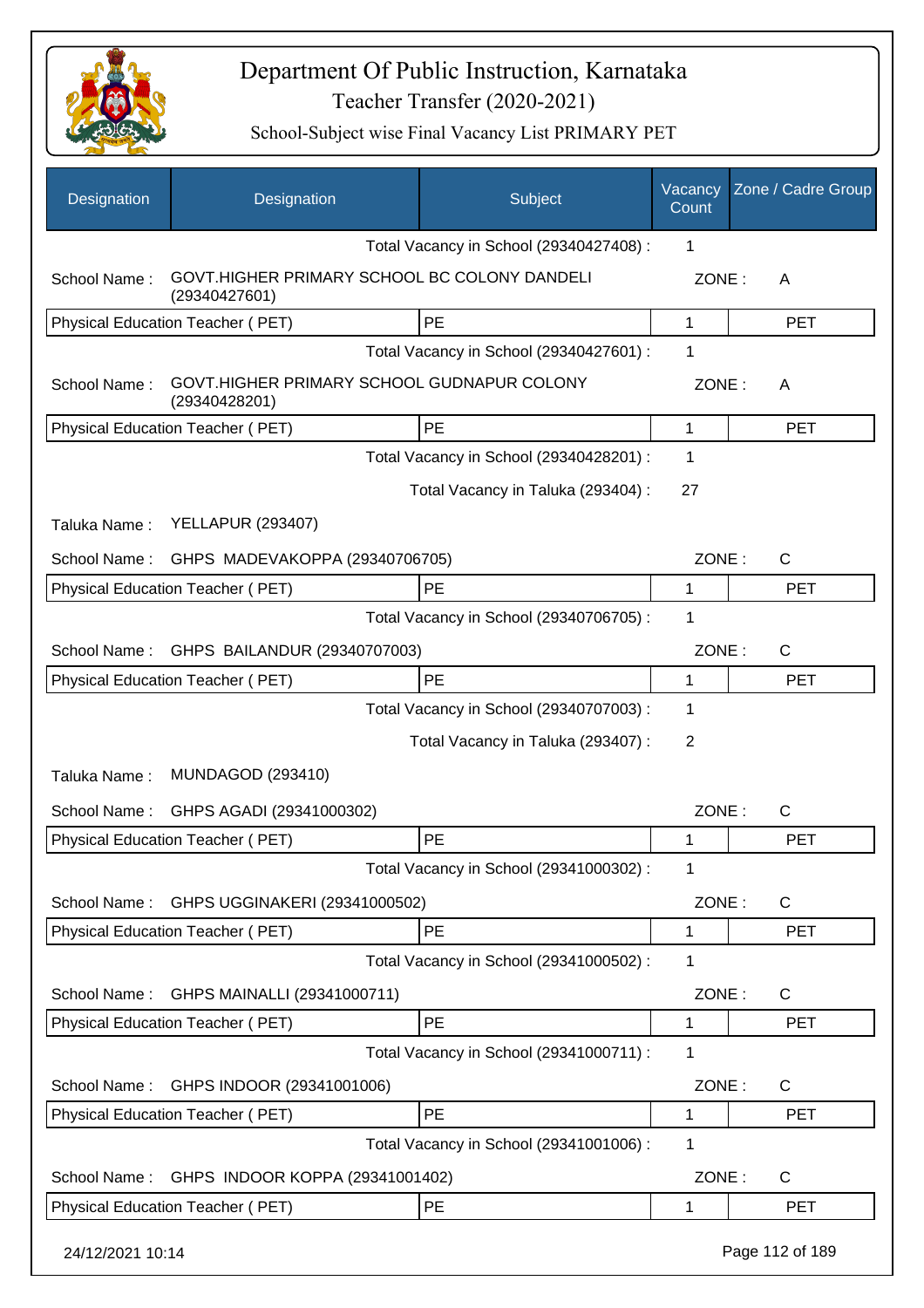

| Designation      | Designation                                           | Subject                                 | Vacancy<br>Count | Zone / Cadre Group |
|------------------|-------------------------------------------------------|-----------------------------------------|------------------|--------------------|
|                  |                                                       | Total Vacancy in School (29341001402) : | 1                |                    |
| School Name:     | GHPS ANDALAGI (29341003101)                           |                                         | ZONE:            | $\mathsf{C}$       |
|                  | Physical Education Teacher (PET)                      | PE                                      | 1                | <b>PET</b>         |
|                  |                                                       | Total Vacancy in School (29341003101) : | 1                |                    |
| School Name:     | GHPS HOSASALGAON (29341003306)                        |                                         | ZONE:            | $\mathsf{C}$       |
|                  | Physical Education Teacher (PET)                      | PE                                      | $\mathbf{1}$     | <b>PET</b>         |
|                  |                                                       | Total Vacancy in School (29341003306) : | 1                |                    |
| School Name:     | GHPS KODAMBI (29341005601)                            |                                         | ZONE:            | C                  |
|                  | <b>Physical Education Teacher (PET)</b>               | PE                                      | 1                | <b>PET</b>         |
|                  |                                                       | Total Vacancy in School (29341005601) : | 1                |                    |
| School Name:     | GOVT.HIGHER PRIMARY SCHOOL NO-3 MUNDGOD (29341008303) |                                         | ZONE:            | A                  |
|                  | Physical Education Teacher (PET)                      | PE                                      | 1                | <b>PET</b>         |
|                  |                                                       | Total Vacancy in School (29341008303) : | 1                |                    |
| School Name:     | GHPS URDU MUNDGOD (29341008305)                       |                                         | ZONE:            | A                  |
|                  | Physical Education Teacher (PET)                      | PE                                      | 1                | <b>PET</b>         |
|                  |                                                       | Total Vacancy in School (29341008305) : | 1                |                    |
| School Name:     | GHPS BADDIGERI (29341009801)                          |                                         | ZONE:            | C                  |
|                  | Physical Education Teacher (PET)                      | PE                                      | 1                | <b>PET</b>         |
|                  |                                                       | Total Vacancy in School (29341009801) : | 1                |                    |
| School Name :    | GMHPS ONIKERI (29341011701)                           |                                         | ZONE:            | С                  |
|                  | <b>Physical Education Teacher (PET)</b>               | PE                                      | 1                | <b>PET</b>         |
|                  |                                                       | Total Vacancy in School (29341011701) : | 1                |                    |
|                  |                                                       | Total Vacancy in Taluka (293410) :      | 12               |                    |
| Taluka Name:     | JOIDA (293411)                                        |                                         |                  |                    |
| School Name:     | GOVT. HIGHER PRIMARY SCHOOLRAMNAGAR (29341102001)     |                                         | ZONE:            | C                  |
|                  | Physical Education Teacher (PET)                      | PE                                      | $\mathbf{1}$     | <b>PET</b>         |
|                  |                                                       | Total Vacancy in School (29341102001) : | 1                |                    |
| School Name:     | GOVT. HIGHER PRIMARY SCHOOL HANUMANLANE (29341102004) |                                         | ZONE:            | C                  |
|                  | Physical Education Teacher (PET)                      | PE                                      | 1                | <b>PET</b>         |
|                  |                                                       | Total Vacancy in School (29341102004) : | 1                |                    |
| School Name:     | GOVT. HIGHER PRIMARY SCHOOL JOIDA (29341109201)       |                                         | ZONE:            | $\mathsf{C}$       |
| 24/12/2021 10:14 |                                                       |                                         |                  | Page 113 of 189    |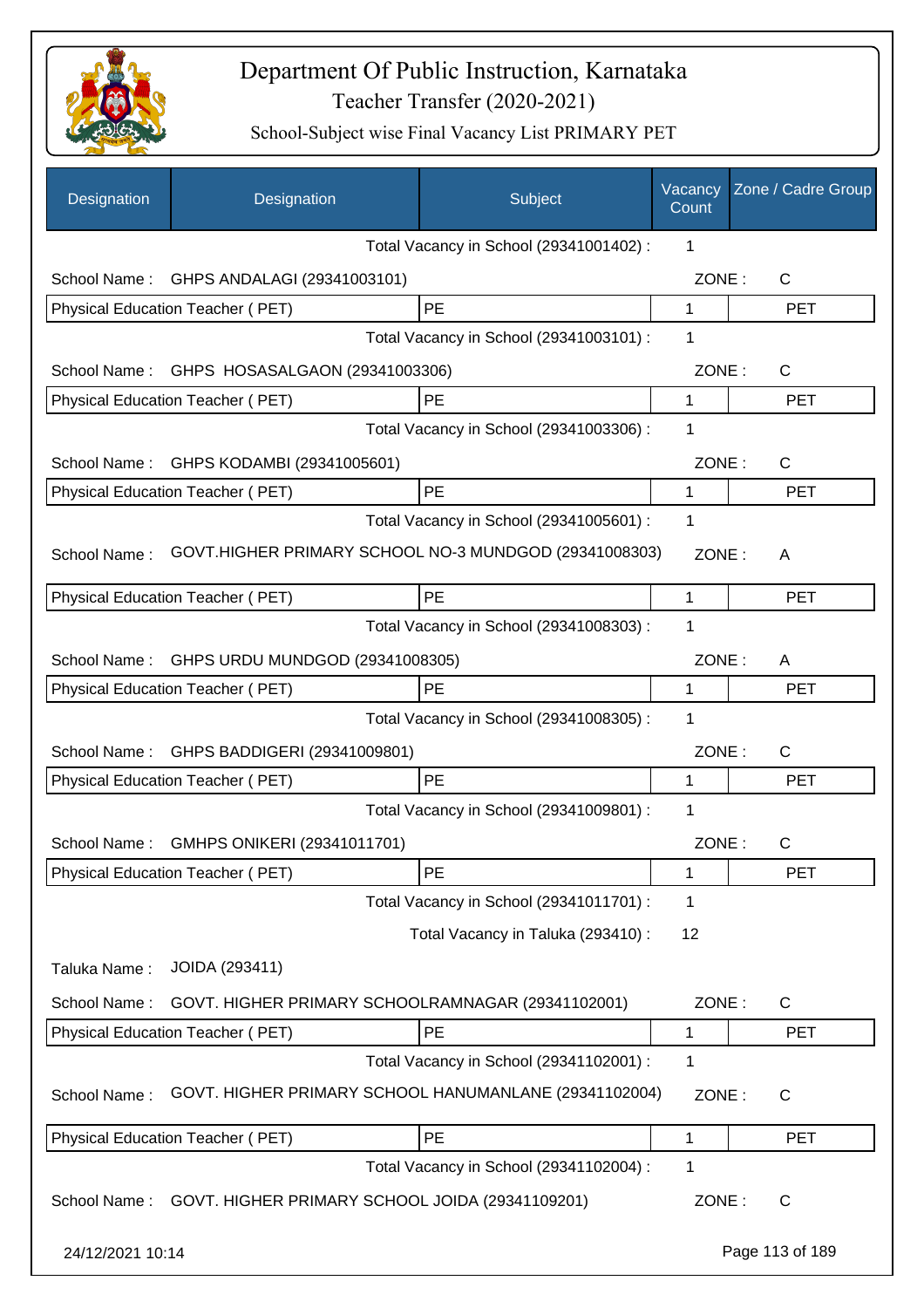

| Designation          | Designation                             | Subject                                 | Vacancy<br>Count | Zone / Cadre Group |
|----------------------|-----------------------------------------|-----------------------------------------|------------------|--------------------|
|                      | Physical Education Teacher (PET)        | <b>PE</b>                               | 1                | <b>PET</b>         |
|                      |                                         | Total Vacancy in School (29341109201) : | 1                |                    |
|                      |                                         | Total Vacancy in Taluka (293411) :      | 3                |                    |
| <b>Division Name</b> | Kalburgi (4)                            |                                         |                  |                    |
| District Name:       | KALBURGI (2904)                         |                                         |                  |                    |
| Taluka Name:         | ALAND (290401)                          |                                         |                  |                    |
| School Name:         | GHPS AMBALGA (29040100606)              |                                         | ZONE:            | C                  |
|                      | Physical Education Teacher (PET)        | PE                                      | 1                | <b>PET</b>         |
|                      |                                         | Total Vacancy in School (29040100606) : | $\mathbf 1$      |                    |
| School Name:         | GOVT HPS BATTARGA (29040101301)         |                                         | ZONE:            | C                  |
|                      | Physical Education Teacher (PET)        | <b>PE</b>                               | 1                | PET                |
|                      |                                         | Total Vacancy in School (29040101301) : | 1                |                    |
| School Name:         | GOVT HPS BENNISHIROOR (29040101501)     |                                         | ZONE:            | C                  |
|                      | Physical Education Teacher (PET)        | PE                                      | 1                | <b>PET</b>         |
|                      |                                         | Total Vacancy in School (29040101501) : | 1                |                    |
| School Name:         | GOVT MPS BHUSANOOR (29040101901)        |                                         | ZONE:            | C                  |
|                      | Physical Education Teacher (PET)        | PE                                      | 1                | <b>PET</b>         |
|                      |                                         | Total Vacancy in School (29040101901) : | 1                |                    |
| School Name:         | GOVT HPS BODHAN (29040102101)           |                                         | ZONE:            | C                  |
|                      | Physical Education Teacher (PET)        | PE                                      | 1                | <b>PET</b>         |
|                      |                                         | Total Vacancy in School (29040102101) : | 1                |                    |
| School Name:         | GOVT HPS CHALAGERA (29040102301)        |                                         | ZONE:            | $\mathsf{C}$       |
|                      | Physical Education Teacher (PET)        | PE                                      | 1                | <b>PET</b>         |
|                      |                                         | Total Vacancy in School (29040102301) : | 1                |                    |
| School Name:         | GOVT MPS CHINCHANSOOR (K) (29040102401) |                                         | ZONE:            | C                  |
|                      | Physical Education Teacher (PET)        | PE                                      | 1                | <b>PET</b>         |
|                      |                                         | Total Vacancy in School (29040102401) : | 1                |                    |
| School Name:         | GOVT HPS DANNUR (29040102801)           |                                         | ZONE:            | C                  |
|                      | Physical Education Teacher (PET)        | PE                                      | 1                | PET                |
|                      |                                         | Total Vacancy in School (29040102801) : | 1                |                    |
| School Name:         | GOVT HPS DEGAON (29040102901)           |                                         | ZONE:            | C                  |
|                      | Physical Education Teacher (PET)        | PE                                      | 1                | <b>PET</b>         |
| 24/12/2021 10:14     |                                         |                                         |                  | Page 114 of 189    |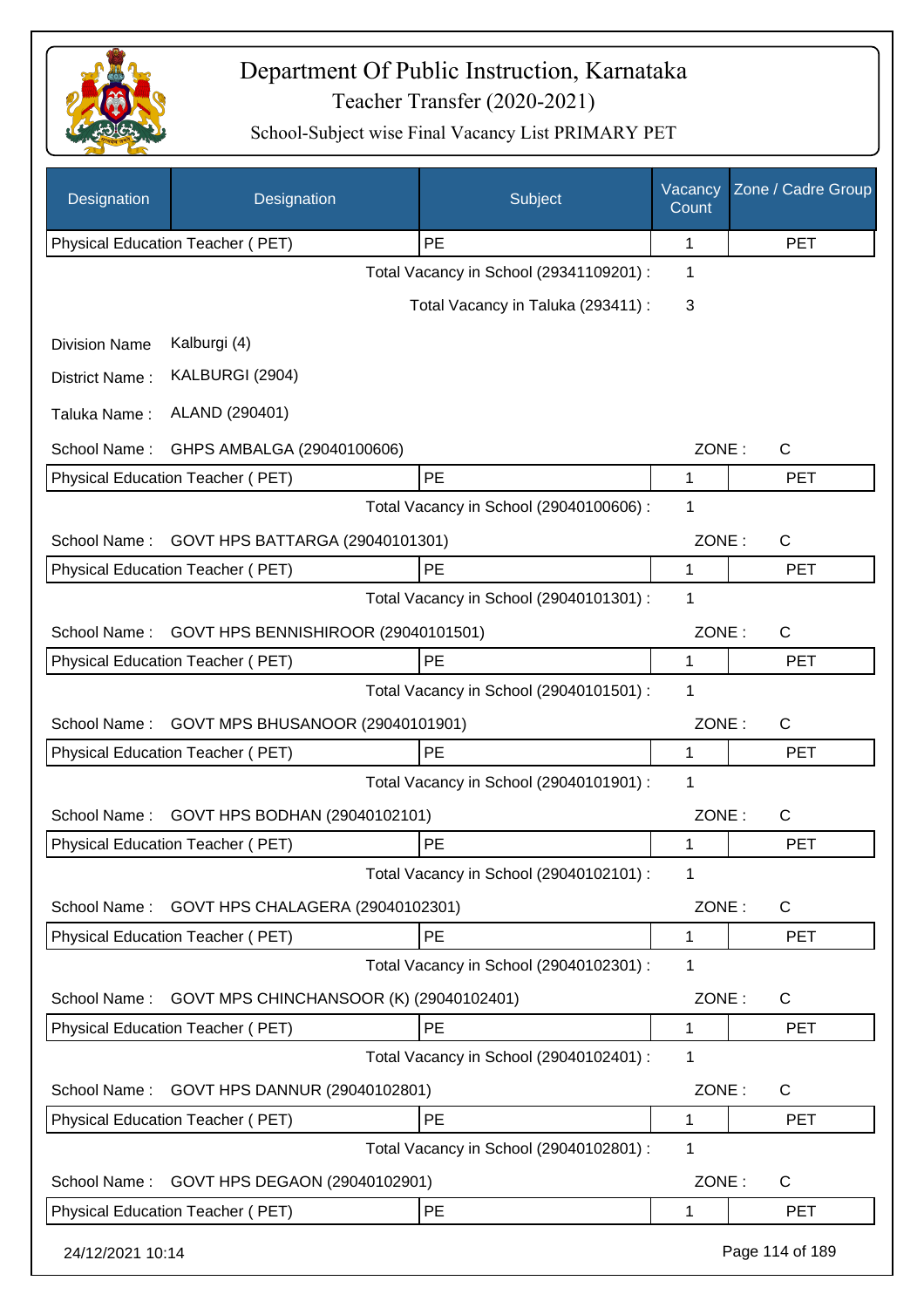

| Designation      | Designation                                | Subject                                 | Vacancy<br>Count | Zone / Cadre Group |
|------------------|--------------------------------------------|-----------------------------------------|------------------|--------------------|
|                  |                                            | Total Vacancy in School (29040102901) : | 1                |                    |
| School Name:     | GOVT HPS DEVANTHI (29040103001)            |                                         | ZONE:            | C                  |
|                  | Physical Education Teacher (PET)           | <b>PE</b>                               | 1                | <b>PET</b>         |
|                  |                                            | Total Vacancy in School (29040103001) : | 1                |                    |
| School Name:     | GOVT HPS DHANGAPUR (29040103201)           |                                         | ZONE:            | $\mathsf{C}$       |
|                  | Physical Education Teacher (PET)           | PE                                      | 1                | <b>PET</b>         |
|                  |                                            | Total Vacancy in School (29040103201) : | 1                |                    |
| School Name:     | GOVT HPS DUTTARGAON (29040103301)          |                                         | ZONE:            | $\mathsf{C}$       |
|                  | Physical Education Teacher (PET)           | PE                                      | 1                | <b>PET</b>         |
|                  |                                            | Total Vacancy in School (29040103301) : | 1                |                    |
| School Name:     | GOVT HPS GUNJ BABALAD (29040103701)        |                                         | ZONE:            | $\mathsf{C}$       |
|                  | Physical Education Teacher (PET)           | PE                                      | 1                | <b>PET</b>         |
|                  |                                            | Total Vacancy in School (29040103701) : | 1                |                    |
| School Name:     | GOVT HPS HADALAGI (KAN) (29040103801)      |                                         | ZONE:            | $\mathsf{C}$       |
|                  | Physical Education Teacher (PET)           | PE                                      | 1                | <b>PET</b>         |
|                  |                                            | Total Vacancy in School (29040103801) : | 1                |                    |
| School Name:     | GOVT HPS HITTALSIROOR (29040103901)        |                                         | ZONE:            | $\mathsf C$        |
|                  | Physical Education Teacher (PET)           | PE                                      | 1                | <b>PET</b>         |
|                  |                                            | Total Vacancy in School (29040103901) : | 1                |                    |
| School Name:     | GOVT MPS HODALOOR (29040104401)            |                                         | ZONE:            | C                  |
|                  | Physical Education Teacher (PET)           | PE                                      | 1                | PET                |
|                  |                                            | Total Vacancy in School (29040104401) : | 1                |                    |
| School Name:     | GOVT HPS JAMAGA (R) (29040104901)          |                                         | ZONE:            | C                  |
|                  | Physical Education Teacher (PET)           | <b>PE</b>                               | 1                | <b>PET</b>         |
|                  |                                            | Total Vacancy in School (29040104901) : | 1                |                    |
| School Name:     | GOVT HPS JAWALAGA (J) (29040105002)        |                                         | ZONE:            | C                  |
|                  | Physical Education Teacher (PET)           | PE                                      | 1                | PET                |
|                  |                                            | Total Vacancy in School (29040105002) : | 1                |                    |
| School Name:     | GOVT HPS JAWALAGA (B) (29040105201)        |                                         | ZONE:            | C                  |
|                  | Physical Education Teacher (PET)           | PE                                      | 1                | <b>PET</b>         |
|                  |                                            | Total Vacancy in School (29040105201) : | 1                |                    |
|                  | School Name: GOVT HPS JIDAGA (29040105401) |                                         | ZONE:            | $\mathsf{C}$       |
| 24/12/2021 10:14 |                                            |                                         |                  | Page 115 of 189    |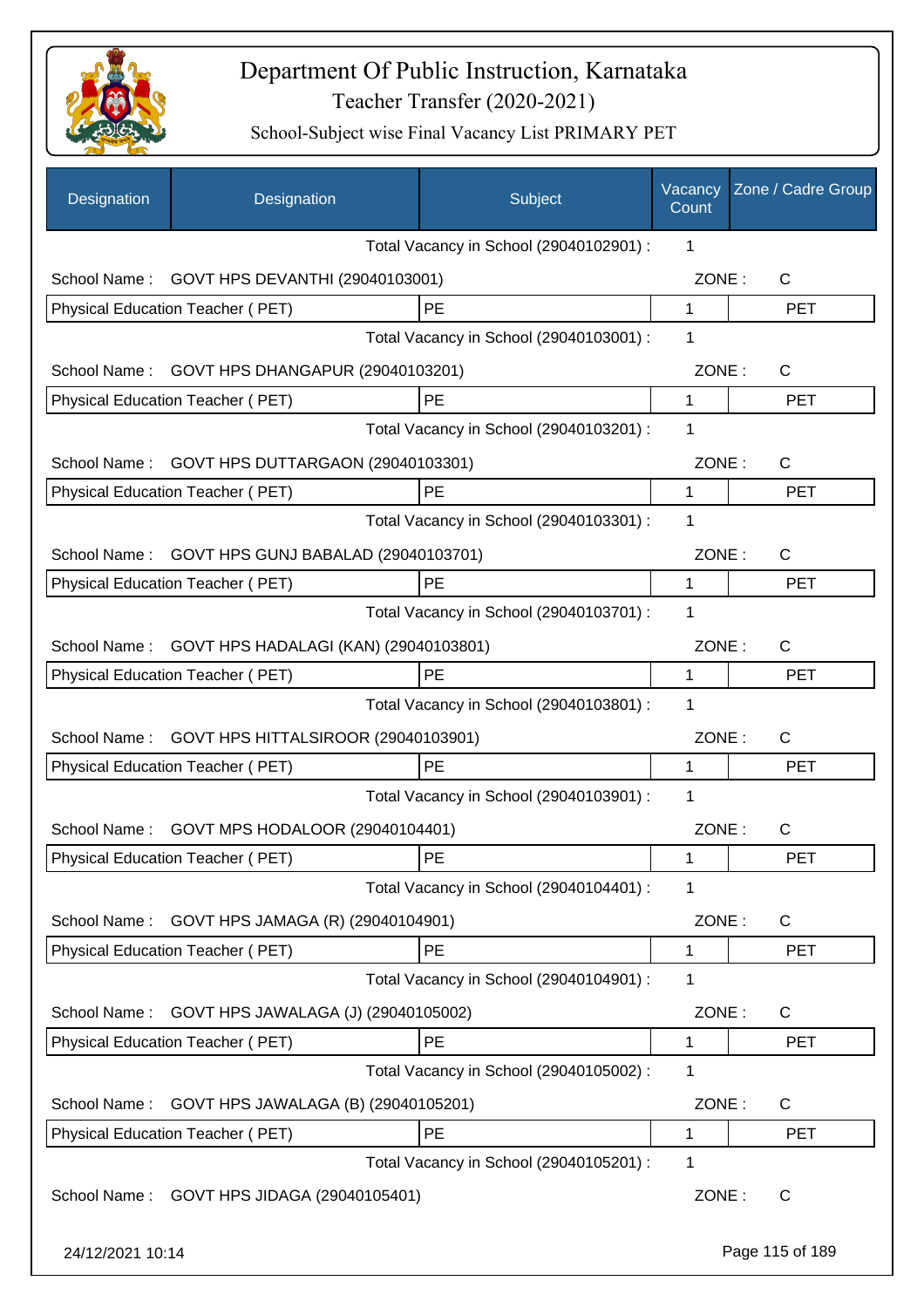

| Designation      | Designation                                                  | Subject                                 | Vacancy<br>Count | Zone / Cadre Group |
|------------------|--------------------------------------------------------------|-----------------------------------------|------------------|--------------------|
|                  | Physical Education Teacher (PET)                             | PE                                      | 1                | <b>PET</b>         |
|                  |                                                              | Total Vacancy in School (29040105401) : | 1                |                    |
| School Name:     | GOVT MHPS KADAGANCHI (29040105501)                           |                                         | ZONE:            | C                  |
|                  | Physical Education Teacher (PET)                             | PE                                      | 1                | <b>PET</b>         |
|                  |                                                              | Total Vacancy in School (29040105501) : | 1                |                    |
| School Name:     | GOVT HPS KANAMUS (29040105801)                               |                                         | ZONE:            | C                  |
|                  | Physical Education Teacher (PET)                             | PE                                      | 1                | <b>PET</b>         |
|                  |                                                              | Total Vacancy in School (29040105801) : | 1                |                    |
| School Name:     | GOVT HPS KARAHARI (29040105901)                              |                                         | ZONE:            | $\mathsf{C}$       |
|                  | Physical Education Teacher (PET)                             | PE                                      | 1                | <b>PET</b>         |
|                  |                                                              | Total Vacancy in School (29040105901) : | 1                |                    |
| School Name:     | GHPS KAMALANAGAR (29040106201)                               |                                         | ZONE:            | C                  |
|                  | Physical Education Teacher (PET)                             | PE                                      | 1                | <b>PET</b>         |
|                  |                                                              | Total Vacancy in School (29040106201) : | 1                |                    |
| School Name:     | GOVT HPS KAWALAGA (29040106301)                              |                                         | ZONE:            | C                  |
|                  | Physical Education Teacher (PET)                             | PE                                      | 1                | <b>PET</b>         |
|                  |                                                              | Total Vacancy in School (29040106301) : | 1                |                    |
| School Name:     | GOVT HPS KERI AMBALAGA (29040106401)                         |                                         | ZONE:            | $\mathsf{C}$       |
|                  | <b>Physical Education Teacher (PET)</b>                      | PE                                      | 1                | <b>PET</b>         |
|                  |                                                              | Total Vacancy in School (29040106401) : | 1                |                    |
|                  |                                                              |                                         |                  |                    |
|                  | School Name: GOVT HPS KHAJURI (29040106601)                  |                                         | ZONE:            | C.                 |
|                  | Physical Education Teacher (PET)                             | <b>PE</b>                               | 1                | <b>PET</b>         |
|                  |                                                              | Total Vacancy in School (29040106601) : | 1                |                    |
| School Name:     | GOVT HIGHER PRIMARY AND HIGH SCHOOL KHANDAL<br>(29040106801) |                                         | ZONE:            | C                  |
|                  | Physical Education Teacher (PET)                             | PE                                      | 1                | <b>PET</b>         |
|                  |                                                              | Total Vacancy in School (29040106801) : | 1                |                    |
| School Name:     | GOVT HPS KOTANHIPPARGA (29040107401)                         |                                         | ZONE:            | C                  |
|                  | Physical Education Teacher (PET)                             | PE                                      | 1                | <b>PET</b>         |
|                  |                                                              | Total Vacancy in School (29040107401) : | 1                |                    |
| School Name:     | GOVT HPS KUDAKI (29040107502)                                |                                         | ZONE:            | C                  |
|                  | Physical Education Teacher (PET)                             | PE                                      | 1                | <b>PET</b>         |
|                  |                                                              | Total Vacancy in School (29040107502) : | 1                |                    |
|                  |                                                              |                                         |                  |                    |
| 24/12/2021 10:14 |                                                              |                                         |                  | Page 116 of 189    |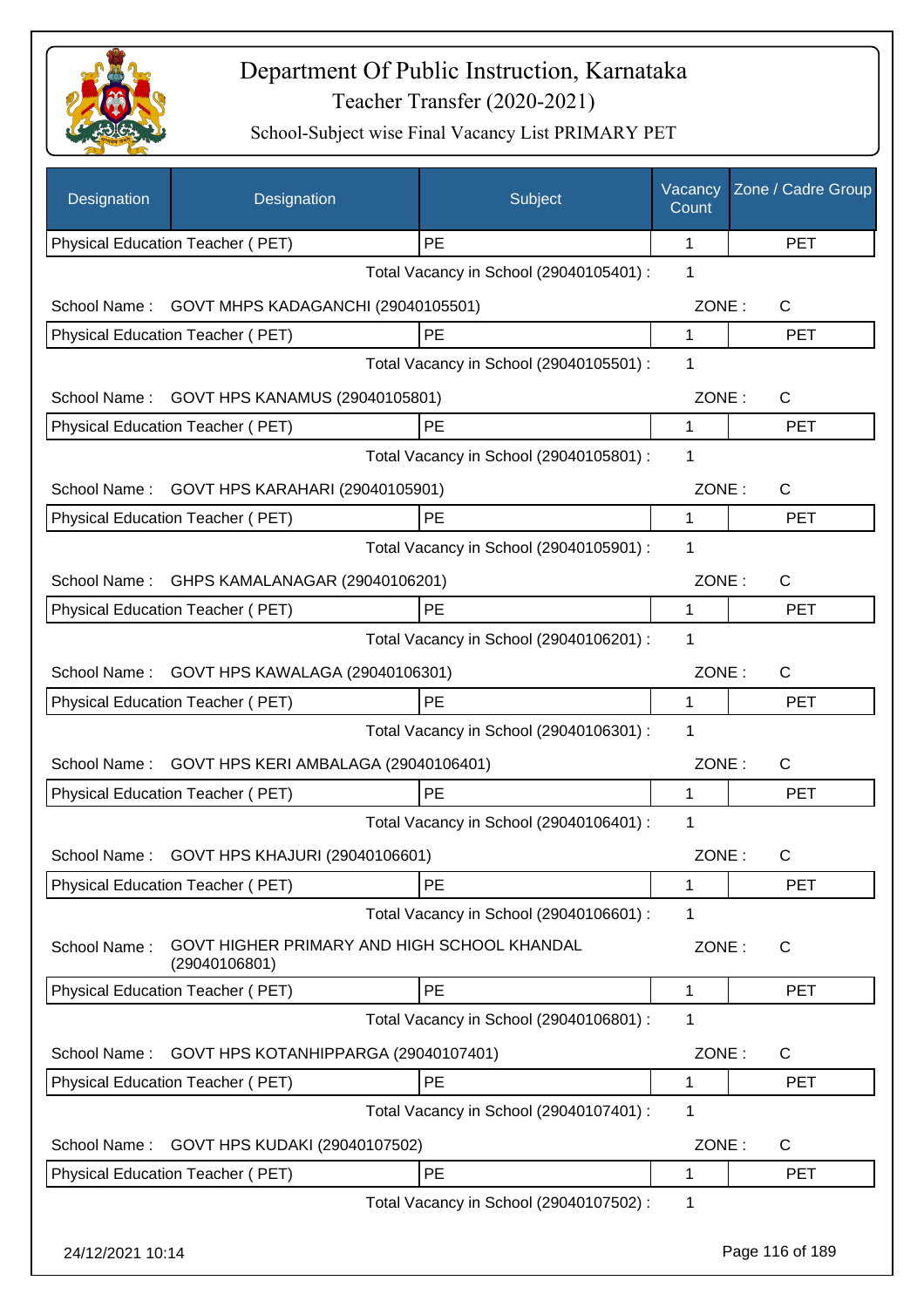

| Designation      | Designation                                                      | Subject                                 | Vacancy<br>Count | Zone / Cadre Group |
|------------------|------------------------------------------------------------------|-----------------------------------------|------------------|--------------------|
|                  | School Name: GOVT HPS MADAGUNAKI (29040107901)                   |                                         | ZONE:            | $\mathsf{C}$       |
|                  | Physical Education Teacher (PET)                                 | PE                                      | $\mathbf 1$      | <b>PET</b>         |
|                  |                                                                  | Total Vacancy in School (29040107901) : | 1                |                    |
| School Name:     | GOVT HPS MADAKI TANDA (29040108002)                              |                                         | ZONE:            | C                  |
|                  | Physical Education Teacher (PET)                                 | PE                                      | 1                | <b>PET</b>         |
|                  |                                                                  | Total Vacancy in School (29040108002) : | 1                |                    |
| School Name:     | KARNATAKA PUBLIC SCHOOLS GOVT HPS MADANHIPPARGA<br>(29040108101) |                                         | ZONE:            | C                  |
|                  | Physical Education Teacher (PET)                                 | PE                                      | 1                | <b>PET</b>         |
|                  |                                                                  | Total Vacancy in School (29040108101) : | 1                |                    |
| School Name :    | GOVT MPS MADIYAL (29040108201)                                   |                                         | ZONE:            | $\mathsf{C}$       |
|                  | Physical Education Teacher (PET)                                 | PE                                      | 1                | <b>PET</b>         |
|                  |                                                                  | Total Vacancy in School (29040108201) : | 1                |                    |
| School Name:     | GOVT HPS MATAKI (K) (29040108401)                                |                                         | ZONE:            | C                  |
|                  | Physical Education Teacher (PET)                                 | <b>PE</b>                               | 1                | <b>PET</b>         |
|                  |                                                                  | Total Vacancy in School (29040108401) : | 1                |                    |
| School Name :    | GOVT HPS NARONA KAN (29040109201)                                |                                         | ZONE:            | C                  |
|                  | Physical Education Teacher (PET)                                 | PE                                      | 1                | <b>PET</b>         |
|                  |                                                                  | Total Vacancy in School (29040109201) : | 1                |                    |
| School Name:     | GOVT HPS NEELUR (29040109303)                                    |                                         | ZONE:            | C                  |
|                  | Physical Education Teacher (PET)                                 | <b>PE</b>                               | 1                | <b>PET</b>         |
|                  |                                                                  | Total Vacancy in School (29040109303) : | 1                |                    |
| School Name:     | GOVT HPS NIMBAL (29040109401)                                    |                                         | ZONE:            | C                  |
|                  | Physical Education Teacher (PET)                                 | PE                                      | 1                | <b>PET</b>         |
|                  |                                                                  | Total Vacancy in School (29040109401) : | 1                |                    |
| School Name:     | GOVT HPS NIRAGUDI (29040109701)                                  |                                         | ZONE:            | $\mathsf{C}$       |
|                  | <b>Physical Education Teacher (PET)</b>                          | PE                                      | 1                | <b>PET</b>         |
|                  |                                                                  | Total Vacancy in School (29040109701) : | 1                |                    |
| School Name:     | GOVT HPS PADASAVALGI (29040109801)                               |                                         | ZONE:            | C                  |
|                  | Physical Education Teacher (PET)                                 | PE                                      | 1                | <b>PET</b>         |
|                  |                                                                  | Total Vacancy in School (29040109801) : | 1                |                    |
| School Name:     | GOVT HPS RUDRAWADI (29040110101)                                 |                                         | ZONE:            | C                  |
|                  | Physical Education Teacher (PET)                                 | PE                                      | 1                | <b>PET</b>         |
| 24/12/2021 10:14 |                                                                  |                                         |                  | Page 117 of 189    |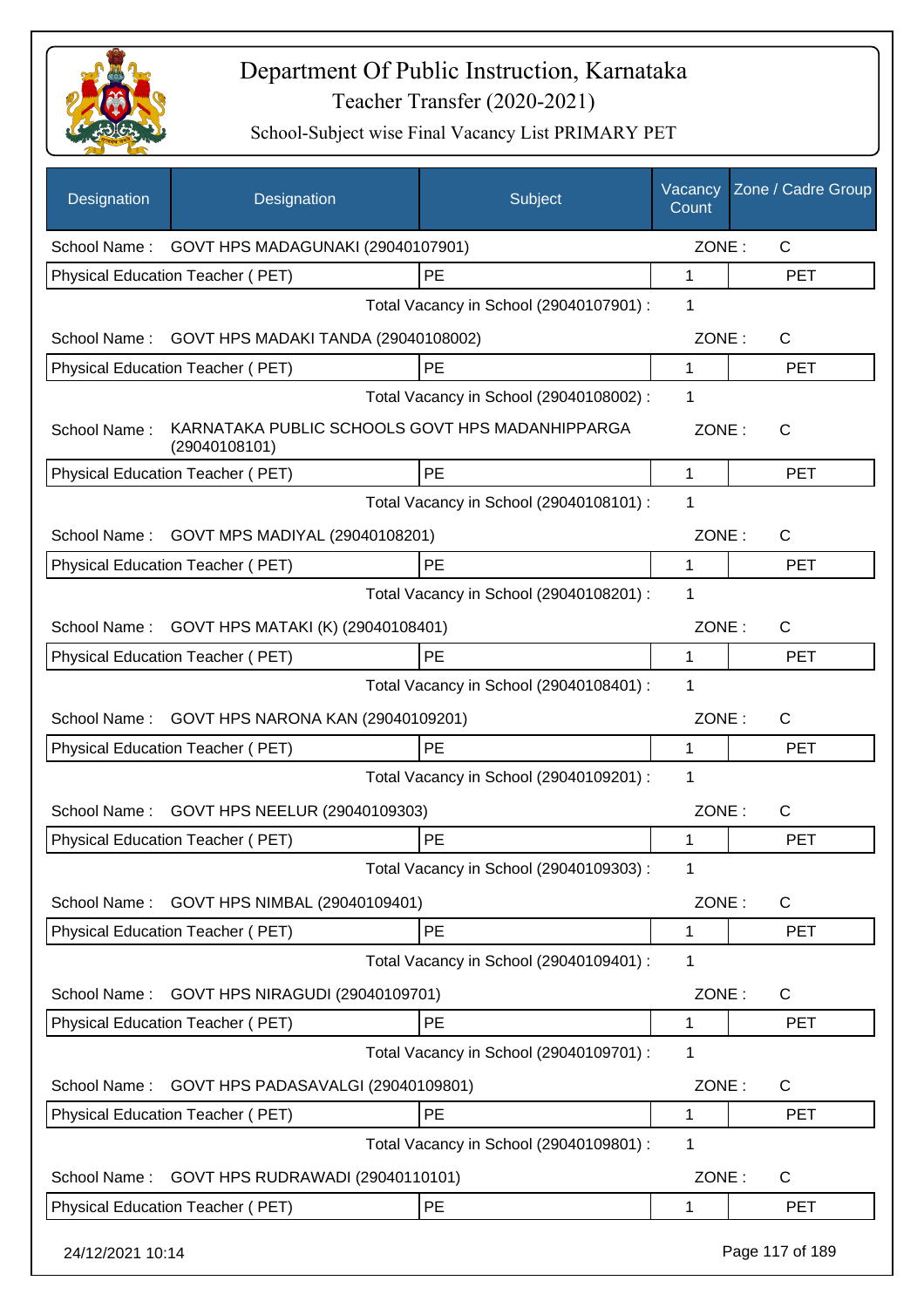

| Designation      | Designation                          | Subject                                 | Vacancy<br>Count | Zone / Cadre Group |
|------------------|--------------------------------------|-----------------------------------------|------------------|--------------------|
|                  |                                      | Total Vacancy in School (29040110101) : | 1                |                    |
| School Name:     | GOVT HPS SALEGAON (29040110501)      |                                         | ZONE:            | C                  |
|                  | Physical Education Teacher (PET)     | PE                                      | 1                | <b>PET</b>         |
|                  |                                      | Total Vacancy in School (29040110501) : | 1                |                    |
| School Name:     | GOVT HPS SANGOLAGI (C) (29040110701) |                                         | ZONE:            | $\mathsf{C}$       |
|                  | Physical Education Teacher (PET)     | PE                                      | 1                | <b>PET</b>         |
|                  |                                      | Total Vacancy in School (29040110701) : | 1                |                    |
| School Name:     | GOVT HPS SARASAMBA (29040110901)     |                                         | ZONE:            | $\mathsf{C}$       |
|                  | Physical Education Teacher (PET)     | PE                                      | 1                | <b>PET</b>         |
|                  |                                      | Total Vacancy in School (29040110901) : | 1                |                    |
| School Name:     | GOVT HPS SAVALESHWAR (29040111101)   |                                         | ZONE:            | $\mathsf{C}$       |
|                  | Physical Education Teacher (PET)     | PE                                      | 1                | <b>PET</b>         |
|                  |                                      | Total Vacancy in School (29040111101) : | 1                |                    |
| School Name:     | GOVT HPS SUNTANOOR (29040111601)     |                                         | ZONE:            | $\mathsf{C}$       |
|                  | Physical Education Teacher (PET)     | PE                                      | $\mathbf{1}$     | <b>PET</b>         |
|                  |                                      | Total Vacancy in School (29040111601) : | 1                |                    |
| School Name:     | GOVT HPS TADAKAL (29040111702)       |                                         | ZONE:            | $\mathsf{C}$       |
|                  | Physical Education Teacher (PET)     | <b>PE</b>                               | 1                | <b>PET</b>         |
|                  |                                      | Total Vacancy in School (29040111702) : | 1                |                    |
| School Name:     | govthpsyelasangi (29040112501)       |                                         | ZONE:            | C                  |
|                  | Physical Education Teacher (PET)     | PE                                      | 1                | PET                |
|                  |                                      | Total Vacancy in School (29040112501) : | 1                |                    |
| School Name:     | GOVT HPS YELINAVADAGI (29040112601)  |                                         | ZONE:            | $\mathsf{C}$       |
|                  | Physical Education Teacher (PET)     | PE                                      | 1                | <b>PET</b>         |
|                  |                                      | Total Vacancy in School (29040112601) : | 1                |                    |
| School Name:     | GOVT HPS ZALAKI (B) (29040112701)    |                                         | ZONE:            | $\mathsf{C}$       |
|                  | Physical Education Teacher (PET)     | PE                                      | 1                | <b>PET</b>         |
|                  |                                      | Total Vacancy in School (29040112701) : | 1                |                    |
| School Name:     | GOVT HPS ZALAKI (K) (29040112801)    |                                         | ZONE:            | $\mathsf{C}$       |
|                  | Physical Education Teacher (PET)     | PE                                      | 1                | <b>PET</b>         |
|                  |                                      | Total Vacancy in School (29040112801) : | 1                |                    |
| School Name:     | GOVT HPS LENGATI (29040114901)       |                                         | ZONE:            | $\mathsf{C}$       |
| 24/12/2021 10:14 |                                      |                                         |                  | Page 118 of 189    |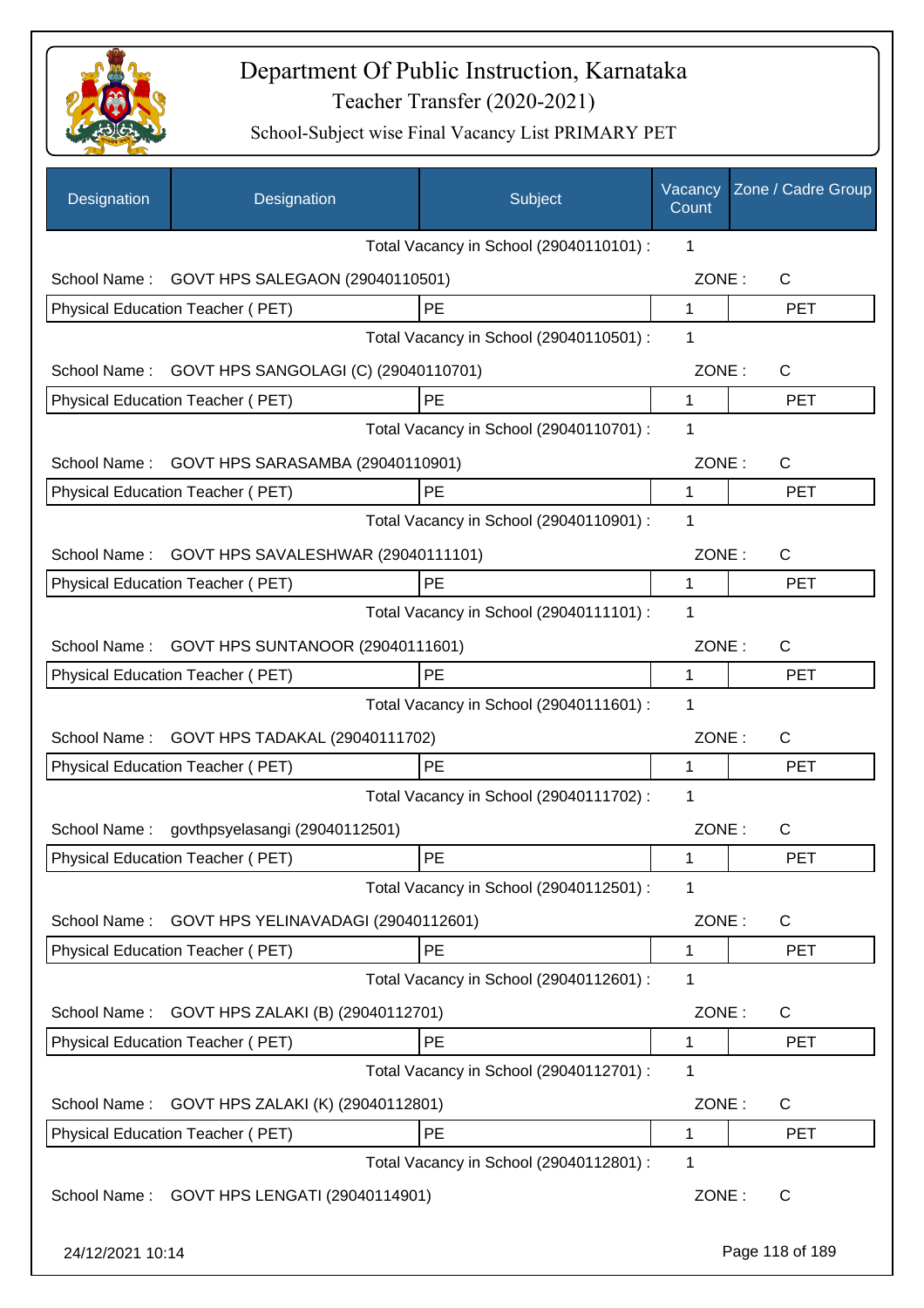

| Designation      | Designation                                     | Subject                                 | Vacancy<br>Count | Zone / Cadre Group |
|------------------|-------------------------------------------------|-----------------------------------------|------------------|--------------------|
|                  | Physical Education Teacher (PET)                | PE                                      | 1                | <b>PET</b>         |
|                  |                                                 | Total Vacancy in School (29040114901) : | 1                |                    |
|                  |                                                 | Total Vacancy in Taluka (290401) :      | 52               |                    |
| Taluka Name:     | AFZALPUR (290402)                               |                                         |                  |                    |
| School Name:     | GOVT MPS ALLAGI [B] (29040200201)               |                                         | ZONE:            | C                  |
|                  | Physical Education Teacher (PET)                | PE                                      | 1                | <b>PET</b>         |
|                  |                                                 | Total Vacancy in School (29040200201) : | 1                |                    |
| School Name:     | GOVT MPS ATANOOR (29040200501)                  |                                         | ZONE:            | C                  |
|                  | Physical Education Teacher (PET)                | PE                                      | 1                | <b>PET</b>         |
|                  |                                                 | Total Vacancy in School (29040200501) : | 1                |                    |
| School Name:     | GOVT HPS ANKALAGA (RMSA UPGRADED) (29040200601) |                                         | ZONE:            | C                  |
|                  | Physical Education Teacher (PET)                | PE                                      | 1                | <b>PET</b>         |
|                  |                                                 | Total Vacancy in School (29040200601) : | 1                |                    |
| School Name:     | GOVT HPS AWARALLI (29040200801)                 |                                         | ZONE:            | $\mathsf C$        |
|                  | Physical Education Teacher (PET)                | PE                                      | 1                | <b>PET</b>         |
|                  |                                                 | Total Vacancy in School (29040200801) : | 1                |                    |
| School Name:     | GOVT MPS BHAIRAMADAGI (29040201701)             |                                         | ZONE:            | $\mathsf C$        |
|                  | Physical Education Teacher (PET)                | PE                                      | 1                | <b>PET</b>         |
|                  |                                                 | Total Vacancy in School (29040201701) : | 1                |                    |
| School Name:     | GOVT HPS BIDANOOR (29040202301)                 |                                         | ZONE:            | $\mathsf C$        |
|                  | Physical Education Teacher (PET)                | PE                                      | 1                | PET                |
|                  |                                                 | Total Vacancy in School (29040202301) : | 1                |                    |
| School Name:     | GOVT HPS BHOSAGA (29040202501)                  |                                         | ZONE:            | C                  |
|                  | Physical Education Teacher (PET)                | PE                                      | 1                | <b>PET</b>         |
|                  |                                                 | Total Vacancy in School (29040202501) : | 1                |                    |
| School Name:     | GOVT HPS CHINCHOLI (29040202601)                |                                         | ZONE:            | C                  |
|                  | Physical Education Teacher (PET)                | PE                                      | 1                | <b>PET</b>         |
|                  |                                                 | Total Vacancy in School (29040202601) : | 1                |                    |
| School Name:     | GOVT HPS CHINMALLI (29040202701)                |                                         | ZONE:            | C                  |
|                  | Physical Education Teacher (PET)                | PE                                      | 1                | <b>PET</b>         |
|                  |                                                 | Total Vacancy in School (29040202701) : | 1                |                    |
| School Name:     | GOVT HPS CHOWDAPUR (29040202801)                |                                         | ZONE:            | $\mathsf{C}$       |
| 24/12/2021 10:14 |                                                 |                                         |                  | Page 119 of 189    |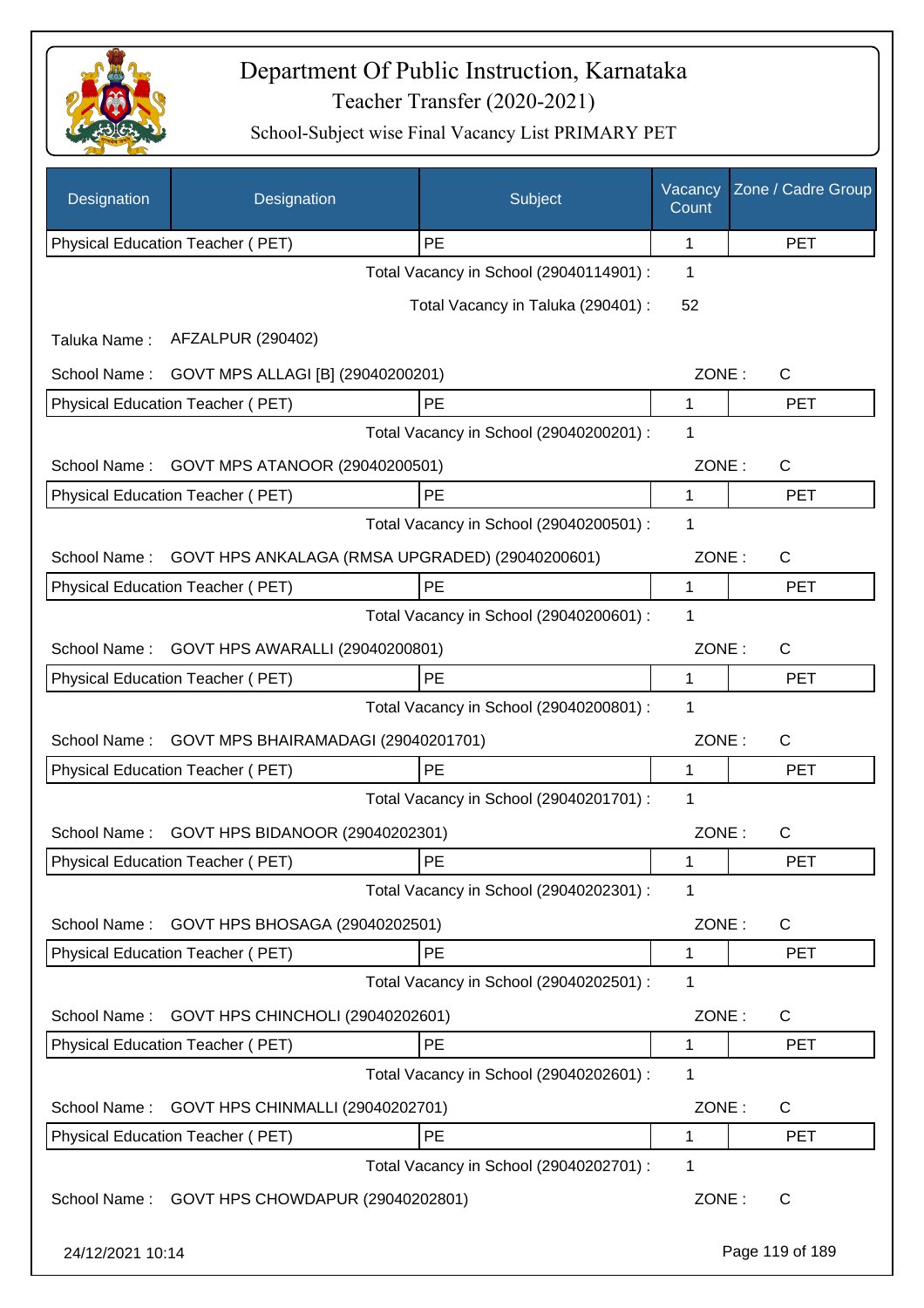

| Designation      | Designation                                                       | Subject                                 | Vacancy<br>Count | Zone / Cadre Group |
|------------------|-------------------------------------------------------------------|-----------------------------------------|------------------|--------------------|
|                  | Physical Education Teacher (PET)                                  | PE                                      | 1                | <b>PET</b>         |
|                  |                                                                   | Total Vacancy in School (29040202801) : | 1                |                    |
| School Name:     | GOVT HPS CHINAMEGERA (29040202901)                                |                                         | ZONE:            | C                  |
|                  | Physical Education Teacher (PET)                                  | PE                                      | 1                | <b>PET</b>         |
|                  |                                                                   | Total Vacancy in School (29040202901) : | 1                |                    |
| School Name:     | GOVT HPS DHANNUR (RMSA UPGRADED) (29040203001)                    |                                         | ZONE:            | $\mathsf{C}$       |
|                  | Physical Education Teacher (PET)                                  | PE                                      | 1                | <b>PET</b>         |
|                  |                                                                   | Total Vacancy in School (29040203001) : | 1                |                    |
| School Name:     | GOVT MPS DEVALGHANAGAPUR (29040203201)                            |                                         | ZONE:            | $\mathsf{C}$       |
|                  | Physical Education Teacher (PET)                                  | PE                                      | 1                | <b>PET</b>         |
|                  |                                                                   | Total Vacancy in School (29040203201) : | 1                |                    |
| School Name:     | GOVT HPS INDIRANAGAR D.GHANAGAPUR (29040203206)                   |                                         | ZONE:            | $\mathsf{C}$       |
|                  | Physical Education Teacher (PET)                                  | PE                                      | 1                | <b>PET</b>         |
|                  |                                                                   | Total Vacancy in School (29040203206) : | 1                |                    |
| School Name:     | GOVT HPS DIKASANGA [K] (29040203501)                              |                                         | ZONE:            | C                  |
|                  | Physical Education Teacher (PET)                                  | PE                                      | 1                | <b>PET</b>         |
|                  |                                                                   | Total Vacancy in School (29040203501) : | 1                |                    |
| School Name:     | GOVT HPS GHATTARGA (29040203601)                                  |                                         | ZONE:            | $\mathsf{C}$       |
|                  | Physical Education Teacher (PET)                                  | PE                                      | 1                | <b>PET</b>         |
|                  |                                                                   | Total Vacancy in School (29040203601) : | 1                |                    |
| School Name:     | GOVT HPS GOBBUR [B] (29040203801)                                 |                                         | ZONE:            | C.                 |
|                  | Physical Education Teacher (PET)                                  | PE                                      | 1                | <b>PET</b>         |
|                  |                                                                   | Total Vacancy in School (29040203801) : | 1                |                    |
| School Name:     | GOVT HPS GOUR [B] (RMSA UPGRADED) (29040204001)                   |                                         | ZONE:            | C                  |
|                  | Physical Education Teacher (PET)                                  | PE                                      | 1                | <b>PET</b>         |
|                  |                                                                   | Total Vacancy in School (29040204001) : | 1                |                    |
|                  |                                                                   |                                         |                  |                    |
| School Name:     | GOVT HPS GUDOOR (29040204201)<br>Physical Education Teacher (PET) | PE                                      | ZONE:<br>1       | C<br><b>PET</b>    |
|                  |                                                                   | Total Vacancy in School (29040204201) : | 1                |                    |
|                  |                                                                   |                                         |                  |                    |
| School Name:     | GOVT MPS STATION GHANAGAPUR (29040204203)                         |                                         | ZONE:            | C                  |
|                  | Physical Education Teacher (PET)                                  | PE                                      | 1                | PET                |
|                  |                                                                   | Total Vacancy in School (29040204203) : | 1                |                    |
| 24/12/2021 10:14 |                                                                   |                                         |                  | Page 120 of 189    |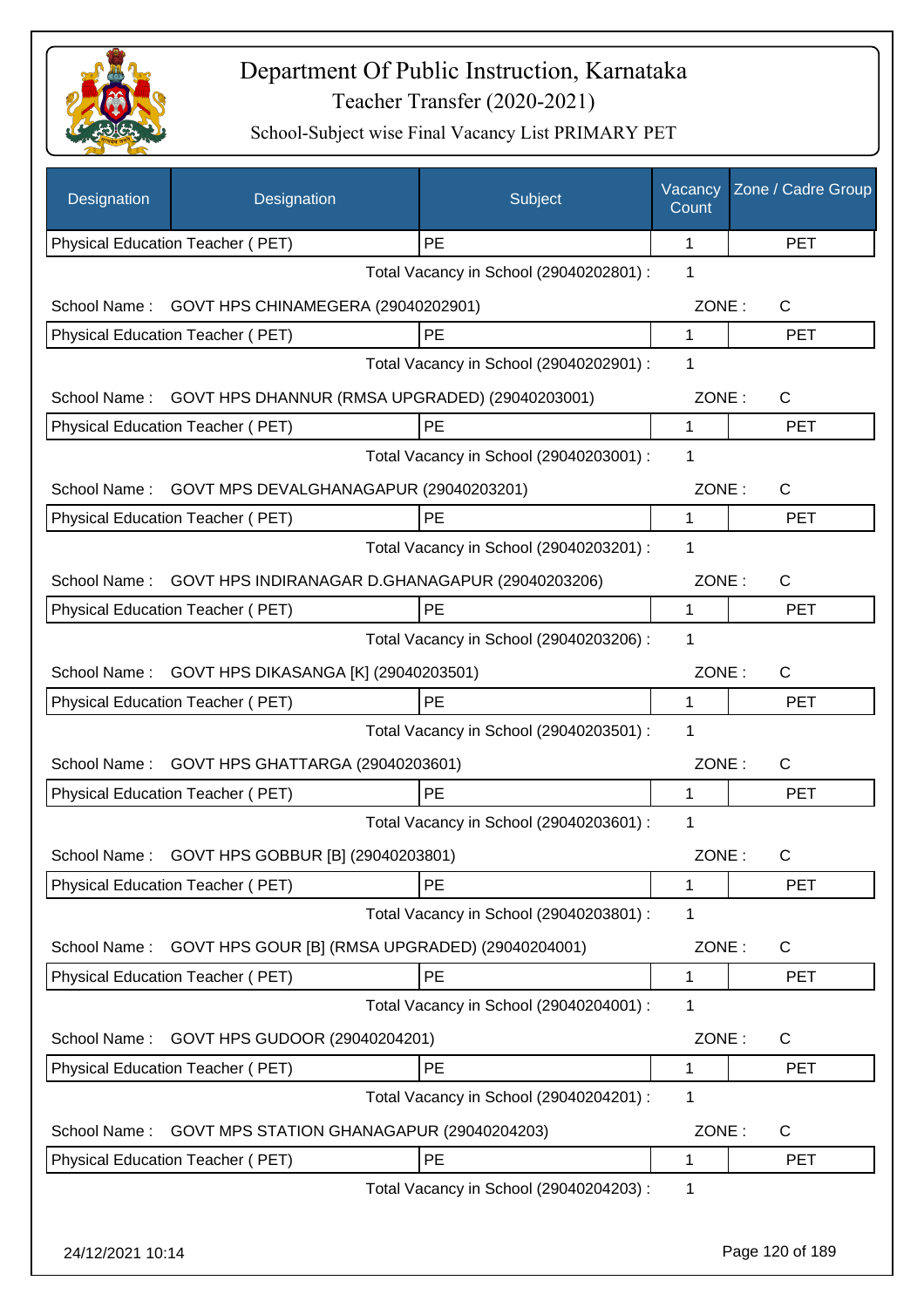

| Designation      | Designation                                                 | Subject                                 | Vacancy<br>Count | Zone / Cadre Group |
|------------------|-------------------------------------------------------------|-----------------------------------------|------------------|--------------------|
|                  | School Name: GOVT HPS GHULANOOR (29040204301)               |                                         | ZONE:            | $\mathsf{C}$       |
|                  | Physical Education Teacher (PET)                            | PE                                      | 1                | <b>PET</b>         |
|                  |                                                             | Total Vacancy in School (29040204301) : | 1                |                    |
| School Name:     | GOVT HPS HASARAGUNDAGI (29040204501)                        |                                         | ZONE:            | C                  |
|                  | Physical Education Teacher (PET)                            | PE                                      | $\mathbf{1}$     | <b>PET</b>         |
|                  |                                                             | Total Vacancy in School (29040204501) : | 1                |                    |
|                  | School Name: GOVT HPS HAVANOOR (29040204601)                |                                         | ZONE:            | C                  |
|                  | Physical Education Teacher (PET)                            | PE                                      | 1                | <b>PET</b>         |
|                  |                                                             | Total Vacancy in School (29040204601) : | 1                |                    |
| School Name:     | GOVT HPS HINCHAGERA (29040204801)                           |                                         | ZONE:            | B                  |
|                  | <b>Physical Education Teacher (PET)</b>                     | PE                                      | 1                | <b>PET</b>         |
|                  |                                                             | Total Vacancy in School (29040204801) : | 1                |                    |
| School Name:     | GOVT HPS INGALAGI [B] (29040205101)                         |                                         | ZONE:            | $\mathsf{C}$       |
|                  | Physical Education Teacher (PET)                            | PE                                      | 1                | <b>PET</b>         |
|                  |                                                             | Total Vacancy in School (29040205101) : | 1                |                    |
| School Name:     | GOVT HPS KEKKARA SAVALAGI (29040205501)                     |                                         | ZONE:            | $\mathsf{C}$       |
|                  | Physical Education Teacher (PET)                            | PE                                      | 1                | <b>PET</b>         |
|                  |                                                             | Total Vacancy in School (29040205501) : | 1                |                    |
|                  | School Name: GOVT HPS DESAI KALLUR (29040205601)            |                                         | ZONE:            | $\mathsf{C}$       |
|                  | <b>Physical Education Teacher (PET)</b>                     | PE                                      | 1                | <b>PET</b>         |
|                  |                                                             | Total Vacancy in School (29040205601) : | 1                |                    |
| School Name:     | GOVT HPS KARBHOSAGA (29040205701)                           |                                         | ZONE:            | $\mathsf{C}$       |
|                  | Physical Education Teacher (PET)                            | PE                                      | 1                | <b>PET</b>         |
|                  |                                                             | Total Vacancy in School (29040205701) : | 1                |                    |
| School Name:     | KARNATAKA PUBLIC SCHOOLS GOVT HPS KARAJAGI<br>(29040205801) |                                         | ZONE:            | C                  |
|                  | Physical Education Teacher (PET)                            | PE                                      | 1                | <b>PET</b>         |
|                  |                                                             | Total Vacancy in School (29040205801) : | 1                |                    |
| School Name:     | GOVT HPS MADARA [B] (29040206701)                           |                                         | ZONE:            | $\mathsf{C}$       |
|                  | Physical Education Teacher (PET)                            | PE                                      | 1                | <b>PET</b>         |
|                  |                                                             | Total Vacancy in School (29040206701) : | 1                |                    |
| School Name:     | GOVT MPS SESHAGIRI WADI MANNUR (29040207006)                |                                         | ZONE:            | $\mathsf{C}$       |
|                  | Physical Education Teacher (PET)                            | PE                                      | 1                | <b>PET</b>         |
| 24/12/2021 10:14 |                                                             |                                         |                  | Page 121 of 189    |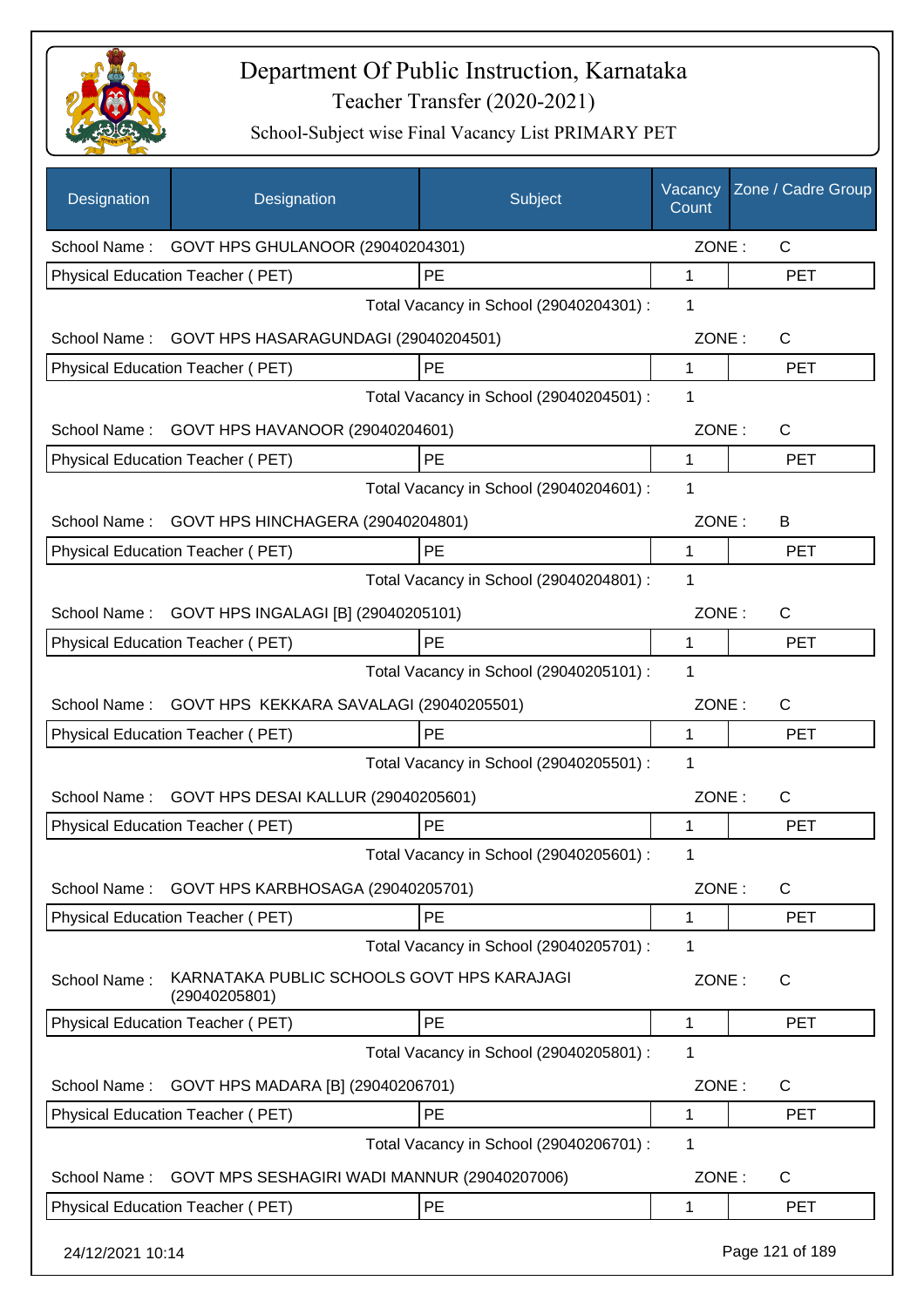

| <b>Designation</b> | Designation                                       | Subject                                 | Vacancy<br>Count | Zone / Cadre Group |
|--------------------|---------------------------------------------------|-----------------------------------------|------------------|--------------------|
|                    |                                                   | Total Vacancy in School (29040207006) : | 1                |                    |
| School Name:       | GOVT HPS SHIVBALNAGAR MANNUR (29040207008)        |                                         | ZONE:            | $\mathsf{C}$       |
|                    | Physical Education Teacher (PET)                  | PE                                      | 1                | <b>PET</b>         |
|                    |                                                   | Total Vacancy in School (29040207008) : | 1                |                    |
| School Name:       | GOVT HPS RAMANAGAR MANNUR (29040207009)           |                                         | ZONE:            | $\mathsf{C}$       |
|                    | Physical Education Teacher (PET)                  | PE                                      | 1                | <b>PET</b>         |
|                    |                                                   | Total Vacancy in School (29040207009) : | 1                |                    |
| School Name:       | GOVT MPS MASHAL (29040207101)                     |                                         | ZONE:            | $\mathsf{C}$       |
|                    | Physical Education Teacher (PET)                  | <b>PE</b>                               | 1                | <b>PET</b>         |
|                    |                                                   | Total Vacancy in School (29040207101) : | 1                |                    |
| School Name:       | GOVT HPS NANDARGA (29040207301)                   |                                         | ZONE:            | C                  |
|                    | Physical Education Teacher (PET)                  | PE                                      | 1                | <b>PET</b>         |
|                    |                                                   | Total Vacancy in School (29040207301) : | 1                |                    |
| School Name:       | GOVT HPS NILOOR (29040207401)                     |                                         | ZONE:            | $\mathsf{C}$       |
|                    | Physical Education Teacher (PET)                  | <b>PE</b>                               | 1                | <b>PET</b>         |
|                    |                                                   | Total Vacancy in School (29040207401) : | 1                |                    |
| School Name:       | GOVT MPS REVOOR [B] (29040207501)                 |                                         | ZONE:            | С                  |
|                    | Physical Education Teacher (PET)                  | PE                                      | 1                | <b>PET</b>         |
|                    |                                                   | Total Vacancy in School (29040207501) : | 1                |                    |
| School Name:       | GOVT HPS SAGANOOR (29040207701)                   |                                         | ZONE:            | С                  |
|                    | Physical Education Teacher (PET)                  | PE                                      | 1                | <b>PET</b>         |
|                    |                                                   | Total Vacancy in School (29040207701) : | 1                |                    |
| School Name:       | GOVT HPS SHIVOOR (RMSA UPGRADED) (29040207901)    |                                         | ZONE:            | C                  |
|                    | Physical Education Teacher (PET)                  | <b>PE</b>                               | $\mathbf 1$      | <b>PET</b>         |
|                    |                                                   | Total Vacancy in School (29040207901) : | 1                |                    |
| School Name:       | GOVT HPS SHIRWAL(RMSA UPGRADED) (29040208201)     |                                         | ZONE:            | B                  |
|                    | Physical Education Teacher (PET)                  | PE                                      | 1                | <b>PET</b>         |
|                    |                                                   | Total Vacancy in School (29040208201) : | 1                |                    |
| School Name:       | GOVT MPS UDACHAN (29040208801)                    |                                         | ZONE:            | C                  |
|                    | Physical Education Teacher (PET)                  | PE                                      | 1                | <b>PET</b>         |
|                    |                                                   | Total Vacancy in School (29040208801) : | 1                |                    |
|                    | School Name: GOVT HPS UDACHAN HATTI (29040208803) |                                         | ZONE:            | $\mathsf{C}$       |
| 24/12/2021 10:14   |                                                   |                                         |                  | Page 122 of 189    |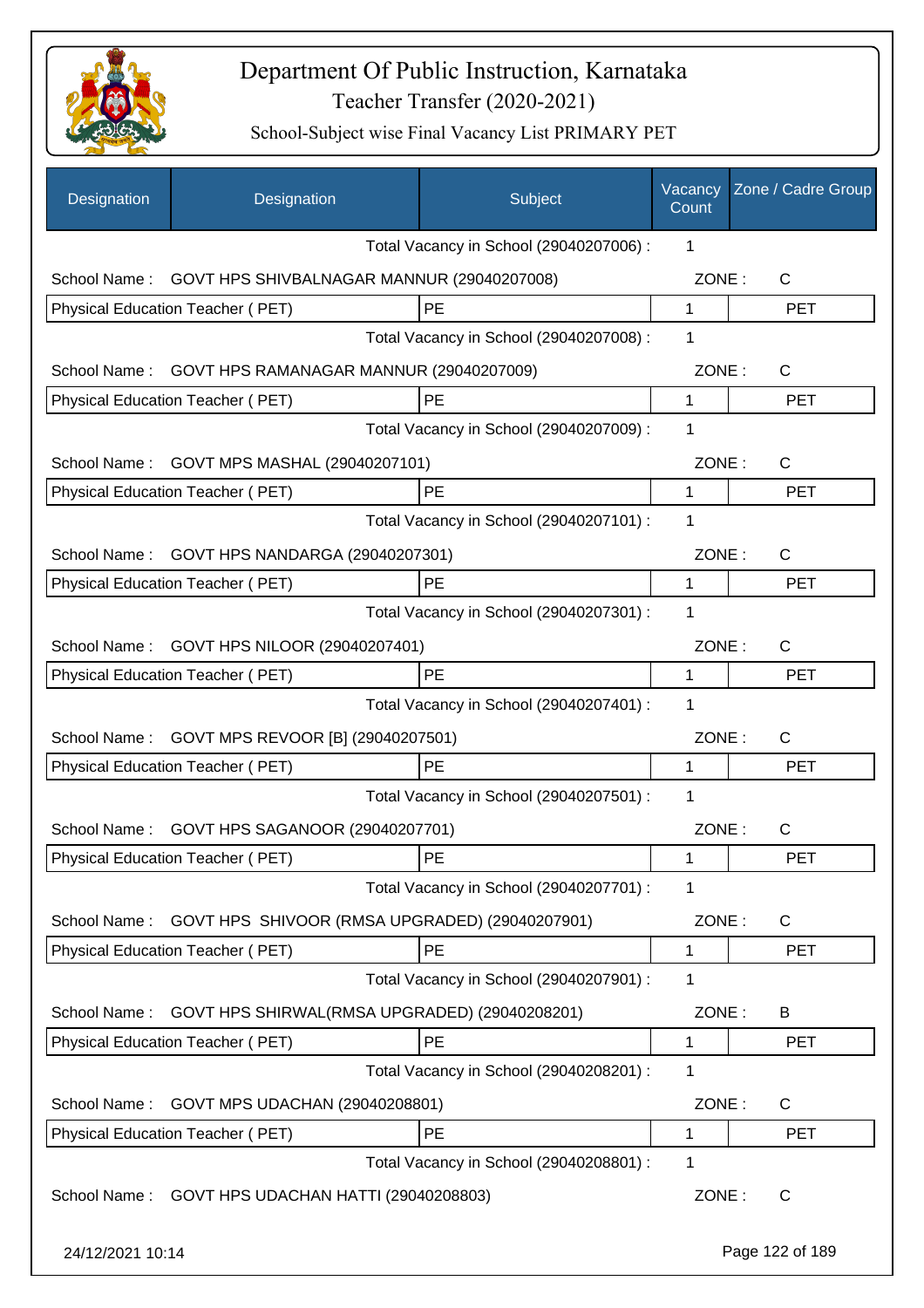

| Designation      | Designation                         | Subject                                 | Vacancy<br>Count | Zone / Cadre Group |
|------------------|-------------------------------------|-----------------------------------------|------------------|--------------------|
|                  | Physical Education Teacher (PET)    | PE                                      | 1                | <b>PET</b>         |
|                  |                                     | Total Vacancy in School (29040208803) : | 1                |                    |
|                  |                                     | Total Vacancy in Taluka (290402) :      | 42               |                    |
| Taluka Name:     | <b>CHINCHOLI (290403)</b>           |                                         |                  |                    |
| School Name:     | GOVT HPS AINPUR (29040300101)       |                                         | ZONE:            | C                  |
|                  | Physical Education Teacher (PET)    | PE                                      | 1                | <b>PET</b>         |
|                  |                                     | Total Vacancy in School (29040300101) : | 1                |                    |
| School Name:     | GOVT HPS AINOLI (29040300201)       |                                         | ZONE:            | C                  |
|                  | Physical Education Teacher (PET)    | PE                                      | 1                | <b>PET</b>         |
|                  |                                     | Total Vacancy in School (29040300201) : | 1                |                    |
| School Name:     | GOVT HPS BHUYAR [K] (29040301101)   |                                         | ZONE:            | $\mathsf C$        |
|                  | Physical Education Teacher (PET)    | PE                                      | 1                | <b>PET</b>         |
|                  |                                     | Total Vacancy in School (29040301101) : | 1                |                    |
| School Name:     | GOVT HPS CHENGATA (29040301701)     |                                         | ZONE:            | C                  |
|                  | Physical Education Teacher (PET)    | PE                                      | 1                | <b>PET</b>         |
|                  |                                     | Total Vacancy in School (29040301701) : | 1                |                    |
| School Name:     | KGBV CHANDAPUR (29040302227)        |                                         | ZONE:            | A                  |
|                  | Physical Education Teacher (PET)    | PE                                      | 1                | <b>PET</b>         |
|                  |                                     | Total Vacancy in School (29040302227) : | 1                |                    |
| School Name:     | GOVT MPS DEGALMADI (29040302801)    |                                         | ZONE:            | $\mathsf C$        |
|                  | Physical Education Teacher (PET)    | PE                                      | 1                | <b>PET</b>         |
|                  |                                     | Total Vacancy in School (29040302801) : | 1                |                    |
| School Name:     | GOVT HPS GADIKESHWAR (29040303101)  |                                         | ZONE:            | C                  |
|                  | Physical Education Teacher (PET)    | PE                                      | 1                | <b>PET</b>         |
|                  |                                     | Total Vacancy in School (29040303101) : | 1                |                    |
| School Name:     | GHPS GARAGPALLI (29040303603)       |                                         | ZONE:            | C                  |
|                  | Physical Education Teacher (PET)    | PE                                      | 1                | <b>PET</b>         |
|                  |                                     | Total Vacancy in School (29040303603) : | 1                |                    |
| School Name:     | GOVT HPS HASARGUNDAGI (29040304301) |                                         | ZONE:            | C                  |
|                  | Physical Education Teacher (PET)    | PE                                      | 1                | <b>PET</b>         |
|                  |                                     | Total Vacancy in School (29040304301) : | 1                |                    |
| School Name:     | GOVT HPS KARCHAKHED (29040305901)   |                                         | ZONE:            | C                  |
| 24/12/2021 10:14 |                                     |                                         |                  | Page 123 of 189    |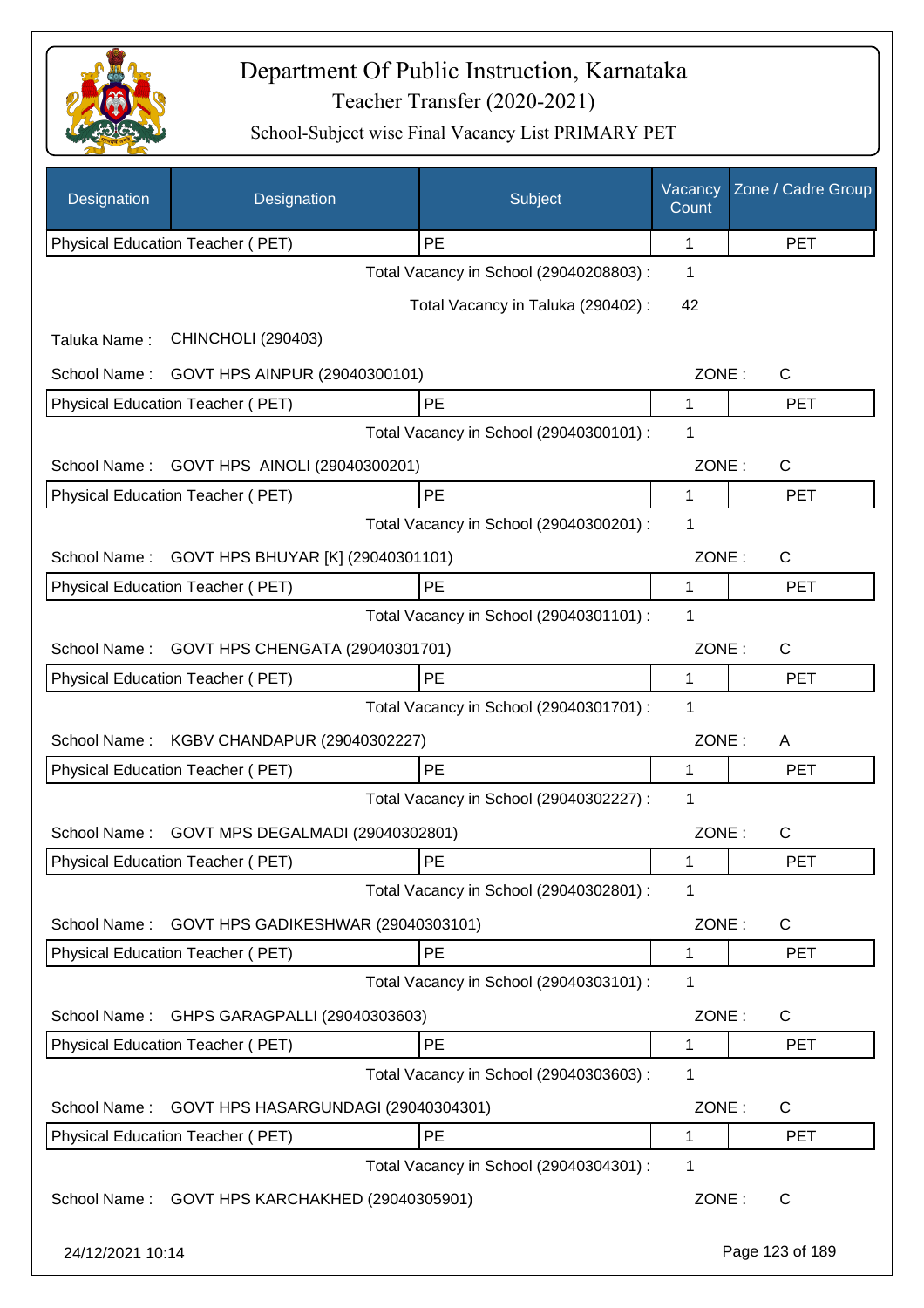

| Designation      | Designation                               | Subject                                 | Vacancy<br>Count | Zone / Cadre Group |
|------------------|-------------------------------------------|-----------------------------------------|------------------|--------------------|
|                  | Physical Education Teacher (PET)          | PE                                      | 1                | <b>PET</b>         |
|                  |                                           | Total Vacancy in School (29040305901) : | 1                |                    |
| School Name:     | GOVT HPS KONCHAWARAM (29040306603)        |                                         | ZONE:            | C                  |
|                  | Physical Education Teacher (PET)          | PE                                      | 1                | <b>PET</b>         |
|                  |                                           | Total Vacancy in School (29040306603) : | 1                |                    |
| School Name:     | GOVT HPS KORAVI (29040306901)             |                                         | ZONE:            | C                  |
|                  | Physical Education Teacher (PET)          | PE                                      | 1                | <b>PET</b>         |
|                  |                                           | Total Vacancy in School (29040306901) : | 1                |                    |
| School Name:     | GOVT HPS KOTAGA (29040307001)             |                                         | ZONE:            | $\mathsf{C}$       |
|                  | Physical Education Teacher (PET)          | PE                                      | 1                | <b>PET</b>         |
|                  |                                           | Total Vacancy in School (29040307001) : | 1                |                    |
|                  | School Name: GHPS KUDAHALLI (29040307101) |                                         | ZONE:            | C                  |
|                  | <b>Physical Education Teacher (PET)</b>   | PE                                      | 1                | <b>PET</b>         |
|                  |                                           | Total Vacancy in School (29040307101) : | 1                |                    |
| School Name:     | GOVT HPS MARAPALLI (29040307501)          |                                         | ZONE:            | $\mathsf{C}$       |
|                  | Physical Education Teacher (PET)          | <b>PE</b>                               | 1                | <b>PET</b>         |
|                  |                                           | Total Vacancy in School (29040307501) : | 1                |                    |
| School Name:     | GOVT MPS MIRIYAN (29040307601)            |                                         | ZONE:            | C                  |
|                  | Physical Education Teacher (PET)          | PE                                      | 1                | <b>PET</b>         |
|                  |                                           | Total Vacancy in School (29040307601) : | 1                |                    |
| School Name:     | GOVT HPS MOGHA (29040307801)              |                                         | ZONE:            | C                  |
|                  | Physical Education Teacher (PET)          | PE                                      | 1                | <b>PET</b>         |
|                  |                                           | Total Vacancy in School (29040307801) : | 1                |                    |
| School Name:     | GOVT HPS MUKARAMBA (29040307901)          |                                         | ZONE:            | C                  |
|                  | Physical Education Teacher (PET)          | PE                                      | 1                | <b>PET</b>         |
|                  |                                           | Total Vacancy in School (29040307901) : | 1                |                    |
| School Name:     | GOVT HPS NARANAL (29040308301)            |                                         | ZONE:            | C                  |
|                  | Physical Education Teacher (PET)          | PE                                      | 1                | <b>PET</b>         |
|                  |                                           | Total Vacancy in School (29040308301) : | 1                |                    |
| School Name:     | GOVT HPS NIDAGUNDA (29040308501)          |                                         | ZONE:            | $\mathsf{C}$       |
|                  | Physical Education Teacher (PET)          | PE                                      | 1                | <b>PET</b>         |
|                  |                                           | Total Vacancy in School (29040308501) : | 1                |                    |
|                  |                                           |                                         |                  |                    |
| 24/12/2021 10:14 |                                           |                                         |                  | Page 124 of 189    |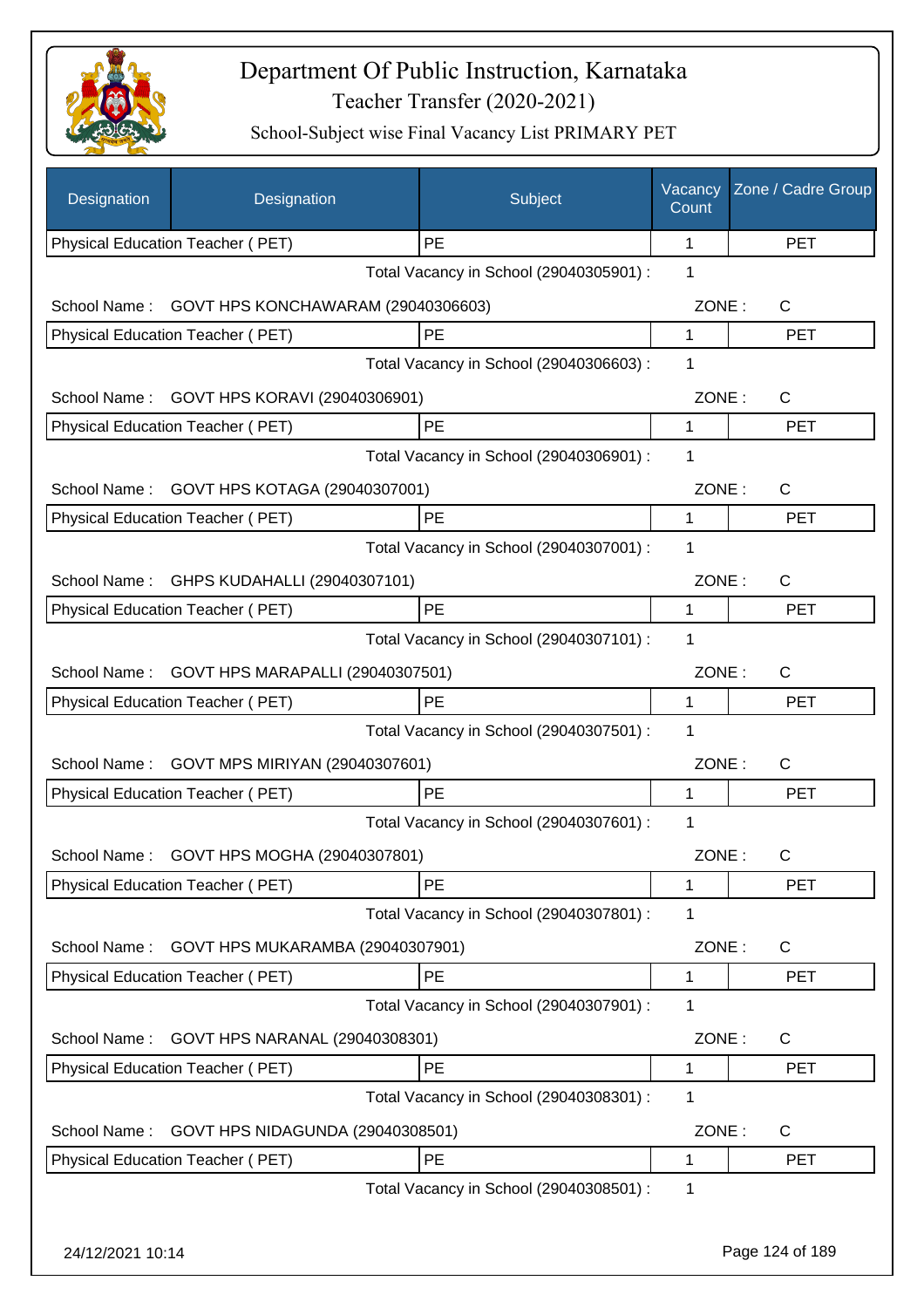

| Designation      | Designation                                                      | Subject                                 | Vacancy<br>Count | Zone / Cadre Group |
|------------------|------------------------------------------------------------------|-----------------------------------------|------------------|--------------------|
|                  | School Name: GOVT HPS RUDANOOR (29040309901)                     |                                         | ZONE:            | $\mathsf{C}$       |
|                  | Physical Education Teacher (PET)                                 | PE                                      | 1                | <b>PET</b>         |
|                  |                                                                  | Total Vacancy in School (29040309901) : | 1                |                    |
|                  | School Name: GOVT HPS RUMMANGUD (29040310001)                    |                                         | ZONE:            | $\mathsf{C}$       |
|                  | Physical Education Teacher (PET)                                 | PE                                      | $\mathbf 1$      | <b>PET</b>         |
|                  |                                                                  | Total Vacancy in School (29040310001) : | 1                |                    |
| School Name:     | GOVT HPS SALEBEERANALLI (29040310401)                            |                                         | ZONE:            | C                  |
|                  | Physical Education Teacher (PET)                                 | PE                                      | $\mathbf{1}$     | <b>PET</b>         |
|                  |                                                                  | Total Vacancy in School (29040310401) : | 1                |                    |
| School Name:     | GOVT HPS SASARGAON (29040310501)                                 |                                         | ZONE:            | $\mathsf{C}$       |
|                  | Physical Education Teacher (PET)                                 | PE                                      | 1                | <b>PET</b>         |
|                  |                                                                  | Total Vacancy in School (29040310501) : | 1                |                    |
| School Name:     | GOVT HPS AND RMSA HS SHADIPUR (29040310701)                      |                                         | ZONE:            | $\mathsf{C}$       |
|                  | Physical Education Teacher (PET)                                 | PE                                      | 1                | <b>PET</b>         |
|                  |                                                                  | Total Vacancy in School (29040310701) : | 1                |                    |
| School Name:     | KARNATAKA PUBLIC SCHOOLS GOVT HPS BOYS SULEPETH<br>(29040311302) |                                         | ZONE:            | $\mathsf{C}$       |
|                  | Physical Education Teacher (PET)                                 | PE                                      | 1                | <b>PET</b>         |
|                  |                                                                  | Total Vacancy in School (29040311302) : | 1                |                    |
|                  |                                                                  | Total Vacancy in Taluka (290403) :      | 26               |                    |
| Taluka Name:     | CHITTAPUR (290404)                                               |                                         |                  |                    |
| School Name:     | GOVT HPS ALAHALLI (29040400201)                                  |                                         | ZONE:            | $\mathsf{C}$       |
|                  | Physical Education Teacher (PET)                                 | PE                                      | 1                | <b>PET</b>         |
|                  |                                                                  | Total Vacancy in School (29040400201) : | 1                |                    |
| School Name:     | GOVT HPS DONAGAON (29040400205)                                  |                                         | ZONE:            | C                  |
|                  | Physical Education Teacher (PET)                                 | PE                                      | 1                | <b>PET</b>         |
|                  |                                                                  | Total Vacancy in School (29040400205) : | 1                |                    |
| School Name:     | GOVT HPS ALLUR [B] (29040400301)                                 |                                         | ZONE:            | A                  |
|                  | Physical Education Teacher (PET)                                 | PE                                      | 1                | <b>PET</b>         |
|                  |                                                                  | Total Vacancy in School (29040400301) : | 1                |                    |
| School Name:     | GOVT HPS ALLUR (K) (29040400402)                                 |                                         | ZONE:            | C                  |
|                  | Physical Education Teacher (PET)                                 | PE                                      | 1                | <b>PET</b>         |
|                  |                                                                  | Total Vacancy in School (29040400402) : | 1                |                    |
| 24/12/2021 10:14 |                                                                  |                                         |                  | Page 125 of 189    |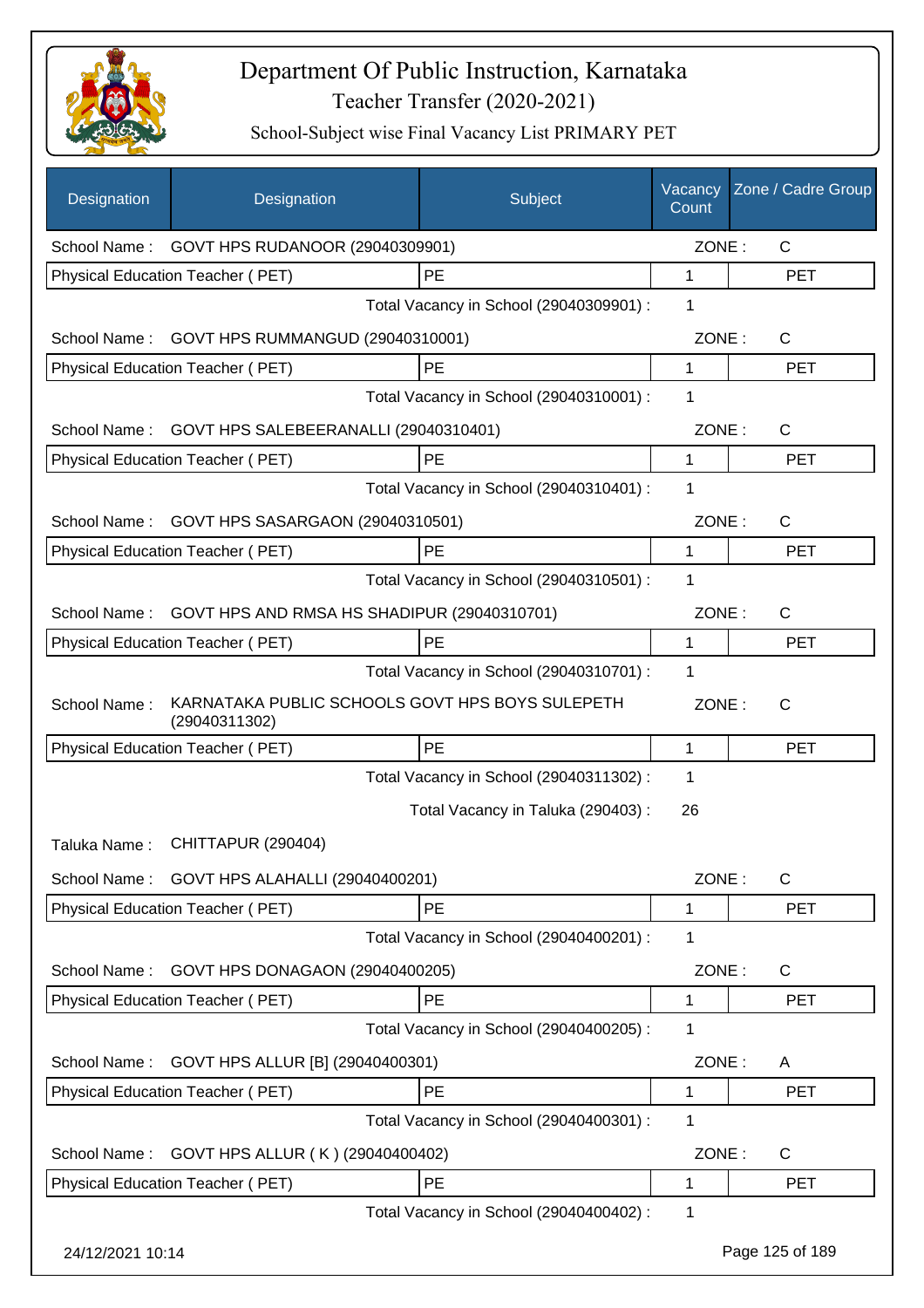

| Designation  | Designation                                        | Subject                                 | Vacancy<br>Count | Zone / Cadre Group |
|--------------|----------------------------------------------------|-----------------------------------------|------------------|--------------------|
| School Name: | GOVT HPS ARAJAMBAGA (29040400602)                  |                                         | ZONE:            | C                  |
|              | Physical Education Teacher (PET)                   | PE                                      | 1                | <b>PET</b>         |
|              |                                                    | Total Vacancy in School (29040400602) : | 1                |                    |
| School Name: | GOVT HPS ARANAKAL (29040400701)                    |                                         | ZONE:            | C                  |
|              | Physical Education Teacher (PET)                   | PE                                      | $\mathbf{1}$     | <b>PET</b>         |
|              |                                                    | Total Vacancy in School (29040400701) : | 1                |                    |
| School Name: | GOVT HPS BUGADI TANDA (29040400702)                |                                         | ZONE:            | C                  |
|              | Physical Education Teacher (PET)                   | PE                                      | 1                | <b>PET</b>         |
|              |                                                    | Total Vacancy in School (29040400702) : | 1                |                    |
| School Name: | GOVT HPS BALWADGI (29040400802)                    |                                         | ZONE:            | C                  |
|              | Physical Education Teacher (PET)                   | PE                                      | 1                | <b>PET</b>         |
|              |                                                    | Total Vacancy in School (29040400802) : | $\mathbf 1$      |                    |
| School Name: | GOVT MPS BHANKUR (29040401101)                     |                                         | ZONE:            | C                  |
|              | Physical Education Teacher (PET)                   | PE                                      | 1                | <b>PET</b>         |
|              |                                                    | Total Vacancy in School (29040401101) : | 1                |                    |
| School Name: | GOVT HPS BEDSUR (29040401301)                      |                                         | ZONE:            | C                  |
|              | Physical Education Teacher (PET)                   | PE                                      | 1                | <b>PET</b>         |
|              |                                                    | Total Vacancy in School (29040401301) : | 1                |                    |
| School Name: | GOVT HPS BELAGERA (29040401401)                    |                                         | ZONE:            | C                  |
|              | Physical Education Teacher (PET)                   | PE                                      | 1                | <b>PET</b>         |
|              |                                                    | Total Vacancy in School (29040401401) : | 1                |                    |
| School Name: | GOVT HPS BANNUR [B] (29040401501)                  |                                         | ZONE:            | $\mathsf{C}$       |
|              | Physical Education Teacher (PET)                   | PE                                      | 1                | <b>PET</b>         |
|              |                                                    | Total Vacancy in School (29040401501) : | 1                |                    |
| School Name: | GOVT HPS BHIMANALLI (29040402001)                  |                                         | ZONE:            | $\mathsf{C}$       |
|              | Physical Education Teacher (PET)                   | PE                                      | 1                | <b>PET</b>         |
|              |                                                    | Total Vacancy in School (29040402001) : | 1                |                    |
| School Name: | GOVT HPS CHAMANUR (29040402201)                    |                                         | ZONE:            | C                  |
|              | Physical Education Teacher (PET)                   | PE                                      | 1                | <b>PET</b>         |
|              |                                                    | Total Vacancy in School (29040402201) : | 1                |                    |
| School Name: | GOVT HPS URDU ASARAMOHALLA CHITTAPUR (29040402402) |                                         | ZONE:            | A                  |
|              | Physical Education Teacher (PET)                   | PE                                      | 1                | <b>PET</b>         |
|              |                                                    |                                         |                  |                    |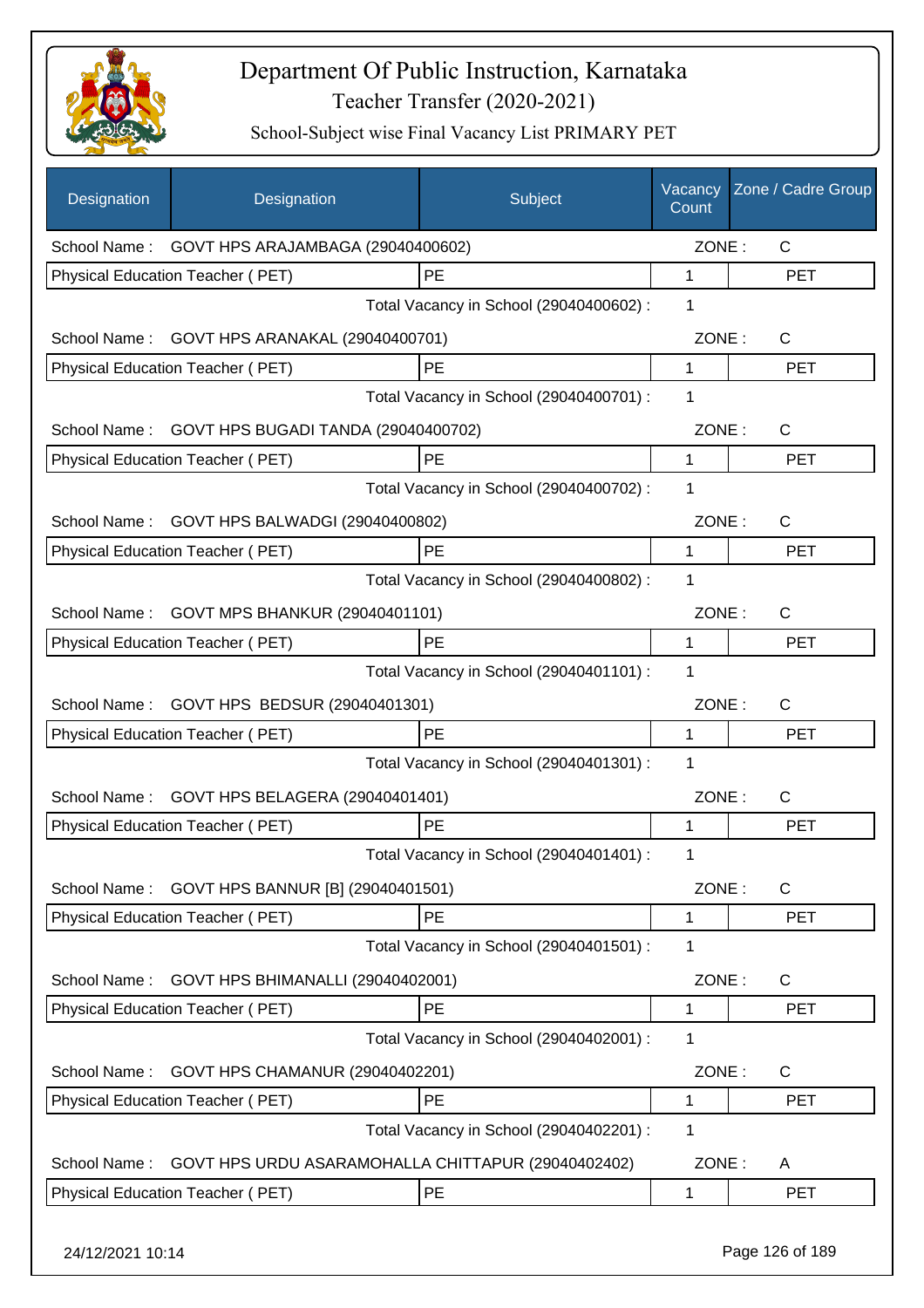

| Designation      | Designation                             | Subject                                 | Vacancy<br>Count | Zone / Cadre Group |
|------------------|-----------------------------------------|-----------------------------------------|------------------|--------------------|
|                  |                                         | Total Vacancy in School (29040402402) : | 1                |                    |
| School Name:     | GOVT HPS DANDAGUND (29040402601)        |                                         | ZONE:            | C                  |
|                  | Physical Education Teacher (PET)        | PE                                      | 1                | <b>PET</b>         |
|                  |                                         | Total Vacancy in School (29040402601) : | 1                |                    |
| School Name:     | GOVT HPS DANDOTI (29040402701)          |                                         | ZONE:            | C                  |
|                  | Physical Education Teacher (PET)        | PE                                      | 1                | <b>PET</b>         |
|                  |                                         | Total Vacancy in School (29040402701) : | 1                |                    |
| School Name:     | GOVT HPS DEVANTEGANUR (29040402801)     |                                         | ZONE:            | $\mathsf{C}$       |
|                  | Physical Education Teacher (PET)        | PE                                      | 1                | <b>PET</b>         |
|                  |                                         | Total Vacancy in School (29040402801) : | 1                |                    |
| School Name:     | GOVT HPS DIGGAON (29040402901)          |                                         | ZONE:            | C                  |
|                  | Physical Education Teacher (PET)        | PE                                      | 1                | <b>PET</b>         |
|                  |                                         | Total Vacancy in School (29040402901) : | 1                |                    |
| School Name:     | GOVT HPS GOTUR (29040403201)            |                                         | ZONE:            | C                  |
|                  | Physical Education Teacher (PET)        | PE                                      | 1                | <b>PET</b>         |
|                  |                                         | Total Vacancy in School (29040403201) : | 1                |                    |
| School Name:     | GOVT HPS HANIKERA (29040403603)         |                                         | ZONE:            | $\mathsf{C}$       |
|                  | Physical Education Teacher (PET)        | PE                                      | 1                | <b>PET</b>         |
|                  |                                         | Total Vacancy in School (29040403603) : | 1                |                    |
| School Name:     | GOVT MPS HONAGUNTA (29040404001)        |                                         | ZONE:            | $\mathsf{C}$       |
|                  | <b>Physical Education Teacher (PET)</b> | PE                                      | 1                | PET                |
|                  |                                         | Total Vacancy in School (29040404001) : | 1                |                    |
| School Name:     | GOVT HPS HOSUR (29040404102)            |                                         | ZONE:            | C                  |
|                  | Physical Education Teacher (PET)        | PE                                      | 1                | <b>PET</b>         |
|                  |                                         | Total Vacancy in School (29040404102) : | 1                |                    |
| School Name:     | GOVT HPS HULAGERA (29040404201)         |                                         | ZONE:            | C                  |
|                  | Physical Education Teacher (PET)        | PE                                      | 1                | <b>PET</b>         |
|                  |                                         | Total Vacancy in School (29040404201) : | 1                |                    |
| School Name:     | GOVT HPS INGALAGI (29040404401)         |                                         | ZONE:            | C                  |
|                  | Physical Education Teacher (PET)        | PE                                      | 1                | <b>PET</b>         |
|                  |                                         | Total Vacancy in School (29040404401) : | 1                |                    |
| School Name:     | GOVT HPS ITGA (29040404602)             |                                         | ZONE:            | C                  |
| 24/12/2021 10:14 |                                         |                                         |                  | Page 127 of 189    |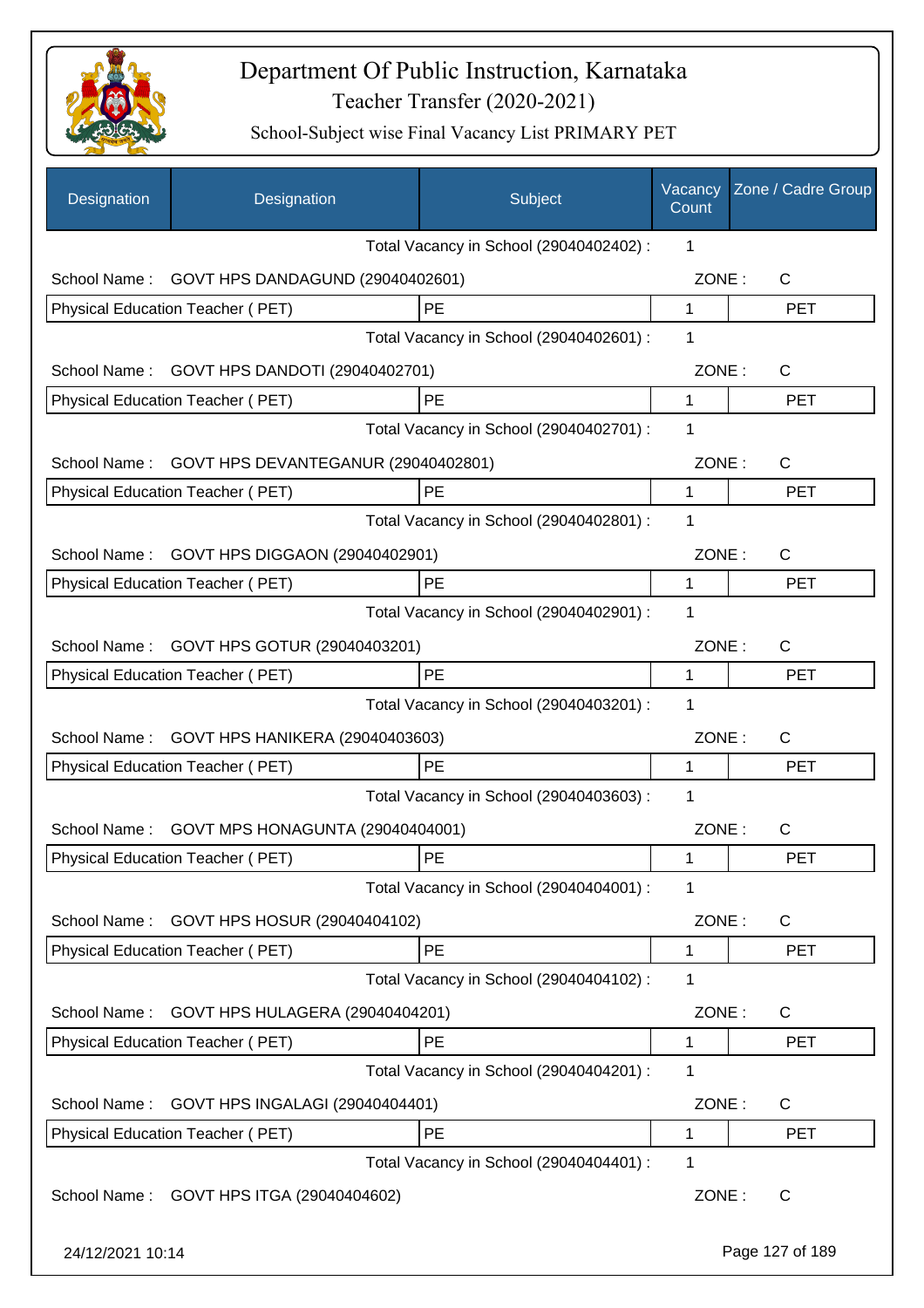

| Designation      | Designation                              | Subject                                 | Vacancy<br>Count | Zone / Cadre Group |
|------------------|------------------------------------------|-----------------------------------------|------------------|--------------------|
|                  | Physical Education Teacher (PET)         | PE                                      | 1                | <b>PET</b>         |
|                  |                                          | Total Vacancy in School (29040404602) : | 1                |                    |
| School Name:     | GOVT HPS URDU KALAGI (29040405419)       |                                         | ZONE:            | C                  |
|                  | Physical Education Teacher (PET)         | PE                                      | 1                | <b>PET</b>         |
|                  |                                          | Total Vacancy in School (29040405419) : | 1                |                    |
| School Name:     | KGBV HPS RES KARDAL (29040405808)        |                                         | ZONE:            | C                  |
|                  | Physical Education Teacher (PET)         | PE                                      | 1                | <b>PET</b>         |
|                  |                                          | Total Vacancy in School (29040405808) : | 1                |                    |
| School Name:     | GOVT HPS KANDAGUL (29040406101)          |                                         | ZONE:            | $\mathsf{C}$       |
|                  | Physical Education Teacher (PET)         | PE                                      | 1                | <b>PET</b>         |
|                  |                                          | Total Vacancy in School (29040406101) : | 1                |                    |
| School Name:     | GOVT HPS KODADUR (29040406501)           |                                         | ZONE:            | C                  |
|                  | Physical Education Teacher (PET)         | <b>PE</b>                               | 1                | <b>PET</b>         |
|                  |                                          | Total Vacancy in School (29040406501) : | 1                |                    |
| School Name:     | GOVT HPS KOLLUR (29040406601)            |                                         | ZONE:            | C                  |
|                  | Physical Education Teacher (PET)         | <b>PE</b>                               | 1                | <b>PET</b>         |
|                  |                                          | Total Vacancy in School (29040406601) : | 1                |                    |
| School Name:     | GOVT HPS TARKASPETH (29040406604)        |                                         | ZONE:            | $\mathsf{C}$       |
|                  | Physical Education Teacher (PET)         | PE                                      | 1                | <b>PET</b>         |
|                  |                                          | Total Vacancy in School (29040406604) : | 1                |                    |
| School Name:     | GOVT HPS KONCHUR (29040406701)           |                                         | ZONE:            | C.                 |
|                  | Physical Education Teacher (PET)         | PE                                      | 1                | <b>PET</b>         |
|                  |                                          | Total Vacancy in School (29040406701) : | 1                |                    |
| School Name:     | GOVT HPS ASHOKNAGAR KORWAR (29040406802) |                                         | ZONE:            | C                  |
|                  | Physical Education Teacher (PET)         | PE                                      | 1                | <b>PET</b>         |
|                  |                                          | Total Vacancy in School (29040406802) : | 1                |                    |
| School Name:     | GOVT HPS KULAKUNDA (29040406901)         |                                         | ZONE:            | C                  |
|                  | Physical Education Teacher (PET)         | PE                                      | 1                | <b>PET</b>         |
|                  |                                          | Total Vacancy in School (29040406901) : | 1                |                    |
|                  |                                          |                                         | ZONE:            | C                  |
| School Name:     | GOVT HPS KUNDANOOR (29040407001)         | PE                                      | 1                | PET                |
|                  | Physical Education Teacher (PET)         | Total Vacancy in School (29040407001) : | 1                |                    |
|                  |                                          |                                         |                  |                    |
| 24/12/2021 10:14 |                                          |                                         |                  | Page 128 of 189    |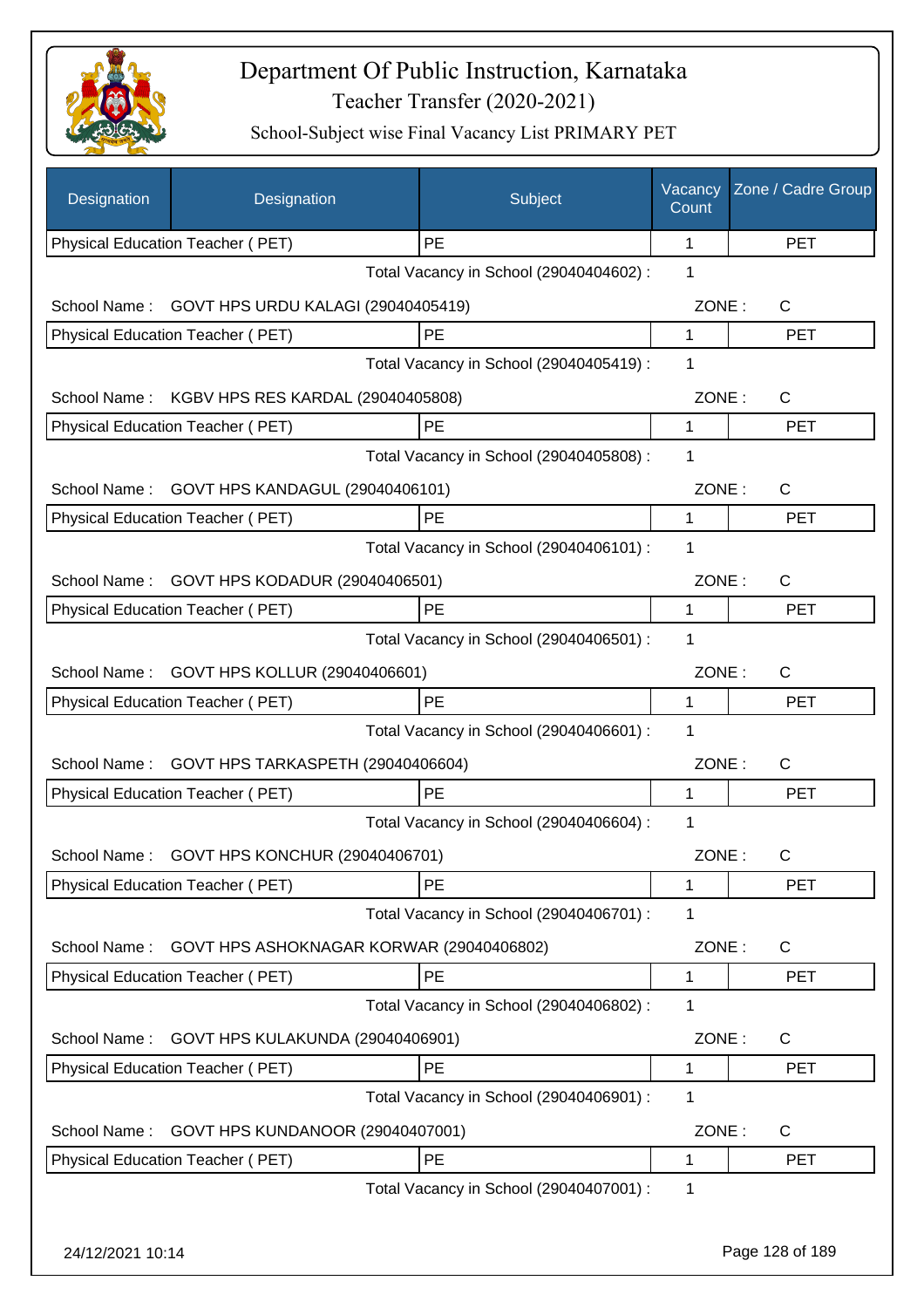

| Designation      | Designation                             | Subject                                 | Vacancy<br>Count | Zone / Cadre Group |
|------------------|-----------------------------------------|-----------------------------------------|------------------|--------------------|
| School Name:     | GOVT HPS LADALAPUR (29040407101)        |                                         | ZONE:            | $\mathsf{C}$       |
|                  | Physical Education Teacher (PET)        | PE                                      | 1                | <b>PET</b>         |
|                  |                                         | Total Vacancy in School (29040407101) : | 1                |                    |
| School Name:     | GOVT HPS MALKOOD (29040407701)          |                                         | ZONE:            | C                  |
|                  | Physical Education Teacher (PET)        | PE                                      | 1                | <b>PET</b>         |
|                  |                                         | Total Vacancy in School (29040407701) : | 1                |                    |
| School Name:     | GOVT HPS MANGALAGI (29040407801)        |                                         | ZONE:            | $\mathsf{C}$       |
|                  | Physical Education Teacher (PET)        | PE                                      | 1                | <b>PET</b>         |
|                  |                                         | Total Vacancy in School (29040407801) : | 1                |                    |
| School Name:     | GOVT HPS MATTIMUD (29040408201)         |                                         | ZONE:            | C                  |
|                  | Physical Education Teacher (PET)        | PE                                      | $\mathbf 1$      | <b>PET</b>         |
|                  |                                         | Total Vacancy in School (29040408201) : | 1                |                    |
| School Name:     | GOVT HPS MOGALA (29040408301)           |                                         | ZONE:            | C                  |
|                  | Physical Education Teacher (PET)        | <b>PE</b>                               | 1                | <b>PET</b>         |
|                  |                                         | Total Vacancy in School (29040408301) : | 1                |                    |
| School Name:     | GOVT HPS MUGALNAGAON (29040408601)      |                                         | ZONE:            | C                  |
|                  | Physical Education Teacher (PET)        | PE                                      | 1                | <b>PET</b>         |
|                  |                                         | Total Vacancy in School (29040408601) : | 1                |                    |
| School Name:     | GHPS MUGATA (29040408704)               |                                         | ZONE:            | C                  |
|                  | Physical Education Teacher (PET)        | PE                                      | 1                | <b>PET</b>         |
|                  |                                         | Total Vacancy in School (29040408704) : | 1                |                    |
| School Name:     | GOVT HPS STN.NALWAR (29040408903)       |                                         | ZONE:            | $\mathsf C$        |
|                  | <b>Physical Education Teacher (PET)</b> | PE                                      | 1                | <b>PET</b>         |
|                  |                                         | Total Vacancy in School (29040408903) : | 1                |                    |
| School Name:     | GOVT HPS NIPPANI (29040409001)          |                                         | ZONE:            | $\mathsf{C}$       |
|                  | Physical Education Teacher (PET)        | PE                                      | 1                | <b>PET</b>         |
|                  |                                         | Total Vacancy in School (29040409001) : | 1                |                    |
| School Name:     | GOVT HPS PETH SIROOR (29040409201)      |                                         | ZONE:            | C                  |
|                  | Physical Education Teacher (PET)        | PE                                      | 1                | <b>PET</b>         |
|                  |                                         | Total Vacancy in School (29040409201) : | 1                |                    |
| School Name:     | GOVT HPS RAJAPUR (29040409301)          |                                         | ZONE:            | C                  |
|                  | Physical Education Teacher (PET)        | <b>PE</b>                               | 1                | PET                |
| 24/12/2021 10:14 |                                         |                                         |                  | Page 129 of 189    |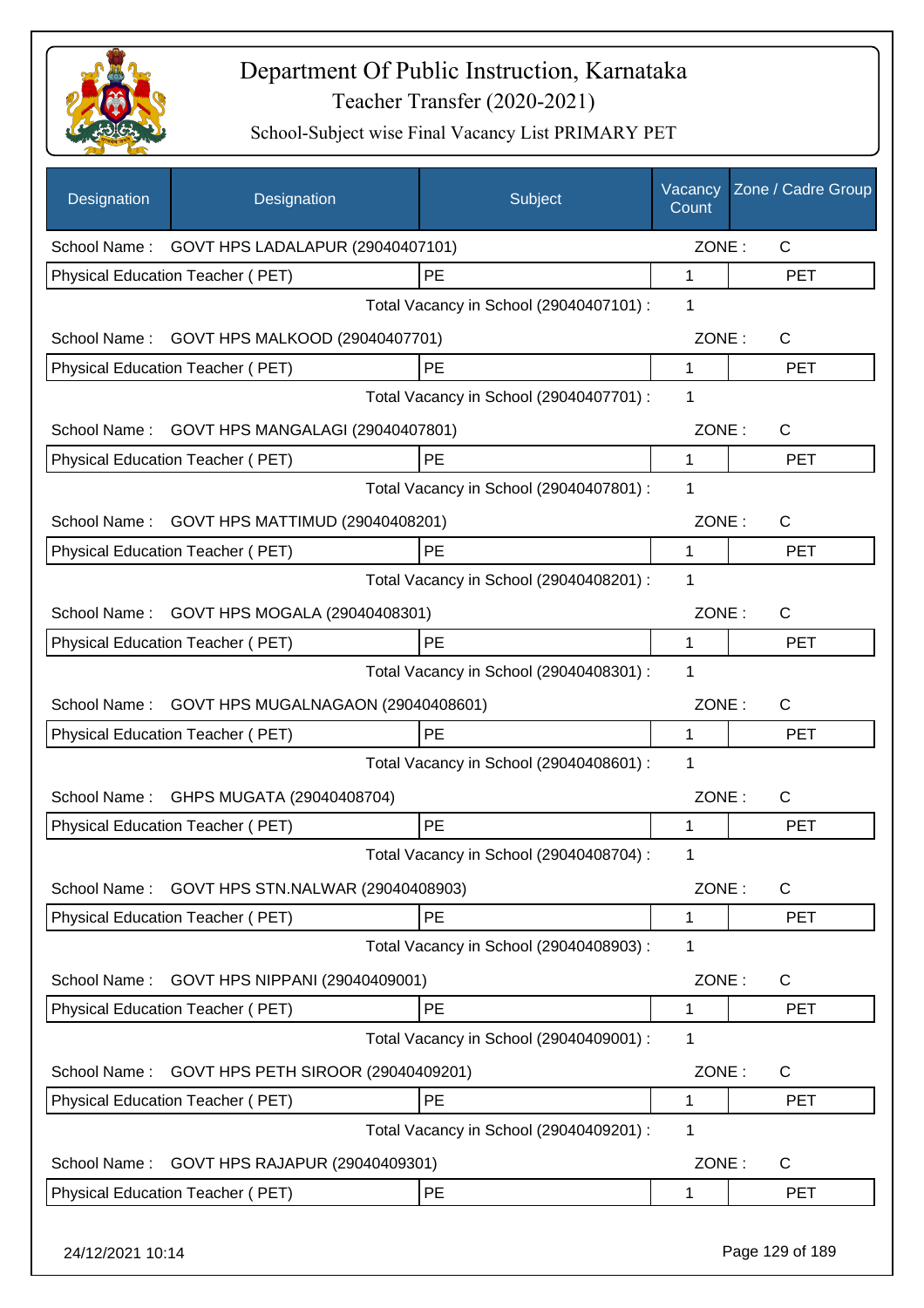

| Designation      | Designation                                     | Subject                                 | Vacancy<br>Count | Zone / Cadre Group |
|------------------|-------------------------------------------------|-----------------------------------------|------------------|--------------------|
|                  |                                                 | Total Vacancy in School (29040409301) : | 1                |                    |
| School Name:     | GOVT MODEL PRIMARY SCHOOL, RAJOLA (29040409401) |                                         | ZONE:            | $\mathsf{C}$       |
|                  | Physical Education Teacher (PET)                | PE                                      | $\mathbf{1}$     | <b>PET</b>         |
|                  |                                                 | Total Vacancy in School (29040409401) : | 1                |                    |
| School Name:     | GOVT HPS RAMPUR HALLI (29040409501)             |                                         | ZONE:            | C                  |
|                  | Physical Education Teacher (PET)                | PE                                      | 1                | <b>PET</b>         |
|                  |                                                 | Total Vacancy in School (29040409501) : | 1                |                    |
| School Name:     | GOVT HPS RAMATEERTH (29040409601)               |                                         | ZONE:            | $\mathsf{C}$       |
|                  | Physical Education Teacher (PET)                | PE                                      | 1                | <b>PET</b>         |
|                  |                                                 | Total Vacancy in School (29040409601) : | 1                |                    |
| School Name:     | GOVT MPS RAVOOR (29040409701)                   |                                         | ZONE:            | B                  |
|                  | Physical Education Teacher (PET)                | PE                                      | 1                | <b>PET</b>         |
|                  |                                                 | Total Vacancy in School (29040409701) : | 1                |                    |
| School Name:     | GOVT HPS SALAHALLI (29040409902)                |                                         | ZONE:            | $\mathsf{C}$       |
|                  | Physical Education Teacher (PET)                | PE                                      | 1                | <b>PET</b>         |
|                  |                                                 | Total Vacancy in School (29040409902) : | 1                |                    |
| School Name:     | GOVT HPS SANKNOOR (29040410101)                 |                                         | ZONE:            | $\mathsf{C}$       |
|                  | Physical Education Teacher (PET)                | PE                                      | 1                | <b>PET</b>         |
|                  |                                                 | Total Vacancy in School (29040410101) : | 1                |                    |
| School Name:     | GOVT GIRLS MPS SHAHABAD (29040410404)           |                                         | ZONE:            | A                  |
|                  | Physical Education Teacher (PET)                | PE                                      | 1                | <b>PET</b>         |
|                  |                                                 | Total Vacancy in School (29040410404) : | 1                |                    |
| School Name:     | GOVT HPS SHANKARLINGANGUDI SHA (29040410412)    |                                         | ZONE:            | A                  |
|                  | Physical Education Teacher (PET)                | PE                                      | 1                | PET                |
|                  |                                                 | Total Vacancy in School (29040410412) : | 1                |                    |
| School Name:     | GOVT HPS SANNATTI (29040410701)                 |                                         | ZONE:            | C                  |
|                  | Physical Education Teacher (PET)                | PE                                      | 1                | <b>PET</b>         |
|                  |                                                 | Total Vacancy in School (29040410701) : | 1                |                    |
| School Name:     | GHPS SUGUR.K (29040410801)                      |                                         | ZONE:            | C                  |
|                  | Physical Education Teacher (PET)                | PE                                      | 1                | <b>PET</b>         |
|                  |                                                 | Total Vacancy in School (29040410801) : | 1                |                    |
| School Name:     | GOVT MPS TENGALI (29040411201)                  |                                         | ZONE:            | C                  |
| 24/12/2021 10:14 |                                                 |                                         |                  | Page 130 of 189    |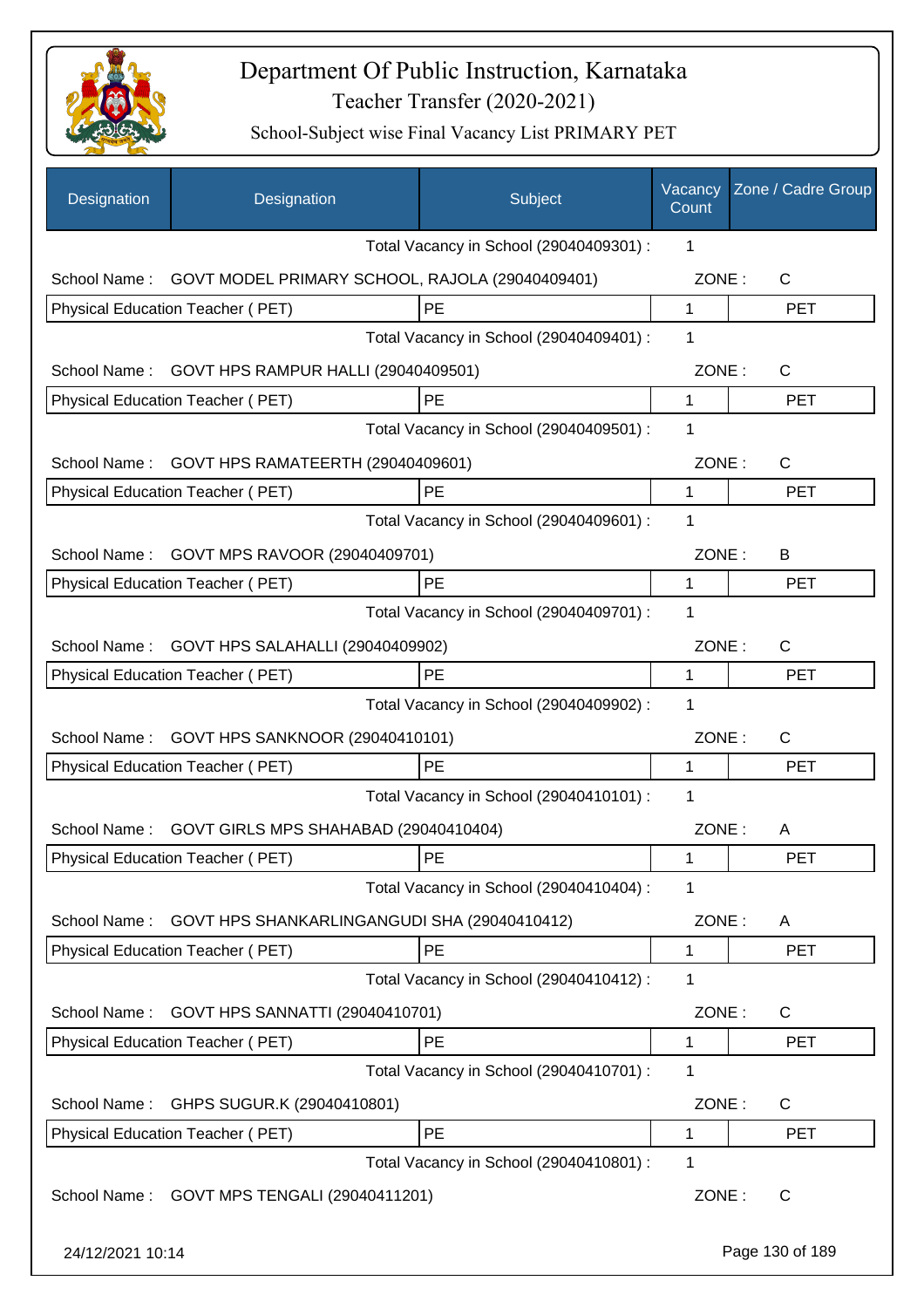

| Designation      | Designation                                 | Subject                                 | Vacancy<br>Count | Zone / Cadre Group |
|------------------|---------------------------------------------|-----------------------------------------|------------------|--------------------|
|                  | Physical Education Teacher (PET)            | <b>PE</b>                               | 1                | <b>PET</b>         |
|                  |                                             | Total Vacancy in School (29040411201) : | 1                |                    |
| School Name:     | GOVT HPS TONASANAHALLI T (29040411401)      |                                         | ZONE:            | $\mathsf{C}$       |
|                  | Physical Education Teacher (PET)            | PE                                      | 1                | <b>PET</b>         |
|                  |                                             | Total Vacancy in School (29040411401) : | 1                |                    |
| School Name:     | GHPS TONASANAHALLI S (29040411404)          |                                         | ZONE:            | $\mathsf{C}$       |
|                  | Physical Education Teacher (PET)            | PE                                      | 1                | <b>PET</b>         |
|                  |                                             | Total Vacancy in School (29040411404) : | 1                |                    |
| School Name:     | GOVT HPS VACHACHA (29040411701)             |                                         | ZONE:            | C                  |
|                  | Physical Education Teacher (PET)            | PE                                      | 1                | <b>PET</b>         |
|                  |                                             | Total Vacancy in School (29040411701) : | 1                |                    |
| School Name:     | GOVT HPS YAGAPUR (29040412001)              |                                         | ZONE:            | $\mathsf{C}$       |
|                  | Physical Education Teacher (PET)            | PE                                      | $\mathbf{1}$     | <b>PET</b>         |
|                  |                                             | Total Vacancy in School (29040412001) : | 1                |                    |
|                  | School Name: GOVT HPS YARAGAL (29040412103) |                                         | ZONE:            | C                  |
|                  | Physical Education Teacher (PET)            | PE                                      | 1                | <b>PET</b>         |
|                  |                                             | Total Vacancy in School (29040412103) : | 1                |                    |
|                  |                                             |                                         | ZONE:            | $\mathsf{C}$       |
| School Name:     | GOVT HPS MADBOOL (29040412301)              | <b>PE</b>                               | 1                | <b>PET</b>         |
|                  | Physical Education Teacher (PET)            | Total Vacancy in School (29040412301) : | 1                |                    |
|                  |                                             |                                         |                  |                    |
| School Name:     | GOVT HPS SHAMAPURA HALLI (29040412501)      |                                         | ZONE:            | C.                 |
|                  | Physical Education Teacher (PET)            | PE                                      | 1                | <b>PET</b>         |
|                  |                                             | Total Vacancy in School (29040412501) : | 1                |                    |
| School Name:     | GOVT HPS KUMBARALLI (29040412601)           |                                         | ZONE:            | C                  |
|                  | Physical Education Teacher (PET)            | PE                                      | 1                | <b>PET</b>         |
|                  |                                             | Total Vacancy in School (29040412601) : | 1                |                    |
| School Name:     | GOVT HPS MUTTAGA (29040412701)              |                                         | ZONE:            | C                  |
|                  | Physical Education Teacher (PET)            | PE                                      | 1                | <b>PET</b>         |
|                  |                                             | Total Vacancy in School (29040412701) : | 1                |                    |
| School Name:     | GOVT HPS ADATBAZAR CHITTAPUR (29040423303)  |                                         | ZONE:            | A                  |
|                  | Physical Education Teacher (PET)            | PE                                      | 1                | <b>PET</b>         |
|                  |                                             | Total Vacancy in School (29040423303) : | 1                |                    |
|                  |                                             |                                         |                  |                    |
| 24/12/2021 10:14 |                                             |                                         |                  | Page 131 of 189    |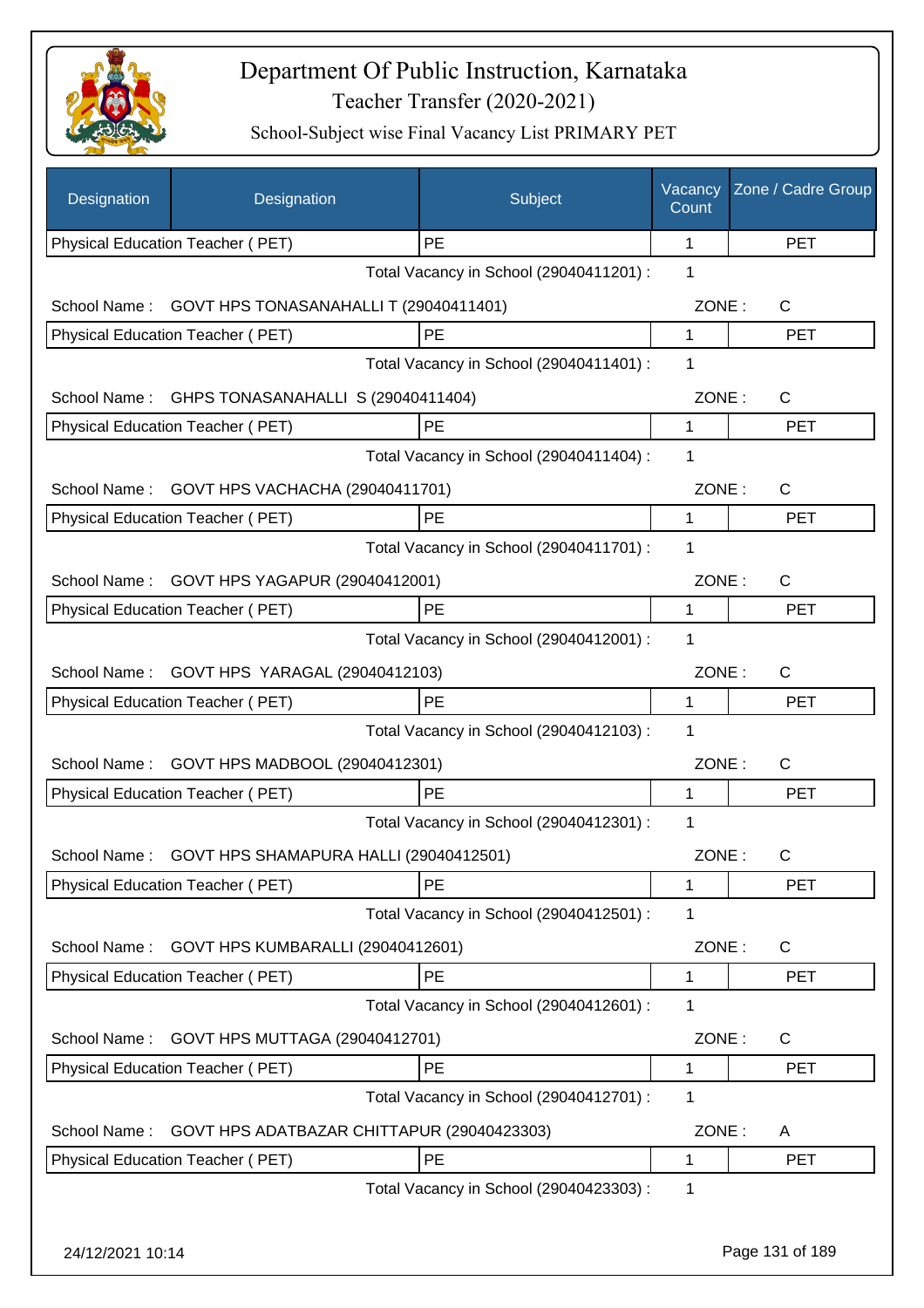

| Designation  | Designation                                         | Subject                                 | Vacancy<br>Count | Zone / Cadre Group |
|--------------|-----------------------------------------------------|-----------------------------------------|------------------|--------------------|
|              | School Name: GOVT GIRLS HPS CHITTAPUR (29040423306) |                                         | ZONE:            | A                  |
|              | Physical Education Teacher (PET)                    | PE                                      | 1                | <b>PET</b>         |
|              |                                                     | Total Vacancy in School (29040423306) : | 1                |                    |
|              |                                                     | Total Vacancy in Taluka (290404) :      | 69               |                    |
| Taluka Name: | GULBARGA SOUTH (290405)                             |                                         |                  |                    |
| School Name: | GOVT HPS HADAGIL HARATHI (29040503701)              |                                         | ZONE:            | B                  |
|              | Physical Education Teacher (PET)                    | <b>PE</b>                               | 1                | <b>PET</b>         |
|              |                                                     | Total Vacancy in School (29040503701) : | 1                |                    |
| School Name: | GOVT HPS HAGARAGA (29040503801)                     |                                         | ZONE:            | B                  |
|              | Physical Education Teacher (PET)                    | <b>PE</b>                               | 1                | <b>PET</b>         |
|              |                                                     | Total Vacancy in School (29040503801) : | 1                |                    |
| School Name: | GOVT HPS HAGARAGUNDAGI (29040503901)                |                                         | ZONE:            | $\mathsf{C}$       |
|              | Physical Education Teacher (PET)                    | PE                                      | 1                | <b>PET</b>         |
|              |                                                     | Total Vacancy in School (29040503901) : | 1                |                    |
| School Name: | GOVT HPS HEROOR [B] (29040504401)                   |                                         | ZONE:            | C                  |
|              | Physical Education Teacher (PET)                    | PE                                      | 1                | <b>PET</b>         |
|              |                                                     | Total Vacancy in School (29040504401) : | 1                |                    |
| School Name: | GOVT HPS HUNASIHADGIL (29040504801)                 |                                         | ZONE:            | C                  |
|              | <b>Physical Education Teacher (PET)</b>             | PE                                      | 1                | <b>PET</b>         |
|              |                                                     | Total Vacancy in School (29040504801) : | 1                |                    |
| School Name: | GHPS ITAGA K (29040505105)                          |                                         | ZONE:            | $\mathsf C$        |
|              | Physical Education Teacher (PET)                    | PE                                      | 1                | PET                |
|              |                                                     | Total Vacancy in School (29040505105) : | 1                |                    |
| School Name: | GOVT HPS JOGUR (29040505501)                        |                                         | ZONE:            | C                  |
|              | Physical Education Teacher (PET)                    | PE                                      | 1                | <b>PET</b>         |
|              |                                                     | Total Vacancy in School (29040505501) : | 1                |                    |
| School Name: | GOVT HPS KADANI (29040505801)                       |                                         | ZONE:            | C                  |
|              | Physical Education Teacher (PET)                    | PE                                      | 1                | <b>PET</b>         |
|              |                                                     | Total Vacancy in School (29040505801) : | 1                |                    |
| School Name: | GMPS BASNAL (29040506902)                           |                                         | ZONE:            | C                  |
|              | Physical Education Teacher (PET)                    | PE                                      | 1                | <b>PET</b>         |
|              |                                                     | Total Vacancy in School (29040506902) : | 1                |                    |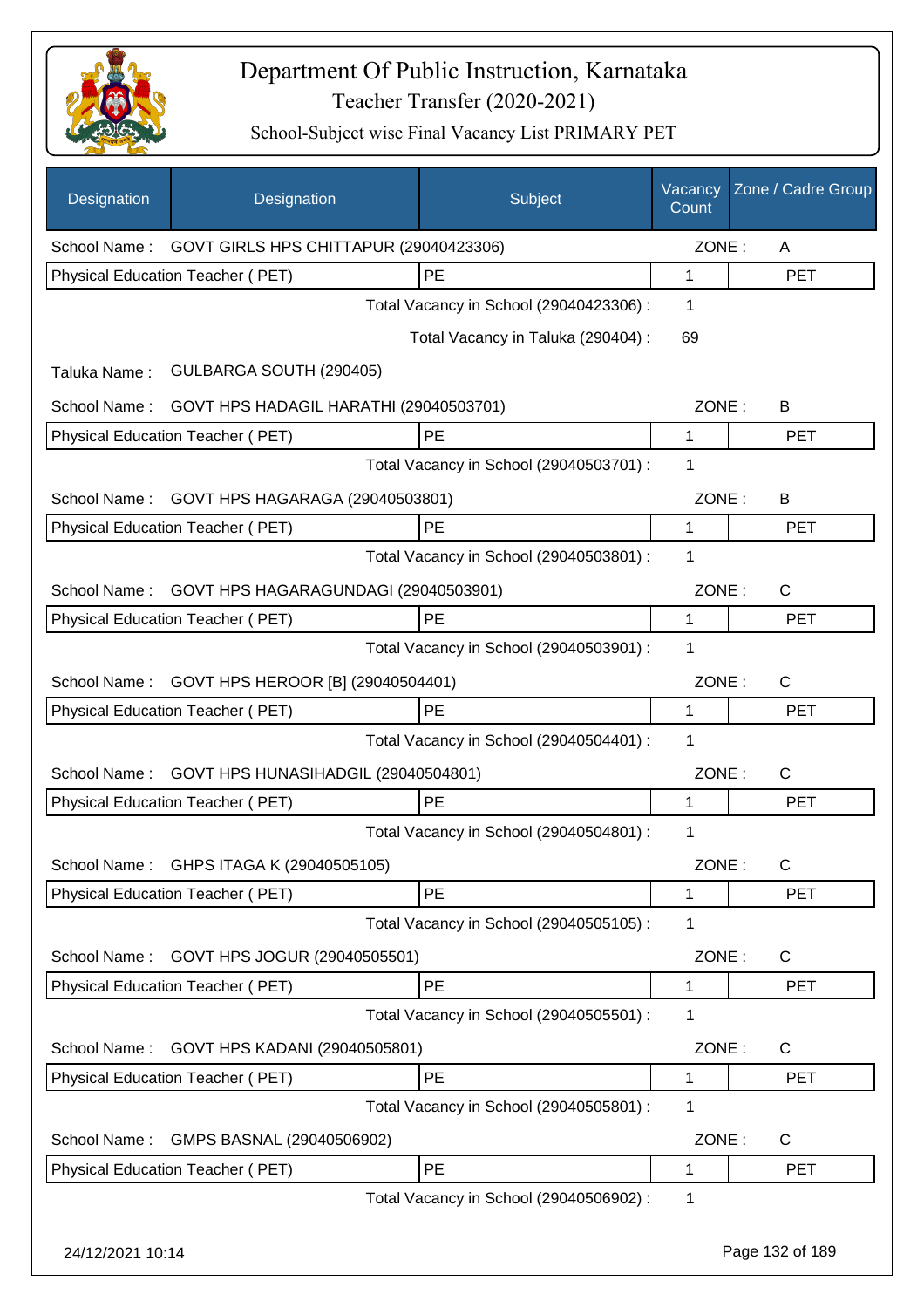

| Designation      | Designation                                   | Subject                                 | Vacancy<br>Count | Zone / Cadre Group |
|------------------|-----------------------------------------------|-----------------------------------------|------------------|--------------------|
|                  | School Name: GHPS KHANDAL TANDA (29040507704) |                                         | ZONE:            | B                  |
|                  | Physical Education Teacher (PET)              | PE                                      | 1                | <b>PET</b>         |
|                  |                                               | Total Vacancy in School (29040507704) : | 1                |                    |
|                  | School Name: GOVT HPS KUSANOOR (29040508501)  |                                         | ZONE:            | B                  |
|                  | Physical Education Teacher (PET)              | PE                                      | 1                | <b>PET</b>         |
|                  |                                               | Total Vacancy in School (29040508501) : | 1                |                    |
|                  | School Name: GOVT HPS MAINALA (29040509201)   |                                         | ZONE:            | C                  |
|                  | Physical Education Teacher (PET)              | PE                                      | 1                | <b>PET</b>         |
|                  |                                               | Total Vacancy in School (29040509201) : | 1                |                    |
| School Name:     | GOVT HPS MELAKUNDA [B] (29040509501)          |                                         | ZONE:            | C                  |
|                  | Physical Education Teacher (PET)              | PE                                      | 1                | <b>PET</b>         |
|                  |                                               | Total Vacancy in School (29040509501) : | 1                |                    |
| School Name:     | GOVT HPS MELAKUNDA [K] (29040509601)          |                                         | ZONE:            | C                  |
|                  | Physical Education Teacher (PET)              | PE                                      | 1                | <b>PET</b>         |
|                  |                                               | Total Vacancy in School (29040509601) : | 1                |                    |
| School Name:     | GOVT HPS MINAJAGI (29040509701)               |                                         | ZONE:            | C                  |
|                  | Physical Education Teacher (PET)              | PE                                      | 1                | <b>PET</b>         |
|                  |                                               | Total Vacancy in School (29040509701) : | 1                |                    |
| School Name:     | GOVT HPS NADI SINNUR (29040509802)            |                                         | ZONE:            | C                  |
|                  | Physical Education Teacher (PET)              | PE                                      | 1                | <b>PET</b>         |
|                  |                                               | Total Vacancy in School (29040509802) : | 1                |                    |
| School Name:     | KUVEMPU MODEL GOVT HPS NANDUR K (29040510405) |                                         | ZONE:            | B                  |
|                  | <b>Physical Education Teacher (PET)</b>       | PE                                      | 1                | <b>PET</b>         |
|                  |                                               | Total Vacancy in School (29040510405) : | 1                |                    |
| School Name:     | GOVT HPS PALA (29040511101)                   |                                         | ZONE:            | B                  |
|                  | Physical Education Teacher (PET)              | PE                                      | 1                | <b>PET</b>         |
|                  |                                               | Total Vacancy in School (29040511101) : | 1                |                    |
| School Name:     | GOVT HPS PANEGAON (29040511301)               |                                         | ZONE:            | B                  |
|                  | Physical Education Teacher (PET)              | <b>PE</b>                               | 1                | <b>PET</b>         |
|                  |                                               | Total Vacancy in School (29040511301) : | 1                |                    |
| School Name:     | GOVT HPS PATTAN (29040511501)                 |                                         | ZONE:            | C                  |
|                  | Physical Education Teacher (PET)              | PE                                      | 1                | <b>PET</b>         |
| 24/12/2021 10:14 |                                               |                                         |                  | Page 133 of 189    |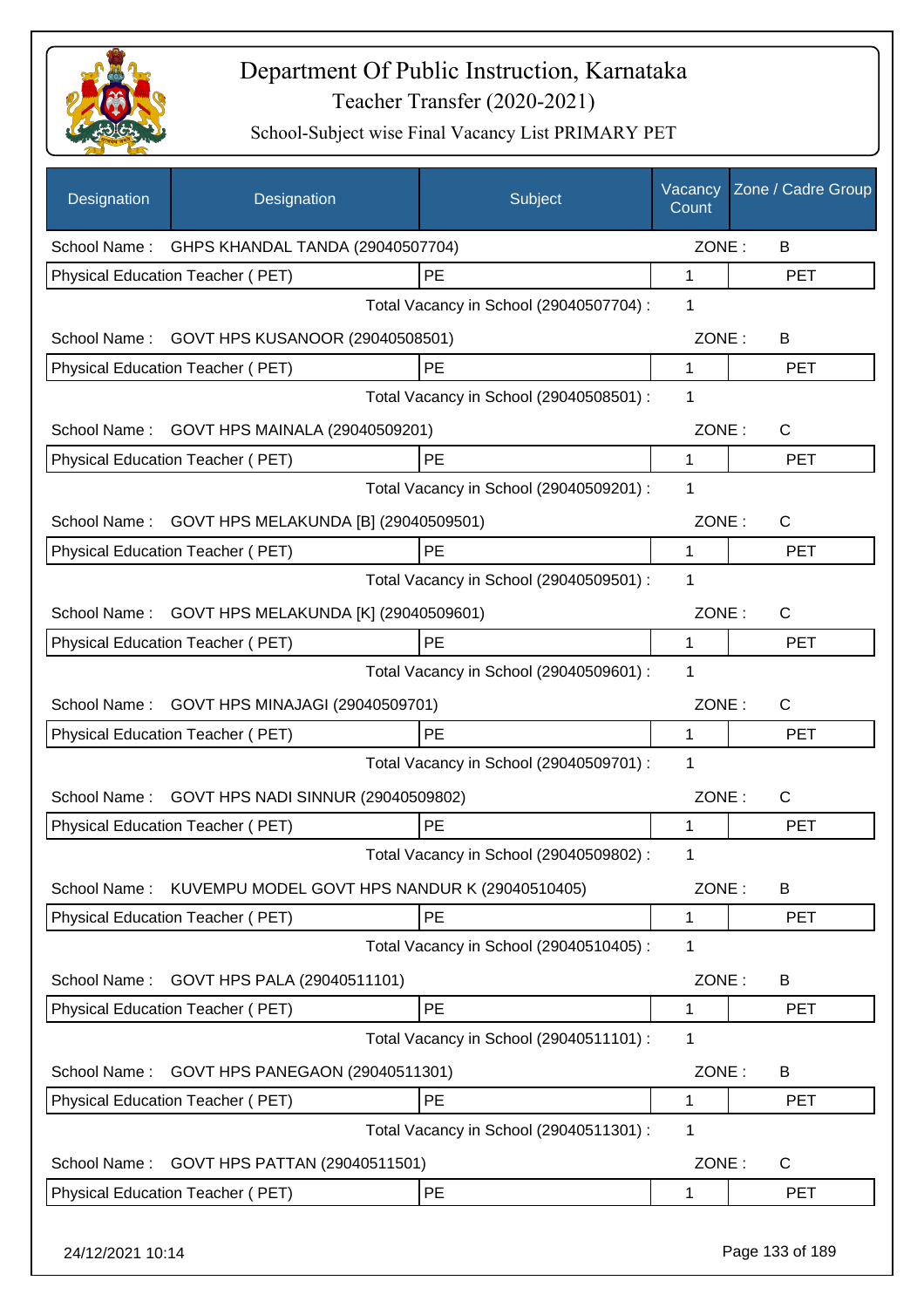

| Designation      | Designation                                                     | Subject                                 | Vacancy<br>Count | Zone / Cadre Group |
|------------------|-----------------------------------------------------------------|-----------------------------------------|------------------|--------------------|
|                  |                                                                 | Total Vacancy in School (29040511501) : | 1                |                    |
| School Name:     | GOVT HPS SANNUR (29040511701)                                   |                                         | ZONE:            | $\mathsf{C}$       |
|                  | Physical Education Teacher (PET)                                | PE                                      | 1                | <b>PET</b>         |
|                  |                                                                 | Total Vacancy in School (29040511701) : | 1                |                    |
| School Name:     | GOVT MPS SAVALAGI(B) (29040511805)                              |                                         | ZONE:            | C                  |
|                  | Physical Education Teacher (PET)                                | PE                                      | $\mathbf 1$      | <b>PET</b>         |
|                  |                                                                 | Total Vacancy in School (29040511805) : | 1                |                    |
| School Name:     | GOVT HPS SINDAGI (B) (29040511901)                              |                                         | ZONE:            | B                  |
|                  | Physical Education Teacher (PET)                                | PE                                      | 1                | <b>PET</b>         |
|                  |                                                                 | Total Vacancy in School (29040511901) : | 1                |                    |
| School Name:     | GOVT HPS SARADAGI [B] (29040512001)                             |                                         | ZONE:            | C                  |
|                  | Physical Education Teacher (PET)                                | PE                                      | 1                | <b>PET</b>         |
|                  |                                                                 | Total Vacancy in School (29040512001) : | 1                |                    |
| School Name:     | GOVT HPS SHARANSIRASAGI (29040512203)                           |                                         | ZONE:            | B                  |
|                  | Physical Education Teacher (PET)                                | PE                                      | 1                | <b>PET</b>         |
|                  |                                                                 | Total Vacancy in School (29040512203) : | $\mathbf 1$      |                    |
| School Name:     | GOVT HPS SIRANOOR (29040512401)                                 |                                         | ZONE:            | C                  |
|                  | Physical Education Teacher (PET)                                | PE                                      | 1                | <b>PET</b>         |
|                  |                                                                 | Total Vacancy in School (29040512401) : | 1                |                    |
| School Name:     | GOVERNMENT HIGHER PRIMARY SCHOOL MADIYAL TANDA<br>(29040512812) |                                         | ZONE:            | С                  |
|                  | <b>Physical Education Teacher (PET)</b>                         | PE                                      | 1                | <b>PET</b>         |
|                  |                                                                 | Total Vacancy in School (29040512812) : | 1                |                    |
| School Name:     | GHPS KALBENUR (29040512816)                                     |                                         | ZONE:            | C                  |
|                  | Physical Education Teacher (PET)                                | PE                                      | 1                | <b>PET</b>         |
|                  |                                                                 | Total Vacancy in School (29040512816) : | 1                |                    |
| School Name:     | GOVT HPS TAD TEGANOOR (29040513201)                             |                                         | ZONE:            | C                  |
|                  | Physical Education Teacher (PET)                                | PE                                      | 1                | <b>PET</b>         |
|                  |                                                                 | Total Vacancy in School (29040513201) : | 1                |                    |
| School Name:     | GOVT HPS TILAGUL (29040513501)                                  |                                         | ZONE:            | $\mathsf{C}$       |
|                  | Physical Education Teacher (PET)                                | PE                                      | 1                | <b>PET</b>         |
|                  |                                                                 | Total Vacancy in School (29040513501) : | 1                |                    |
|                  | School Name: GOVT HPS YELAVANTHAGI (K) (29040514301)            |                                         | ZONE:            | $\mathsf{C}$       |
| 24/12/2021 10:14 |                                                                 |                                         |                  | Page 134 of 189    |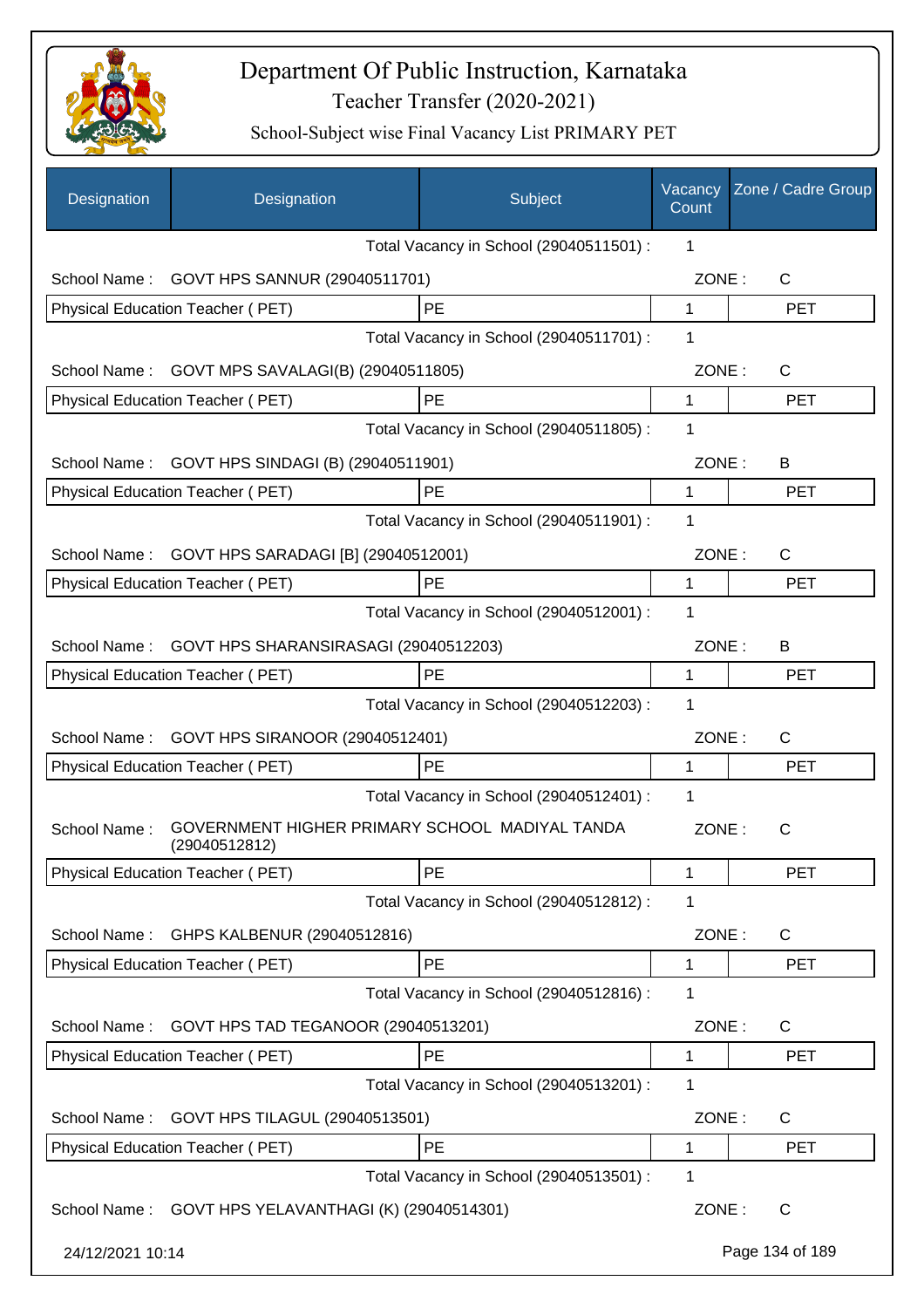

| Designation      | Designation                                  | Subject                                 | Vacancy<br>Count | Zone / Cadre Group |
|------------------|----------------------------------------------|-----------------------------------------|------------------|--------------------|
|                  | Physical Education Teacher (PET)             | PE                                      | 1                | <b>PET</b>         |
|                  |                                              | Total Vacancy in School (29040514301) : | 1                |                    |
| School Name:     | GOVT HPS KALAGANUR (29040517801)             |                                         | ZONE:            | B                  |
|                  | Physical Education Teacher (PET)             | PE                                      | 1                | <b>PET</b>         |
|                  |                                              | Total Vacancy in School (29040517801) : | 1                |                    |
| School Name:     | GOVT HPS BASAVAPATTAN (29040533202)          |                                         | ZONE:            | $\mathsf{C}$       |
|                  | Physical Education Teacher (PET)             | PE                                      | 1                | <b>PET</b>         |
|                  |                                              | Total Vacancy in School (29040533202) : | 1                |                    |
| School Name:     | GOVT. HPS BAPU NAGAR (MARATHI) (29040534511) |                                         | ZONE:            | A                  |
|                  | Physical Education Teacher (PET)             | PE                                      | $\mathbf{1}$     | <b>PET</b>         |
|                  |                                              | Total Vacancy in School (29040534511) : | 1                |                    |
| School Name:     | GOVT HPS TARFILE STN. BAZAAR (29040535302)   |                                         | ZONE:            | A                  |
|                  | Physical Education Teacher (PET)             | PE                                      | 1                | <b>PET</b>         |
|                  |                                              | Total Vacancy in School (29040535302) : | 1                |                    |
|                  |                                              | Total Vacancy in Taluka (290405):       | 35               |                    |
|                  | <b>JEWARGI (290406)</b>                      |                                         |                  |                    |
| Taluka Name:     |                                              |                                         |                  |                    |
| School Name:     | GOVT HPS ALLAPUR TANDA (29040600302)         |                                         | ZONE:            | $\mathsf{C}$       |
|                  | <b>Physical Education Teacher (PET)</b>      | PE                                      | 1                | <b>PET</b>         |
|                  |                                              | Total Vacancy in School (29040600302) : | 1                |                    |
| School Name:     | GOVT HPS ALLAPUR (29040600303)               |                                         | ZONE:            | $\mathsf{C}$       |
|                  | Physical Education Teacher (PET)             | PE                                      | 1                | PET                |
|                  |                                              | Total Vacancy in School (29040600303) : | 1                |                    |
| School Name:     | GHPS ALOOR (29040600401)                     |                                         | ZONE:            | C                  |
|                  | Physical Education Teacher (PET)             | PE                                      | $\mathbf 1$      | <b>PET</b>         |
|                  |                                              | Total Vacancy in School (29040600401) : | 1                |                    |
| School Name:     | GOVT HPS ANKALAGA (29040600801)              |                                         | ZONE:            | C                  |
|                  | <b>Physical Education Teacher (PET)</b>      | PE                                      | 1                | <b>PET</b>         |
|                  |                                              | Total Vacancy in School (29040600801) : | 1                |                    |
| School Name:     | GOVT HPS KDN ARALAGUNDAGI (29040600903)      |                                         | ZONE:            | C                  |
|                  | Physical Education Teacher (PET)             | PE                                      | 1                | PET                |
|                  |                                              | Total Vacancy in School (29040600903) : | 1                |                    |
| School Name:     | GOVT HPS RMSA AWARAD (29040601001)           |                                         | ZONE:            | B                  |
| 24/12/2021 10:14 |                                              |                                         |                  | Page 135 of 189    |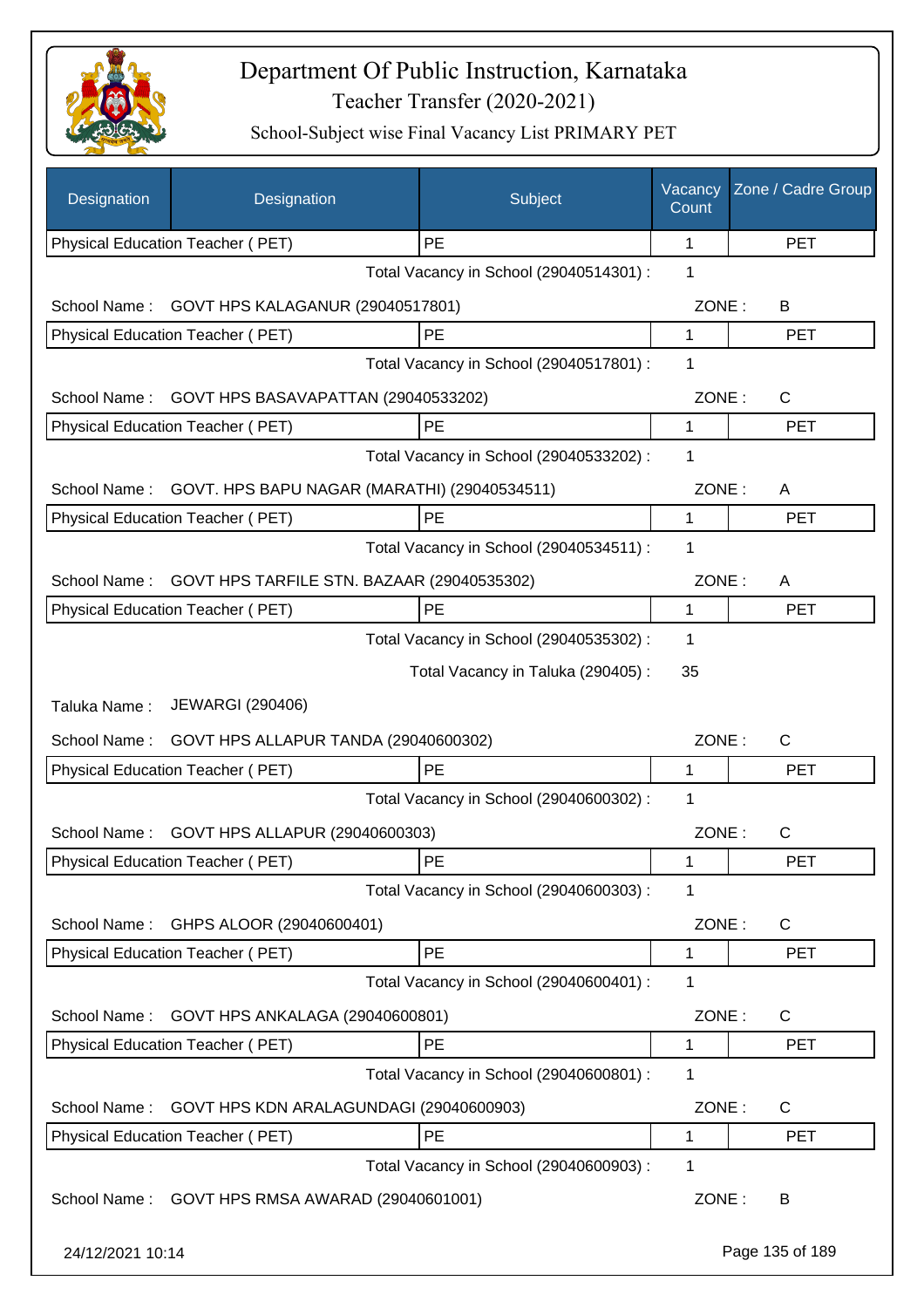

| Designation      | Designation                                                       | Subject                                 | Vacancy<br>Count | Zone / Cadre Group |
|------------------|-------------------------------------------------------------------|-----------------------------------------|------------------|--------------------|
|                  | Physical Education Teacher (PET)                                  | PE                                      | 1                | <b>PET</b>         |
|                  |                                                                   | Total Vacancy in School (29040601001) : | 1                |                    |
| School Name:     | GOVT HPS BADANIHAL (29040601101)                                  |                                         | ZONE:            | C                  |
|                  | Physical Education Teacher (PET)                                  | PE                                      | 1                | <b>PET</b>         |
|                  |                                                                   | Total Vacancy in School (29040601101) : | 1                |                    |
| School Name:     | GOVT HPS BALABATTI (29040601201)                                  |                                         | ZONE:            | C                  |
|                  | Physical Education Teacher (PET)                                  | PE                                      | 1                | <b>PET</b>         |
|                  |                                                                   | Total Vacancy in School (29040601201) : | 1                |                    |
| School Name:     | GOVT HPS BELOOR (29040601501)                                     |                                         | ZONE:            | $\mathsf{C}$       |
|                  | Physical Education Teacher (PET)                                  | PE                                      | 1                | <b>PET</b>         |
|                  |                                                                   | Total Vacancy in School (29040601501) : | 1                |                    |
|                  | School Name: GOVT HPS BILAWAR (29040602001)                       |                                         | ZONE:            | C                  |
|                  | Physical Education Teacher (PET)                                  | PE                                      | 1                | <b>PET</b>         |
|                  |                                                                   | Total Vacancy in School (29040602001) : | 1                |                    |
| School Name:     | GOVT HPS BIRIYAL (B) (29040602102)                                |                                         | ZONE:            | C                  |
|                  | Physical Education Teacher (PET)                                  | PE                                      | 1                | <b>PET</b>         |
|                  |                                                                   | Total Vacancy in School (29040602102) : | 1                |                    |
| School Name:     | GOVT HPS DESANAGI (29040602701)                                   |                                         | ZONE:            | C                  |
|                  | Physical Education Teacher (PET)                                  | PE                                      | 1                | <b>PET</b>         |
|                  |                                                                   | Total Vacancy in School (29040602701) : | 1                |                    |
| School Name:     |                                                                   |                                         | ZONE:            | C                  |
|                  | GOVT MPS GANWAR (29040602903)<br>Physical Education Teacher (PET) | PE                                      | 1                | <b>PET</b>         |
|                  |                                                                   | Total Vacancy in School (29040602903) : | 1                |                    |
|                  |                                                                   |                                         |                  |                    |
| School Name:     | GOVT HPS HALGADLA (29040603601)                                   |                                         | ZONE:            | C                  |
|                  | Physical Education Teacher (PET)                                  | PE                                      | 1<br>1           | <b>PET</b>         |
|                  |                                                                   | Total Vacancy in School (29040603601) : |                  |                    |
| School Name:     | GOVT HPS HANCHINAL SN (29040603702)                               |                                         | ZONE:            | C                  |
|                  | Physical Education Teacher (PET)                                  | PE                                      | 1                | <b>PET</b>         |
|                  |                                                                   | Total Vacancy in School (29040603702) : | 1                |                    |
| School Name:     | GHPS HANDANUR (29040604001)                                       |                                         | ZONE:            | C                  |
|                  | Physical Education Teacher (PET)                                  | PE                                      | 1                | <b>PET</b>         |
|                  |                                                                   | Total Vacancy in School (29040604001) : | 1                |                    |
| 24/12/2021 10:14 |                                                                   |                                         |                  | Page 136 of 189    |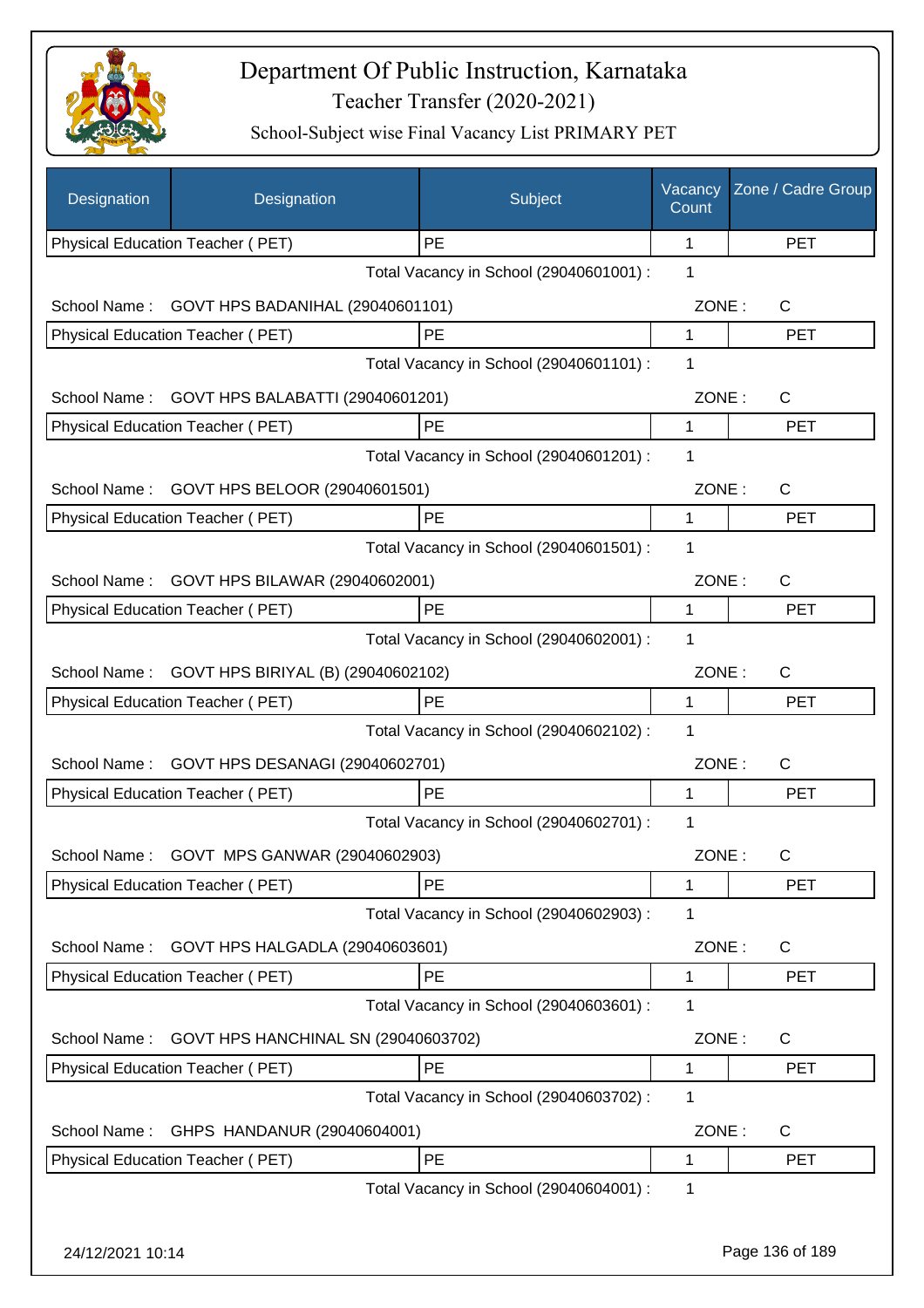

| Designation      | Designation                                       | Subject                                 | Vacancy<br>Count | Zone / Cadre Group |
|------------------|---------------------------------------------------|-----------------------------------------|------------------|--------------------|
|                  | School Name: GOVT HPS HANGARGA [K] (29040604101)  |                                         | ZONE:            | $\mathsf{C}$       |
|                  | Physical Education Teacher (PET)                  | PE                                      | 1                | <b>PET</b>         |
|                  |                                                   | Total Vacancy in School (29040604101) : | 1                |                    |
|                  | School Name: GOVT HPS HARNOOR (29040604402)       |                                         | ZONE:            | $\mathsf{C}$       |
|                  | Physical Education Teacher (PET)                  | PE                                      | 1                | <b>PET</b>         |
|                  |                                                   | Total Vacancy in School (29040604402) : | 1                |                    |
|                  | School Name: GOVT HPS HIPPARGA [SN] (29040604801) |                                         | ZONE:            | C                  |
|                  | Physical Education Teacher (PET)                  | PE                                      | 1                | <b>PET</b>         |
|                  |                                                   | Total Vacancy in School (29040604801) : | 1                |                    |
| School Name:     | GOVT HPS HULLUR (29040605101)                     |                                         | ZONE:            | C                  |
|                  | Physical Education Teacher (PET)                  | PE                                      | 1                | <b>PET</b>         |
|                  |                                                   | Total Vacancy in School (29040605101) : | 1                |                    |
|                  | School Name: GOVT HPS IJERI [URDU] (29040605202)  |                                         | ZONE:            | C                  |
|                  | Physical Education Teacher (PET)                  | PE                                      | 1                | <b>PET</b>         |
|                  |                                                   | Total Vacancy in School (29040605202) : | 1                |                    |
| School Name:     | GOVT H.P.S. ITAGA (29040605302)                   |                                         | ZONE:            | C                  |
|                  | Physical Education Teacher (PET)                  | PE                                      | 1                | <b>PET</b>         |
|                  |                                                   | Total Vacancy in School (29040605302) : | 1                |                    |
| School Name:     | GOVT HPS JAINAPUR (29040605401)                   |                                         | ZONE:            | C                  |
|                  | <b>Physical Education Teacher (PET)</b>           | PE                                      | 1                | <b>PET</b>         |
|                  |                                                   | Total Vacancy in School (29040605401) : | 1                |                    |
| School Name:     | GOVT HPS JAMBERAL (29040605601)                   |                                         | ZONE:            | $\mathsf{C}$       |
|                  | Physical Education Teacher (PET)                  | PE                                      | $\mathbf 1$      | <b>PET</b>         |
|                  |                                                   | Total Vacancy in School (29040605601) : | 1                |                    |
| School Name:     | GOVT HPS JANIWAR (29040605701)                    |                                         | ZONE:            | C                  |
|                  | Physical Education Teacher (PET)                  | PE                                      | 1                | <b>PET</b>         |
|                  |                                                   | Total Vacancy in School (29040605701) : | 1                |                    |
| School Name:     | GOVT HPS JEVALAGA (29040605901)                   |                                         | ZONE:            | C                  |
|                  | Physical Education Teacher (PET)                  | PE                                      | 1                | <b>PET</b>         |
|                  |                                                   | Total Vacancy in School (29040605901) : | 1                |                    |
| School Name:     | GOVT HPS KACHAPUR (29040606201)                   |                                         | ZONE:            | C                  |
|                  | Physical Education Teacher (PET)                  | PE                                      | 1                | <b>PET</b>         |
| 24/12/2021 10:14 |                                                   |                                         |                  | Page 137 of 189    |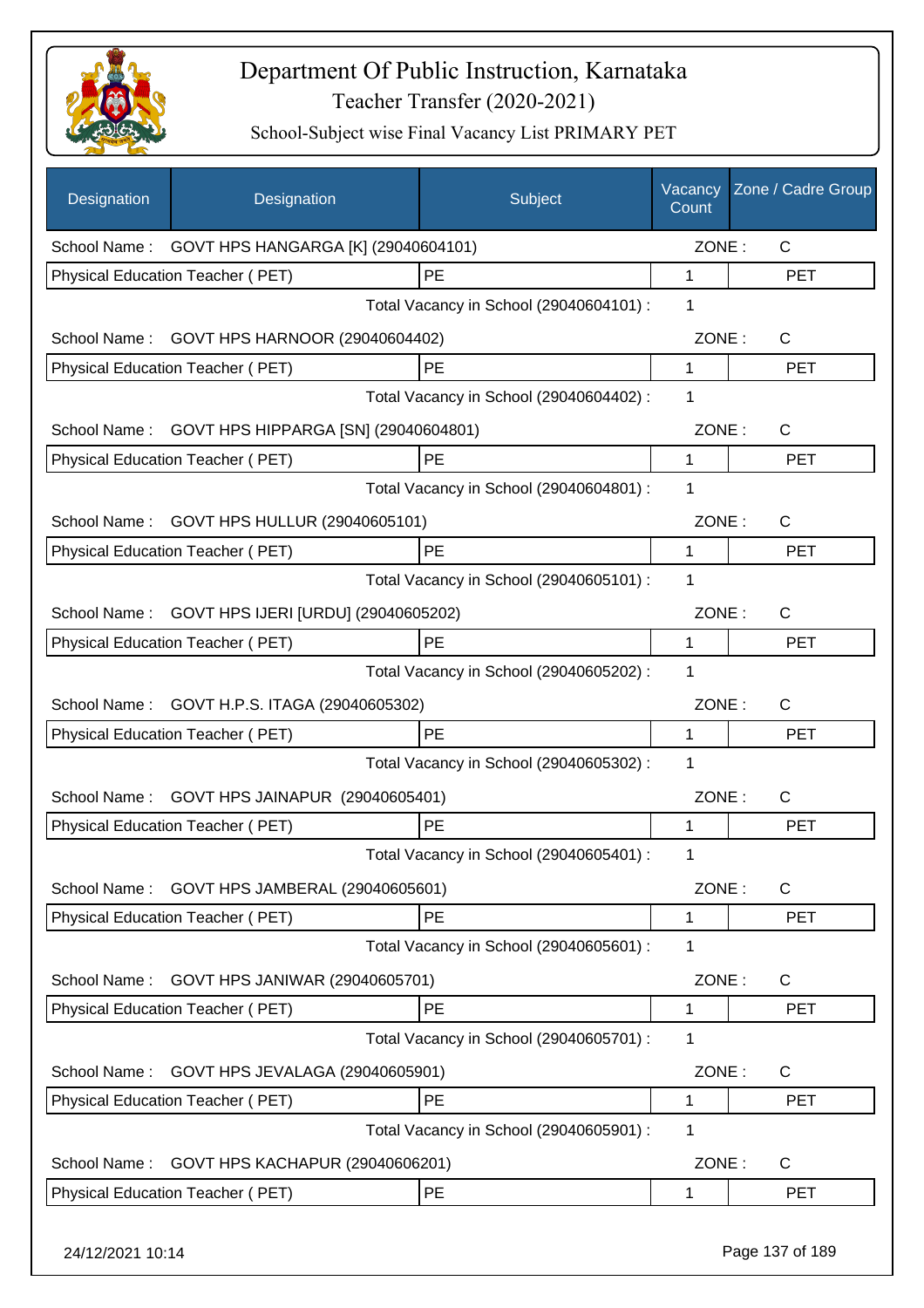

| Designation      | Designation                                                 | Subject                                 | Vacancy<br>Count | Zone / Cadre Group |
|------------------|-------------------------------------------------------------|-----------------------------------------|------------------|--------------------|
|                  |                                                             | Total Vacancy in School (29040606201) : | 1                |                    |
| School Name:     | GOVT HPS KAKHANDAKI (29040606601)                           |                                         | ZONE:            | $\mathsf{C}$       |
|                  | Physical Education Teacher (PET)                            | PE                                      | 1                | <b>PET</b>         |
|                  |                                                             | Total Vacancy in School (29040606601) : | 1                |                    |
| School Name:     | GOVT HPS KALHANGARGA (29040606701)                          |                                         | ZONE:            | C                  |
|                  | Physical Education Teacher (PET)                            | PE                                      | $\mathbf{1}$     | <b>PET</b>         |
|                  |                                                             | Total Vacancy in School (29040606701) : | 1                |                    |
| School Name:     | GOVT HPS KALLUR [B] (29040606801)                           |                                         | ZONE:            | C                  |
|                  | Physical Education Teacher (PET)                            | <b>PE</b>                               | 1                | <b>PET</b>         |
|                  |                                                             | Total Vacancy in School (29040606801) : | 1                |                    |
| School Name:     | GHPS Kallurk (29040606901)                                  |                                         | ZONE:            | C                  |
|                  | Physical Education Teacher (PET)                            | PE                                      | 1                | <b>PET</b>         |
|                  |                                                             | Total Vacancy in School (29040606901) : | 1                |                    |
| School Name:     | GOVT HPS KARAKIHALLI (29040607201)                          |                                         | ZONE:            | C                  |
|                  | Physical Education Teacher (PET)                            | PE                                      | 1                | <b>PET</b>         |
|                  |                                                             | Total Vacancy in School (29040607201) : | 1                |                    |
| School Name:     | GOVT HPS KASARBHOSAGA(RMSA UPGRADED) (29040607303)          |                                         | ZONE:            | C                  |
|                  | <b>Physical Education Teacher (PET)</b>                     | PE                                      | 1                | <b>PET</b>         |
|                  |                                                             | Total Vacancy in School (29040607303) : | 1                |                    |
| School Name:     | GOVT HPS KATTI SANGAVI (29040607401)                        |                                         | ZONE:            | $\mathsf C$        |
|                  | Physical Education Teacher (PET)                            | PE                                      | 1                | PET                |
|                  |                                                             | Total Vacancy in School (29040607401) : | 1                |                    |
| School Name:     | GOVT HPS KELLUR TQ JEWARGI DIST KALABURAGI<br>(29040607502) |                                         | ZONE:            | $\mathsf{C}$       |
|                  | Physical Education Teacher (PET)                            | PE                                      | 1                | <b>PET</b>         |
|                  |                                                             | Total Vacancy in School (29040607502) : | 1                |                    |
| School Name:     | GOVT HPS KODACHI (29040607702)                              |                                         | ZONE:            | C                  |
|                  | Physical Education Teacher (PET)                            | PE                                      | 1                | <b>PET</b>         |
|                  |                                                             | Total Vacancy in School (29040607702) : | 1                |                    |
| School Name:     | GOVT HPS KONA SIRASAGI (29040607901)                        |                                         | ZONE:            | $\mathsf{C}$       |
|                  | <b>Physical Education Teacher (PET)</b>                     | PE                                      | 1                | <b>PET</b>         |
|                  |                                                             | Total Vacancy in School (29040607901) : | 1                |                    |
|                  | School Name: GOVT MPS KONDAGULI (29040608002)               |                                         | ZONE:            | $\mathsf{C}$       |
| 24/12/2021 10:14 |                                                             |                                         |                  | Page 138 of 189    |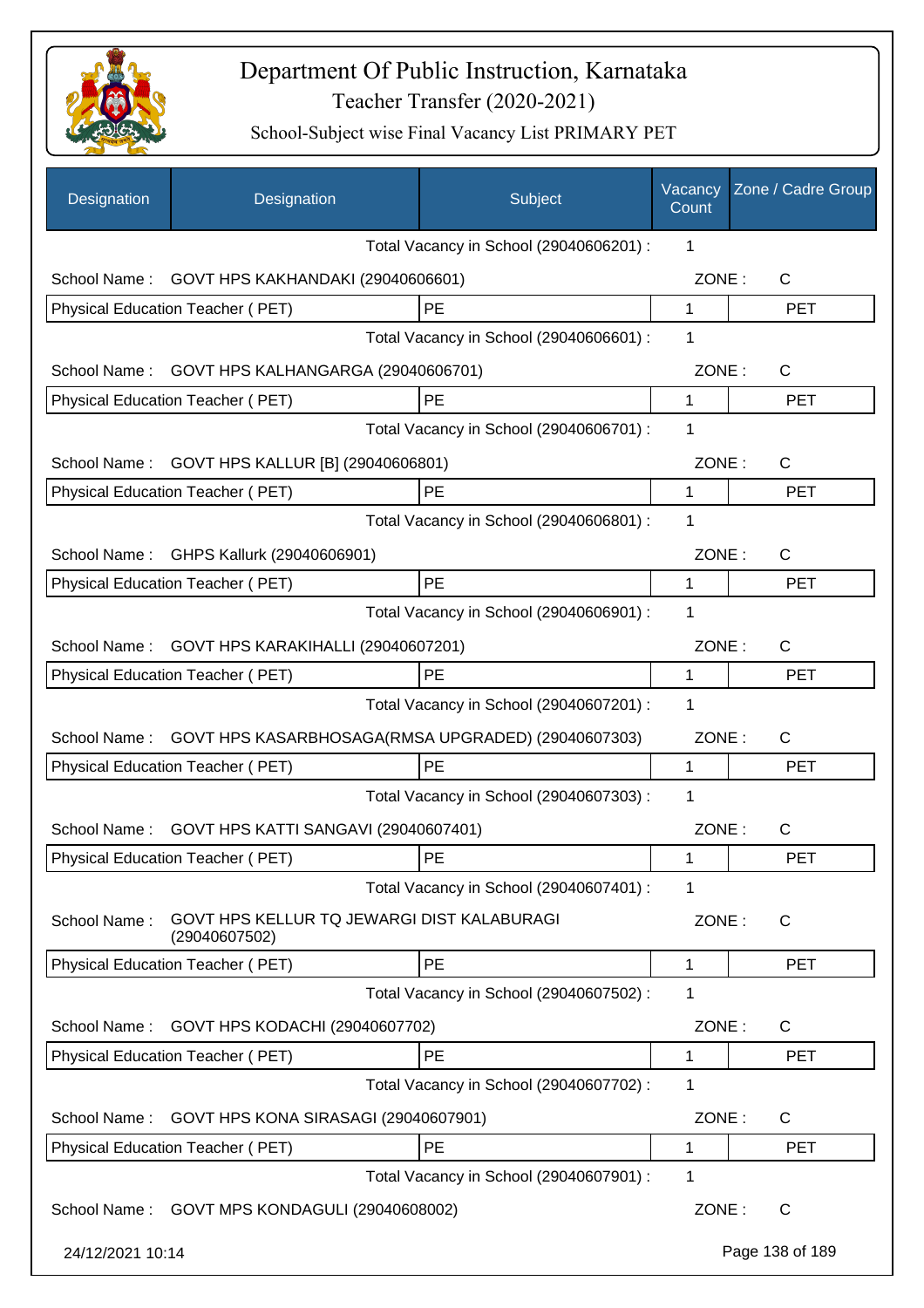

| Designation      | Designation                           | Subject                                 | Vacancy<br>Count | Zone / Cadre Group |
|------------------|---------------------------------------|-----------------------------------------|------------------|--------------------|
|                  | Physical Education Teacher (PET)      | PE                                      | 1                | <b>PET</b>         |
|                  |                                       | Total Vacancy in School (29040608002) : | 1                |                    |
| School Name:     | GOVT HPS KUKNOOR (29040608302)        |                                         | ZONE:            | $\mathsf{C}$       |
|                  | Physical Education Teacher (PET)      | PE                                      | 1                | <b>PET</b>         |
|                  |                                       | Total Vacancy in School (29040608302) : | 1                |                    |
| School Name:     | GOVT HPS KUMAN SIRASAGI (29040608401) |                                         | ZONE:            | $\mathsf{C}$       |
|                  | Physical Education Teacher (PET)      | PE                                      | 1                | <b>PET</b>         |
|                  |                                       | Total Vacancy in School (29040608401) : | 1                |                    |
| School Name:     | GOVT HPS KURNALLI (29040608601)       |                                         | ZONE:            | $\mathsf{C}$       |
|                  | Physical Education Teacher (PET)      | PE                                      | 1                | <b>PET</b>         |
|                  |                                       | Total Vacancy in School (29040608601) : | 1                |                    |
| School Name:     | GOVT HPS KUTANUR (29040608701)        |                                         | ZONE:            | $\mathsf{C}$       |
|                  | Physical Education Teacher (PET)      | PE                                      | 1                | <b>PET</b>         |
|                  |                                       | Total Vacancy in School (29040608701) : | 1                |                    |
| School Name:     | GOVT HPS MALLA [B] (29040609101)      |                                         | ZONE:            | $\mathsf{C}$       |
|                  | Physical Education Teacher (PET)      | PE                                      | 1                | <b>PET</b>         |
|                  |                                       | Total Vacancy in School (29040609101) : | 1                |                    |
| School Name:     |                                       |                                         | ZONE:            | $\mathsf{C}$       |
|                  | GOVT HPS MALLABAD (29040609301)       | PE                                      | 1                | <b>PET</b>         |
|                  | Physical Education Teacher (PET)      | Total Vacancy in School (29040609301) : | 1                |                    |
|                  |                                       |                                         |                  |                    |
| School Name:     | GOVT HPS MALLI (29040609401)          |                                         | ZONE:            | C.                 |
|                  | Physical Education Teacher (PET)      | PE                                      | 1                | <b>PET</b>         |
|                  |                                       | Total Vacancy in School (29040609401) : | 1                |                    |
| School Name:     | GOVT HPS MANDEWAL N.EXT (29040609605) |                                         | ZONE:            | C                  |
|                  | Physical Education Teacher (PET)      | PE                                      | 1                | <b>PET</b>         |
|                  |                                       | Total Vacancy in School (29040609605) : | 1                |                    |
| School Name:     | GOVT MPS MAGANGERA (29040609803)      |                                         | ZONE:            | C                  |
|                  | Physical Education Teacher (PET)      | PE                                      | 1                | <b>PET</b>         |
|                  |                                       | Total Vacancy in School (29040609803) : | 1                |                    |
| School Name:     | GOVT HPS MANASIVANAGI (29040609901)   |                                         | ZONE:            | C                  |
|                  | Physical Education Teacher (PET)      | PE                                      | 1                | <b>PET</b>         |
|                  |                                       | Total Vacancy in School (29040609901) : | 1                |                    |
|                  |                                       |                                         |                  |                    |
| 24/12/2021 10:14 |                                       |                                         |                  | Page 139 of 189    |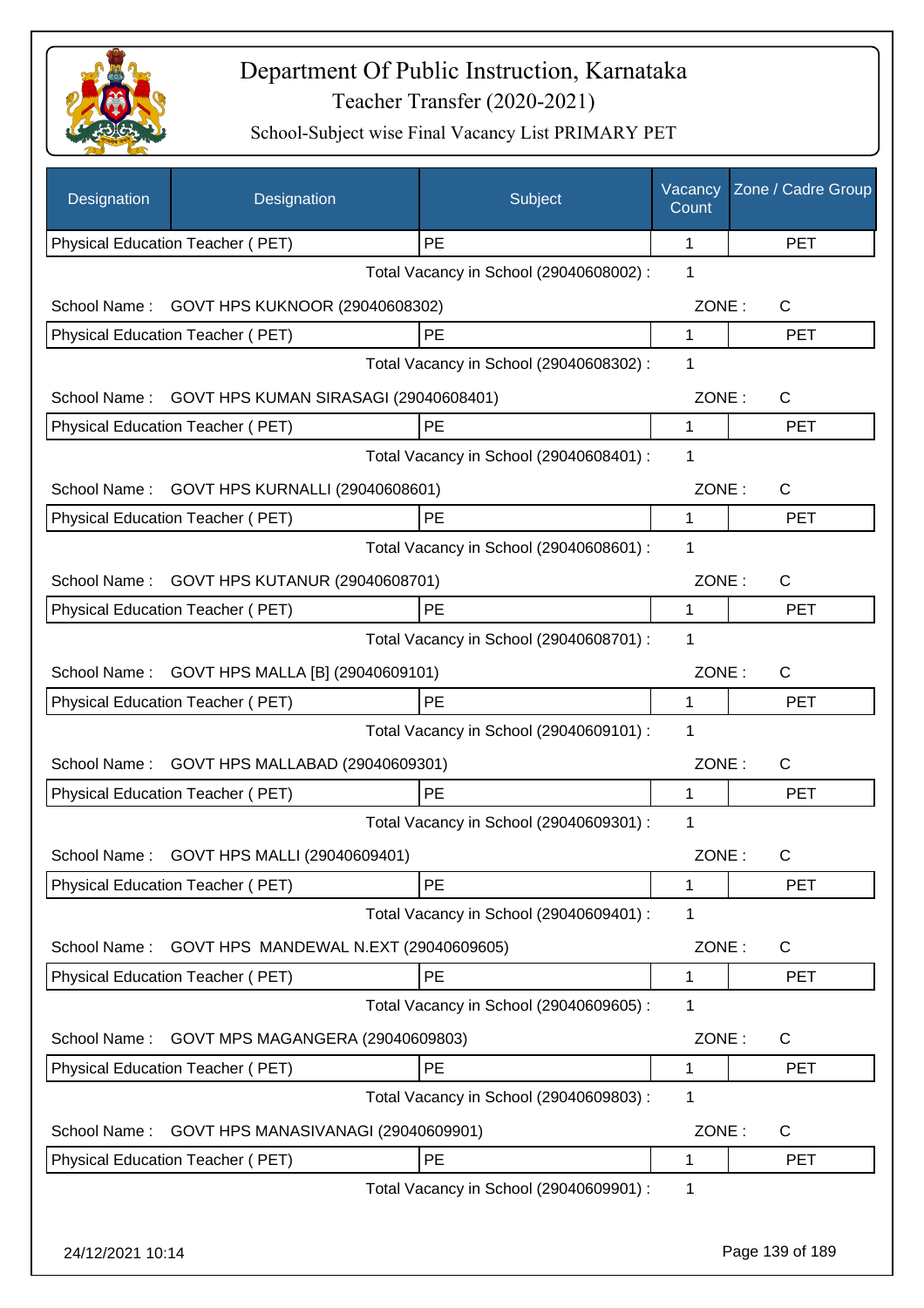

| Designation      | Designation                                            | Subject                                 | Vacancy<br>Count | Zone / Cadre Group |
|------------------|--------------------------------------------------------|-----------------------------------------|------------------|--------------------|
|                  | School Name: GHPS AND HS RMSA MURAGANOOR (29040610202) |                                         | ZONE:            | $\mathsf{C}$       |
|                  | Physical Education Teacher (PET)                       | PE                                      | 1                | <b>PET</b>         |
|                  |                                                        | Total Vacancy in School (29040610202) : | 1                |                    |
| School Name:     | GOVT HPS MAYUR (29040610401)                           |                                         | ZONE:            | $\mathsf{C}$       |
|                  | Physical Education Teacher (PET)                       | PE                                      | $\mathbf{1}$     | <b>PET</b>         |
|                  |                                                        | Total Vacancy in School (29040610401) : | 1                |                    |
| School Name:     | GOVT HPS MUDABOL [B] (29040610601)                     |                                         | ZONE:            | C                  |
|                  | Physical Education Teacher (PET)                       | PE                                      | 1                | <b>PET</b>         |
|                  |                                                        | Total Vacancy in School (29040610601) : | 1                |                    |
| School Name:     | GOVT HPS NARABOL (29040611201)                         |                                         | ZONE:            | C                  |
|                  | Physical Education Teacher (PET)                       | <b>PE</b>                               | 1                | PET                |
|                  |                                                        | Total Vacancy in School (29040611201) : | 1                |                    |
| School Name:     | GOVT HPS NEDALGI (RMSA UPGRADED) (29040611301)         |                                         | ZONE:            | C                  |
|                  | Physical Education Teacher (PET)                       | PE                                      | 1                | <b>PET</b>         |
|                  |                                                        | Total Vacancy in School (29040611301) : | 1                |                    |
| School Name:     | GOVT HPS RAJAWAL (29040611901)                         |                                         | ZONE:            | C                  |
|                  | Physical Education Teacher (PET)                       | PE                                      | 1                | <b>PET</b>         |
|                  |                                                        | Total Vacancy in School (29040611901) : | 1                |                    |
| School Name:     | GOVT HPS RAMAPUR (29040612001)                         |                                         | ZONE:            | C                  |
|                  | Physical Education Teacher (PET)                       | PE                                      | 1                | <b>PET</b>         |
|                  |                                                        | Total Vacancy in School (29040612001) : | 1                |                    |
| School Name:     | GOVT HPS RANJANAGI (29040612101)                       |                                         | ZONE:            | $\mathsf{C}$       |
|                  | Physical Education Teacher (PET)                       | PE                                      | 1                | <b>PET</b>         |
|                  |                                                        | Total Vacancy in School (29040612101) : | 1                |                    |
| School Name:     | GOVT HPS REVANOOR (29040612301)                        |                                         | ZONE:            | C                  |
|                  | Physical Education Teacher (PET)                       | PE                                      | 1                | <b>PET</b>         |
|                  |                                                        | Total Vacancy in School (29040612301) : | 1                |                    |
| School Name:     | GOVT HPS SATAKHED (29040612501)                        |                                         | ZONE:            | C                  |
|                  | Physical Education Teacher (PET)                       | <b>PE</b>                               | 1                | PET                |
|                  |                                                        | Total Vacancy in School (29040612501) : | 1                |                    |
| School Name:     | GOVT HPS SHIVAPUR (29040612701)                        |                                         | ZONE:            | C                  |
|                  | Physical Education Teacher (PET)                       | PE                                      | 1                | <b>PET</b>         |
| 24/12/2021 10:14 |                                                        |                                         |                  | Page 140 of 189    |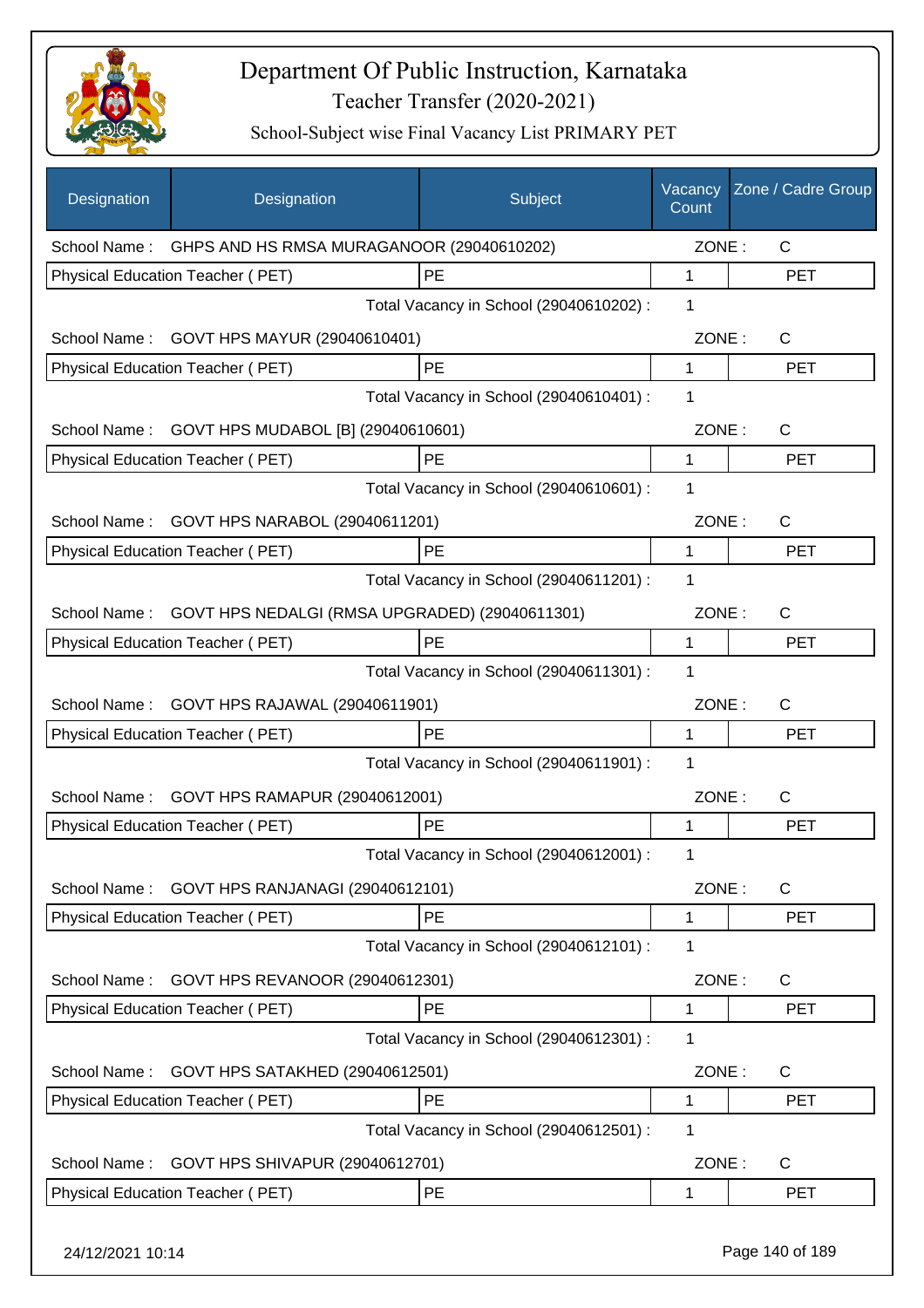

| Designation      | Designation                                                                      | Subject                                 | Vacancy<br>Count | Zone / Cadre Group |
|------------------|----------------------------------------------------------------------------------|-----------------------------------------|------------------|--------------------|
|                  |                                                                                  | Total Vacancy in School (29040612701) : | 1                |                    |
| School Name:     | GOVT HPS SONNA (29040613101)                                                     |                                         | ZONE:            | $\mathsf{C}$       |
|                  | Physical Education Teacher (PET)                                                 | PE                                      | 1                | <b>PET</b>         |
|                  |                                                                                  | Total Vacancy in School (29040613101) : | 1                |                    |
| School Name:     | Government high school RMSA upgraded Vastari, Jewargi, Kalburgi<br>(29040613502) |                                         | ZONE:            | $\mathsf{C}$       |
|                  | Physical Education Teacher (PET)                                                 | PE                                      | 1                | <b>PET</b>         |
|                  |                                                                                  | Total Vacancy in School (29040613502) : | 1                |                    |
| School Name:     | GOVT HPS YATANOOR(RMSA UPGRADED) (29040614001)                                   |                                         | ZONE:            | $\mathsf{C}$       |
|                  | Physical Education Teacher (PET)                                                 | PE                                      | 1                | <b>PET</b>         |
|                  |                                                                                  | Total Vacancy in School (29040614001) : | 1                |                    |
| School Name:     | GOVT HPS YALAGOD (29040614201)                                                   |                                         | ZONE:            | $\mathsf{C}$       |
|                  | Physical Education Teacher (PET)                                                 | PE                                      | 1                | <b>PET</b>         |
|                  |                                                                                  | Total Vacancy in School (29040614201) : | 1                |                    |
| School Name:     | GOVT HPS YENAGUNTI (29040614301)                                                 |                                         | ZONE:            | $\mathsf{C}$       |
|                  | Physical Education Teacher (PET)                                                 | <b>PE</b>                               | 1                | <b>PET</b>         |
|                  |                                                                                  | Total Vacancy in School (29040614301) : | 1                |                    |
| School Name:     | GOVT HPS HANGARGI B (29040614501)                                                |                                         | ZONE:            | C                  |
|                  | <b>Physical Education Teacher (PET)</b>                                          | <b>PE</b>                               | 1                | <b>PET</b>         |
|                  |                                                                                  | Total Vacancy in School (29040614501) : | 1                |                    |
| School Name:     | GOVT GIRLS HPS JEWARGI (29040619302)                                             |                                         | ZONE:            | A                  |
|                  | Physical Education Teacher (PET)                                                 | PE                                      | 1                | <b>PET</b>         |
|                  |                                                                                  | Total Vacancy in School (29040619302) : | 1                |                    |
|                  |                                                                                  | Total Vacancy in Taluka (290406) :      | 66               |                    |
| Taluka Name:     | SEDAM (290409)                                                                   |                                         |                  |                    |
| School Name:     | GOVT HPS ALOLLI (29040900201)                                                    |                                         | ZONE:            | $\mathsf{C}$       |
|                  | Physical Education Teacher (PET)                                                 | PE                                      | 1                | <b>PET</b>         |
|                  |                                                                                  | Total Vacancy in School (29040900201) : | 1                |                    |
| School Name:     | GOVT HPS BATAGERA B. (29040900801)                                               |                                         | ZONE:            | $\mathsf{C}$       |
|                  | Physical Education Teacher (PET)                                                 | PE                                      | 1                | <b>PET</b>         |
|                  |                                                                                  | Total Vacancy in School (29040900801) : | 1                |                    |
| School Name:     | GOVT HPS BATAGERA K.GATE (29040900902)                                           |                                         | ZONE:            | C                  |
|                  | Physical Education Teacher (PET)                                                 | PE                                      | 1                | <b>PET</b>         |
| 24/12/2021 10:14 |                                                                                  |                                         |                  | Page 141 of 189    |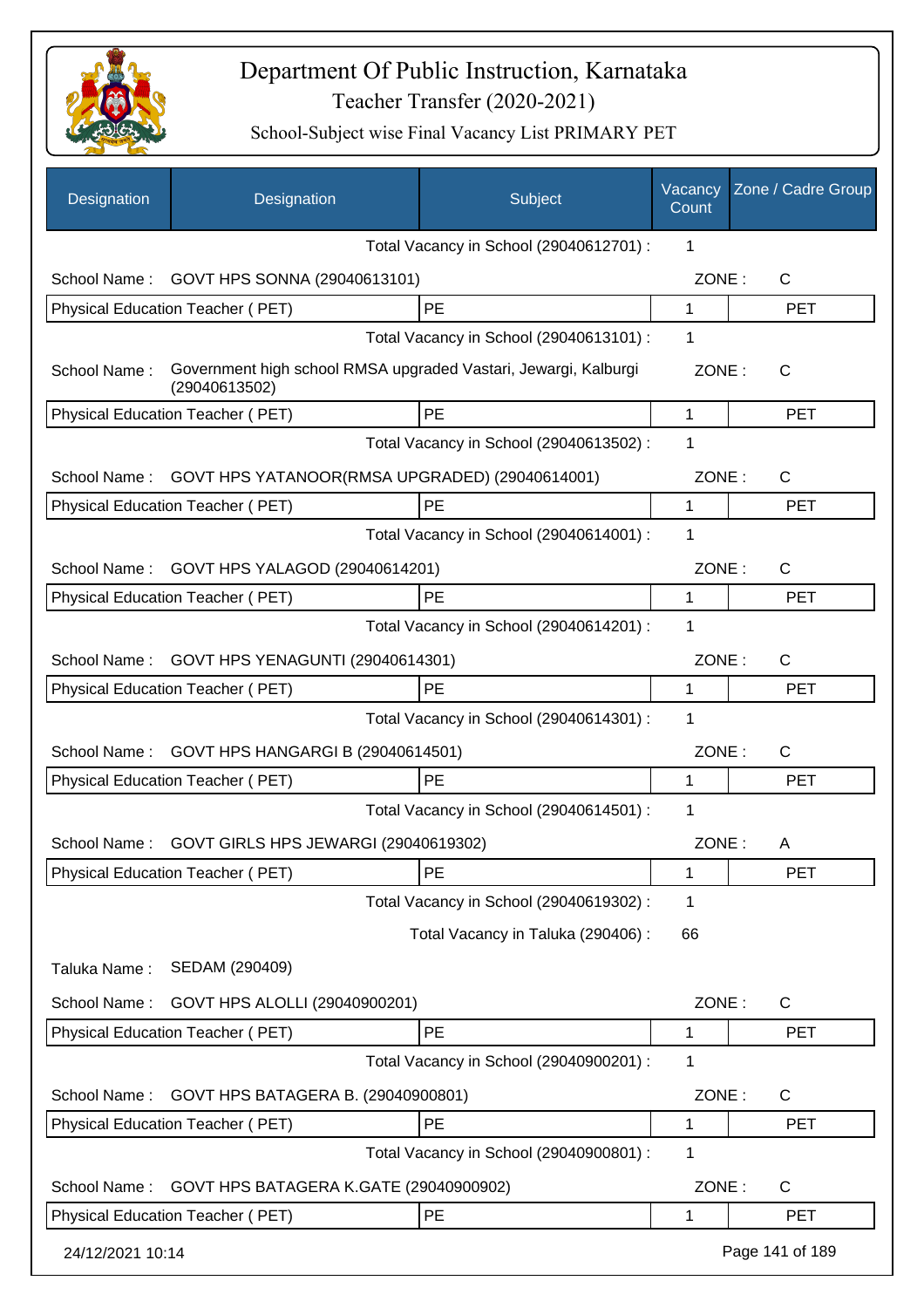

| Designation      | Designation                                   | Subject                                 | Vacancy<br>Count | Zone / Cadre Group |
|------------------|-----------------------------------------------|-----------------------------------------|------------------|--------------------|
|                  |                                               | Total Vacancy in School (29040900902) : | 1                |                    |
| School Name:     | GOVT HPS BATAGERE (K) (29040900903)           |                                         | ZONE:            | $\mathsf{C}$       |
|                  | Physical Education Teacher (PET)              | PE                                      | 1                | <b>PET</b>         |
|                  |                                               | Total Vacancy in School (29040900903) : | 1                |                    |
| School Name:     | GOVT HPS BENAKANHALLI (29040901101)           |                                         | ZONE:            | C                  |
|                  | Physical Education Teacher (PET)              | PE                                      | 1                | <b>PET</b>         |
|                  |                                               | Total Vacancy in School (29040901101) : | $\mathbf 1$      |                    |
| School Name:     | GOVT HPS BURAGAPALLI (29040901701)            |                                         | ZONE:            | $\mathsf{C}$       |
|                  | Physical Education Teacher (PET)              | PE                                      | 1                | <b>PET</b>         |
|                  |                                               | Total Vacancy in School (29040901701) : | 1                |                    |
| School Name:     | GOVT HPS CHANDAPUR (29040901801)              |                                         | ZONE:            | $\mathsf{C}$       |
|                  | <b>Physical Education Teacher (PET)</b>       | PE                                      | 1                | <b>PET</b>         |
|                  |                                               | Total Vacancy in School (29040901801) : | 1                |                    |
| School Name:     | GHPS GOUDANHALLI (29040902601)                |                                         | ZONE:            | $\mathsf{C}$       |
|                  | Physical Education Teacher (PET)              | PE                                      | 1                | <b>PET</b>         |
|                  |                                               | Total Vacancy in School (29040902601) : | 1                |                    |
|                  | School Name: GOVT HPS HABAL (T) (29040903001) |                                         | ZONE:            | $\mathsf{C}$       |
|                  | Physical Education Teacher (PET)              | PE                                      | 1                | <b>PET</b>         |
|                  |                                               | Total Vacancy in School (29040903001) : | 1                |                    |
| School Name:     | GOVT HPS HANAGANALLI (29040903401)            |                                         | ZONE:            | $\mathsf{C}$       |
|                  | Physical Education Teacher (PET)              | PE                                      | 1                | PET                |
|                  |                                               | Total Vacancy in School (29040903401) : | 1                |                    |
| School Name:     | GOVT HPS HULGOL (29040903801)                 |                                         | ZONE:            | C                  |
|                  | Physical Education Teacher (PET)              | PE                                      | 1                | <b>PET</b>         |
|                  |                                               | Total Vacancy in School (29040903801) : | 1                |                    |
| School Name:     | GOVT HPS ITKAL (29040904201)                  |                                         | ZONE:            | $\mathsf{C}$       |
|                  | Physical Education Teacher (PET)              | PE                                      | 1                | <b>PET</b>         |
|                  |                                               | Total Vacancy in School (29040904201) : | 1                |                    |
| School Name:     | GOVT HPS JAKANAPALLI (29040904301)            |                                         | ZONE:            | C                  |
|                  | Physical Education Teacher (PET)              | PE                                      | 1                | PET                |
|                  |                                               | Total Vacancy in School (29040904301) : | 1                |                    |
| School Name:     | GOVT HPS KADACHARALA (29040904701)            |                                         | ZONE:            | C                  |
| 24/12/2021 10:14 |                                               |                                         |                  | Page 142 of 189    |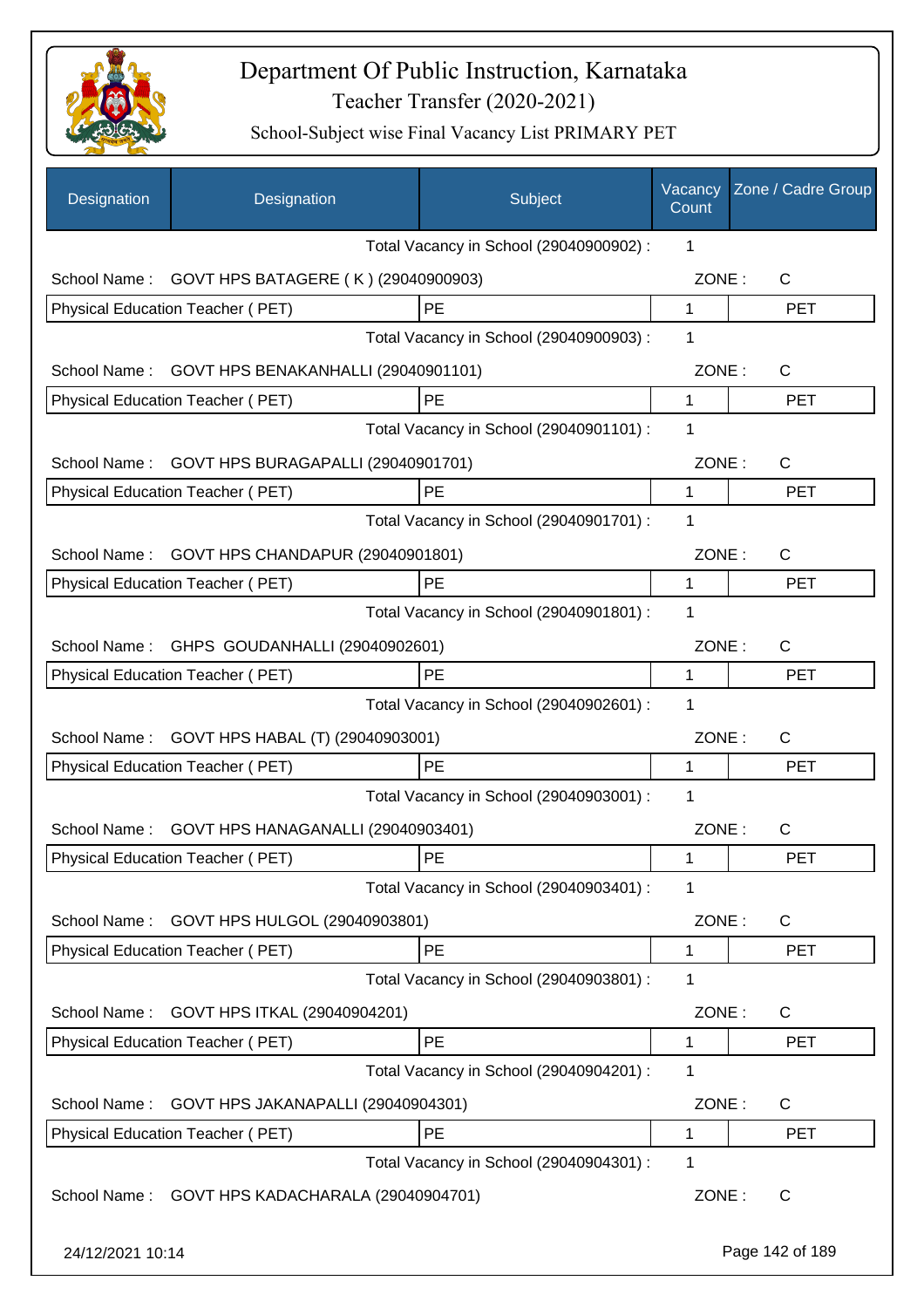

| Designation      | Designation                          | Subject                                 | Vacancy<br>Count | Zone / Cadre Group |
|------------------|--------------------------------------|-----------------------------------------|------------------|--------------------|
|                  | Physical Education Teacher (PET)     | PE                                      | 1                | <b>PET</b>         |
|                  |                                      | Total Vacancy in School (29040904701) : | 1                |                    |
| School Name:     | GOVT HPS KANAGADDA (29040905101)     |                                         | ZONE:            | $\mathsf{C}$       |
|                  | Physical Education Teacher (PET)     | PE                                      | 1                | <b>PET</b>         |
|                  |                                      | Total Vacancy in School (29040905101) : | 1                |                    |
| School Name:     | GOVT MPS KODLA (29040905401)         |                                         | ZONE:            | $\mathsf{C}$       |
|                  | Physical Education Teacher (PET)     | PE                                      | 1                | <b>PET</b>         |
|                  |                                      | Total Vacancy in School (29040905401) : | 1                |                    |
| School Name:     | GOVT HPS KOLAKUNDA (29040905501)     |                                         | ZONE:            | $\mathsf{C}$       |
|                  | Physical Education Teacher (PET)     | PE                                      | 1                | <b>PET</b>         |
|                  |                                      | Total Vacancy in School (29040905501) : | 1                |                    |
| School Name:     | GOVT HPS KONAPUR (29040905701)       |                                         | ZONE:            | $\mathsf{C}$       |
|                  | Physical Education Teacher (PET)     | PE                                      | 1                | <b>PET</b>         |
|                  |                                      | Total Vacancy in School (29040905701) : | 1                |                    |
| School Name:     | GOVT HPS KUKKUNDA (29040906001)      |                                         | ZONE:            | $\mathsf{C}$       |
|                  | Physical Education Teacher (PET)     | PE                                      | 1                | <b>PET</b>         |
|                  |                                      | Total Vacancy in School (29040906001) : | 1                |                    |
| School Name:     | GOVT HPS MADAKAL (29040906301)       |                                         | ZONE:            | $\mathsf{C}$       |
|                  | Physical Education Teacher (PET)     | PE                                      | 1                | <b>PET</b>         |
|                  |                                      | Total Vacancy in School (29040906301) : | 1                |                    |
|                  |                                      |                                         | ZONE:            |                    |
| School Name : .  | GOVT MPS MALKHED (29040906711)       | PE                                      |                  | C.<br><b>PET</b>   |
|                  | Physical Education Teacher (PET)     | Total Vacancy in School (29040906711) : | 1<br>1           |                    |
|                  |                                      |                                         |                  |                    |
| School Name:     | GOVT HPS MEDAK (29040906903)         |                                         | ZONE:            | C                  |
|                  | Physical Education Teacher (PET)     | PE                                      | 1                | <b>PET</b>         |
|                  |                                      | Total Vacancy in School (29040906903) : | 1                |                    |
| School Name:     | GOVT HPS NACHWAR (29040907602)       |                                         | ZONE:            | C                  |
|                  | Physical Education Teacher (PET)     | PE                                      | 1                | <b>PET</b>         |
|                  |                                      | Total Vacancy in School (29040907602) : | 1                |                    |
| School Name:     | GOVT HPS SAKALESHPALLI (29040909401) |                                         | ZONE:            | C                  |
|                  | Physical Education Teacher (PET)     | PE                                      | 1                | <b>PET</b>         |
|                  |                                      | Total Vacancy in School (29040909401) : | 1                |                    |
|                  |                                      |                                         |                  |                    |
| 24/12/2021 10:14 |                                      |                                         |                  | Page 143 of 189    |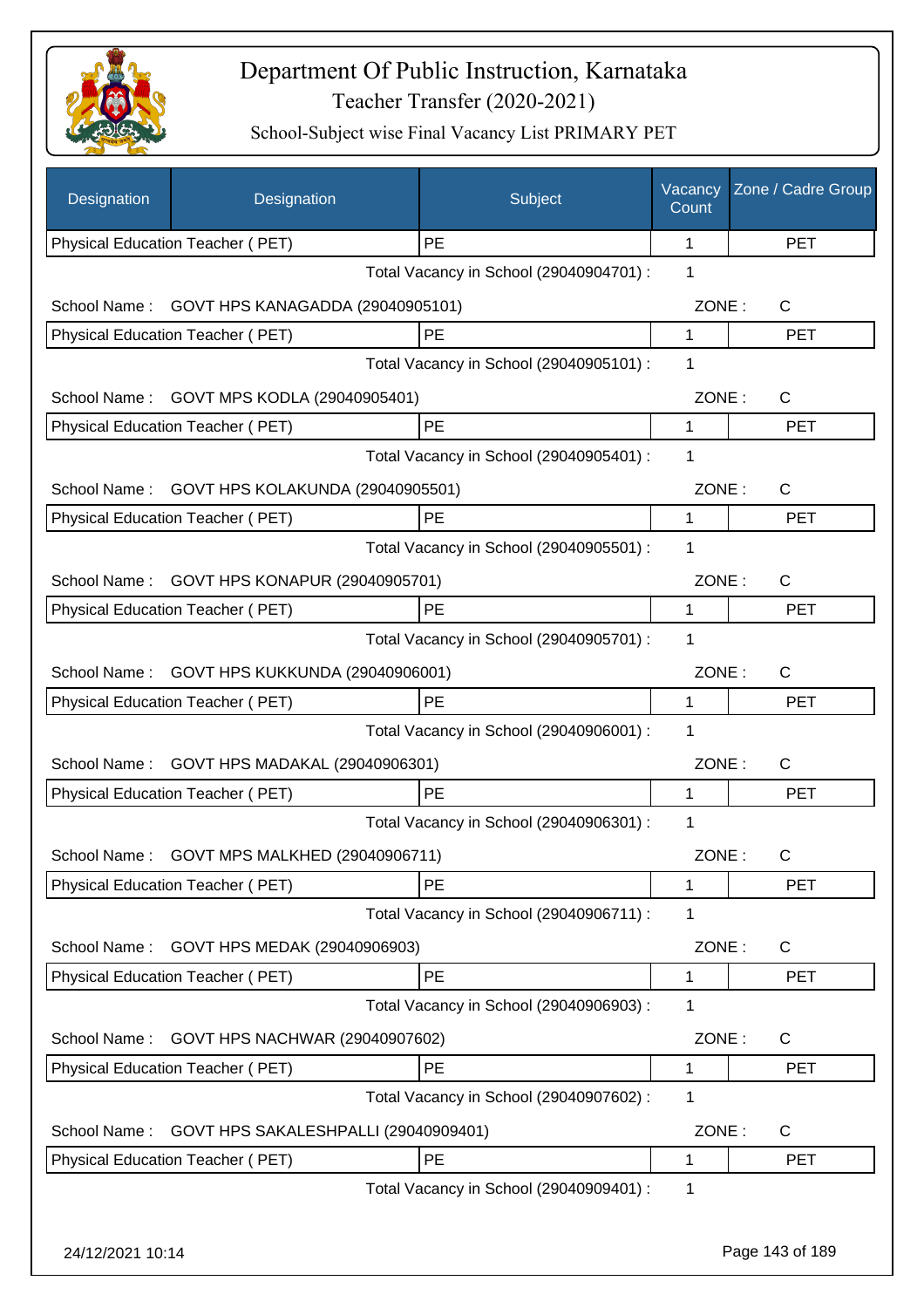

| Designation  | Designation                                    | Subject                                 | Vacancy<br>Count | Zone / Cadre Group |
|--------------|------------------------------------------------|-----------------------------------------|------------------|--------------------|
|              | School Name: GOVT HPS SILARKOT (29040909601)   |                                         | ZONE:            | $\mathsf{C}$       |
|              | Physical Education Teacher (PET)               | PE                                      | 1                | <b>PET</b>         |
|              |                                                | Total Vacancy in School (29040909601) : | 1                |                    |
|              | School Name: GOVT HPS TELKUR (29040910101)     |                                         | ZONE:            | C                  |
|              | Physical Education Teacher (PET)               | PE                                      | 1                | <b>PET</b>         |
|              |                                                | Total Vacancy in School (29040910101) : | 1                |                    |
| School Name: | GOVT MPS KURAKUNTA (29040911201)               |                                         | ZONE:            | $\mathsf{C}$       |
|              | Physical Education Teacher (PET)               | PE                                      | $\mathbf{1}$     | <b>PET</b>         |
|              |                                                | Total Vacancy in School (29040911201) : | 1                |                    |
| School Name: | GOVT HPS SINDANAMADU (29040912101)             |                                         | ZONE:            | C                  |
|              | Physical Education Teacher (PET)               | PE                                      | $\mathbf 1$      | <b>PET</b>         |
|              |                                                | Total Vacancy in School (29040912101) : | 1                |                    |
|              | School Name: GOVT HPS MALKAPALLI (29040912201) |                                         | ZONE:            | C                  |
|              | Physical Education Teacher (PET)               | PE                                      | 1                | PET                |
|              |                                                | Total Vacancy in School (29040912201) : | 1                |                    |
| School Name: | GOVT HPS KALKAMB (29040913301)                 |                                         | ZONE:            | C                  |
|              | Physical Education Teacher (PET)               | PE                                      | 1                | <b>PET</b>         |
|              |                                                | Total Vacancy in School (29040913301) : | 1                |                    |
| School Name: | KGBV SEDAM (29040913407)                       |                                         | ZONE:            | C                  |
|              | <b>Physical Education Teacher (PET)</b>        | PE                                      | 1                | <b>PET</b>         |
|              |                                                | Total Vacancy in School (29040913407) : | 1                |                    |
| School Name: | GOVT HPS GIRLS URDU SEDAM (29040917002)        |                                         | ZONE:            | C                  |
|              | <b>Physical Education Teacher (PET)</b>        | PE                                      | 1                | <b>PET</b>         |
|              |                                                | Total Vacancy in School (29040917002) : | 1                |                    |
| School Name: | GOVT MPS SEDAM (29040918402)                   |                                         | ZONE:            | A                  |
|              | Physical Education Teacher (PET)               | PE                                      | 1                | <b>PET</b>         |
|              |                                                | Total Vacancy in School (29040918402) : | 1                |                    |
| School Name: | GOVT HPS K.E.B. SEDAM (29040918806)            |                                         | ZONE:            | A                  |
|              | Physical Education Teacher (PET)               | PE                                      | 1                | <b>PET</b>         |
|              |                                                | Total Vacancy in School (29040918806) : | 1                |                    |
| School Name: | GHPS RAHAMATNAGAR SEDAM(SSA) (29040919003)     |                                         | ZONE:            | C                  |
|              | Physical Education Teacher (PET)               | PE                                      | 1                | <b>PET</b>         |
|              |                                                |                                         |                  |                    |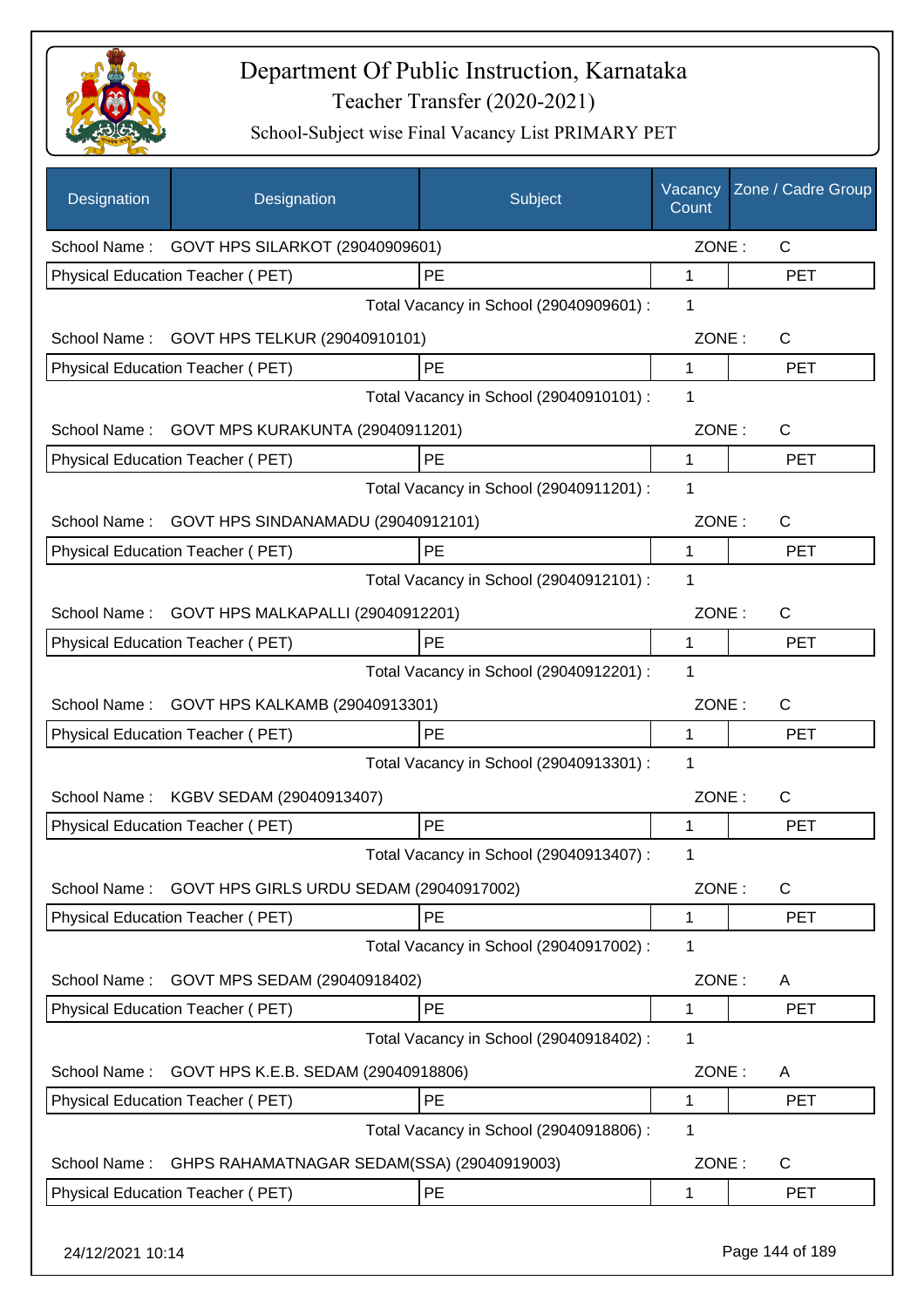

| Designation                                      | Designation                           | Subject                                 | Vacancy<br>Count | Zone / Cadre Group |
|--------------------------------------------------|---------------------------------------|-----------------------------------------|------------------|--------------------|
|                                                  |                                       | Total Vacancy in School (29040919003) : | 1                |                    |
|                                                  |                                       | Total Vacancy in Taluka (290409) :      | 35               |                    |
| Taluka Name:                                     | GULBARGA NORTH (290411)               |                                         |                  |                    |
| School Name:                                     | GOVT HPS BABALAD (I.K) (29041100501)  |                                         | ZONE:            | $\mathsf{C}$       |
|                                                  | Physical Education Teacher (PET)      | PE                                      | 1                | <b>PET</b>         |
|                                                  |                                       | Total Vacancy in School (29041100501) : | 1                |                    |
| GOVT HPS JEEVANAGI (29041102801)<br>School Name: |                                       |                                         | ZONE:            | $\mathsf{C}$       |
|                                                  | Physical Education Teacher (PET)      | PE                                      | 1                | <b>PET</b>         |
|                                                  |                                       | Total Vacancy in School (29041102801) : | 1                |                    |
| School Name:                                     | GOVT HPS GIRLS MAHAGAON (29041104201) |                                         | ZONE:            | C                  |
|                                                  | Physical Education Teacher (PET)      | PE                                      | 1                | <b>PET</b>         |
|                                                  |                                       | Total Vacancy in School (29041104201) : | 1                |                    |
| School Name:                                     | GOVT HPS NAGOOR (29041104701)         |                                         | ZONE:            | $\mathsf{C}$       |
|                                                  | Physical Education Teacher (PET)      | PE                                      | 1                | <b>PET</b>         |
|                                                  |                                       | Total Vacancy in School (29041104701) : | 1                |                    |
|                                                  |                                       | Total Vacancy in Taluka (290411) :      | 4                |                    |
| District Name:                                   | <b>BIDAR (2905)</b>                   |                                         |                  |                    |
| Taluka Name:                                     | AURAD (290501)                        |                                         |                  |                    |
| School Name:                                     | GOVT HPS CHIKALI (U) (29050103001)    |                                         | ZONE:            | C                  |
|                                                  | Physical Education Teacher (PET)      | PE                                      | 1                | <b>PET</b>         |
|                                                  |                                       | Total Vacancy in School (29050103001) : | 1                |                    |
| School Name:                                     | GOVT HPS DUPATHMAHAGAON (29050103801) |                                         | ZONE:            | C                  |
|                                                  | Physical Education Teacher (PET)      | PE                                      | 1                | <b>PET</b>         |
|                                                  |                                       | Total Vacancy in School (29050103801) : | 1                |                    |
| School Name:                                     | GOVT HPS GANGANBEED (29050104901)     |                                         | ZONE:            | C                  |
|                                                  | Physical Education Teacher (PET)      | PE                                      | 1                | <b>PET</b>         |
|                                                  |                                       | Total Vacancy in School (29050104901) : | 1                |                    |
| School Name:                                     | GOVT HPS HOKRNA (B) (29050105404)     |                                         | ZONE:            | C                  |
|                                                  | Physical Education Teacher (PET)      | PE                                      | 1                | <b>PET</b>         |
|                                                  |                                       | Total Vacancy in School (29050105404) : | 1                |                    |
| School Name:                                     | GOVT HPS HOLSAMUDRA (29050106101)     |                                         | ZONE:            | C                  |
|                                                  | Physical Education Teacher (PET)      | PE                                      | 1                | <b>PET</b>         |
| 24/12/2021 10:14                                 |                                       |                                         |                  | Page 145 of 189    |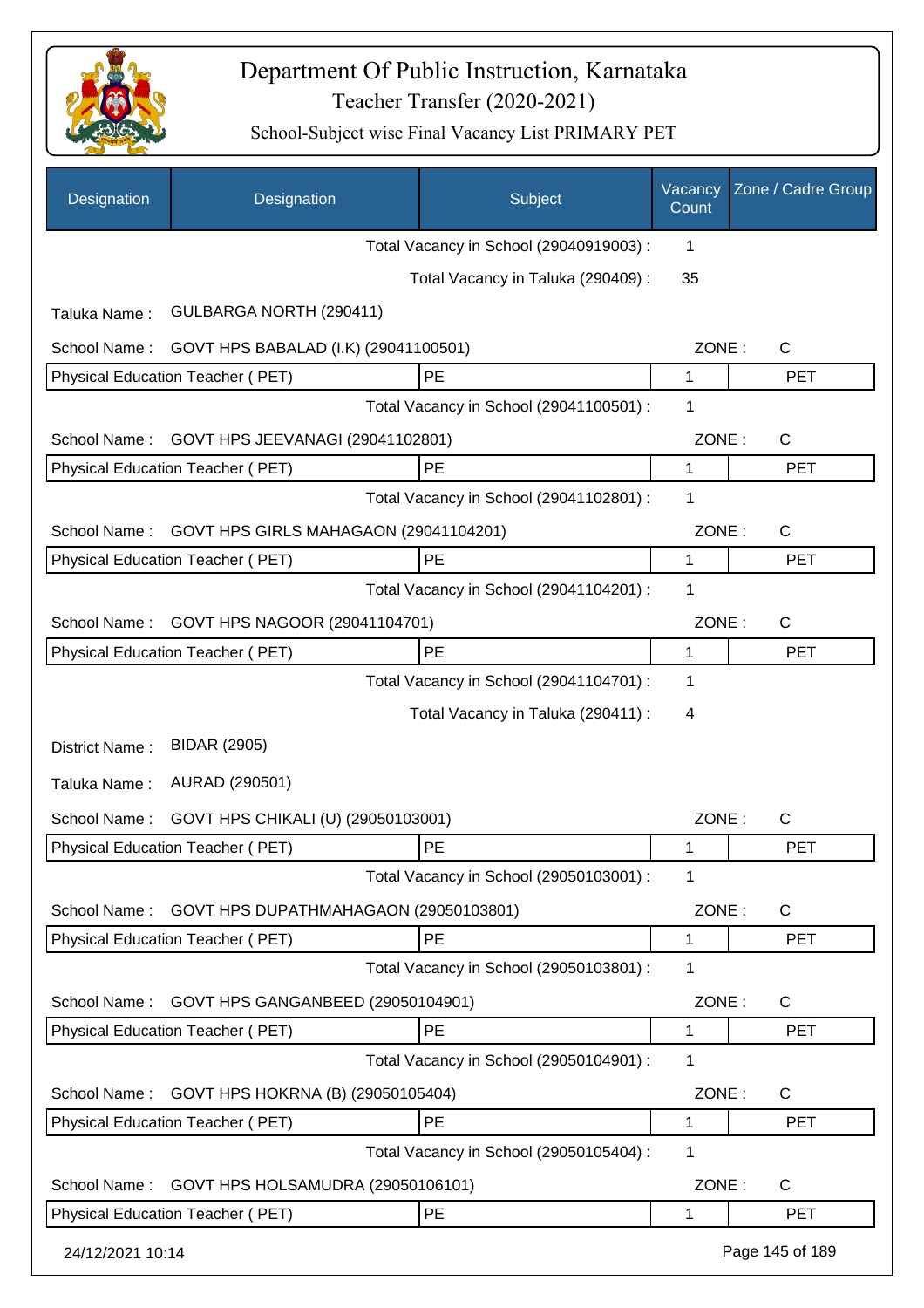

| Designation      | Designation                                                      | Subject                                             | Vacancy<br>Count | Zone / Cadre Group |
|------------------|------------------------------------------------------------------|-----------------------------------------------------|------------------|--------------------|
|                  |                                                                  | Total Vacancy in School (29050106101) :             | 1                |                    |
| School Name:     | KARNATAKA PUBLIC SCHOOLS GOVT MPS KUKSHNOOR (T)<br>(29050107905) |                                                     | ZONE:            | $\mathsf{C}$       |
|                  | Physical Education Teacher (PET)                                 | PE                                                  | 1                | <b>PET</b>         |
|                  |                                                                  | Total Vacancy in School (29050107905) :             | 1                |                    |
| School Name:     | GOVT HPS LINGI (29050109701)                                     |                                                     | ZONE:            | C                  |
|                  | Physical Education Teacher (PET)                                 | PE                                                  | 1                | <b>PET</b>         |
|                  |                                                                  | Total Vacancy in School (29050109701) :             | 1                |                    |
| School Name:     | GOVT HRPS MANOOR (K) (29050110301)                               |                                                     | ZONE:            | $\mathsf{C}$       |
|                  | <b>Physical Education Teacher (PET)</b>                          | PE                                                  | 1                | <b>PET</b>         |
|                  |                                                                  | Total Vacancy in School (29050110301) :             | 1                |                    |
|                  |                                                                  | Total Vacancy in Taluka (290501) :                  | 8                |                    |
| Taluka Name:     | BASAVAKALYAN (290502)                                            |                                                     |                  |                    |
| School Name:     | GOVT HPS ALGOOD (29050200401)                                    |                                                     | ZONE:            | C                  |
|                  | Physical Education Teacher (PET)                                 | PE                                                  | 1                | <b>PET</b>         |
|                  |                                                                  | Total Vacancy in School (29050200401) :             | 1                |                    |
| School Name:     | GOVT HPS BATGERA (29050201101)                                   |                                                     | ZONE:            | $\mathsf{C}$       |
|                  | Physical Education Teacher (PET)                                 | PE                                                  | 1                | <b>PET</b>         |
|                  |                                                                  | Total Vacancy in School (29050201101) :             | 1                |                    |
| School Name:     |                                                                  | GOVT MODEL PRIMARY SCHOOL CHANDIKAPUR (29050202501) | ZONE:            | $\mathsf{C}$       |
|                  | Physical Education Teacher (PET)                                 | PE                                                  | 1                | <b>PET</b>         |
|                  |                                                                  | Total Vacancy in School (29050202501) :             | 1                |                    |
| School Name:     | GOVT HPS CHICKANAGAON (29050202801)                              |                                                     | ZONE:            | C                  |
|                  | Physical Education Teacher (PET)                                 | PE                                                  | 1                | <b>PET</b>         |
|                  |                                                                  | Total Vacancy in School (29050202801) :             | 1                |                    |
| School Name:     | GOVT HPS AND RMSA EKLOORA (29050203901)                          |                                                     | ZONE:            | C                  |
|                  | <b>Physical Education Teacher (PET)</b>                          | PE                                                  | 1                | <b>PET</b>         |
|                  |                                                                  | Total Vacancy in School (29050203901) :             | 1                |                    |
| School Name:     | GOVT MPS GHOTALA (29050205302)                                   |                                                     | ZONE:            | С                  |
|                  | Physical Education Teacher (PET)                                 | PE                                                  | 1                | <b>PET</b>         |
|                  |                                                                  | Total Vacancy in School (29050205302) :             | 1                |                    |
| School Name:     | GOVT HPS GUNDOOR (29050205401)                                   |                                                     | ZONE:            | C                  |
|                  | Physical Education Teacher (PET)                                 | PE                                                  | 1                | <b>PET</b>         |
| 24/12/2021 10:14 |                                                                  |                                                     |                  | Page 146 of 189    |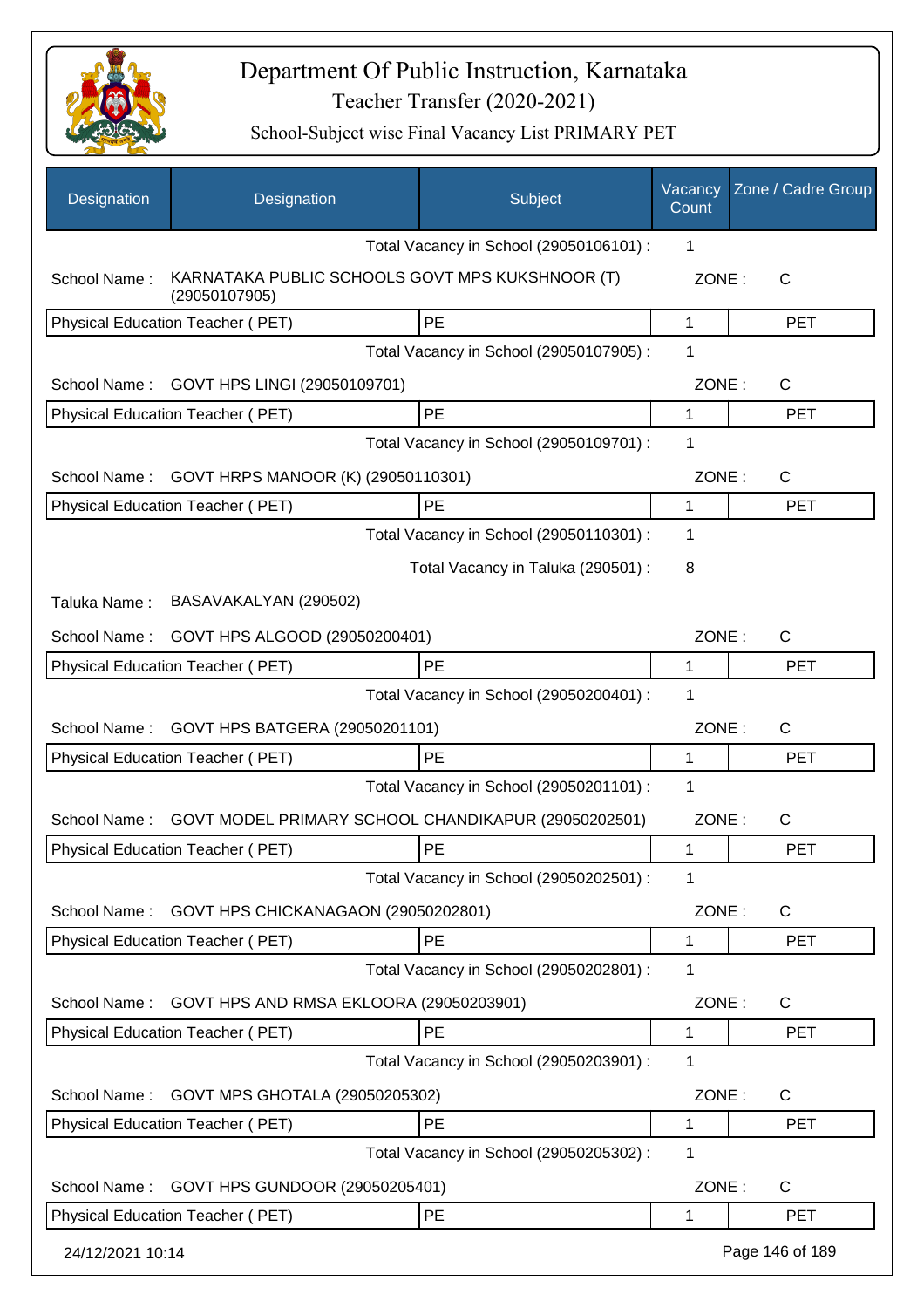

| Designation      | Designation                                                     | Subject                                 | Vacancy<br>Count | Zone / Cadre Group |
|------------------|-----------------------------------------------------------------|-----------------------------------------|------------------|--------------------|
|                  |                                                                 | Total Vacancy in School (29050205401) : | 1                |                    |
| School Name:     | GOVT HPS GADLEGAON (B) (29050205501)                            |                                         | ZONE:            | C                  |
|                  | Physical Education Teacher (PET)                                | PE                                      | 1                | <b>PET</b>         |
|                  |                                                                 | Total Vacancy in School (29050205501) : | 1                |                    |
| School Name:     | GOVT MODEL PRIMARY SCHOOL HARKOOD (29050206401)                 |                                         | ZONE:            | C                  |
|                  | Physical Education Teacher (PET)                                | PE                                      | 1                | <b>PET</b>         |
|                  |                                                                 | Total Vacancy in School (29050206401) : | 1                |                    |
| School Name:     | GOVT MPS HIRANAGAON (29050206901)                               |                                         | ZONE:            | C                  |
|                  | Physical Education Teacher (PET)                                | PE                                      | 1                | <b>PET</b>         |
|                  |                                                                 | Total Vacancy in School (29050206901) : | 1                |                    |
| School Name:     | GOVT HPS HANMANTHWADI (M) (29050207102)                         |                                         | ZONE:            | $\mathsf C$        |
|                  | <b>Physical Education Teacher (PET)</b>                         | <b>PE</b>                               | 1                | <b>PET</b>         |
|                  |                                                                 | Total Vacancy in School (29050207102) : | 1                |                    |
| School Name:     | GOVT HPS HIPARGAGHAT (29050207301)                              |                                         | ZONE:            | $\mathsf C$        |
|                  | Physical Education Teacher (PET)                                | PE                                      | 1                | <b>PET</b>         |
|                  |                                                                 | Total Vacancy in School (29050207301) : | 1                |                    |
| School Name:     | GOVT HPS ILLHAL (29050207501)                                   |                                         | ZONE:            | C                  |
|                  | Physical Education Teacher (PET)                                | PE                                      | 1                | <b>PET</b>         |
|                  |                                                                 | Total Vacancy in School (29050207501) : | 1                |                    |
| School Name:     | GOVT HPS JAJANMUGALI (29050208001)                              |                                         | ZONE:            | C                  |
|                  | Physical Education Teacher (PET)                                | PE                                      | 1                | PET                |
|                  |                                                                 | Total Vacancy in School (29050208001) : | 1                |                    |
| School Name:     | GOVT MPS KOHINOOR (29050209009)                                 |                                         | ZONE:            | C                  |
|                  | Physical Education Teacher (PET)                                | PE                                      | 1                | <b>PET</b>         |
|                  |                                                                 | Total Vacancy in School (29050209009) : | 1                |                    |
| School Name:     | KARNATAKA PUBLIC SCHOOLS GOVT HPS URDU MANTHAL<br>(29050211302) |                                         | ZONE:            | C                  |
|                  | Physical Education Teacher (PET)                                | PE                                      | 1                | <b>PET</b>         |
|                  |                                                                 | Total Vacancy in School (29050211302) : | 1                |                    |
| School Name:     | GOVT HIGHER PRIMARY SCHOOL MAISALGA (29050211501)               |                                         | ZONE:            | C                  |
|                  | Physical Education Teacher (PET)                                | PE                                      | 1                | <b>PET</b>         |
|                  |                                                                 | Total Vacancy in School (29050211501) : | 1                |                    |
| School Name:     | GOVT HPS KINNIWADI (29050211613)                                |                                         | ZONE:            | C                  |
| 24/12/2021 10:14 |                                                                 |                                         |                  | Page 147 of 189    |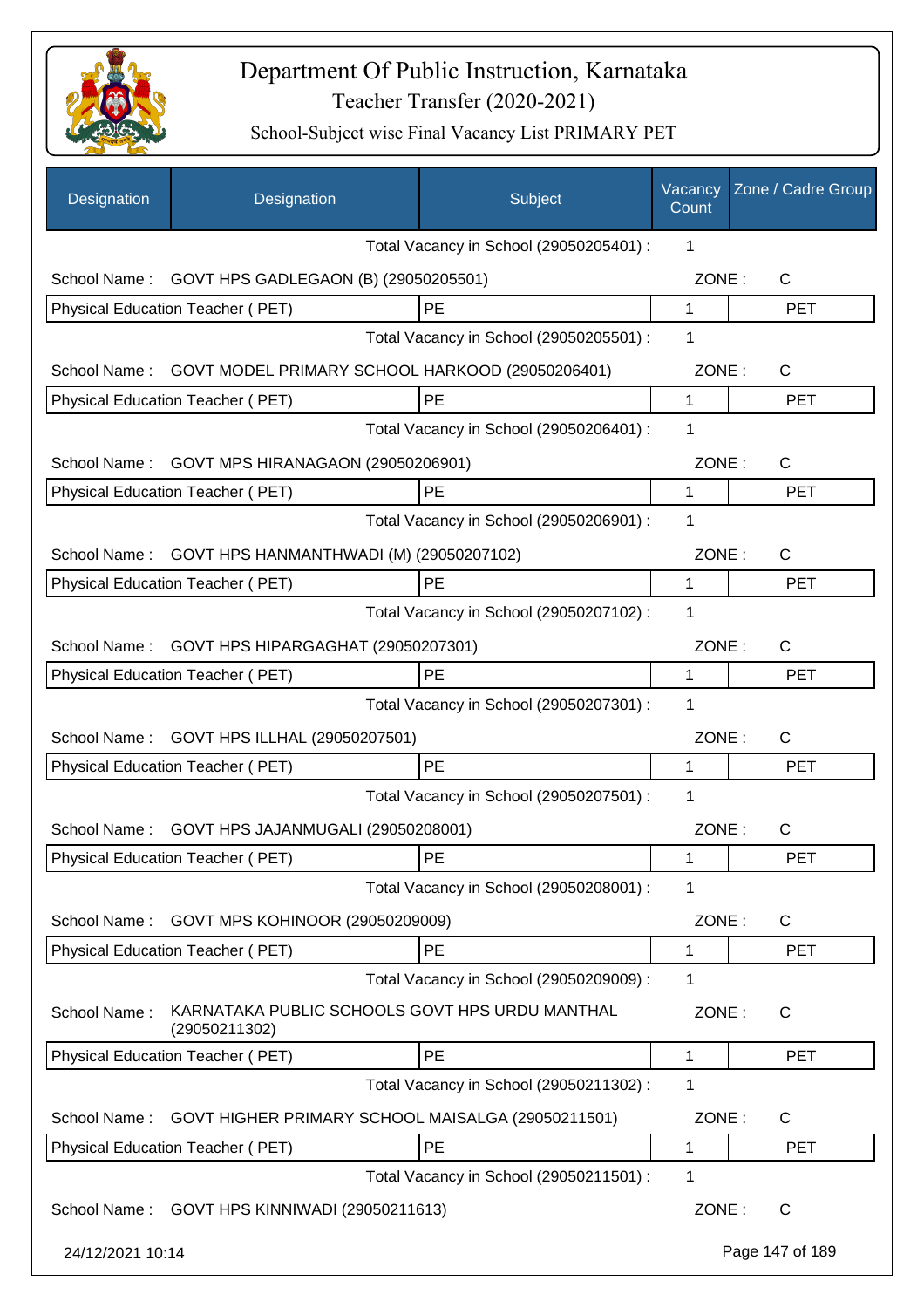

| Designation      | Designation                                        | Subject                                 | Vacancy<br>Count | Zone / Cadre Group |
|------------------|----------------------------------------------------|-----------------------------------------|------------------|--------------------|
|                  | Physical Education Teacher (PET)                   | PE                                      | 1                | <b>PET</b>         |
|                  |                                                    | Total Vacancy in School (29050211613) : | 1                |                    |
| School Name:     | GOVT MODEL PRIMARY SCHOOL NARAYANPUR (29050212001) |                                         | ZONE:            | B                  |
|                  | Physical Education Teacher (PET)                   | PE                                      | 1                | <b>PET</b>         |
|                  |                                                    | Total Vacancy in School (29050212001) : | 1                |                    |
| School Name:     | GOVT MPS RAJOLA (KANNADA) (29050213404)            |                                         | ZONE:            | C                  |
|                  | Physical Education Teacher (PET)                   | PE                                      | 1                | <b>PET</b>         |
|                  |                                                    | Total Vacancy in School (29050213404) : | 1                |                    |
|                  | School Name: GOVT HPS SASTAPUR (29050214101)       |                                         | ZONE:            | B                  |
|                  | Physical Education Teacher (PET)                   | PE                                      | 1                | <b>PET</b>         |
|                  |                                                    | Total Vacancy in School (29050214101) : | 1                |                    |
| School Name:     | GOVT HPS SADALAPUR (29050214701)                   |                                         | ZONE:            | C                  |
|                  | Physical Education Teacher (PET)                   | PE                                      | 1                | <b>PET</b>         |
|                  |                                                    | Total Vacancy in School (29050214701) : | 1                |                    |
| School Name:     | GOVT MPS UJALAM (29050215201)                      |                                         | ZONE:            | C                  |
|                  | Physical Education Teacher (PET)                   | <b>PE</b>                               | 1                | <b>PET</b>         |
|                  |                                                    | Total Vacancy in School (29050215201) : | 1                |                    |
| School Name:     | GOVT HPSAND RMSA YELADAGUNDI (29050215801)         |                                         | ZONE:            | C                  |
|                  | Physical Education Teacher (PET)                   | PE                                      | 1                | <b>PET</b>         |
|                  |                                                    | Total Vacancy in School (29050215801) : | 1                |                    |
|                  |                                                    | Total Vacancy in Taluka (290502) :      | 24               |                    |
| Taluka Name:     | <b>BHALKI (290503)</b>                             |                                         |                  |                    |
| School Name:     | GOVT HPS BALUR (29050300801)                       |                                         | ZONE:            | C                  |
|                  | Physical Education Teacher (PET)                   | PE                                      | 1                | <b>PET</b>         |
|                  |                                                    | Total Vacancy in School (29050300801) : | 1                |                    |
| School Name:     | GOVT HPS BYALHALLI (K) (29050302001)               |                                         | ZONE:            | C                  |
|                  | Physical Education Teacher (PET)                   | PE                                      | 1                | <b>PET</b>         |
|                  |                                                    | Total Vacancy in School (29050302001) : | 1                |                    |
| School Name:     | GOVT HPS MAROOR (29050309201)                      |                                         | ZONE:            | C                  |
|                  | Physical Education Teacher (PET)                   | PE                                      | 1                | <b>PET</b>         |
|                  |                                                    | Total Vacancy in School (29050309201) : | 1                |                    |
| School Name:     | GOVT MPS MEHKAR (29050309701)                      |                                         | ZONE:            | $\mathsf C$        |
| 24/12/2021 10:14 |                                                    |                                         |                  | Page 148 of 189    |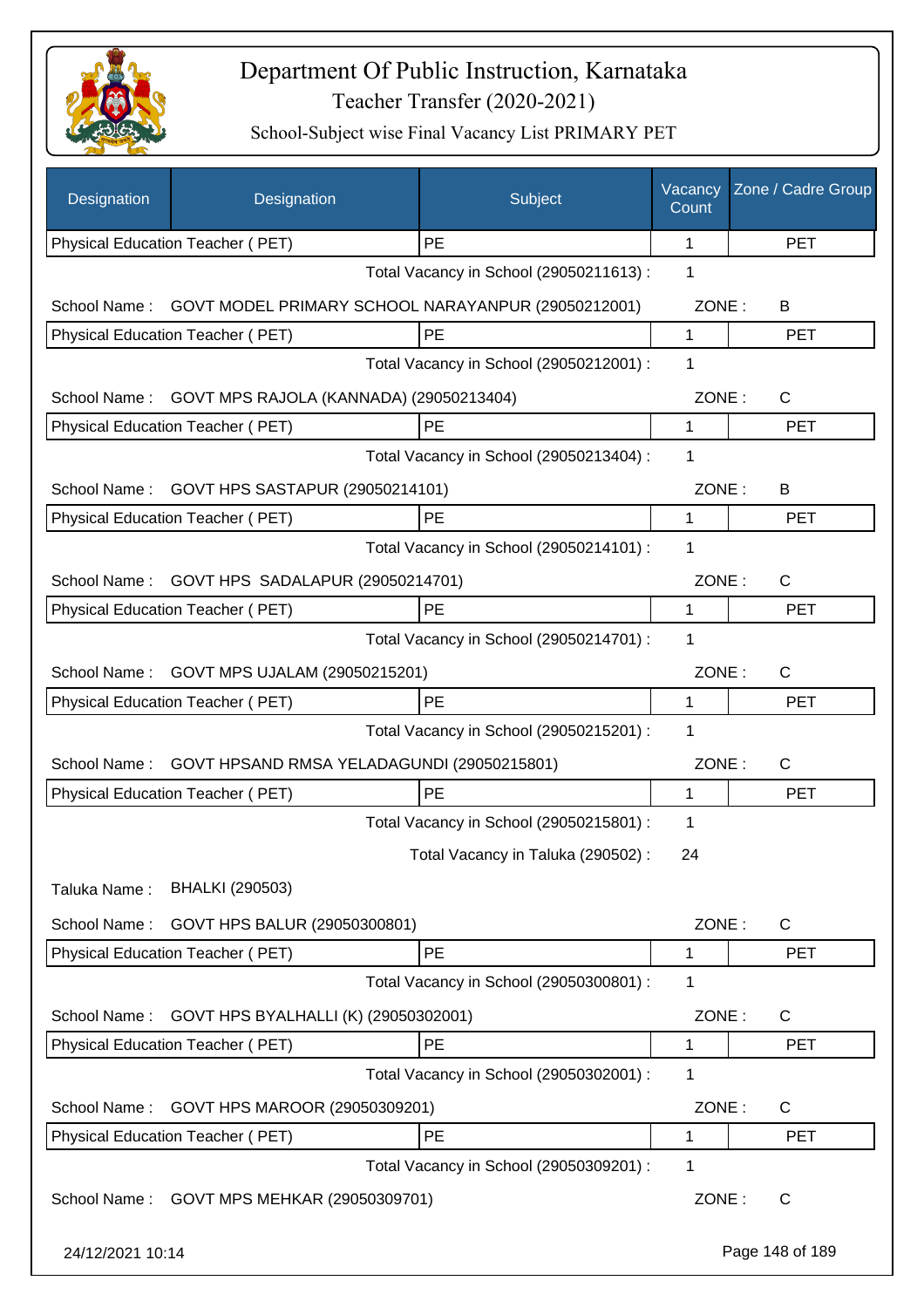

| Designation      | Designation                                       | Subject                                 | Vacancy<br>Count | Zone / Cadre Group |
|------------------|---------------------------------------------------|-----------------------------------------|------------------|--------------------|
|                  | Physical Education Teacher (PET)                  | PE                                      | 1                | <b>PET</b>         |
|                  |                                                   | Total Vacancy in School (29050309701) : | 1                |                    |
| School Name:     | GOVT. HPS MAR. SHREEMALI (29050312402)            |                                         | ZONE:            | C                  |
|                  | Physical Education Teacher (PET)                  | PE                                      | 1                | <b>PET</b>         |
|                  |                                                   | Total Vacancy in School (29050312402) : | 1                |                    |
| School Name:     | GOVT HPS UCHA (29050313301)                       |                                         | ZONE:            | C                  |
|                  | Physical Education Teacher (PET)                  | PE                                      | 1                | <b>PET</b>         |
|                  |                                                   | Total Vacancy in School (29050313301) : | 1                |                    |
|                  |                                                   | Total Vacancy in Taluka (290503) :      | 6                |                    |
| Taluka Name:     | <b>HUMNABAD (290505)</b>                          |                                         |                  |                    |
| School Name:     | GOVT HPS & RMSA BELKERA (29050500801)             |                                         | ZONE:            | C                  |
|                  | Physical Education Teacher (PET)                  | PE                                      | 1                | <b>PET</b>         |
|                  |                                                   | Total Vacancy in School (29050500801) : | 1                |                    |
| School Name:     | GOVT HPS GHODWADI (29050502601)                   |                                         | ZONE:            | C                  |
|                  | Physical Education Teacher (PET)                  | PE                                      | 1                | <b>PET</b>         |
|                  |                                                   | Total Vacancy in School (29050502601) : | 1                |                    |
| School Name:     | GOVT HPS & RMSA KAN & MAR HANDIKERA (29050503002) |                                         | ZONE:            | C                  |
|                  | Physical Education Teacher (PET)                  | PE                                      | 1                | <b>PET</b>         |
|                  |                                                   | Total Vacancy in School (29050503002) : | 1                |                    |
| School Name:     | GOVT HPS KANDGUL (29050504201)                    |                                         | ZONE:            | $\mathsf C$        |
|                  | Physical Education Teacher (PET)                  | PE                                      | 1                | PE I               |
|                  |                                                   | Total Vacancy in School (29050504201) : | 1                |                    |
| School Name:     | GOVT HPS MANGALGI WADI (29050505402)              |                                         | ZONE:            | $\mathsf{C}$       |
|                  | Physical Education Teacher (PET)                  | PE                                      | 1                | <b>PET</b>         |
|                  |                                                   | Total Vacancy in School (29050505402) : | 1                |                    |
| School Name:     | GOVT AIP HPS URDU MANGALGI (29050505403)          |                                         | ZONE:            | C                  |
|                  | Physical Education Teacher (PET)                  | PE                                      | 1                | <b>PET</b>         |
|                  |                                                   | Total Vacancy in School (29050505403) : | 1                |                    |
| School Name:     | GOVT MPS MANNAEKHELI (29050505604)                |                                         | ZONE:            | C                  |
|                  | Physical Education Teacher (PET)                  | PE                                      | 1                | <b>PET</b>         |
|                  |                                                   | Total Vacancy in School (29050505604) : | 1                |                    |
| School Name:     | GOVT HPS MUDNAL (29050506001)                     |                                         | ZONE:            | C                  |
| 24/12/2021 10:14 |                                                   |                                         |                  | Page 149 of 189    |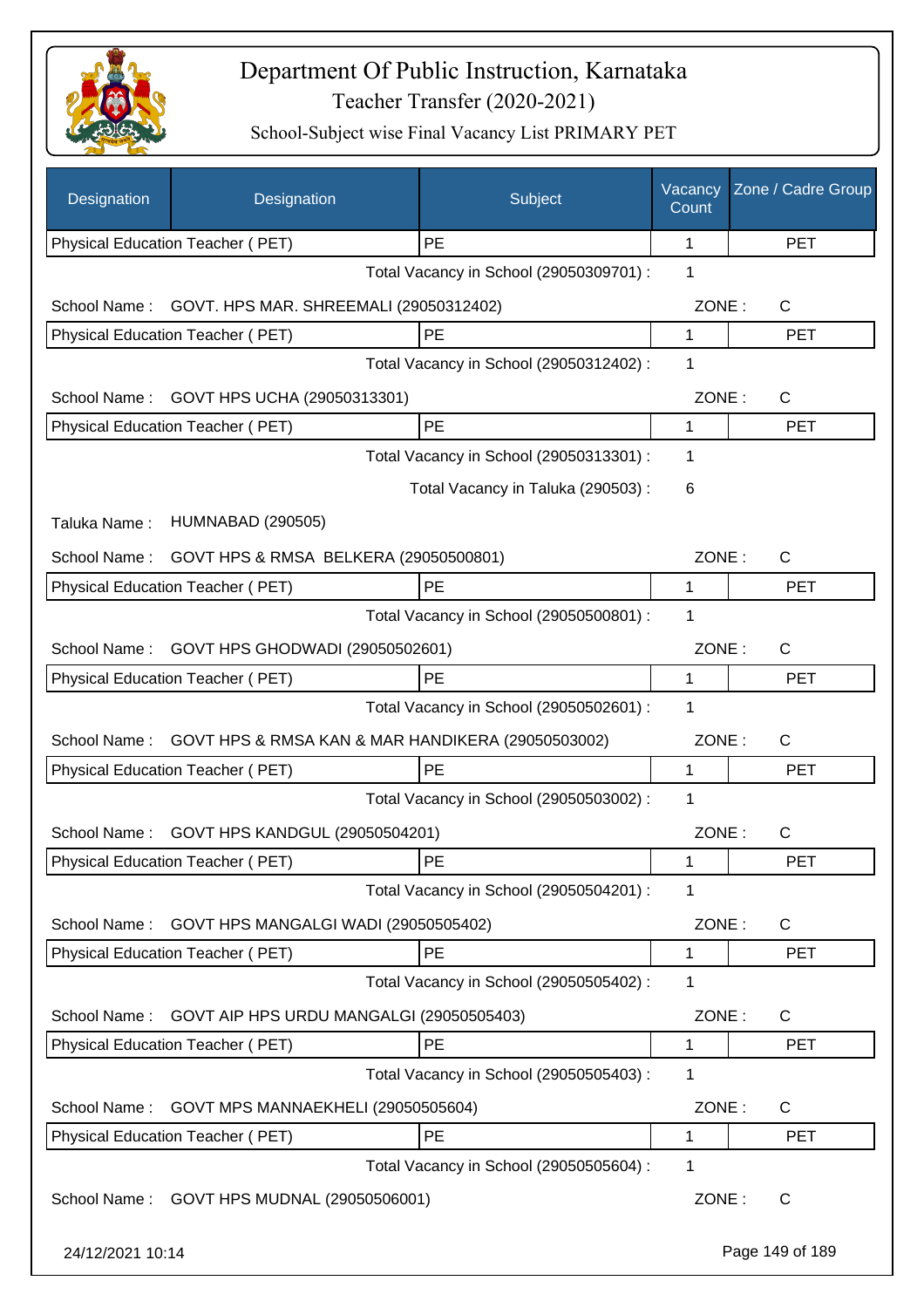

| Designation      | Designation                                     | Subject                                 | Vacancy<br>Count | Zone / Cadre Group |
|------------------|-------------------------------------------------|-----------------------------------------|------------------|--------------------|
|                  | Physical Education Teacher (PET)                | PE                                      | 1                | <b>PET</b>         |
|                  |                                                 | Total Vacancy in School (29050506001) : | 1                |                    |
| School Name:     | GOVT HPS MUSTAPUR (29050506201)                 |                                         | ZONE:            | C                  |
|                  | Physical Education Teacher (PET)                | PE                                      | 1                | <b>PET</b>         |
|                  |                                                 | Total Vacancy in School (29050506201) : | 1                |                    |
| School Name:     | GOVT MPS MUTTANGI (29050506401)                 |                                         | ZONE:            | C                  |
|                  | Physical Education Teacher (PET)                | PE                                      | 1                | <b>PET</b>         |
|                  |                                                 | Total Vacancy in School (29050506401) : | 1                |                    |
| School Name:     | GOVT HPS NAGANKERA (29050506501)                |                                         | ZONE:            | C                  |
|                  | Physical Education Teacher (PET)                | PE                                      | 1                | <b>PET</b>         |
|                  |                                                 | Total Vacancy in School (29050506501) : | 1                |                    |
| School Name:     | GHPS SITALGERA (29050507901)                    |                                         | ZONE:            | $\mathsf{C}$       |
|                  | Physical Education Teacher (PET)                | PE                                      | 1                | <b>PET</b>         |
|                  |                                                 | Total Vacancy in School (29050507901) : | 1                |                    |
| School Name:     | GOVT HPS SONKERA (29050508101)                  |                                         | ZONE:            | C                  |
|                  | Physical Education Teacher (PET)                | PE                                      | 1                | <b>PET</b>         |
|                  |                                                 | Total Vacancy in School (29050508101) : | 1                |                    |
| School Name:     | GOVT HPS UDBAL (29050508301)                    |                                         | ZONE:            | C                  |
|                  | Physical Education Teacher (PET)                | <b>PE</b>                               | 1                | <b>PET</b>         |
|                  |                                                 | Total Vacancy in School (29050508301) : | 1                |                    |
|                  |                                                 | Total Vacancy in Taluka (290505):       | 14               |                    |
| District Name:   | <b>RAICHUR (2906)</b>                           |                                         |                  |                    |
| Taluka Name:     | DEVADURGA (290601)                              |                                         |                  |                    |
| School Name:     | GOVT.HIGHER PRIMARY SCHOOL ALAKOD (29060100501) |                                         | ZONE:            | C                  |
|                  | Physical Education Teacher (PET)                | PE                                      | 1                | <b>PET</b>         |
|                  |                                                 | Total Vacancy in School (29060100501) : | 1                |                    |
| School Name:     | GMHIGHER PRIMARY SCHOOL ARKERA (29060101201)    |                                         | ZONE:            | C                  |
|                  | Physical Education Teacher (PET)                | PE                                      | 1                | <b>PET</b>         |
|                  |                                                 | Total Vacancy in School (29060101201) : | 1                |                    |
| School Name:     | GHS RMSA BUNKALADODDI (29060102601)             |                                         | ZONE:            | C                  |
|                  | Physical Education Teacher (PET)                | PE                                      | 1                | <b>PET</b>         |
|                  |                                                 | Total Vacancy in School (29060102601) : | 1                |                    |
| 24/12/2021 10:14 |                                                 |                                         |                  | Page 150 of 189    |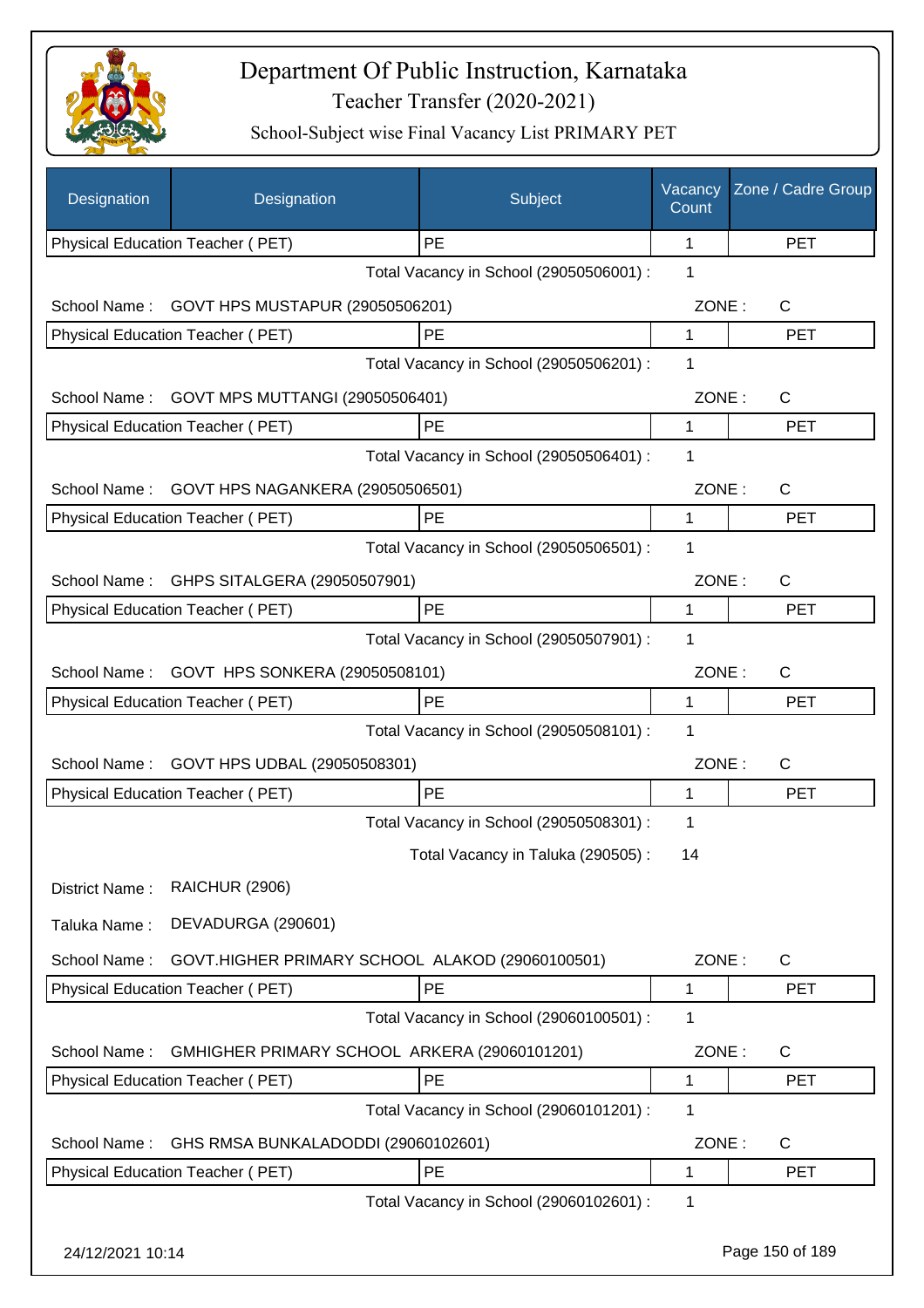

| Designation      | Designation                                                          | Subject                                 | Vacancy<br>Count | Zone / Cadre Group |
|------------------|----------------------------------------------------------------------|-----------------------------------------|------------------|--------------------|
| School Name:     | GMHIGHER PRIMARY SCHOOL GABBUR (29060104001)                         |                                         | ZONE:            | $\mathsf{C}$       |
|                  | Physical Education Teacher (PET)                                     | PE                                      | $\mathbf{1}$     | <b>PET</b>         |
|                  |                                                                      | Total Vacancy in School (29060104001) : | 1                |                    |
| School Name:     | GMHIGHER PRIMARY SCHOOL GALAG (29060104101)                          |                                         | ZONE:            | C                  |
|                  | Physical Education Teacher (PET)                                     | <b>PE</b>                               | 1                | <b>PET</b>         |
|                  |                                                                      | Total Vacancy in School (29060104101) : | 1                |                    |
| School Name:     | GMHIGHER PRIMARY SCHOOL BOYS JALAHALLI (29060107801)                 |                                         | ZONE:            | C                  |
|                  | Physical Education Teacher (PET)                                     | PE                                      | 1                | <b>PET</b>         |
|                  |                                                                      | Total Vacancy in School (29060107801) : | 1                |                    |
| School Name:     | Govt MODEL HIGHER PRIMARY SCHOOL KOPPAR (29060110002)                |                                         | ZONE:            | $\mathsf{C}$       |
|                  | Physical Education Teacher (PET)                                     | <b>PE</b>                               | 1                | <b>PET</b>         |
|                  |                                                                      | Total Vacancy in School (29060110002) : | 1                |                    |
| School Name:     | GOVT.HIGHER PRIMARY SCHOOL KOTHADODDI_Upgraded_RMSA<br>(29060110101) |                                         | ZONE:            | C                  |
|                  | Physical Education Teacher (PET)                                     | PE                                      | 1                | <b>PET</b>         |
|                  |                                                                      | Total Vacancy in School (29060110101) : | 1                |                    |
|                  | School Name: GHPS MUNDARAGI (29060112701)                            |                                         | ZONE:            | $\mathsf{C}$       |
|                  | Physical Education Teacher (PET)                                     | PE                                      | $\mathbf{1}$     | <b>PET</b>         |
|                  |                                                                      | Total Vacancy in School (29060112701) : | 1                |                    |
| School Name:     | GGMHIGHER PRIMARY SCHOOL DEVADURGA (29060121101)                     |                                         | ZONE:            | A                  |
|                  | Physical Education Teacher (PET)                                     | PE                                      | 1                | <b>PET</b>         |
|                  |                                                                      | Total Vacancy in School (29060121101) : | 1                |                    |
|                  |                                                                      | Total Vacancy in Taluka (290601) :      | 10               |                    |
| Taluka Name:     | LINGASUGUR (290605)                                                  |                                         |                  |                    |
| School Name:     | GOVT.HIGHER PRIMARY SCHOOL AIDABHAVI (29060500501)                   |                                         | ZONE:            | C                  |
|                  | Physical Education Teacher (PET)                                     | PE                                      | 1                | <b>PET</b>         |
|                  |                                                                      | Total Vacancy in School (29060500501) : | 1                |                    |
| School Name:     | GHPS MODEL SCHOOL PRIMARY SCHOOL ANAHOSUR<br>(29060500801)           |                                         | ZONE:            | $\mathsf C$        |
|                  | Physical Education Teacher (PET)                                     | PE                                      | 1                | <b>PET</b>         |
|                  |                                                                      | Total Vacancy in School (29060500801) : | 1                |                    |
| School Name:     | GOVT.HIGHER PRIMARY SCHOOL ANWARI (29060501301)                      |                                         | ZONE:            | C                  |
|                  | Physical Education Teacher (PET)                                     | PE                                      | 1                | <b>PET</b>         |
| 24/12/2021 10:14 |                                                                      |                                         |                  | Page 151 of 189    |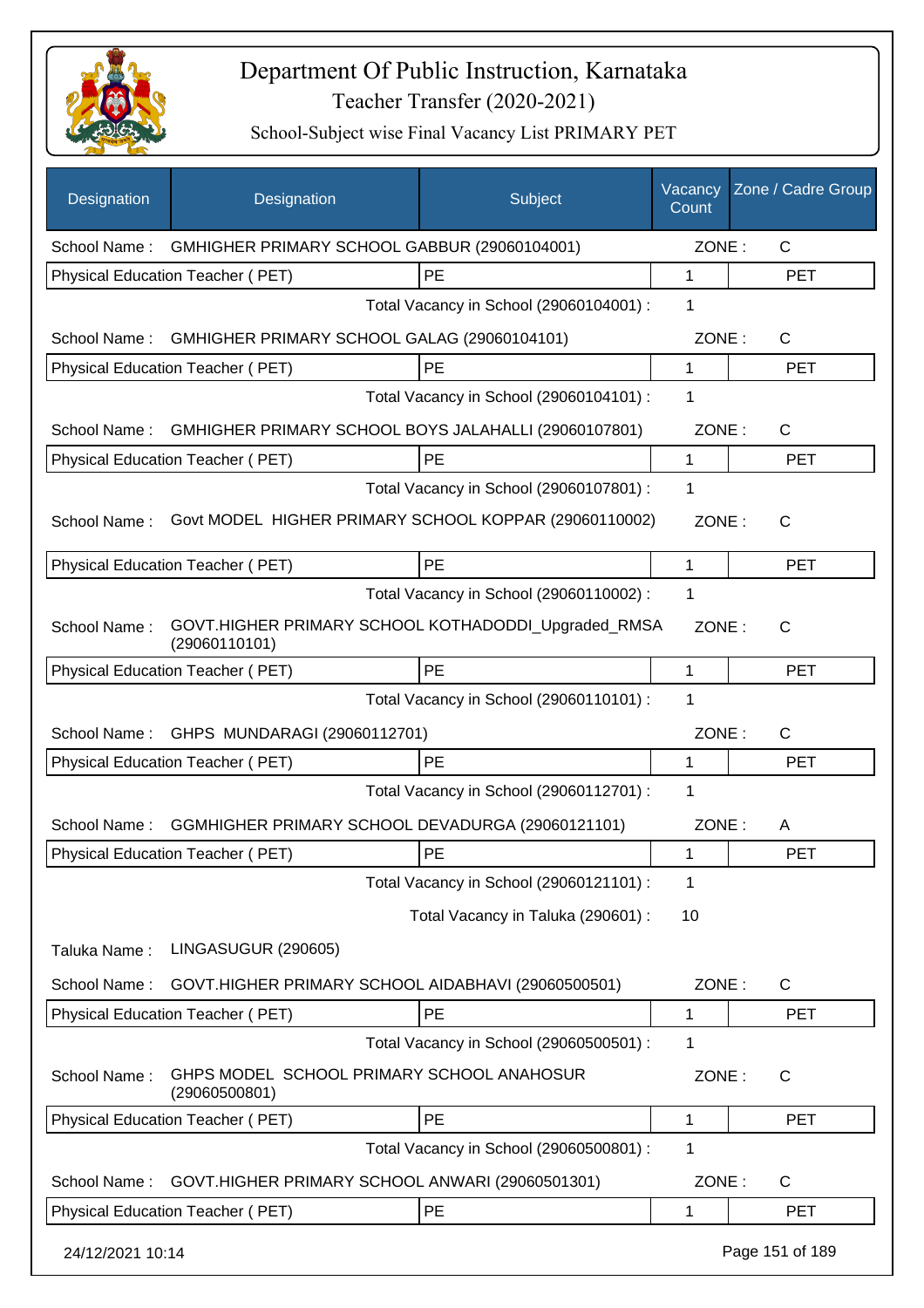

| Designation  | Designation                                                 | Subject                                 | Vacancy<br>Count | Zone / Cadre Group |
|--------------|-------------------------------------------------------------|-----------------------------------------|------------------|--------------------|
|              |                                                             | Total Vacancy in School (29060501301) : | 1                |                    |
| School Name: | GHPS BAILGUDDA (29060501801)                                |                                         | ZONE:            | C                  |
|              | Physical Education Teacher (PET)                            | <b>PE</b>                               | $\mathbf{1}$     | <b>PET</b>         |
|              |                                                             | Total Vacancy in School (29060501801) : | 1                |                    |
| School Name: | GOVT.HIGHER PRIMARY SCHOOL BANDEBHAVI (29060502001)         |                                         | ZONE:            | C                  |
|              | Physical Education Teacher (PET)                            | PE                                      | 1                | <b>PET</b>         |
|              |                                                             | Total Vacancy in School (29060502001) : | 1                |                    |
| School Name: | GOVT.HIGHER PRIMARY SCHOOL BENDONI (29060502901)            |                                         | ZONE:            | $\mathsf{C}$       |
|              | Physical Education Teacher (PET)                            | <b>PE</b>                               | 1                | <b>PET</b>         |
|              |                                                             | Total Vacancy in School (29060502901) : | 1                |                    |
| School Name: | GHPS CHIKKAHESARUR-UPGRADED-RMSA (29060503701)              |                                         | ZONE:            | $\mathsf{C}$       |
|              | Physical Education Teacher (PET)                            | PE                                      | 1                | <b>PET</b>         |
|              |                                                             | Total Vacancy in School (29060503701) : | 1                |                    |
| School Name: | GOVT.HIGHER PRIMARY SCHOOL GEJJALAGATTA (29060505201)       |                                         | ZONE:            | $\mathsf{C}$       |
|              | <b>Physical Education Teacher (PET)</b>                     | PE                                      | 1                | <b>PET</b>         |
|              |                                                             | Total Vacancy in School (29060505201) : | 1                |                    |
| School Name: | GOVT.HIGHER PRIMARY SCHOOL GUDIHAL (29060506101)            |                                         | ZONE:            | C                  |
|              | Physical Education Teacher (PET)                            | PE                                      | 1                | <b>PET</b>         |
|              |                                                             | Total Vacancy in School (29060506101) : | 1                |                    |
| School Name: | GMHIGHER PRIMARY SCHOOL GURUGUNTA (29060506401)             |                                         | ZONE:            | С                  |
|              | <b>Physical Education Teacher (PET)</b>                     | PE                                      | 1                | <b>PET</b>         |
|              |                                                             | Total Vacancy in School (29060506401) : | 1                |                    |
| School Name: | GOVT.HIGHER PRIMARY SCHOOL GIRLS GURUGUNTA<br>(29060506412) |                                         | ZONE:            | $\mathsf{C}$       |
|              | Physical Education Teacher (PET)                            | PE                                      | 1                | <b>PET</b>         |
|              |                                                             | Total Vacancy in School (29060506412) : | 1                |                    |
| School Name: | GOVT.HIGHER PRIMARY SCHOOL HALABHAVI (29060506601)          |                                         | ZONE:            | C                  |
|              | Physical Education Teacher (PET)                            | PE                                      | 1                | <b>PET</b>         |
|              |                                                             | Total Vacancy in School (29060506601) : | 1                |                    |
| School Name: | GHPS JANGI RAMPUR TANDA (29060509201)                       |                                         | ZONE:            | C                  |
|              | Physical Education Teacher (PET)                            | PE                                      | 1                | <b>PET</b>         |
|              |                                                             | Total Vacancy in School (29060509201) : | 1                |                    |
|              |                                                             |                                         |                  |                    |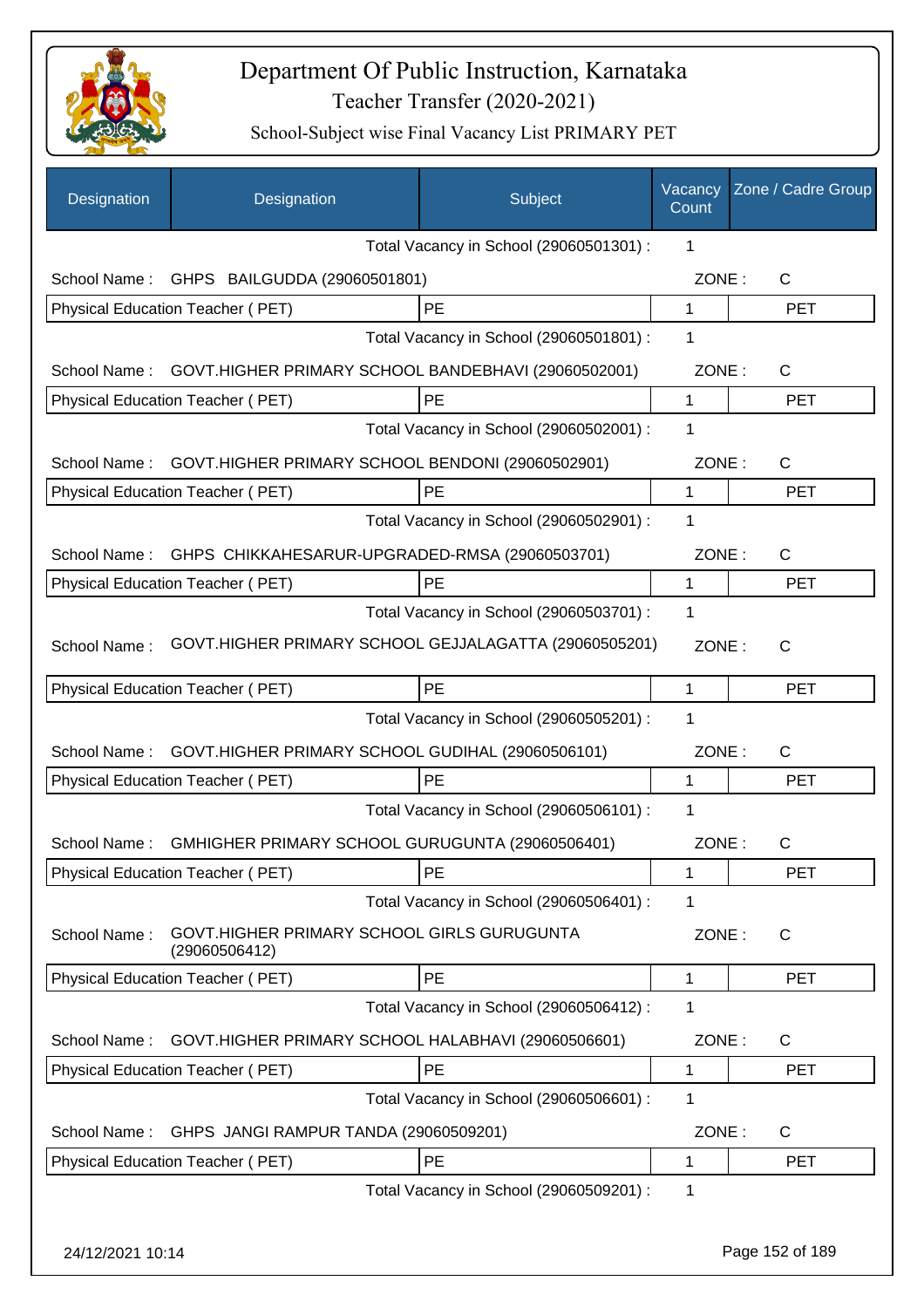

| Designation      | Designation                                                         | Subject                                 | Vacancy<br>Count | Zone / Cadre Group |
|------------------|---------------------------------------------------------------------|-----------------------------------------|------------------|--------------------|
|                  | School Name: GHPS KACHAPUR UPGRADED RMSA (29060509301)              |                                         | ZONE:            | $\mathsf{C}$       |
|                  | Physical Education Teacher (PET)                                    | PE                                      | $\mathbf{1}$     | <b>PET</b>         |
|                  |                                                                     | Total Vacancy in School (29060509301) : | 1                |                    |
| School Name:     | GHPS KOTA Upgraded RMSA (29060511001)                               |                                         | ZONE:            | C                  |
|                  | Physical Education Teacher (PET)                                    | PE                                      | 1                | <b>PET</b>         |
|                  |                                                                     | Total Vacancy in School (29060511001) : | 1                |                    |
| School Name:     | GOVT.HIGHER PRIMARY SCHOOL MITTIKELLUR (29060513001)                |                                         | ZONE:            | C                  |
|                  | Physical Education Teacher (PET)                                    | PE                                      | $\mathbf 1$      | <b>PET</b>         |
|                  |                                                                     | Total Vacancy in School (29060513001) : | 1                |                    |
| School Name:     | GOVT.HIGHER PRIMARY SCHOOL POOLBHAVI-UPGRADED-RMSA<br>(29060514701) |                                         | ZONE:            | $\mathsf{C}$       |
|                  | Physical Education Teacher (PET)                                    | PE                                      | 1                | <b>PET</b>         |
|                  |                                                                     | Total Vacancy in School (29060514701) : | 1                |                    |
| School Name:     | GHPS RODALABANDA-T (29060515301)                                    |                                         | ZONE:            | C                  |
|                  | Physical Education Teacher (PET)                                    | PE                                      | 1                | <b>PET</b>         |
|                  |                                                                     | Total Vacancy in School (29060515301) : | 1                |                    |
| School Name:     | GMHPS HIGHER PRIMARY SCHOOL MUDUGAL (29060524911)                   |                                         | ZONE:            | A                  |
|                  | Physical Education Teacher (PET)                                    | PE                                      | 1                | <b>PET</b>         |
|                  |                                                                     | Total Vacancy in School (29060524911) : | 1                |                    |
| School Name:     | GOVT.HIGHER PRIMARY SCHOOL KANNADA HALEPET MUDUGAL<br>(29060525203) |                                         | ZONE:            | A                  |
|                  | <b>Physical Education Teacher (PET)</b>                             | PE                                      | 1                | <b>PET</b>         |
|                  |                                                                     | Total Vacancy in School (29060525203) : | 1                |                    |
|                  |                                                                     | Total Vacancy in Taluka (290605):       | 20               |                    |
| Taluka Name:     | MANVI (290606)                                                      |                                         |                  |                    |
| School Name:     | GOVT.HIGHER PRIMARY SCHOOL AROLI (29060600701)                      |                                         | ZONE:            | C                  |
|                  | Physical Education Teacher (PET)                                    | PE                                      | 1                | <b>PET</b>         |
|                  |                                                                     | Total Vacancy in School (29060600701) : | 1                |                    |
| School Name:     | GOVT.HIGHER PRIMARY SCHOOL ATHANUR (29060600801)                    |                                         | ZONE:            | C                  |
|                  | Physical Education Teacher (PET)                                    | PE                                      | 1                | <b>PET</b>         |
|                  |                                                                     | Total Vacancy in School (29060600801) : | 1                |                    |
| School Name:     | GOVT.HIGHER PRIMARY SCHOOL BAIL MARCHED (29060601101)               |                                         | ZONE:            | C                  |
|                  | Physical Education Teacher (PET)                                    | PE                                      | 1                | <b>PET</b>         |
| 24/12/2021 10:14 |                                                                     |                                         |                  | Page 153 of 189    |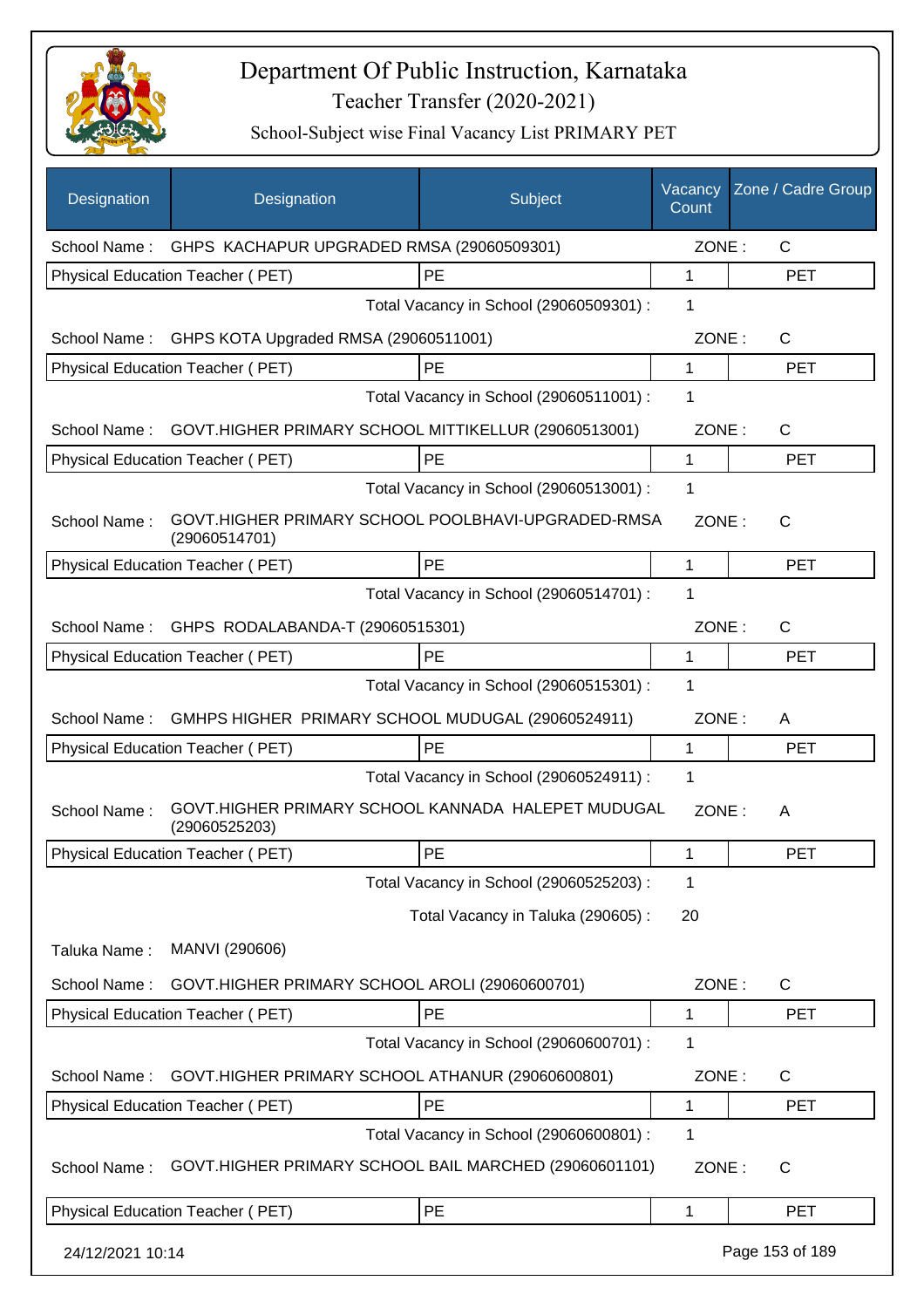

| Designation  | Designation                                                               | Subject                                 | Vacancy<br>Count | Zone / Cadre Group |
|--------------|---------------------------------------------------------------------------|-----------------------------------------|------------------|--------------------|
|              |                                                                           | Total Vacancy in School (29060601101) : | 1                |                    |
| School Name: | GMHIGHER PRIMARY SCHOOL BALLATAGI (29060601201)                           |                                         | ZONE:            | С                  |
|              | Physical Education Teacher (PET)                                          | <b>PE</b>                               | $\mathbf{1}$     | <b>PET</b>         |
|              |                                                                           | Total Vacancy in School (29060601201) : | 1                |                    |
| School Name: | KARNATAKA PUBLIC SCHOOLS KARNATAK PUBLIC SCHOOL<br>BYAGAVAT (29060602501) |                                         | ZONE:            | $\mathsf{C}$       |
|              | Physical Education Teacher (PET)                                          | <b>PE</b>                               | $\mathbf{1}$     | <b>PET</b>         |
|              |                                                                           | Total Vacancy in School (29060602501) : | 1                |                    |
| School Name: | GOVT.HIGHER PRIMARY SCHOOL CHIKKAKOTNEKAL<br>(29060603101)                |                                         | ZONE:            | $\mathsf{C}$       |
|              | Physical Education Teacher (PET)                                          | <b>PE</b>                               | $\mathbf{1}$     | <b>PET</b>         |
|              |                                                                           | Total Vacancy in School (29060603101) : | 1                |                    |
| School Name: | GOVERNMENT HIGH SCHOOL RMSA GORKAL (29060604601)                          |                                         | ZONE:            | $\mathsf{C}$       |
|              | Physical Education Teacher (PET)                                          | PE                                      | 1                | <b>PET</b>         |
|              |                                                                           | Total Vacancy in School (29060604601) : | 1                |                    |
| School Name: | GOVT UPGRADED HIGHER PRIMARY SCHOOL GUDADINNI.K<br>(29060604801)          |                                         | ZONE:            | $\mathsf{C}$       |
|              | Physical Education Teacher (PET)                                          | <b>PE</b>                               | $\mathbf{1}$     | <b>PET</b>         |
|              |                                                                           | Total Vacancy in School (29060604801) : | 1                |                    |
| School Name: | GOVT HIGHER PRIMARY SCHOOL UPGRDED R.M.S.A HARVI<br>(29060605601)         |                                         | ZONE:            | $\mathsf{C}$       |
|              | Physical Education Teacher (PET)                                          | PE                                      | 1                | <b>PET</b>         |
|              |                                                                           | Total Vacancy in School (29060605601) : | 1                |                    |
| School Name: | GOVT.HIGHER PRIMARY SCHOOL HEERA (29060605701)                            |                                         | ZONE:            | $\mathsf{C}$       |
|              | Physical Education Teacher (PET)                                          | <b>PE</b>                               | 1                | <b>PET</b>         |
|              |                                                                           | Total Vacancy in School (29060605701) : | 1                |                    |
| School Name: | GMHPS HIREBADARADINNI (29060606201)                                       |                                         | ZONE:            | C                  |
|              | Physical Education Teacher (PET)                                          | PE                                      | 1                | <b>PET</b>         |
|              |                                                                           | Total Vacancy in School (29060606201) : | 1                |                    |
| School Name: | GHPS GIRLS KALLUR (29060608401)                                           |                                         | ZONE:            | C                  |
|              | Physical Education Teacher (PET)                                          | <b>PE</b>                               | 1                | <b>PET</b>         |
|              |                                                                           | Total Vacancy in School (29060608401) : | 1                |                    |
| School Name: | GULOWER PRIMARY SCHOOL KARADIGUDDA (29060608701)                          |                                         | ZONE:            | B                  |
|              | Physical Education Teacher (PET)                                          | <b>PE</b>                               | 1                | <b>PET</b>         |
|              |                                                                           |                                         |                  |                    |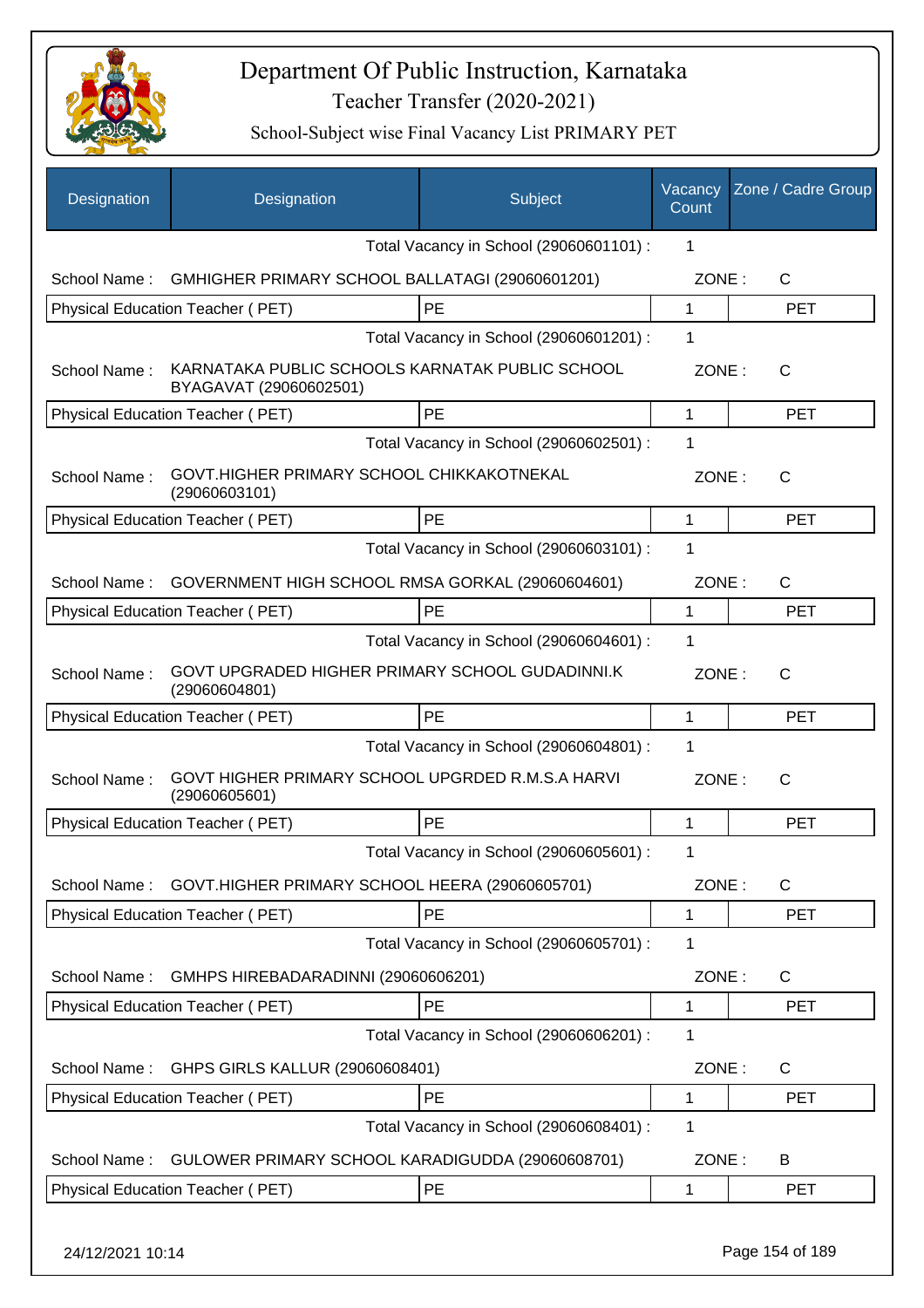

| Designation      | Designation                                                 | Subject                                 | Vacancy<br>Count | Zone / Cadre Group |
|------------------|-------------------------------------------------------------|-----------------------------------------|------------------|--------------------|
|                  |                                                             | Total Vacancy in School (29060608701) : | 1                |                    |
| School Name:     | GOVT.HIGHER PRIMARY SCHOOL KATHARAKI (29060609001)          |                                         | ZONE:            | C                  |
|                  | Physical Education Teacher (PET)                            | PE                                      | 1                | <b>PET</b>         |
|                  |                                                             | Total Vacancy in School (29060609001) : | 1                |                    |
| School Name:     | GOVT.HIGHER PRIMARY SCHOOL KANNYA KAVITHAL<br>(29060609402) |                                         | ZONE:            | A                  |
|                  | Physical Education Teacher (PET)                            | PE                                      | 1                | <b>PET</b>         |
|                  |                                                             | Total Vacancy in School (29060609402) : | 1                |                    |
| School Name:     | GMHPS KURDI (29060609601)                                   |                                         | ZONE:            | C                  |
|                  | Physical Education Teacher (PET)                            | PE                                      | 1                | <b>PET</b>         |
|                  |                                                             | Total Vacancy in School (29060609601) : | 1                |                    |
| School Name:     | GOVT.HIGHER PRIMARY SCHOOL GIRLS KURDI (29060609602)        |                                         | ZONE:            | C                  |
|                  | Physical Education Teacher (PET)                            | PE                                      | 1                | <b>PET</b>         |
|                  |                                                             | Total Vacancy in School (29060609602) : | 1                |                    |
| School Name:     | GOVERNMENT HIGH SCHOOL RMSA MACHANUR (29060609901)          |                                         | ZONE:            | C                  |
|                  | Physical Education Teacher (PET)                            | PE                                      | 1                | <b>PET</b>         |
|                  |                                                             | Total Vacancy in School (29060609901) : | 1                |                    |
| School Name:     | GMHIGHER PRIMARY SCHOOL MADAGIRI (29060610001)              |                                         | ZONE:            | C                  |
|                  | Physical Education Teacher (PET)                            | PE                                      | 1                | <b>PET</b>         |
|                  |                                                             | Total Vacancy in School (29060610001) : | 1                |                    |
| School Name:     | UGHPS MALLADAGUDDA UPGRADED RMSA (29060610201)              |                                         | ZONE:            | C                  |
|                  | Physical Education Teacher (PET)                            | PE                                      | 1                | <b>PET</b>         |
|                  |                                                             | Total Vacancy in School (29060610201) : | 1                |                    |
| School Name:     | GOVT.HIGHER PRIMARY SCHOOL NAVALAKAL (29060611701)          |                                         | ZONE:            | B                  |
|                  | <b>Physical Education Teacher (PET)</b>                     | PE                                      | 1                | <b>PET</b>         |
|                  |                                                             | Total Vacancy in School (29060611701) : | 1                |                    |
| School Name:     | GOVT.HIGHER PRIMARY SCHOOL NEERMANVI CROSS<br>(29060611801) |                                         | ZONE:            | C                  |
|                  | Physical Education Teacher (PET)                            | <b>PE</b>                               | 1                | <b>PET</b>         |
|                  |                                                             | Total Vacancy in School (29060611801) : | 1                |                    |
| School Name:     | GUMHPS M.L.A SCHOOL PAMANAKALLUR (29060612108)              |                                         | ZONE:            | C                  |
|                  | Physical Education Teacher (PET)                            | PE                                      | 1                | <b>PET</b>         |
|                  |                                                             | Total Vacancy in School (29060612108) : | 1                |                    |
| 24/12/2021 10:14 |                                                             |                                         |                  | Page 155 of 189    |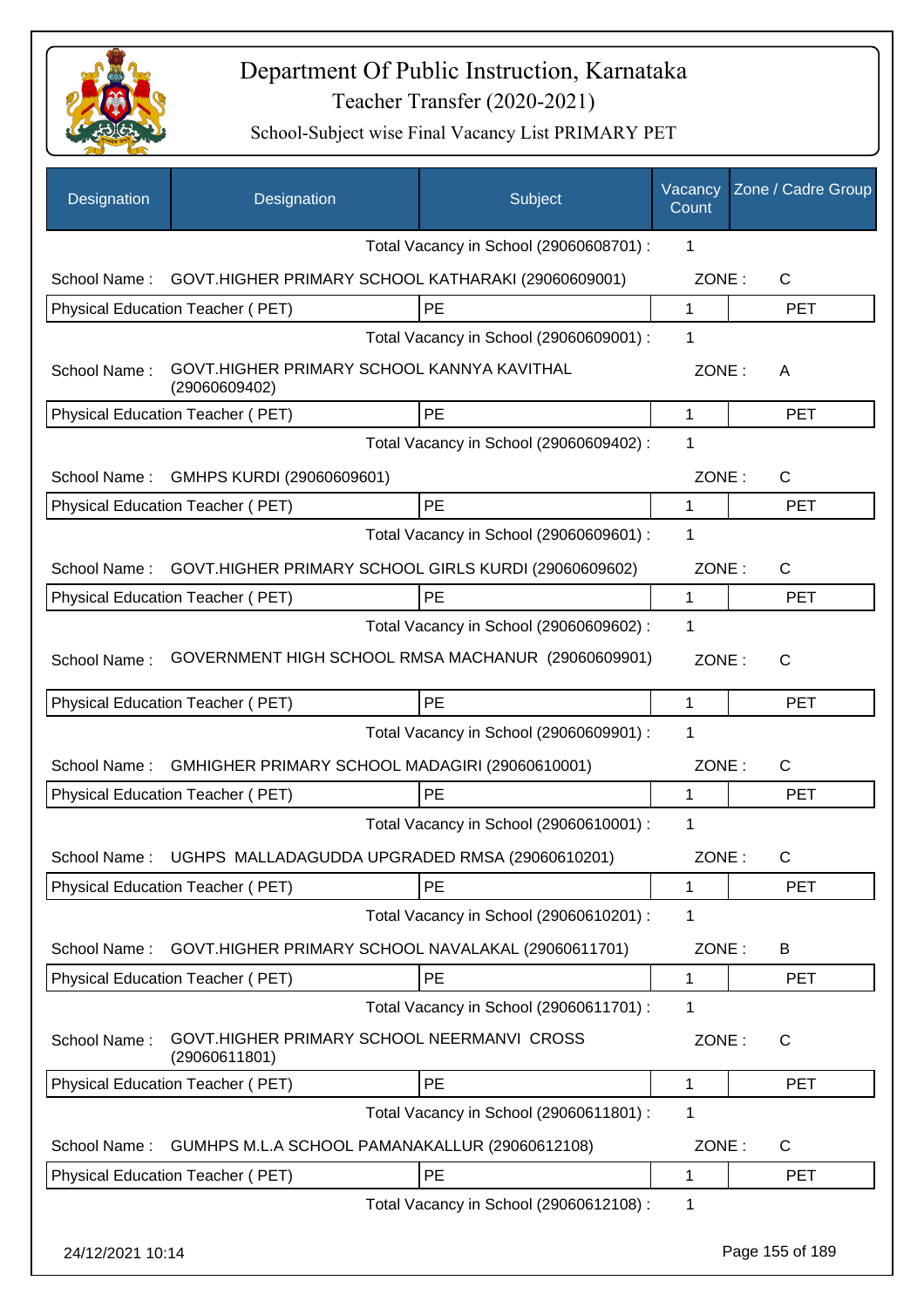

| Designation      | Designation                                                           | Subject                                 | Vacancy<br>Count | Zone / Cadre Group |
|------------------|-----------------------------------------------------------------------|-----------------------------------------|------------------|--------------------|
| School Name:     | GOVT.HIGHER PRIMARY SCHOOL POTHANHAL (29060612401)                    |                                         | ZONE:            | $\mathsf{C}$       |
|                  | Physical Education Teacher (PET)                                      | PE                                      | $\mathbf{1}$     | <b>PET</b>         |
|                  |                                                                       | Total Vacancy in School (29060612401) : | 1                |                    |
| School Name:     | GOVT.HIGHER PRIMARY SCHOOL (29060612901)                              |                                         | ZONE:            | C                  |
|                  | Physical Education Teacher (PET)                                      | PE                                      | 1                | <b>PET</b>         |
|                  |                                                                       | Total Vacancy in School (29060612901) : | 1                |                    |
| School Name:     | GOVT UPGRADE HIGHER PRIMARY SCHOOL SANGAPUR<br>(29060613101)          |                                         | ZONE:            | $\mathsf{C}$       |
|                  | Physical Education Teacher (PET)                                      | PE                                      | 1                | <b>PET</b>         |
|                  |                                                                       | Total Vacancy in School (29060613101) : | 1                |                    |
| School Name:     | GOVT.HIGHER PRIMARY SCHOOL SANNAHOSUR (29060613201)                   |                                         | ZONE:            | C                  |
|                  | <b>Physical Education Teacher (PET)</b>                               | PE                                      | $\mathbf{1}$     | <b>PET</b>         |
|                  |                                                                       | Total Vacancy in School (29060613201) : | 1                |                    |
| School Name:     | GOVT.HIGHER PRIMARY SCHOOL SIRWAR (29060613801)                       |                                         | ZONE:            | A                  |
|                  | Physical Education Teacher (PET)                                      | PE                                      | 1                | <b>PET</b>         |
|                  |                                                                       | Total Vacancy in School (29060613801) : | 1                |                    |
| School Name:     | GOVT.HIGHER PRIMARY SCHOOL PWD CAMP SIRWAR<br>(29060613804)           |                                         | ZONE:            | A                  |
|                  | Physical Education Teacher (PET)                                      | PE                                      | 1                | <b>PET</b>         |
|                  |                                                                       | Total Vacancy in School (29060613804) : | 1                |                    |
| School Name:     | GOVT.HIGHER PRIMARY SCHOOL TORALADINNI (29060614401)                  |                                         | ZONE:            | C                  |
|                  | Physical Education Teacher (PET)                                      | PE                                      | 1                | <b>PET</b>         |
|                  |                                                                       | Total Vacancy in School (29060614401) : | 1                |                    |
| School Name:     | GOVT.HIGHER PRIMARY SCHOOL UTAKANUR (29060614801)                     |                                         | ZONE:            | C                  |
|                  | Physical Education Teacher (PET)                                      | PE                                      | 1                | <b>PET</b>         |
|                  |                                                                       | Total Vacancy in School (29060614801) : | 1                |                    |
| School Name:     | GOVT.HIGHER PRIMARY SCHOOL UMALI HOSUR (29060614901)                  |                                         | ZONE:            | C                  |
|                  | Physical Education Teacher (PET)                                      | PE                                      | 1                | <b>PET</b>         |
|                  |                                                                       | Total Vacancy in School (29060614901) : | 1                |                    |
| School Name:     | GOVERNMENT UPPER PRIMARY AND SECONDARY SCHOOL<br>MALLAT (29060616601) |                                         | ZONE:            | C                  |
|                  | Physical Education Teacher (PET)                                      | PE                                      | 1                | <b>PET</b>         |
|                  |                                                                       | Total Vacancy in School (29060616601) : | 1                |                    |
| School Name:     | GMHIGHER PRIMARY SCHOOL KONAPURPET MANVI                              |                                         | ZONE:            | A                  |
| 24/12/2021 10:14 |                                                                       |                                         |                  | Page 156 of 189    |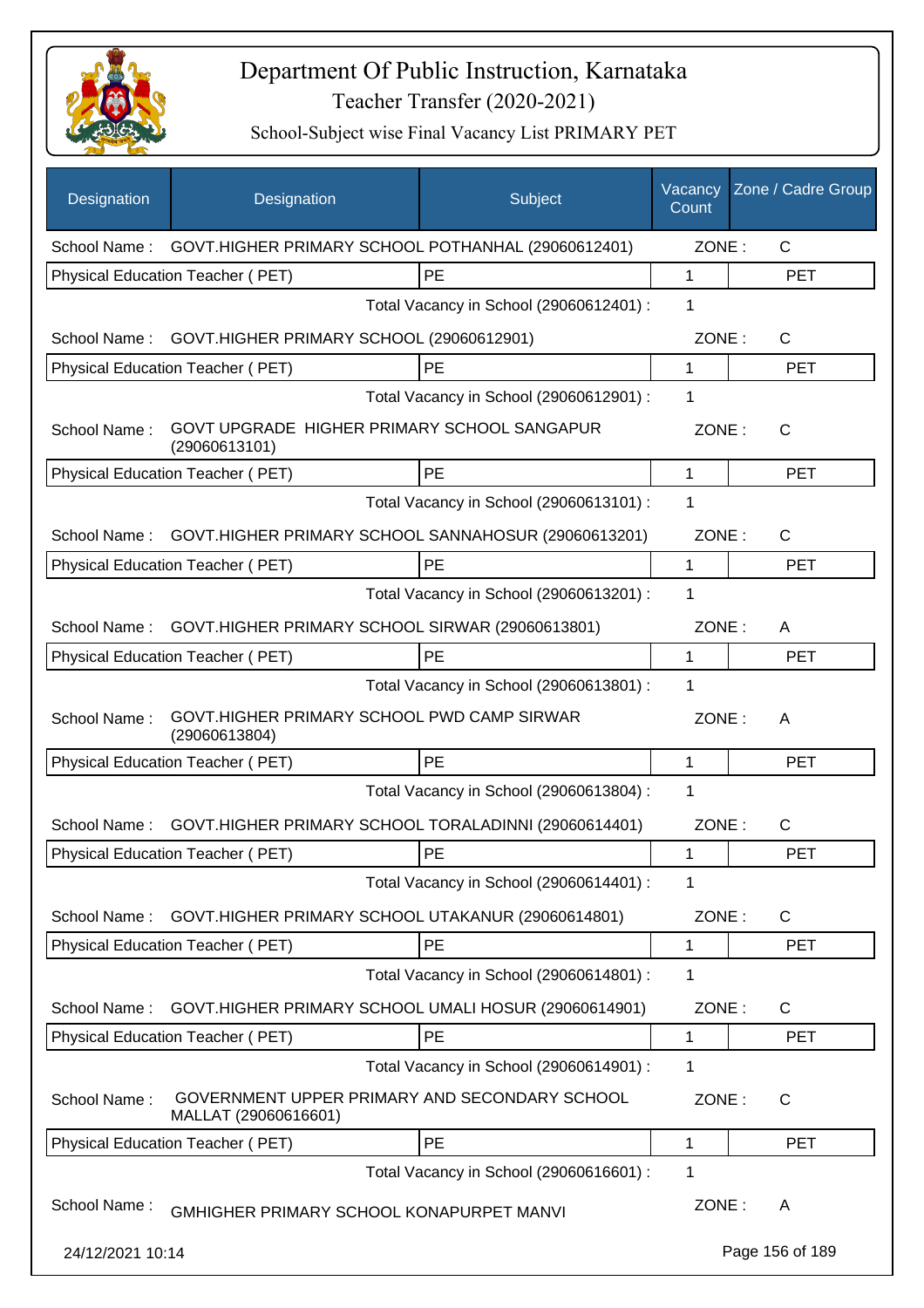

| Designation      | Designation                                                        | <b>Subject</b>                          | Vacancy<br>Count | Zone / Cadre Group |
|------------------|--------------------------------------------------------------------|-----------------------------------------|------------------|--------------------|
|                  | (29060619708)                                                      |                                         |                  |                    |
|                  | <b>Physical Education Teacher (PET)</b>                            | PE                                      | 1                | <b>PET</b>         |
|                  |                                                                    | Total Vacancy in School (29060619708) : | 1                |                    |
|                  |                                                                    | Total Vacancy in Taluka (290606) :      | 34               |                    |
| Taluka Name:     | <b>RAICHUR (290607)</b>                                            |                                         |                  |                    |
| School Name:     | GOVERNMENT UPGRADED HIGHER PRIMARY SCHOOL ATHKUR.<br>(29060701001) |                                         | ZONE:            | $\mathsf{C}$       |
|                  | Physical Education Teacher (PET)                                   | PE                                      | 1                | <b>PET</b>         |
|                  |                                                                    | Total Vacancy in School (29060701001) : | 1                |                    |
| School Name:     | GOVT.HIGHER PRIMARY SCHOOL DEVASUGUR (29060702501)                 |                                         | ZONE:            | C                  |
|                  | Physical Education Teacher (PET)                                   | PE                                      | 1                | <b>PET</b>         |
|                  |                                                                    | Total Vacancy in School (29060702501) : | 1                |                    |
| School Name:     | GOVT.HIGHER PRIMARY SCHOOL DONGARAMPUR (29060702801)               |                                         | ZONE:            | C                  |
|                  | Physical Education Teacher (PET)                                   | <b>PE</b>                               | 1                | <b>PET</b>         |
|                  |                                                                    | Total Vacancy in School (29060702801) : | 1                |                    |
| School Name:     | GOVT.HIGHER PRIMARY SCHOOL GANJAHALLI (29060703601)                |                                         | ZONE:            | $\mathsf{C}$       |
|                  | Physical Education Teacher (PET)                                   | PE                                      | 1                | <b>PET</b>         |
|                  |                                                                    | Total Vacancy in School (29060703601) : | 1                |                    |
| School Name:     | GOVT.HIGHER PRIMARY SCHOOL U.GODIHAL (29060704201)                 |                                         | ZONE:            | C                  |
|                  | Physical Education Teacher (PET)                                   | PE                                      | 1                | <b>PET</b>         |
|                  |                                                                    | Total Vacancy in School (29060704201) : | 1                |                    |
| School Name:     | GOVT.HIGHER PRIMARY SCHOOL HEERAPUR (29060705201)                  |                                         | ZONE:            | C                  |
|                  | Physical Education Teacher (PET)                                   | PE                                      | 1                | <b>PET</b>         |
|                  |                                                                    | Total Vacancy in School (29060705201) : | 1                |                    |
| School Name:     | GOVT.HIGHER PRIMARY SCHOOL HUNISHALHUDA (29060705701)              |                                         | ZONE:            | $\mathsf{C}$       |
|                  | Physical Education Teacher (PET)                                   | PE                                      | 1                | <b>PET</b>         |
|                  |                                                                    | Total Vacancy in School (29060705701) : | 1                |                    |
| School Name:     | GMHIGHER PRIMARY SCHOOL IDAPANUR (29060705901)                     |                                         | ZONE:            | C                  |
|                  | Physical Education Teacher (PET)                                   | PE                                      | 1                | <b>PET</b>         |
|                  |                                                                    | Total Vacancy in School (29060705901) : | 1                |                    |
| School Name:     | GMHIGHER PRIMARY SCHOOL JEGARAKAL (29060706201)                    |                                         | ZONE:            | C                  |
|                  | Physical Education Teacher (PET)                                   | PE                                      | 1                | <b>PET</b>         |
| 24/12/2021 10:14 |                                                                    |                                         |                  | Page 157 of 189    |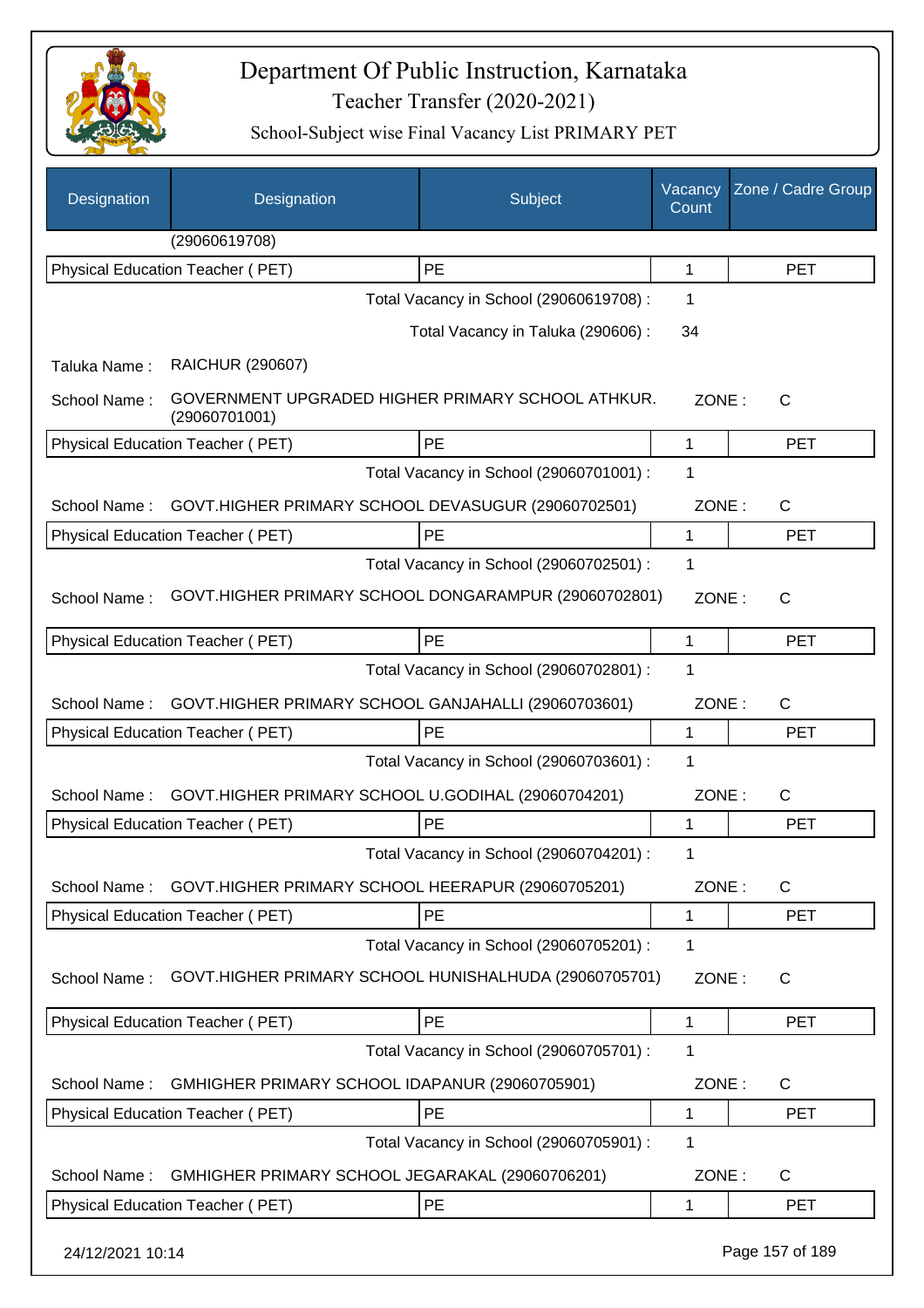

| Designation      | Designation                                                    | Subject                                 | Vacancy<br>Count | Zone / Cadre Group |
|------------------|----------------------------------------------------------------|-----------------------------------------|------------------|--------------------|
|                  |                                                                | Total Vacancy in School (29060706201) : | 1                |                    |
| School Name:     | GOVT.HIGHER PRIMARY SCHOOL KADLOOR (29060706601)               |                                         | ZONE:            | C                  |
|                  | Physical Education Teacher (PET)                               | PE                                      | 1                | <b>PET</b>         |
|                  |                                                                | Total Vacancy in School (29060706601) : | 1                |                    |
| School Name:     | GOVT.HIGHER PRIMARY SCHOOL KATALATAKUR (29060707301)           |                                         | ZONE:            | C                  |
|                  | Physical Education Teacher (PET)                               | PE                                      | 1                | <b>PET</b>         |
|                  |                                                                | Total Vacancy in School (29060707301) : | 1                |                    |
| School Name:     | GOVT.HIGHER PRIMARY SCHOOL LINGANAKHANADODDI<br>(29060708301)  |                                         | ZONE:            | C                  |
|                  | Physical Education Teacher (PET)                               | PE                                      | 1                | <b>PET</b>         |
|                  |                                                                | Total Vacancy in School (29060708301) : | 1                |                    |
| School Name:     | GOVT.HIGHER PRIMARY SCHOOL MALIYABAD (29060708601)             |                                         | ZONE:            | C                  |
|                  | Physical Education Teacher (PET)                               | PE                                      | 1                | <b>PET</b>         |
|                  |                                                                | Total Vacancy in School (29060708601) : | 1                |                    |
| School Name:     | GOVT.HIGHER PRIMARY SCHOOL NELAHAL (29060710601)               |                                         | ZONE:            | $\mathsf{C}$       |
|                  | Physical Education Teacher (PET)                               | PE                                      | 1                | <b>PET</b>         |
|                  |                                                                | Total Vacancy in School (29060710601) : | 1                |                    |
| School Name:     | GOVT.HIGHER PRIMARY SCHOOL URDU POLICE COLONY<br>(29060711179) |                                         | ZONE:            | A                  |
|                  | Physical Education Teacher (PET)                               | PE                                      | 1                | <b>PET</b>         |
|                  |                                                                | Total Vacancy in School (29060711179) : | 1                |                    |
| School Name:     | GOVT.HIGHER PRIMARY SCHOOL SAGAMAGUNTA (29060711601)           |                                         | ZONE:            | C                  |
|                  | Physical Education Teacher (PET)                               | PE                                      | 1                | <b>PET</b>         |
|                  |                                                                | Total Vacancy in School (29060711601) : | 1                |                    |
| School Name:     | GOVT.HIGHER PRIMARY SCHOOL TALAMARI (29060712301)              |                                         | ZONE:            | C                  |
|                  | Physical Education Teacher (PET)                               | PE                                      | 1                | <b>PET</b>         |
|                  |                                                                | Total Vacancy in School (29060712301) : | 1                |                    |
| School Name:     | GOVT HIGHER UPGRADED RMSA SCHOOL TURUKUNADONA<br>(29060712701) |                                         | ZONE:            | $\mathsf{C}$       |
|                  | Physical Education Teacher (PET)                               | PE                                      | 1                | <b>PET</b>         |
|                  |                                                                | Total Vacancy in School (29060712701) : | 1                |                    |
| School Name:     | GOVT.HIGHER PRIMARY SCHOOL UDUMAGAL KANAPUR<br>(29060712801)   |                                         | ZONE:            | C                  |
|                  |                                                                |                                         |                  |                    |
| 24/12/2021 10:14 |                                                                |                                         |                  | Page 158 of 189    |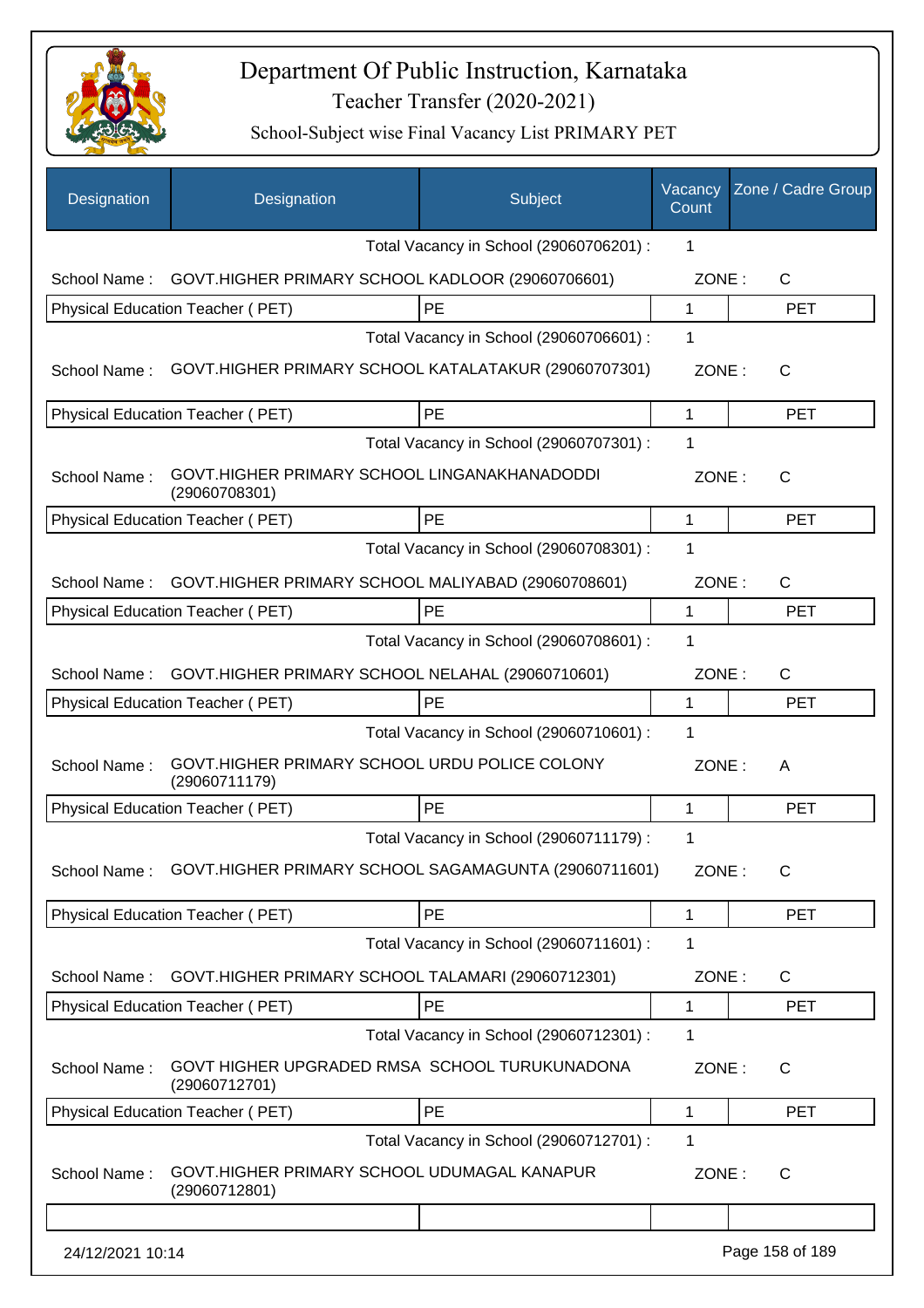

| Designation      | Designation                                                           | Subject                                 | Vacancy<br>Count | Zone / Cadre Group |
|------------------|-----------------------------------------------------------------------|-----------------------------------------|------------------|--------------------|
|                  | Physical Education Teacher (PET)                                      | PE                                      | 1                | <b>PET</b>         |
|                  |                                                                       | Total Vacancy in School (29060712801) : | 1                |                    |
| School Name:     | GOVT.HIGHER PRIMARY SCHOOL YARAGUNTA (29060714001)                    |                                         | ZONE:            | C                  |
|                  | Physical Education Teacher (PET)                                      | PE                                      | 1                | <b>PET</b>         |
|                  |                                                                       | Total Vacancy in School (29060714001) : | 1                |                    |
| School Name:     | GOVT.HIGHER PRIMARY SCHOOL JAGEERVENKATAPUR<br>(29060714301)          |                                         | ZONE:            | C                  |
|                  | Physical Education Teacher (PET)                                      | <b>PE</b>                               | 1                | <b>PET</b>         |
|                  |                                                                       | Total Vacancy in School (29060714301) : | 1                |                    |
| School Name:     | GOVT.HIGHER PRIMARY SCHOOL YELEBICHALI_Upgraded_RMSA<br>(29060715501) |                                         | ZONE:            | $\mathsf{C}$       |
|                  | Physical Education Teacher (PET)                                      | PE                                      | 1                | <b>PET</b>         |
|                  |                                                                       | Total Vacancy in School (29060715501) : | 1                |                    |
| School Name:     | GMHIGHER PRIMARY SCHOOL MADDIPET (29060718602)                        |                                         | ZONE:            | A                  |
|                  | Physical Education Teacher (PET)                                      | PE                                      | 1                | <b>PET</b>         |
|                  |                                                                       | Total Vacancy in School (29060718602) : | 1                |                    |
|                  |                                                                       | Total Vacancy in Taluka (290607) :      | 23               |                    |
| Taluka Name:     | <b>SINDHANUR (290608)</b>                                             |                                         |                  |                    |
| School Name:     | GOVT.HIGHER PRIMARY SCHOOL AYANOOR _Upgraded_RMSA<br>(29060800601)    |                                         | ZONE:            | C                  |
|                  | Physical Education Teacher (PET)                                      | PE                                      | 1                | <b>PET</b>         |
|                  |                                                                       | Total Vacancy in School (29060800601) : | 1                |                    |
| School Name:     | GOVT.HIGHER PRIMARY SCHOOL BELAGURKI (29060801301)                    |                                         | ZONE:            | $\mathsf C$        |
|                  | Physical Education Teacher (PET)                                      | PE                                      | 1                | <b>PET</b>         |
|                  |                                                                       | Total Vacancy in School (29060801301) : | 1                |                    |
| School Name:     | GOVT.HIGHER PRIMARY SCHOOL CHANNALLI (29060802301)                    |                                         | ZONE:            | C                  |
|                  | Physical Education Teacher (PET)                                      | PE                                      | 1                | <b>PET</b>         |
|                  |                                                                       | Total Vacancy in School (29060802301) : | 1                |                    |
| School Name:     | GOVT UPGRADED HIGHER PRIMARY SCHOOL, HUDA<br>(29060806401)            |                                         | ZONE:            | $\mathsf{C}$       |
|                  | <b>Physical Education Teacher (PET)</b>                               | PE                                      | 1                | <b>PET</b>         |
|                  |                                                                       | Total Vacancy in School (29060806401) : | 1                |                    |
| School Name:     | GOVT. MODEL HIGHER PRIMARY SCHOOL GANDHINAGAR<br>(29060806702)        |                                         | ZONE:            | $\mathsf C$        |
|                  | Physical Education Teacher (PET)                                      | PE                                      | 1                | <b>PET</b>         |
| 24/12/2021 10:14 |                                                                       |                                         |                  | Page 159 of 189    |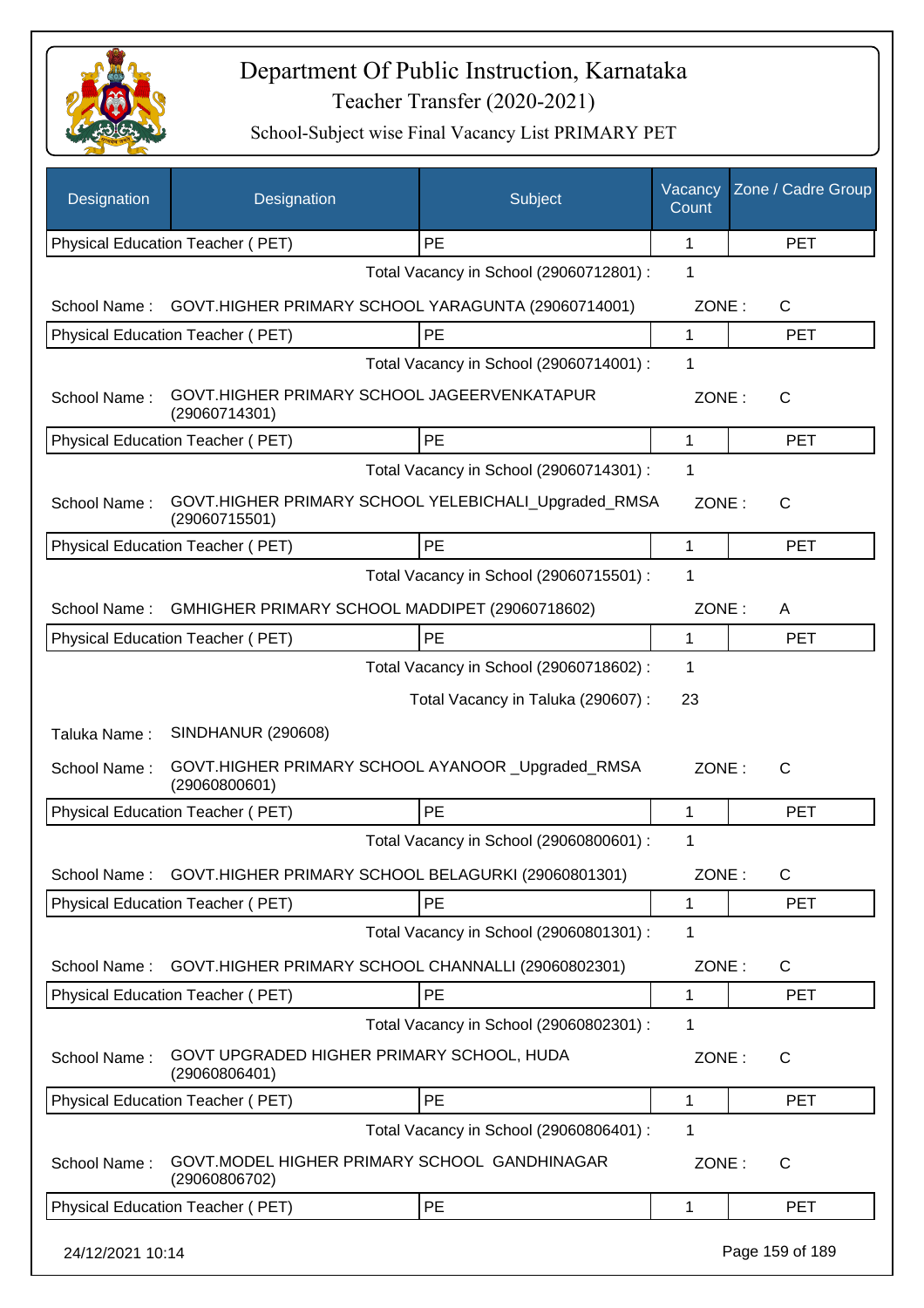

| Designation      | Designation                                                                | Subject                                 | Vacancy<br>Count | Zone / Cadre Group |
|------------------|----------------------------------------------------------------------------|-----------------------------------------|------------------|--------------------|
|                  |                                                                            | Total Vacancy in School (29060806702) : | 1                |                    |
| School Name:     | GOVT.HIGHER PRIMARY SCHOOL R.H.COLONY NO-<br>3_Upgraded_RMSA (29060807109) |                                         | ZONE:            | $\mathsf{C}$       |
|                  | <b>Physical Education Teacher (PET)</b>                                    | <b>PE</b>                               | 1                | <b>PET</b>         |
|                  |                                                                            | Total Vacancy in School (29060807109) : | 1                |                    |
| School Name:     | GHPS MUKKUNDA Up-graded RMSA (29060809301)                                 |                                         | ZONE:            | $\mathsf{C}$       |
|                  | Physical Education Teacher (PET)                                           | PE                                      | 1                | <b>PET</b>         |
|                  |                                                                            | Total Vacancy in School (29060809301) : | 1                |                    |
| School Name:     | GMHPS SALAGUNDA (29060810802)                                              |                                         | ZONE:            | $\mathsf{C}$       |
|                  | Physical Education Teacher (PET)                                           | <b>PE</b>                               | 1                | <b>PET</b>         |
|                  |                                                                            | Total Vacancy in School (29060810802) : | 1                |                    |
| School Name:     | GOVT.HIGHER PRIMARY SCHOOL R H COLONY-2 (29060811204)                      |                                         | ZONE:            | $\mathsf{C}$       |
|                  | Physical Education Teacher (PET)                                           | PE                                      | 1                | <b>PET</b>         |
|                  |                                                                            | Total Vacancy in School (29060811204) : | 1                |                    |
| School Name:     | GOVT.HIGHER PRIMARY SCHOOL SINGAPUR (29060811301)                          |                                         | ZONE:            | C                  |
|                  | Physical Education Teacher (PET)                                           | PE                                      | 1                | <b>PET</b>         |
|                  |                                                                            | Total Vacancy in School (29060811301) : | 1                |                    |
| School Name:     | GHPS RMSA UPGRADE VIRUPAPUR (29060812601)                                  |                                         | ZONE:            | C                  |
|                  | Physical Education Teacher (PET)                                           | PE                                      | 1                | <b>PET</b>         |
|                  |                                                                            | Total Vacancy in School (29060812601) : | 1                |                    |
| School Name:     | GOVT.HIGHER PRIMARY SCHOOL BADIBESH SINDHANUR<br>(29060815801)             |                                         | ZONE:            | A                  |
|                  | <b>Physical Education Teacher (PET)</b>                                    | PE                                      | 1                | <b>PET</b>         |
|                  |                                                                            | Total Vacancy in School (29060815801) : | 1                |                    |
| School Name:     | GMHPS SINDHANUR (29060817501)                                              |                                         | ZONE:            | A                  |
|                  | Physical Education Teacher (PET)                                           | PE                                      | 1                | <b>PET</b>         |
|                  |                                                                            | Total Vacancy in School (29060817501) : | 1                |                    |
|                  |                                                                            | Total Vacancy in Taluka (290608) :      | 13               |                    |
| District Name:   | <b>KOPPAL (2907)</b>                                                       |                                         |                  |                    |
| Taluka Name:     | GANGAVATHI (290702)                                                        |                                         |                  |                    |
| School Name:     | GHPS MODEL SCHOOL BUDAGUMPA (29070202701)                                  |                                         | ZONE:            | $\mathsf{C}$       |
|                  | Physical Education Teacher (PET)                                           | PE                                      | 1                | <b>PET</b>         |
| 24/12/2021 10:14 |                                                                            |                                         |                  | Page 160 of 189    |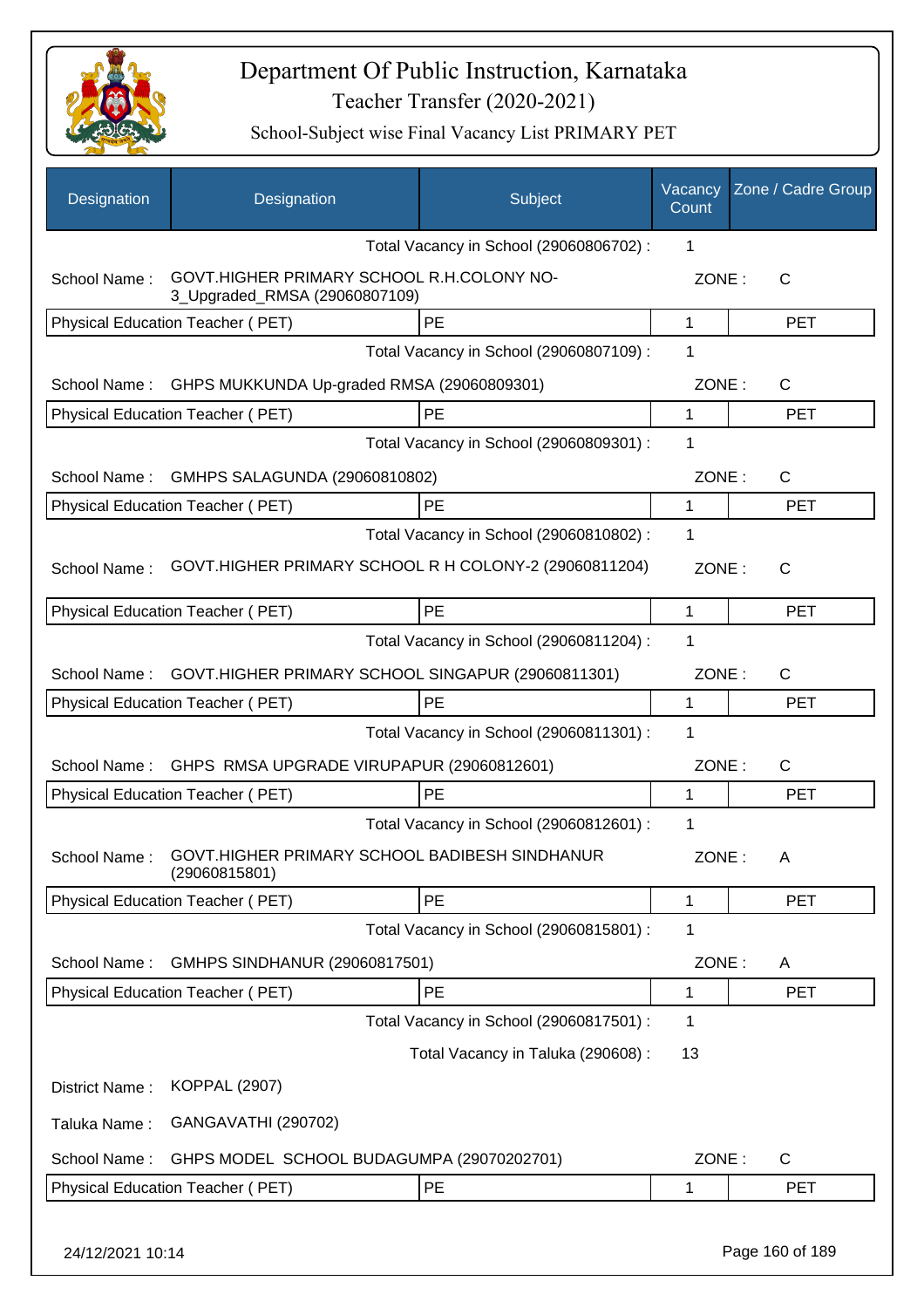

| Designation      | Designation                                                     | Subject                                 | Vacancy<br>Count | Zone / Cadre Group |
|------------------|-----------------------------------------------------------------|-----------------------------------------|------------------|--------------------|
|                  |                                                                 | Total Vacancy in School (29070202701) : | 1                |                    |
| School Name:     | GHPS CHIKKABENAKAL (29070203101)                                |                                         | ZONE:            | $\mathsf{C}$       |
|                  | Physical Education Teacher (PET)                                | PE                                      | $\mathbf{1}$     | <b>PET</b>         |
|                  |                                                                 | Total Vacancy in School (29070203101) : | 1                |                    |
|                  | School Name: GHPS CHIKKAMADINAL (29070203401)                   |                                         | ZONE:            | C                  |
|                  | Physical Education Teacher (PET)                                | PE                                      | $\mathbf 1$      | <b>PET</b>         |
|                  |                                                                 | Total Vacancy in School (29070203401) : | 1                |                    |
|                  | School Name: GHPS ELIGANUR (29070204001)                        |                                         | ZONE:            | C                  |
|                  | Physical Education Teacher (PET)                                | <b>PE</b>                               | 1                | <b>PET</b>         |
|                  |                                                                 | Total Vacancy in School (29070204001) : | 1                |                    |
| School Name:     | GHPS MODEL SCHOOL HULIHYDAR (29070207101)                       |                                         | ZONE:            | C                  |
|                  | Physical Education Teacher (PET)                                | PE                                      | 1                | <b>PET</b>         |
|                  |                                                                 | Total Vacancy in School (29070207101) : | 1                |                    |
| School Name:     | GHS RMSA KALAKERI (29070208301)                                 |                                         | ZONE:            | C                  |
|                  | Physical Education Teacher (PET)                                | PE                                      | 1                | <b>PET</b>         |
|                  |                                                                 | Total Vacancy in School (29070208301) : | $\mathbf 1$      |                    |
| School Name:     | GHPS MODEL SCHOOL KANAKAGIRI (29070208401)                      |                                         | ZONE:            | A                  |
|                  | Physical Education Teacher (PET)                                | PE                                      | 1                | <b>PET</b>         |
|                  |                                                                 | Total Vacancy in School (29070208401) : | 1                |                    |
| School Name:     | KARNATAKA PUBLIC SCHOOLS GHPS GIRLS KANAKAGIRI<br>(29070208402) |                                         | ZONE:            | A                  |
|                  | Physical Education Teacher (PET)                                | PE                                      | 1                | <b>PET</b>         |
|                  |                                                                 | Total Vacancy in School (29070208402) : | 1                |                    |
| School Name:     | GHPS MALLAPUR (29070210301)                                     |                                         | ZONE:            | C                  |
|                  | Physical Education Teacher (PET)                                | PE                                      | 1                | <b>PET</b>         |
|                  |                                                                 | Total Vacancy in School (29070210301) : | 1                |                    |
| School Name:     | UPGRADED GHPS AND GHS MUKKUMPI (29070211001)                    |                                         | ZONE:            | C                  |
|                  | Physical Education Teacher (PET)                                | PE                                      | 1                | <b>PET</b>         |
|                  |                                                                 | Total Vacancy in School (29070211001) : | 1                |                    |
| School Name:     | GHPS MODEL SCHOOL SIDDAPUR (29070213101)                        |                                         | ZONE:            | $\mathsf{C}$       |
|                  | Physical Education Teacher (PET)                                | PE                                      | 1                | <b>PET</b>         |
|                  |                                                                 | Total Vacancy in School (29070213101) : | 1                |                    |
|                  | School Name: GHPS SINGANHAL (29070213202)                       |                                         | ZONE:            | $\mathsf{C}$       |
| 24/12/2021 10:14 |                                                                 |                                         |                  | Page 161 of 189    |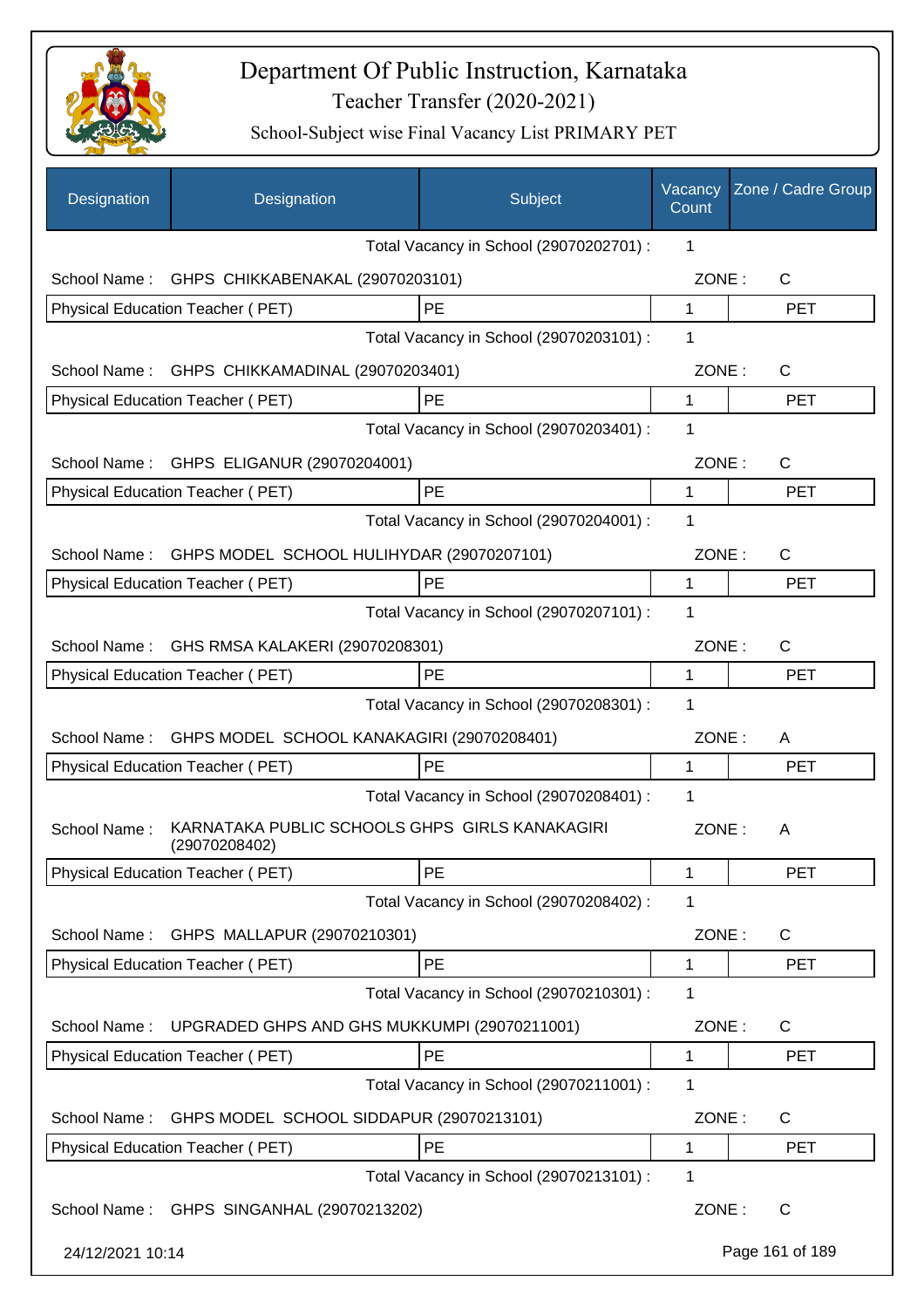

| Designation      | Designation                                                | Subject                                 | Vacancy<br>Count | Zone / Cadre Group |
|------------------|------------------------------------------------------------|-----------------------------------------|------------------|--------------------|
|                  | Physical Education Teacher (PET)                           | PE                                      | 1                | <b>PET</b>         |
|                  |                                                            | Total Vacancy in School (29070213202) : | 1                |                    |
| School Name:     | GHPS UDUMAKAL (29070214201)                                |                                         | ZONE:            | C                  |
|                  | Physical Education Teacher (PET)                           | PE                                      | 1                | <b>PET</b>         |
|                  |                                                            | Total Vacancy in School (29070214201) : | 1                |                    |
| School Name:     | GHPS VENKATAGIRI (29070214601)                             |                                         | ZONE:            | $\mathsf C$        |
|                  | Physical Education Teacher (PET)                           | PE                                      | 1                | <b>PET</b>         |
|                  |                                                            | Total Vacancy in School (29070214601) : | 1                |                    |
| School Name:     | GHPS WADDARHATTI CAMP (29070216102)                        |                                         | ZONE:            | B                  |
|                  | Physical Education Teacher (PET)                           | PE                                      | 1                | <b>PET</b>         |
|                  |                                                            | Total Vacancy in School (29070216102) : | 1                |                    |
| School Name:     | GHPS MODEL SCHOOL HIREJANTAKAL (29070220602)               |                                         | ZONE:            | A                  |
|                  | Physical Education Teacher (PET)                           | PE                                      | 1                | <b>PET</b>         |
|                  |                                                            | Total Vacancy in School (29070220602) : | 1                |                    |
|                  |                                                            | Total Vacancy in Taluka (290702) :      | 16               |                    |
| Taluka Name:     | KOPPAL (290703)                                            |                                         |                  |                    |
| School Name:     | GHPS BANDIHARLAPUR(HOSA) (29070301101)                     |                                         | ZONE:            | C                  |
|                  | Physical Education Teacher (PET)                           | PE                                      | 1                | <b>PET</b>         |
|                  |                                                            | Total Vacancy in School (29070301101) : | 1                |                    |
| School Name:     | G.H.P.S, BUDAGUMPA (29070302901)                           |                                         | ZONE:            | $\mathsf C$        |
|                  | Physical Education Teacher (PET)                           | PE                                      | 1                | <b>PET</b>         |
|                  |                                                            | Total Vacancy in School (29070302901) : | 1                |                    |
| School Name:     | GHPS CHIKKABOMMANHAL (29070303501)                         |                                         | ZONE:            | C                  |
|                  | Physical Education Teacher (PET)                           | PE                                      | 1                | <b>PET</b>         |
|                  |                                                            | Total Vacancy in School (29070303501) : | 1                |                    |
| School Name:     | GHPS CHILAKAMUKI (29070303901)                             |                                         | ZONE:            | C                  |
|                  | Physical Education Teacher (PET)                           | PE                                      | 1                | <b>PET</b>         |
|                  |                                                            | Total Vacancy in School (29070303901) : | 1                |                    |
| School Name:     | GOVT MODEL HIGHER PRIMARY SCHOOL GINIGERI<br>(29070304901) |                                         | ZONE:            | C                  |
|                  | Physical Education Teacher (PET)                           | PE                                      | 1                | <b>PET</b>         |
|                  |                                                            | Total Vacancy in School (29070304901) : | 1                |                    |
|                  | School Name: GHPS GUDADALLI (29070305301)                  |                                         | ZONE:            | $\mathsf{C}$       |
| 24/12/2021 10:14 |                                                            |                                         |                  | Page 162 of 189    |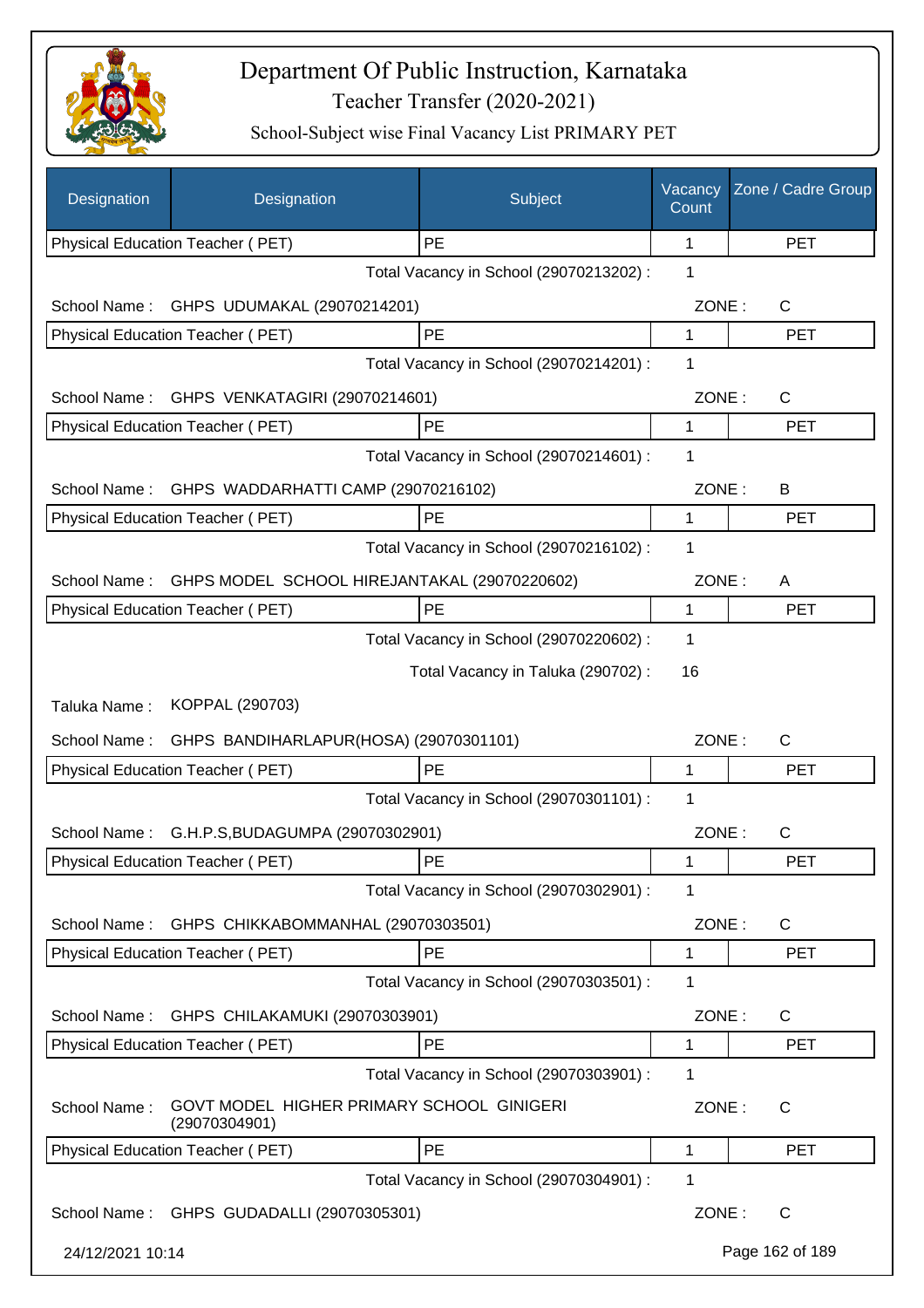

| <b>Designation</b> | Designation                                 | Subject                                               | Vacancy<br>Count | Zone / Cadre Group |
|--------------------|---------------------------------------------|-------------------------------------------------------|------------------|--------------------|
|                    | Physical Education Teacher (PET)            | <b>PE</b>                                             | 1                | <b>PET</b>         |
|                    |                                             | Total Vacancy in School (29070305301) :               | 1                |                    |
| School Name:       | GHPS HALEBANDIHARALAPUR (29070305501)       |                                                       | ZONE:            | $\mathsf{C}$       |
|                    | <b>Physical Education Teacher (PET)</b>     | PE                                                    | 1                | <b>PET</b>         |
|                    |                                             | Total Vacancy in School (29070305501) :               | 1                |                    |
| School Name:       | GHPS HALAWARTHI (29070306201)               |                                                       | ZONE:            | В                  |
|                    | Physical Education Teacher (PET)            | PE                                                    | 1                | <b>PET</b>         |
|                    |                                             | Total Vacancy in School (29070306201) :               | 1                |                    |
| School Name:       | SCHOOL HIRESINDHOGI (29070307401)           | KARNATAKA PUBLIC SCHOOLS GOVT MODEL HIGHER PRIMARY    | ZONE:            | C                  |
|                    | Physical Education Teacher (PET)            | PE                                                    | $\mathbf{1}$     | <b>PET</b>         |
|                    |                                             | Total Vacancy in School (29070307401) :               | 1                |                    |
|                    | School Name: GHPS INDARAGI (29070309101)    |                                                       | ZONE:            | $\mathsf{C}$       |
|                    | Physical Education Teacher (PET)            | PE                                                    | 1                | <b>PET</b>         |
|                    |                                             | Total Vacancy in School (29070309101) :               | 1                |                    |
| School Name:       |                                             | KARNATAKA PUBLIC SCHOOLS GHPS IRKALGADA (29070309201) | ZONE:            | $\mathsf{C}$       |
|                    | Physical Education Teacher (PET)            | PE                                                    | $\mathbf{1}$     | <b>PET</b>         |
|                    |                                             | Total Vacancy in School (29070309201) :               | 1                |                    |
| School Name:       | GHPS KARKIHALLI (29070310201)               |                                                       | ZONE:            | C                  |
|                    | Physical Education Teacher (PET)            | <b>PE</b>                                             | 1                | <b>PET</b>         |
|                    |                                             | Total Vacancy in School (29070310201) :               | 1                |                    |
| School Name:       | GHPS DPEP, KAWALOOR (29070310503)           |                                                       | ZONE:            | $\mathsf{C}$       |
|                    | <b>Physical Education Teacher (PET)</b>     | PE                                                    | 1                | <b>PET</b>         |
|                    |                                             | Total Vacancy in School (29070310503) :               | 1                |                    |
| School Name:       | GHPS MODEL SCHOOL KSMS KINNAL (29070311008) |                                                       | ZONE:            | C                  |
|                    | Physical Education Teacher (PET)            | PE                                                    | 1                | <b>PET</b>         |
|                    |                                             | Total Vacancy in School (29070311008) :               | 1                |                    |
| School Name:       | GHPS KUNIKERI TANDA (29070311502)           |                                                       | ZONE:            | C                  |
|                    | Physical Education Teacher (PET)            | PE                                                    | 1                | <b>PET</b>         |
|                    |                                             | Total Vacancy in School (29070311502) :               | 1                |                    |
| School Name:       | GHPS LACHANAKERI (29070311701)              |                                                       | ZONE:            | $\mathsf{C}$       |
|                    | <b>Physical Education Teacher (PET)</b>     | PE                                                    | 1                | <b>PET</b>         |
| 24/12/2021 10:14   |                                             |                                                       |                  | Page 163 of 189    |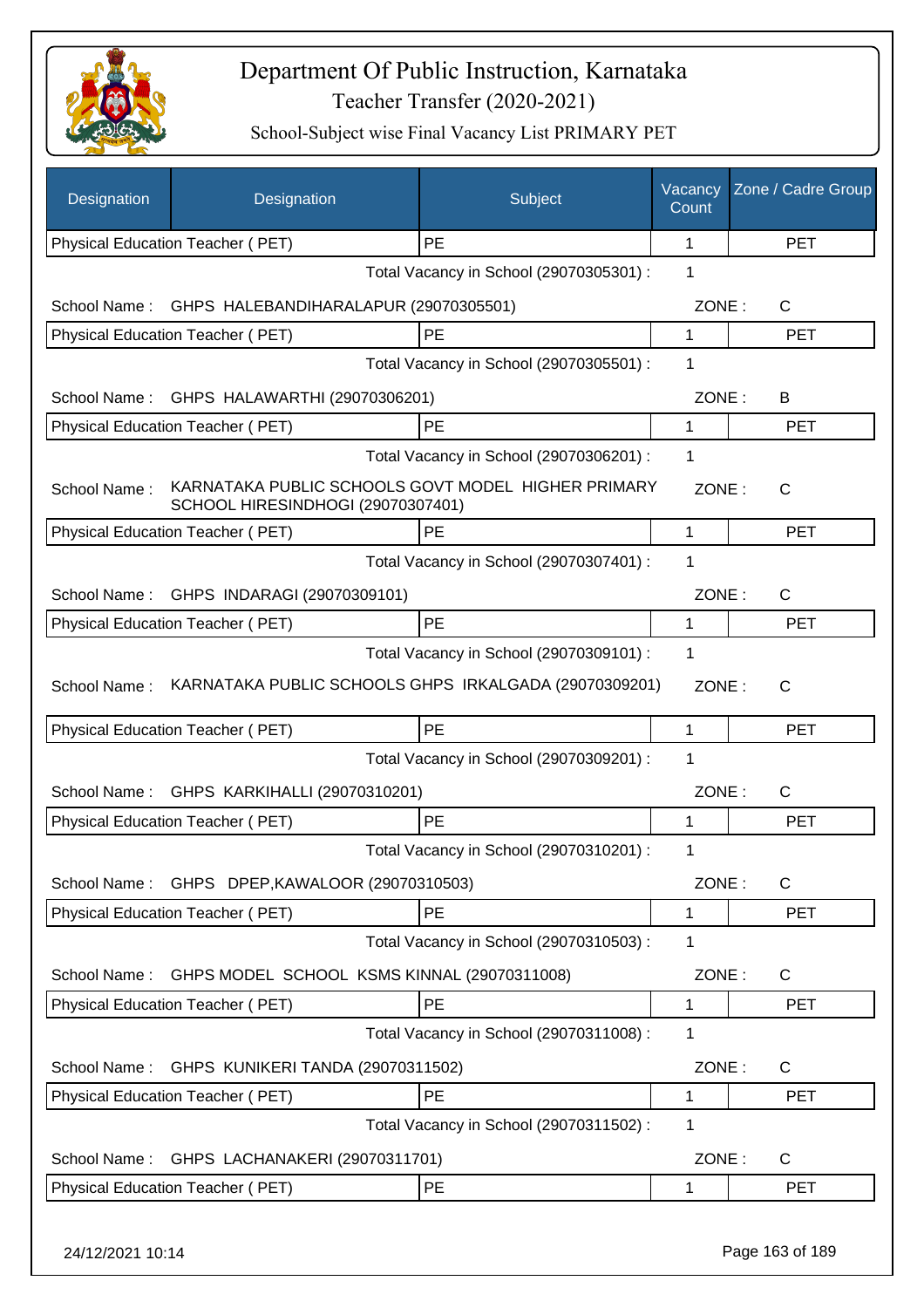

| Designation      | Designation                                    | Subject                                 | Vacancy<br>Count | Zone / Cadre Group |
|------------------|------------------------------------------------|-----------------------------------------|------------------|--------------------|
|                  |                                                | Total Vacancy in School (29070311701) : | 1                |                    |
|                  | School Name: GHPS NAGESHANAHALLI (29070313301) |                                         | ZONE:            | $\mathsf{C}$       |
|                  | Physical Education Teacher (PET)               | PE                                      | 1                | <b>PET</b>         |
|                  |                                                | Total Vacancy in School (29070313301) : | 1                |                    |
| School Name:     | GHPS NEERALAGI (29070313601)                   |                                         | ZONE:            | $\mathsf{C}$       |
|                  | Physical Education Teacher (PET)               | <b>PE</b>                               | 1                | <b>PET</b>         |
|                  |                                                | Total Vacancy in School (29070313601) : | 1                |                    |
| School Name:     | GHPS VANABALLARI (29070315201)                 |                                         | ZONE:            | $\mathsf{C}$       |
|                  | Physical Education Teacher (PET)               | <b>PE</b>                               | $\mathbf 1$      | <b>PET</b>         |
|                  |                                                | Total Vacancy in School (29070315201) : | 1                |                    |
|                  |                                                | Total Vacancy in Taluka (290703) :      | 19               |                    |
| Taluka Name:     | <b>KUSTAGI (290704)</b>                        |                                         |                  |                    |
|                  | School Name: GHPS HABALAKATTI (29070404401)    |                                         | ZONE:            | C                  |
|                  | Physical Education Teacher (PET)               | PE                                      | 1                | <b>PET</b>         |
|                  |                                                | Total Vacancy in School (29070404401) : | 1                |                    |
| School Name:     | GHPS KURABAGERI HANUMASAGAR (29070404805)      |                                         | ZONE:            | C                  |
|                  | Physical Education Teacher (PET)               | <b>PE</b>                               | 1                | <b>PET</b>         |
|                  |                                                | Total Vacancy in School (29070404805) : | 1                |                    |
| School Name:     | GHS RMSA KANDAKUR (29070408101)                |                                         | ZONE:            | C                  |
|                  | Physical Education Teacher (PET)               | PE                                      | 1                | <b>PET</b>         |
|                  |                                                | Total Vacancy in School (29070408101) : | 1                |                    |
| School Name:     | GHPS MODEL SCHOOL MALAGITTI (29070410301)      |                                         | ZONE:            | $\mathsf{C}$       |
|                  | Physical Education Teacher (PET)               | PE                                      | 1                | <b>PET</b>         |
|                  |                                                | Total Vacancy in School (29070410301) : | 1                |                    |
| School Name:     | GHPS SHAKAPUR (29070414801)                    |                                         | ZONE:            | B                  |
|                  | Physical Education Teacher (PET)               | PE                                      | 1                | <b>PET</b>         |
|                  |                                                | Total Vacancy in School (29070414801) : | 1                |                    |
| School Name:     | GHPS TENGUNTI (29070417901)                    |                                         | ZONE:            | C                  |
|                  | Physical Education Teacher (PET)               | PE                                      | 1                | <b>PET</b>         |
|                  |                                                | Total Vacancy in School (29070417901) : | 1                |                    |
| School Name:     | GHPS VIDYANAGAR KUSTAGI (29070419901)          |                                         | ZONE:            | A                  |
|                  | Physical Education Teacher (PET)               | PE                                      | 1                | <b>PET</b>         |
| 24/12/2021 10:14 |                                                |                                         |                  | Page 164 of 189    |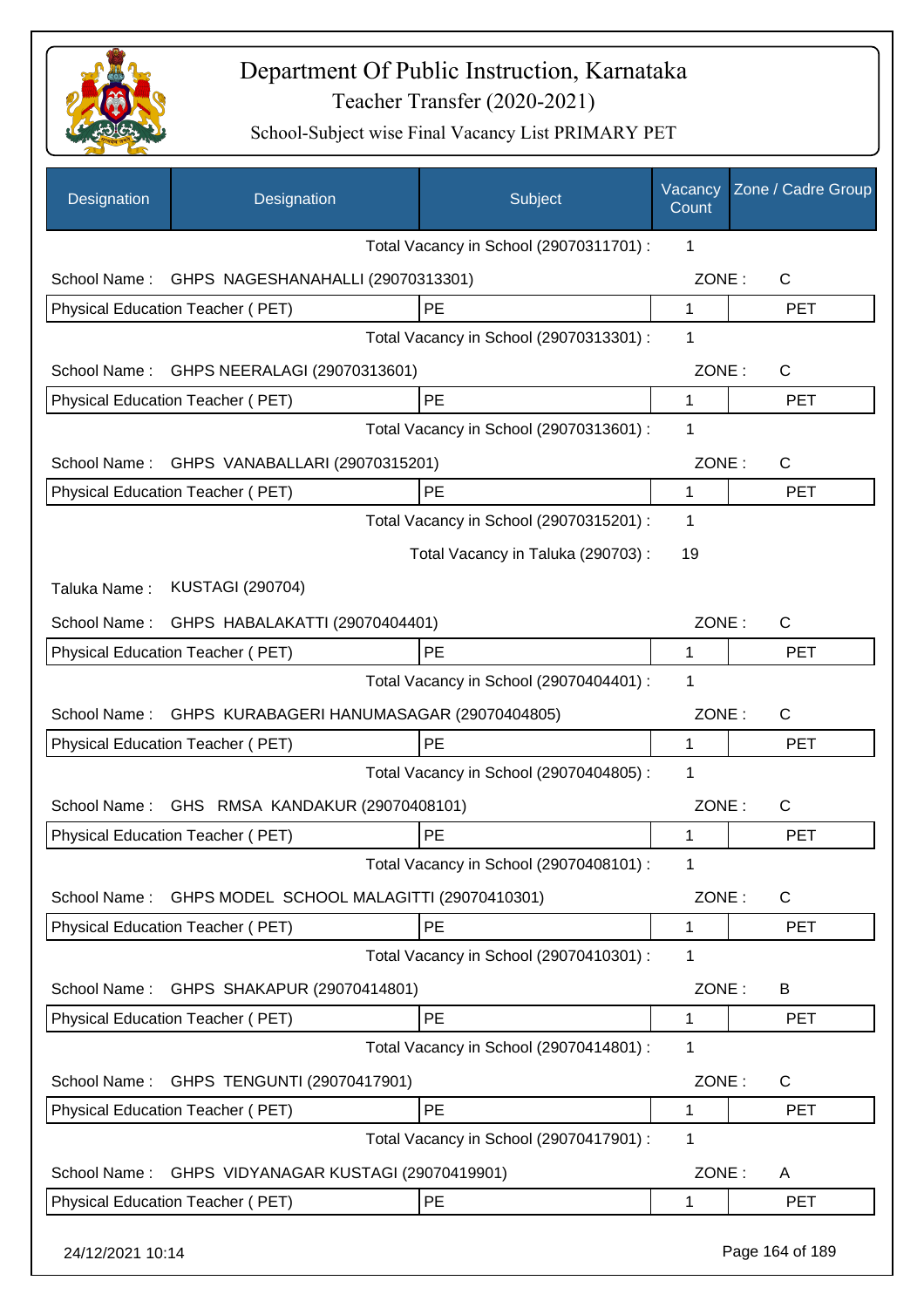

| Designation      | Designation                                                        | Subject                                 | Vacancy<br>Count | Zone / Cadre Group |
|------------------|--------------------------------------------------------------------|-----------------------------------------|------------------|--------------------|
|                  |                                                                    | Total Vacancy in School (29070419901) : | 1                |                    |
|                  |                                                                    | Total Vacancy in Taluka (290704) :      | 7                |                    |
| Taluka Name:     | <b>YELBURGA (290709)</b>                                           |                                         |                  |                    |
| School Name:     | GHPS CHIKKABEEDNHAL (29070902901)                                  |                                         | ZONE:            | C                  |
|                  | Physical Education Teacher (PET)                                   | PE                                      | 1                | <b>PET</b>         |
|                  |                                                                    | Total Vacancy in School (29070902901) : | 1                |                    |
| School Name:     | GOVTHIGHER PRIMARY SCHOOL NELJERI (29070910301)                    |                                         | ZONE:            | C                  |
|                  | Physical Education Teacher (PET)                                   | PE                                      | 1                | <b>PET</b>         |
|                  |                                                                    | Total Vacancy in School (29070910301) : | 1                |                    |
|                  |                                                                    | Total Vacancy in Taluka (290709):       | 2                |                    |
| District Name:   | BALLARI (2912)                                                     |                                         |                  |                    |
| Taluka Name:     | BELLARY WEST (291201)                                              |                                         |                  |                    |
| School Name:     | GHPS & GHS BADANAHATTI (29120100501)                               |                                         | ZONE:            | $\mathsf{C}$       |
|                  | Physical Education Teacher (PET)                                   | PE                                      | 1                | <b>PET</b>         |
|                  |                                                                    | Total Vacancy in School (29120100501) : | 1                |                    |
| School Name:     | GHPS VALMIKI NAGARA BADANAHATTI (29120100502)                      |                                         | ZONE:            | $\mathsf{C}$       |
|                  | Physical Education Teacher (PET)                                   | PE                                      | 1                | <b>PET</b>         |
|                  |                                                                    | Total Vacancy in School (29120100502) : | 1                |                    |
| School Name:     | GMHPS EMMIGANUR (29120102601)                                      |                                         | ZONE:            | C                  |
|                  | Physical Education Teacher (PET)                                   | PE                                      | 1                | <b>PET</b>         |
|                  |                                                                    | Total Vacancy in School (29120102601) : | 1                |                    |
| School Name:     | KARNATAKA PUBLIC SCHOOLS GHPS VENI CAMP EMMIGANUR<br>(29120102606) |                                         | ZONE:            | C                  |
|                  | Physical Education Teacher (PET)                                   | PE                                      | 1                | <b>PET</b>         |
|                  |                                                                    | Total Vacancy in School (29120102606) : | 1                |                    |
| School Name:     | GHPS TALAVARA PETE EMMIGANUR (29120102607)                         |                                         | ZONE:            | C                  |
|                  | Physical Education Teacher (PET)                                   | PE                                      | 1                | <b>PET</b>         |
|                  |                                                                    | Total Vacancy in School (29120102607) : | 1                |                    |
| School Name:     | GHPS GENIKEHAL (29120102701)                                       |                                         | ZONE:            | C                  |
|                  | Physical Education Teacher (PET)                                   | PE                                      | 1                | <b>PET</b>         |
|                  |                                                                    | Total Vacancy in School (29120102701) : | 1                |                    |
| School Name:     | GHPS GUTHIGANUR (29120102901)                                      |                                         | ZONE:            | C                  |
| 24/12/2021 10:14 |                                                                    |                                         |                  | Page 165 of 189    |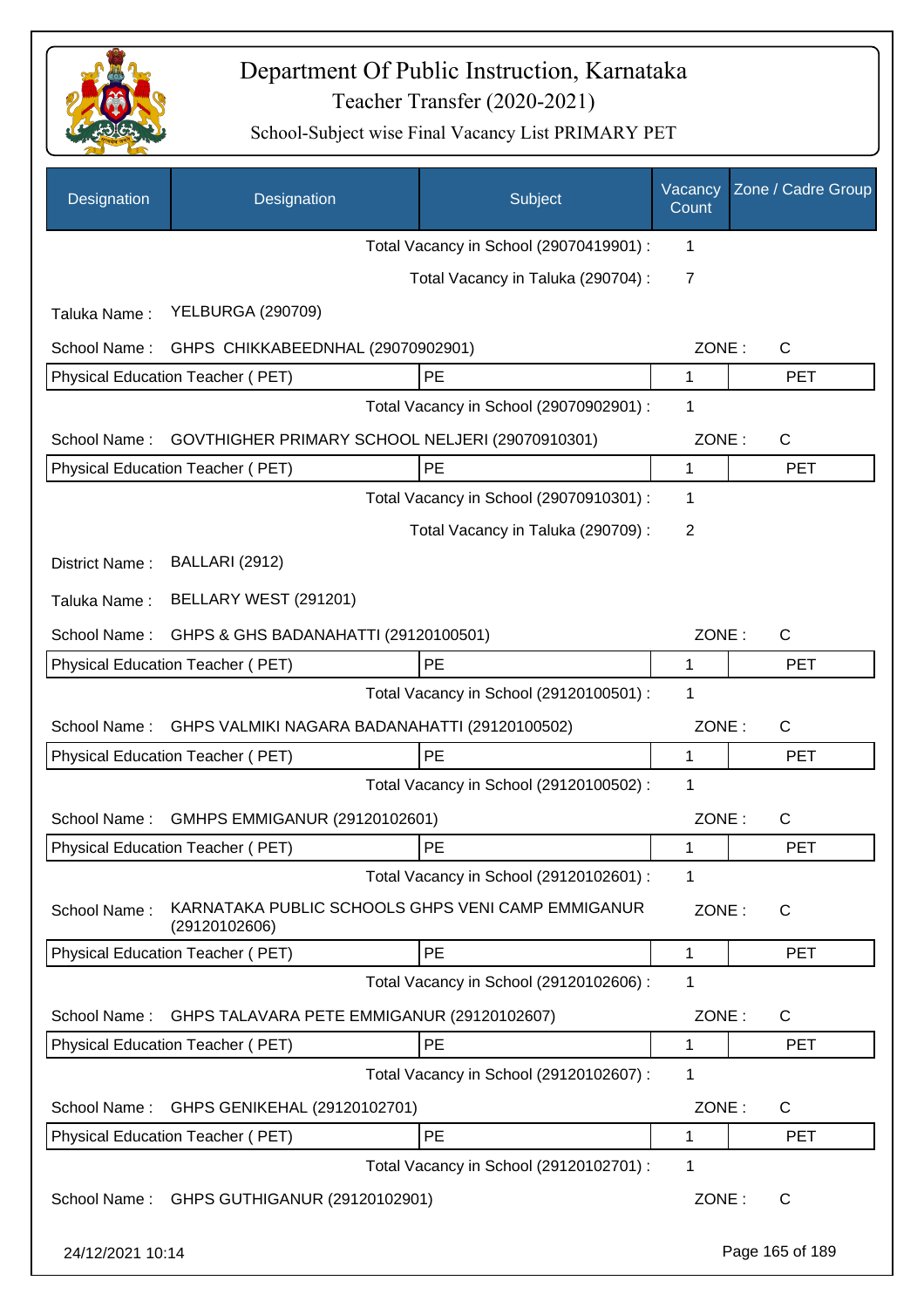

| Designation      | Designation                               | Subject                                 | Vacancy<br>Count | Zone / Cadre Group |
|------------------|-------------------------------------------|-----------------------------------------|------------------|--------------------|
|                  | Physical Education Teacher (PET)          | <b>PE</b>                               | 1                | <b>PET</b>         |
|                  |                                           | Total Vacancy in School (29120102901) : | 1                |                    |
| School Name:     | GMHPS KALKAMBA (29120104501)              |                                         | ZONE:            | C                  |
|                  | Physical Education Teacher (PET)          | PE                                      | 1                | <b>PET</b>         |
|                  |                                           | Total Vacancy in School (29120104501) : | 1                |                    |
| School Name:     | GHPS KARIKERE (29120105001)               |                                         | ZONE:            | $\mathsf C$        |
|                  | Physical Education Teacher (PET)          | PE                                      | 1                | <b>PET</b>         |
|                  |                                           | Total Vacancy in School (29120105001) : | 1                |                    |
| School Name:     | GMHPS KUDITHINI (29120105301)             |                                         | ZONE:            | A                  |
|                  | Physical Education Teacher (PET)          | PE                                      | 1                | <b>PET</b>         |
|                  |                                           | Total Vacancy in School (29120105301) : | 1                |                    |
| School Name:     | GMHPS KURUGODU (29120105501)              |                                         | ZONE:            | A                  |
|                  | Physical Education Teacher (PET)          | PE                                      | 1                | <b>PET</b>         |
|                  |                                           | Total Vacancy in School (29120105501) : | 1                |                    |
|                  | School Name: GHPS KURUGODU (29120105502)  |                                         | ZONE:            | A                  |
|                  | Physical Education Teacher (PET)          | PE                                      | 1                | <b>PET</b>         |
|                  |                                           | Total Vacancy in School (29120105502) : | 1                |                    |
|                  |                                           |                                         |                  |                    |
| School Name:     | GHPS INDIRA NAGAR KURUGODU (29120105504)  | PE                                      | ZONE:            | Α<br><b>PET</b>    |
|                  | Physical Education Teacher (PET)          |                                         | 1<br>1           |                    |
|                  |                                           | Total Vacancy in School (29120105504) : |                  |                    |
| School Name:     | GHPS MUSTAGATTA (29120106801)             |                                         | ZONE:            | C.                 |
|                  | Physical Education Teacher (PET)          | PE                                      | 1                | <b>PET</b>         |
|                  |                                           | Total Vacancy in School (29120106801) : | 1                |                    |
| School Name:     | GHPS AND GHS SOMALAPURA (29120108401)     |                                         | ZONE:            | C                  |
|                  | <b>Physical Education Teacher (PET)</b>   | PE                                      | 1                | <b>PET</b>         |
|                  |                                           | Total Vacancy in School (29120108401) : | 1                |                    |
| School Name:     | GHPS SOMA SAMUDRA (29120108501)           |                                         | ZONE:            | C                  |
|                  | Physical Education Teacher (PET)          | PE                                      | 1                | <b>PET</b>         |
|                  |                                           | Total Vacancy in School (29120108501) : | 1                |                    |
| School Name:     | GHPS THIMMALAPURA KUDITHINI (29120108801) |                                         | ZONE:            | $\mathsf{C}$       |
|                  | Physical Education Teacher (PET)          | PE                                      | 1                | <b>PET</b>         |
|                  |                                           | Total Vacancy in School (29120108801) : | 1                |                    |
|                  |                                           |                                         |                  |                    |
| 24/12/2021 10:14 |                                           |                                         |                  | Page 166 of 189    |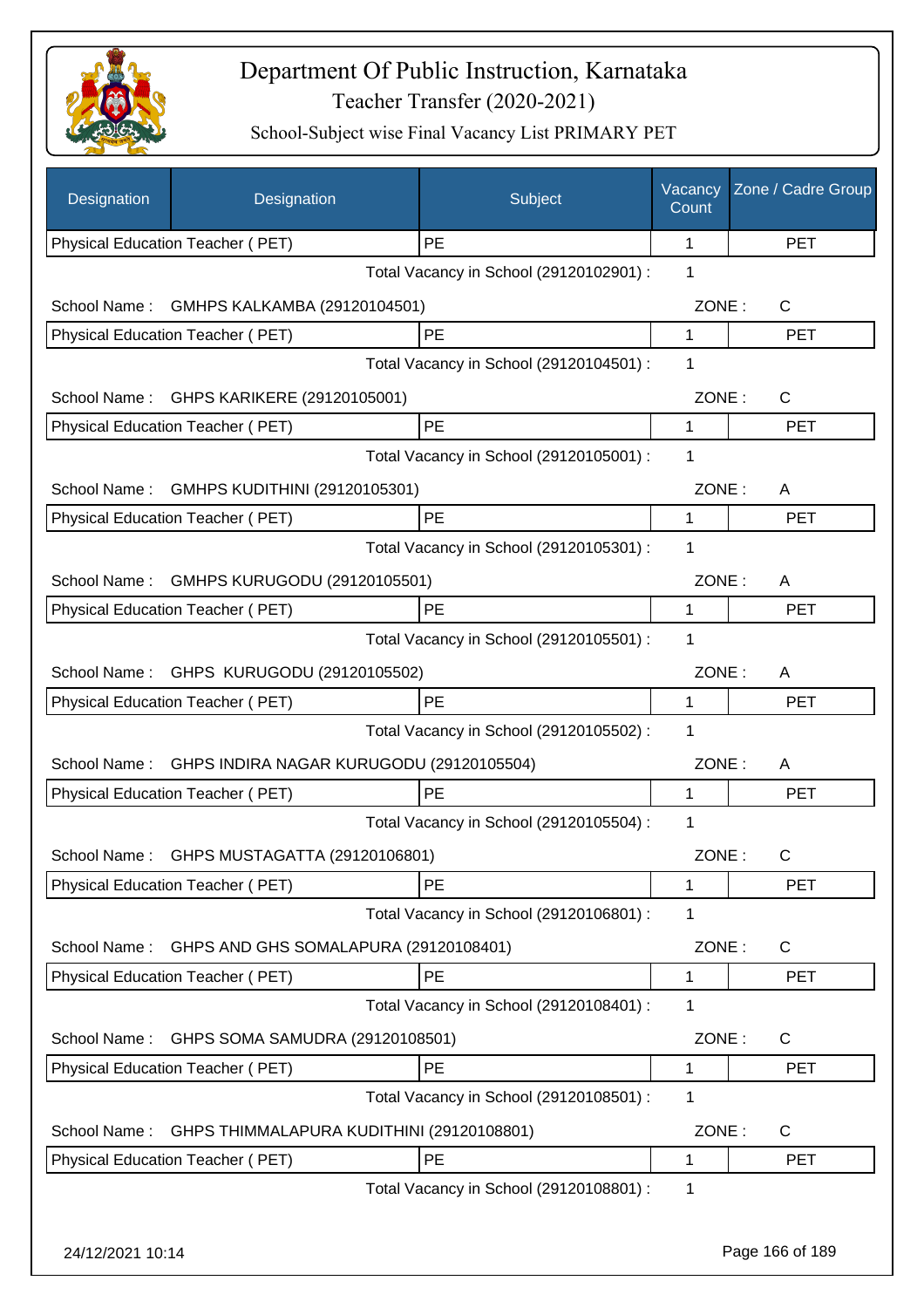

| Designation      | Designation                                      | Subject                                 | Vacancy<br>Count | Zone / Cadre Group |
|------------------|--------------------------------------------------|-----------------------------------------|------------------|--------------------|
|                  | School Name: GHPS & GHS VADDATTI (29120109001)   |                                         | ZONE:            | $\mathsf{C}$       |
|                  | Physical Education Teacher (PET)                 | PE                                      | 1                | <b>PET</b>         |
|                  |                                                  | Total Vacancy in School (29120109001) : | 1                |                    |
|                  | School Name: GHPS & GHS YELUBENCHI (29120109601) |                                         | ZONE:            | $\mathsf{C}$       |
|                  | Physical Education Teacher (PET)                 | PE                                      | 1                | <b>PET</b>         |
|                  |                                                  | Total Vacancy in School (29120109601) : | 1                |                    |
| School Name:     | GHPS INDIRA NAGAR BALLARI (29120114317)          |                                         | ZONE:            | A                  |
|                  | Physical Education Teacher (PET)                 | PE                                      | $\mathbf{1}$     | <b>PET</b>         |
|                  |                                                  | Total Vacancy in School (29120114317) : | 1                |                    |
|                  | School Name: GHPS HAVAMBHAVI (29120114724)       |                                         | ZONE:            | A                  |
|                  | <b>Physical Education Teacher (PET)</b>          | PE                                      | $\mathbf{1}$     | <b>PET</b>         |
|                  |                                                  | Total Vacancy in School (29120114724) : | 1                |                    |
| School Name:     | GMHPS PARVATHI NAGAR (29120114915)               |                                         | ZONE:            | A                  |
|                  | Physical Education Teacher (PET)                 | PE                                      | 1                | <b>PET</b>         |
|                  |                                                  | Total Vacancy in School (29120114915) : | 1                |                    |
| School Name:     | GMHPS PARVATHI NAGAR (29120115015)               |                                         | ZONE:            | A                  |
|                  | Physical Education Teacher (PET)                 | PE                                      | 1                | <b>PET</b>         |
|                  |                                                  | Total Vacancy in School (29120115015) : | 1                |                    |
|                  |                                                  | Total Vacancy in Taluka (291201) :      | 23               |                    |
| Taluka Name:     | <b>HADAGALI (291202)</b>                         |                                         |                  |                    |
| School Name:     | GHPS and GHS KOMBALI (29120202802)               |                                         | ZONE:            | С                  |
|                  | <b>Physical Education Teacher (PET)</b>          | PE                                      | 1                | <b>PET</b>         |
|                  |                                                  | Total Vacancy in School (29120202802) : | 1                |                    |
|                  |                                                  | Total Vacancy in Taluka (291202) :      | 1                |                    |
| Taluka Name:     | HAGARIBOMMANAHALLI (291203)                      |                                         |                  |                    |
| School Name:     | B.G.HALLI-1. (29120301001)<br><b>GHPS</b>        |                                         | ZONE:            | C                  |
|                  | Physical Education Teacher (PET)                 | PE                                      | 1                | <b>PET</b>         |
|                  |                                                  | Total Vacancy in School (29120301001) : | 1                |                    |
| School Name:     | <b>GHPS</b><br>B.G. HALLI-2. (29120301002)       |                                         | ZONE:            | C                  |
|                  | Physical Education Teacher (PET)                 | PE                                      | 1                | <b>PET</b>         |
|                  |                                                  | Total Vacancy in School (29120301002) : | 1                |                    |
| School Name:     | GHPS & GHS CHILAGODU (29120301003)               |                                         | ZONE:            | C                  |
| 24/12/2021 10:14 |                                                  |                                         |                  | Page 167 of 189    |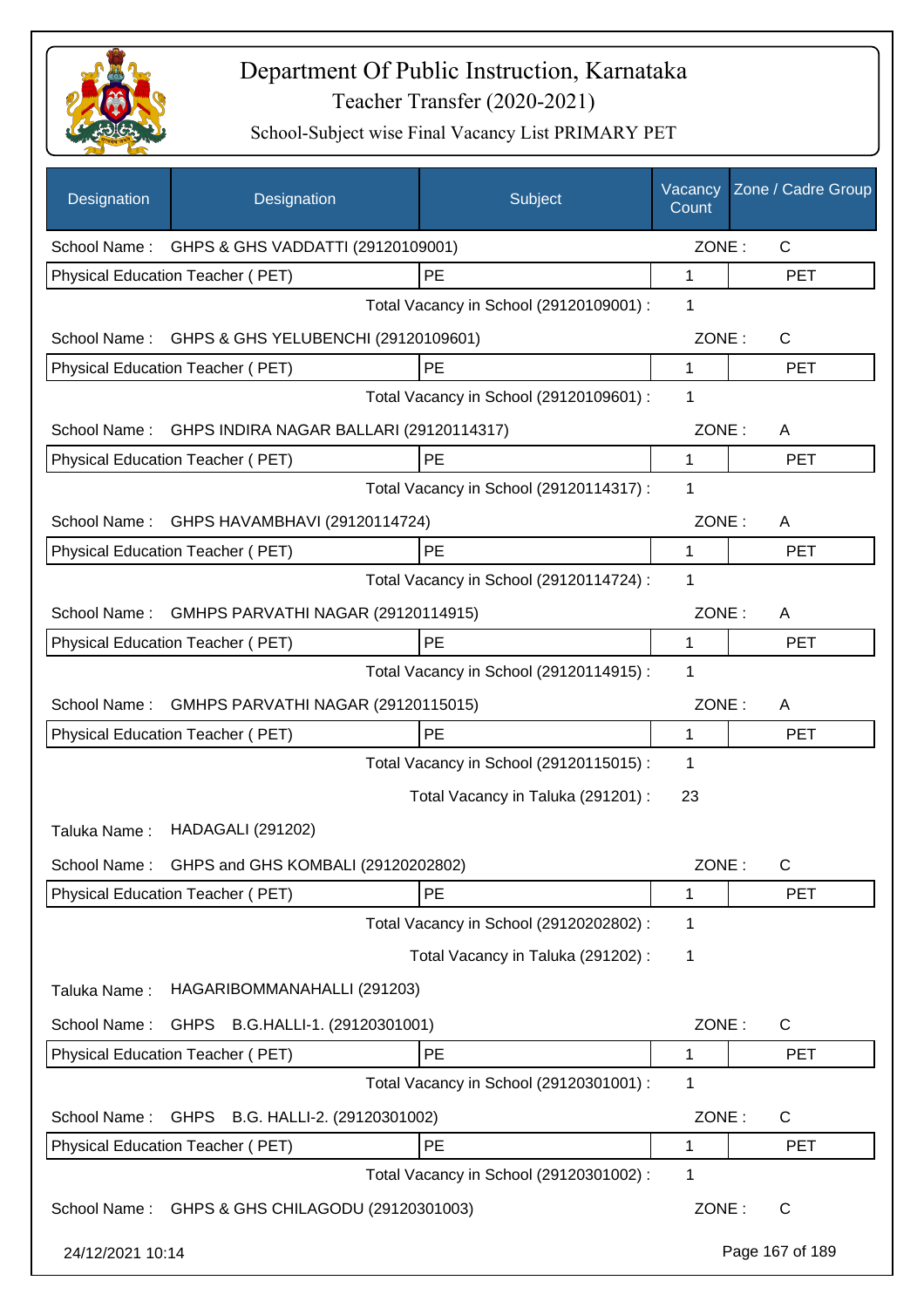

| Designation      | Designation                                     | Subject                                 | Vacancy<br>Count | Zone / Cadre Group |
|------------------|-------------------------------------------------|-----------------------------------------|------------------|--------------------|
|                  | Physical Education Teacher (PET)                | PE                                      | 1                | <b>PET</b>         |
|                  |                                                 | Total Vacancy in School (29120301003) : | 1                |                    |
| School Name:     | GHPS BANNIKALLU (29120301101)                   |                                         | ZONE:            | C                  |
|                  | Physical Education Teacher (PET)                | PE                                      | 1                | <b>PET</b>         |
|                  |                                                 | Total Vacancy in School (29120301101) : | 1                |                    |
|                  | School Name: GHPS BYASIGIDERI (29120301201)     |                                         | ZONE:            | C                  |
|                  | Physical Education Teacher (PET)                | PE                                      | 1                | <b>PET</b>         |
|                  |                                                 | Total Vacancy in School (29120301201) : | 1                |                    |
| School Name:     | GHPS K.V.O.R. HAGARI BOMMANAHALLI (29120301407) |                                         | ZONE:            | A                  |
|                  | Physical Education Teacher (PET)                | PE                                      | 1                | <b>PET</b>         |
|                  |                                                 | Total Vacancy in School (29120301407) : | 1                |                    |
|                  | School Name: GHPS VALLABHAPURA (29120301412)    |                                         | ZONE:            | B                  |
|                  | Physical Education Teacher (PET)                | PE                                      | 1                | <b>PET</b>         |
|                  |                                                 | Total Vacancy in School (29120301412) : | 1                |                    |
| School Name:     | GMHPS G.KODIHALLI (29120301601)                 |                                         | ZONE:            | C                  |
|                  | Physical Education Teacher (PET)                | PE                                      | 1                | PET                |
|                  |                                                 | Total Vacancy in School (29120301601) : | 1                |                    |
| School Name:     | GHPS RAYARAL THANDA (29120301702)               |                                         | ZONE:            | C                  |
|                  | Physical Education Teacher (PET)                | PE                                      | 1                | <b>PET</b>         |
|                  |                                                 | Total Vacancy in School (29120301702) : | 1                |                    |
|                  |                                                 |                                         |                  |                    |
| School Name:     | GMHPS HAMPASAGARA II (29120301901)              |                                         | ZONE:            | С                  |
|                  | Physical Education Teacher (PET)                | PE                                      | 1                | <b>PET</b>         |
|                  |                                                 | Total Vacancy in School (29120301901) : | 1                |                    |
| School Name:     | GHPS HAMPA SAGARA-III (29120301904)             |                                         | ZONE:            | C                  |
|                  | Physical Education Teacher (PET)                | PE                                      | 1                | <b>PET</b>         |
|                  |                                                 | Total Vacancy in School (29120301904) : | 1                |                    |
| School Name:     | GHPS HAMPAPATNA (29120302201)                   |                                         | ZONE:            | $\mathsf{C}$       |
|                  | Physical Education Teacher (PET)                | PE                                      | 1                | <b>PET</b>         |
|                  |                                                 | Total Vacancy in School (29120302201) : | 1                |                    |
| School Name:     | GHPS HIRE GONDANA HALLI (29120302501)           |                                         | ZONE:            | B                  |
|                  | Physical Education Teacher (PET)                | PE                                      | 1                | <b>PET</b>         |
|                  |                                                 | Total Vacancy in School (29120302501) : | 1                |                    |
|                  |                                                 |                                         |                  |                    |
| 24/12/2021 10:14 |                                                 |                                         |                  | Page 168 of 189    |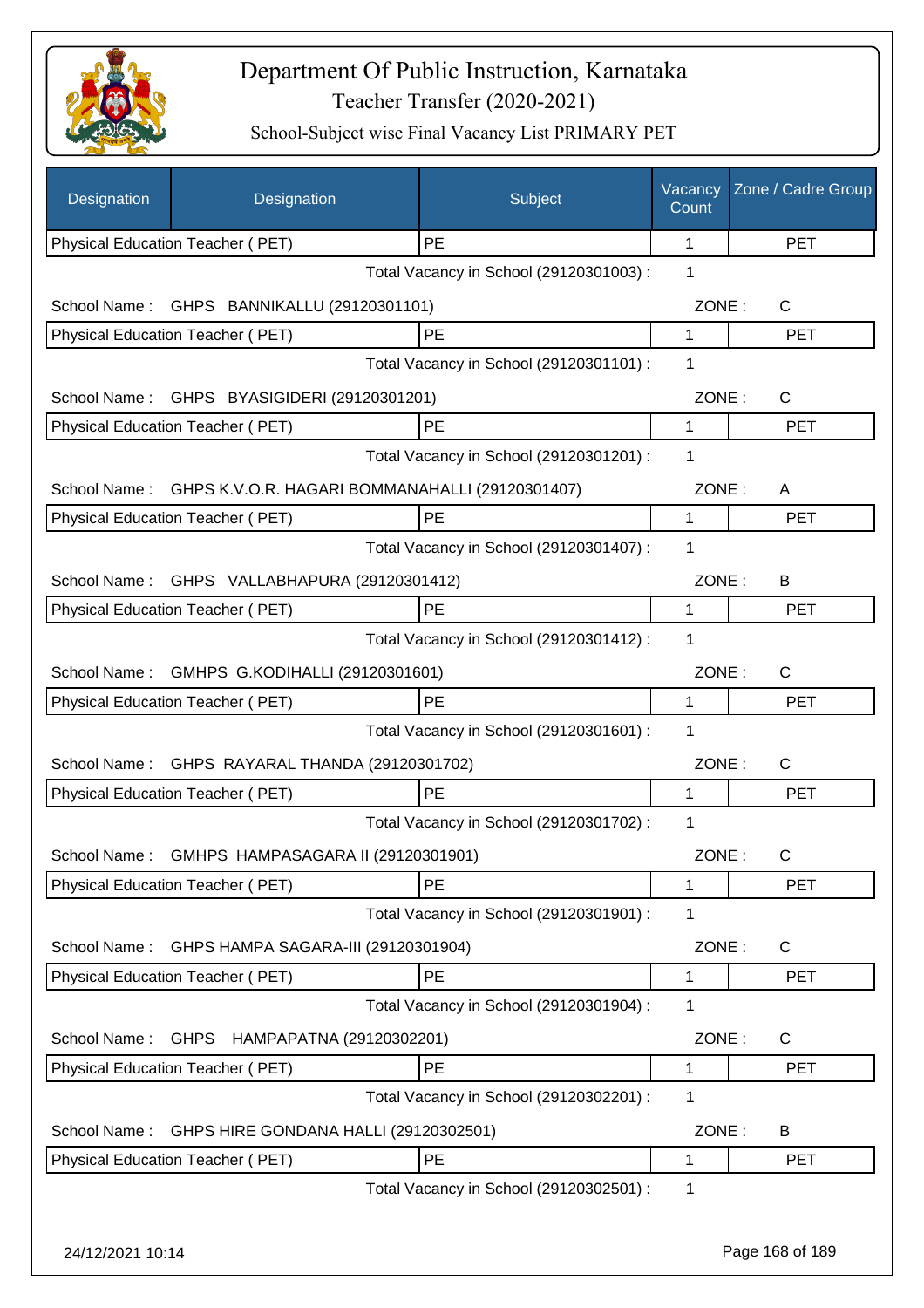

| Designation      | Designation                                | Subject                                 | Vacancy<br>Count | Zone / Cadre Group |
|------------------|--------------------------------------------|-----------------------------------------|------------------|--------------------|
|                  | School Name: GHPS NAYNAPURA (29120302602)  |                                         | ZONE:            | $\mathsf{C}$       |
|                  | Physical Education Teacher (PET)           | PE                                      | 1                | <b>PET</b>         |
|                  |                                            | Total Vacancy in School (29120302602) : | 1                |                    |
| School Name:     | GHPS KITNUR (29120302801)                  |                                         | ZONE:            | $\mathsf{C}$       |
|                  | Physical Education Teacher (PET)           | PE                                      | $\mathbf{1}$     | <b>PET</b>         |
|                  |                                            | Total Vacancy in School (29120302801) : | 1                |                    |
|                  | School Name: GHPS KANNIHALLI (29120303101) |                                         | ZONE:            | C                  |
|                  | Physical Education Teacher (PET)           | PE                                      | 1                | <b>PET</b>         |
|                  |                                            | Total Vacancy in School (29120303101) : | $\mathbf 1$      |                    |
| School Name:     | GHPS KALLAHALLI THANDA (29120303403)       |                                         | ZONE:            | C                  |
|                  | Physical Education Teacher (PET)           | <b>PE</b>                               | 1                | <b>PET</b>         |
|                  |                                            | Total Vacancy in School (29120303403) : | 1                |                    |
| School Name:     | GHPS UPANAYAKANA HALLI (29120303604)       |                                         | ZONE:            | C                  |
|                  | Physical Education Teacher (PET)           | PE                                      | 1                | <b>PET</b>         |
|                  |                                            | Total Vacancy in School (29120303604) : | 1                |                    |
| School Name:     | GMHPS MORIGERI (29120303801)               |                                         | ZONE:            | C                  |
|                  | Physical Education Teacher (PET)           | PE                                      | 1                | <b>PET</b>         |
|                  |                                            | Total Vacancy in School (29120303801) : | 1                |                    |
| School Name:     | GHPS MADURU (29120304001)                  |                                         | ZONE:            | C                  |
|                  | Physical Education Teacher (PET)           | PE                                      | 1                | <b>PET</b>         |
|                  |                                            | Total Vacancy in School (29120304001) : | 1                |                    |
| School Name:     | GHPS NARAYANA DEVARAKERE (29120304301)     |                                         | ZONE:            | $\mathsf{C}$       |
|                  | Physical Education Teacher (PET)           | PE                                      | 1                | <b>PET</b>         |
|                  |                                            | Total Vacancy in School (29120304301) : | 1                |                    |
| School Name:     | GHPS LOKAPPANA HOLA (29120304302)          |                                         | ZONE:            | C                  |
|                  | Physical Education Teacher (PET)           | PE                                      | 1                | <b>PET</b>         |
|                  |                                            | Total Vacancy in School (29120304302) : | 1                |                    |
| School Name:     | GHPS SIGENAHALLI EAST BLOCK (29120304601)  |                                         | ZONE:            | C                  |
|                  | Physical Education Teacher (PET)           | PE                                      | 1                | PET                |
|                  |                                            | Total Vacancy in School (29120304601) : | 1                |                    |
| School Name:     | GHPS UPPARA GATTI (29120305001)            |                                         | ZONE:            | C                  |
|                  | Physical Education Teacher (PET)           | PE                                      | 1                | <b>PET</b>         |
| 24/12/2021 10:14 |                                            |                                         |                  | Page 169 of 189    |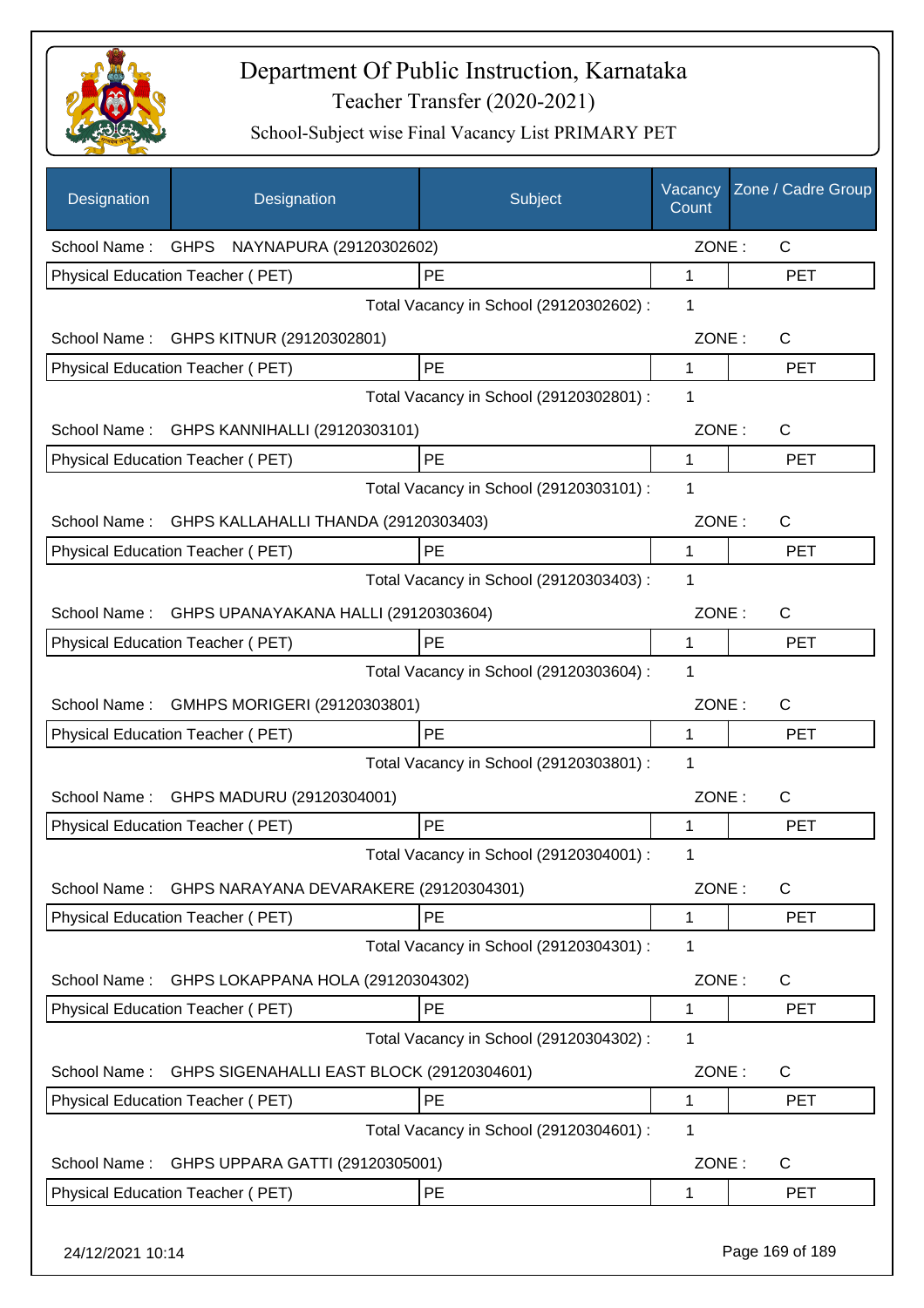

| Designation      | Designation                                                | Subject                                 | Vacancy<br>Count | Zone / Cadre Group |
|------------------|------------------------------------------------------------|-----------------------------------------|------------------|--------------------|
|                  |                                                            | Total Vacancy in School (29120305001) : | 1                |                    |
|                  |                                                            | Total Vacancy in Taluka (291203) :      | 24               |                    |
| Taluka Name:     | HOSPET (291205)                                            |                                         |                  |                    |
| School Name:     | GHPS CHILAKANA HATTI (29120501001)                         |                                         | ZONE:            | $\mathsf{C}$       |
|                  | Physical Education Teacher (PET)                           | PE                                      | 1                | <b>PET</b>         |
|                  |                                                            | Total Vacancy in School (29120501001) : | 1                |                    |
| School Name:     | GHPS & GHS DANAPURA (29120501102)                          |                                         | ZONE:            | $\mathsf{C}$       |
|                  | <b>Physical Education Teacher (PET)</b>                    | PE                                      | 1                | <b>PET</b>         |
|                  |                                                            | Total Vacancy in School (29120501102) : | 1                |                    |
| School Name:     | GHPS and GHS HAMPINAKATTE (29120501106)                    |                                         | ZONE:            | $\mathsf{C}$       |
|                  | Physical Education Teacher (PET)                           | PE                                      | 1                | <b>PET</b>         |
|                  |                                                            | Total Vacancy in School (29120501106) : | 1                |                    |
| School Name:     | GHPS & GHS DEVALAPURA (29120501402)                        |                                         | ZONE:            | $\mathsf{C}$       |
|                  | Physical Education Teacher (PET)                           | PE                                      | 1                | <b>PET</b>         |
|                  |                                                            | Total Vacancy in School (29120501402) : | 1                |                    |
| School Name:     | GHPS DEVASAMUDRA (29120501501)                             |                                         | ZONE:            | $\mathsf{C}$       |
|                  | Physical Education Teacher (PET)                           | PE                                      | 1                | <b>PET</b>         |
|                  |                                                            | Total Vacancy in School (29120501501) : | 1                |                    |
| School Name:     | KARNATAKA PUBLIC SCHOOLS GMHPS GADHIGANUR<br>(29120501701) |                                         | ZONE:            | $\mathsf{C}$       |
|                  | Physical Education Teacher (PET)                           | PE                                      | 1                | <b>PET</b>         |
|                  |                                                            | Total Vacancy in School (29120501701) : | 1                |                    |
| School Name:     | GHPS & GHS KAKUBAL (29120503401)                           |                                         | ZONE:            | C                  |
|                  | Physical Education Teacher (PET)                           | PE                                      | 1                | <b>PET</b>         |
|                  |                                                            | Total Vacancy in School (29120503401) : | 1                |                    |
| School Name:     | GHPS METRI (29120504302)                                   |                                         | ZONE:            | C                  |
|                  | Physical Education Teacher (PET)                           | PE                                      | 1                | <b>PET</b>         |
|                  |                                                            | Total Vacancy in School (29120504302) : | 1                |                    |
| School Name:     | GHPS NAGENAHALLI (29120504402)                             |                                         | ZONE:            | C                  |
|                  | Physical Education Teacher (PET)                           | PE                                      | 1                | <b>PET</b>         |
|                  |                                                            | Total Vacancy in School (29120504402) : | 1                |                    |
| School Name:     | GMHPS VINOBHA BHOVE HOSPET (29120508203)                   |                                         | ZONE:            | A                  |
|                  | Physical Education Teacher (PET)                           | PE                                      | 1                | <b>PET</b>         |
| 24/12/2021 10:14 |                                                            |                                         |                  | Page 170 of 189    |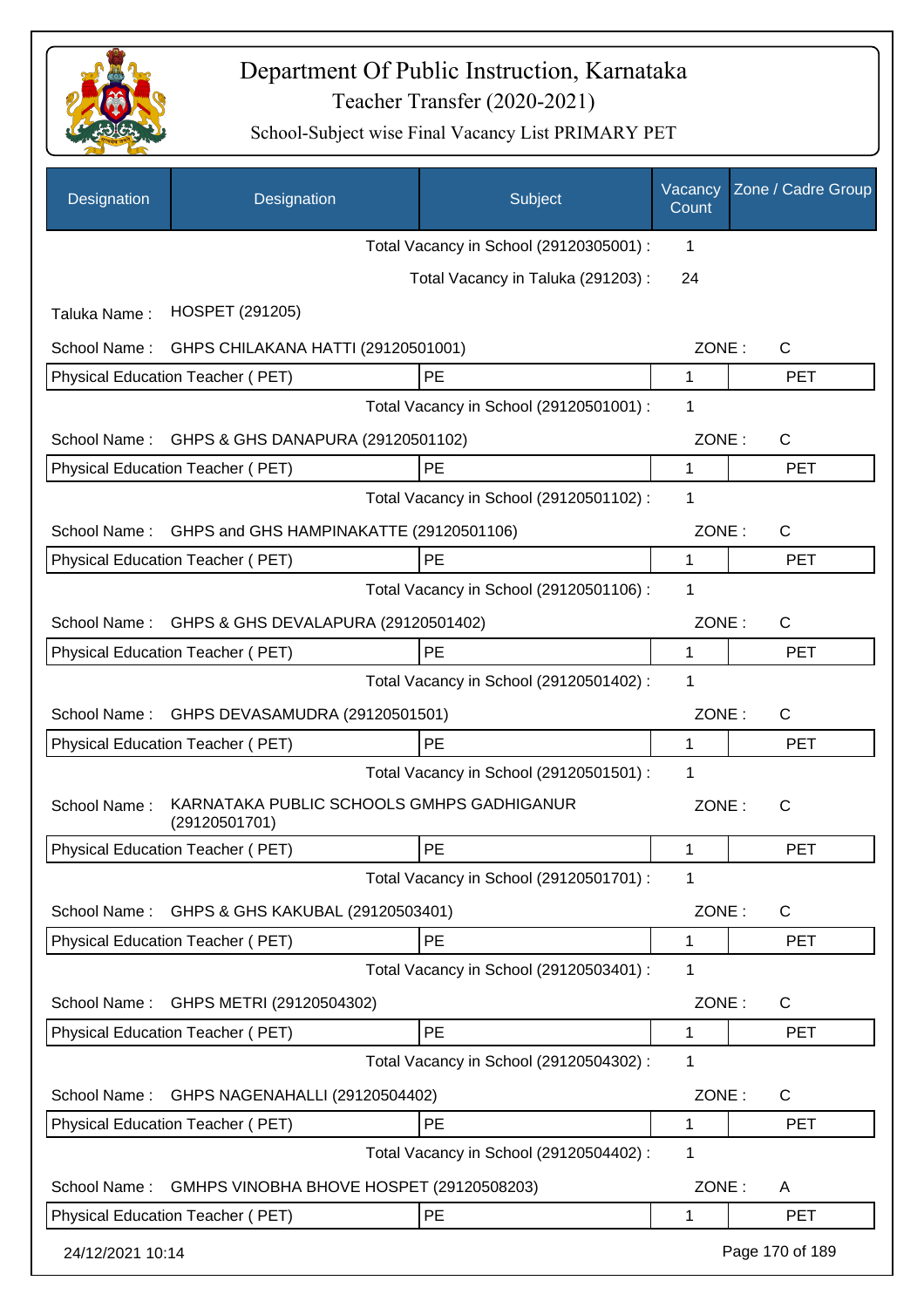

| Designation      | Designation                                    | Subject                                 | Vacancy<br>Count | Zone / Cadre Group |
|------------------|------------------------------------------------|-----------------------------------------|------------------|--------------------|
|                  |                                                | Total Vacancy in School (29120508203) : | 1                |                    |
| School Name:     | GHPS VIVEKANANDA HOSPET (29120508502)          |                                         | ZONE:            | A                  |
|                  | Physical Education Teacher (PET)               | PE                                      | $\mathbf{1}$     | <b>PET</b>         |
|                  |                                                | Total Vacancy in School (29120508502) : | 1                |                    |
| School Name:     | GHPS KONDANAYAKANA HALLI (29120508902)         |                                         | ZONE:            | A                  |
|                  | Physical Education Teacher (PET)               | PE                                      | 1                | <b>PET</b>         |
|                  |                                                | Total Vacancy in School (29120508902) : | 1                |                    |
| School Name:     | GHPS B.R.C.S KABBERPETE HOSAPETE (29120510701) |                                         | ZONE:            | A                  |
|                  | Physical Education Teacher (PET)               | PE                                      | 1                | <b>PET</b>         |
|                  |                                                | Total Vacancy in School (29120510701) : | 1                |                    |
| School Name:     | GMHPS NEHRU COLONY HPT (29120511203)           |                                         | ZONE:            | A                  |
|                  | Physical Education Teacher (PET)               | PE                                      | 1                | <b>PET</b>         |
|                  |                                                | Total Vacancy in School (29120511203) : | 1                |                    |
| School Name:     | GHPS KAMPLI SUGAR FACTORY (29120513601)        |                                         | ZONE:            | A                  |
|                  | Physical Education Teacher (PET)               | PE                                      | 1                | <b>PET</b>         |
|                  |                                                | Total Vacancy in School (29120513601) : | 1                |                    |
| School Name:     | GHPS S.N.PET, KAMPLI (29120513702)             |                                         | ZONE:            | A                  |
|                  | Physical Education Teacher (PET)               | PE                                      | 1                | <b>PET</b>         |
|                  |                                                | Total Vacancy in School (29120513702) : | 1                |                    |
| School Name:     | GMHPS JUTOOR CHANDRAPPA (29120514901)          |                                         | ZONE:            | A                  |
|                  | Physical Education Teacher (PET)               | PE                                      | 1                | PET                |
|                  |                                                | Total Vacancy in School (29120514901) : | 1                |                    |
| School Name:     | GMHPS T.C. KAMLAPURA (29120515001)             |                                         | ZONE:            | A                  |
|                  | Physical Education Teacher (PET)               | PE                                      | 1                | PET                |
|                  |                                                | Total Vacancy in School (29120515001) : | 1                |                    |
| School Name:     | GMHPS S.S KAMLAPURA (29120515401)              |                                         | ZONE:            | A                  |
|                  | Physical Education Teacher (PET)               | PE                                      | 1                | <b>PET</b>         |
|                  |                                                | Total Vacancy in School (29120515401) : | 1                |                    |
|                  |                                                | Total Vacancy in Taluka (291205):       | 19               |                    |
| Taluka Name:     | <b>KUDLIGI (291206)</b>                        |                                         |                  |                    |
| School Name:     | GHPS CHIRATHA GUNDU (29120601602)              |                                         | ZONE:            | C                  |
|                  | Physical Education Teacher (PET)               | PE                                      | 1                | <b>PET</b>         |
|                  |                                                |                                         |                  |                    |
| 24/12/2021 10:14 |                                                |                                         |                  | Page 171 of 189    |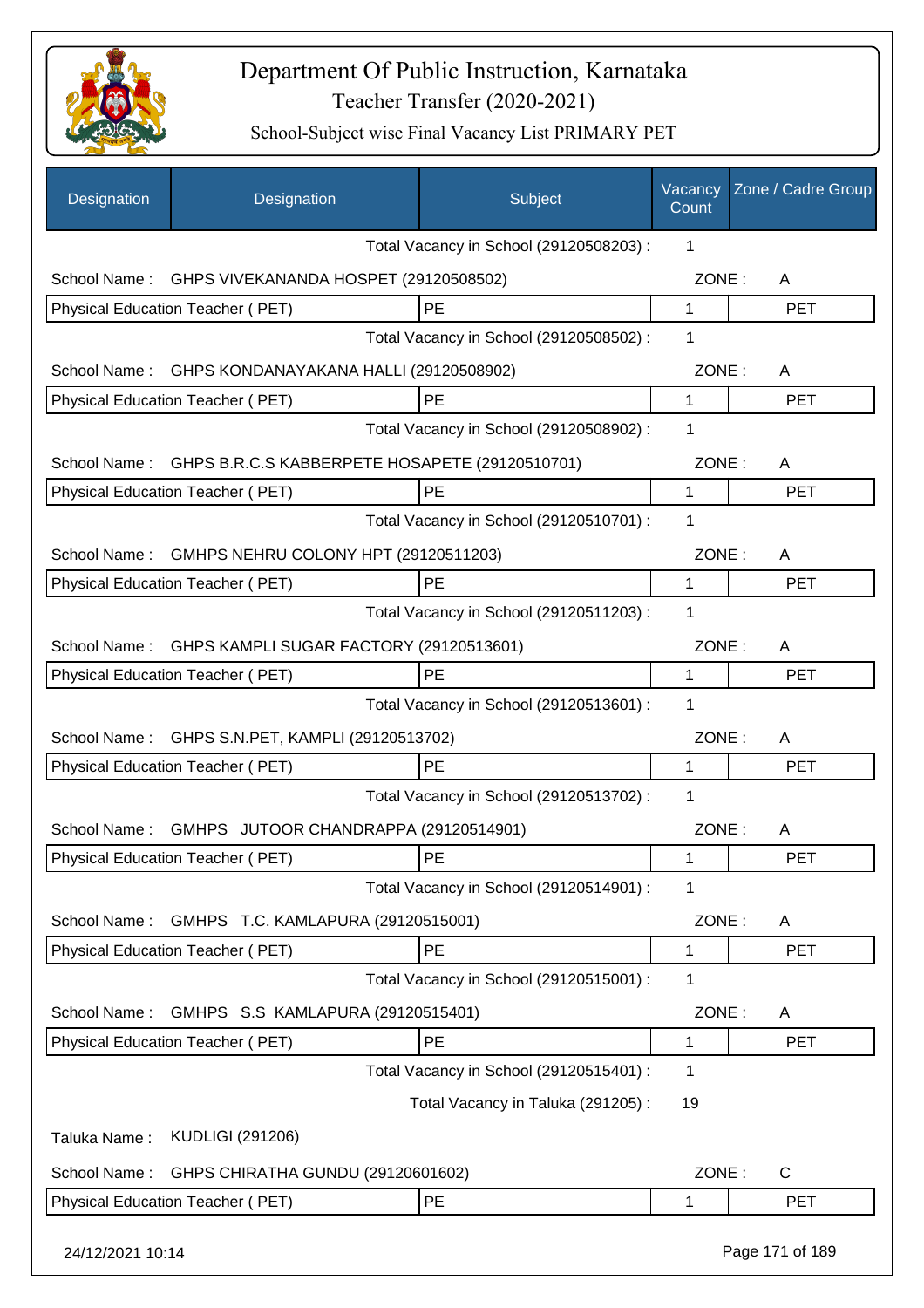

| Designation       | Designation                                       | Subject                                 | Vacancy<br>Count | Zone / Cadre Group |
|-------------------|---------------------------------------------------|-----------------------------------------|------------------|--------------------|
|                   |                                                   | Total Vacancy in School (29120601602) : | 1                |                    |
| School Name:      | GHPS CHOUDAPURA (29120601701)                     |                                         | ZONE:            | C                  |
|                   | Physical Education Teacher (PET)                  | PE                                      | $\mathbf{1}$     | <b>PET</b>         |
|                   |                                                   | Total Vacancy in School (29120601701) : | 1                |                    |
|                   | School Name: GHPS RAMA SAGARA HATTI (29120602004) |                                         | ZONE:            | C                  |
|                   | Physical Education Teacher (PET)                  | PE                                      | $\mathbf 1$      | <b>PET</b>         |
|                   |                                                   | Total Vacancy in School (29120602004) : | 1                |                    |
| School Name:      | GHPS HIRE KUMBALA KUNTE (29120602603)             |                                         | ZONE:            | C                  |
|                   | Physical Education Teacher (PET)                  | PE                                      | 1                | <b>PET</b>         |
|                   |                                                   | Total Vacancy in School (29120602603) : | 1                |                    |
|                   | School Name: GHPS THAYAKANA HALLI (29120603205)   |                                         | ZONE:            | C                  |
|                   | Physical Education Teacher (PET)                  | PE                                      | 1                | <b>PET</b>         |
|                   |                                                   | Total Vacancy in School (29120603205) : | 1                |                    |
| School Name: GHPS | IMADHAPURA (29120603501)                          |                                         | ZONE:            | C                  |
|                   | Physical Education Teacher (PET)                  | PE                                      | 1                | <b>PET</b>         |
|                   |                                                   | Total Vacancy in School (29120603501) : | 1                |                    |
|                   | School Name: GHPS M.B.AYYANA HALLI (29120606001)  |                                         | ZONE:            | C                  |
|                   | <b>Physical Education Teacher (PET)</b>           | PE                                      | 1                | <b>PET</b>         |
|                   |                                                   | Total Vacancy in School (29120606001) : | 1                |                    |
| School Name:      | GHPS SOOLADHA HALLI (29120607303)                 |                                         | ZONE:            | C                  |
|                   | Physical Education Teacher (PET)                  | PE                                      | 1                | <b>PET</b>         |
|                   |                                                   | Total Vacancy in School (29120607303) : | 1                |                    |
|                   |                                                   |                                         |                  |                    |
| School Name:      | GHPS KARTHIKE HATTI (29120607501)                 |                                         | ZONE:            | C                  |
|                   | Physical Education Teacher (PET)                  | PE                                      | 1                | <b>PET</b>         |
|                   |                                                   | Total Vacancy in School (29120607501) : | 1                |                    |
| School Name:      | GHPS A.C. HALLI (29120608001)                     |                                         | ZONE:            | C                  |
|                   | Physical Education Teacher (PET)                  | <b>PE</b>                               | 1                | <b>PET</b>         |
|                   |                                                   | Total Vacancy in School (29120608001) : | 1                |                    |
|                   |                                                   | Total Vacancy in Taluka (291206):       | 10               |                    |
| Taluka Name:      | SANDUR (291207)                                   |                                         |                  |                    |
| School Name:      | GHPS ANKAMMANAHAL (29120700201)                   |                                         | ZONE:            | C                  |
|                   | Physical Education Teacher (PET)                  | PE                                      | 1                | <b>PET</b>         |
| 24/12/2021 10:14  |                                                   |                                         |                  | Page 172 of 189    |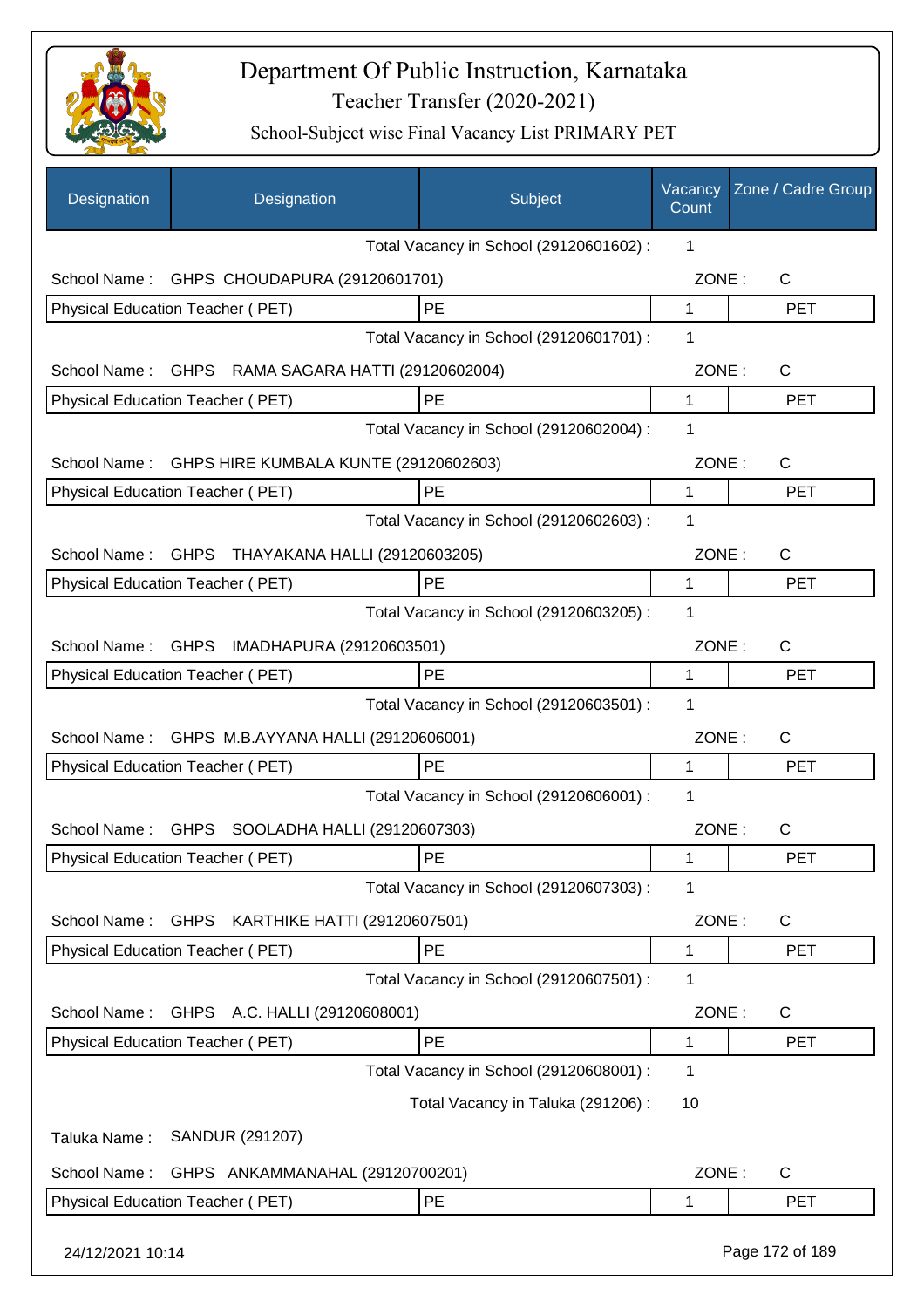

| Designation      | Designation                                          | Subject                                 | Vacancy<br>Count | Zone / Cadre Group |
|------------------|------------------------------------------------------|-----------------------------------------|------------------|--------------------|
|                  |                                                      | Total Vacancy in School (29120700201) : | 1                |                    |
| School Name:     | GHPS M THUMBARAGUDDHI (29120700403)                  |                                         | ZONE:            | C                  |
|                  | Physical Education Teacher (PET)                     | PE                                      | $\mathbf 1$      | <b>PET</b>         |
|                  |                                                      | Total Vacancy in School (29120700403) : | 1                |                    |
|                  | School Name: GHPS KURE KUPPA (29120700801)           |                                         | ZONE:            | A                  |
|                  | Physical Education Teacher (PET)                     | PE                                      | 1                | <b>PET</b>         |
|                  |                                                      | Total Vacancy in School (29120700801) : | 1                |                    |
| School Name:     | GHPS THORANAGALU RAILWAY STATION (29120700803)       |                                         | ZONE:            | A                  |
|                  | Physical Education Teacher (PET)                     | PE                                      | 1                | <b>PET</b>         |
|                  |                                                      | Total Vacancy in School (29120700803) : | 1                |                    |
| School Name:     | GHPS THORANAGALU RAILWAY STATION (29120700804)       |                                         | ZONE:            | A                  |
|                  | Physical Education Teacher (PET)                     | PE                                      | 1                | <b>PET</b>         |
|                  |                                                      | Total Vacancy in School (29120700804) : | 1                |                    |
|                  | School Name: GHPS KODALU (29120700901)               |                                         | ZONE:            | $\mathsf{C}$       |
|                  | Physical Education Teacher (PET)                     | PE                                      | 1                | <b>PET</b>         |
|                  |                                                      | Total Vacancy in School (29120700901) : | 1                |                    |
| School Name:     | GMHPS CHORNOOR (29120701811)                         |                                         | ZONE:            | $\mathsf{C}$       |
|                  | Physical Education Teacher (PET)                     | <b>PE</b>                               | 1                | <b>PET</b>         |
|                  |                                                      | Total Vacancy in School (29120701811) : | 1                |                    |
| School Name:     | GMHPS THARA NAGARA (29120702205)                     |                                         | ZONE:            | С                  |
|                  | Physical Education Teacher (PET)                     | $\mathsf{PE}$                           | 1                | <b>PET</b>         |
|                  |                                                      | Total Vacancy in School (29120702205) : | 1                |                    |
| School Name:     | GHPS THARA NAGARA ASHRAYA (29120702206)              |                                         | ZONE:            | C                  |
|                  | Physical Education Teacher (PET)                     | PE                                      | 1                | <b>PET</b>         |
|                  |                                                      | Total Vacancy in School (29120702206) : | 1                |                    |
| School Name:     | GHPS THALURU (29120702301)                           |                                         | ZONE:            | C                  |
|                  | Physical Education Teacher (PET)                     | PE                                      | 1                | <b>PET</b>         |
|                  |                                                      | Total Vacancy in School (29120702301) : | 1                |                    |
| School Name:     | GMHPS THORANAGALLU (29120702801)                     |                                         | ZONE:            | C                  |
|                  | Physical Education Teacher (PET)                     | PE                                      | 1                | <b>PET</b>         |
|                  |                                                      | Total Vacancy in School (29120702801) : | 1                |                    |
|                  | School Name: GHPS THORANAGALLU VILLAGE (29120702806) |                                         | ZONE:            | $\mathsf{C}$       |
| 24/12/2021 10:14 |                                                      |                                         |                  | Page 173 of 189    |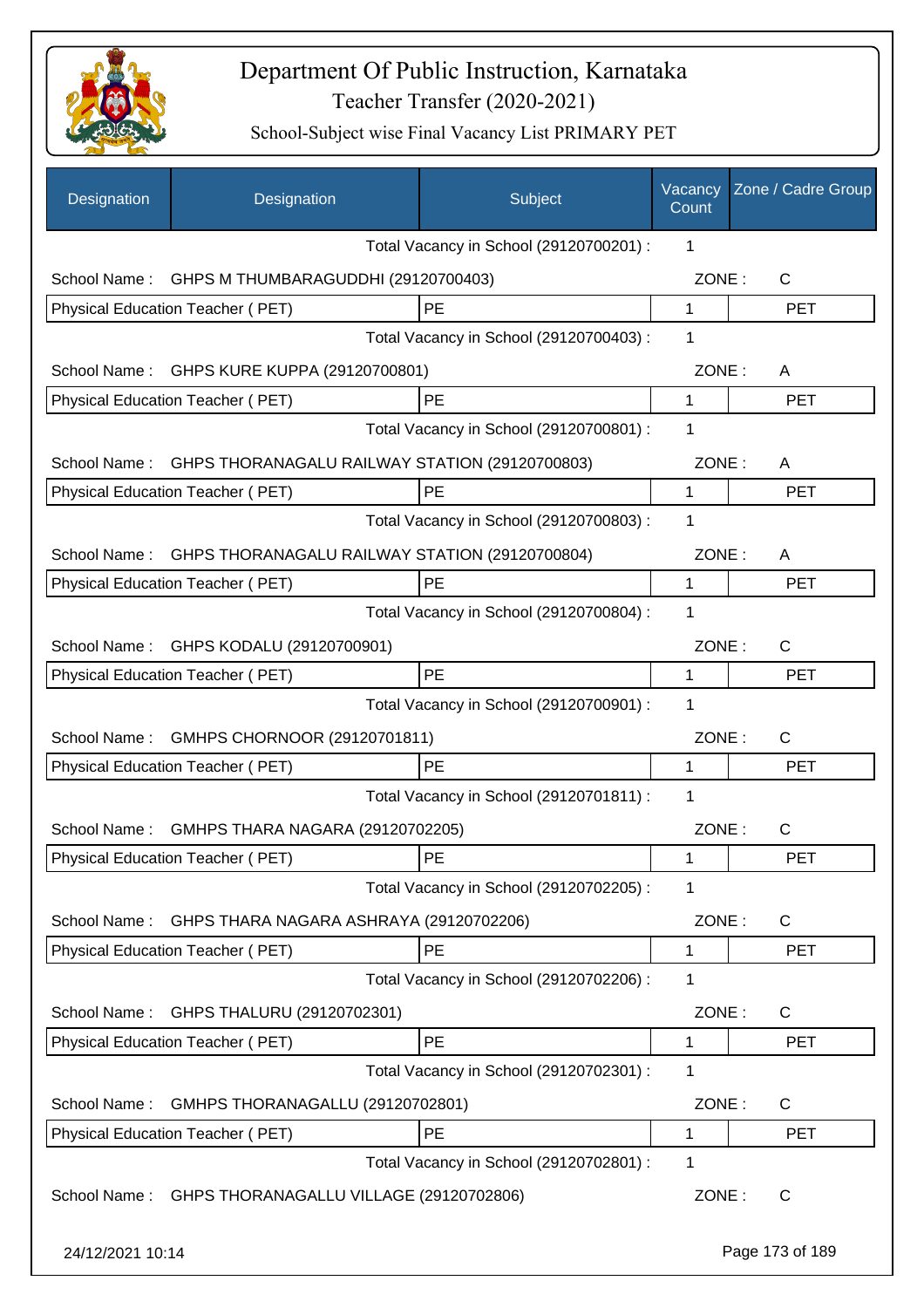

| Designation      | Designation                                  | Subject                                 | Vacancy<br>Count | Zone / Cadre Group |
|------------------|----------------------------------------------|-----------------------------------------|------------------|--------------------|
|                  | Physical Education Teacher (PET)             | PE                                      | 1                | <b>PET</b>         |
|                  |                                              | Total Vacancy in School (29120702806) : | 1                |                    |
| School Name:     | GHPS D MALLAPURA (29120703001)               |                                         | ZONE:            | C                  |
|                  | Physical Education Teacher (PET)             | PE                                      | 1                | <b>PET</b>         |
|                  |                                              | Total Vacancy in School (29120703001) : | 1                |                    |
| School Name:     | GHPS DODDA ANTHAPURA (29120703202)           |                                         | ZONE:            | C                  |
|                  | Physical Education Teacher (PET)             | PE                                      | 1                | <b>PET</b>         |
|                  |                                              | Total Vacancy in School (29120703202) : | 1                |                    |
| School Name:     | GHPS NARASINGAPURA (29120703601)             |                                         | ZONE:            | $\mathsf{C}$       |
|                  | Physical Education Teacher (PET)             | PE                                      | 1                | <b>PET</b>         |
|                  |                                              | Total Vacancy in School (29120703601) : | 1                |                    |
| School Name:     | GHPS & GHS NIDAGURTHI (29120703802)          |                                         | ZONE:            | C                  |
|                  | Physical Education Teacher (PET)             | PE                                      | 1                | <b>PET</b>         |
|                  |                                              | Total Vacancy in School (29120703802) : | 1                |                    |
| School Name:     | GHPS NAGALAPURA.V (29120703901)              |                                         | ZONE:            | C                  |
|                  | Physical Education Teacher (PET)             | <b>PE</b>                               | 1                | <b>PET</b>         |
|                  |                                              | Total Vacancy in School (29120703901) : | 1                |                    |
| School Name:     | GHPS & GHS BANNIHATTI (29120704001)          |                                         | ZONE:            | $\mathsf{C}$       |
|                  | Physical Education Teacher (PET)             | PE                                      | 1                | <b>PET</b>         |
|                  |                                              | Total Vacancy in School (29120704001) : | 1                |                    |
| School Name:     | GHPS B.GOLLARA HATTI (29120704202)           |                                         | ZONE:            | C.                 |
|                  | Physical Education Teacher (PET)             | <b>PE</b>                               | 1                | <b>PET</b>         |
|                  |                                              | Total Vacancy in School (29120704202) : | 1                |                    |
| School Name:     | GHPS METRIKI (29120704901)                   |                                         | ZONE:            | C                  |
|                  | Physical Education Teacher (PET)             | PE                                      | 1                | <b>PET</b>         |
|                  |                                              | Total Vacancy in School (29120704901) : | 1                |                    |
| School Name:     | GHPS U RAJAPURA (29120705401)                |                                         | ZONE:            | C                  |
|                  | Physical Education Teacher (PET)             | PE                                      | 1                | <b>PET</b>         |
|                  |                                              | Total Vacancy in School (29120705401) : | 1                |                    |
| School Name:     | <b>GHPS</b><br>M.LAKKALA HALLI (29120705801) |                                         | ZONE:            | C                  |
|                  | Physical Education Teacher (PET)             | PE                                      | 1                | <b>PET</b>         |
|                  |                                              | Total Vacancy in School (29120705801) : | 1                |                    |
|                  |                                              |                                         |                  |                    |
| 24/12/2021 10:14 |                                              |                                         |                  | Page 174 of 189    |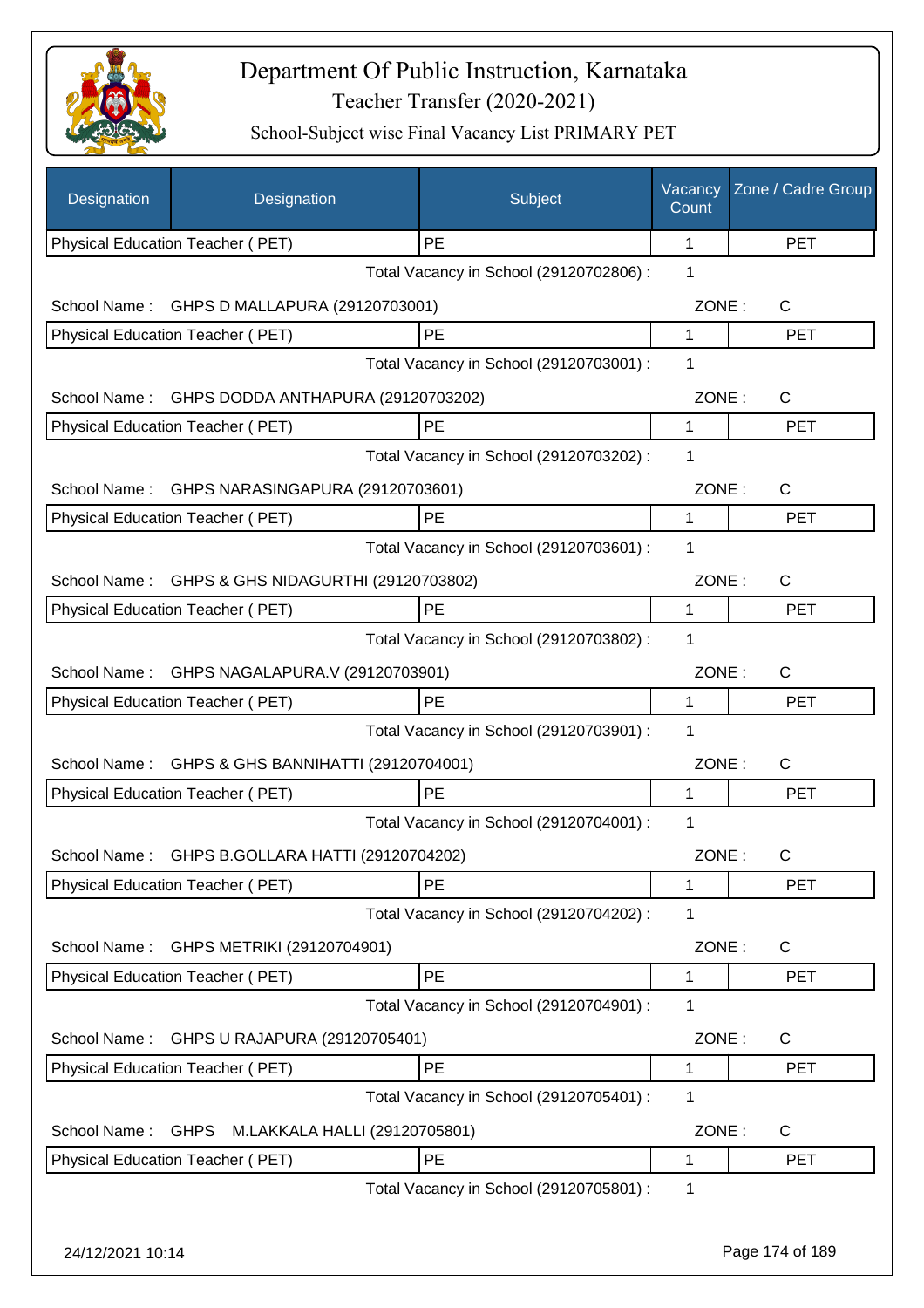

| Designation  | Designation                                   | Subject                                 | Vacancy<br>Count | Zone / Cadre Group |
|--------------|-----------------------------------------------|-----------------------------------------|------------------|--------------------|
|              | School Name: GHPS & GHS VADDU (29120706101)   |                                         | ZONE:            | $\mathsf{C}$       |
|              | Physical Education Teacher (PET)              | PE                                      | 1                | <b>PET</b>         |
|              |                                               | Total Vacancy in School (29120706101) : | 1                |                    |
|              | School Name: GHPS VITTALAPURA (29120706301)   |                                         | ZONE:            | $\mathsf{C}$       |
|              | Physical Education Teacher (PET)              | PE                                      | $\mathbf{1}$     | <b>PET</b>         |
|              |                                               | Total Vacancy in School (29120706301) : | 1                |                    |
|              | School Name: GHPS SOVENA HALLI (29120706802)  |                                         | ZONE:            | $\mathsf{C}$       |
|              | Physical Education Teacher (PET)              | PE                                      | 1                | <b>PET</b>         |
|              |                                               | Total Vacancy in School (29120706802) : | 1                |                    |
| School Name: | GHPS & GHS HIREKEREYAGINA HALLI (29120707106) |                                         | ZONE:            | $\mathsf{C}$       |
|              | Physical Education Teacher (PET)              | PE                                      | 1                | <b>PET</b>         |
|              |                                               | Total Vacancy in School (29120707106) : | 1                |                    |
| School Name: | GHPS HOSA DAROJI (29120707404)                |                                         | ZONE:            | C                  |
|              | Physical Education Teacher (PET)              | PE                                      | 1                | <b>PET</b>         |
|              |                                               | Total Vacancy in School (29120707404) : | 1                |                    |
|              |                                               | Total Vacancy in Taluka (291207) :      | 27               |                    |
| Taluka Name: | SIRUGUPPA (291208)                            |                                         |                  |                    |
| School Name: | GHPS and GHS AGASANUR (29120800101)           |                                         | ZONE:            | C                  |
|              | Physical Education Teacher (PET)              | <b>PE</b>                               | 1                | <b>PET</b>         |
|              |                                               | Total Vacancy in School (29120800101) : | 1                |                    |
|              | School Name: GHPS BHAGEWADI (29120800507)     |                                         | ZONE:            | $\mathsf C$        |
|              | Physical Education Teacher (PET)              | PE                                      | 1                | <b>PET</b>         |
|              |                                               | Total Vacancy in School (29120800507) : | 1                |                    |
| School Name: | GHPS BALAKUNDI (29120800701)                  |                                         | ZONE:            | C                  |
|              | Physical Education Teacher (PET)              | PE                                      | 1                | PET                |
|              |                                               | Total Vacancy in School (29120800701) : | 1                |                    |
| School Name: | GHPS BANDRAL (29120800801)                    |                                         | ZONE:            | C                  |
|              | Physical Education Teacher (PET)              | <b>PE</b>                               | 1                | <b>PET</b>         |
|              |                                               | Total Vacancy in School (29120800801) : | 1                |                    |
| School Name: | GHPS BUDUGUPPA (29120801301)                  |                                         | ZONE:            | C                  |
|              | Physical Education Teacher (PET)              | PE                                      | 1                | <b>PET</b>         |
|              |                                               | Total Vacancy in School (29120801301) : | 1                |                    |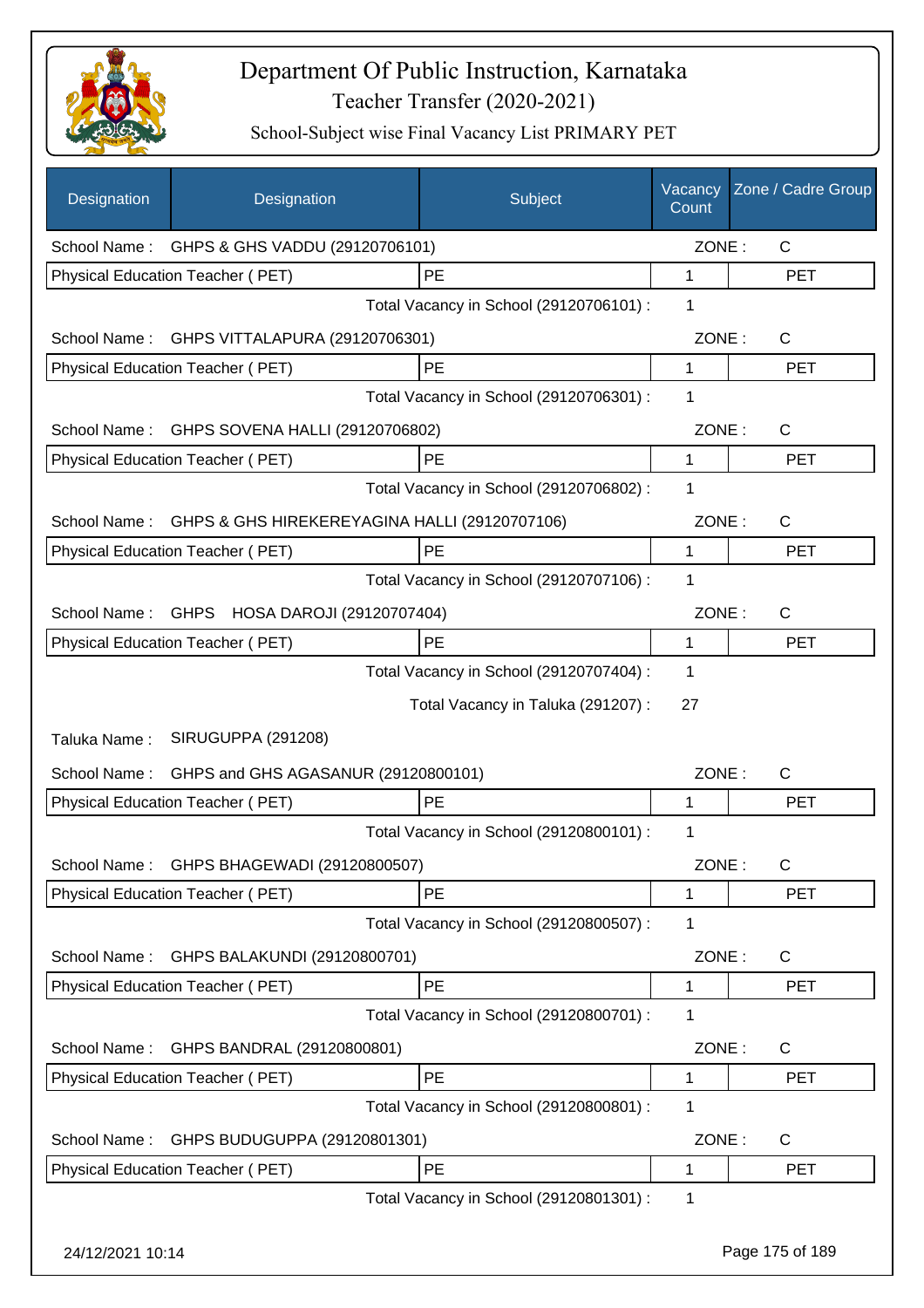

| Designation      | Designation                                               | Subject                                 | Vacancy<br>Count | Zone / Cadre Group |
|------------------|-----------------------------------------------------------|-----------------------------------------|------------------|--------------------|
|                  | School Name: GHPS & GHS BHYRAPURA (29120801501)           |                                         | ZONE:            | $\mathsf{C}$       |
|                  | Physical Education Teacher (PET)                          | PE                                      | 1                | <b>PET</b>         |
|                  |                                                           | Total Vacancy in School (29120801501) : | 1                |                    |
|                  | School Name: GHPS DARUR (29120801801)                     |                                         | ZONE:            | $\mathsf{C}$       |
|                  | Physical Education Teacher (PET)                          | PE                                      | $\mathbf{1}$     | <b>PET</b>         |
|                  |                                                           | Total Vacancy in School (29120801801) : | 1                |                    |
|                  | School Name: GHPS DESHANUR (29120802001)                  |                                         | ZONE:            | C                  |
|                  | Physical Education Teacher (PET)                          | PE                                      | 1                | <b>PET</b>         |
|                  |                                                           | Total Vacancy in School (29120802001) : | 1                |                    |
|                  | School Name: GHPS HAGALUR (29120802601)                   |                                         | ZONE:            | C                  |
|                  | Physical Education Teacher (PET)                          | PE                                      | 1                | <b>PET</b>         |
|                  |                                                           | Total Vacancy in School (29120802601) : | 1                |                    |
|                  | School Name: GHPS & GHS HAGALUR HOSALLI (29120802701)     |                                         | ZONE:            | C                  |
|                  | Physical Education Teacher (PET)                          | <b>PE</b>                               | 1                | <b>PET</b>         |
|                  |                                                           | Total Vacancy in School (29120802701) : | 1                |                    |
|                  | School Name: GHPS HALEKOTE (29120802801)                  |                                         | ZONE:            | C                  |
|                  | Physical Education Teacher (PET)                          | PE                                      | 1                | <b>PET</b>         |
|                  |                                                           | Total Vacancy in School (29120802801) : | 1                |                    |
| School Name:     | KARNATAKA PUBLIC SCHOOLS GMHPS HATCHOLLI<br>(29120803001) |                                         | ZONE:            | С                  |
|                  | Physical Education Teacher (PET)                          | PE                                      | 1                | <b>PET</b>         |
|                  |                                                           | Total Vacancy in School (29120803001) : | 1                |                    |
| School Name:     | GHPS HAVINAHAL (29120803101)                              |                                         | ZONE:            | $\mathsf{C}$       |
|                  | Physical Education Teacher (PET)                          | PE                                      | 1                | <b>PET</b>         |
|                  |                                                           | Total Vacancy in School (29120803101) : | 1                |                    |
| School Name:     | GHPS & GHS HERKAL (29120803201)                           |                                         | ZONE:            | C                  |
|                  | Physical Education Teacher (PET)                          | PE                                      | 1                | <b>PET</b>         |
|                  |                                                           | Total Vacancy in School (29120803201) : | 1                |                    |
| School Name:     | GHPS KENCHAGARA BELAGAL (29120803801)                     |                                         | ZONE:            | C                  |
|                  | Physical Education Teacher (PET)                          | PE                                      | 1                | <b>PET</b>         |
|                  |                                                           | Total Vacancy in School (29120803801) : | 1                |                    |
| School Name:     | GHPS and GHS KONCHIGERI (29120804201)                     |                                         | ZONE:            | $\mathsf{C}$       |
|                  | Physical Education Teacher (PET)                          | PE                                      | 1                | <b>PET</b>         |
| 24/12/2021 10:14 |                                                           |                                         |                  | Page 176 of 189    |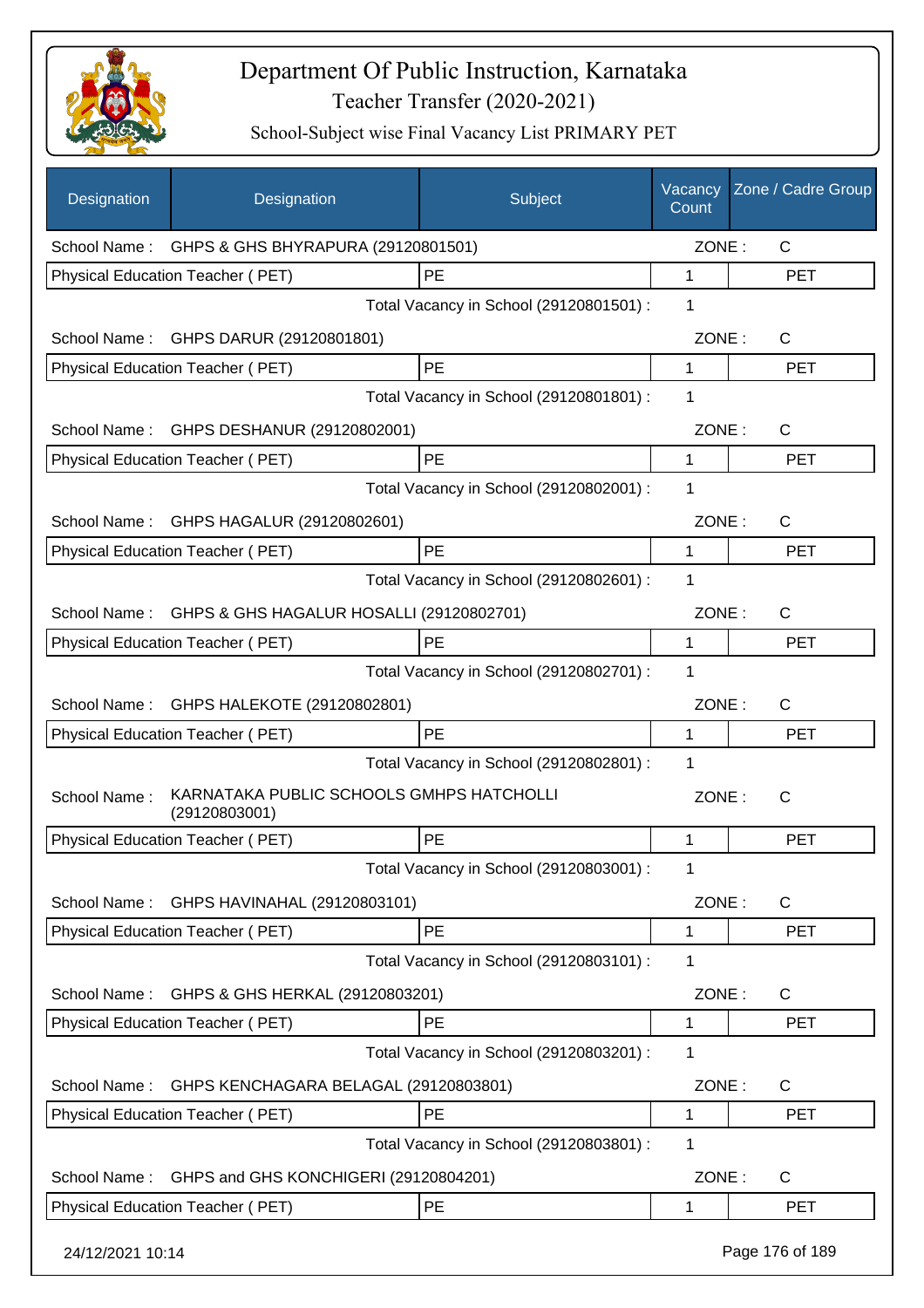

| Designation      | Designation                                    | Subject                                 | Vacancy<br>Count | Zone / Cadre Group |
|------------------|------------------------------------------------|-----------------------------------------|------------------|--------------------|
|                  |                                                | Total Vacancy in School (29120804201) : | 1                |                    |
| School Name:     | GHPS & GHS S.W.S. KOTEHAL SUGUR (29120804402)  |                                         | ZONE:            | C                  |
|                  | Physical Education Teacher (PET)               | PE                                      | $\mathbf 1$      | <b>PET</b>         |
|                  |                                                | Total Vacancy in School (29120804402) : | 1                |                    |
| School Name:     | GHPS & GHS KUDADHARAHAL (29120804601)          |                                         | ZONE:            | $\mathsf{C}$       |
|                  | Physical Education Teacher (PET)               | PE                                      | 1                | <b>PET</b>         |
|                  |                                                | Total Vacancy in School (29120804601) : | 1                |                    |
| School Name:     | GHPS and GHS KURUVALLI (29120804801)           |                                         | ZONE:            | $\mathsf{C}$       |
|                  | Physical Education Teacher (PET)               | PE                                      | 1                | <b>PET</b>         |
|                  |                                                | Total Vacancy in School (29120804801) : | 1                |                    |
|                  | School Name: GHPS M. SUGUR (29120805101)       |                                         | ZONE:            | $\mathsf{C}$       |
|                  | Physical Education Teacher (PET)               | PE                                      | 1                | <b>PET</b>         |
|                  |                                                | Total Vacancy in School (29120805101) : | 1                |                    |
|                  | School Name: GHPS MUDENUR (29120805601)        |                                         | ZONE:            | $\mathsf{C}$       |
|                  | Physical Education Teacher (PET)               | PE                                      | 1                | <b>PET</b>         |
|                  |                                                | Total Vacancy in School (29120805601) : | 1                |                    |
|                  | School Name: GHPS RARAVI (29120806301)         |                                         | ZONE:            | $\mathsf{C}$       |
|                  | Physical Education Teacher (PET)               | PE                                      | 1                | <b>PET</b>         |
|                  |                                                | Total Vacancy in School (29120806301) : | 1                |                    |
| School Name:     | GHPS RAVIHAL (29120806401)                     |                                         | ZONE:            | С                  |
|                  | Physical Education Teacher (PET)               | PE                                      | 1                | <b>PET</b>         |
|                  |                                                | Total Vacancy in School (29120806401) : | 1                |                    |
| School Name:     | GHPS and GHS SHANAVASAPURA (29120806601)       |                                         | ZONE:            | C                  |
|                  | Physical Education Teacher (PET)               | PE                                      | 1                | <b>PET</b>         |
|                  |                                                | Total Vacancy in School (29120806601) : | 1                |                    |
| School Name:     | GMHPS SIRIGERI (29120806801)                   |                                         | ZONE:            | C                  |
|                  | Physical Education Teacher (PET)               | PE                                      | 1                | <b>PET</b>         |
|                  |                                                | Total Vacancy in School (29120806801) : | 1                |                    |
| School Name:     | GHPS TALUR (29120807001)                       |                                         | ZONE:            | C                  |
|                  | Physical Education Teacher (PET)               | PE                                      | 1                | <b>PET</b>         |
|                  |                                                | Total Vacancy in School (29120807001) : | 1                |                    |
|                  | School Name: GHPS T.SALLA KUDLUR (29120807301) |                                         | ZONE:            | $\mathsf{C}$       |
| 24/12/2021 10:14 |                                                |                                         |                  | Page 177 of 189    |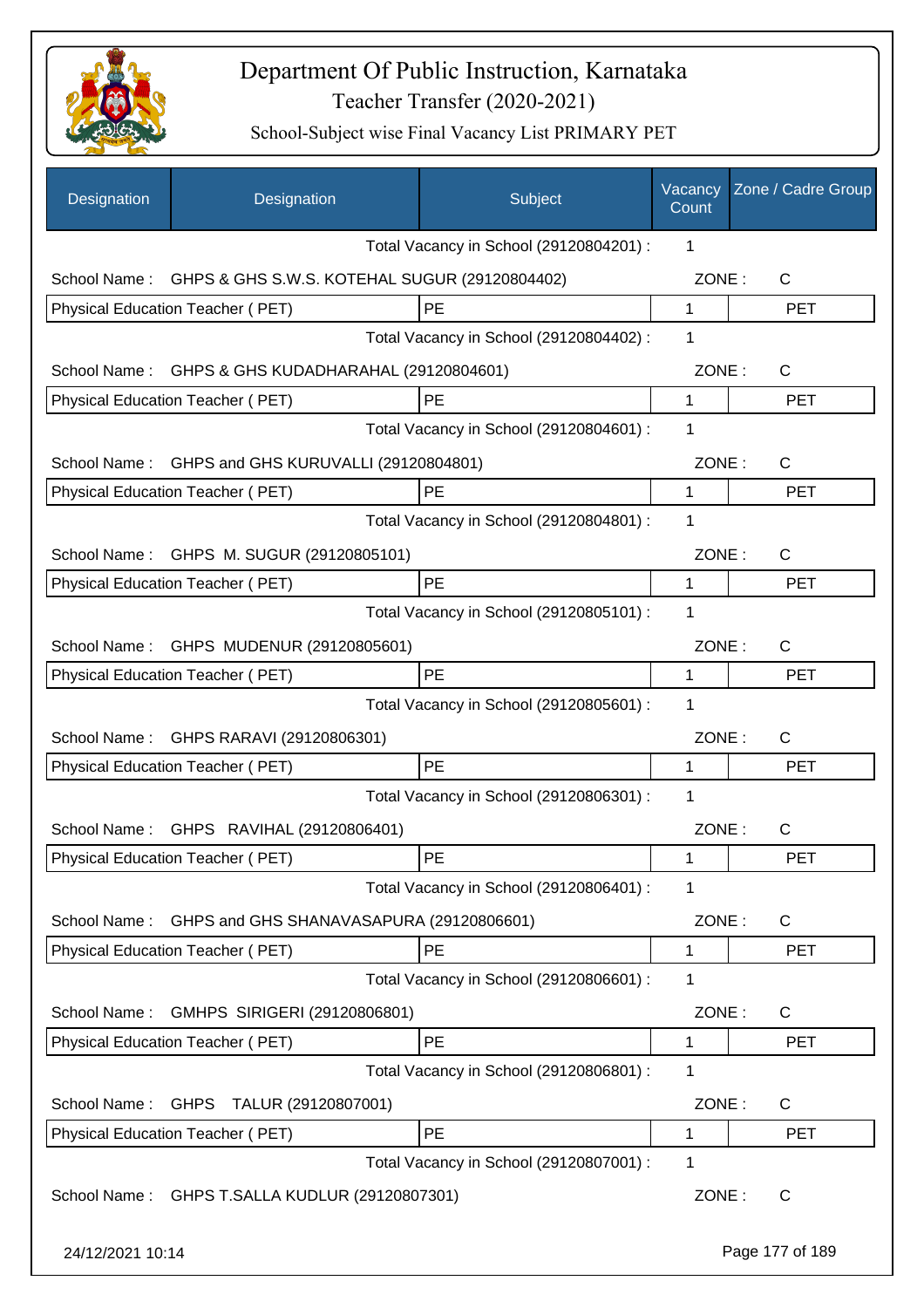

| Designation      | Designation                                      | Subject                                 | Vacancy<br>Count | Zone / Cadre Group |
|------------------|--------------------------------------------------|-----------------------------------------|------------------|--------------------|
|                  | Physical Education Teacher (PET)                 | PE                                      | 1                | <b>PET</b>         |
|                  |                                                  | Total Vacancy in School (29120807301) : | 1                |                    |
| School Name:     | GHPS ULURU (29120807501)                         |                                         | ZONE:            | C                  |
|                  | Physical Education Teacher (PET)                 | PE                                      | 1                | <b>PET</b>         |
|                  |                                                  | Total Vacancy in School (29120807501) : | 1                |                    |
| School Name:     | GHPS UTHANOOR (29120807701)                      |                                         | ZONE:            | C                  |
|                  | Physical Education Teacher (PET)                 | PE                                      | 1                | <b>PET</b>         |
|                  |                                                  | Total Vacancy in School (29120807701) : | 1                |                    |
| School Name:     | <b>GMHPS</b><br>5TH WARD SIRUGUPPA (29120808801) |                                         | ZONE:            | A                  |
|                  | Physical Education Teacher (PET)                 | PE                                      | 1                | <b>PET</b>         |
|                  |                                                  | Total Vacancy in School (29120808801) : | 1                |                    |
| School Name:     | GMHPS M.L.A. P.KERI TEKKALAKOTE (29120811901)    |                                         | ZONE:            | A                  |
|                  | Physical Education Teacher (PET)                 | PE                                      | 1                | <b>PET</b>         |
|                  |                                                  | Total Vacancy in School (29120811901) : | 1                |                    |
| School Name:     | GMHPS GIRLS T.KOTE (29120812401)                 |                                         | ZONE:            | A                  |
|                  | Physical Education Teacher (PET)                 | PE                                      | 1                | <b>PET</b>         |
|                  |                                                  | Total Vacancy in School (29120812401) : | 1                |                    |
| School Name:     | GMHPS BOYS T.KOTE (29120812801)                  |                                         | ZONE:            | A                  |
|                  | Physical Education Teacher (PET)                 | PE                                      | 1                | <b>PET</b>         |
|                  |                                                  | Total Vacancy in School (29120812801) : | 1                |                    |
|                  |                                                  | Total Vacancy in Taluka (291208):       | 33               |                    |
| Taluka Name:     | BELLARY EAST (291209)                            |                                         |                  |                    |
| School Name:     | GHPS MUNDRIGI (29120900416)                      |                                         | ZONE:            | A                  |
|                  | Physical Education Teacher (PET)                 | PE                                      | 1                | <b>PET</b>         |
|                  |                                                  | Total Vacancy in School (29120900416) : | 1                |                    |
| School Name:     | GHPS BAPUJI NAGAR BALLARI (29120900610)          |                                         | ZONE:            | A                  |
|                  | Physical Education Teacher (PET)                 | PE                                      | 1                | <b>PET</b>         |
|                  |                                                  | Total Vacancy in School (29120900610) : | 1                |                    |
| School Name:     | GMHPS KAMBLI BAZAAR (29120900806)                |                                         | ZONE:            | A                  |
|                  | Physical Education Teacher (PET)                 | PE                                      | 1                | <b>PET</b>         |
|                  |                                                  | Total Vacancy in School (29120900806) : | 1                |                    |
| School Name:     | GUHPS URDU MILLERPET (29120901302)               |                                         | ZONE:            | A                  |
| 24/12/2021 10:14 |                                                  |                                         |                  | Page 178 of 189    |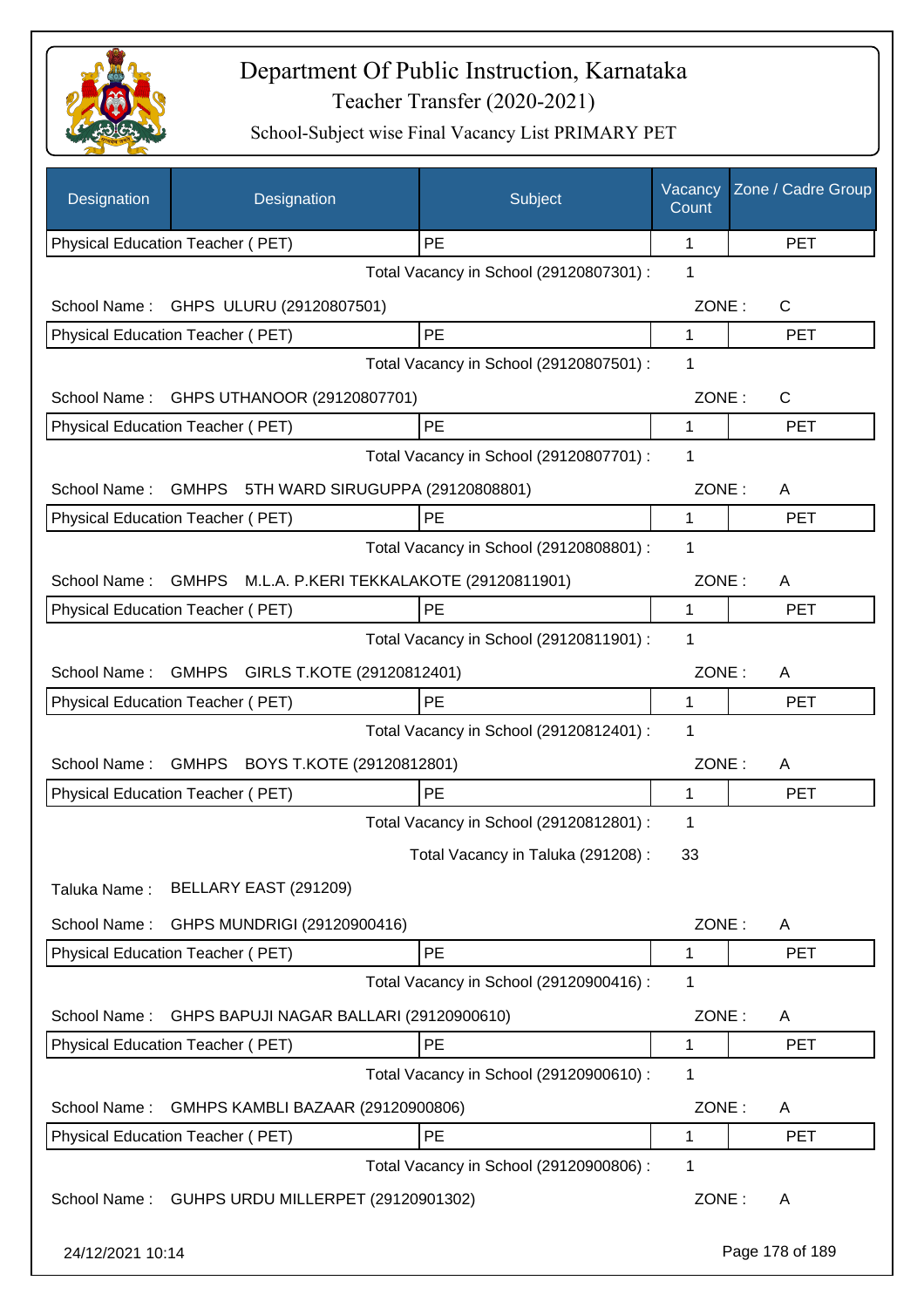

| Designation      | Designation                                      | Subject                                 | Vacancy<br>Count | Zone / Cadre Group |
|------------------|--------------------------------------------------|-----------------------------------------|------------------|--------------------|
|                  | Physical Education Teacher (PET)                 | PE                                      | 1                | <b>PET</b>         |
|                  |                                                  | Total Vacancy in School (29120901302) : | 1                |                    |
| School Name:     | GMHPS GANDHI NAGAR (29120901903)                 |                                         | ZONE:            | A                  |
|                  | Physical Education Teacher (PET)                 | PE                                      | 1                | <b>PET</b>         |
|                  |                                                  | Total Vacancy in School (29120901903) : | 1                |                    |
| School Name:     | GHPS ASUNDI (29120902301)                        |                                         | ZONE:            | $\mathsf{C}$       |
|                  | Physical Education Teacher (PET)                 | PE                                      | 1                | <b>PET</b>         |
|                  |                                                  | Total Vacancy in School (29120902301) : | 1                |                    |
| School Name:     | GHPS BASARAKODU (29120902502)                    |                                         | ZONE:            | $\mathsf{C}$       |
|                  | Physical Education Teacher (PET)                 | PE                                      | 1                | <b>PET</b>         |
|                  |                                                  | Total Vacancy in School (29120902502) : | 1                |                    |
| School Name:     | GHPS & GHS BENAKALLU (29120902701)               |                                         | ZONE:            | $\mathsf{C}$       |
|                  | Physical Education Teacher (PET)                 | PE                                      | 1                | <b>PET</b>         |
|                  |                                                  | Total Vacancy in School (29120902701) : | 1                |                    |
| School Name:     | GHPS BENAKALLU HOSA BADAVANE (29120902702)       |                                         | ZONE:            | $\mathsf{C}$       |
|                  | Physical Education Teacher (PET)                 | PE                                      | 1                | <b>PET</b>         |
|                  |                                                  | Total Vacancy in School (29120902702) : | 1                |                    |
|                  | School Name: GHPS BYLOOR (29120902801)           |                                         | ZONE:            | $\mathsf{C}$       |
|                  | Physical Education Teacher (PET)                 | <b>PE</b>                               | 1                | <b>PET</b>         |
|                  |                                                  | Total Vacancy in School (29120902801) : | 1                |                    |
|                  | School Name: GHPS BYRADEVANA HALLI (29120903201) |                                         | ZONE:            | C                  |
|                  | Physical Education Teacher (PET)                 | <b>PE</b>                               | 1                | <b>PET</b>         |
|                  |                                                  | Total Vacancy in School (29120903201) : | 1                |                    |
| School Name:     | GHPS DAMMURU (29120903701)                       |                                         | ZONE:            | $\mathsf{C}$       |
|                  | Physical Education Teacher (PET)                 | PE                                      | 1                | <b>PET</b>         |
|                  |                                                  | Total Vacancy in School (29120903701) : | 1                |                    |
| School Name:     | GHPS D KAGGALLU (29120903801)                    |                                         | ZONE:            | $\mathsf{C}$       |
|                  | Physical Education Teacher (PET)                 | PE                                      | 1                | <b>PET</b>         |
|                  |                                                  | Total Vacancy in School (29120903801) : | 1                |                    |
| School Name:     | GHPS HANDHIHAL (29120904401)                     |                                         | ZONE:            | $\mathsf{C}$       |
|                  | Physical Education Teacher (PET)                 | PE                                      | 1                | <b>PET</b>         |
|                  |                                                  | Total Vacancy in School (29120904401) : | 1                |                    |
|                  |                                                  |                                         |                  |                    |
| 24/12/2021 10:14 |                                                  |                                         |                  | Page 179 of 189    |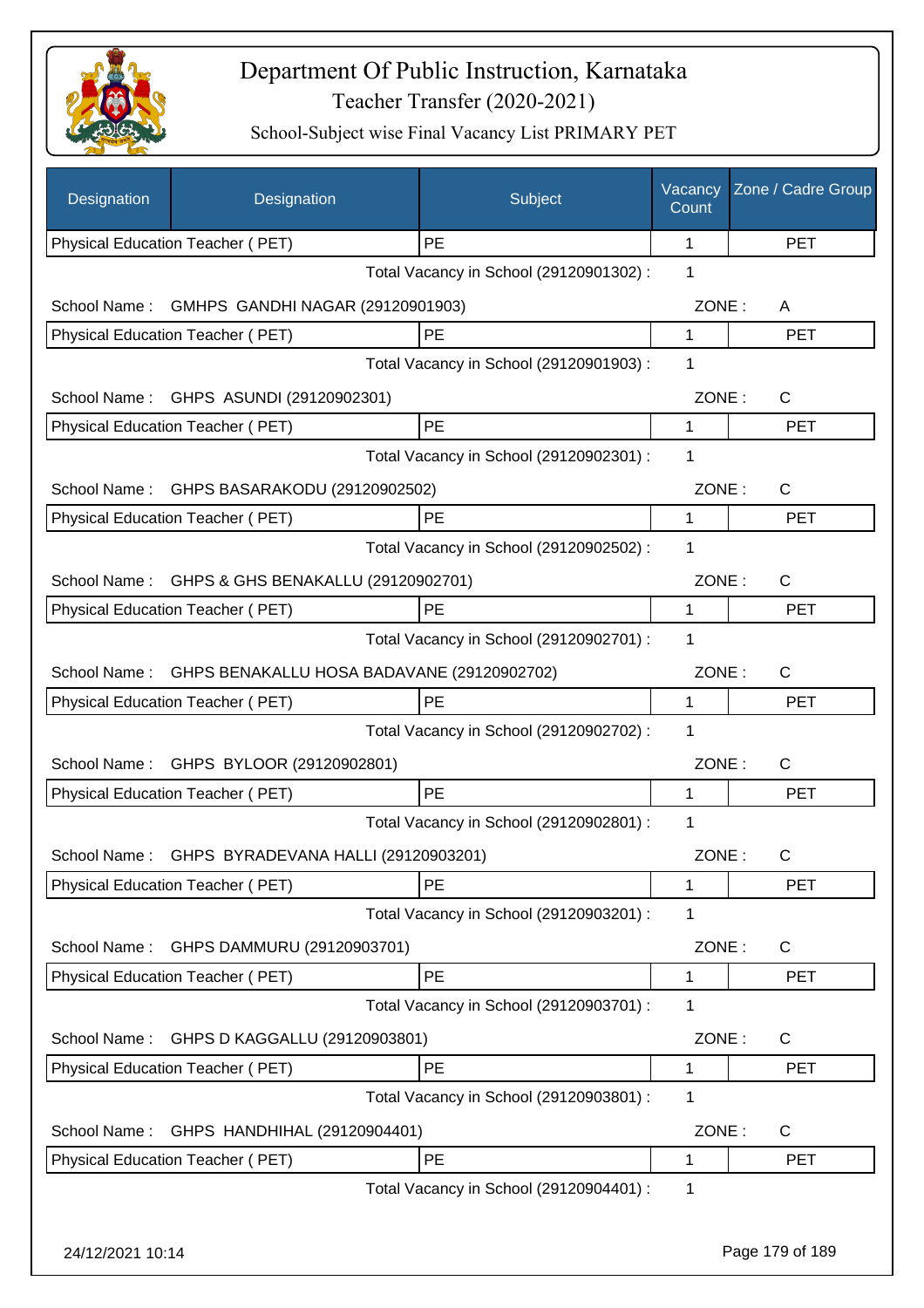

| Designation      | Designation                                         | Subject                                 | Vacancy<br>Count | Zone / Cadre Group |
|------------------|-----------------------------------------------------|-----------------------------------------|------------------|--------------------|
|                  | School Name: GHPS HIRE HADLIGI (29120904501)        |                                         | ZONE:            | $\mathsf{C}$       |
|                  | Physical Education Teacher (PET)                    | PE                                      | 1                | <b>PET</b>         |
|                  |                                                     | Total Vacancy in School (29120904501) : | 1                |                    |
|                  | School Name: GHPS and GHS K.VEERAPURA (29120905501) |                                         | ZONE:            | C                  |
|                  | Physical Education Teacher (PET)                    | PE                                      | $\mathbf{1}$     | <b>PET</b>         |
|                  |                                                     | Total Vacancy in School (29120905501) : | 1                |                    |
| School Name:     | GHPS KUNTANAHAL (29120905801)                       |                                         | ZONE:            | C                  |
|                  | Physical Education Teacher (PET)                    | <b>PE</b>                               | 1                | <b>PET</b>         |
|                  |                                                     | Total Vacancy in School (29120905801) : | 1                |                    |
| School Name:     | GHPS KORLAGUNDI (29120905901)                       |                                         | ZONE:            | C                  |
|                  | Physical Education Teacher (PET)                    | PE                                      | 1                | <b>PET</b>         |
|                  |                                                     | Total Vacancy in School (29120905901) : | 1                |                    |
|                  | School Name: GHPS M. GONAL (29120906401)            |                                         | ZONE:            | C                  |
|                  | Physical Education Teacher (PET)                    | PE                                      | 1                | <b>PET</b>         |
|                  |                                                     | Total Vacancy in School (29120906401) : | 1                |                    |
|                  | School Name: GHPS MINCHERI (29120906501)            |                                         | ZONE:            | B                  |
|                  | Physical Education Teacher (PET)                    | PE                                      | 1                | <b>PET</b>         |
|                  |                                                     | Total Vacancy in School (29120906501) : | 1                |                    |
| School Name:     | GHPS SHANKARABANDE (29120907201)                    |                                         | ZONE:            | B                  |
|                  | Physical Education Teacher (PET)                    | PE                                      | 1                | <b>PET</b>         |
|                  |                                                     | Total Vacancy in School (29120907201) : | 1                |                    |
| School Name:     | GHPS & GHS SINDHUVALA (29120907501)                 |                                         | ZONE:            | $\mathsf{C}$       |
|                  | Physical Education Teacher (PET)                    | PE                                      | 1                | <b>PET</b>         |
|                  |                                                     | Total Vacancy in School (29120907501) : | 1                |                    |
| School Name:     | GHPS VANENOOR (29120908102)                         |                                         | ZONE:            | C                  |
|                  | Physical Education Teacher (PET)                    | PE                                      | 1                | <b>PET</b>         |
|                  |                                                     | Total Vacancy in School (29120908102) : | 1                |                    |
| School Name:     | GHPS YALPI (29120908201)                            |                                         | ZONE:            | C                  |
|                  | Physical Education Teacher (PET)                    | PE                                      | 1                | <b>PET</b>         |
|                  |                                                     | Total Vacancy in School (29120908201) : | 1                |                    |
| School Name:     | GHPS Y KAGGALLU (29120908301)                       |                                         | ZONE:            | C                  |
|                  | Physical Education Teacher (PET)                    | PE                                      | 1                | <b>PET</b>         |
| 24/12/2021 10:14 |                                                     |                                         |                  | Page 180 of 189    |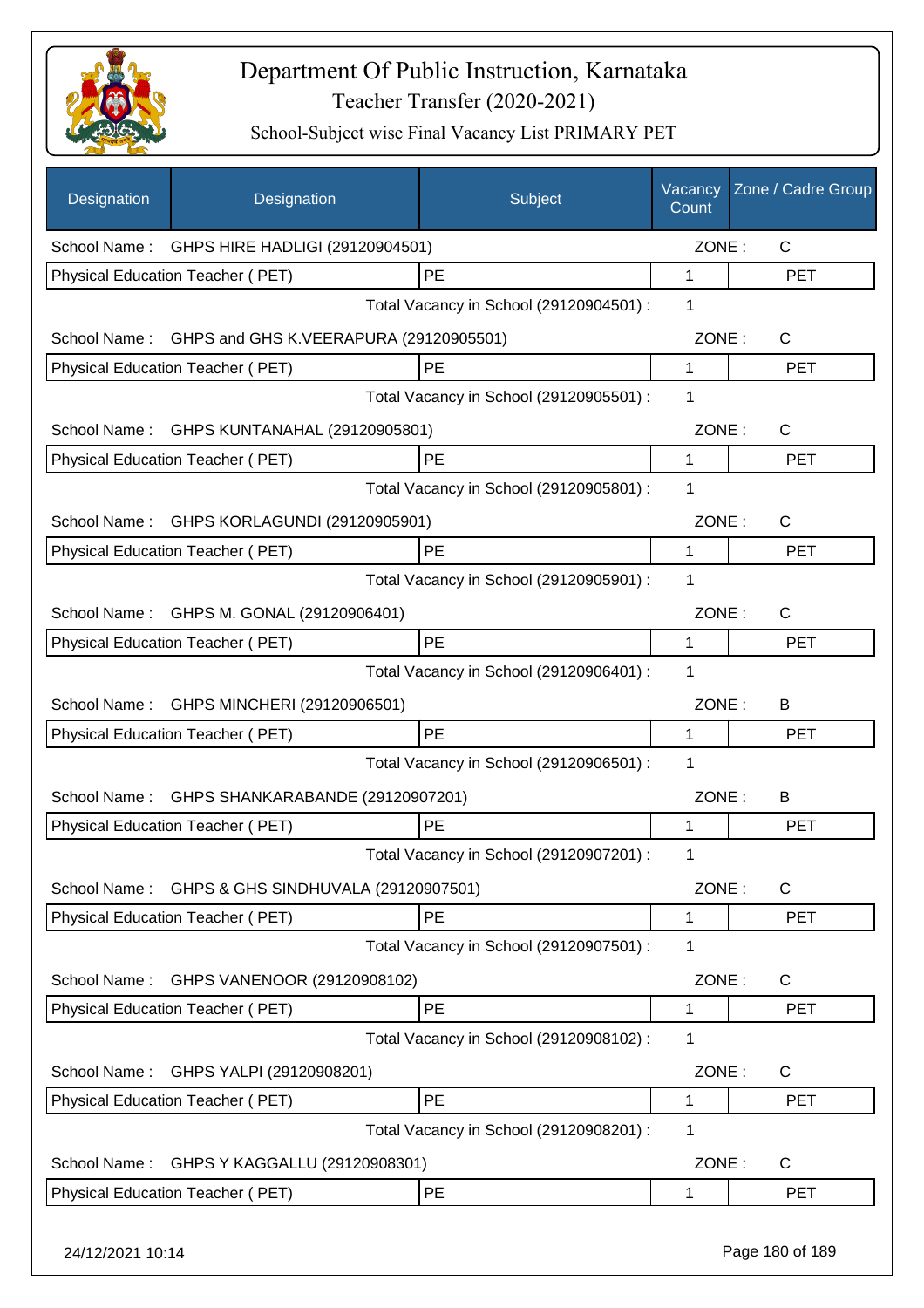

| Designation      | Designation                                          | Subject                                 | Vacancy<br>Count | Zone / Cadre Group |
|------------------|------------------------------------------------------|-----------------------------------------|------------------|--------------------|
|                  |                                                      | Total Vacancy in School (29120908301) : | 1                |                    |
| School Name:     | GHPS YETTINA BUDIHAL (29120908501)                   |                                         | ZONE:            | $\mathsf{C}$       |
|                  | Physical Education Teacher (PET)                     | PE                                      | 1                | <b>PET</b>         |
|                  |                                                      | Total Vacancy in School (29120908501) : | 1                |                    |
|                  |                                                      | Total Vacancy in Taluka (291209):       | 26               |                    |
| Taluka Name:     | HARAPANAHALLI (291407)                               |                                         |                  |                    |
| School Name:     | GHPS-SHANTHA PRAKASH NAGARA, ARASIKERE (29140700806) |                                         | ZONE:            | $\mathsf{C}$       |
|                  | Physical Education Teacher (PET)                     | <b>PE</b>                               | 1                | <b>PET</b>         |
|                  |                                                      | Total Vacancy in School (29140700806) : | 1                |                    |
| School Name:     | GHPS BAPUJI NAGARA (29140700903)                     |                                         | ZONE:            | $\mathsf{C}$       |
|                  | Physical Education Teacher (PET)                     | PE                                      | 1                | <b>PET</b>         |
|                  |                                                      | Total Vacancy in School (29140700903) : | 1                |                    |
| School Name:     | GHPS CHIGATERI (29140701501)                         |                                         | ZONE:            | $\mathsf{C}$       |
|                  | Physical Education Teacher (PET)                     | <b>PE</b>                               | 1                | <b>PET</b>         |
|                  |                                                      | Total Vacancy in School (29140701501) : | 1                |                    |
| School Name:     | GHPS CHIRASTHAHALLI (29140701702)                    |                                         | ZONE:            | C                  |
|                  | Physical Education Teacher (PET)                     | PE                                      | 1                | <b>PET</b>         |
|                  |                                                      | Total Vacancy in School (29140701702) : | 1                |                    |
| School Name:     | GHPS- HAGARI GAJAPURA (29140702305)                  |                                         | ZONE:            | C                  |
|                  | <b>Physical Education Teacher (PET)</b>              | PE                                      | 1                | <b>PET</b>         |
|                  |                                                      | Total Vacancy in School (29140702305) : | 1                |                    |
| School Name:     | GHPS- HALUVAGALU BADAVANE (29140702601)              |                                         | ZONE:            | C                  |
|                  | Physical Education Teacher (PET)                     | PE                                      | 1                | <b>PET</b>         |
|                  |                                                      | Total Vacancy in School (29140702601) : | 1                |                    |
| School Name:     | GHPS- HARAKANALU (29140702802)                       |                                         | ZONE:            | $\mathsf{C}$       |
|                  | Physical Education Teacher (PET)                     | PE                                      | 1                | <b>PET</b>         |
|                  |                                                      | Total Vacancy in School (29140702802) : | 1                |                    |
| School Name:     | GHPS- KADABAGERE (29140703703)                       |                                         | ZONE:            | $\mathsf{C}$       |
|                  | Physical Education Teacher (PET)                     | PE                                      | 1                | <b>PET</b>         |
|                  |                                                      | Total Vacancy in School (29140703703) : | 1                |                    |
| School Name:     | GHPS(BOYS)-KANCHIKERE (29140704302)                  |                                         | ZONE:            | C                  |
|                  | Physical Education Teacher (PET)                     | PE                                      | 1                | <b>PET</b>         |
| 24/12/2021 10:14 |                                                      |                                         |                  | Page 181 of 189    |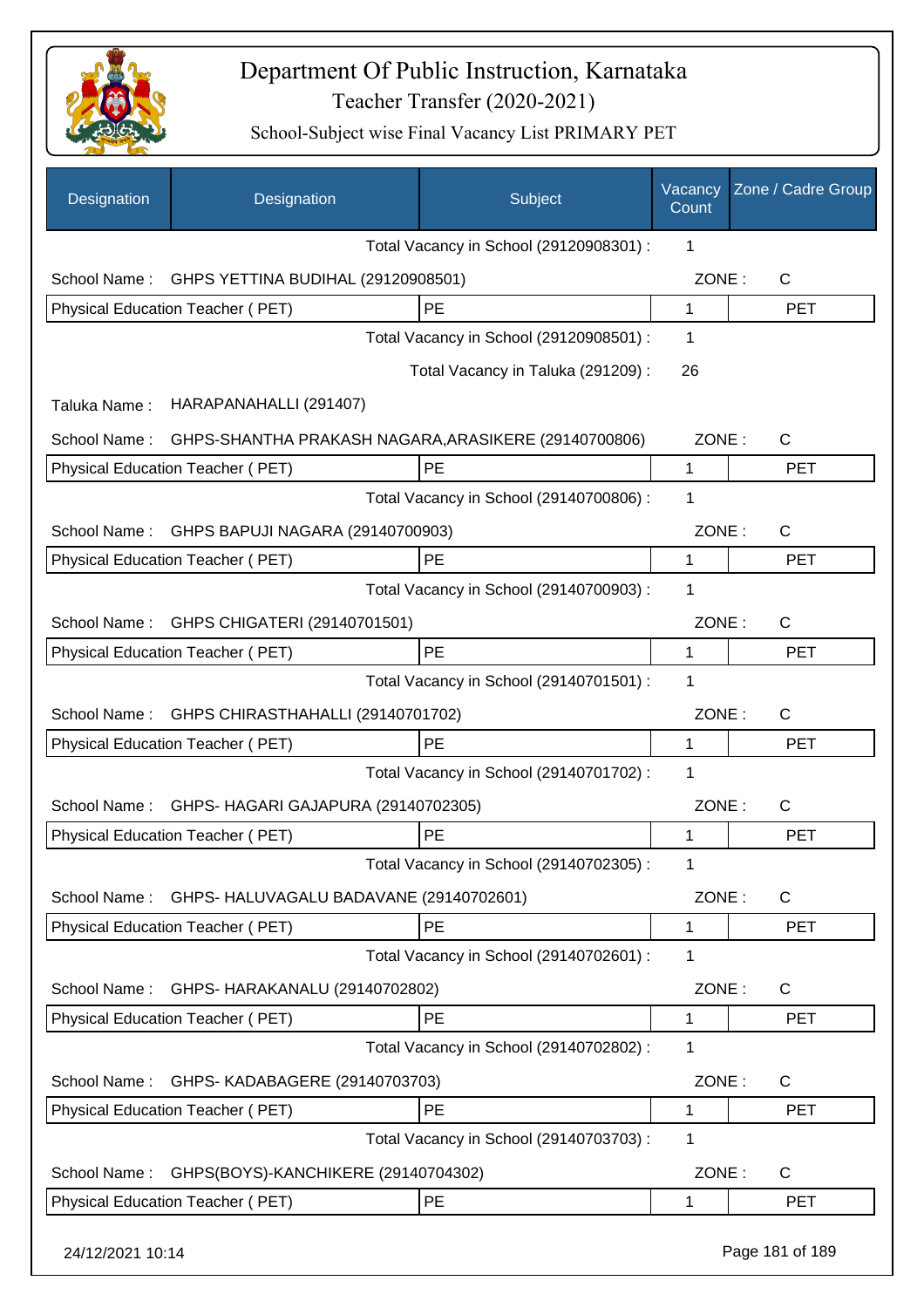

| Designation      | Designation                                    | Subject                                 | Vacancy<br>Count | Zone / Cadre Group |
|------------------|------------------------------------------------|-----------------------------------------|------------------|--------------------|
|                  |                                                | Total Vacancy in School (29140704302) : | 1                |                    |
| School Name:     | GHPS(GIRLS)-KANCHIKERE (29140704303)           |                                         | ZONE:            | $\mathsf{C}$       |
|                  | Physical Education Teacher (PET)               | PE                                      | $\mathbf{1}$     | <b>PET</b>         |
|                  |                                                | Total Vacancy in School (29140704303) : | 1                |                    |
| School Name:     | GHPS- KOOLAHALLI (29140704501)                 |                                         | ZONE:            | C                  |
|                  | Physical Education Teacher (PET)               | PE                                      | 1                | <b>PET</b>         |
|                  |                                                | Total Vacancy in School (29140704501) : | 1                |                    |
| School Name:     | GHPS- MATHIHALLI (29140705601)                 |                                         | ZONE:            | $\mathsf{C}$       |
|                  | Physical Education Teacher (PET)               | PE                                      | 1                | <b>PET</b>         |
|                  |                                                | Total Vacancy in School (29140705601) : | 1                |                    |
| School Name:     | GHPS- H.OBALAPURA (29140705702)                |                                         | ZONE:            | C                  |
|                  | <b>Physical Education Teacher (PET)</b>        | PE                                      | 1                | <b>PET</b>         |
|                  |                                                | Total Vacancy in School (29140705702) : | 1                |                    |
|                  | School Name: GHPS-HOMBALAGATTI (29140706601)   |                                         | ZONE:            | C                  |
|                  | Physical Education Teacher (PET)               | PE                                      | 1                | <b>PET</b>         |
|                  |                                                | Total Vacancy in School (29140706601) : | 1                |                    |
| School Name:     | GHPS UPGRADED H.S-NITTURU(RMSA) (29140706901)  |                                         | ZONE:            | $\mathsf{C}$       |
|                  | <b>Physical Education Teacher (PET)</b>        | <b>PE</b>                               | 1                | <b>PET</b>         |
|                  |                                                | Total Vacancy in School (29140706901) : | 1                |                    |
|                  | School Name: GHPS-RAGIMASALAVADA (29140707305) |                                         | ZONE:            | $\mathsf{C}$       |
|                  | Physical Education Teacher (PET)               | PE                                      | 1                | PET                |
|                  |                                                | Total Vacancy in School (29140707305) : | 1                |                    |
| School Name:     | GHPS- RAMAGHATTA (29140707404)                 |                                         | ZONE:            | C                  |
|                  | Physical Education Teacher (PET)               | PE                                      | 1                | PET                |
|                  |                                                | Total Vacancy in School (29140707404) : | 1                |                    |
| School Name:     | GMHPS SASVIHALLI (29140707501)                 |                                         | ZONE:            | C                  |
|                  | Physical Education Teacher (PET)               | PE                                      | 1                | <b>PET</b>         |
|                  |                                                | Total Vacancy in School (29140707501) : | 1                |                    |
| School Name:     | UGHPS- SATHTHOORU (29140707602)                |                                         | ZONE:            | C                  |
|                  | Physical Education Teacher (PET)               | PE                                      | 1                | <b>PET</b>         |
|                  |                                                | Total Vacancy in School (29140707602) : | 1                |                    |
| School Name:     | UPGRADED GHPS- UCHCHANGIDURGA (29140708309)    |                                         | ZONE:            | C                  |
| 24/12/2021 10:14 |                                                |                                         |                  | Page 182 of 189    |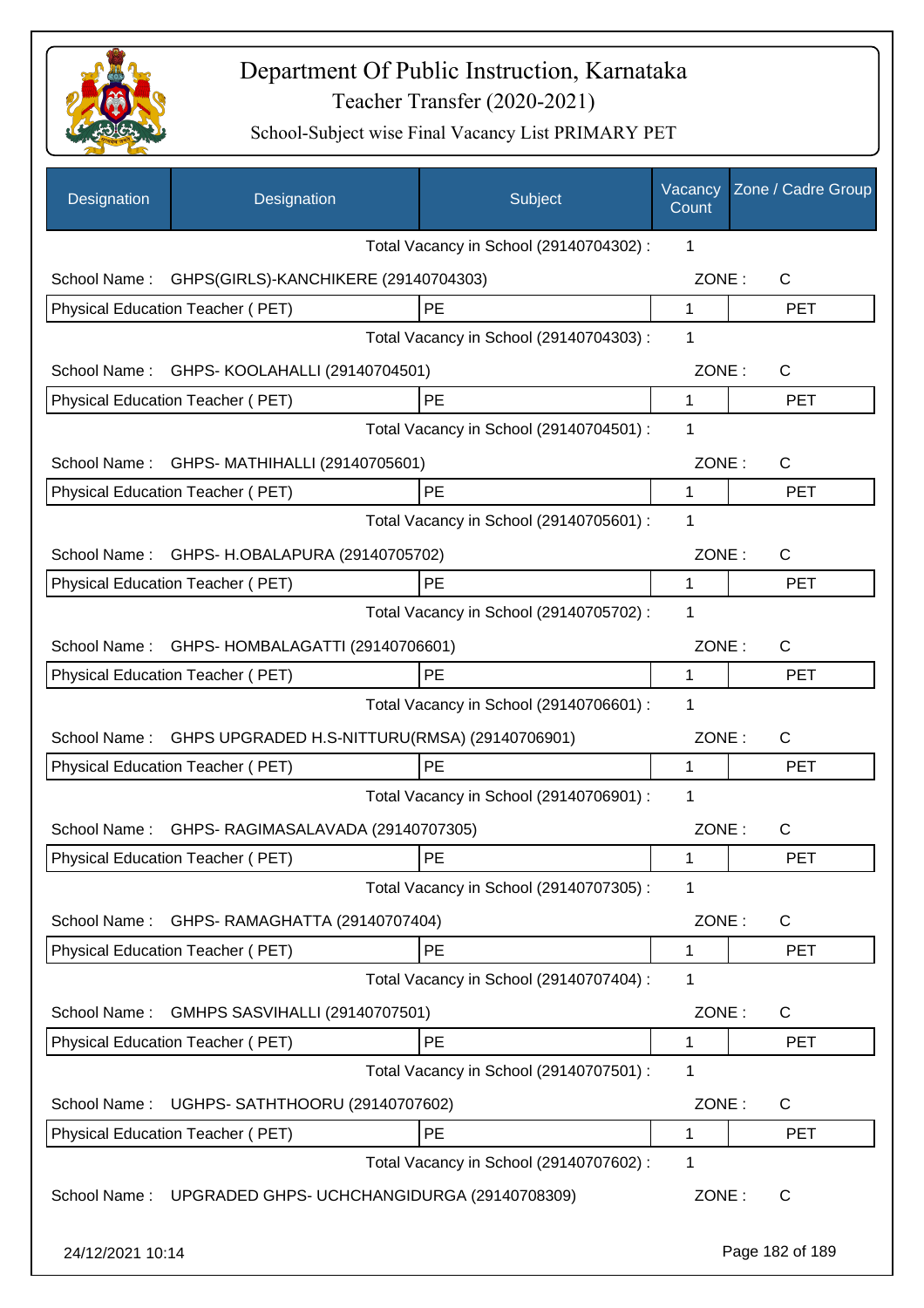

| Designation      | Designation                                     | Subject                                 | Vacancy<br>Count | Zone / Cadre Group |
|------------------|-------------------------------------------------|-----------------------------------------|------------------|--------------------|
|                  | Physical Education Teacher (PET)                | PE                                      | 1                | <b>PET</b>         |
|                  |                                                 | Total Vacancy in School (29140708309) : | 1                |                    |
| School Name:     | GHPS- YADIHALLI (29140708503)                   |                                         | ZONE:            | $\mathsf{C}$       |
|                  | Physical Education Teacher (PET)                | PE                                      | 1                | <b>PET</b>         |
|                  |                                                 | Total Vacancy in School (29140708503) : | 1                |                    |
| School Name:     | GHPS- KURUBAGERE (29140708901)                  |                                         | ZONE:            | A                  |
|                  | Physical Education Teacher (PET)                | PE                                      | 1                | <b>PET</b>         |
|                  |                                                 | Total Vacancy in School (29140708901) : | 1                |                    |
| School Name:     | GHPS ASHRAYA CAMP, HARIHARA ROAD (29140710501)  |                                         | ZONE:            | A                  |
|                  | Physical Education Teacher (PET)                | PE                                      | 1                | <b>PET</b>         |
|                  |                                                 | Total Vacancy in School (29140710501) : | 1                |                    |
| School Name:     | GHPS-8th WARD H.HALLI (29140711401)             |                                         | ZONE:            | A                  |
|                  | Physical Education Teacher (PET)                | PE                                      | $\mathbf{1}$     | <b>PET</b>         |
|                  |                                                 | Total Vacancy in School (29140711401) : | 1                |                    |
| School Name:     | GHPS- KANIVEHALLI (29140712001)                 |                                         | ZONE:            | $\mathsf{C}$       |
|                  | Physical Education Teacher (PET)                | <b>PE</b>                               | 1                | <b>PET</b>         |
|                  |                                                 | Total Vacancy in School (29140712001) : | 1                |                    |
|                  |                                                 | Total Vacancy in Taluka (291407) :      | 25               |                    |
| District Name:   | YADAGIRI (2933)                                 |                                         |                  |                    |
| Taluka Name:     | <b>SHAHAPUR (293307)</b>                        |                                         |                  |                    |
| School Name:     | GOVT. HPS AIKUR (29330700902)                   |                                         | ZONE:            | C                  |
|                  | <b>Physical Education Teacher (PET)</b>         | PE                                      | 1                | <b>PET</b>         |
|                  |                                                 | Total Vacancy in School (29330700902) : | 1                |                    |
| School Name:     | GOVT. HPS BEERNOOR (29330701701)                |                                         | ZONE:            | C                  |
|                  | Physical Education Teacher (PET)                | PE                                      | 1                | <b>PET</b>         |
|                  |                                                 | Total Vacancy in School (29330701701) : | 1                |                    |
| School Name:     | GOVT HIGHER PRIMARY SCHOOL BILHAR (29330702301) |                                         | ZONE:            | C                  |
|                  | Physical Education Teacher (PET)                | PE                                      | 1                | <b>PET</b>         |
|                  |                                                 | Total Vacancy in School (29330702301) : | 1                |                    |
| School Name:     | GOVT. HPS CHATNALLI (29330703001)               |                                         | ZONE:            | C                  |
|                  | Physical Education Teacher (PET)                | PE                                      | 1                | <b>PET</b>         |
|                  |                                                 | Total Vacancy in School (29330703001) : | 1                |                    |
| 24/12/2021 10:14 |                                                 |                                         |                  | Page 183 of 189    |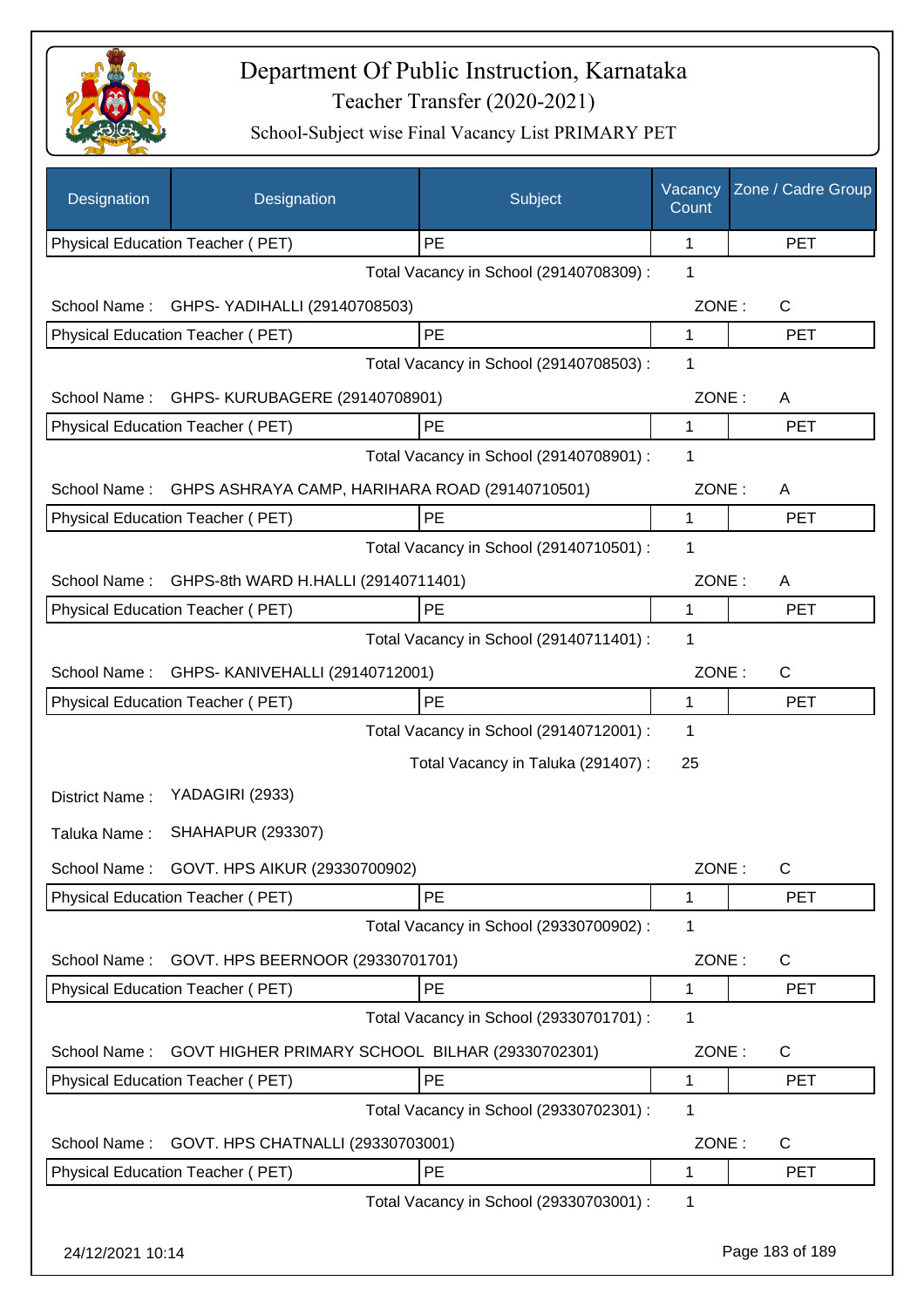

| <b>Designation</b>                           | Designation                                                            | Subject                                 | Vacancy<br>Count | Zone / Cadre Group |
|----------------------------------------------|------------------------------------------------------------------------|-----------------------------------------|------------------|--------------------|
|                                              | School Name: GOVT MODEL PRIMARY SCHOOL DORANAHALLI (29330703601)       |                                         | ZONE:            | C                  |
|                                              | Physical Education Teacher (PET)                                       | PE                                      | 1                | <b>PET</b>         |
|                                              |                                                                        | Total Vacancy in School (29330703601) : | 1                |                    |
| School Name:                                 | GOVT HIGHER PRIMARY SCHOOL AMBEDKAR NAGAR<br>DORANAHALLI (29330703608) |                                         | ZONE:            | C                  |
|                                              | Physical Education Teacher (PET)                                       | PE                                      | 1                | <b>PET</b>         |
|                                              |                                                                        | Total Vacancy in School (29330703608) : | 1                |                    |
| School Name:                                 | GOVT. HPS HIRE AGASI DORANAHALLI (29330703609)                         |                                         | ZONE:            | C                  |
|                                              | Physical Education Teacher (PET)                                       | PE                                      | 1                | <b>PET</b>         |
|                                              |                                                                        | Total Vacancy in School (29330703609) : | 1                |                    |
|                                              | School Name: GOVT. HPS HAYYAL (B) (29330705801)                        |                                         | ZONE:            | C                  |
|                                              | Physical Education Teacher (PET)                                       | <b>PE</b>                               | 1                | <b>PET</b>         |
|                                              |                                                                        | Total Vacancy in School (29330705801) : | 1                |                    |
| School Name:                                 | GOVT HIGH SCHOOL RMSA -HOSKERA (29330706001)                           |                                         | ZONE:            | C                  |
|                                              | Physical Education Teacher (PET)                                       | <b>PE</b>                               | 1                | <b>PET</b>         |
|                                              |                                                                        | Total Vacancy in School (29330706001) : | 1                |                    |
| School Name:                                 | GHPS HURASAGUNDAGI (29330706401)                                       |                                         | ZONE:            | C                  |
|                                              | Physical Education Teacher (PET)                                       | PE                                      | 1                | <b>PET</b>         |
| Total Vacancy in School (29330706401) :<br>1 |                                                                        |                                         |                  |                    |
| School Name:                                 | GOVT. HPS IBRAHIMPUR (29330706501)                                     |                                         | ZONE:            | C                  |
|                                              | Physical Education Teacher (PET)                                       | PE                                      | 1                | <b>PET</b>         |
|                                              |                                                                        | Total Vacancy in School (29330706501) : | 1                |                    |
| School Name:                                 | GOVT. HPS KADAMGERA (K) (29330707102)                                  |                                         | ZONE:            | $\mathsf C$        |
|                                              | Physical Education Teacher (PET)                                       | PE                                      | 1                | <b>PET</b>         |
|                                              |                                                                        | Total Vacancy in School (29330707102) : | 1                |                    |
| School Name:                                 | GOVT. HPS KAKKASAGERA (29330707201)                                    |                                         | ZONE:            | $\mathsf{C}$       |
|                                              | Physical Education Teacher (PET)                                       | PE                                      | 1                | <b>PET</b>         |
|                                              |                                                                        | Total Vacancy in School (29330707201) : | 1                |                    |
| School Name:                                 | GOVT. HPS KANNEKOLUR (29330707401)                                     |                                         | ZONE:            | C                  |
|                                              | Physical Education Teacher (PET)                                       | PE                                      | 1                | <b>PET</b>         |
|                                              |                                                                        | Total Vacancy in School (29330707401) : | 1                |                    |
| School Name:                                 | GHPS KHANAPUR (29330707801)                                            |                                         | ZONE:            | C                  |
|                                              | Physical Education Teacher (PET)                                       | <b>PE</b>                               | 1                | <b>PET</b>         |
| 24/12/2021 10:14                             |                                                                        |                                         |                  | Page 184 of 189    |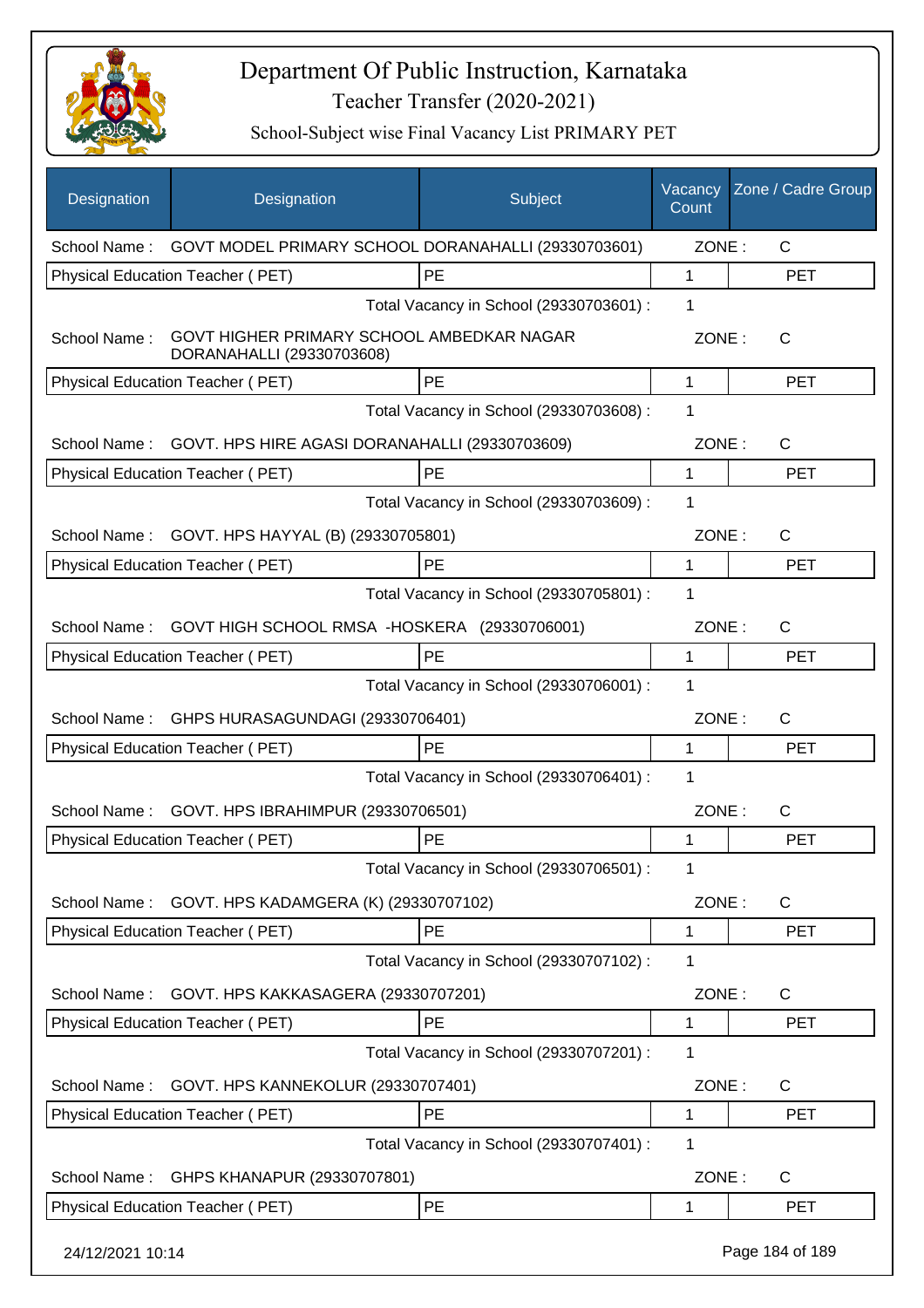

| Designation      | Designation                                   | Subject                                 | Vacancy<br>Count | Zone / Cadre Group |
|------------------|-----------------------------------------------|-----------------------------------------|------------------|--------------------|
|                  |                                               | Total Vacancy in School (29330707801) : | 1                |                    |
| School Name:     | GOVT. HPS KOLLUR (M) (29330708202)            |                                         | ZONE:            | C                  |
|                  | Physical Education Teacher (PET)              | PE                                      | 1                | <b>PET</b>         |
|                  |                                               | Total Vacancy in School (29330708202) : | 1                |                    |
| School Name:     | GOVT. HPS KONKAL (29330708601)                |                                         | ZONE:            | C                  |
|                  | Physical Education Teacher (PET)              | PE                                      | 1                | <b>PET</b>         |
|                  |                                               | Total Vacancy in School (29330708601) : | 1                |                    |
| School Name:     | GOVT. HPS KURKUNDA (29330709101)              |                                         | ZONE:            | $\mathsf{C}$       |
|                  | Physical Education Teacher (PET)              | PE                                      | 1                | <b>PET</b>         |
|                  |                                               | Total Vacancy in School (29330709101) : | 1                |                    |
| School Name:     | GOVT. HPS KYATNAL (29330709201)               |                                         | ZONE:            | C                  |
|                  | Physical Education Teacher (PET)              | PE                                      | 1                | <b>PET</b>         |
|                  |                                               | Total Vacancy in School (29330709201) : | 1                |                    |
| School Name:     | GOVT. HPS RASTAPUR (29330711401)              |                                         | ZONE:            | C                  |
|                  | Physical Education Teacher (PET)              | PE                                      | 1                | <b>PET</b>         |
|                  |                                               | Total Vacancy in School (29330711401) : | 1                |                    |
| School Name:     | GOVT. HPS GIRLS SAGAR (29330711803)           |                                         | ZONE:            | $\mathsf{C}$       |
|                  | Physical Education Teacher (PET)              | PE                                      | 1                | <b>PET</b>         |
|                  |                                               | Total Vacancy in School (29330711803) : | 1                |                    |
|                  | School Name: GOVT. HPS SAIDAPUR (29330711901) |                                         | ZONE:            | $\mathsf{C}$       |
|                  | <b>Physical Education Teacher (PET)</b>       | PE                                      | 1                | PET                |
|                  |                                               | Total Vacancy in School (29330711901) : | 1                |                    |
| School Name:     | GMPS SHIRWAL (29330712601)                    |                                         | ZONE:            | C                  |
|                  | Physical Education Teacher (PET)              | PE                                      | 1                | <b>PET</b>         |
|                  |                                               | Total Vacancy in School (29330712601) : | 1                |                    |
| School Name:     | GOVT. HPS SHIVAPUR (29330712801)              |                                         | ZONE:            | $\mathsf{C}$       |
|                  | Physical Education Teacher (PET)              | PE                                      | 1                | <b>PET</b>         |
|                  |                                               | Total Vacancy in School (29330712801) : | 1                |                    |
| School Name:     | GOVT. HPS TOKAPUR (29330713401)               |                                         | ZONE:            | C                  |
|                  | Physical Education Teacher (PET)              | PE                                      | 1                | <b>PET</b>         |
|                  |                                               | Total Vacancy in School (29330713401) : | 1                |                    |
| School Name:     | GHPS TUMAKUR (29330713601)                    |                                         | ZONE:            | C                  |
| 24/12/2021 10:14 |                                               |                                         |                  | Page 185 of 189    |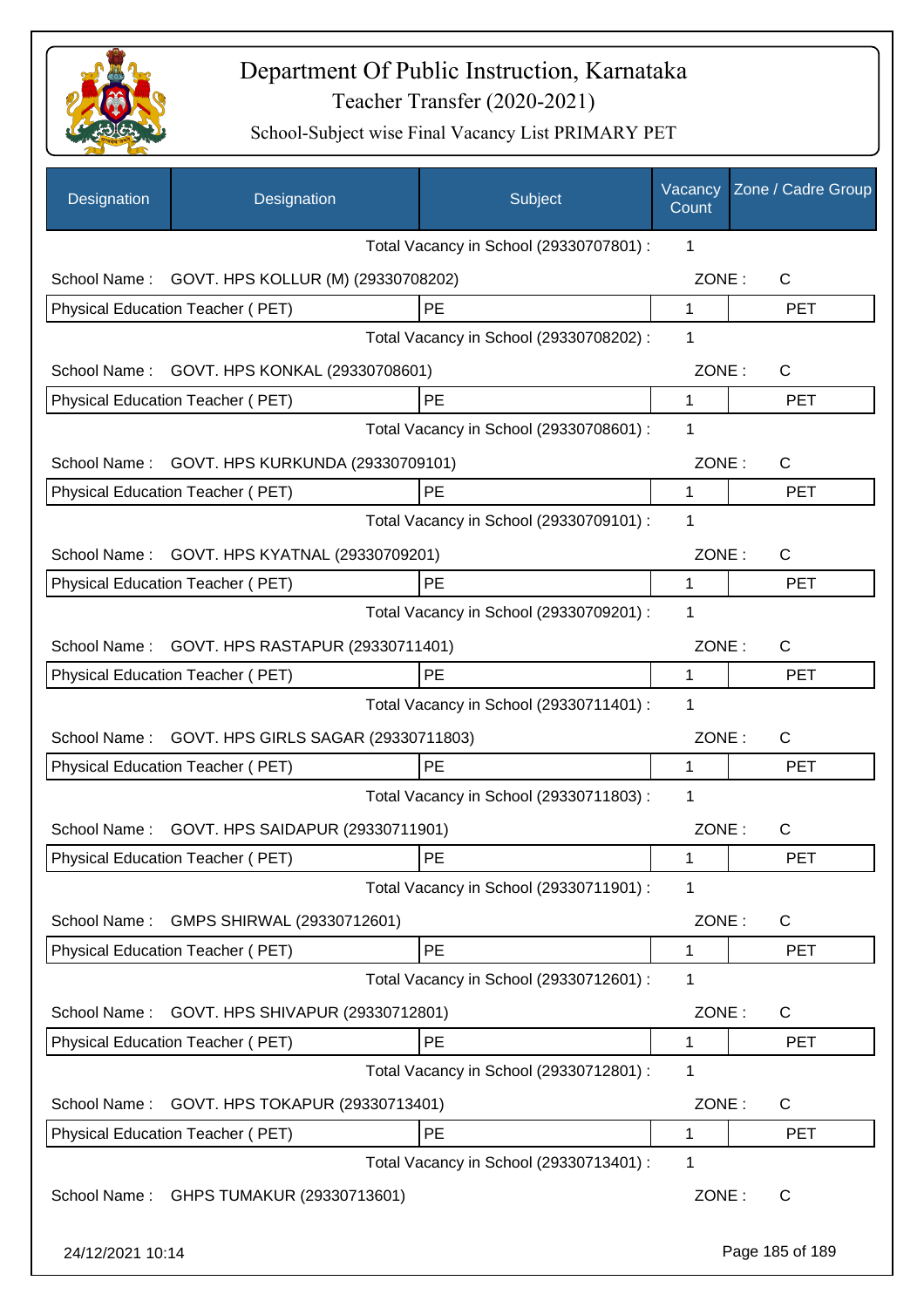

| Designation      | Designation                                               | Subject                                 | Vacancy<br>Count | Zone / Cadre Group |
|------------------|-----------------------------------------------------------|-----------------------------------------|------------------|--------------------|
|                  | Physical Education Teacher (PET)                          | PE                                      | 1                | <b>PET</b>         |
|                  |                                                           | Total Vacancy in School (29330713601) : | 1                |                    |
| School Name:     | GOVT. HPS T.WADAGERA (29330713702)                        |                                         | ZONE:            | C                  |
|                  | Physical Education Teacher (PET)                          | PE                                      | 1                | <b>PET</b>         |
|                  |                                                           | Total Vacancy in School (29330713702) : | 1                |                    |
| School Name:     | GOVT HIGHER PRIMARY SCHOOL ULLESUGUR (29330713901)        |                                         | ZONE:            | C                  |
|                  | Physical Education Teacher (PET)                          | PE                                      | 1                | <b>PET</b>         |
|                  |                                                           | Total Vacancy in School (29330713901) : | 1                |                    |
| School Name:     | GOVT MODEL PRIMARY SCHOOL WADAGERA (29330714201)          |                                         | ZONE:            | C                  |
|                  | Physical Education Teacher (PET)                          | PE                                      | 1                | <b>PET</b>         |
|                  |                                                           | Total Vacancy in School (29330714201) : | 1                |                    |
| School Name:     | GOVT. HPS KADAMGERA (B) (29330714501)                     |                                         | ZONE:            | C                  |
|                  | Physical Education Teacher (PET)                          | PE                                      | 1                | <b>PET</b>         |
|                  |                                                           | Total Vacancy in School (29330714501) : | 1                |                    |
| School Name:     | GOVERNMENT HIGHER PRIMARY SCHOOL HOTHPET<br>(29330714604) |                                         | ZONE:            | C                  |
|                  | Physical Education Teacher (PET)                          | PE                                      | 1                | <b>PET</b>         |
|                  |                                                           | Total Vacancy in School (29330714604) : | 1                |                    |
| School Name:     | GOVT. HPS GANGANAGAR (29330720203)                        |                                         | ZONE:            | A                  |
|                  | Physical Education Teacher (PET)                          | PE                                      | 1                | <b>PET</b>         |
|                  |                                                           | Total Vacancy in School (29330720203) : | 1                |                    |
| School Name:     | GOVT. MPS HALISAGAR (29330720402)                         |                                         | ZONE:            | Α                  |
|                  | Physical Education Teacher (PET)                          | PE                                      | 1                | <b>PET</b>         |
|                  |                                                           | Total Vacancy in School (29330720402) : | 1                |                    |
|                  |                                                           | Total Vacancy in Taluka (293307) :      | 33               |                    |
| Taluka Name:     | <b>SHORAPUR (293308)</b>                                  |                                         |                  |                    |
| School Name:     | GOVT HPS DEVARGONAL (29330805401)                         |                                         | ZONE:            | $\mathsf{C}$       |
|                  | Physical Education Teacher (PET)                          | PE                                      | 1                | <b>PET</b>         |
|                  |                                                           | Total Vacancy in School (29330805401) : | 1                |                    |
| School Name:     | GOVT HPS AND HS DEVIKERA RMSA (29330805501)               |                                         | ZONE:            | C                  |
|                  | Physical Education Teacher (PET)                          | PE                                      | 1                | <b>PET</b>         |
|                  |                                                           | Total Vacancy in School (29330805501) : | 1                |                    |
|                  | School Name: GOVT HPS GOUDAGERA (29330806702)             |                                         | ZONE:            | C                  |
| 24/12/2021 10:14 |                                                           |                                         |                  | Page 186 of 189    |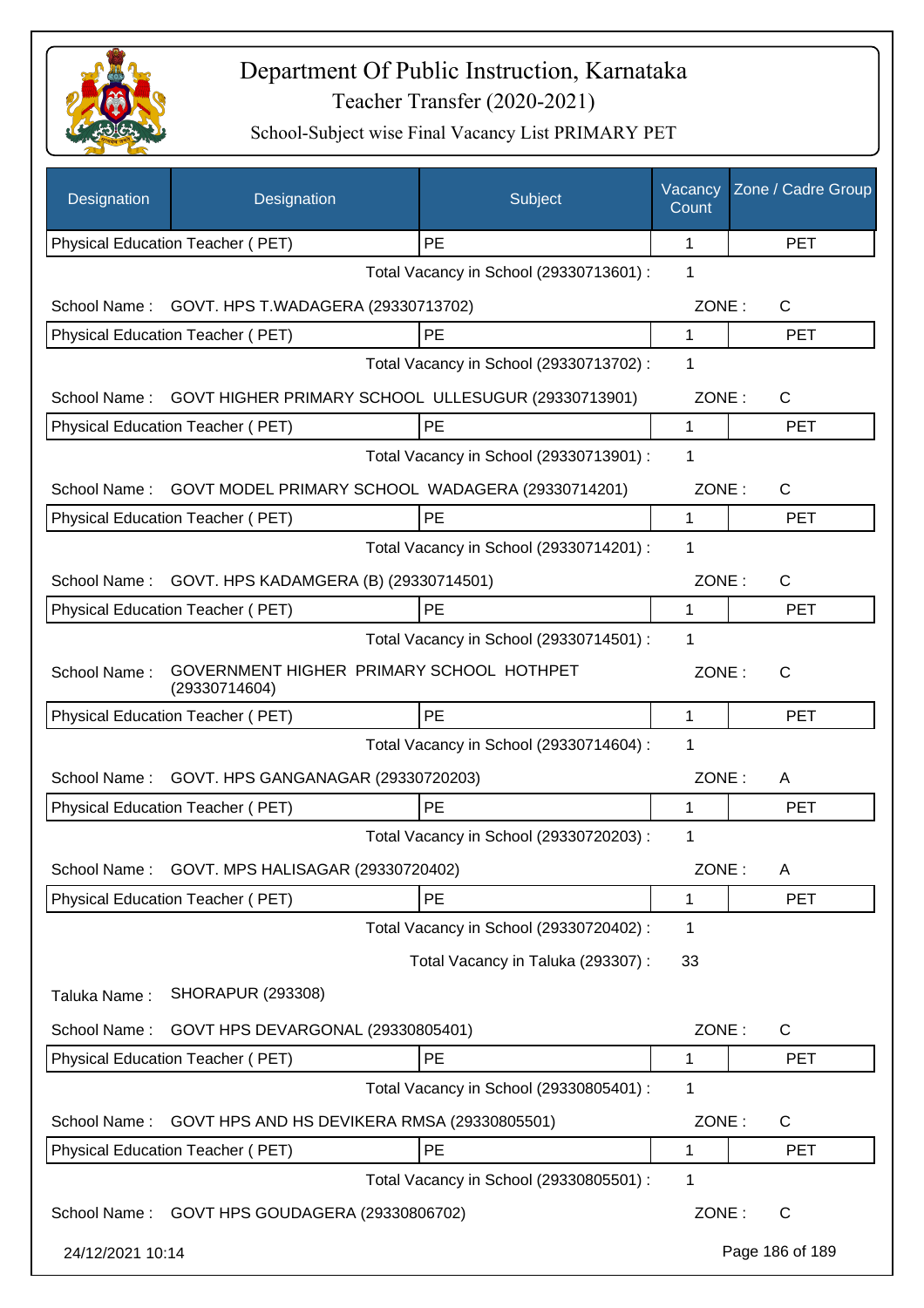

| Designation      | Designation                                                            | Subject                                 | Vacancy<br>Count | Zone / Cadre Group |
|------------------|------------------------------------------------------------------------|-----------------------------------------|------------------|--------------------|
|                  | Physical Education Teacher (PET)                                       | PE                                      | 1                | <b>PET</b>         |
|                  |                                                                        | Total Vacancy in School (29330806702) : | 1                |                    |
| School Name:     | GOVERNMENT MODEL PRIMARY SCHOOL JUMALAPUR DODDA<br>TANDA (29330810201) |                                         | ZONE:            | C                  |
|                  | <b>Physical Education Teacher (PET)</b>                                | PE                                      | 1                | <b>PET</b>         |
|                  |                                                                        | Total Vacancy in School (29330810201) : | 1                |                    |
| School Name:     | Govt. HPS RMSA KANNALLI (29330811101)                                  |                                         | ZONE:            | $\mathsf{C}$       |
|                  | Physical Education Teacher (PET)                                       | PE                                      | 1                | <b>PET</b>         |
|                  |                                                                        | Total Vacancy in School (29330811101) : | 1                |                    |
| School Name:     | GOVT HPS KARADKAL (29330811301)                                        |                                         | ZONE:            | $\mathsf{C}$       |
|                  | Physical Education Teacher (PET)                                       | PE                                      | 1                | <b>PET</b>         |
|                  |                                                                        | Total Vacancy in School (29330811301) : | 1                |                    |
| School Name:     | GOVERNMENT MODEL PRIMARY SCHOOL KEMBHAVI<br>(29330811702)              |                                         | ZONE:            | A                  |
|                  | Physical Education Teacher (PET)                                       | PE                                      | 1                | <b>PET</b>         |
|                  |                                                                        | Total Vacancy in School (29330811702) : | 1                |                    |
| School Name:     | GOVT MPS KODEKAL (29330812301)                                         |                                         | ZONE:            | $\mathsf{C}$       |
|                  | Physical Education Teacher (PET)                                       | PE                                      | 1                | <b>PET</b>         |
|                  |                                                                        | Total Vacancy in School (29330812301) : | 1                |                    |
| School Name:     | GOVERNMENT HIGHER PRIMARY SCHOOL MADALINGNAL<br>(29330814301)          |                                         | ZONE:            | $\mathsf{C}$       |
|                  | <b>Physical Education Teacher (PET)</b>                                | PE                                      | 1                | <b>PET</b>         |
|                  |                                                                        | Total Vacancy in School (29330814301) : | 1                |                    |
| School Name:     | GOVT MPS NAGANUR (29330816501)                                         |                                         | ZONE:            | $\mathsf{C}$       |
|                  | Physical Education Teacher (PET)                                       | PE                                      | 1                | <b>PET</b>         |
|                  |                                                                        | Total Vacancy in School (29330816501) : | 1                |                    |
| School Name:     | GOVT MPS VAJJAL (29330820901)                                          |                                         | ZONE:            | $\mathsf{C}$       |
|                  | Physical Education Teacher (PET)                                       | PE                                      | 1                | <b>PET</b>         |
|                  |                                                                        | Total Vacancy in School (29330820901) : | 1                |                    |
| School Name:     | GOVT HPS WAGANAGERA (29330821102)                                      |                                         | ZONE:            | $\mathsf{C}$       |
|                  | Physical Education Teacher (PET)                                       | <b>PE</b>                               | 1                | <b>PET</b>         |
|                  |                                                                        | Total Vacancy in School (29330821102) : | 1                |                    |
| School Name:     | GOVT HPS YADAHALLI (29330821202)                                       |                                         | ZONE:            | C                  |
|                  | Physical Education Teacher (PET)                                       | <b>PE</b>                               | 1                | <b>PET</b>         |
| 24/12/2021 10:14 |                                                                        |                                         |                  | Page 187 of 189    |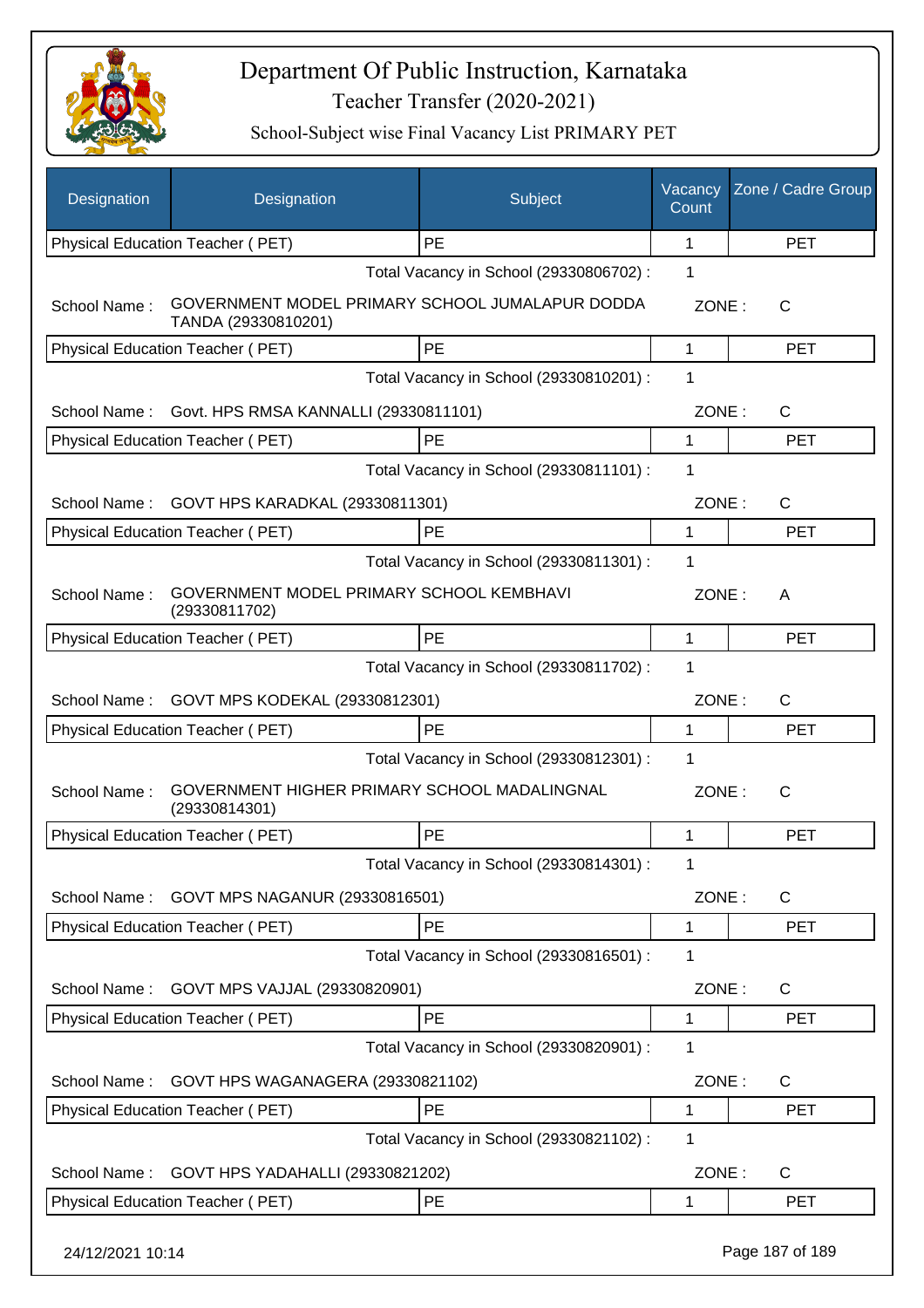

| Designation      | Designation                                                                 | Subject                                 | Vacancy<br>Count | Zone / Cadre Group |
|------------------|-----------------------------------------------------------------------------|-----------------------------------------|------------------|--------------------|
|                  |                                                                             | Total Vacancy in School (29330821202) : | 1                |                    |
| School Name:     | GOVERNMENT MODEL PRIMARY SCHOOL YALAGI (29330821601)                        |                                         | ZONE:            | C                  |
|                  | Physical Education Teacher (PET)                                            | PE                                      | 1                | <b>PET</b>         |
|                  |                                                                             | Total Vacancy in School (29330821601) : | 1                |                    |
| School Name:     | GOVERNMENT HIGHER PRIMARY SCHOOL YANNIVADAGERI<br>(29330821802)             |                                         | ZONE:            | C                  |
|                  | Physical Education Teacher (PET)                                            | <b>PE</b>                               | $\mathbf{1}$     | <b>PET</b>         |
|                  |                                                                             | Total Vacancy in School (29330821802) : | 1                |                    |
| School Name:     | GOVT.HPS YAWOOR (29330822101)                                               |                                         | ZONE:            | $\mathsf{C}$       |
|                  | <b>Physical Education Teacher (PET)</b>                                     | <b>PE</b>                               | 1                | <b>PET</b>         |
|                  |                                                                             | Total Vacancy in School (29330822101) : | 1                |                    |
| School Name:     | GOVT HPS KAVADIMATTI (29330822701)                                          |                                         | ZONE:            | $\mathsf{C}$       |
|                  | Physical Education Teacher (PET)                                            | PE                                      | 1                | <b>PET</b>         |
|                  |                                                                             | Total Vacancy in School (29330822701) : | 1                |                    |
| School Name:     | GOVERNMENT HIGHER PRIMARY SCHOOL KANAGANDANAHALLI<br>(29330824101)          |                                         | ZONE:            | C                  |
|                  | Physical Education Teacher (PET)                                            | <b>PE</b>                               | $\mathbf{1}$     | <b>PET</b>         |
|                  |                                                                             | Total Vacancy in School (29330824101) : | 1                |                    |
| School Name:     | GOVT HPS SATYAMPETH (29330833102)                                           |                                         | ZONE:            | A                  |
|                  | Physical Education Teacher (PET)                                            | PE                                      | 1                | <b>PET</b>         |
|                  |                                                                             | Total Vacancy in School (29330833102) : | 1                |                    |
|                  |                                                                             | Total Vacancy in Taluka (293308) :      | 19               |                    |
| Taluka Name:     | YADGIR (293310)                                                             |                                         |                  |                    |
| School Name:     | GOVT HIGHER PRIMARY SCHOOL BADIYAL (29331001201)                            |                                         | ZONE:            | C                  |
|                  | Physical Education Teacher (PET)                                            | PE                                      | $\mathbf 1$      | <b>PET</b>         |
|                  |                                                                             | Total Vacancy in School (29331001201) : | 1                |                    |
| School Name:     | KARNATAKA PUBLIC SCHOOLS GOVTMODEL PRIMARY SCHOOL<br>GAJARKOT (29331003601) |                                         | ZONE:            | $\mathsf{C}$       |
|                  | Physical Education Teacher (PET)                                            | PE                                      | 1                | <b>PET</b>         |
|                  |                                                                             | Total Vacancy in School (29331003601) : | 1                |                    |
| School Name:     | GOVT HPS KANEKAL (29331005902)                                              |                                         | ZONE:            | $\mathsf{C}$       |
|                  | Physical Education Teacher (PET)                                            | PE                                      | 1                | <b>PET</b>         |
|                  |                                                                             | Total Vacancy in School (29331005902) : | 1                |                    |
| 24/12/2021 10:14 |                                                                             |                                         |                  | Page 188 of 189    |